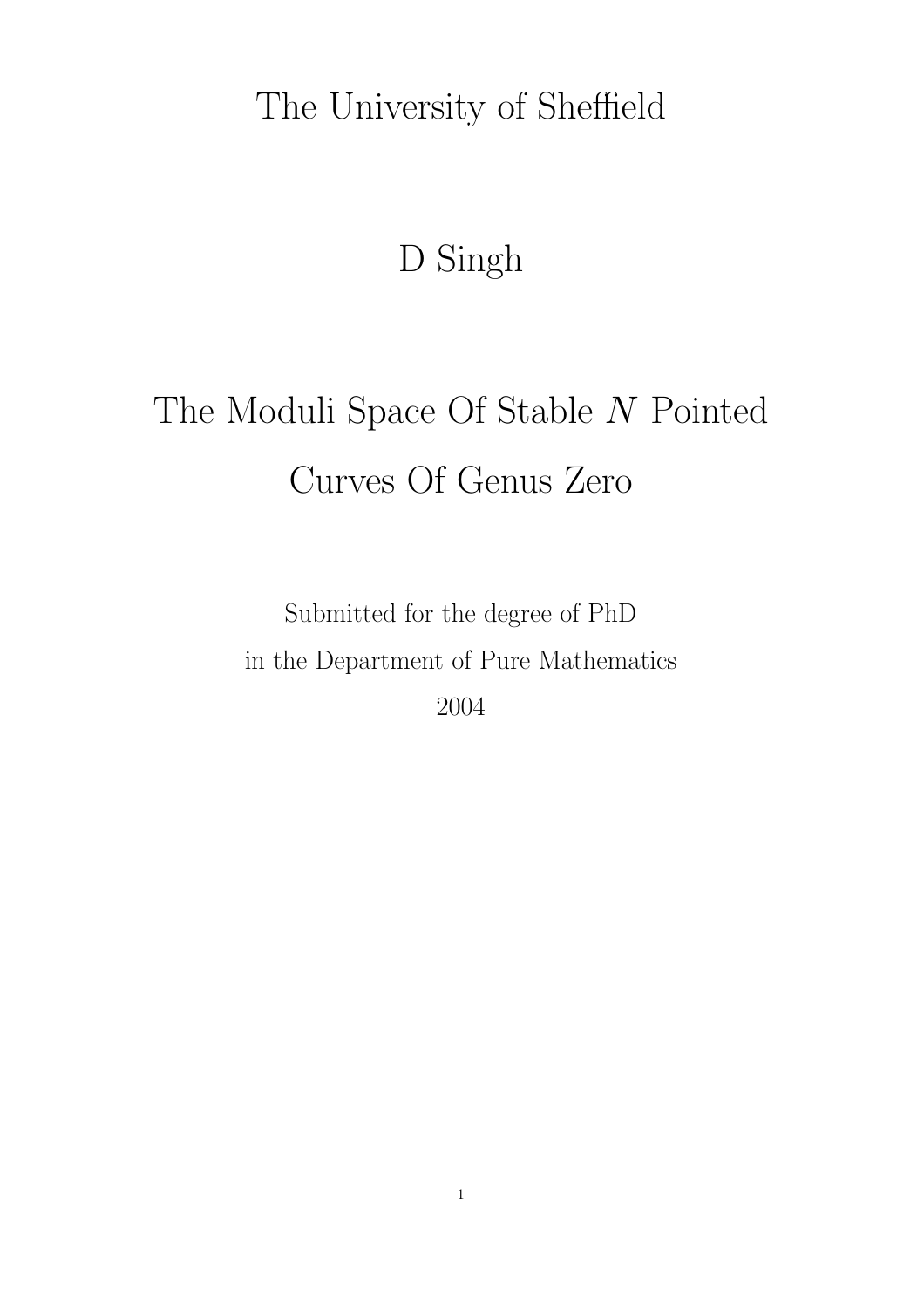# Summary

In this thesis I give a new description for the moduli space of stable n pointed curves of genus zero and explicitly specify a natural isomorphism and inverse between them that preserves many important properties. I also give a natural description for the universal curve of this space. These descriptions are explicit and defined in a straight forward way. I also compute the tangent bundle of this space. In the second part of the thesis I compute the ordinary integral cohomology ring from the above description and specify a basis for it.

# Declaration

No portion of this work has been submitted in support of an application for another degree or qualification of this or any other University or other institute of learning.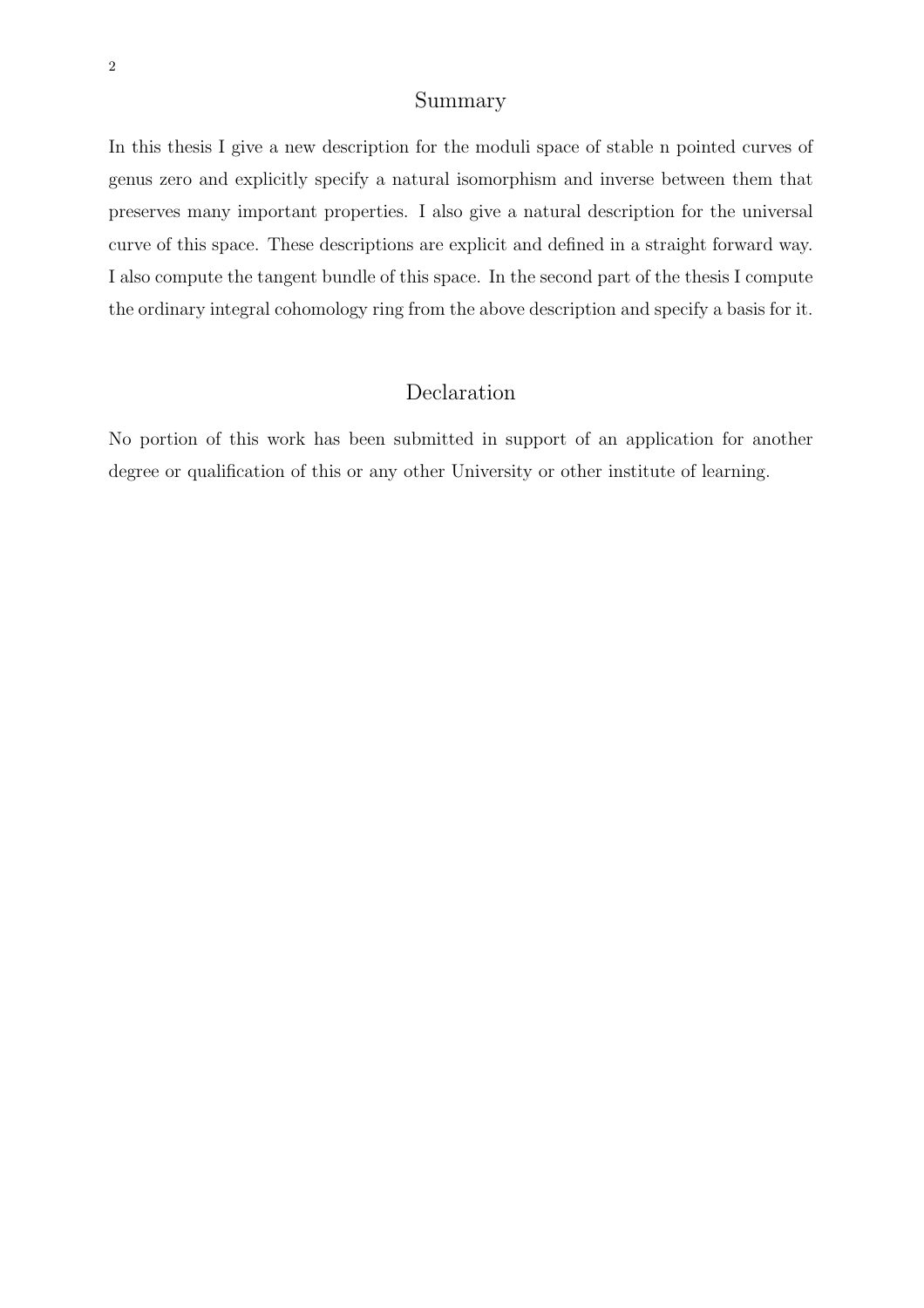# **Contents**

|                                  | Chapter 1. Introduction                                                             | 5      |
|----------------------------------|-------------------------------------------------------------------------------------|--------|
|                                  | Chapter 2. The definition of $\overline{\mathcal{M}}_S$ and generalizations         | 13     |
| Chapter 3. Combinatorial results |                                                                                     | 17     |
| 3.1.                             | Forests and the length of a tree                                                    | 17     |
| 3.2.                             | Partitions of forests                                                               | 18     |
| 3.3.                             | Numbers associated to forests                                                       | 20     |
|                                  | Chapter 4. The topology of $\overline{\mathcal{M}}_{\mathcal{L}}$ for trees         | $25\,$ |
| 4.1.                             | The projective bundle description for $\mathcal{M}_{\mathcal{T}}$                   | 25     |
| 4.2.                             | The irreducibility and dimension of $\overline{\mathcal{M}}_{\mathcal{I}}$          | 29     |
| 4.3.                             | The tangent space to $\overline{\mathcal{M}}_{\mathcal{T}}$                         | 30     |
| 4.4.                             | The blowup description for $\overline{\mathcal{M}}_T$                               | 35     |
|                                  | Chapter 5. The cohomology of $\overline{\mathcal{M}}_{\mathcal{L}}$ for forests     | 45     |
| 5.1.                             | The cohomology ring $R_{\mathcal{F}}$                                               | 45     |
| 5.2.                             | A basis for $R_{\mathcal{F}}$                                                       | $52\,$ |
| 5.3.                             | A filtration for $R_{\mathcal{F}}$                                                  | 55     |
| 5.4.                             | The zero condition for monomials of $R_{\mathcal{F}}$                               | 60     |
| 5.5.                             | Summary of results                                                                  | 62     |
|                                  | Chapter 6. The topology of $\overline{\mathcal{M}}_{\mathcal{L}}$ for non tree sets | 63     |
| 6.1.                             | The associated tree to elements of $\overline{\mathcal{M}}_{\mathcal{L}}$           | 63     |
| 6.2.                             | The smoothness and irreducibility of $\overline{\mathcal{M}}_{\mathcal{L}}$         | 66     |
| 6.3.                             | The tangent bundle to $\overline{\mathcal{M}}_{\mathcal{L}}$                        | 69     |
| 6.4.                             | Results on the cohomology ring of $\overline{\mathcal{M}}_{\mathcal{L}}$            | 73     |
| 6.5.                             | Comparisons with the Chow ring                                                      | 82     |
| 6.6.                             | The blowup description for $\overline{\mathcal{M}}_{\mathcal{L}}$                   | 84     |
|                                  | Chapter 7. The topology of $\overline{\mathcal{M}}_S$                               | 91     |
| 7.1.                             | The combinatorial structure of $\overline{\mathcal{M}}_S$                           | 91     |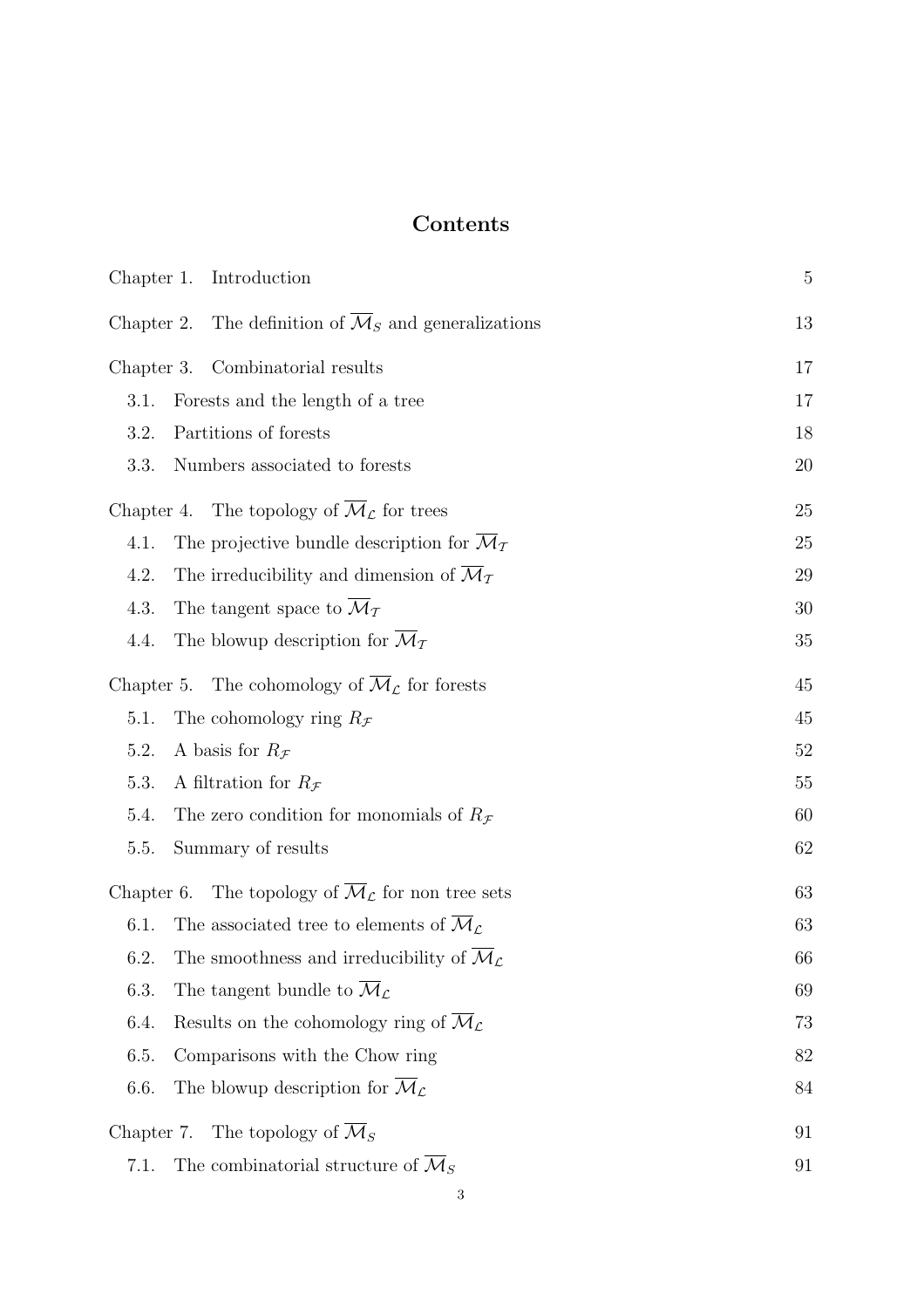| 7.2.         | The associated tree to elements of $\mathcal{M}_S$                                       | 95  |
|--------------|------------------------------------------------------------------------------------------|-----|
| 7.3.         | Tree isomorphisms                                                                        | 97  |
| 7.4.         | The natural maps from $\overline{\mathcal{M}}_S$ to $\overline{\mathcal{M}}_T$           | 104 |
| 7.5.         | The projection from $\overline{\mathcal{M}}_{S+}$ to $\overline{\mathcal{M}}_S$          | 106 |
| Chapter 8.   | Definitions and properties of the space $\overline{\mathcal{X}}_S$                       | 109 |
| 8.1.         | Introduction to moduli spaces                                                            | 109 |
| 8.2.         | Generic S-curves                                                                         | 110 |
| 8.3.         | Stable S-curves                                                                          | 111 |
| 8.4.         | The tree associated to elements of $\overline{\mathcal{X}}_S$                            | 112 |
| 8.5.         | The regular map $\theta_S : \overline{X}_S \to PV_S$                                     | 114 |
| 8.6.         | Families of stable S-curves                                                              | 117 |
| 8.7.         | A catalogue of results on $\mathcal{X}_S$                                                | 120 |
| 8.8.         | Functors of coherent sheaves                                                             | 123 |
| 8.9.         | Contractions                                                                             | 126 |
| 8.10.        | The isomorphism from $\overline{\mathcal{X}}_S$ to $\overline{\mathcal{M}}_S$            | 127 |
|              | Chapter 9. The cohomology ring of $\overline{\mathcal{M}}_S$                             | 133 |
| 9.1.         | Natural classes for $H^*\overline{\mathcal{M}}_S$                                        | 133 |
| 9.2.         | Relations for $R_S$                                                                      | 134 |
| 9.3.         | Construction of a basis for $R_S$                                                        | 136 |
| 9.4.         | A filtration for $R_S$                                                                   | 138 |
| 9.5.         | The zero conditions for monomials of $R_s$                                               | 143 |
| 9.6.         | Minimal relations                                                                        | 149 |
| 9.7.         | An isomorphism from $A^*(\overline{\mathcal{M}}_S)$ to $H^*(\overline{\mathcal{M}}_S)$ . | 150 |
| 9.8.         | The ring $R_{\mathcal{L}}$                                                               | 154 |
| Bibliography |                                                                                          | 155 |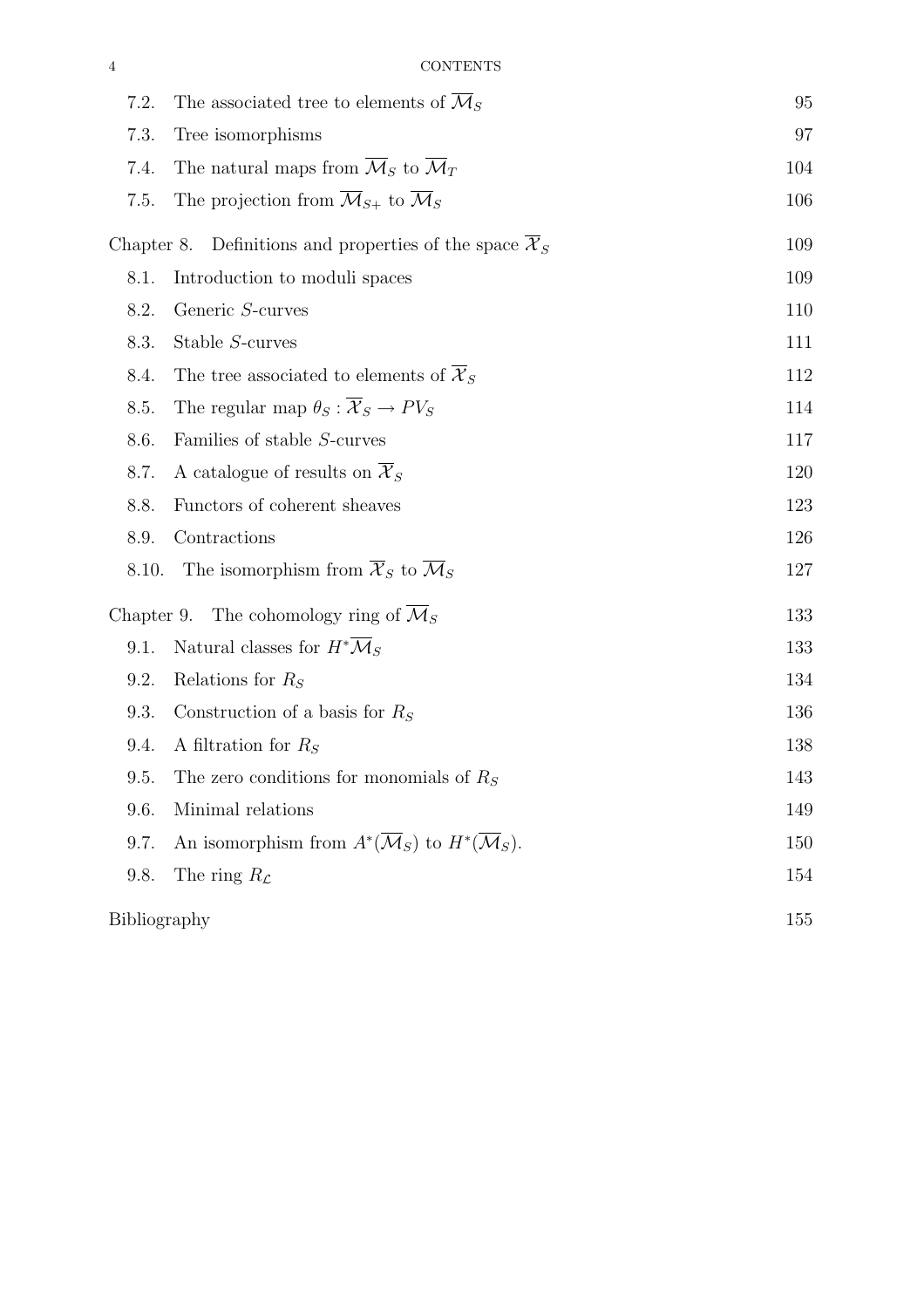#### CHAPTER 1

## **Introduction**

The theory of moduli spaces is a well established tool in modern algebraic geometry. Here we study the moduli space of n-pointed stable curves of genus zero denoted  $\mathcal{X}_n$  and give a new very concrete description of it. A stable curve of genus zero is a complex algebraic curve with some marked points, satisfying conditions to be described later.  $\mathcal{X}_n$  is the set of isomorphism classes of stable curves with  $n$  marked points. It has a natural structure as a smooth projective variety over C. It was introduced by Grothendieck and has been widely studied. The cohomology of  $\overline{\mathcal{X}}_n$  has been determined by Keel [9], but his answer is not very explicit. The point of the thesis is to introduce a new, more explicit model for  $\overline{X}_n$ and to deduce a new, more explicit description of its cohomology. There are many other descriptions of  $\overline{\mathcal{X}}_n$ , however they are non-explicit and difficult to analyze. For example it has been shown that  $\overline{\mathcal{X}}_n$  may be constructed as certain iterated blowups, see Keel [9] or Kapranov [**8**], for example, who give two different such representations in this form. Keel uses his description to compute its Chow ring, prove we have an homology isomorphism and to give a recursive definition of its Poincaré series. We will show that our approach is closer to Kapranov's construction but be more explicit.

We will denote our space  $\overline{\mathcal{M}}_S$  and define it as a subspace of a product of projective spaces  $\overline{\mathcal{M}}_S \subseteq \prod PV_T$  where the product is taken over each  $T \subseteq S$  with  $|T|$  at least 2.  $V_T$ is a complex vector space of dimension  $|T|-1$  . Thus our space comes equipped with projections to each  $PV_T$ . There are natural projection maps  $\pi_U^T : V_T \to V_U$  whenever  $U \subseteq T \subseteq S$  which have a natural composition rule. We will use these to impose the conditions on our subspace in a straightforward way. From this it will immediately follow that  $\overline{\mathcal{M}}_S$  is a projective variety. We then proceed to analyze  $\overline{\mathcal{M}}_S$  and prove it is the stated space. We also calculate its cohomology ring  $H^*(\overline{\mathcal{M}}_S,\mathbb{Z})$  whose presentation is computationally easy to work with. In particular our work will give an independent proof that it is finitely generated by its elements of degree 2 and free as an abelian group, the rank of  $H^2(\overline{\mathcal{M}}_S)$  is  $2^n - 1 - n - \frac{n(n-1)}{2}$ . That is we have one generator for each subset T of S of size at least 3, for subsets T of size 2  $PV_T$  is just a point. These classes are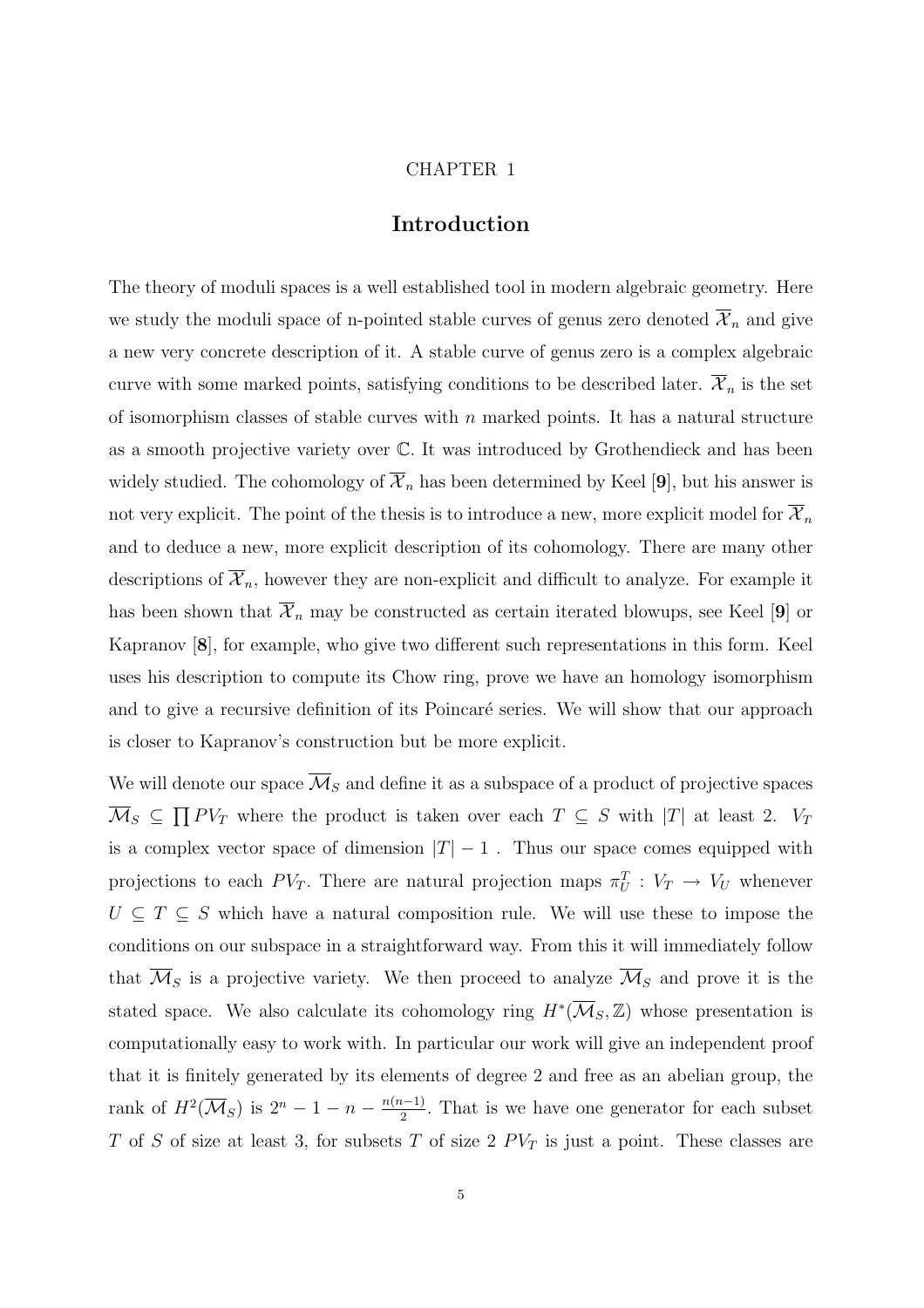just the pullback of the standard generators of  $H^*(PV_T, \mathbb{Z})$  under the projection maps  $\pi_T : \overline{\mathcal{M}}_S \to PV_T$ . We also give a basis  $\overline{B}[S]$  for this ring which uses the combinatorics of trees.

Let S be a finite set of size n at least 2 and write  $S_+ = S \amalg \{0\}$ . By a generic S-curve we will mean a pair  $(C, x)$  where C is an algebraic curve isomorphic to  $\mathbb{C}P^1$  and x is an injective map  $x : S_+ \to C$ , see example 1 below for a pictorial representation of such a curve.



We write  $[C, x]$  for the isomorphism class of the S-curve  $(C, x)$ . In this situation two such curves  $(C, x)$  and  $(D, y)$  are isomorphic if there is an algebraic isomorphism  $\theta : C \to D$ with  $\theta \circ x = y$ , that is the fixed points are sent to the fixed points and their order is preserved. For  $C = D = \mathbb{C}P^1$  we know any such map is a rational homogenous polynomial of degree 1. We define  $\mathcal{X}_S$  to be the set of isomorphism classes of all generic S-curves. It is straightforward to identify  $\mathcal{X}_S$  with a Zariski open dense subset of  $\mathbb{C}P^{|S|-2}$ that consists of the complement of a finite union of hyperplanes, all the diagonals. In this document we will study a certain compactification  $\mathcal{X}_S$  of  $\mathcal{X}_S$  that was first constructed by Deligne and Mumford in the 1960's. These spaces have been studied extensively and may be constructed in several ways, using geometric invariant theory, Chow quotients, or iterated blowups. They form an operad in the category of schemes, which is important in quantum cohomology and conformal field theory. The complex points of  $\overline{\mathcal{X}}_S$  parameterize the isomorphism classes of stable S-curves. Knudsen and Mumford proved in the late 1970's that  $\overline{\mathcal{X}}_S$  is a projective variety. The proof was developed over 3 papers and relies heavily on the theory of sheaves. From our definition this will be immediate.

An important combinatorial invariant attached to any S-curve is that of its tree type. For  $\overline{\mathcal{M}}_S$  we will define the notion of a tree that is right for our construction. More generally we define a forest on S as a collection F of subsets of S such that for every  $U, V \in \mathcal{F}$ either  $U \subseteq V$  or  $V \subseteq U$  or  $U \cap V$  is empty and an S-tree T to be a forest on S with  $S \in \mathcal{T}$ . The combinatorics of these trees and forests will feature heavily throughout this document in the structure of  $\overline{\mathcal{M}}_S$  and later in its cohomology ring when we construct a basis for it, although in a different context.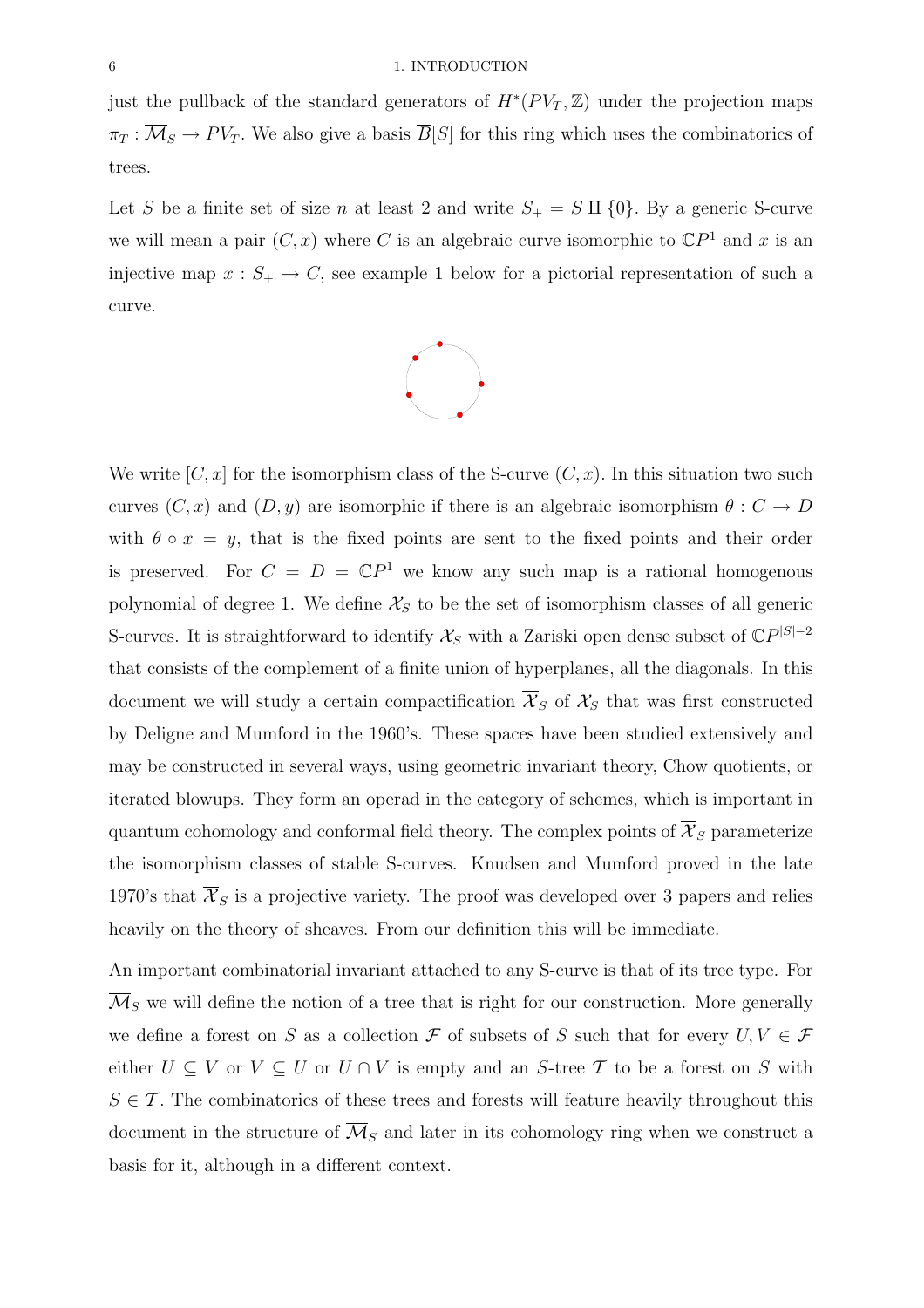In chapter 2 we begin by defining the vector spaces  $V_T$ , one for each  $T \subseteq S$  of complex dimension  $|T| - 1$  and maps between them  $\pi_U^T : V_T \to V_U$  which are required in our definition. We then define our space  $\overline{\mathcal{M}}_S$  as a subspace of  $\prod PV_T$ . It will be immediate from our definition that  $\overline{\mathcal{M}}_S$  is a projective variety. We then generalize our construction to a space  $\overline{\mathcal{M}}_{\mathcal{L}}$  defined in an analogous way as a subspace of  $~\prod~$  $\bar{T} \in \mathcal{L}$  $PV_T$  where  $\mathcal L$  is a collection of subsets of  $S$ . It is again immediate that this is a projective variety. It is this approach that is important for our analysis of  $\overline{\mathcal{M}}_S$ . Of particular importance to us is the study of the space  $\overline{\mathcal{M}}_{\mathcal{L}}$  when  $\mathcal{L}$  is an S-tree T. In this case we will show that  $\overline{\mathcal{M}}_{\mathcal{T}}$  is the total space of an iterated projective bundle. We will use this case, which is the easiest, to analyze more complicated examples by comparing them with the evident projection map onto these tree cases. In particular this approach will make it easy to prove that everything we consider is smooth and irreducible.

In chapter 3 we define and develop some simple combinatorial objects such as forests and trees and attach to them various numbers that we use throughout this thesis in both the algebraic and topological aspects. A notion of particular use is that of the length of a tree, this is equivalent to its usual combinatorial counterpart. We will use this inductively when studying the space  $\overline{\mathcal{M}}_{\mathcal{T}}$ . Many of the results presented here are trivial and included only for completeness. We also gather some one-off results that fit more neatly into this chapter.

In chapter 4 we will develop a catalogue of results that will form the basis for the understanding of our space  $\overline{\mathcal{M}}_S$ . In particular to any S-tree T we define a space  $\overline{\mathcal{M}}_T$  as a subset of  $\prod PV_T$  with the product taken over T, the space  $\overline{\mathcal{M}}_T$  is a natural generalization to that of  $\overline{\mathcal{M}}_S$ . Our analysis of this space is important for many later results. We also show that to study  $\overline{\mathcal{M}}_{\mathcal{F}}$  when  $\mathcal F$  is a forest easily reduces to the case of trees. We will show that  $\overline{\mathcal{M}}_{\mathcal{I}}$  can be seen as the total space to a tower of projective bundles, this forms part of a more general result regarding fibre bundles. From this it will immediately follow that  $\overline{\mathcal{M}}_{\mathcal{T}}$  is a smooth irreducible projective variety of complex dimension  $|S| - 2$ . We will then use the embedding  $i: \overline{\mathcal{M}}_{\mathcal{I}} \to \prod PV_T$  to compute the tangent space of  $\overline{\mathcal{M}}_{\mathcal{I}}$  as a sub-bundle of  $T \prod PV_T = \prod \text{hom}(M_T, V_T/M_T)$ . This computation will easily generalize to more complicated collections other than trees and in particular we will be able to compute the tangent bundle of  $\overline{\mathcal{M}}_S$ . This we consider in chapter 6. Lastly in this chapter we will show that  $\overline{\mathcal{M}}_{\mathcal{T}}$  can also be obtained from the iterated blowup of  $PV_S$  along certain projective subspaces and their strict transforms. This result will be easily obtained and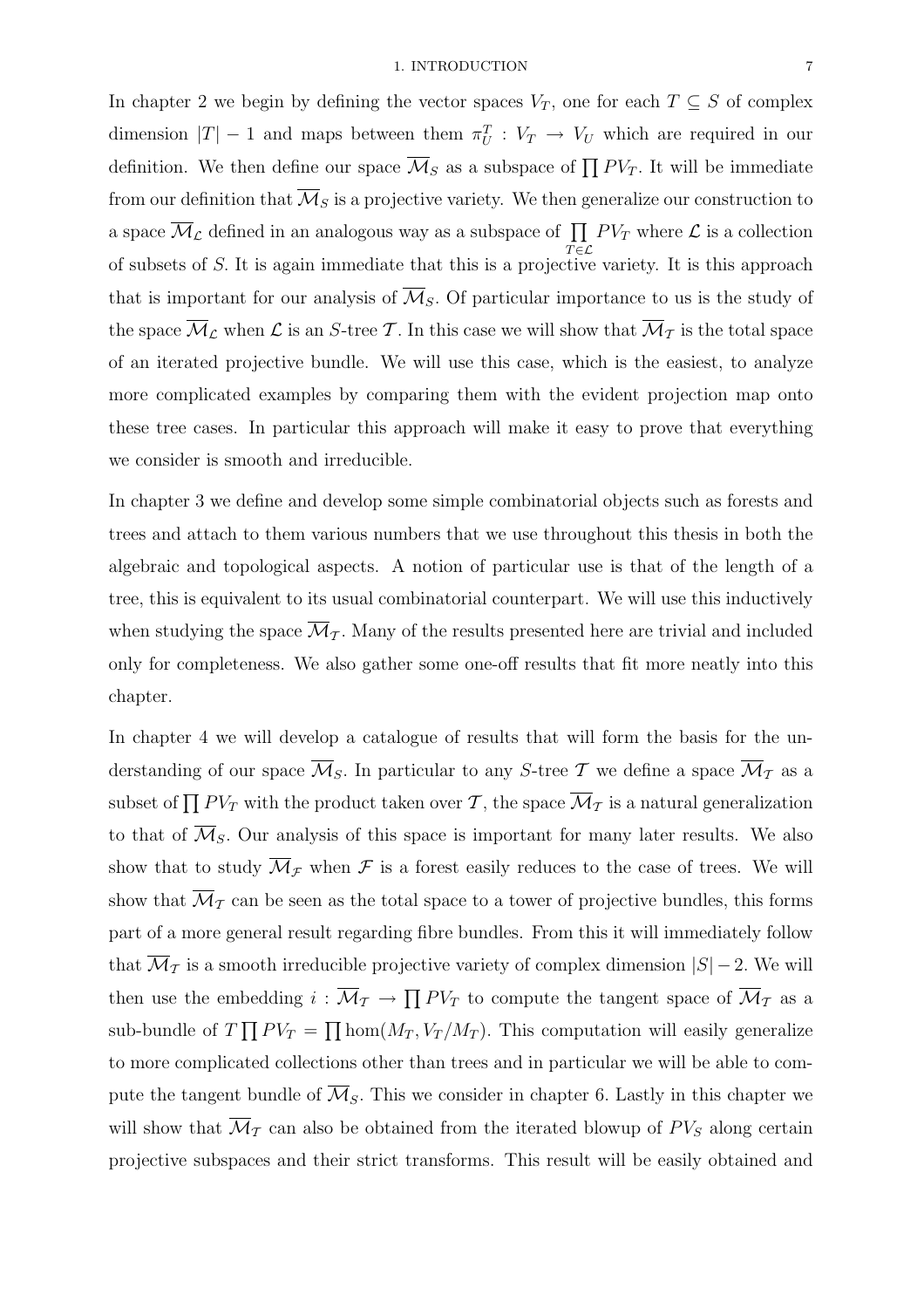#### 8 1. INTRODUCTION

we will use it later to prove a more general result but in the same spirit. In particular we will be able to establish the existence of an isomorphism from  $\overline{\mathcal{X}}_S$  to  $\overline{\mathcal{M}}_S$ .

In chapter 5 we are mainly concerned with the computation of the cohomology ring of  $\mathcal{M}_{\mathcal{F}}$  for forests  $\mathcal{F}$ , we will denote this by  $R_{\mathcal{F}}$ . This ring will help us to simplify our picture of the cohomology ring of  $\overline{\mathcal{M}}_S$  which we denote by  $R_S$ . We will use the iterated projective bundle description of  $\overline{\mathcal{M}}_{\mathcal{T}}$  for trees  $\mathcal T$  given in chapter 4 to inductively construct the cohomology ring of  $\overline{\mathcal{M}}_{\mathcal{T}}$ , this calculation will be straightforward. We then deduce the general case for forests  $\mathcal{F}$ , this will just be an application of the Künneth theorem. In particular we will show that  $R<sub>F</sub>$  finitely generated by its elements of degree 2 and free as an abelian group, these generators will be the Euler classes over pullbacks of tautological line bundles. The rank of  $R^2_{\mathcal{F}}$  will be the number of elements of  $\mathcal F$  of size at least 3. We will compute two different bases for this ring, the second description will be explicit in its use of forests and will extend naturally to our ring  $R<sub>S</sub>$ . To finish this section we specify necessary and sufficient conditions for a monomial x of  $R<sub>F</sub>$  to be zero. In particular we will show that any monic monomial of maximum degree that is non-zero is equal to the top class, again we will see how to generalize these results to the ring  $R<sub>S</sub>$ . By the end of this chapter we will have a good algebraic understanding of the ring  $R_{\mathcal{F}}$  as well as a topological impression. This will serve as a good model when we come to consider the ring  $R<sub>S</sub>$  in chapter 9.

In chapter 6 we examine the topological structure of the space  $\overline{\mathcal{M}}_{\mathcal{L}}$  for a quite general class of  $\mathcal L$ . These sets we call thickets whose elements consists of subsets of S. The advantages of doing this is that we obtain many general results without much extra work and in particular we will be able to use a result by Kapranov [8] to prove that  $\overline{\mathcal{X}}_S$  and  $\overline{\mathcal{M}}_S$  are in fact isomorphic. Although this will not be as satisfactory as we would like, this we explain in a moment. To start with we attach to every element  $M \in \overline{\mathcal{M}}_{\mathcal{L}}$  a tree T, trees will encode the minimal amount of data that one requires to describe an element of  $\overline{\mathcal{M}}_{\mathcal{L}}$ from its image in  $\overline{\mathcal{M}}_{\mathcal{T}}$ . Then under the projection map  $\pi : \overline{\mathcal{M}}_{\mathcal{L}} \to \overline{\mathcal{M}}_{\mathcal{T}}$  we will be able to compare a Zariski open set of  $\overline{\mathcal{M}}_{\mathcal{L}}$  with one of  $\overline{\mathcal{M}}_{\mathcal{T}}$ , a space we are already familiar with, moreover the open set of  $\overline{\mathcal{M}}_{\mathcal{L}}$  will be saturated. These open sets will cover  $\overline{\mathcal{M}}_{\mathcal{L}}$  and enable us to show that  $\overline{\mathcal{M}}_{\mathcal{L}}$  is a smooth irreducible projective variety of dimension  $|S|-2$ . We will then proceed, again using results developed in chapter 4, to compute the tangent bundle of  $\overline{\mathcal{M}}_{\mathcal{L}}$ . In particular all of these result apply to  $\overline{\mathcal{M}}_{S}$ . We will then prove that the cohomology ring of  $\overline{\mathcal{M}}_{\mathcal{L}}$  denoted  $R_{\mathcal{L}}$  is well behaved, that is finitely generated by its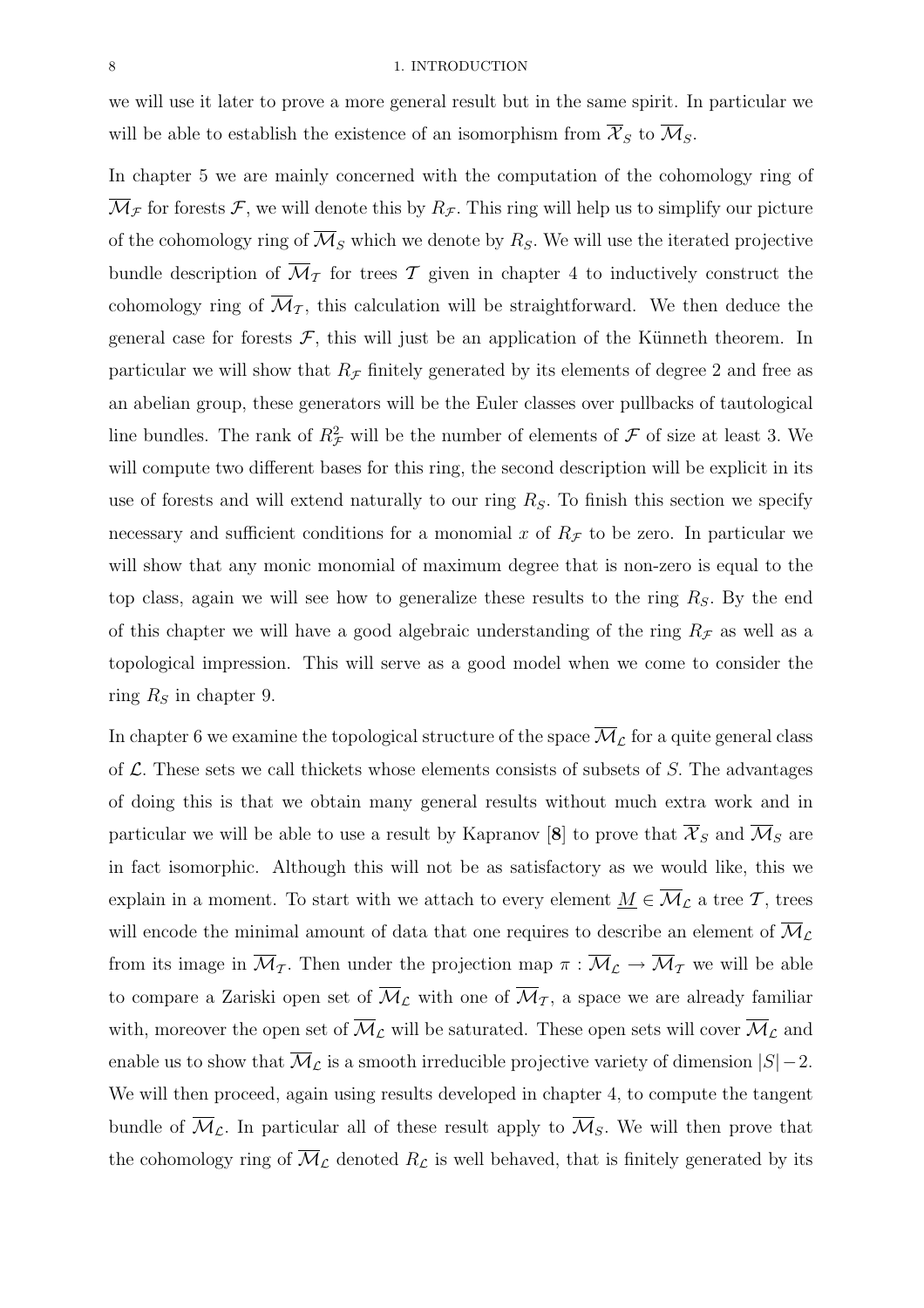elements of degree 2 and free as an abelian group. We will also compute the total degree of our ring in a combinatorial way using forests. This we will use in the last chapter to compute a basis for  $R<sub>S</sub>$ . The final section in this chapter is a generalization of the blowup description from chapter 4. More precisely we will show that the space  $\overline{\mathcal{M}}_{\mathcal{L}}$  may be seen as a blowup of  $PV_S$  over linear spaces and their strict transforms. This in particular will enable us to prove that  $\overline{\mathcal{X}}_S$  and  $\overline{\mathcal{M}}_S$  are isomorphic, while this is good to know at this stage it only stipulates the existence of an isomorphism without specifying it. This is of course not a satisfactory answer to our question but is useful in at least that it provides limits to what form the functions intuitively may take. We will explain this at the end of this section. We give an explicit isomorphism in chapter 8 where we apply a more careful analysis to  $\overline{\mathcal{X}}_S$  and morphisms from it to the projective space  $PV_S$ .

In chapter 7 we only consider the space  $\overline{\mathcal{M}}_S$ . We start by examining the various notions of trees that can arise, we then explains how we consider these different representations equivalent by specifying various bijections between them. These bijections will preserve several important properties. There are well known stratifications of the space  $\overline{\mathcal{X}}_S$  by the combinatorics of trees. Several important results are known about these subspaces which we state in the next chapter when we examine in more detail the space  $\overline{\mathcal{X}}_S$ . We will prove the analogue of these results for our space here, this will mean considering subspaces of  $\overline{\mathcal{M}}_S$  that consists of elements of like tree type. We denote these spaces by  $\mathcal{M}_S(\mathcal{T})$  and also consider there closures  $\overline{\mathcal{M}}_S(\mathcal{T})$  where  $\mathcal T$  is a tree. These results will be required in chapter 8 to prove neatly that a certain morphism from  $\overline{\mathcal{X}}_S$  to  $\overline{\mathcal{M}}_S$  is bijective and thus an isomorphism as everything is smooth and complete. However these results are useful in their own right to understand the structure of the space  $\overline{\mathcal{M}}_S$ . In the last section of this chapter we apply a more local analysis and consider the morphism  $\pi : \overline{\mathcal{M}}_{S+} \to \overline{\mathcal{M}}_S$ together with its structure sections. In particular we will show that the restricted map  $\pi : \pi^{-1}(\mathcal{M}_S) \to \mathcal{M}_S$  is a  $\mathbb{C}P^1$  bundle. We also explain in this section how to construct a map of sets from  $\overline{\mathcal{M}}_S$  to  $\overline{\mathcal{X}}_S$ , although we will not see that it is a morphism of varieties here. This map it will turn out is the inverse to the morphism already mentioned.

In chapter 8 we consider in more detail the space  $\overline{\mathcal{X}}_S$ . Most of this chapter is already well known. Our contribution will appear towards the end. Parts of chapter 8 are closely related to unpublished notes by Professor N.P. Strickland. We begin by defining the points of  $\overline{\mathcal{X}}_S$ , that is we define what a stable S-curve is. Firstly we define the generic elements of our space, a representative of which is a  $S$ -marked copy of  $\mathbb{C}P<sup>1</sup>$ . We then proceed to define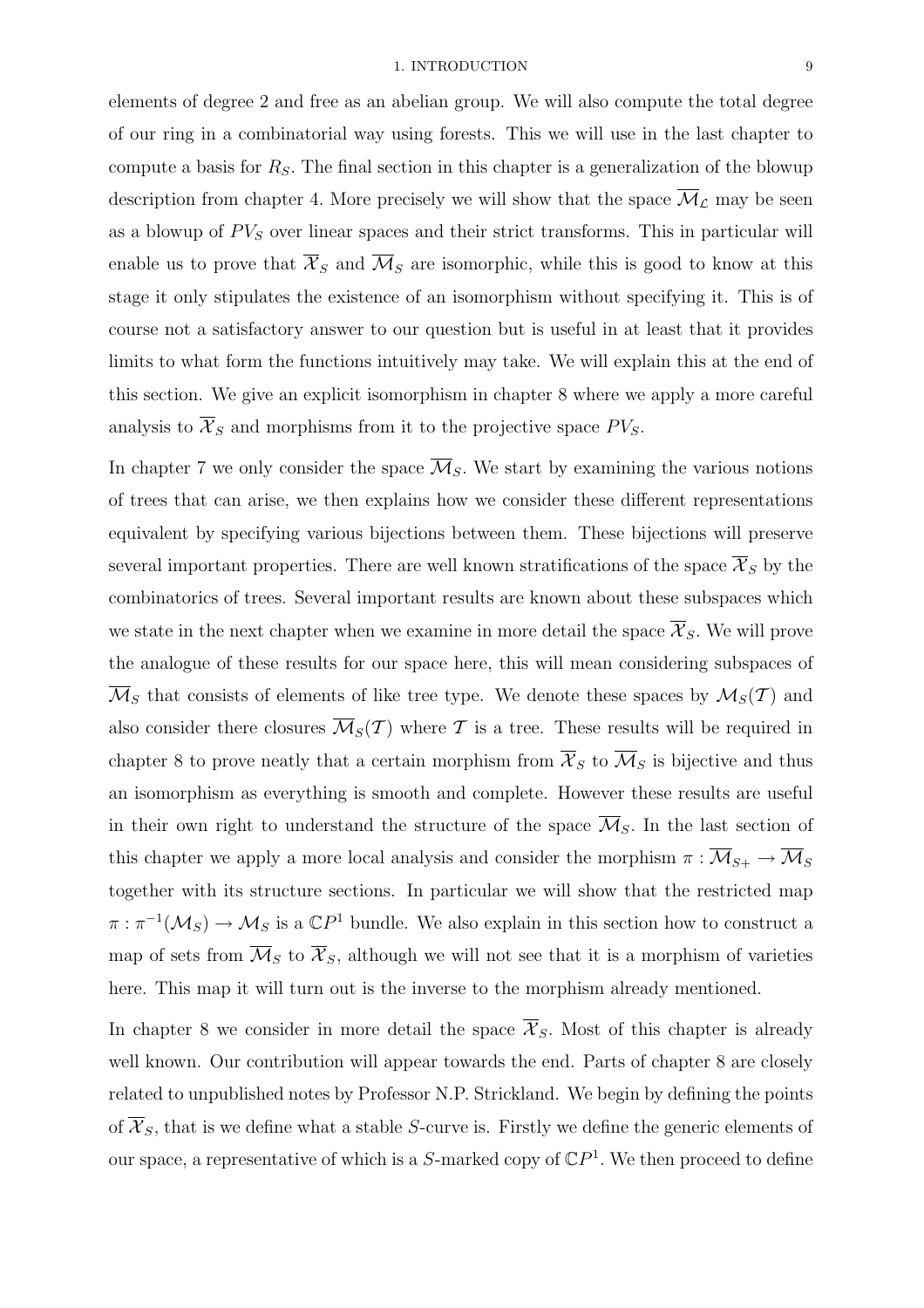the general S-curve. Each irreducible component of this is a generic T-curve for some collection T. We continue by defining the graph associated to each element  $[C, x] \in \overline{\mathcal{X}}_S$ and prove that it is a tree and this is equivalent to having  $H^1(C, \mathcal{O}_C) = 0$  which is part of the definition of an S-curve. After defining families of S-curves and stating Mumford's crucial theorem, that proves we have a moduli space which can be given the structure of a variety, we give a catalogue of results that are already well established. We will require these later. We will define a regular map  $\theta_S : \overline{X}_S \to PV_S$  this will be analogous to a construction by Kapranov [**7**]. It is well known that maps into projective spaces are characterized by locally free sheaves of rank one over the domain scheme that are generated by global sections. We use the universal properties of  $\overline{\mathcal{X}}_S$  to analyze this map. We will then use the contraction maps defined by Knudsen  $\pi_T^S : \overline{X}_S \to \overline{X}_T$  to construct regular morphisms  $\theta_T^S$ :  $\overline{\mathcal{X}}_S \to PV_T$  given by  $\theta_T^S = \theta_T \pi_T^S$  which will then give us an induced regular morphism of varieties  $\theta_S : \overline{X}_S \to \prod PV_T$ . We will prove that the image actually lies in  $\overline{\mathcal{M}}_S$  and that it is an isomorphism. Then we show that the projection map  $\pi_S : \overline{\mathcal{M}}_{S+} \to \overline{\mathcal{M}}_S$  is the universal curve whose induced map  $p_S : \overline{\mathcal{M}}_S \to \overline{\mathcal{X}}_S$  specified by  $p_S(\underline{M}) = \pi_S^{-1}(\underline{M})$  is the inverse for  $\theta_S$ .

In chapter 9, the final part of this thesis, we are concerned with the computation of the integral cohomology ring of  $\overline{\mathcal{M}}_S$ . We will define a ring  $R_S$  as the quotient of the polynomial ring  $\mathbb{Z}_S$  over  $\mathbb{Z}$  by a homogeneous ideal  $I_S$ . Because  $\overline{\mathcal{M}}_S \subseteq \prod P V_T$  there is one generater  $y_T$  for each T contained in S with size  $|T| > 2$ . When the size of T is 2 the space  $PV_T$  is just a point. We will show that this gives us the rank of  $H^2\overline{\mathcal{M}}_S$  as  $2^{n} - 1 - n - {n \choose 2}$  where  $n = |S|$ . One of the relations in  $I_S$  is then  $y_T^{|T|-1} = 0$  inherited from the cohomology of the space  $PV_T$ . We have shown in chapter 6 that  $H^2(\overline{\mathcal{M}}_S)$  is generated by elements of degree two. These are the Euler classes of a natural collection of line bundles, specifically the pullback of the tautological vector bundles over  $PV_T$  by the projections  $\pi : \overline{\mathcal{M}}_S \to PV_T$ . We specify a natural ring map  $r_S : R_S \to H^*(\overline{\mathcal{M}}_S)$  and prove this is an isomorphism after analyzing the ring  $R<sub>S</sub>$  further. We also compute a basis  $\overline{B}[S]$  for  $R_S$  that uses the combinatorics of forests and is a natural extension to the work of chapter 5. We next specify necessary and sufficient conditions for elements of  $R<sub>S</sub>$  to be zero, this requires us to further develop some combinatorial ideas that we started in chapter 5. In the next section we define a smaller set of relations that defines an ideal  $J<sub>S</sub>$ and we will show that  $J_s = I_s$  this result is of combinatorial interest and easy to prove. We then explicitly compute the natural map cl :  $A^*(\overline{\mathcal{M}}_S) \to H^*(\overline{\mathcal{M}}_S)$  from the Chow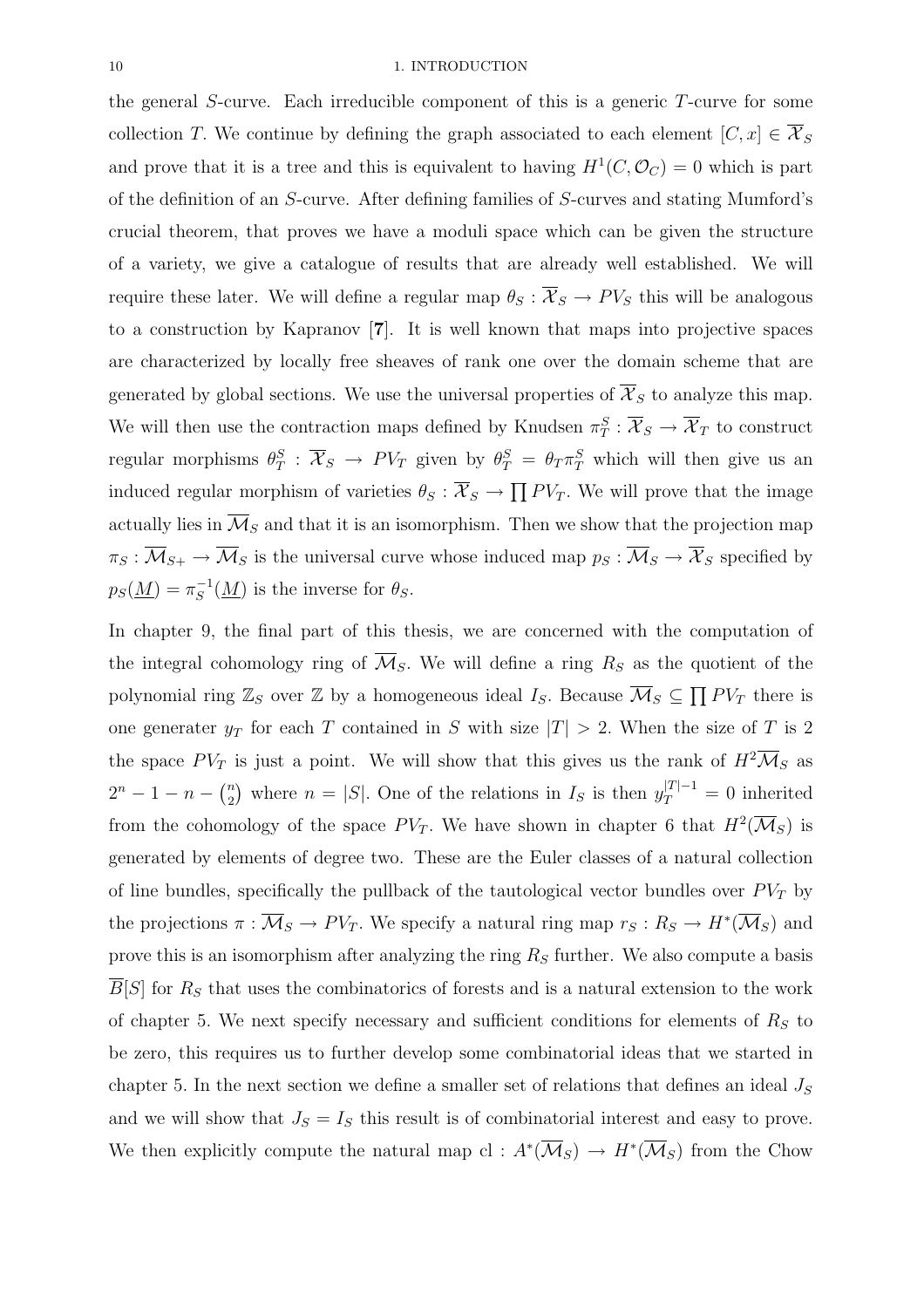ring to the cohomology ring that we proved in chapter 6 was an isomorphism. This result should be compared with Keel in [**9**] who also proves we have an homology isomorphism. In the final section of this chapter we offer an alternative approach to analyzing the ring Rs that does not require us to compare it with the cohomology ring  $H^*(\overline{\mathcal{M}}_S)$  but we do not prove any of the claims. This is where we leave our analysis of the space  $\overline{\mathcal{M}}_S$ .

We aim in this thesis to convince the reader that our approach to this moduli space is useful for geometric intuition and computation and hope that our description will be a useful alternative to other representations.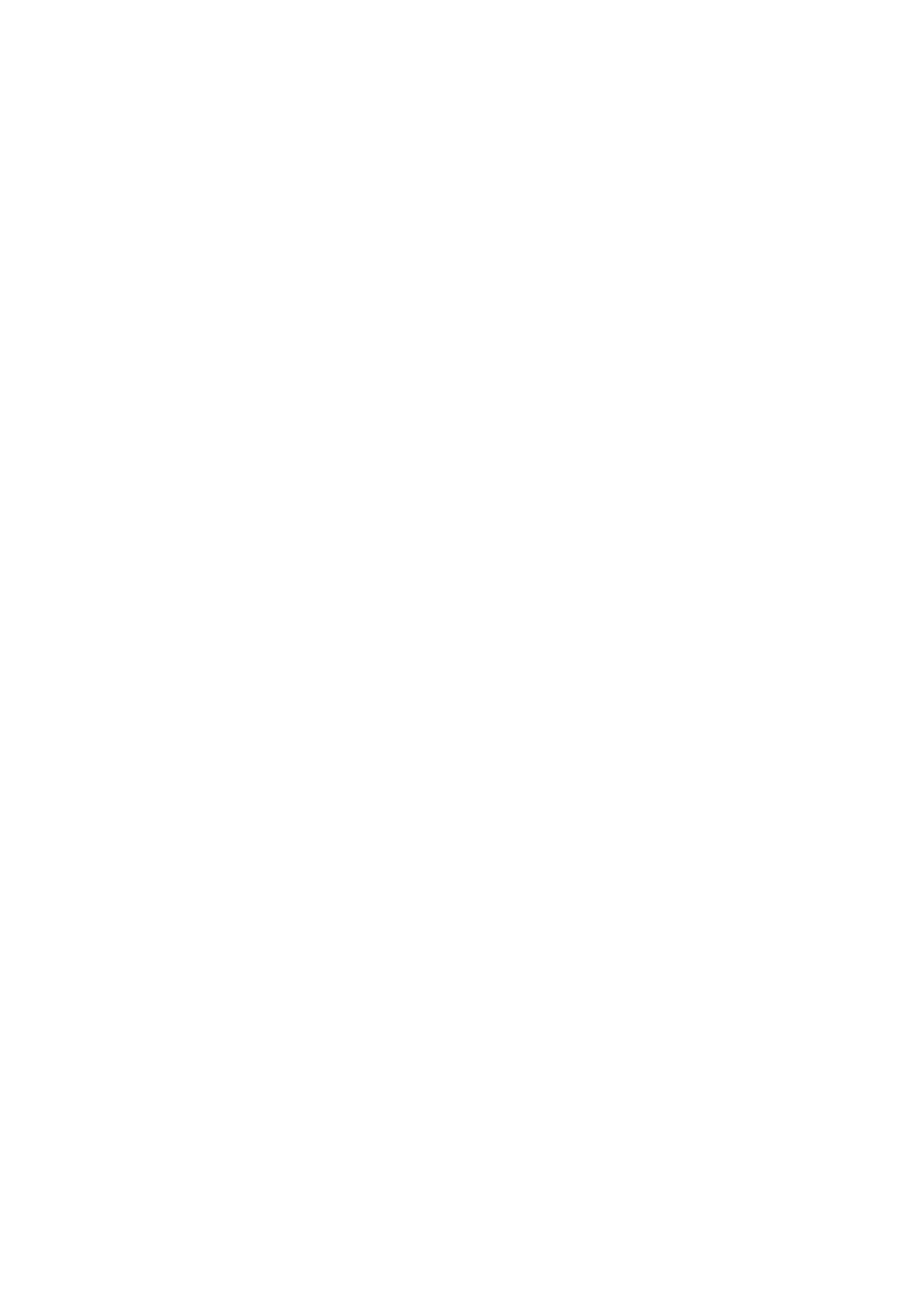#### CHAPTER 2

# **The definition of** M*<sup>S</sup>* **and generalizations**

In this chapter we define the main objects that are required in the definition of  $\overline{\mathcal{M}}_S$  and give some of the notation we will be using throughout this thesis.

DEFINITION 2.0.1. Let n be an integer greater than 1 and  $S$  a finite set of size n. Then for any subset T of S whose size  $|T|$  is at least 1 we define the following spaces.

> $F(T, \mathbb{C}) = \{ f : T \to \mathbb{C} \mid f \text{ a function } \}$  $C_T = \{ f \in F(T, \mathbb{C}) \mid f \text{ is constant } \}$  $V_T = F(T, \mathbb{C})/C_T$  $PV_T$  = associated projective space

REMARK 2.0.2. For each subset T of S,  $F(T, \mathbb{C})$  is a complex vector space of dimension |T| and we give it the usual topology by identifying it with  $\mathbb{C}^{|T|}$  in the standard way. For each  $T \subseteq S$  of size at least one  $C_T$  is a 1 dimensional subspace of  $F(T, \mathbb{C})$  consisting of the constant functions. We write  $q_T : F(T, \mathbb{C}) \to V_T$  for the quotient map,  $V_T$  is then a complex vector space of dimension  $|T| - 1$ . Throughout this document we shall use the notation  $\leq$  to denote "is a subspace of"

DEFINITION 2.0.3. For any sets  $U \subseteq T \subseteq S$  we have the natural projection maps  $p_U^T: F(T, \mathbb{C}) \to F(U, \mathbb{C})$  given by  $p_U^T(f) = f|_U$ . Since  $p_U^T(C_T) = C_U$  we then have maps  $\pi_U^T: V_T \to V_U$  given by  $\pi_U^T(f + C_T) = f|_U + C_U$ . These in turn induce partial maps  $\rho_U^T: PV_T \dashrightarrow PV_U$  given by  $\rho_U^T([f + C_T]) = [\pi_U^T(f + C_T)]$  where  $[x] := \text{span}_{\mathbb{C}}\{x\}$ . These maps are undefined for elements [v] with  $v \in \text{ker}(\pi_U^T)$ . We will use the partial arrow  $-\rightarrow$ to denote a map being partial.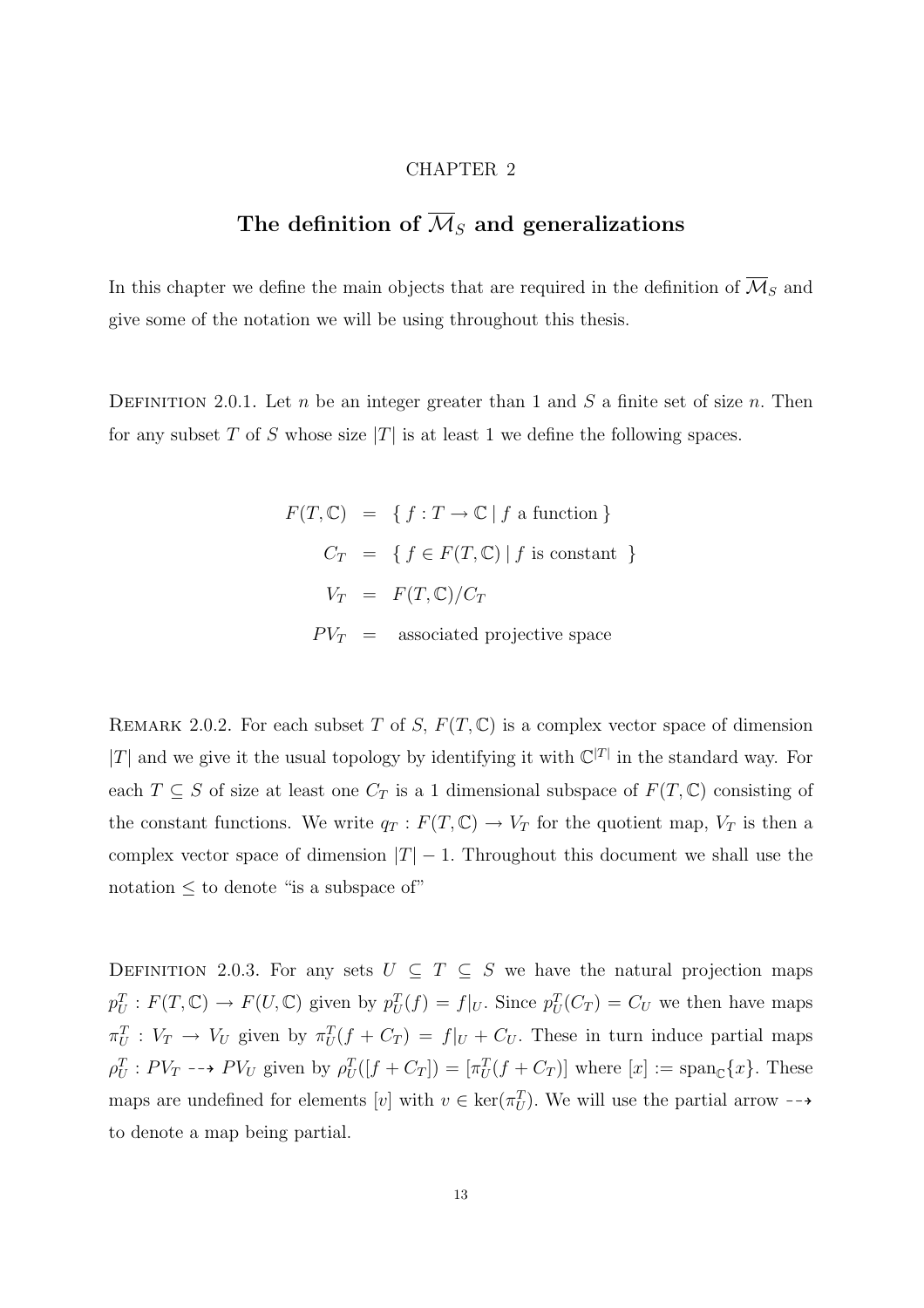LEMMA 2.0.4. For every  $U \subseteq V \subseteq T$  we have  $\pi_U^T = \pi_U^V \circ \pi_V^T$  and  $\rho_U^T = \rho_U^V \circ \rho_V^T$  whenever defined.  $\Box$ 

Given our previous definitions we are now in a position to define our main object of interest, the space  $\overline{\mathcal{M}}_S$ .

DEFINITION 2.0.5.  $\overline{\mathcal{M}}_S$  is the subspace of  $\prod$  $T \subseteq S$ <br> $|T| > 1$  $PV_T$  defined as follows. An element  $\overline{M}$  in  $\overline{\Pi}$  $T \subseteq S$ <br> $|T| > 1$  $PV_T$  lies in  $\mathcal{M}_S$  if and only if for every pair of sets  $U \subseteq T \subseteq S$  we have  $M_T \leq (\pi_U^T)^{-1} M_U$  where each  $M_U$  is the U component of <u>M</u>.

In set theoretic notation, this is

$$
\overline{\mathcal{M}}_S = \left\{ \underline{M} \in \prod_{T \subseteq S \atop |T| > 1} PV_T \middle| \quad M_T \leq (\pi_U^T)^{-1} M_U \text{ for all } U \subseteq T \subseteq S \right\}
$$

EXAMPLE 2.0.6. For  $n = 0, 1$   $\overline{\mathcal{M}}_S$  is empty. For  $n = 2, \overline{\mathcal{M}}_S$  is a point and for  $n =$ 3  $\overline{\mathcal{M}}_S$  is a copy of  $\mathbb{C}P^1$ . For  $n = 4$ ,  $\overline{\mathcal{M}}_S$  is the blowup of  $PV_S$  over the four special marked points  $[0:0:0:1]$ ,  $[0:0:1:0]$ ,  $[0:1:0:0]$ ,  $[1:0:0:0]$ 

In order to understand the topology of the space  $\overline{\mathcal{M}}_S$  it is natural to generalize the above construction to more general collections  $\mathcal L$  of subsets of S. This we will do in the next definition. We shall then analyze these spaces to deduce information about our original space.

DEFINITION 2.0.7. For any collection  $\mathcal L$  of subsets of S with  $|T| > 1$  for every  $T \in \mathcal L$  we define,

$$
\overline{\mathcal{M}}_{\mathcal{L}} = \left\{ \left. \underline{M} \in \prod_{T \in \mathcal{L}} PV_T \; \right| M_T \leq (\pi_U^T)^{-1} M_U \text{ for all } U, T \in \mathcal{L} \text{ with } U \subseteq T \right\}.
$$

REMARK 2.0.8. It is clear that for such collections  $\mathcal L$  of subsets of S,  $\overline{\mathcal M}_\mathcal L$  is a closed projective variety. Throughout this thesis whenever we specify a collection  $\mathcal L$  of subsets of S we will implicitly assume that every element  $T \in \mathcal{L}$  has size at least 2.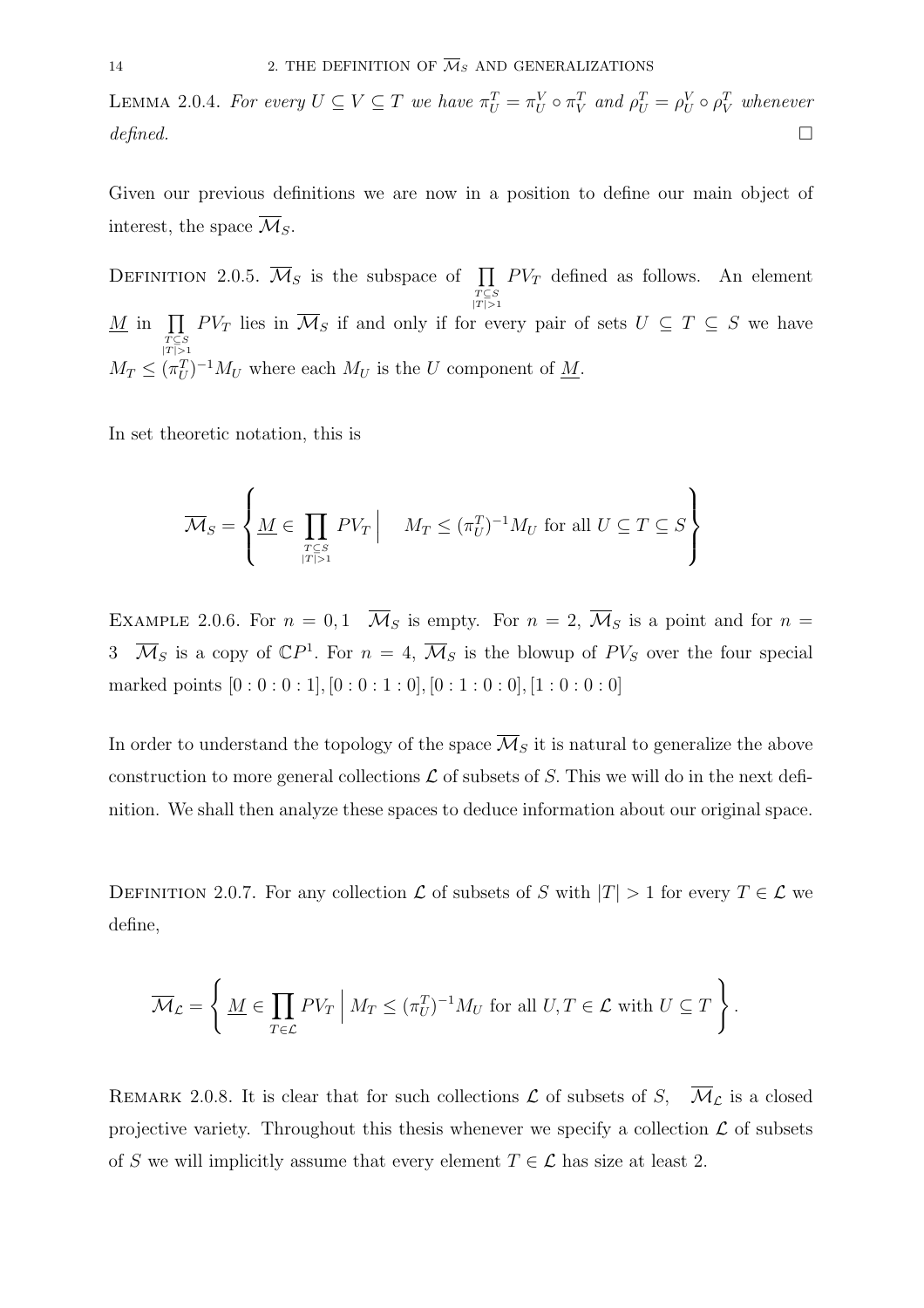DEFINITION 2.0.9.

$$
L_T = \text{tautological vector bundle over } PV_T
$$
  

$$
y_T = e(L_T) \in H^2 PV_T \text{ the Euler class of } L_T
$$

LEMMA 2.0.10. Let V be a complex vector space of dimension d then  $H^*(PV) = \mathbb{Z}[y]/y^d$ where  $y = e(L)$  and L is the tautological vector bundle over PV.

REMARK 2.0.11. Let  $\mathcal L$  be a collection of subsets of S with  $|T| > 1$  for every  $T \in \mathcal L$ . We will sometimes describe the space  $\overline{\mathcal{M}}_{\mathcal{L}}$  in a slightly different way using the partial maps  $\rho_U^T : PV_T \dashrightarrow PV_U$  for any  $U \subseteq T \subseteq S$  previously defined.

$$
\overline{\mathcal{M}}_{\mathcal{L}} = \left\{ \underline{M} \in \prod_{T \in \mathcal{L}} PV_T \Big| \rho_U^T(M_T) = M_U \text{ whenever } \rho_U^T(M_T) \text{ is defined } \right\}
$$

We have suppressed the notation  $U, T \in \mathcal{L}$  with  $U \subseteq T$ . It is clear that both definitions are precisely the same.

DEFINITION 2.0.12. Define  $\widetilde{U}_S = \{ f \in F(S, \mathbb{C}) \mid f \text{ is injective } \}.$  This is naturally the configuration space  $\mathbb{C}_0^{[S]}$  i.e. the complement of all diagonals in  $\mathbb{C}^{[S]}$ . We then define the space  $U_S = p_S q_S(\widetilde{U}_S)$  where  $q_S: F(S, \mathbb{C}) \to V_S$  and  $p_S: V_S^{\times} \to PV_S$  are the quotient maps.

REMARK 2.0.13. The space  $U_S \subseteq PV_S$  appears throughout this thesis. It is straightforward to check that  $U<sub>S</sub>$  is a Zariski open dense set. It is well known that, modulo the fact we have not defined them yet, the set of generic curves give a copy of  $U_s$ . We also note here that the restricted map  $\pi_S : \pi_S^{-1}(U_S) \to U_S$  gives us an isomorphism where  $\pi_S : \overline{\mathcal{M}}_S \to PV_S$ . These facts will be proven later in chapter 6, section 2.

Here we state some conventions that we will be applying throughout this thesis. Let  $R$ be a ring and  $r \in R$  be a non zero element. In general whene we write  $r = \sum$ i∈I  $a_i r_i$  with  $a_i \in \mathbb{Z}$  we suppose that  $a_i r_i \neq 0$  and  $r_i \neq r_j$  for all  $i \neq j$ . If  $r = \prod$ i∈I  $r_i^{n_i}$  we suppose  $n_i > 0$ . We may on occasion relax these conventions but this should be clear from the context.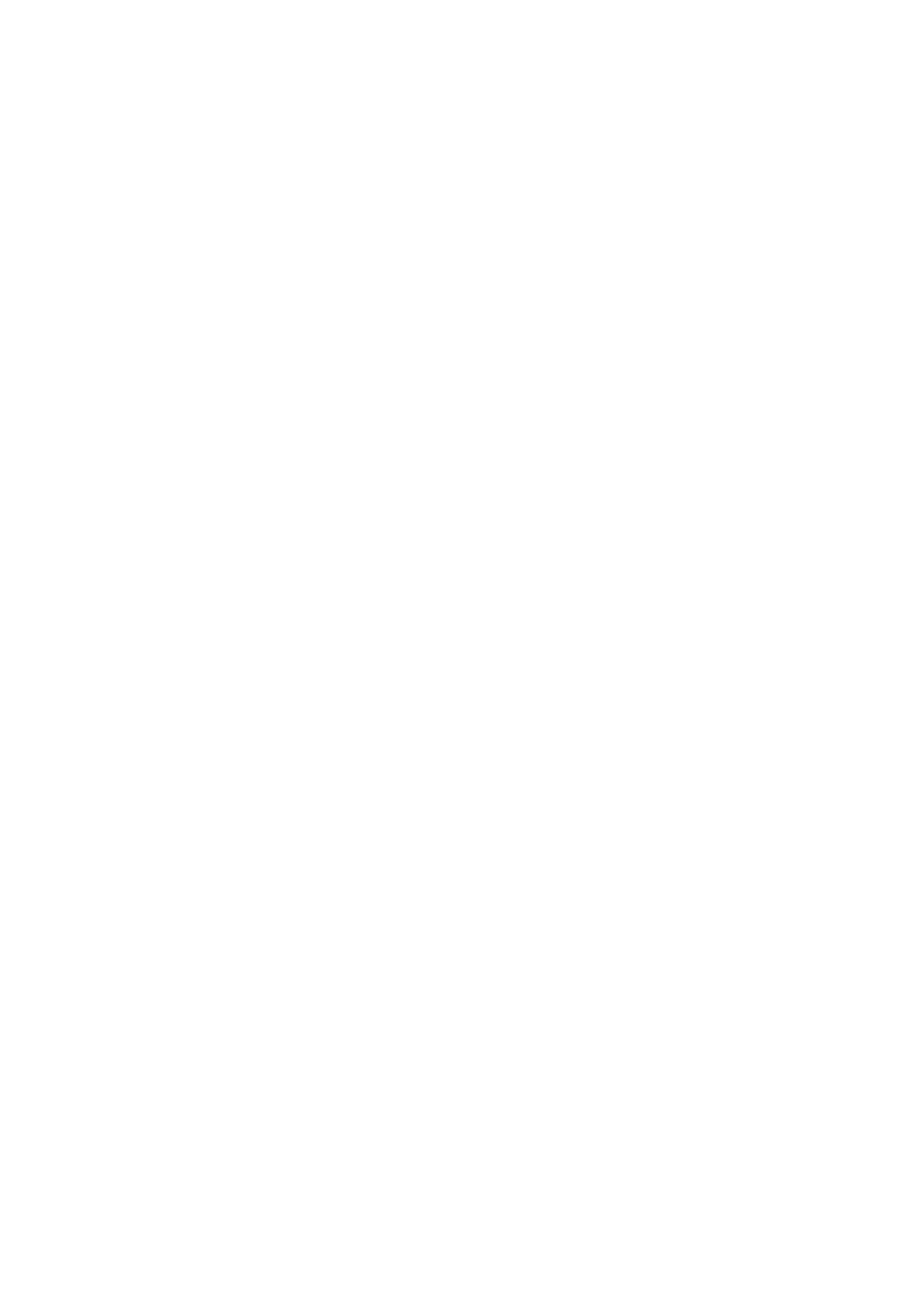#### CHAPTER 3

## **Combinatorial results**

An important combinatorial invariant of an n-pointed stable curve of genus zero is that of the associated tree. Here we introduce a notion of trees, more generally forests that will appear throughout this paper in the structure of  $\overline{\mathcal{M}}_S$  and its cohomology ring. In this chapter we gather some miscellaneous results about trees and other objects. Here we will develop some simple combinatorial properties of these objects. We will consider them in more detail later, as they are required. In particular we will show that the relationship between the classical associated combinatorial tree and our trees are equivalent. The sense in which they are equivalent will be explained later.

#### **3.1. Forests and the length of a tree**

DEFINITION 3.1.1. A forest on S is a collection  $\mathcal F$  of subsets of S such that,

for all  $T \in \mathcal{F}$   $|T| > 1$ , if  $U, T \in \mathcal{F}$  then either  $U \cap T$  is empty or  $U \subseteq T$  or  $T \subseteq U$ .

An  $S$  – tree is a forest T on S with  $S \in T$ . We say that a forest F is proper if it is not a tree.

REMARK 3.1.2. If a collection of subsets  $\mathcal F$  of S is a forest, then so is any subset of  $\mathcal F$ .

DEFINITION 3.1.3. Let  $\mathcal F$  be a forest and T any element of  $\mathcal F$  then we define the T-tree  $\mathcal{F}|_T$  by  $\mathcal{F}|_T = \{ U \in \mathcal{F} | U \subseteq T \}$  and call this set the *restriction* of  $\mathcal F$  to  $T$ .

DEFINITION 3.1.4. Let  $\mathcal L$  be a collection of subsets of S then we define the sets  $\mathbb{F}_{\mathcal L}$  =  $\{ \mathcal{F} \subseteq \mathcal{L} | \mathcal{F} \text{ is a forest } \}$  and  $\mathbb{T}_{\mathcal{L}} = \{ \mathcal{T} \subseteq \mathcal{L} | \mathcal{T} \text{ is an S-tree } \}$ , that is the set of forests respectively trees of  $\mathcal{L}$ .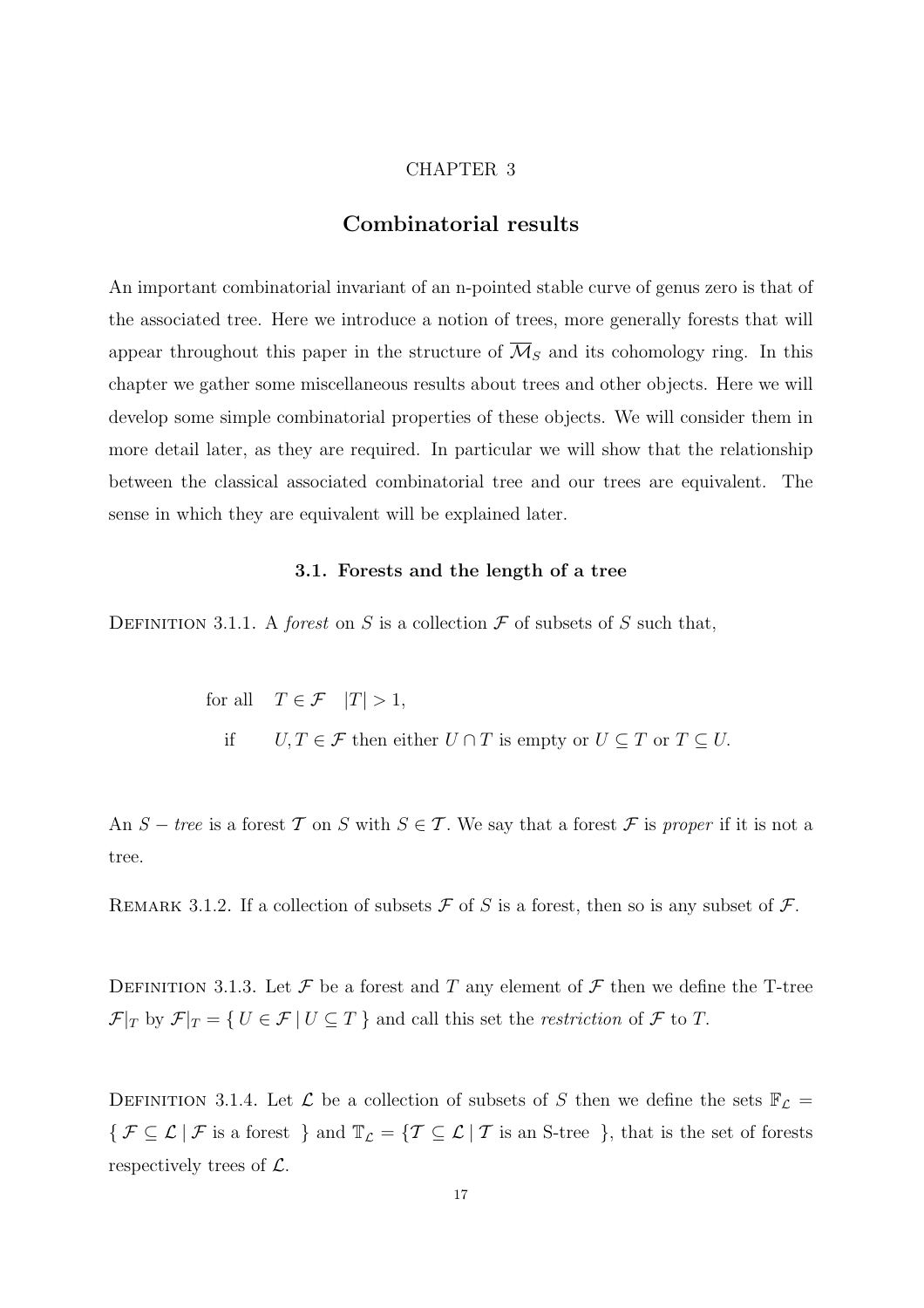We next introduce the concept of the depth of an S-tree  $\mathcal T$ . This will be analogous to the concept of the length of a rooted tree, which is defined as the length of longest path from the root to a terminal vertex without repetitions. It will turn out that this concept will provide us with a nice inductive way of studying the space  $\overline{\mathcal{M}}_{\mathcal{I}}$ , this is the subject of the next chapter.

DEFINITION 3.1.5. Let T be an S-tree. A *chain* of T is a subset C of T such that for all  $U, V \in \mathcal{C}$  either  $U \subseteq V$  or  $V \subseteq U$ . We write  $\mathcal{C}_{\mathcal{T}}$  for the set of all chains on  $\mathcal{T}$  and define the *depth* of T denoted  $d(T)$  by  $d(T) = max\{|C| | C \in C_T \}$ .

LEMMA 3.1.6. Let T be an S-tree and  $T \subset S$  an element of T then  $T|_T$  is a T-tree and  $d(\mathcal{T}|_T) < d(\mathcal{T}).$ 

PROOF. The proof of this is clear.

**3.2. Partitions of forests**

The power set  $P(S)$  of S has its usual natural order given by inclusion. For any collection  $\mathcal L$  of subsets of S we can use the order induced on it to give a natural decomposition of L by sets  $\mathcal{L}_T$ , one for each  $T \in \mathcal{L}$  given by, for any  $U \in \mathcal{L}$ ,  $U \in \mathcal{L}_T$  if and only if  $U \subset T$ and is maximal in T. This decomposition, when applied to trees will actually turn out to give us a natural partition of it. We shall later see that the combinatorics of such a partition will turn up a lot. We next explain this notion more precisely.

DEFINITION 3.2.1. For any collection  $\mathcal L$  of subsets of S and for every  $V \in \mathcal L$ , we say V is maximal in L if there is no  $T \in \mathcal{L}$  such that  $V \subset T$  and write  $M(\mathcal{L})$  for the set of all maximal elements, that is  $M(\mathcal{L}) = \{ V \in \mathcal{L} | V$  is maximal in  $\mathcal{L} \}$ . We call this the set of maximal elements of  $\mathcal L$ . We say V is minimal in  $\mathcal L$  if there is no  $T \in \mathcal L$  with  $T \subset V$ .

Let  $U, T \in \mathcal{L}$ , we say U is maximal in  $\mathcal{L}$  under T if  $U \subset T$  and there is no  $V \in \mathcal{L}$ with  $U \subset V \subset T$ . Let  $T \in \mathcal{L}$  we write  $M(\mathcal{L}, T) = \{ U \in \mathcal{L} \mid U \text{ is maximal in } \mathcal{L} \text{ under } T \}$ and call this the set of *maximal objects of*  $\mathcal L$  *under*  $T$ .

 $\Box$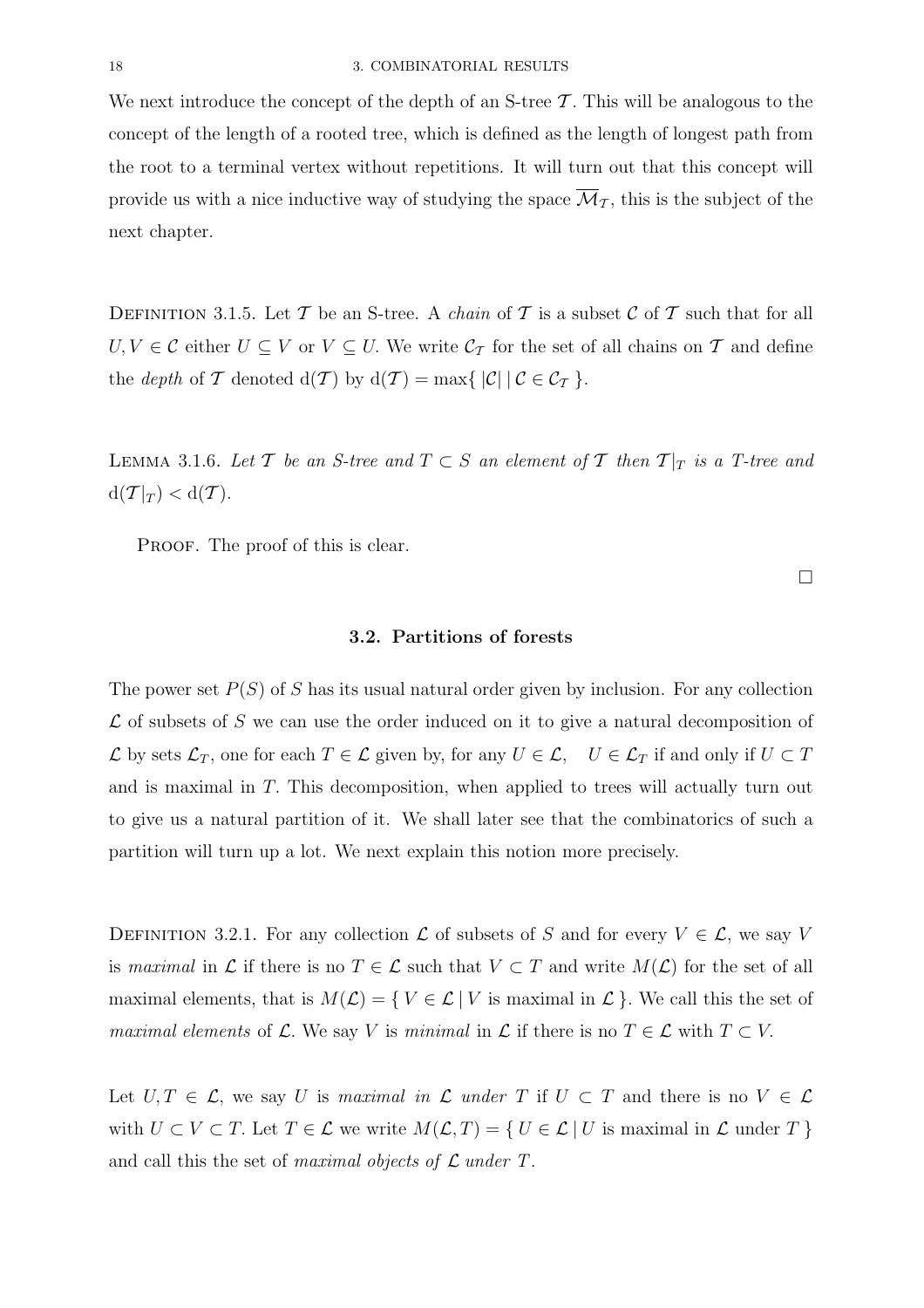LEMMA 3.2.2. For any collection of subsets  $\mathcal L$  of S we have  $\mathcal L = M(\mathcal L) \cup \bigcup$  $\bar{T} \in \mathcal{L}$  $M(\mathcal{L}, T)$ .

PROOF. Clearly we have  $M(\mathcal{L})\cup\bigcup$  $\bar{T} \in \mathcal{L}$  $M(\mathcal{L}, T) \subseteq \mathcal{L}$ . Let  $U \in \mathcal{L}$ , then either  $U \in M(\mathcal{L})$ or  $U \notin M(\mathcal{L})$ . In the second case we need to show that  $U \in M(\mathcal{L}, T)$  for some  $T \in \mathcal{L}$ . Suppose for a contradiction that  $U \notin M(\mathcal{L}, T)$  for any  $T \in \mathcal{L}$ . Let  $T \in \mathcal{L}$  be a set of minimal size containing U, there must exist such a set since  $U \notin M(\mathcal{L})$ . Then we know that  $U \notin M(\mathcal{L}, T)$  and  $U \subset T$  so there exists  $V \in \mathcal{L}$  such that  $U \subset V \subset T$ , this contradicts the minimality of  $T$ .

LEMMA 3.2.3. Let  $\mathcal F$  be a collection of subsets of S, then  $\mathcal F$  is a forest if and only if for every  $T \in \mathcal{F}$  the set  $M(\mathcal{F}, T)$  is a collection of pairwise disjoint elements and  $M(\mathcal{F})$  is also a collection of pairwise disjoint elements.

PROOF.  $\Rightarrow$  Suppose that for some  $T \in \mathcal{F}$  there are distinct elements  $U, V \in M(\mathcal{F}, T)$ with  $U \cap V$  non-empty. Then since  $\mathcal F$  is a forest, we have that either  $U \subset V \subset T$  or  $V \subset U \subset T$ . This contradicts maximality in  $\mathcal F$  under T.

If  $S \in \mathcal{F}$  then  $M(\mathcal{F}) = \{S\}$ , so we may suppose  $S \notin \mathcal{F}$ . Then, we are required to show that  $M(\mathcal{F})$  is disjoint. Suppose there are distinct elements  $U, V \in M(\mathcal{F})$  with  $U \cap V$  non empty. Then either  $U \subset V \subset S$  or  $V \subset U \subset S$ , contradicting maximality in  $\mathcal T$ 

 $\Leftarrow$  We prove this inductively. Define

$$
\mathcal{F}_1 = M(\mathcal{F})
$$
  

$$
\mathcal{F}_{i+1} = \mathcal{F}_i \cup \bigcup_{T \in \mathcal{F}_i} M(\mathcal{F}, T)
$$
  

$$
= \mathcal{F}_i \amalg \coprod_{T \in \mathcal{U}_i} M(\mathcal{F}, T)
$$

where  $\mathcal{U}_i = \mathcal{F}_i \setminus \mathcal{F}_{i-1}$ . Then it is clear  $\mathcal{F}_1$  is a forest and given  $\mathcal{F}_i$  is a forest then  $\mathcal{F}_{i+1}$  is a forest. Clearly there is some n such that  $\mathcal{F} = \mathcal{F}_m$  for all  $m \geq n$  and we are done.

LEMMA 3.2.4. For every forest F and for every distinct  $U, V \in \mathcal{F}$   $M(\mathcal{F}, U) \cap M(\mathcal{F}, V)$ is empty and for every  $T \in \mathcal{F}$   $M(\mathcal{F}) \cap M(\mathcal{F}, T)$  is empty, that is all the sets are disjoint.

 $\Box$ 

 $\Box$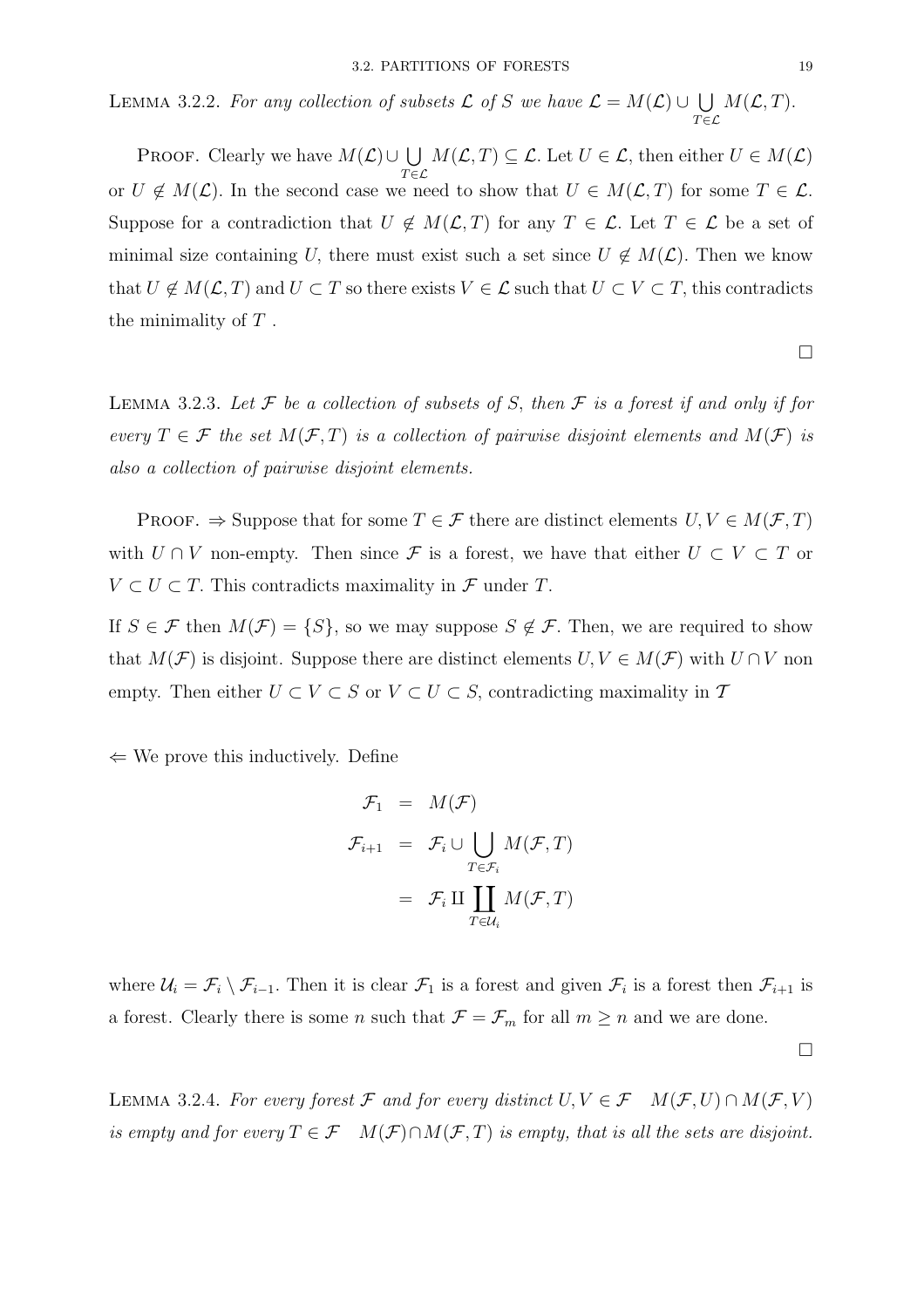PROOF. Suppose for a contradiction there are elements  $U, V \in \mathcal{F}$  with  $M(\mathcal{F}, U) \cap$  $M(\mathcal{F}, V)$  not empty. Let  $W \in M(\mathcal{F}, U) \cap M(\mathcal{F}, V)$ , then  $W \subset U$  and  $W \subset V$  therefore  $U \cap V$  is not empty. Since  $\mathcal F$  is a forest we must have either  $U \subset V$  or  $V \subset U$ . If  $U \subset V$ then  $W \subset U \subset V$ . If  $V \subset U$  then  $W \subset V \subset U$ . In both cases we have a contradiction. A similar result holds for the second case.

 $\Box$ 

COROLLARY 3.2.5. For any forest 
$$
\mathcal{F}
$$
 of S we have  $\mathcal{F} = M(\mathcal{F}) \amalg \coprod_{T \in \mathcal{F}} M(\mathcal{F}, T)$   $\square$ 

COROLLARY 3.2.6. For any forest  $F$  of S we have,

$$
\sum_{T \in \mathcal{F}} |M(\mathcal{F}, T)| = |\mathcal{F}| - |M(\mathcal{F})|
$$

$$
\sum_{T \in \mathcal{F}} \sum_{U \in M(\mathcal{F}, T)} |U| = \sum_{V \in \mathcal{F} \backslash M(\mathcal{F})} |V|
$$

#### **3.3. Numbers associated to forests**

We next define some numbers associated to each forest  $\mathcal F$  and develop some simple combinatorial properties of them. These number will appear throughout this document in both the algebraic and topological aspects of our project.

DEFINITION 3.3.1. For each forest  $\mathcal F$  and for any  $T \in \mathcal F$  we define

$$
m(\mathcal{F}, T) = (|T| - 1) - \sum_{U \in M(\mathcal{F}, T)} (|U| - 1)
$$

$$
n(\mathcal{F}, T) = (|T| - 1) - \sum_{U \in M(\mathcal{F}, T)} (|U| - 2)
$$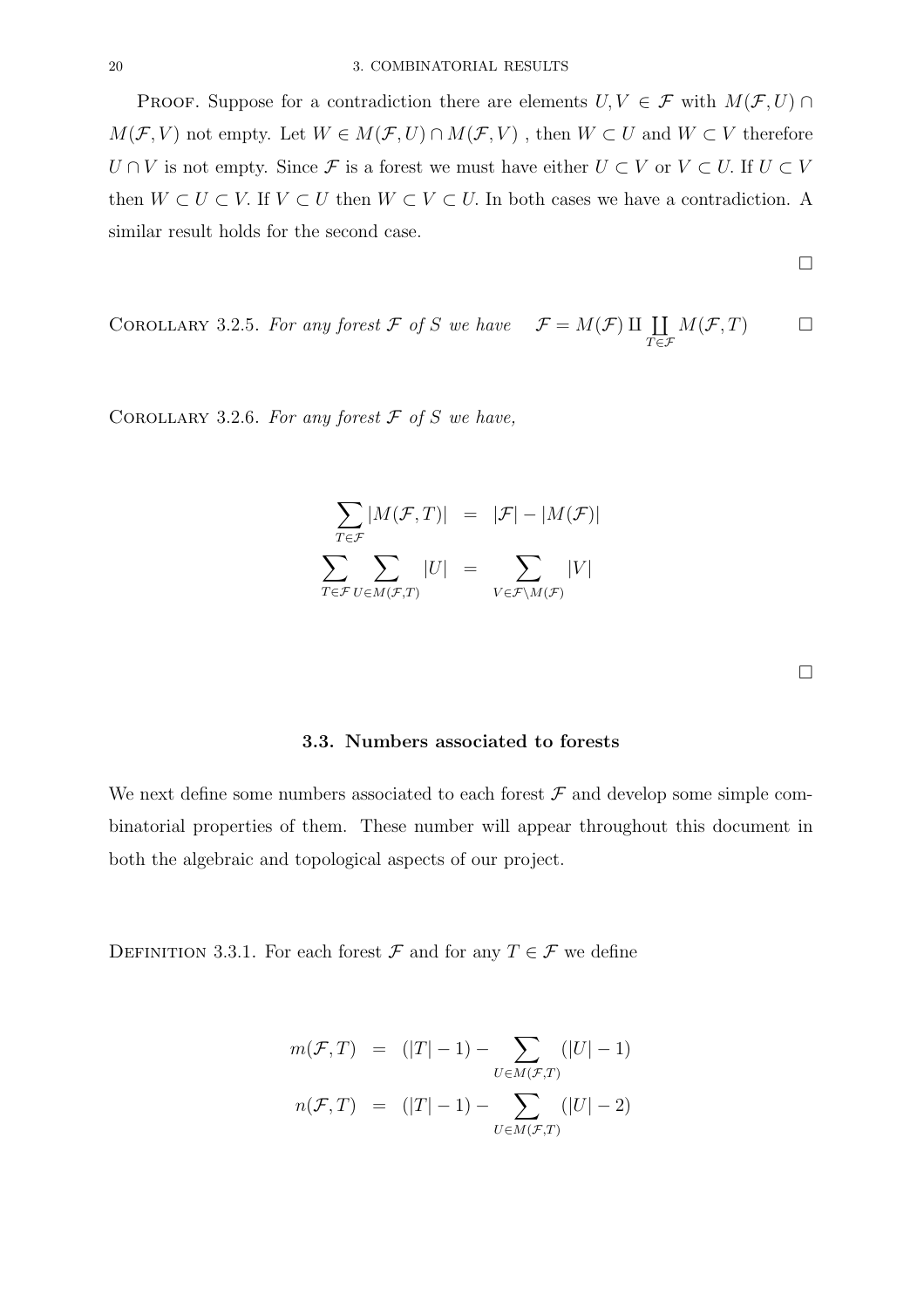LEMMA 3.3.2. For each forest  $\mathcal F$  and for any  $T \in \mathcal F$  we have,

$$
\sum_{T \in \mathcal{F}} m(\mathcal{F}, T) = \left( \sum_{T \in M(\mathcal{F})} |T| \right) - |M(\mathcal{F})|
$$
  

$$
\sum_{T \in \mathcal{F}} n(\mathcal{F}, T) = \left( \sum_{T \in M(\mathcal{F})} |T| \right) + |\mathcal{F}| - 2|M(\mathcal{F})|
$$

PROOF.

$$
\sum_{T \in \mathcal{F}} m(\mathcal{F}, T) = \sum_{T \in \mathcal{F}} (|T| - 1) - \sum_{T \in \mathcal{F}} \sum_{U \in M(\mathcal{F}, T)} (|U| - 1)
$$
\n
$$
= \left( \sum_{T \in \mathcal{F}} |T| \right) - |\mathcal{F}| - \sum_{T \in \mathcal{F}} \sum_{U \in M(\mathcal{F}, T)} |U| + \sum_{T \in \mathcal{F}} |M(\mathcal{F}, T)|
$$
\n
$$
= \left( \sum_{T \in M(\mathcal{F})} |T| \right) - |M(\mathcal{F})|
$$

To prove the first case we used corollary 3.2.6. To prove the second case we note that  $n(\mathcal{F}, T) = m(\mathcal{F}, T) + |M(\mathcal{F}, T)|$  and again use corollary 3.2.6 together with the first case.  $\Box$ 

CONSTRUCTION 3.3.3. Let T be a subset of S and define  $S/T$  to be the set of equivalence classes of S under the equivalence relation  $\sim$  given by  $u \sim v \iff u = v$  or  $u, v \in T$ . We then define  $q_T : S \to S/T$  to be the evident quotient map. Let  $\mathcal{L}_+$  be a collection of subsets of S and T an element of  $\mathcal{L}_+$  of minimal size. Then we write  $\mathcal L$  to be the set  $\mathcal{L}_+$ with T removed and put  $\overline{\mathcal{L}} = q_T(\mathcal{L})$ , note that by the minimality of T every element of  $\overline{\mathcal{L}}$ has size at least two. It should also be noted that we do not display the dependance of  $\mathcal L$ on T as this avoids extra notation and should cause no confusion.

DEFINITION 3.3.4. Let  $\mathcal L$  be a collection of subsets of S and T a subset of S then we define  $\text{Forests}(\mathcal{L},T)=\{ \ \mathcal{F}\in \mathbb{F}_{\mathcal{L}} \ | \ T\in \mathcal{F} \ \}.$  We also write  $\text{Forests}(\mathcal{L})=\mathbb{F}_{\mathcal{L}}$ 

LEMMA 3.3.5. Let  $S, T, \mathcal{L}_+, \mathcal{L}$  be as in the previous construction then there is a bijective *correspondence*  $b : \text{Forests}(\mathcal{L}_+, T) \leftrightarrow \text{Forests}(\overline{\mathcal{L}})$  *such that*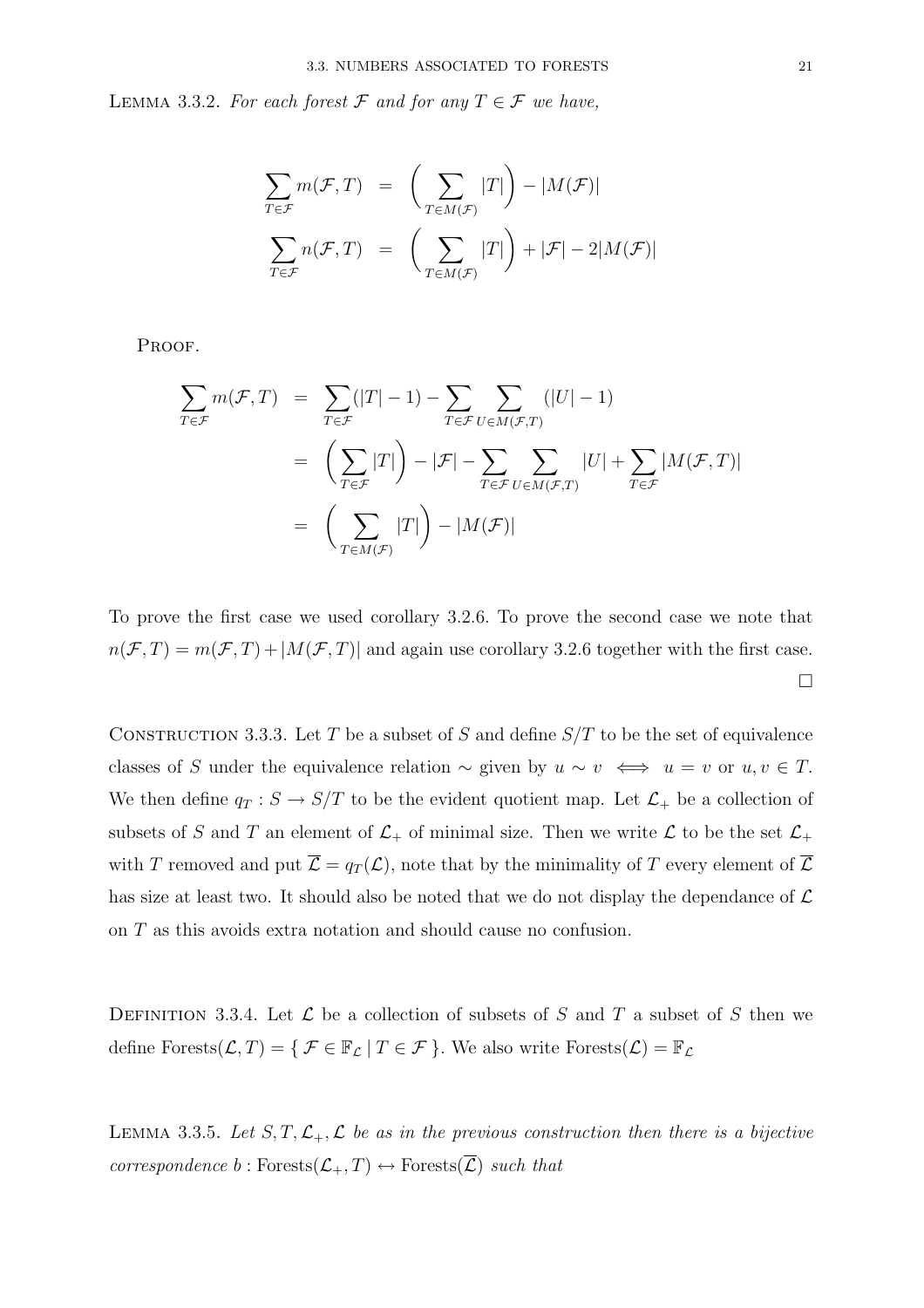$$
m(\mathcal{F}, U) = \begin{cases} m(b(\mathcal{F}), \overline{U}) & \text{if } U \neq T \\ |T| - 1 & \text{if } U = T \end{cases}
$$

$$
n(\mathcal{F}, U) = \begin{cases} n(b(\mathcal{F}), \overline{U}) & \text{if } U \neq T, U \neq W \\ n(b(\mathcal{F}), \overline{U}) + 1 & \text{if } U = W \\ |T| - 1 & \text{if } U = T \end{cases}
$$

where W is the minimal element of  $\mathcal F$  with  $W \supset T$  should it exist.

**PROOF.** Define the function  $b$ : Forests $(\mathcal{L}, T) \to$  Forests $(\overline{\mathcal{L}})$  by  $b(T) = q_T(T \setminus \{T\})$ and  $c: \text{Forests}(\overline{\mathcal{L}}) \to \text{Forests}(\mathcal{L}, T)$  by  $c(\mathcal{U}) = q_T^{-1}(\mathcal{U}) \amalg \{T\}$ . Then b is a bijection with inverse c. To prove the final part of the claim we only need to check elements  $U \in \mathcal{T}$ with  $T \subseteq U$ . First suppose  $T \subset U$  and consider  $M(T, U)$ , since  $T \in \mathcal{T}$  and the size of T is minimal there must be an element  $V \in M(T, U)$  with  $T \subseteq V$ . If  $T \subset V$  then  $\overline{V} \in \overline{\mathcal{L}}$  and for any other  $W \in M(\mathcal{T}, U)$   $|W| = |\overline{W}|$  thus  $(|\overline{U}| - 1) - (|\overline{V}| - 1) =$  $(|U|-|T|) - (|V|-|T|) = (|U|-1) - (|V|-1)$  and  $m(b(\mathcal{T}),\overline{U}) = m(\mathcal{T},U)$ . If  $V = T$ then  $|\overline{U}|-1=|U|-|T|=(|U|-1)-(|T|-1)$  and again  $m(b(\mathcal{T}),\overline{U})=m(\mathcal{T},U)$ . The case when  $U = T$  is clear. The proof of the second statement is similar.

 $\Box$ 

DEFINITION 3.3.6. Let F be a forest and  $\mathcal{U} \subseteq \mathcal{F}$  then we define  $P_{\mathcal{U}} = \prod$  $\bar{T}$ ∈U  $(m(\mathcal{U},T)-1),$  $P_{\emptyset} = 1$  and  $m(\mathcal{F}) = \sum$ U⊆F  $P_{\mathcal{U}}$ . We also define  $n(\mathcal{F}) = \prod$  $\tilde{T} \in \mathcal{F}$  $n(\mathcal{F},T)$ .

LEMMA 3.3.7. Let  $\mathcal{T}_+$  be a tree and  $T \in \mathcal{T}_+$  be an element of minimal size. Put  $T$  to be the set  $\mathcal{T}_+$  with  $T$  removed and  $\overline{T} = q_T(T)$  where  $q_T : S \to S/T$  is the collapsing map. Let b: Forests $(\mathcal{T}_+, T) \to$  Forests $(\overline{\mathcal{T}})$  be the bijection of lemma 3.3.5 then for any forest  $\mathcal{F} \in \text{Forests}(\mathcal{T}_+, T)$  we have  $P_{\mathcal{F}} = (|T| - 2)P_{b(\mathcal{F})}$ .

PROOF. Using the construction in lemma 3.3.5 we see that  $b(\mathcal{F}) = q_T(\mathcal{U})$  where  $\mathcal{U} =$  $\mathcal{F}\setminus\{T\}$ . Again by lemma 3.3.5 we see that for every  $U \in \mathcal{U}$  that  $m(\mathcal{F}, U) = m(b(\mathcal{F}), \overline{U})$ . Since the evident induced map  $q_T : U \to b(\mathcal{F})$  is a bijection we see that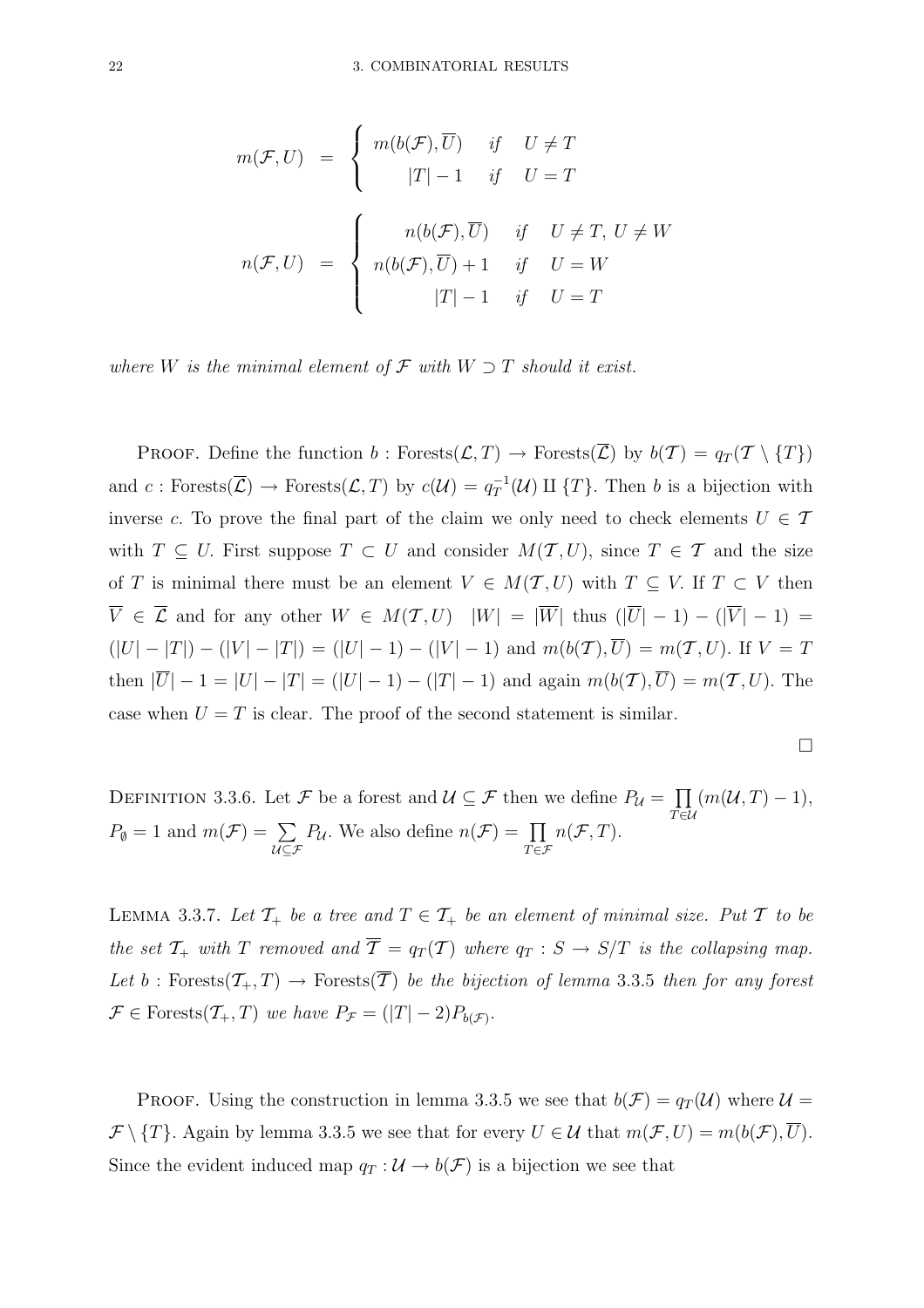$$
P_{b(F)} = \prod_{\overline{U} \in b(\mathcal{F})} (m(b(\mathcal{F}), \overline{U}) - 1)
$$
  
= 
$$
\prod_{U \in \mathcal{U}} (m(b(\mathcal{F}), \overline{U}) - 1)
$$
  
= 
$$
\prod_{U \in \mathcal{U}} (m(\mathcal{F}, U) - 1)
$$

and so  $P_{\mathcal{F}} = (|T| - 2)P_{b(\mathcal{F})}$ .

Next we prove that  $m(\mathcal{T}) = n(\mathcal{T})$  for any tree  $\mathcal{T}$ , more generally it is true for any forest  $F$ . We require this fact but prove it more efficiently later.

LEMMA 3.3.8. Let T be an S-tree then  $m(\mathcal{T}) = n(\mathcal{T})$ .

PROOF. To prove the claim we will show that both sides satisfy a certain recurrence relation with the same initial conditions. The particular relation is given by  $a_{\mathcal{T}_{+}} = a_{\mathcal{T}} + (|T| - 2)a_{\overline{\mathcal{T}}}, \quad a_{\emptyset} = 1.$  First Let  $W \in \mathcal{T}$  be the set of minimal size containing  $T$  then

$$
a_{\mathcal{T}_{+}} = a_{\mathcal{T}} + (|T| - 2)a_{\overline{\mathcal{T}}}
$$
  
\n
$$
= \prod_{U \in \mathcal{T}} n(\mathcal{T}, U) + (|T| - 2) \prod_{V \in \overline{\mathcal{T}}} n(\overline{\mathcal{T}}, V)
$$
  
\n
$$
= \Big[ \prod_{U \in \mathcal{T}_{+} \atop U \neq W}} n(\mathcal{T}_{+}, U)\Big] n(\mathcal{T}, W) + (|T| - 2) \Big[ \prod_{U \in \mathcal{T}_{+} \atop U \neq W}} n(\mathcal{T}_{+}, U)\Big] (n(\mathcal{T}_{+}, W) - 1)
$$
  
\n
$$
= \Big[ \prod_{U \in \mathcal{T}_{+} \atop U \neq W}} n(\mathcal{T}_{+}, U)\Big] \Big[ n(\mathcal{T}_{+}, W) + (|T| - 2) + (|T| - 2)(n(\mathcal{T}_{+}, W) - 1) \Big]
$$
  
\n
$$
= \Big[ \prod_{U \in \mathcal{T}_{+} \atop U \neq W}} n(\mathcal{T}_{+}, U)) \Big] (|T| - 1)(n(\mathcal{T}_{+}, W))
$$
  
\n
$$
= \prod_{U \in \mathcal{T}_{+}} n(\mathcal{T}_{+}, U)
$$

 $\Box$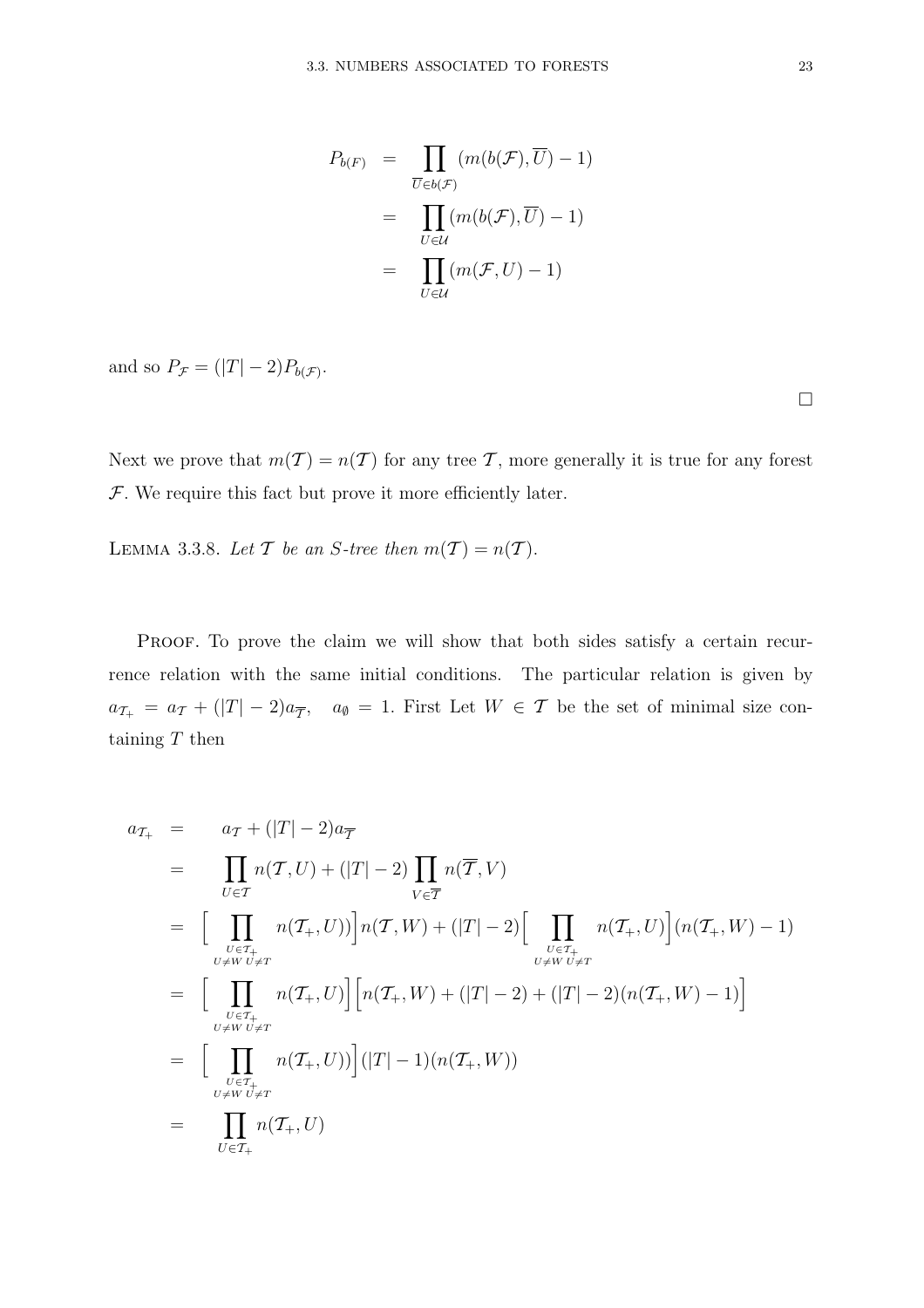for the second numbers we have

$$
a_{\mathcal{T}_+} = a_{\mathcal{T}} + (|T| - 2)a_{\overline{T}}
$$
  
\n
$$
= \sum_{\mathcal{F} \subseteq \mathcal{T}} p_{\mathcal{F}} + (|T| - 2) \sum_{\overline{\mathcal{F}} \subseteq \overline{\mathcal{T}}}
$$
  
\n
$$
= \sum_{\mathcal{F} \subseteq \mathcal{T}} p_{\mathcal{F}} + \sum_{\overline{\mathcal{F}} \subseteq \overline{\mathcal{T}}}(|T| - 2)p_{\overline{\mathcal{F}}}
$$
  
\n
$$
= \sum_{\substack{\mathcal{F} \subseteq \mathcal{T}_+ \\ T \notin \mathcal{F}}} p_{\mathcal{F}} + \sum_{\substack{\mathcal{F} \subseteq \mathcal{T}_+ \\ T \in \mathcal{F}}} p_{\mathcal{F}} \text{ by lemma 3.3.7}
$$
  
\n
$$
= \sum_{\mathcal{F} \subseteq \mathcal{T}_+} p_{\mathcal{F}}
$$
  
\n
$$
= \sum_{\mathcal{F} \subseteq \mathcal{T}_+} p_{\mathcal{F}}
$$
  
\n
$$
= m(\mathcal{T}_+)
$$

clearly these formula agree on the initial terms and we have proven our result. We will use this result to later see that the equality is also true for forests  $\mathcal{F}$ .

 $\Box$ 

DEFINITION 3.3.9. For any finite set S we define a function from the power set  $P^2(S)$  of  $P(S)$  to  $P(S)$  called the support supp :  $P^2(S) \to P(S)$  by supp $(\mathcal{L}) = \bigcup$  $\bar{U}$ ∈ $\mathcal{L}$ U.

LEMMA 3.3.10.  $\text{supp}(\mathcal{U}\cup\mathcal{V})=\text{supp}(\mathcal{U})\cup\text{supp}(\mathcal{V})$ 

PROOF. The proof is immediate from the definitions.

 $\Box$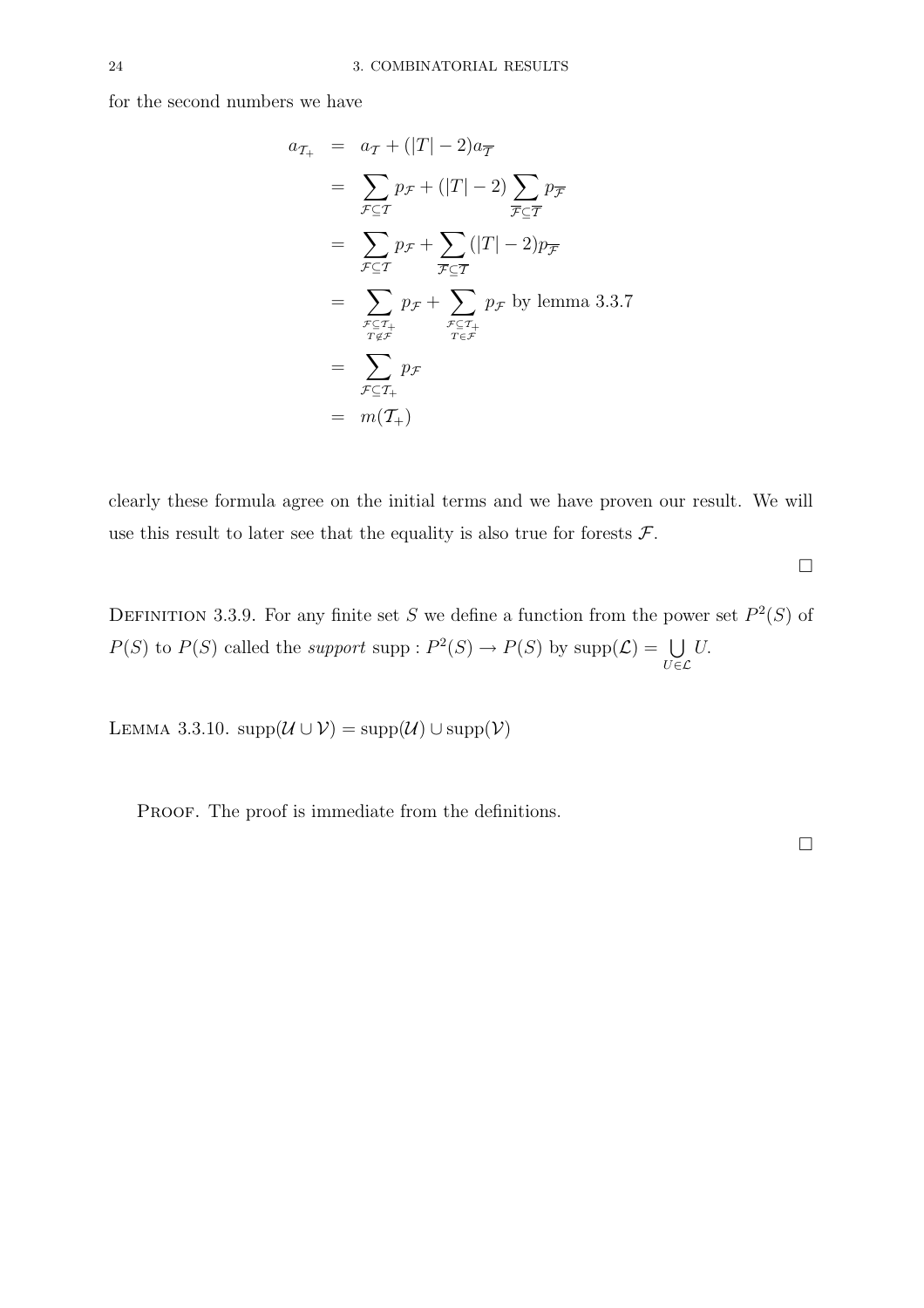#### CHAPTER 4

# The topology of  $\overline{\mathcal{M}}_{\mathcal{L}}$  for trees

In this chapter we consider the topology of the space  $\overline{\mathcal{M}}_{\mathcal{L}}$  for the case when  $\mathcal{L}$  is an S-tree T, this case will be the easiest to consider. We will show that  $\overline{\mathcal{M}}_T$  can be seen as the total space of an iterated projective bundle, we make this notion precise in what follows. This will enable us to show that  $\mathcal{M}_{\mathcal{T}}$  is a smooth irreducible projective variety and thus also a smooth complex manifold, its complex dimension is  $|S| - 2$ . This description will then make it easy to compute its cohomology ring. We consider this in the next chapter. We will use the embedding  $i : \overline{\mathcal{M}}_{\mathcal{T}} \to \prod PV_T$  to identify the tangent space of  $\overline{\mathcal{M}}_{\mathcal{T}}$  as a sub-bundle of the tangent space of  $\prod PV_T$ . In the last section of this chapter we will show that the space  $\overline{\mathcal{M}}_T$  can also be seen as an iterated blowup of  $PV_S$  over certain linear subspaces. This result will then be used to prove a more general result that we consider later. The understanding of the spaces  $\overline{\mathcal{M}}_{\mathcal{T}}$  will turn out to be both convenient and neat for the understanding of the spaces  $\overline{\mathcal{M}}_{\mathcal{L}}$  for more general collections  $\mathcal{L}$ , enabling us to deduce the respective analogous statements about them. This will be explained later in the relevant chapters.

### 4.1. The projective bundle description for  $\overline{\mathcal{M}}_T$

Here we prove the projective bundle description for  $\overline{\mathcal{M}}_T$ . Specifically if we remove S from  $\mathcal T$ , we are left with a forest  $\mathcal F$ , which can be written as a disjoint union of trees,  $\mathcal{F} = \prod$  $T \in M(\mathcal{F})$  $T|_T$ . It is clear from the definitions that  $\overline{\mathcal{M}}_{\mathcal{F}} = \prod$  $T \in M(\mathcal{F})$  $\mathcal{M}_{T|_T}$ . There is an evident projection map  $\pi : \overline{\mathcal{M}}_{\mathcal{T}} \to \overline{\mathcal{M}}_{\mathcal{F}}$  and we will show that this lifts to an isomorphism  $\overline{\mathcal{M}}_T = PW_T$  for some vector bundle  $W_T$  over  $\overline{\mathcal{M}}_{\mathcal{F}}$ . This fact will then enable us to deduce a number of results about  $\overline{\mathcal{M}}_{\mathcal{T}}$ , inductively, on the depth of the tree  $\mathcal{T}$ , which we defined in the previous chapter. Later these will be used to obtain general result about  $\overline{\mathcal{M}}_{\mathcal{L}}$ . We will exhibit the vector bundle  $W_T$  over  $\overline{\mathcal{M}}_{\mathcal{F}}$  directly as the pullback over an algebraic map of the tautological bundle of a certain grassmann space.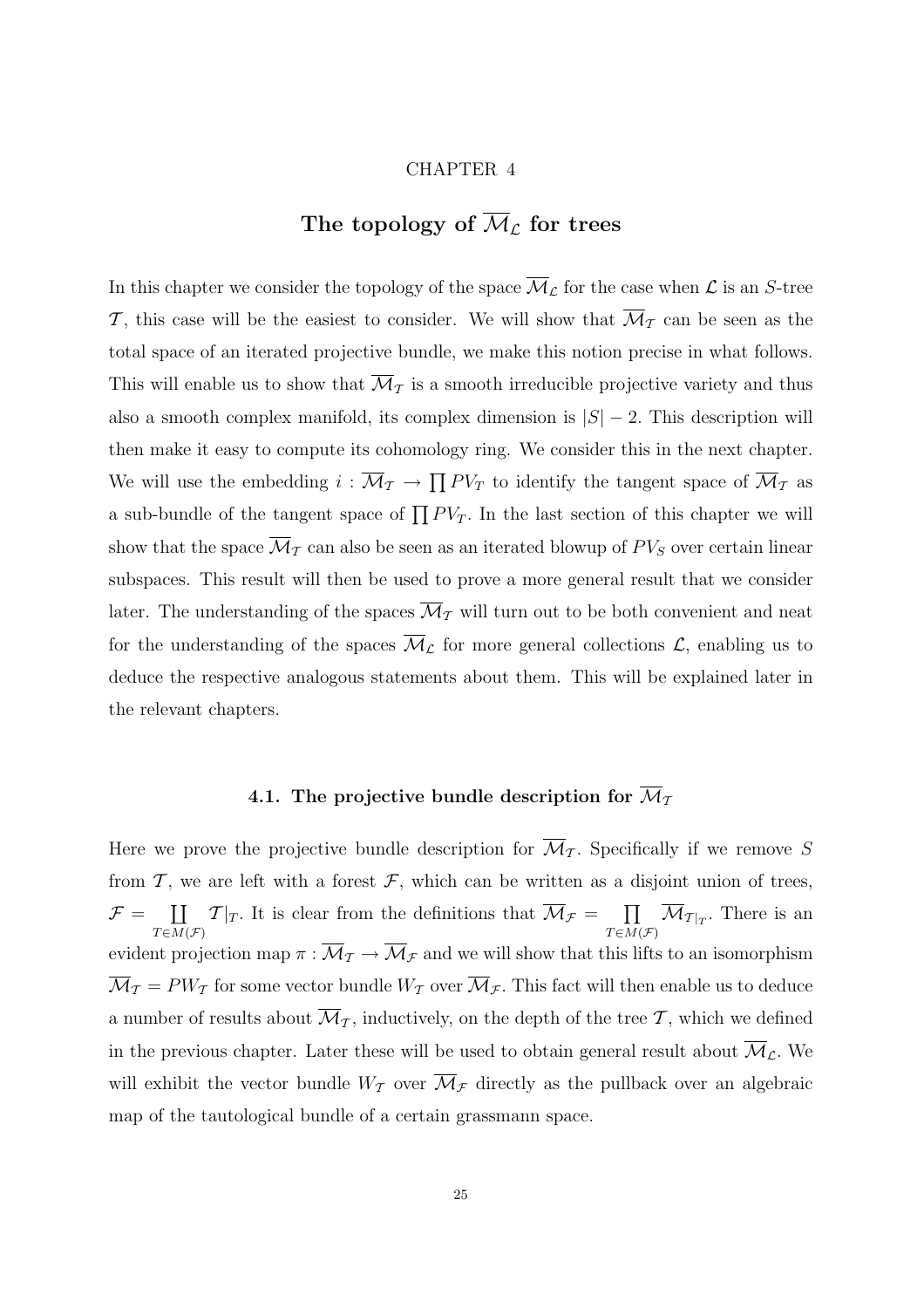LEMMA 4.1.1. Suppose F is a forest then  $\overline{\mathcal{M}}_{\mathcal{F}} = \prod$  $T \in \overline{M}(\mathcal{F})$  $\mathcal{M}_{\mathcal{F}|_T}$  and each  $\mathcal{F}|_T$  is a tree.

PROOF. It is clear that  $\mathcal{F} = \prod$  $T \in M(\mathcal{F})$  $\mathcal{F}|_T$  and each  $\mathcal{F}|_T$  is a T-tree. The proof is then clear from the definitions.  $\Box$ 

REMARK 4.1.2. The last lemma tells us that to study  $\overline{\mathcal{M}}_{\mathcal{F}}$  for forests  $\mathcal F$  it is enough to understand the cases for trees  $\mathcal T$ . We next define a map of vector spaces whose importance will be seen in the following lemma. We will then use this map to prove our claim that  $\mathcal{M}_{\mathcal{T}}$  is the total space of a projective bundle over  $\mathcal{M}_{\mathcal{F}}$ .

DEFINITION 4.1.3. Let F be a forest and for any  $U, T \in \mathcal{F}$  with  $U \subseteq T$  let  $\pi_U^T : V_T \to V_U$ be the usual restriction map. Suppose  $M(\mathcal{F}, T)$  is non-empty then define the map  $\pi_{\mathcal{F},T}:V_T\to\quad \bigoplus$  $U\epsilon M(\mathcal{F},T)$  $V_U$  by  $\pi_{\mathcal{F},T} = \prod$  $U\in M(\mathcal{F},T)$  $\pi_U^T$ .

LEMMA 4.1.4. Suppose T is an S-tree and  $d(T) > 1$ . Put F to be T with S removed then,

$$
\overline{\mathcal{M}}_T = \left\{ \underline{M} \in \overline{\mathcal{M}}_{\mathcal{F}} \times PV_S \middle| M_S \leq \pi_{T,S}^{-1}(\oplus M_U) \right\}
$$

PROOF.

$$
\overline{\mathcal{M}}_T = \left\{ \underline{M} \in \prod_{T \in \mathcal{T}} PV_T \middle| M_T \le (\pi_U^T)^{-1} M_U \text{ for all } U, T \in \mathcal{T} \text{ with } U \subseteq T \right\}
$$

$$
= \left\{ \underline{M} \in \left( \prod_{T \in M(\mathcal{T}, S)} \overline{\mathcal{M}}_{T|_T} \right) \times PV_S \middle| M_S \le \bigcap_{T \in M(\mathcal{T}, S)} (\pi_T^S)^{-1} (M_T) \right\}
$$

$$
= \left\{ \underline{M} \in \overline{\mathcal{M}}_{\mathcal{F}} \times PV_S \middle| M_S \le \pi_{T, S}^{-1} (\oplus M_U) \right\}
$$

The second step requires some comment. First the inclusion  $\subseteq$  is clear. We now prove the reverse inclusion. Let <u>M</u> be an element of the second set. Then to prove  $M \in \overline{\mathcal{M}}_{\mathcal{T}}$ it is enough to prove that for every  $U \in \mathcal{T}$  we have  $M_S \leq (\pi_U^S)^{-1} M_U$ . Let  $U \in \mathcal{T}$ , the claim is clear if  $U = S$  so we suppose otherwise. Now we can factor  $U \subset S$  with some  $T \in M(\mathcal{T}, S)$ . That is  $U \subseteq T \subset S$  and  $U, T \in \mathcal{T}|_T$ . Thus we have  $M_S \leq (\pi_T^S)^{-1} M_T$  and  $M_T \leq (\pi_U^T)^{-1} M_U$  thus  $M_S \leq (\pi_T^S)^{-1} (\pi_U^T)^{-1} M_U = (\pi_U^S)^{-1} M_U$ . This proves the claim.  $\square$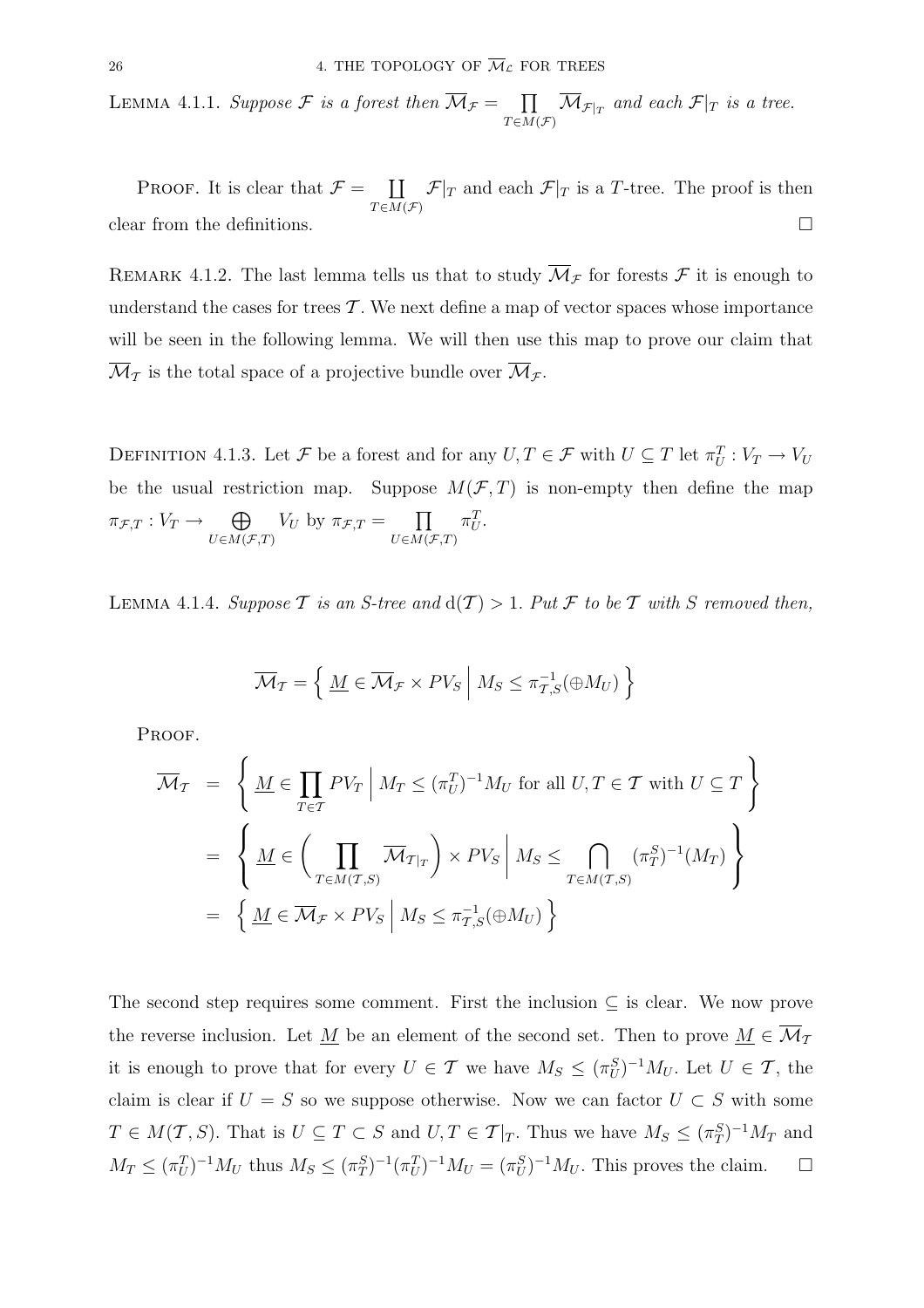Next, given  $\underline{N} \in \overline{\mathcal{M}}_{\mathcal{F}}$  we put  $W_{\mathcal{T},\underline{N}} = \pi_{\mathcal{T},S}^{-1}(\oplus N_U)$ . If we can assemble these vector spaces into a vector bundle  $W_T$  over  $\overline{\mathcal{M}}_{\mathcal{F}}$ , the above lemma will show that  $\overline{\mathcal{M}}_T = PW_T$  and thus  $\overline{\mathcal{M}}_{\mathcal{T}}$  is a projective sub-bundle of  $\overline{\mathcal{M}}_{\mathcal{F}} \times PV_{S}$ . In what follows we will explain how to do this assembly.

LEMMA 4.1.5. Let F be a forest and  $T \in \mathcal{F}$  such that  $M(\mathcal{F}, T)$  is non-empty. Then the  $map \ \pi_{\mathcal{F},T} : V_T \to \oplus$  $U\in M(\mathcal{F},T)$  $V_U$  is surjective, the dimension of the kernel is  $m(\mathcal{F}, T)$  and  $\dim(\pi_{\mathcal{F},T}^{-1}(\oplus M_U)) = n(\mathcal{F},T)$ . These numbers are defined in definition 3.3.1

PROOF. For any  $\overline{y} \in \Theta$  $U\in M(\mathcal{F},T)$  $V_U$  and any  $U \in M(\mathcal{F}, T)$  let  $\overline{y}_U \in V_U$  be the U component and  $y_U : U \to \mathbb{C}$  be a representative for  $\overline{y}_U$ . Next put  $W = T \setminus \bigcup$  $U\epsilon M(\mathcal{F},T)$ U and define  $x: T \to \mathbb{C}$  by

$$
x(t) = \begin{cases} y_U(t) & \text{if } t \in U \\ 0 & \text{if } t \in W \end{cases}
$$

This construction is well defined since the sets  $U \in M(\mathcal{F}, T)$  are disjoint. Then  $\overline{x} \in V_T$ and  $\pi(\overline{x}) = \overline{y}$  thus  $\pi_{\mathcal{F},T}$  is surjective. The dimension of the kernel is now clear using the rank nullity formula for linear transformations.

Next put  $W_{\mathcal{F},\underline{M}} = \pi_{\mathcal{F},T}^{-1}(\oplus M_U)$  then the restricted map  $\pi_{\mathcal{F},T}: W_{\mathcal{F},\underline{M}} \to \bigoplus_{U \in M(\mathcal{F},T)}$  $M_U$  is surjective and clearly has the same kernel as the unrestricted map. We then apply the rank nullity formula again, the previous calculation tells us the dimension of the kernel.

 $\Box$ 

DEFINITION 4.1.6. Let T be an S-tree with  $d(T) > 1$ . Then we have the surjective map  $\pi_{\mathcal{T},S} : V_S \to \oplus$  $T \in M(\mathcal{T},S)$  $V_T$ . We define the induced map  $\overline{\pi}_{T,S}: \prod P V_T \to \text{Grass}(V_S, k)$  by  $\overline{\pi}_{T,S}(\underline{M}) = \pi_{T,S}^{-1}(\underline{M})$ , where  $k = n(T, S)$ . It is clear that this map is a morphism of varieties.

PROPOSITION 4.1.7. Suppose T is an S-tree with  $d(T) > 1$  then there is a smooth algebraic vector sub-bundle  $W_T \subseteq \overline{\mathcal{M}}_{\mathcal{F}} \times V_S$  of dimension  $n(\mathcal{T}, S)$  over  $\overline{\mathcal{M}}_{\mathcal{F}}$  such that  $\overline{\mathcal{M}}_T = PW_T$ , the projective bundle of  $W_T$ . If  $d(\mathcal{T}) = 1$  then  $\overline{\mathcal{M}}_T = PV_S$ .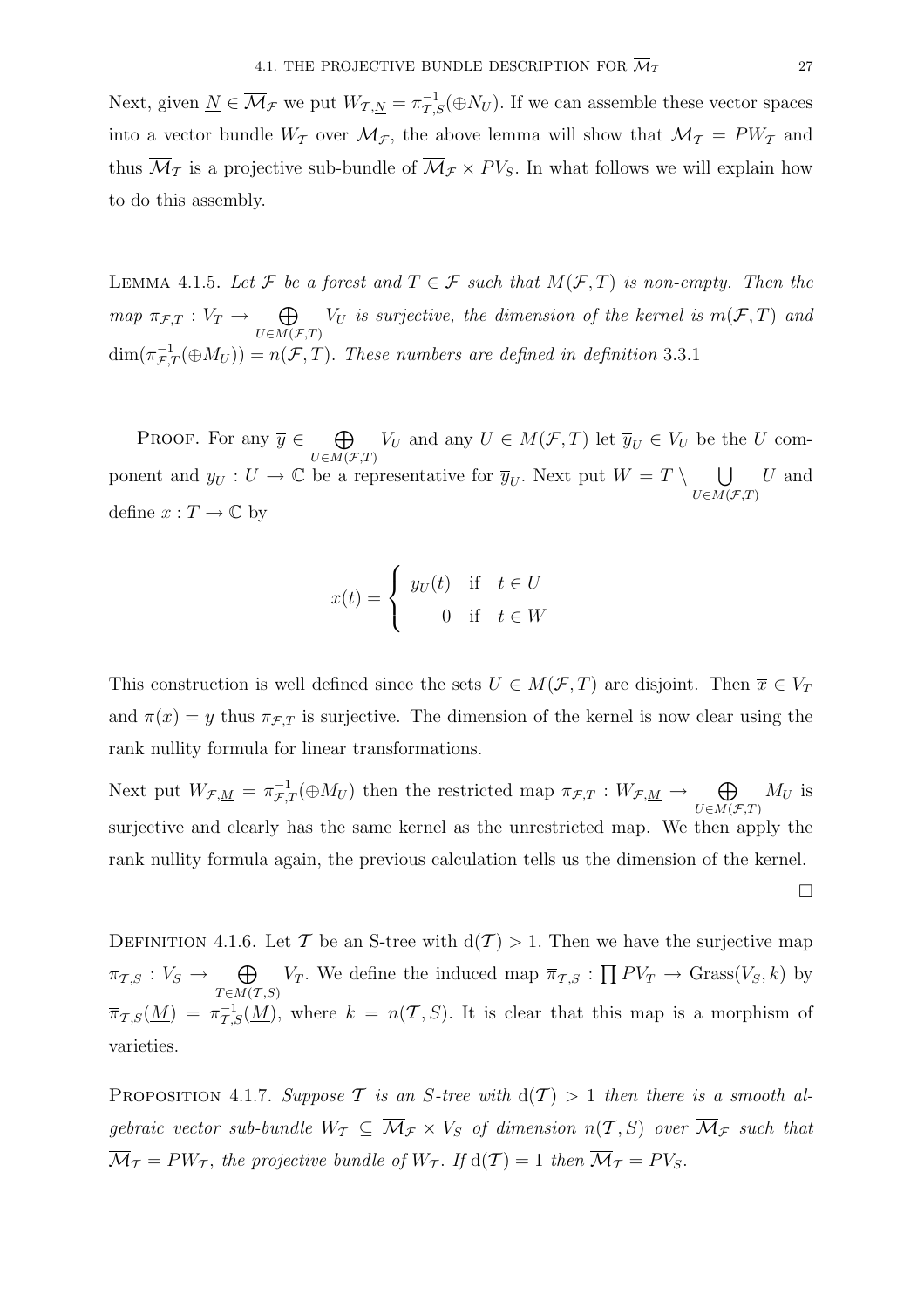**PROOF.** Let L be the k dimensional tautological vector bundle over  $Grass(V_S, k)$  where  $k = n(\mathcal{T}, S)$ . We have by the previous definition the map  $\overline{\pi}_{\mathcal{T}, S} : \prod P V_T \to \text{Grass}(V_S, k)$ and define the smooth vector bundle  $V_T$  over  $\prod PV_T$  to be the pullback of L over  $\overline{\pi}_{T,S}$ . Define  $\pi_T : \overline{\mathcal{M}}_{\mathcal{F}} \to \prod PV_T$  to be the projection where the product is taken over  $M(\mathcal{F})$ . Next define the vector bundle  $W_T$  over  $\overline{\mathcal{M}}_{\mathcal{F}}$  to be the pullback of  $V_T$  over  $\pi_T : \overline{\mathcal{M}}_{\mathcal{F}} \to$  $\prod PV_T$ . Then it is clear that this is the required vector bundle. To see that  $W_T$  is smooth we use induction on the depth of the tree T. For any S-tree T with  $d(\mathcal{T}) = 2$  we have that  $W_T = V_T$  which we all ready know is smooth. Suppose the result is true for any S-tree T with  $d(\mathcal{T}) \leq n-1$ . Let T be any S-tree with  $d(\mathcal{T}) = n$  then we know  $W_{\mathcal{T}}$  is the pullback of the smooth vector bundle  $V_T$  over the algebraic map  $\pi_T : \overline{\mathcal{M}}_{\mathcal{F}} \to \prod P V_T$ . For each  $T \in M(\mathcal{F})$  we have  $T|_T$  is a T-tree and  $d(T|_T) < d(\mathcal{T})$ . If  $d(T|_T) > 1$  then by induction each  $\overline{\mathcal{M}}_{T|\tau}$  is the projectivization of a smooth algebraic bundle and so is smooth. If  $d(\mathcal{T}|_T) = 1$  then  $\overline{\mathcal{M}}_{T|_T} = PV_T$  which is smooth. Thus  $\overline{\mathcal{M}}_{\mathcal{F}} = \prod \overline{\mathcal{M}}_{T|_T}$  is smooth. Therefore we have that  $W_T$  is the pullback of an algebraic vector bundle with smooth base over an algebraic map and so is a smooth algebraic vector bundle.

DEFINITION 4.1.8. Let F be a forest and  $\mathcal{U} \subseteq \mathcal{F}$  then we say that U is closed downwards if for every  $U \in \mathcal{U}$  and  $V \in \mathcal{F}$  with  $V \subseteq U$  we have  $V \in \mathcal{U}$ .

 $\Box$ 

COROLLARY 4.1.9. Let F be a forest and  $\mathcal{U} \subseteq \mathcal{F}$  be closed downwards. Then the projection  $\pi : \overline{\mathcal{M}}_{\mathcal{F}} \to \overline{\mathcal{M}}_{\mathcal{U}}$  is a fibre bundle map.

DEFINITION 4.1.10. Let T be an S-tree and for each  $T \in \mathcal{T}$  let  $L_T$  be the tautological vector bundle over  $PV_T$  and  $\pi_T : \overline{\mathcal{M}}_{\mathcal{F}} \to PV_T$  be the projection map. Then we define the vector bundle  $N_T$  to be the pullback of  $L_T$  over  $\pi_T$ . Suppose  $d(\mathcal{T}) > 1$  then let  $V_T$ be the  $m(\mathcal{T}, S)$ -dimensional trivial vector bundle over  $\overline{\mathcal{M}}_{\mathcal{F}}$  whose fibre is ker $(\pi_{\mathcal{T}, S})$  where  $\pi_{\mathcal{T},S}: V_S \to \quad \bigoplus$  $T \in M(\mathcal{T},S)$  $V_T$  is the usual map.

LEMMA 4.1.11. Let T be an S-tree with  $d(T) > 1$  then we have the smooth isomorphism of vector bundles  $W_T \cong V_T \oplus X_T$  where  $X_T = \oplus$  $T \in M(\mathcal{T},S)$  $N_T$ .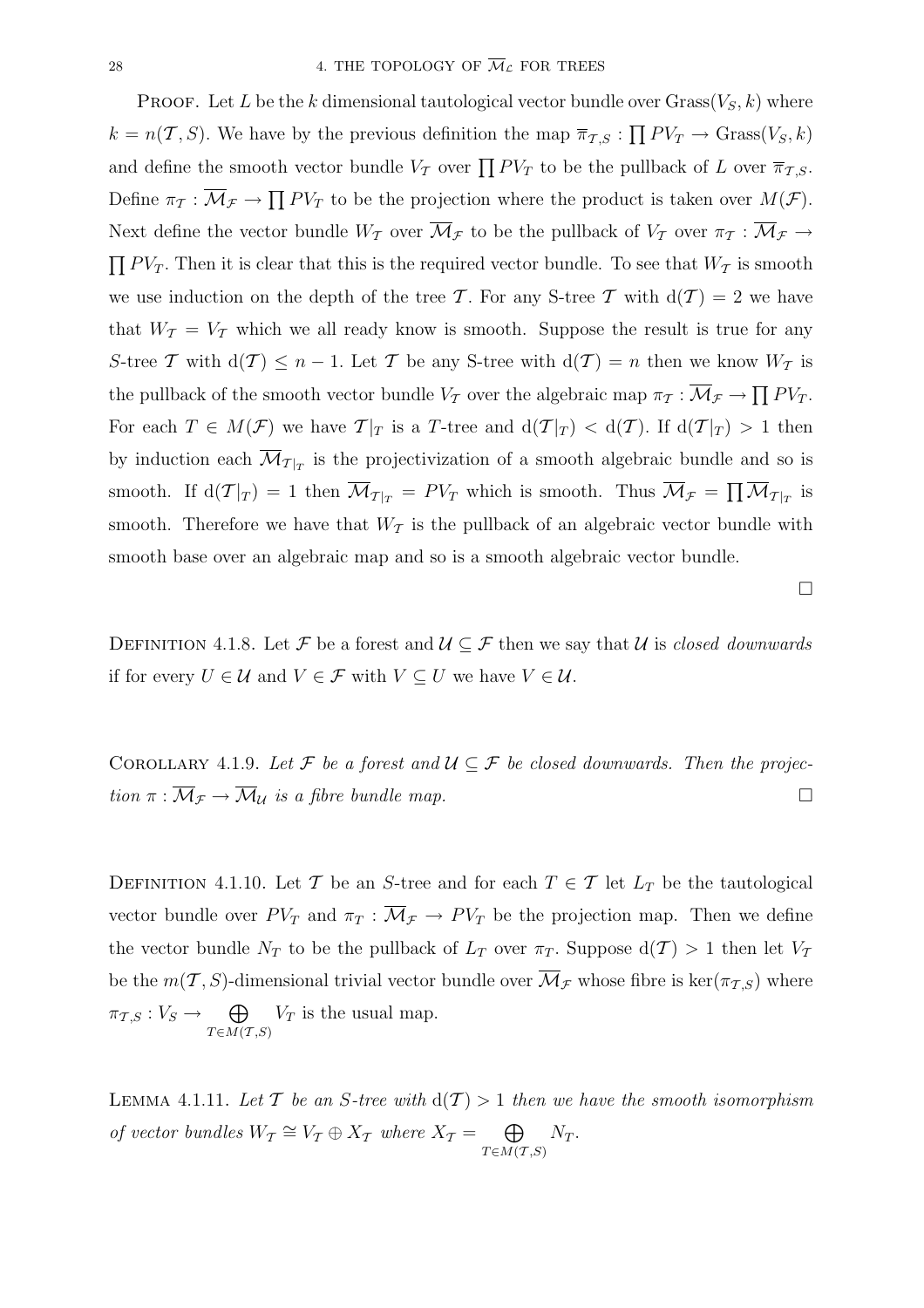PROOF. For each  $N \in \overline{\mathcal{M}}_{\mathcal{F}}$  we have the short exact sequence on the fibres of the vector bundles

$$
\ker(\pi_{T,S}) \longrightarrow \pi_{T,S}^{-1}(\oplus N_T) \xrightarrow{\pi_{T,S}} \oplus N_T
$$
\n
$$
\downarrow \qquad \qquad \downarrow \qquad \qquad \downarrow
$$
\n
$$
\ker(\pi_{T,S}) \longrightarrow V_S \xrightarrow{\pi_{T,S}} \oplus V_T
$$

This induces a short exact sequence of vector bundles  $V<sub>T</sub> \rightarrow W<sub>T</sub> \rightarrow X<sub>T</sub>$  and a choice of smooth inner product on the vector space  $V_S$  gives us the splitting  $W_T = V_T \oplus V_T^{\perp}$ . We then use the map  $\pi_{\mathcal{T},S}$  to give us the isomorphism of the perpendicular bundle  $V^{\perp}_{\mathcal{T}}$  with  $X_{\mathcal{T}}$ . Thus we obtain the splitting  $W_{\mathcal{T}} \cong V_{\mathcal{T}} \oplus X_{\mathcal{T}}$ .

# 4.2. The irreducibility and dimension of  $\overline{\mathcal{M}}_{\mathcal{T}}$

Here we will prove that  $\overline{\mathcal{M}}_T$  is a smooth irreducible algebraic manifold of dimension  $|S| - 2$ . In particular this will mean that any non-empty Zariski open set is dense in the Zariski topology and moreover in the classical topology.

LEMMA 4.2.1. Let T be an S-tree then  $\overline{\mathcal{M}}_T$  is a smooth irreducible projective variety of dimension  $|S| - 2$ .

**PROOF.** Since  $\overline{\mathcal{M}}_T = P(W_T)$  and  $W_T$  is a smooth algebraic vector bundle it is clear that  $\overline{\mathcal{M}}_T$  is a smooth projective variety. To show  $\overline{\mathcal{M}}_T$  is irreducible and compute its dimension we use induction on the depth of the tree T. The cases when  $d(\mathcal{T}) = 1$  are well known. Assume the cases to be true for  $d(\mathcal{T}) \leq n-1$ , then for  $d(\mathcal{T}) = n$  and for every  $T \in$  $M(\mathcal{F})$  each  $\mathcal{T}|_T$  is a T-tree and  $d(\mathcal{T}|_T) < d(\mathcal{T})$ . We first show that  $\overline{\mathcal{M}}_T$  is irreducible. By  $\mathrm{i} \mathrm{n}$  duction each  $\overline{\mathcal{M}}_{\mathcal{T}|\mathcal{T}} \text{ is irreducible, thus } \overline{\mathcal{M}}_{\mathcal{F}} = -\prod_{i=1}^n \overline{\mathcal{M}}_{\mathcal{T}|\mathcal{T}}$  $T \in \overline{M}(\mathcal{F})$  $\mathcal{M}_{\mathcal{T}|_T}$  is irreducible, therefore  $\mathcal{M}_T$ is the projectivization of a smooth algebraic vector bundle whose base  $\mathcal{M}_{\mathcal{F}}$  is irreducible. Thus  $\overline{\mathcal{M}}_T$  is irreducible. We next compute the dimension. By the above description of  $\overline{\mathcal{M}}_{\mathcal{F}}$  we see inductively that the dimension of  $\overline{\mathcal{M}}_{\mathcal{F}}$  is  $\sum$  $T {\in} \overline{M}(\mathcal{F})$  $|T| - 2$ . Now the dimension of the projective bundle follows from proposition 4.1.7 and is  $n(\mathcal{T}, S) - 1$ , thus we have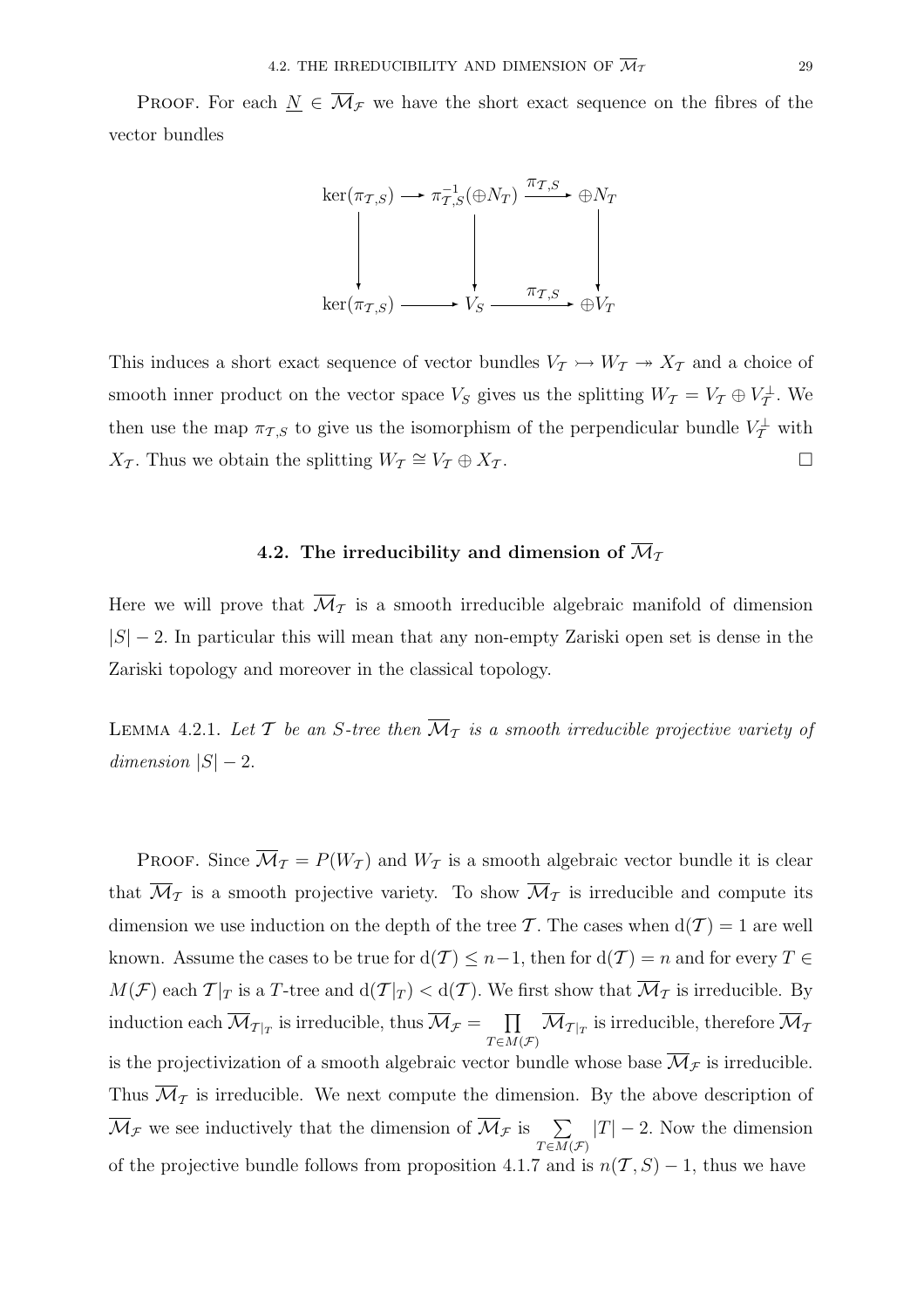$$
\dim(\overline{\mathcal{M}}_{\mathcal{T}}) = n(\mathcal{T}, S) - 1 + \sum_{T \in M(\mathcal{F})} (|T| - 2)
$$
  
=  $|S| - 2 - \sum_{T \in M(\mathcal{T}, S)} (|T| - 2) + \sum_{T \in M(\mathcal{F})} (|T| - 2)$   
=  $|S| - 2$  since  $M(\mathcal{T}, S) = M(\mathcal{F})$ 

 $\Box$ 

# 4.3. The tangent space to  $\overline{\mathcal{M}}_{\mathcal{T}}$

We next compute the tangent bundle of the space  $\overline{\mathcal{M}}_{\mathcal{T}}$ . Using the embedding of  $\overline{\mathcal{M}}_{\mathcal{T}}$  in  $\prod PV_T$  we identify it as a sub-bundle of the tangent bundle  $T \prod PV_T = \prod TPV_T$ . This result will then enable us to calculate the tangent bundle for more general collections  $\mathcal L$  of subsets of S, this we consider later. In particular we will be able to compute the tangent space of  $\mathcal{M}_S$ . Before we can begin our computations we will need to introduce some definitions. These definitions will be generalized in later sections and are important throughout this thesis. Here we also prove special cases of more general results as they are particularly easy and serve as a warmup for later results.

DEFINITION 4.3.1. Let T be an S-tree and  $\underline{M} \in \overline{\mathcal{M}}_T$ . We define the type of  $\underline{M}$  denoted type $(\underline{M})$  as,

type(
$$
\underline{M}
$$
) = {  $U \in \mathcal{T}$  | for all  $T \supset U$  with  $T \in \mathcal{T} \implies \pi_U^T(M_T) = 0$  }

REMARK 4.3.2. It is clear that type $(M)$  is an S-tree.

DEFINITION 4.3.3. Let  $\mathcal T$  and  $\mathcal U\subseteq \mathcal T$  be S-trees then we define a function root :  $\mathcal T\to \mathcal U$ by  $\text{root}(U) = T$  where  $T \in \mathcal{U}$  is the element of minimal size containing U. We say T is the *root* of  $U$  in  $U$ .

REMARK 4.3.4. Let T and  $U \subseteq T$  be S-trees. Let  $U \in T$  then  $root(U) = U$  in U if and only if  $U \in \mathcal{U}$ . Further if  $U \subseteq V$  then root $(U) \subseteq \text{root}(V)$ . On occasion we may extend this definition to elements  $T \subseteq S$  other than those in T.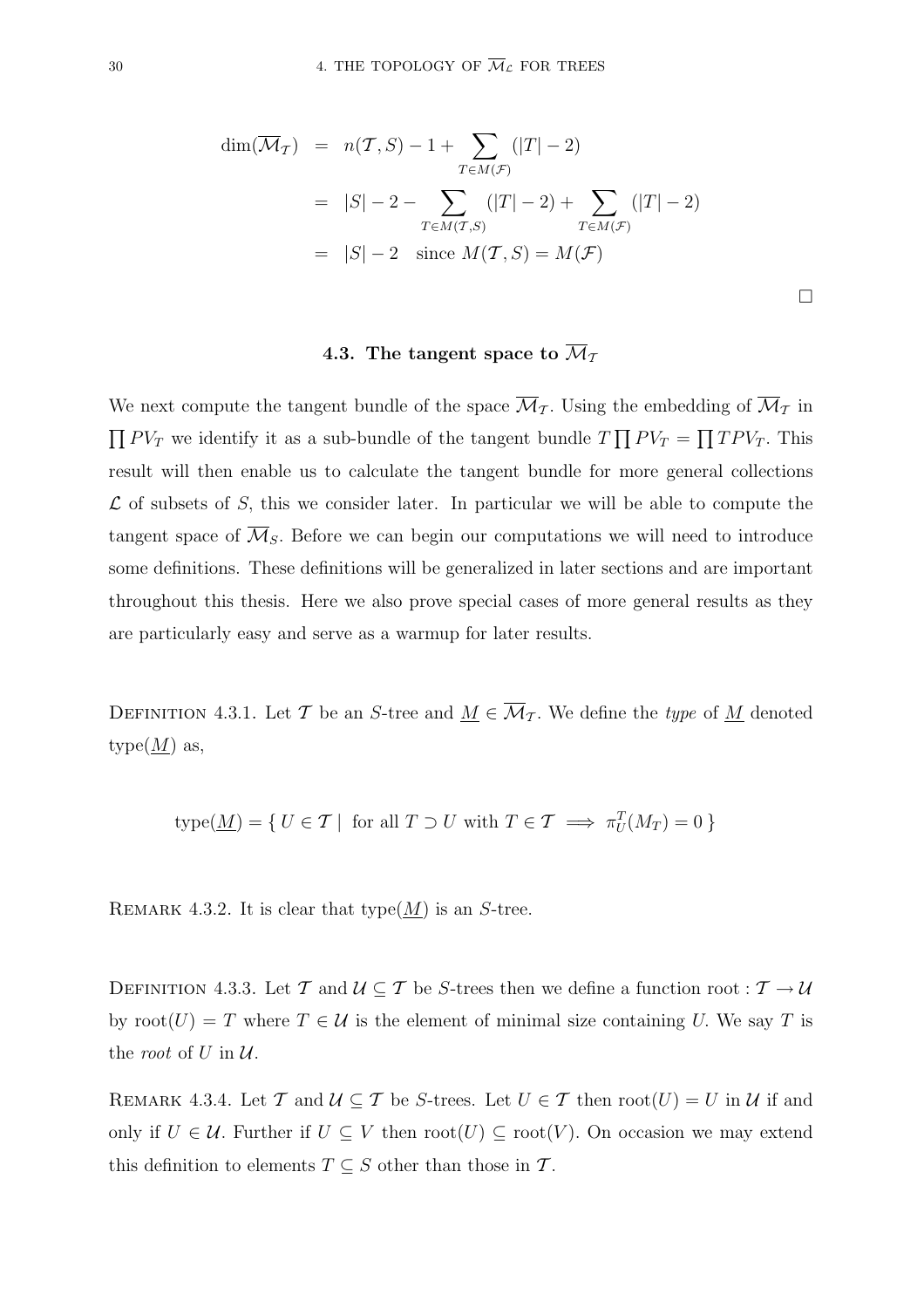LEMMA 4.3.5. Let T be an S-tree and  $\underline{M} \in \overline{\mathcal{M}}_T$  an element of tree type U. Let  $U \in \mathcal{T}$ and put  $T = \text{root}(U)$  in U then  $\pi_U^T M_T = M_U$ .

**PROOF.** Suppose for a contradiction  $\pi_U^T M_T = 0$ . Then clearly  $U \notin \mathcal{U}$  for otherwise  $T = \text{root}(U) = U$  and  $\pi_U^T M_T = M_T$ . Let  $V \in \mathcal{T}$  with  $V \supset U$  then since T is minimal  $V \supseteq T \supset U$  and  $\pi_U^V M_V = \pi_U^T \pi_T^V M_V \leq \pi_U^T M_T = 0$  thus  $U \in \mathcal{U}$  a contradiction.

LEMMA 4.3.6. Let  $V$  be a finite dimensional complex vector space,  $L$  the tautological vector bundle over PV and  $M \in PV$ . Define inc(M,V) to be the subset of hom(M,V) consisting of the non zero functions. We then define the algebraic map  $h : inc(M, V) \rightarrow PV$  by  $h(\alpha) = \alpha(M)$  and  $q_M : V \to V/M$  to be the quotient map then

- (1) The map h is locally a product projection in the Zariski topology.
- (2) The derivative dh : hom $(M, V) \to T_N PV$  is surjective at every point.
- (3) The kernel of the derivative dh of h is  $hom(M, N)$ .
- (4)  $TPV \cong \text{hom}(L, V/L)$
- (5) The derivative  $dh : \text{hom}(M, V) \to \text{hom}(M, V/M)$  is  $dh(f) = q_M \circ f$

**PROOF.** We first prove that the map h is locally a product projection. The fibre of the map is  $h^{-1}(N) = \text{inc}(M, N)$ . It is clear that we can form the smooth algebraic vector bundle W over PV with fibre  $W_N = \text{hom}(M,N)$ . Write  $\pi : W \to PV$  for the projection morphism and let U be a Zariski open set containing N so that  $\pi^{-1}(U) \simeq U \times \mathbb{C}$  is trivial. Let  $W^{\times} = \{ (N, v) \in W \mid v \neq 0 \}$  and write  $\pi^{\times} : W^{\times} \to PV$  for the evident morphism. Restricting C to  $\mathbb{C}^{\times}$  we obtain the smooth isomorphism  $\pi^{\times-1}(U) \simeq U \times \mathbb{C}^{\times}$  with fibre at N being  $h^{-1}(N)$ , this show us that h is locally trivial. Since  $h : inc(M, V) \rightarrow PV$ is a product projection near  $N \in PV$  with  $h(g) = N$  where  $g : M \to V$  we see that the differential dh at  $g : M \to V$  is surjective. Thus we then have the surjective map  $dh : \text{hom}(M, V) \to T_N PV$ . We have  $W_N = \text{hom}(M, N)$  is a subspace of  $\text{hom}(M, V)$  and it is clear h sends  $W_N^{\times} = \text{inc}(M, N)$  to a point and  $g \in W_M^{\times}$  thus taking the derivative we see that the kernel of the map contains  $W_N$ , but the kernel of the map is one dimensional so  $W_N = \text{ker}(dh)$  at g. When  $N = M$  we have  $\overline{dh}$  : hom $(M, V)/W_M \rightarrow T_M PV$  is an isomorphism. The former space may be identified with  $hom(M, V/M)$ , we can do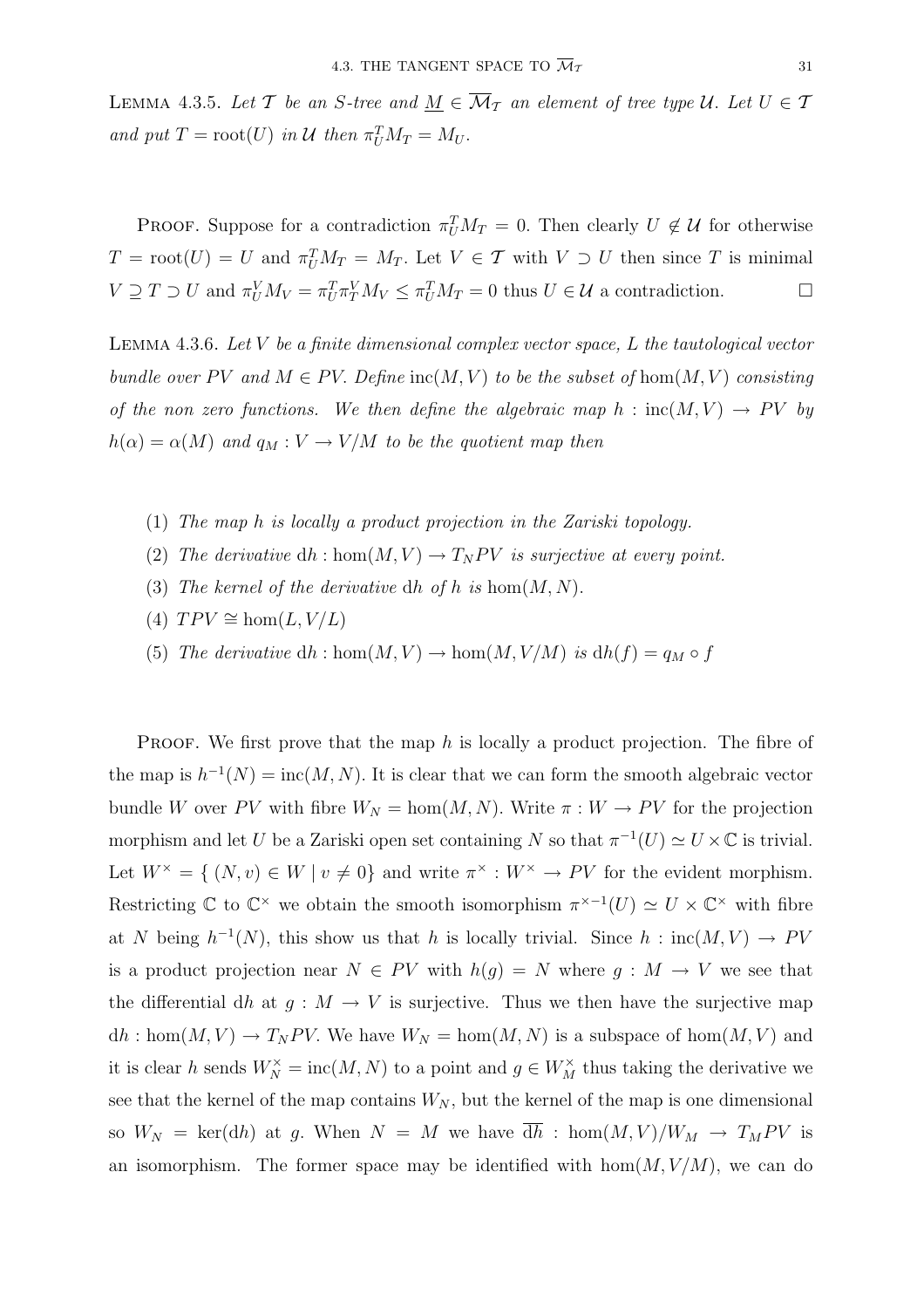this locally for each  $M \in PV$ . Let U be an open set containing M. If we put  $\ker(h_U)$ for the vector bundle corresponding to the kernel of the derivative we obtain the local isomorphisms  $\overline{dh}_U$ : hom $(M, V) / \text{ker}(h_U) \to T|_U(PV)$ , we may then glue these to obtain the tangent bundle. Then the tangent space at each point  $M \in PV$  is represented by hom $(M, V/M)$ . Now the spaces hom $(M, V/M)$  fit together over PV to form a smooth vector bundle and the evident quotient map into the tangent space is an isomorphism. One then sees that we may then take the derivative map  $dh : \text{hom}(M, V) \to \text{hom}(M, V/M)$ by  $dh(f) = q_M \circ f$ .

DEFINITION 4.3.7. Let T be an S-tree and <u>M</u> a point in  $\overline{\mathcal{M}}_T$  then for any U and T in T with  $U \subseteq T$  we have the usual map  $\pi_U^T : V_T \to V_U$ . Then  $\pi_U^T(M_T) \leq M_U$ , so we have induced maps  $\pi_U^T : M_T \to M_U$  and  $\overline{\pi}_U^T : V_T/M_T \to V_U/M_U$ . We then define a complex vector space  $\sigma_{\underline{M}}$  by

$$
\sigma_{\mathcal{T},\underline{M}} = \left\{ \underline{\alpha} \in \prod_{T \in \mathcal{T}} \text{hom}(M_T,V_T/M_T) \middle| \overline{\pi}_U^T \alpha_T = \alpha_U \pi_U^T \text{ for all } U \subseteq T \text{ with } U, T \in \mathcal{T} \right\}
$$

We then define  $\sigma_T = \coprod_M \sigma_{T,M}$ . Note that the condition in the braces is just the requirement that the following diagram is commutative for all  $U, T \in \mathcal{T}$  with  $U \subseteq T$ .



DEFINITION 4.3.8. Let  $M \in \overline{\mathcal{M}}_T$  with tree type  $\mathcal{U}$  and  $T \in \mathcal{U}$ . Suppose  $M(\mathcal{U}, T)$  is non-empty then let  $\pi_{\mathcal{U},T}: V_T \to \oplus$  $U\in M(\mathcal{U},T)$  $V_U$  be the usual map. Then we define the vector space  $W_{\underline{M},T} = \pi_{\mathcal{U},T}^{-1}(\oplus M_U)$ . If  $M(\mathcal{U},T)$  is empty we define  $W_{\underline{M},T} = V_T$ .

CONSTRUCTION 4.3.9. Let T be an S-tree and  $M \in \overline{\mathcal{M}}_{\mathcal{T}}$ . Put  $\mathcal{U} = \text{type}(M)$ . Let  $U \in \mathcal{T}$  and put  $T = \text{root}(U)$  in  $\mathcal{U}$  then we define the surjective restriction maps  $\theta_U^T$ : hom $(M_T, V_T/M_T) \to \text{hom}(M_U, V_U/M_U)$  as follows. Since  $T = \text{root}(U)$  we have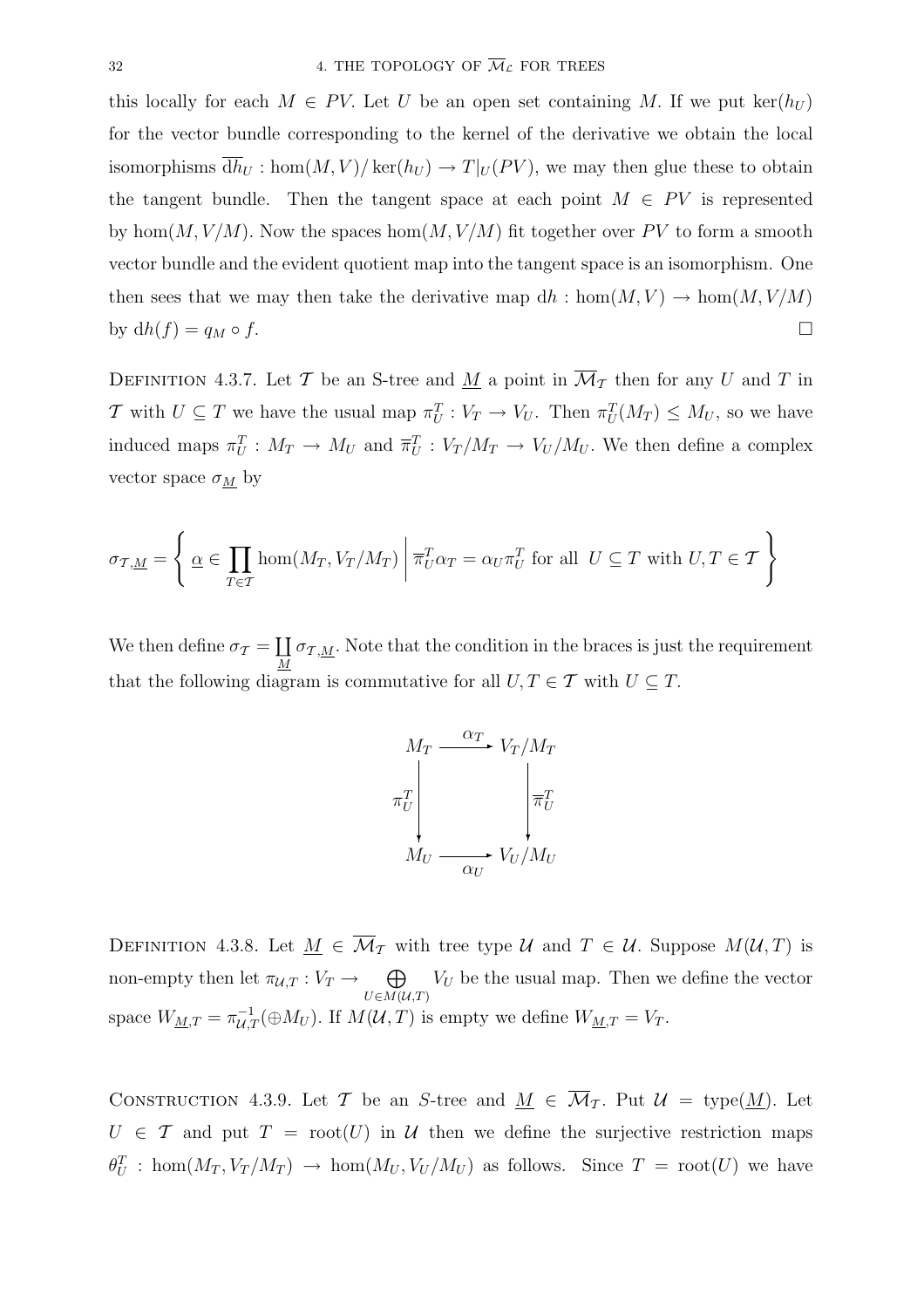$\pi_U^T M_T = M_U$  and thus the restricted map  $\pi_U^T : M_T \to M_U$  is an isomorphism. We also have the induced quotient maps  $\overline{\pi}_U^T : V_T/M_T \to V_U/M_U$ . Then given an element  $\alpha_T \in$ hom $(M_T, V_T/M_T)$  we may define the element  $\theta_U^T(\alpha_T) \in \text{hom}(M_U, V_U/M_U)$  by  $\theta_U^T(\alpha_T) =$  $\overline{\pi}_U^T \alpha_T (\pi_U^T)^{-1}$ . We then define a map  $\theta$  :  $\prod$  $\bar{T}$ ∈U  $hom(M_T, V_T/M_T) \to \prod$  $\bar{U}$ ∈7  $hom(M_U, V_U/M_U)$ by  $\theta = \prod$  $\bar{U}$ ∈7  $\theta_U^{\mathrm{root}(U)}$ .

REMARK 4.3.10. We observe here that  $\theta_U^T = d\rho_U^T$  where  $\rho_U^T : PV_T \setminus \text{ker}(\pi_U^T) \to PV_U$  and  $\pi_U^T: V_T \to V_U$  is the usual map. That is over the part where  $\rho_U^T: PV_T \dashrightarrow PV_U$  is regular.

LEMMA 4.3.11. Let T be an S-tree and  $M \in \overline{\mathcal{M}}_T$ . Put  $\mathcal{U} = \text{type}(M)$  and write N for the image of  $\underline{M}$  in  $\overline{\mathcal{M}}_{\mathcal{U}}$  then

- (1) The projection  $\pi : \sigma_{\mathcal{T},\underline{M}} \to \sigma_{\mathcal{U},\underline{N}}$  is an isomorphism of vector spaces.
- (2)  $\sigma_{\mathcal{U},\underline{N}} = \prod$  $hom(M_U, W_{M,U}/M_U)$
- U∈U (3) dim $(\sigma_{\mathcal{U},N}) = |S| - 2$
- (4) The map  $\theta$  restricts to  $\theta : \sigma_{\mathcal{U},N} \to \sigma_{\mathcal{T},M}$  which is inverse to  $\pi$

The proof of this is deferred to lemma 6.3.4 where we give the statement in greater generality.

LEMMA 4.3.12. Let  $U, W \subseteq S$  with  $U \subseteq W$  and put  $T$  to be the tree  $\{U, W\}$ . Then the tangent bundle to  $\overline{\mathcal{M}}_{\mathcal{T}}$  is  $\sigma_{\mathcal{T}}$ .

PROOF. Let  $\underline{M} \in \overline{\mathcal{M}}_T$  and for each  $T \in \mathcal{T}$  let  $\text{inc}(M_T, V_T)$  be the subset of  $\text{hom}(M_T, V_T)$ consisting of the non zero functions and define a map  $h_T$  : inc $(M_T, V_T) \rightarrow PV_T$  by  $h_T(\alpha_T) = \alpha_T(M_T)$ . Define  $Y_T$  to be the variety  $hom(M_W, M_U) \times \prod_{i=1}^T Im(M_T, V_T)$  and  $X_T$ to be the closed subvariety of  $Y_T$  given by  $X_T = \{ (\gamma_U^W, \alpha_W, \alpha_U) \in Y_T \mid \pi_U^W \alpha_W = \alpha_U \gamma_U^W \}$ that is the following diagram commutes.

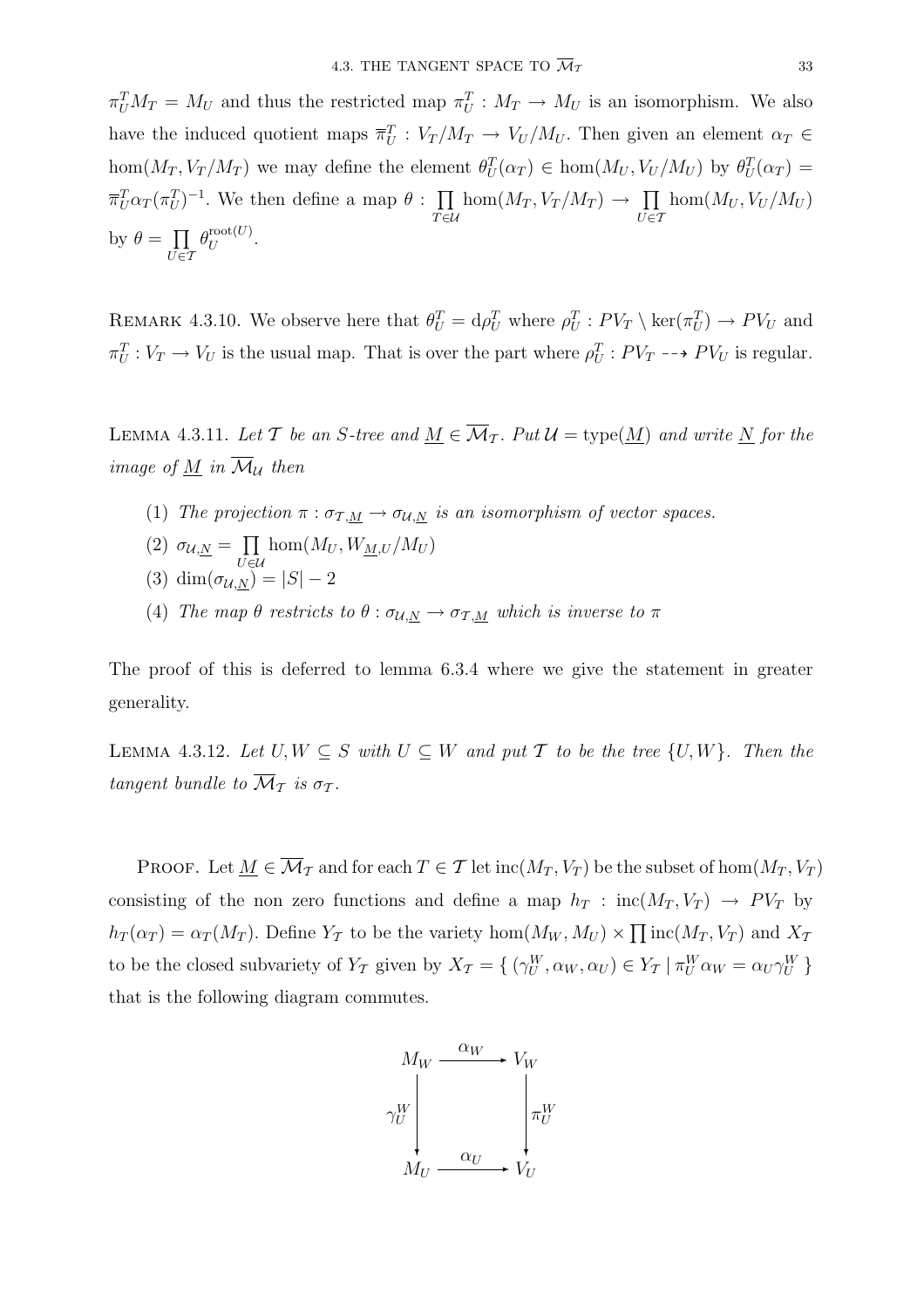Next consider the following commutative diagram where  $q: X_{\mathcal{T}} \to \overline{\mathcal{M}}_{\mathcal{T}}$  is given by  $q(\gamma, \underline{\alpha})=(h_W (\alpha_W), h_U (\alpha_U))$  and  $r : \text{inc}(M_W, V_W) \times \text{inc}(M_U, V_U) \rightarrow PV_W \times PV_U$  is given by  $r = h_W \times h_U$ , p is the projection and j the inclusion.

$$
X_T \xrightarrow{p} \operatorname{inc}(M_W, V_W) \times \operatorname{inc}(M_U, V_U)
$$
\n
$$
q \downarrow \qquad \qquad r
$$
\n
$$
M_T \xrightarrow{j} \qquad PV_W \times PV_U
$$

I first claim that this algebraically is a pullback. Let  $Z_T$  be the pullback and  $p: X_T \to Z_T$ be the comparison map. We produce an inverse  $s: Z_{\mathcal{T}} \to X_{\mathcal{T}}$  as follows. Let  $(\underline{N}, \alpha_W, \alpha_U)$ be a point of  $Z_T$  then by definition  $N = (\alpha_W(M_W), \alpha_U(M_U))$ , so that the restricted maps with the same names onto their images give us the isomorphism of vector spaces  $\alpha_W : M_W \to N_W$  and  $\alpha_U : M_U \to N_U$ . We also have  $\pi_U^W N_W \le N_U$ . Now we need to construct a linear map  $\gamma_U^W : M_W \to M_U$  so that  $\pi_U^W \alpha_W = \alpha_U \gamma_U^W$ . Then it is clear that  $\gamma_U^W$  must be the unique map defined by  $\gamma_U^W = \alpha_U^{-1} \pi_U^W \alpha_W$ , so we define  $s: Z_{\mathcal{I}} \to X_{\mathcal{I}}$  by  $s(\underline{N}, \alpha_W, \alpha_U) = (\alpha_U^{-1} \pi_U^W \alpha_W, \alpha_W, \alpha_U)$ . This gives us the desired inverse morphism. Next by lemma 4.3.6 r is locally a product projection. Thus we see that the derivative  $dr$  is surjective at every point and since  $\mathcal{M}_{\mathcal{T}}$  is smooth we see that the pullback  $Z_{\mathcal{T}}$  is a smooth algebraic variety thus  $X_T$  is a smooth algebraic subvariety of  $Y_T$ .

Next as r is a product projection and the diagram is a pullback we see that  $q$  is a product projection. Thus the differential of  $q$  is surjective at every point. In particular we have  $(\pi, \text{inc}, \text{inc}) \in X_{\mathcal{T}}$  where  $\pi = \pi_{U}^{W}$  and the differential is surjective at this point. To prove our claim we are required to show that  $dj(T_M\overline{\mathcal{M}}_T) \subseteq \sigma_M$  or equivalently that  $d(jq)(T_{(\pi,\text{inc},\text{inc})}X_{\mathcal{T}}) \subseteq \sigma_M$ . Let  $(x, y_W, y_U) \in T_{(\pi,\text{inc},\text{inc})}X_{\mathcal{T}}$  then we can choose a smooth path  $p : \mathbb{R} \to X_{\mathcal{T}}$  given by  $p(t)=(\gamma(t), \alpha_W(t), \alpha_U(t))$  such that  $p(0) = (\pi, \text{inc}, \text{inc})$  and  $dp(0) = (x, y_W, y_U)$  where  $dp(t) = (\gamma'(t), \alpha'_W(t), \alpha'_U(t))$ . Since  $p(t) \in X_T$  then we have  $\pi_U^W \circ \alpha_W(t) = \alpha_U(t) \circ \gamma(t)$ . We then take derivatives with respect to t using a Leibniz argument and evaluate at  $t=0$  to see that  $\pi_U^W \circ \alpha_W'(0) = \alpha_U'(0) \circ \gamma(0) + \alpha_U(0) \circ \gamma'(0)$  therefore  $\pi_U^W \circ y_W = y_U \circ \pi_U^W + \text{inc} \circ x$ . Now the differential of the map  $h_T : \text{Inc}(M_T, V_T) \to PV_T$  at the inclusion inc :  $M_T \to V_T$  is the map  $dh_T : \text{hom}(M_T, V_T) \to \text{hom}(M_T, V_T/M_T)$  induced from the quotient map  $q_T : V_T \to V_T/M_T$  and we have  $q_U \pi_U^W = \overline{\pi}_U^W q_W$  and  $q_U \circ inc = 0$  thus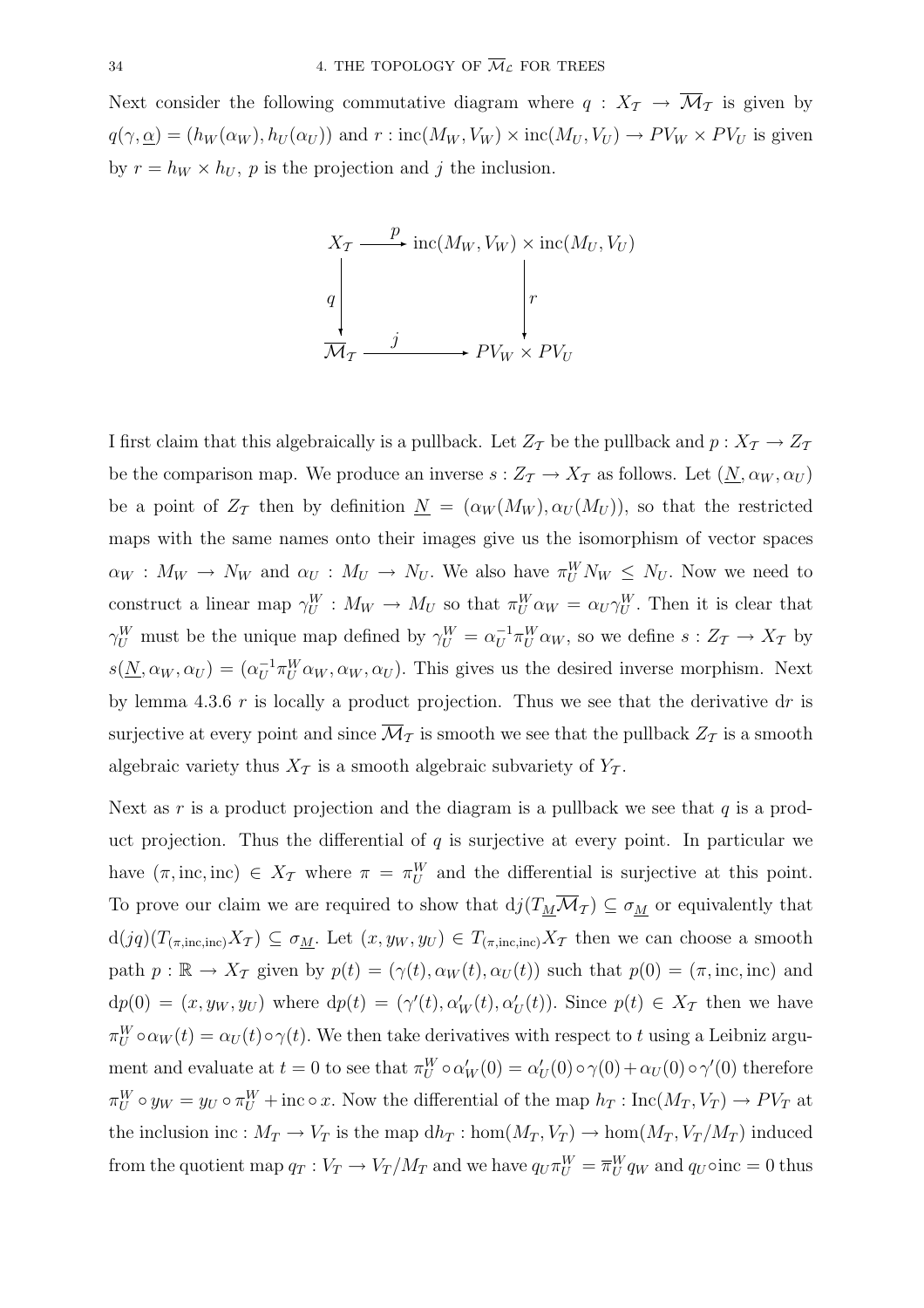composing with  $q_U$  we have  $q_U \pi_U^W \circ y_W = q_U y_U \circ \pi_U^W$  that is  $\overline{\pi}_U^W \circ (q_W y_W) = (q_U y_U) \circ \pi_U^W$ ie we have the following commutative diagram

$$
M_W \xrightarrow{y_W} V_W \xrightarrow{q_W} V_W / M_W
$$
  
\n
$$
\pi_U^W
$$
\n
$$
M_U \xrightarrow{y_U} V_U \xrightarrow{q_U} V_U / M_U
$$

if we put  $\alpha_W = q_W y_W$  and  $\alpha_U = q_U y_U$  then we have  $\underline{\alpha} \in T_M \overline{\mathcal{M}}_T$  and  $\overline{\pi}_U^W \circ \alpha_T = \alpha_U \circ \pi_U^W$ therefore  $T_M \overline{\mathcal{M}}_T \leq \sigma_{T,M}$  and a dimension check gives us an equality.

COROLLARY 4.3.13. Let T be an S-tree then the tangent bundle of  $\overline{\mathcal{M}}_T$  is  $\sigma_T$ .

PROOF. Let  $\underline{M} \in \overline{\mathcal{M}}_T$  and  $U, T \in \mathcal{T}$  with  $U \subseteq T$ . Put  $\mathcal{V} = \{ U, T \}$  and consider the following diagram.



where i and j are the inclusions. Let  $\underline{\alpha} \in di(T_M\overline{\mathcal{M}}_T)$  then by taking the differential of this diagram and using the previous lemma on the space  $\overline{\mathcal{M}}_{\mathcal{V}}$  we have that  $\underline{\alpha}|_{\mathcal{V}} \in \sigma_{\mathcal{V},N}$ where  $\underline{N} = \pi(\underline{M})$  for each such pair U and T. Thus  $\underline{\alpha} \in \sigma_{\mathcal{T},\underline{M}}$ . Now the dimension of  $\sigma_{\mathcal{T},\underline{M}}$ is  $|S| - 2$  by lemma 4.3.11 thus we may take the tangent space  $T_M \overline{\mathcal{M}}_T$  to be  $\sigma_{T,M}$ .  $\Box$ 

# 4.4. The blowup description for  $\overline{\mathcal{M}}_{\tau}$

In this section we will show that for any S-tree T the space  $\overline{\mathcal{M}}_{\mathcal{T}}$  is an iterated blowup of the projective space  $PV<sub>S</sub>$  taken over certain linear subspaces. We will use this to later prove a more general result about blowups over linear subspaces of  $PV_S$  without much further effort. Let inc :  $\overline{\mathcal{M}}_{\mathcal{T}} \to \overline{\mathcal{M}}_{\mathcal{F}} \times \mathcal{PV}_S$  be the inclusion,  $\pi_1 : \overline{\mathcal{M}}_{\mathcal{F}} \times \mathcal{PV}_S \to \overline{\mathcal{M}}_{\mathcal{F}}$  be

 $\Box$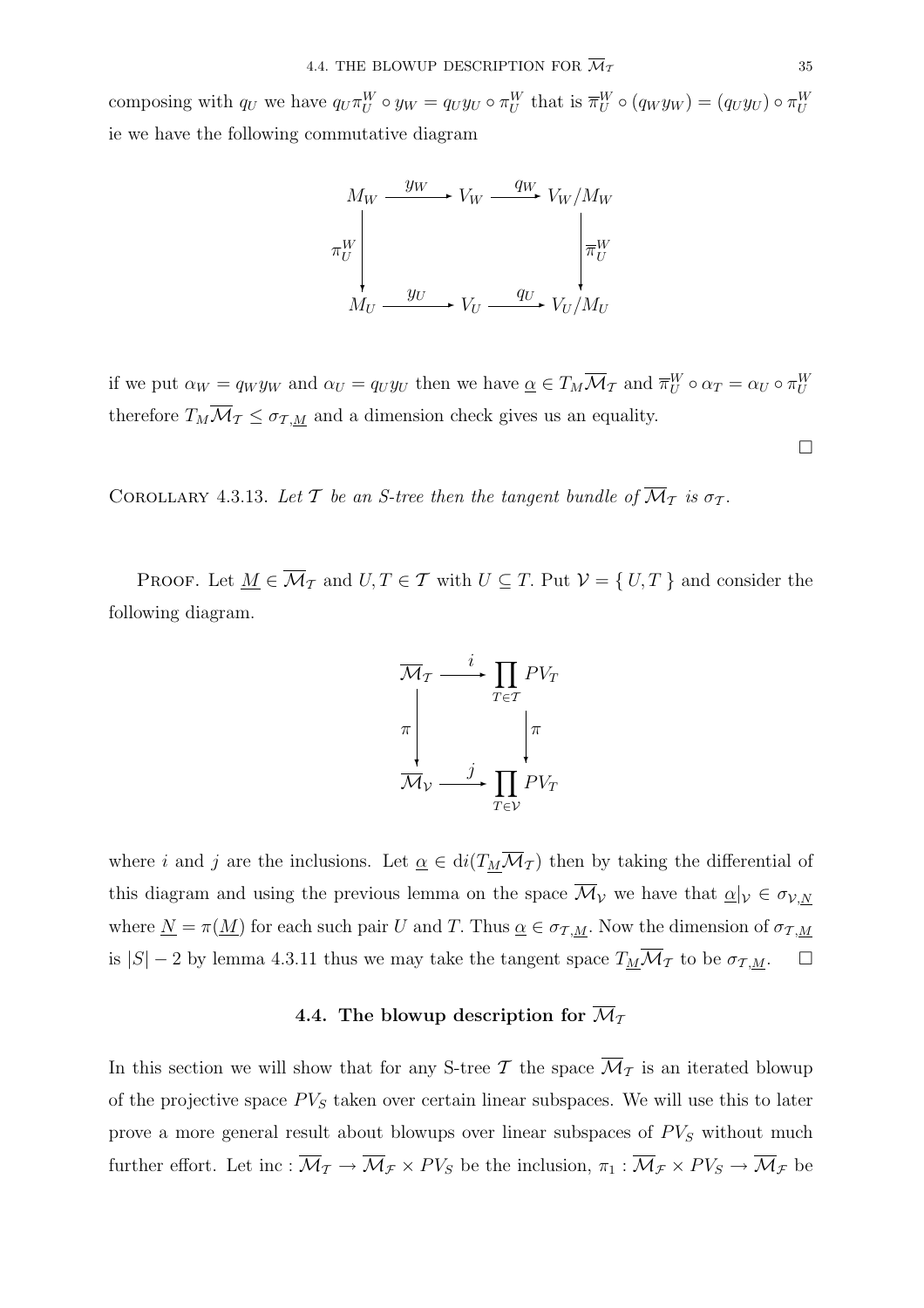the projection onto the first factor and  $\pi_2 : \overline{\mathcal{M}}_{\mathcal{F}} \times PV_S \to PV_S$  the projection onto the second. Then section 4.1 told us the composition  $\pi_1 \circ \text{inc} : \overline{\mathcal{M}}_{\mathcal{T}} \to \overline{\mathcal{M}}_{\mathcal{F}}$  is a projective bundle. Here we prove that the composition  $\pi_2 \circ inc : \overline{\mathcal{M}}_{\mathcal{T}} \to PV_S$  is an iterated blowup. We reduce this calculation to the most basic case of a tree of depth 2. This case is easily computed.

Let X be a variety, Y a subvariety and write  $\pi : Bl_Y X \to X$  for the blowup of X over Y. In particular for a blowup we have (1) the restricted map  $\pi : \pi^{-1}(X \setminus Y) \to X \setminus Y$ is an isomorphism and  $(2)$  the fibre of the map over Y is a projective space of dimension codim(X, Y) – 1. In the case when X and Y are smooth  $\pi^{-1}(Y)$  may be identified with the projective normal bundle of Y in X. It is stated in  $[4, \text{ page } 604 \text{ remark } 4]$  that conditions (1) and (2) characterize the blowup in the smooth case. This would greatly simplify our situation. However no proof of this is supplied and I cannot prove it so we proceed differently. In our situation everything is smooth, this simplifies our analysis. In the category of smooth complex manifolds there is a local approach to the process of blowing up. We give a reference to [**4**] for more details on this approach.

LEMMA 4.4.1. Let  $i: W \to V$  be an injective map of vector spaces and  $\overline{i}: PW \to PV$ be the induced embedding. Let  $N \in PW$ ,  $M = \overline{i}(N)$  and write  $i : N \to M$  for restricted map i which is then an isomorphism,  $j: W/N \to V/M$  for the induced quotient map. Then the derivative  $d\overline{i} : \text{hom}(N, W/N) \to \text{hom}(M, V/M)$  is given by  $d\overline{i}(f) = jfi^{-1}$  and the image of  $d\overline{i}$  is hom $(M, \overline{W}/M)$  where  $\overline{W} = i(W)$ . Further let  $L_W$  be the tautological vector bundle over PW then  $N(\overline{i}) = \text{hom}(L_W, V/\overline{W})$  where  $N(\overline{i})$  is the normal bundle.

PROOF. Consider the following commutative diagram,

$$
PW \xrightarrow{\overline{i}} PV
$$
  
h  
inc(N, W) \xrightarrow{k} inc(M, V)

where  $k : inc(N, W) \rightarrow inc(M, V)$  is given by  $k(f) = if i^{-1}$ . Then  $k(inc(N, N)) =$  $inc(M, M)$  and taking derivatives we obtain the desired result. The results on the image and normal bundle are then clear.  $\hfill \square$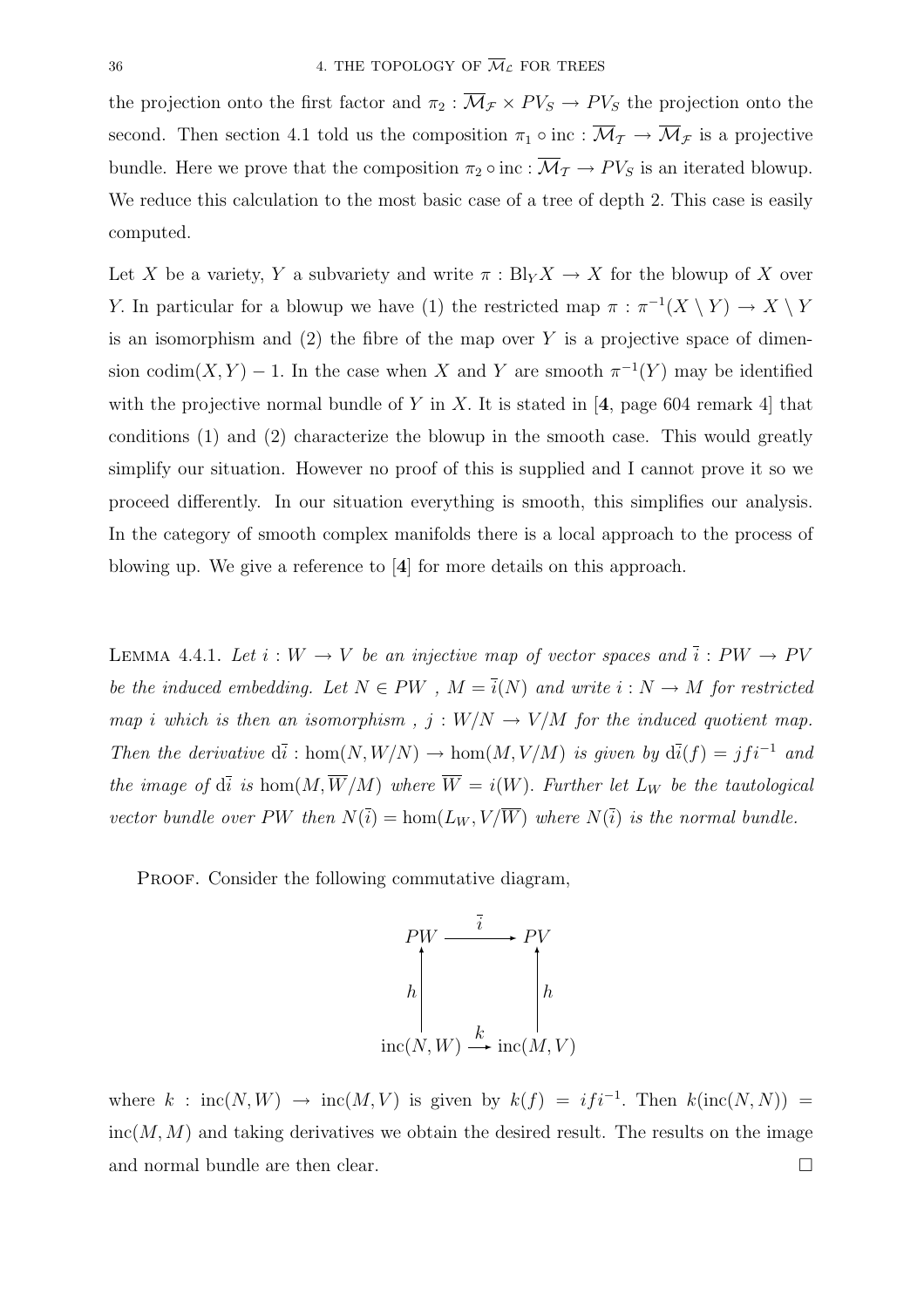In particular given  $T \subseteq S$  we define an equivalence relation on S by  $u \sim v$  if and only if  $u = v$  or  $u, v \in T$  and write  $S/T$  for the equivalence classes. We will then define a natural embedding of  $PV_{S/T}$  into  $PV_S$ . This embedding, which we define next, will appear throughout the thesis.

CONSTRUCTION 4.4.2. Let  $T \subseteq S$  and  $q_T : S \to S/T$  be the usual quotient map. For each  $U \subseteq S$  we write  $\overline{U} = q_T(U)$  and  $q_U : U \to \overline{U}$  for the restricted quotient map. Then we define maps a  $r_U : PV_{\overline{U}} \to PV_U$  as follows. We first define a map  $r_U : F(\overline{U}, \mathbb{C}) \to F(U, \mathbb{C})$ . For any  $f_{\overline{U}} \in F(\overline{U}, \mathbb{C})$  we define  $f_U \in F(U, \mathbb{C})$  by  $f_U = f_{\overline{U}} \circ q_U$ . Now  $r_U$  sends constants to constants so we can define the induced injective map  $r_U : V_{\overline{U}} \to V_U$  and in turn an injective map  $r_U : PV_{\overline{U}} \to PV_U$ , this is the first of our desired maps. One readily verifies that we have a short exact sequence  $V_U \to V_U \to V_{T \cap U}$  and we define  $\overline{V}_U = \text{ker}(\pi_{T \cap U}^U)$ . We then define the isomorphisms  $s_U:\overline{V}_U\to V_{\overline{U}}$  by the short exact sequence and  $s_U:P\overline{V}_U\to PV_{\overline{U}}$ to be the induced map. This is the second of our desired maps.

LEMMA 4.4.3. Let  $T \subseteq S$  and  $q_T : S \to S/T$  the quotient map. Then with the notation as above we have maps  $r_U : PV_{\overline{U}} \to PV_U$  and  $s_U : P_{\overline{V}_U} \to PV_{\overline{U}}$ . We also write  $r_U: PV_{\overline{U}} \to P \overline{V}_U$  to be the restricted map of  $r_U$  onto its image. Then  $r_U$  and  $s_U$  are inverses for each other. Let  $U \subseteq W \subseteq S$  then we have the following commutative diagrams,



In particular if  $|\overline{U}| = 1$  then we obtain  $\pi_U^W r_W = 0$ 

DEFINITION 4.4.4. We say that  $(\mathcal{T}, S, T)$  is *compatible* if  $\mathcal{T}$  is an S-tree,  $T \subseteq S$  and for every  $U \in \mathcal{T}$  with  $T \cap U$  non-empty we have  $T \subset U$ . Then  $\mathcal{T} \amalg \{T\}$  is an S-tree. We then write  $\mathcal{T}_+$  for the tree T II  $\{T\}$  and T is a minimal element of  $\mathcal{T}_+$ .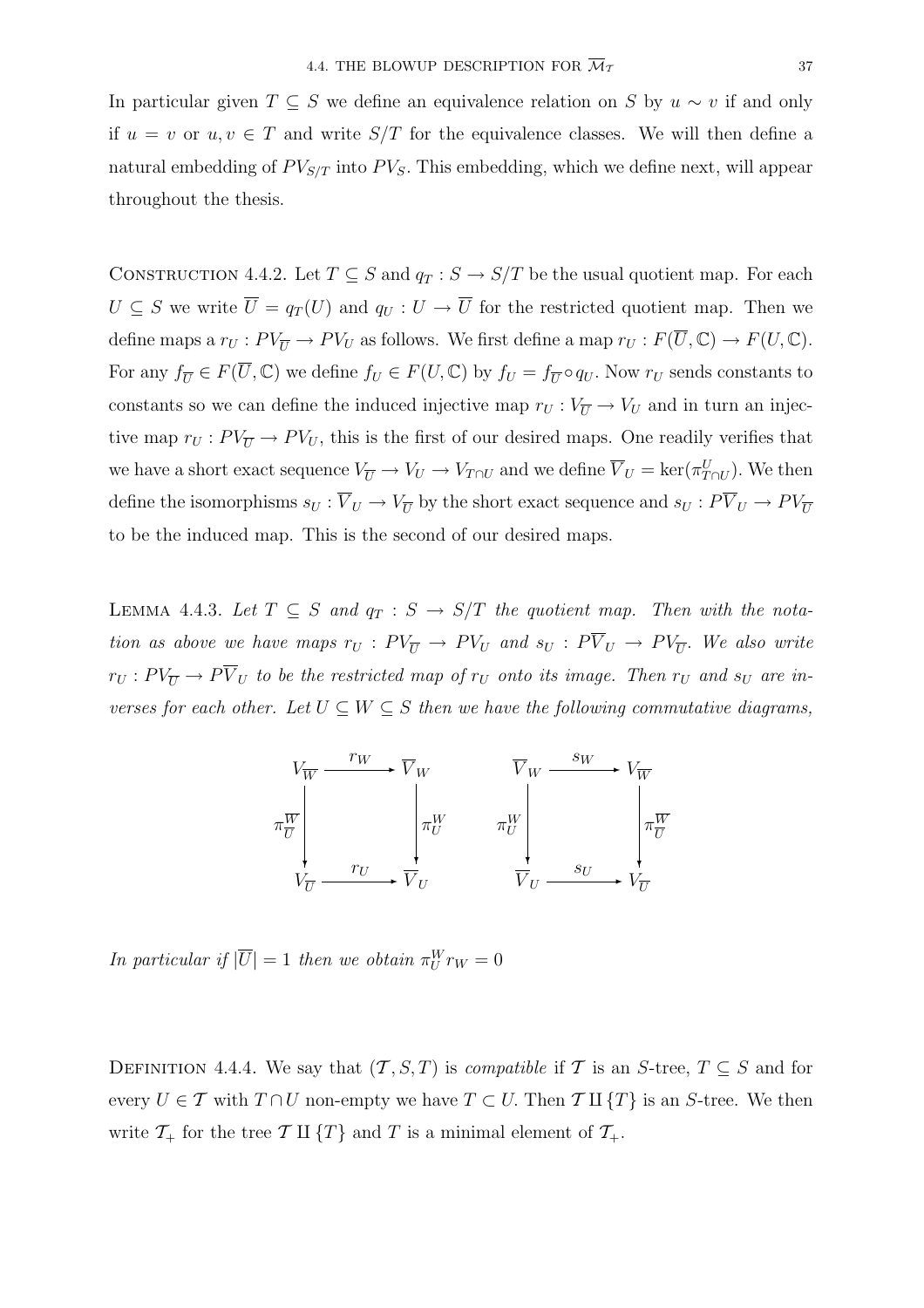CONSTRUCTION 4.4.5. Let  $(\mathcal{T}, S, T)$  compatible and write  $\overline{\mathcal{T}} = q_T(\mathcal{T})$  where  $q_T : S \to$  $S/T$  is the collapsing map. Then we define a map  $j<sub>T</sub>: \overline{\mathcal{M}}_{\overline{T}} \to \overline{\mathcal{M}}_{T}$  as follows. Given  $N \in \overline{\mathcal{M}_{\overline{\mathcal{T}}}}$  and  $U \in \mathcal{T}$  we define  $M_U = r_U(N_{\overline{U}})$ . This clearly gives an injective map  $j_{\mathcal{T}} : \overline{\mathcal{M}}_{\overline{\mathcal{T}}} \to \prod$  $\bar{U}$ ∈7  $PV_U$ . We must show that its image lies in  $\mathcal{M}_{\mathcal{T}}$ . Given  $U, W \in \mathcal{T}$  with  $U \subseteq W$  we have  $\overline{U} \subseteq \overline{W}$  and it is then clear from the first commutative diagram of the last lemma that we have a map  $j<sub>T</sub>: \overline{\mathcal{M}}_{\overline{T}} \to \overline{\mathcal{M}}_{T}$  and we have the following lemma.

LEMMA 4.4.6. Let  $(\mathcal{T}, S, T)$  be compatible then the map  $j_{\mathcal{T}} : \overline{\mathcal{M}}_{\overline{\mathcal{T}}} \to \overline{\mathcal{M}}_{\mathcal{T}}$  is injective and its image is the closed variety

$$
Z(\mathcal{T},T) = \{ \underline{M} \in \overline{\mathcal{M}}_{\mathcal{T}} \mid \text{ for all } U \in \mathcal{T} \text{ with } U \supset T \implies \pi_T^U M_U = 0 \}
$$

PROOF. The inclusion image(j<sub>T</sub>)  $\subseteq Z(T,T)$  is immediate since for every  $U \supset T$  we have the short exact sequence  $V_{U/T} \to V_U \to V_T$ . Let  $\underline{M} \in Z(\mathcal{T},T)$  then by definition  $\pi_T^U M_U = 0$  for every  $U \supset T$  with  $U \in \mathcal{T}$  thus  $M_U \in P\overline{V}_U$ . We have the map  $s_U : P\overline{V}_U \to P\overline{V}_U$  $PV_{U/T}$  and write  $N_{\overline{U}}$  for the image of  $M_U$  then by the second commutative diagram of the last lemma we immediately see that  $N \in \overline{\mathcal{M}_{\overline{\mathcal{T}}}}$  and  $j_{\mathcal{T}}(N) = M$  thus the image is as claimed. It is clearly Zariski closed from the definition.

CONSTRUCTION 4.4.7. Let  $(\mathcal{T}, S, T)$  be compatible. We then define a map  $i_{\mathcal{T}} : PV_T \times$  $\overline{\mathcal{M}}_{\overline{\mathcal{T}}}\to\overline{\mathcal{M}}_{\mathcal{T}_+}$  by  $i_{\mathcal{T}}(M_T, \underline{M})=(M_T, j_{\mathcal{T}}(\underline{M}))$ . Because T has minimal size we see by the last lemma that this does indeed lie in  $\overline{\mathcal{M}}_{\mathcal{I}_{+}}$ 

LEMMA 4.4.8. Let  $(\mathcal{T}, S, T)$  be compatible then the following diagram is a pullback.

$$
\overline{M}_{\overline{T}} \times PV_T \xrightarrow{i_{\overline{T}}} \overline{M}_{\overline{T}_+}
$$
\n
$$
p \downarrow \qquad \qquad \downarrow \pi
$$
\n
$$
\overline{M}_{\overline{T}} \xrightarrow{j_{\overline{T}}} \overline{M}_{\overline{T}}
$$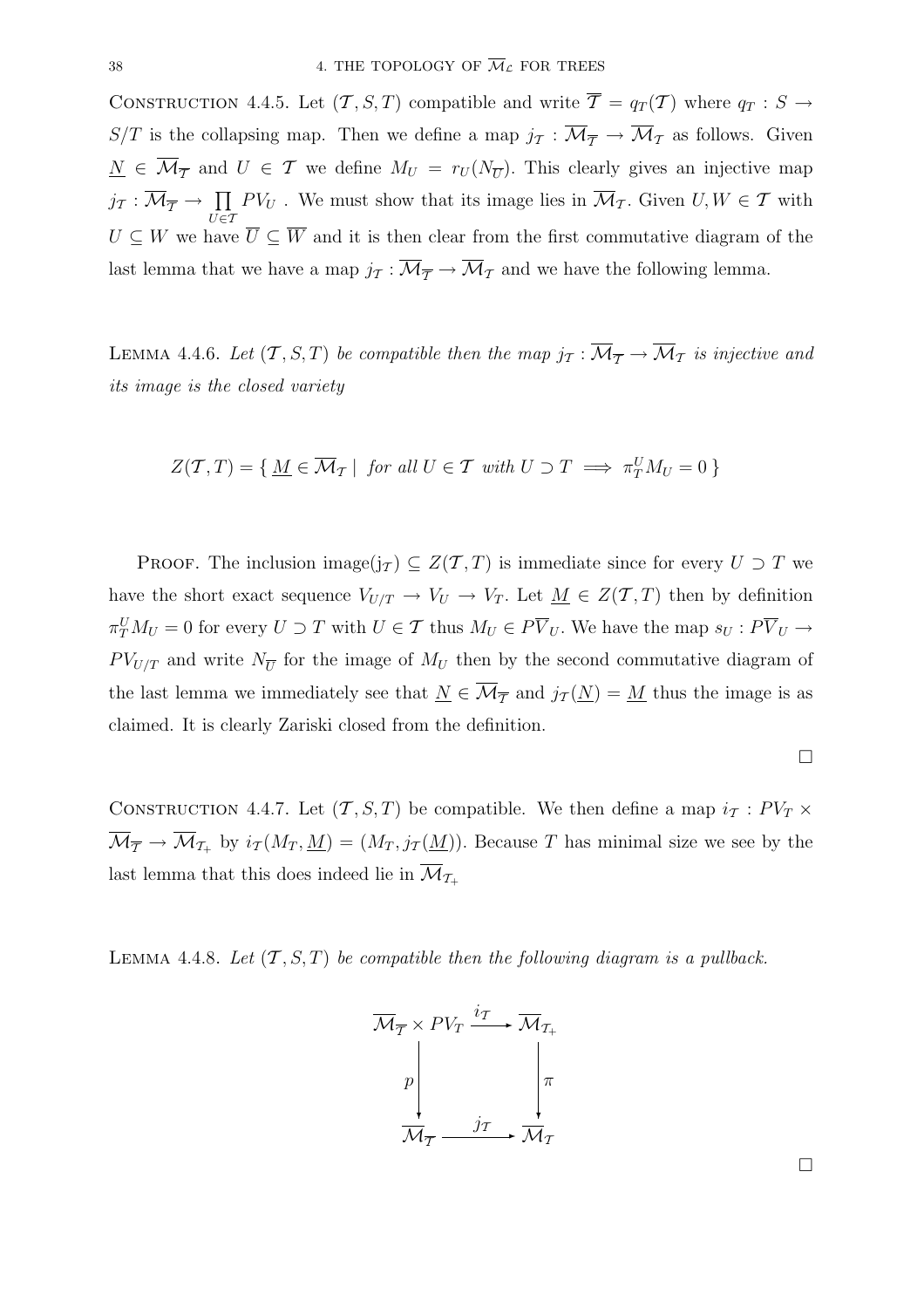LEMMA 4.4.9. Let  $(\mathcal{T}, S, T)$  be compatible and  $U = \text{root}(T)$  in  $\mathcal{T}$ . Let  $\pi_U : \overline{\mathcal{M}}_{\mathcal{T}} \to PV_U$ be the projection map and  $r_U : PV_{U/T} \to PV_U$  be the usual embedding then  $\pi_U \pitchfork r_U$ .

PROOF. We begin by working out the images of the respective tangent maps. Then we proceed to work out their sum. In this proof we will be making extensive use of lemma 4.1.5 to work out the dimensions of the various vector spaces we consider. This should be clear from the context and will not be explicitly stated when used.

Let  $\underline{M} \in \overline{\mathcal{M}}_T$  and  $N \in PV_{U/T}$  such that  $\pi_U(\underline{M}) = r_U(N)$ . Then it is clear by lemma 4.4.1 that the image of the tangent space of k is hom $(M_U, \mathbf{W}/M_U)$  where  $\mathbf{W} = \text{ker}(\pi_T^U)$  and  $\pi_T^U: V_U \to V_T$  is the usual restriction map. Next put  $\mathcal{U} = \text{type}(\underline{M})$  and  $W = \text{root}(U)$  in  $\mathcal{U}$ . To compute the image of the tangent space of  $\pi_U$  at  $\underline{M}$  we need to compute the image of the projection map  $\pi : \sigma_{\mathcal{T},\underline{M}} \to \hom(M_U,V_U/M_U)$ . By lemma 4.3.11 we have the isomorphism  $\theta : \sigma_{\mathcal{U},\underline{N}} \to \sigma_{\mathcal{T},\underline{M}}$  where  $\underline{N}$  is the image of  $\underline{M}$  in  $\overline{\mathcal{M}}_{\mathcal{U}}$  and  $\sigma_{\mathcal{U},\underline{N}} = \prod$ U∈U  $hom(M_U, W_{M,U}/M_U).$ Then we see that we must compute the image of hom $(M_W, W_{M,W}/M_W)$  under the map  $\theta_U^W$ : hom $(M_W, V_W/M_W) \to \text{hom}(M_U, V_U/M_U)$ . Equivalently let  $\pi_U^W : V_W \to V_U$  be the usual projection map then the image of  $hom(M_W, W_{M,W}/M_W)$  under  $\theta_U^W$  is the space hom $(M_U, \pi_U^W(W_{M,W})/M_U)$ . Define  $A(U) = \{ V \in M(U, W) \mid V \subseteq U \}$ . If  $A(U)$  is empty the whole claim is trivial since  $\pi_U^W(W_{M,W}) = V_U$  so we suppose otherwise. Then we have the following commutative diagram where all the maps are surjective.



Put  $\mathbf{Z} = t_U^{-1}(\oplus M_Y)$  then we prove that the image of the tangent space of  $\pi_U$  at  $\underline{M}$  is hom( $M_U, \mathbf{Z}/M_U$ ). The diagram induces the map  $\gamma_U^W : \pi_{\mathcal{U},W}^{-1}(\oplus M_X) \to \pi_U^{-1}(\oplus M_Y)$  where  $W_{\underline{M},W} = \pi_{\mathcal{U},W}^{-1}(\oplus M_X), \gamma_{U}^{W}$  is the restricted map of  $\pi_{U}^{W}$  and we are using the same limits as above. We need to prove that this is surjective. Put  $B(U)$  to be the complement of the set  $A(U)$  in  $M(\mathcal{U}, W)$  and write  $q: V_W \to V_U \oplus \bigoplus$  $X\overline{\in}B(U)$  $V_X$  for the evident map. This map is surjective as  $Y \cap U$  is empty for each  $Y \in B(U)$ . One then sees that the kernel of  $\gamma_U^W$  is  $q^{-1}(0_U \oplus \bigoplus M_Y)$ . Given this we have the following dimensions,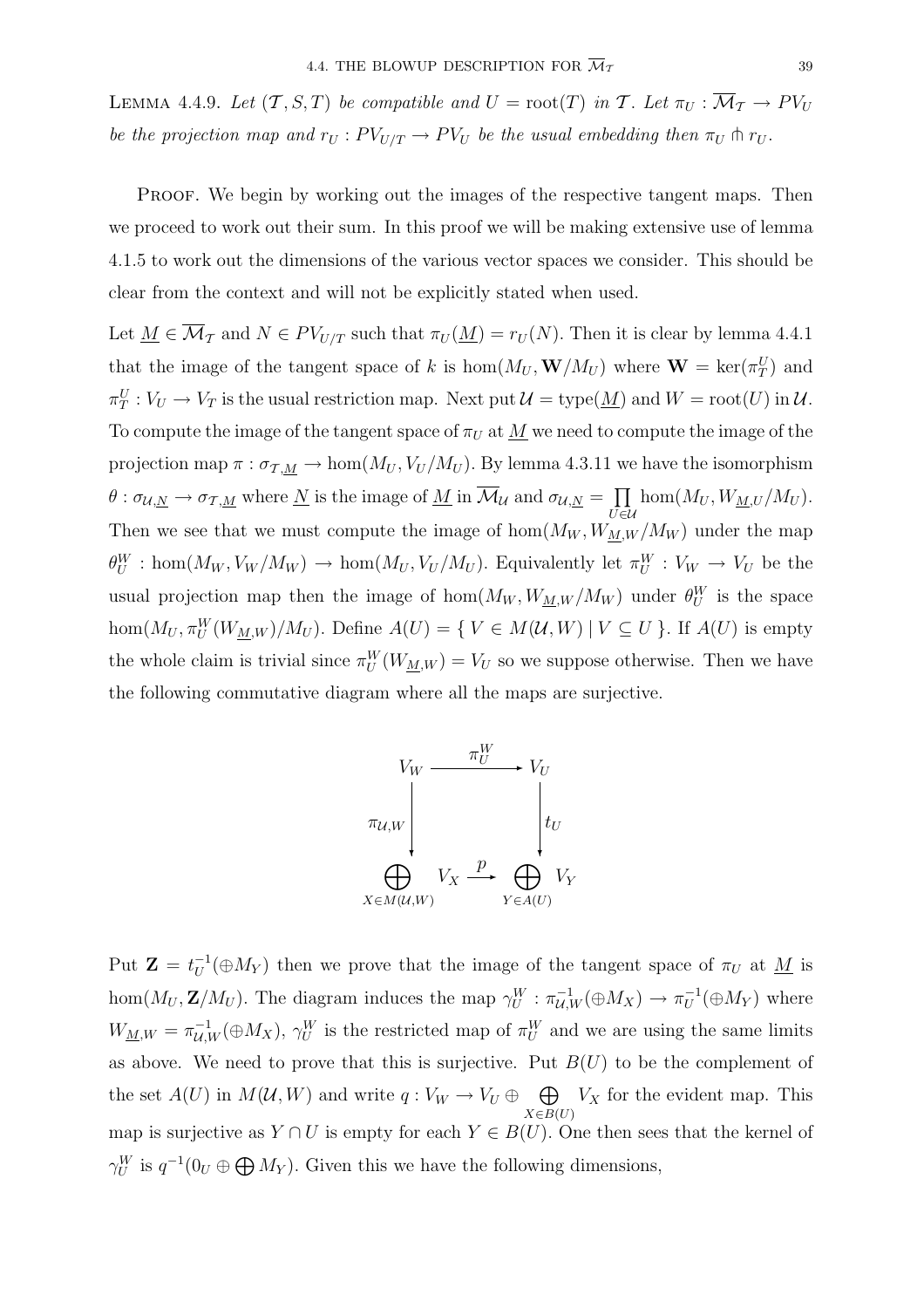$$
\dim(\ker(\gamma_U^W)) = |B(U)| + |W| - 1 - \sum_{Y \in B(U)} (|Y| - 1) - (|U| - 1)
$$

$$
\dim(\mathbf{Z}) = |U| - 1 - \sum_{X \in A(U)} (|X| - 2)
$$

$$
\dim(\pi_{U,W}^{-1}(\oplus M_X)) = |W| - 1 - \sum_{X \in M(U,W)} (|X| - 2)
$$

One then readily checks using the observation  $A(U) \amalg B(U) = M(U, W)$  that we have

$$
\dim(\pi_{\mathcal{U},W}^{-1}(\oplus M_X)) = \dim(\ker(\gamma_U^W)) + \dim(\mathbf{Z})
$$

This then shows us that the image of the projection map  $\pi : \sigma_{T,M} \to \text{hom}(M_U, V_U/M_U)$ is  $hom(M_U, \mathbf{Z}/M_U)$ .

For a transverse intersection we must show that  $hom(M_U, \mathbf{Z}/M_U) + hom(M_U, \mathbf{W}/M_U) =$ hom $(M_U, V_T/M_U)$  or equivalently  $\mathbf{Z} + \mathbf{W} = V_U$ . Now let  $p: V_U \to V_T \oplus \bigoplus$  $Y\in A(U)$  $V_Y$  be the evident map then this map is surjective because  $Y \cap T$  is empty for every  $Y \in A(U)$ since U is the minimal element containing  $T$  and we know the dimension of the kernel. Moreover the space  $\mathbf{Z} \cap \mathbf{W}$  is  $p^{-1}(0_T \oplus \bigoplus M_X)$  thus we have the following dimensions,

$$
\dim(\mathbf{Z}) = |U| - 1 - \sum_{X \in A(U)} |X| - 2
$$
  
\n
$$
\dim(\mathbf{W}) = |U| - |T|
$$
  
\n
$$
\dim(\mathbf{Z} \cap \mathbf{W}) = |A(U)| + |U| - 1 - \sum_{X \in A(U)} (|X| - 1) - (|T| - 1)
$$

Thus we obtain

$$
\dim(\mathbf{Z} + \mathbf{W}) = \dim(\mathbf{Z}) + \dim(\mathbf{W}) - \dim(\mathbf{Z} \cap \mathbf{W}) = |U| - 1
$$

and we are done.  $\hfill \square$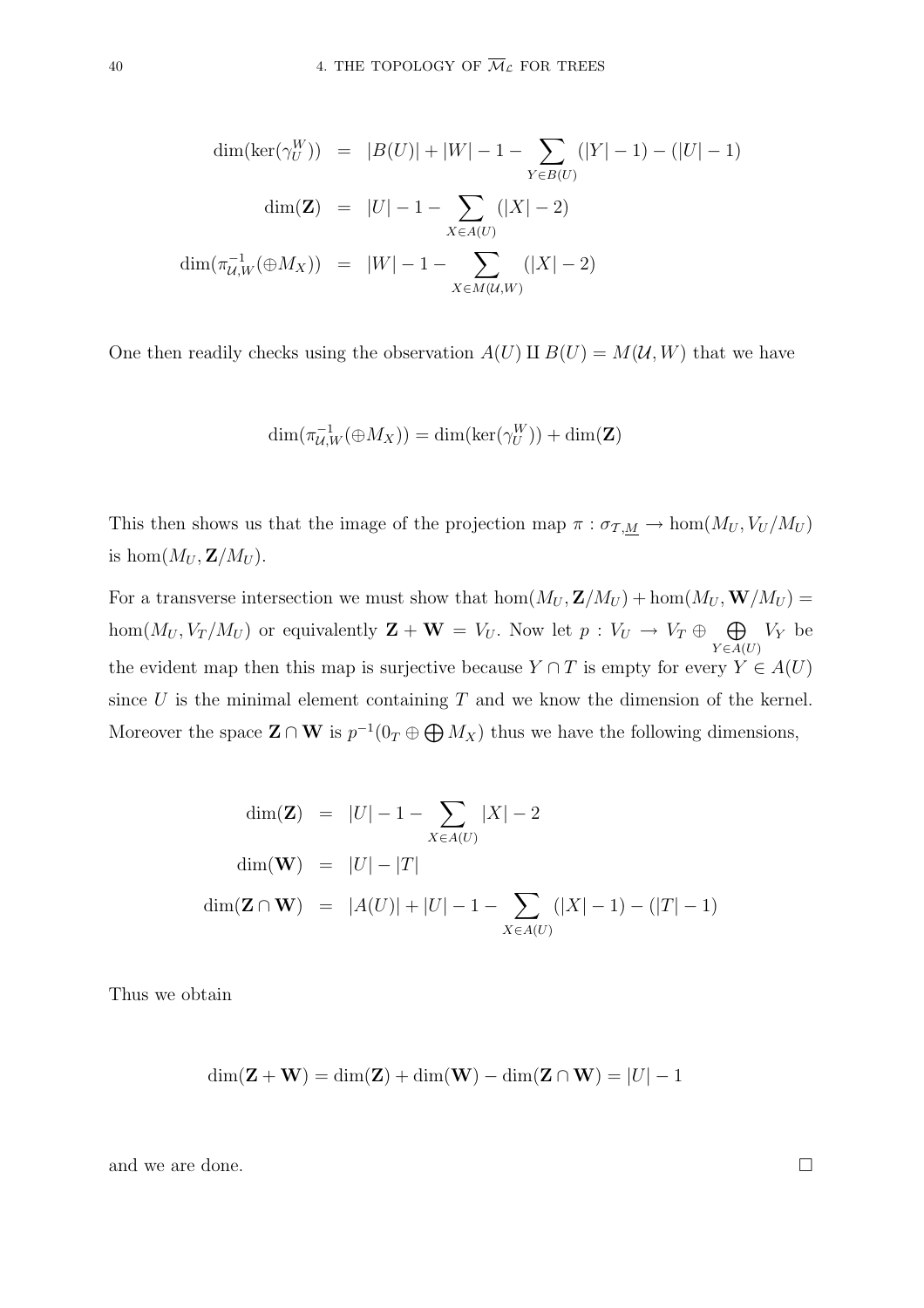LEMMA 4.4.10. Let  $X$  be a smooth variety and  $Y, Z$  smooth subvarieties. Suppose  $Y$  and Z intersect transversely and put  $W = Y \cap Z$ . Write  $\pi : \text{Bl}_Y X \to X$  for the blowup of X along Y then the restricted map  $\pi : \pi^{-1}(Z) \to Z$  is the blowup of Z along W.

For a proof see for example [**13**, page 74]

LEMMA 4.4.11. Let  $\pi : Bl_Y X \to X$  be the blowup of X along Y and Z be any variety then  $\pi \times id : Bl_Y X \times Z \to X \times Z$  is the blowup of  $X \times Z$  along  $Y \times Z$ .

LEMMA 4.4.12. Let V be a complex vector space, W a subspace of V and  $\pi: V \to V/W$  the quotient map then the blowup of PV along PW is the projection  $p : B(V, W) \to PV$  where

$$
B(V, W) = \{ (L, M) \in PV \times P(V/W) \mid L \le \pi^{-1}(M) \}
$$

PROOF. We have  $PW = \{ M \in PV \mid \pi(M) = 0 \}$  thus

$$
Bl_{PW}PV = cl{(M, N) \in PV \times P(V/W) | M \in PV \setminus PW, N = \pi(M)}
$$
  

$$
\leq B(V, W)
$$

One easily sees this is the closure as  $B(V, W)$  is irreducible and we are done.

 $\Box$ 

COROLLARY 4.4.13. Let S be a finite set and  $T \subseteq S$ . Let  $r_S : PV_{S/T} \rightarrow PV_S$  be the embedding of construction 4.4.2 then the blowup of  $PV_S$  over  $PV_{S/T}$  is  $\pi : \overline{\mathcal{M}}_{\{S,T\}} \to PV_S$ .

PROOF. Consider the short exact sequence  $V_{S/T} \rightarrow V_S \rightarrow V_T$ . The last lemma tells us that the blowup of  $PV_S$  along  $PV_{S/T}$  is  $B(V_S, V_{S/T})$ . Write  $\pi : V_S \to V_S/V_{S/T}$  for the quotient map and  $\overline{\pi}_T^S : V_S/V_{S/T} \to V_T$  for the induced isomorphism where  $\pi_T^S$ :  $V_S \to V_T$  it the standard map. Then we have  $\pi_T^S = \overline{\pi}_T^S \pi$ . Consider the isomorphism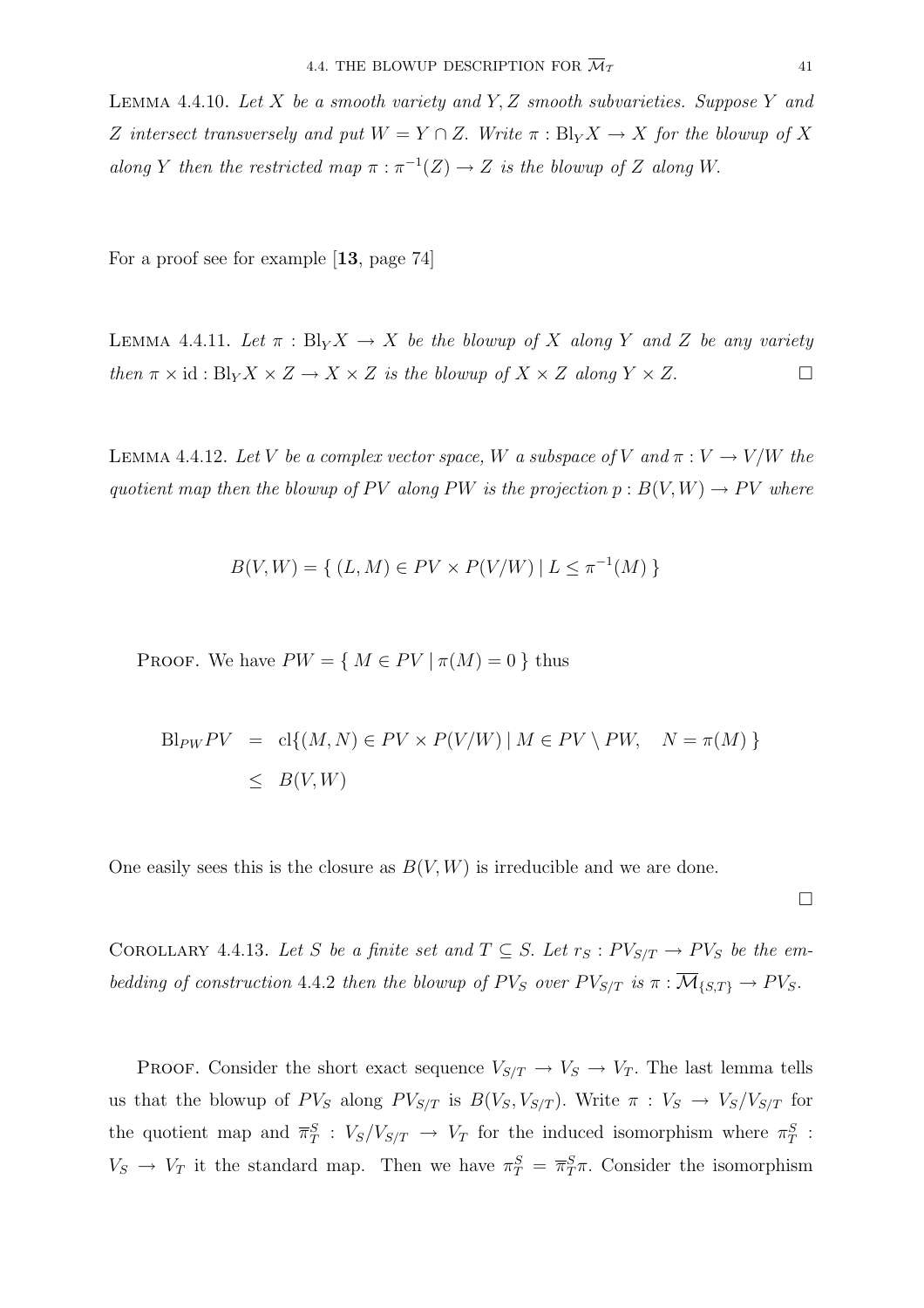$\theta$ :  $PV_S \times P(V_S/V_{S/T}) \rightarrow PV_S \times PV_T$  induced by  $\overline{\pi}_T^S$  which is the identity on the first factor. Then  $\theta$  restricts to an isomorphism  $\theta : B(V_S, V_{S/T}) \to \overline{\mathcal{M}}_{\{S,T\}}$  that commutes with projections to  $PV_S$ . Thus the claim is proven.

LEMMA 4.4.14. Let  $(\mathcal{T}, S, T)$  be compatible then the blowup of  $\overline{\mathcal{M}}_{\mathcal{T}}$  along  $\overline{\mathcal{M}}_{\overline{\mathcal{T}}}$  is given by  $\pi : \overline{\mathcal{M}}_{\mathcal{T}_+} \to \overline{\mathcal{M}}_{\mathcal{T}}$ .

PROOF. Let  $U = root(T)$  in T and put V to be the set T with U removed. Consider the following commutative diagram where  $j<sub>T</sub>$  is the map of construction 4.4.5 and  $k \circ i$  is the obvious factoring.



I first claim that  $\text{image}(k) \cap \overline{\mathcal{M}}_{\mathcal{T}} = \text{image}(j_{\mathcal{T}})$ . Let  $\underline{M} \in \text{image}(k) \cap \overline{\mathcal{M}}_{\mathcal{T}}$  then  $\pi_T^U(M_U) = 0$ . Now let V be any element containing T then since T is a tree we have  $V \supseteq U$  and  $\pi_U^V(M_V) \leq M_U$  and therefore  $\pi_T^V M_V = 0$  thus by lemma 4.4.6 we have  $M = j(N)$  for some unique  $\underline{N} \in \mathcal{M}_{\overline{T}}$ . The other inclusion is automatically true. Then using lemmas 4.4.13 and 4.4.11 we see that the blowup of  $PV_U \times \overline{\mathcal{M}}_{\mathcal{V}}$  along  $PV_{U/T} \times \overline{\mathcal{M}}_{\mathcal{V}}$  is given by the morphism l. It is easy to see by lemma 4.4.9 that  $k \uparrow$  inc then using lemma 4.4.10 we see that the blowup of  $\overline{\mathcal{M}}_{\mathcal{T}}$  along  $\overline{\mathcal{M}}_{\overline{\mathcal{T}}}$  is the restricted morphism  $l : l^{-1}(\overline{\mathcal{M}}_{\mathcal{T}}) \to \overline{\mathcal{M}}_{\mathcal{T}}$ . We are required to prove that  $\overline{\mathcal{M}}_{\mathcal{I}_{+}} = l^{-1}(\overline{\mathcal{M}}_{\mathcal{I}})$ . The inclusion  $\subseteq$  is clear by the commutative diagram. To see the reverse inclusion let  $\underline{M} \in l^{-1}(\overline{\mathcal{M}}_T)$  then for any  $V \supseteq T$  with  $V \in \mathcal{T}$ it will be enough to prove that  $\pi_T^V M_V \leq M_T$ . Because U is the smallest element of T containing T we have  $T \subset U \subseteq V$ . By construction we have  $\pi_T^U M_U \leq M_T$  and  $\pi_U^V M_V \leq M_U$ thus  $\pi_T^V M_V = \pi_T^U \pi_U^V M_V \leq \pi_T^U M_U \leq M_T$ . This proves  $\underline{M} \in \overline{\mathcal{M}}_{\mathcal{T}_+}$  and we have the equality. Then clearly we have  $\pi : \overline{\mathcal{M}}_{\mathcal{I}_+} \to \overline{\mathcal{M}}_{\mathcal{I}}$  is the desired blowup, as claimed.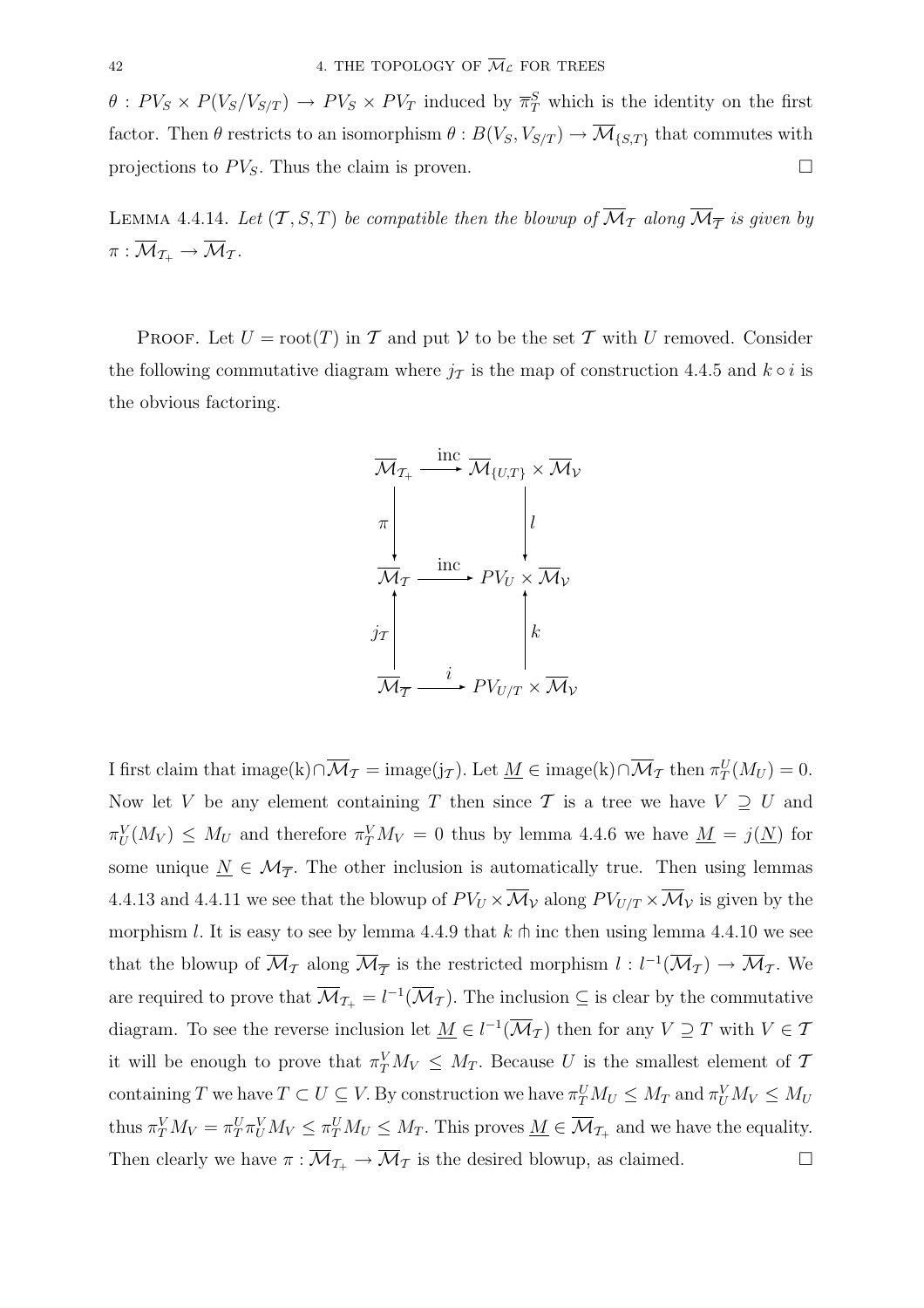COROLLARY 4.4.15. Let  $(\mathcal{T}, S, T)$  be compatible and  $j_{\mathcal{T}} : \overline{\mathcal{M}}_{\overline{\mathcal{T}}} \to \overline{\mathcal{M}}_{T}$  be the usual embedding. Then the normal bundle is  $\text{hom}(N_{U/T}, V_T)$  where  $U = \text{root}(T)$  in T. The projectivization of the normal bundle is the trivial bundle  $\overline{\mathcal{M}}_{\overline{\mathcal{T}}} \times PV_T$ .

PROOF. Consider the following commutative diagram where  $\mathcal V$  is  $\mathcal T$  with U removed and all the maps are embeddings



Then we have an induced map  $N(j_T) \to N(k)$  and a transverse intersection tells us that the map is surjective on fibres. The dimension of the fibres are both  $|T|-1$  thus the map is an isomorphism on fibres. Clearly  $N(k) \cong N(r_U)$  where  $r_U : PV_{U/T} \to PV_U$  and we have the short exact sequence  $V_{U/T} \to V_U \to V_T$ . Thus by lemma 4.4.1  $N(k) \cong \text{hom}(L_{U/T}, V_T)$ . Let  $N_{U/T}$  be the pullback of the tautological bundle  $L_{U/T}$  over the projection  $\pi : \overline{\mathcal{M}}_{\overline{\mathcal{T}}} \to$  $PV_{U/T}$ . Then we see that the normal bundle is hom $(N_{U/T}, V_T)$  where we write  $V_T$  for the trivial bundle with the same fibre. This can also be written as  $N^*_{U/T} \otimes V_T$  where the star denotes the dual bundle. This gives the projectivization as  $\overline{\mathcal{M}}_{\overline{\mathcal{T}}} \times PV_T$  the expected answer.

$$
\Box
$$

DEFINITION 4.4.16. Let  $U_S$  be the usual open set of  $PV_S$  and  $\pi : \overline{\mathcal{M}}_T \to PV_S$  be the projection map. Then we have proven that  $\pi$  is a composition of blowups and is therefore surjective. We then define the non-empty Zariski open set  $\mathcal{M}_T = \pi^{-1}(U_S)$ . Then  $\mathcal{M}_{\mathcal{T}} \subseteq \overline{\mathcal{M}}_{\mathcal{T}}$  is dense in the classical topology since  $\overline{\mathcal{M}}_{\mathcal{T}}$  is smooth and irreducible.

CONSTRUCTION 4.4.17. Given an S-tree  $\mathcal T$  we fix an order on it as follows. We define  $T_1 = S$  and  $T_1 = \{S\}$ . Suppose  $T_1, ..., T_r$  and  $T_1, ..., T_r$  are defined then we define  $T_{r+1} \in$  $\mathcal{T} \setminus \mathcal{T}_r$  to be an element of maximal size and  $\mathcal{T}_{r+1} = \mathcal{T}_r \amalg \{T_{r+1}\}\.$  Then  $\mathcal{T}_i = \{T_j | j \leq i\}$ and define  $S_1^U = P(\ker(\pi_U^S))$ ,  $B_1 = PV_S$  and  $B_{i+1} = B \cdot S_i^T B_i$  where  $T = T_{i+1}$  and write  $\pi_{i+1} : \overline{\mathcal{M}}_{\mathcal{T}_{i+1}} \to \overline{\mathcal{M}}_{\mathcal{T}_i}$  for the projection map. Then for any  $U \in \mathcal{T}$  we define  $S_{i+1}^U = \text{strict}$ transform of  $S_i^U$  in  $B_i$ .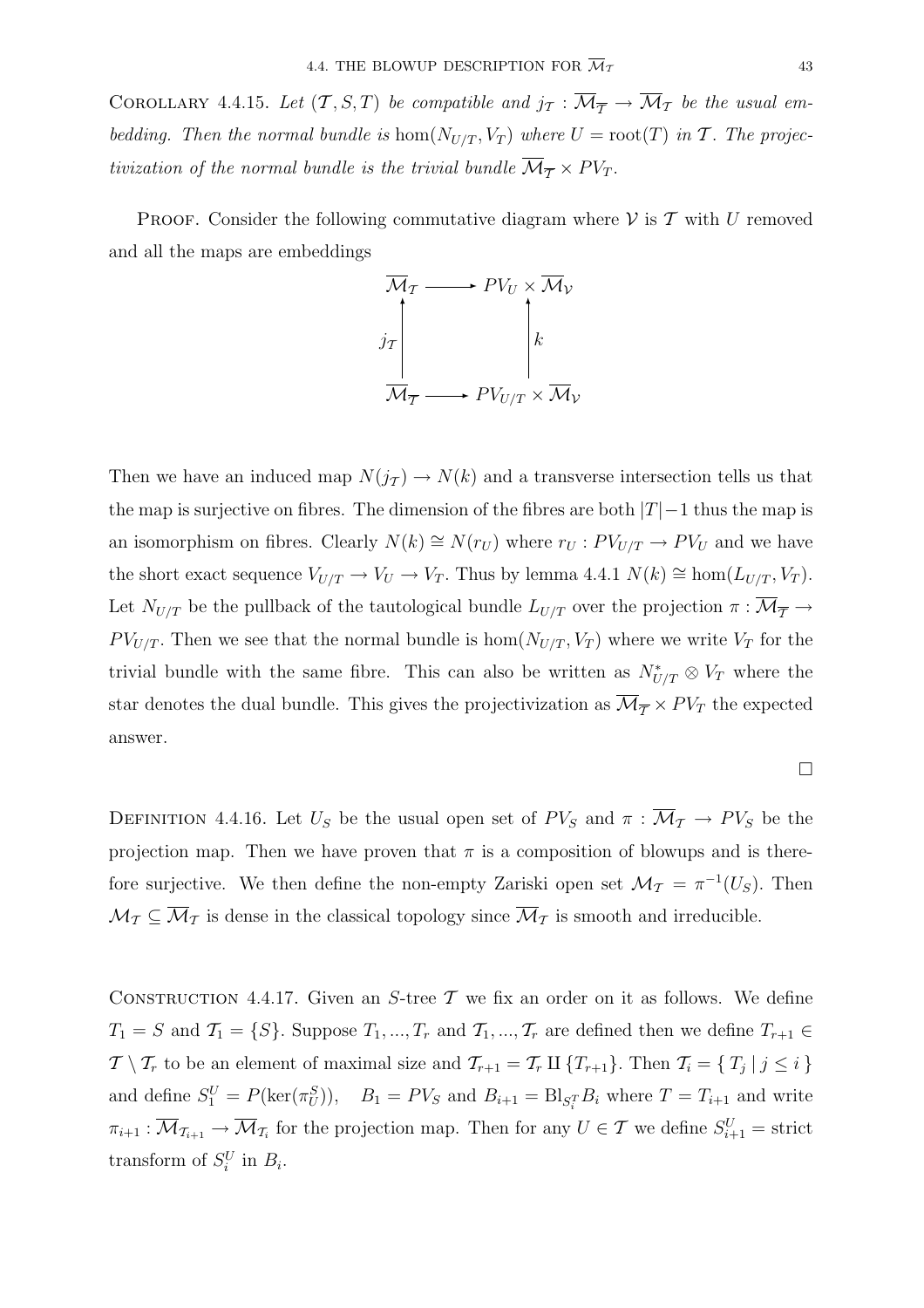LEMMA 4.4.18. Let T be an S-tree and  $T_i$  be an order as above then  $B_i = \overline{\mathcal{M}}_{T_i}$  and given  $U \in \mathcal{T}$  with  $U = T_k$  we have  $S_i^U = j_U(\overline{\mathcal{M}_{\overline{T_i}}})$  for every  $i < k$  and is zero otherwise where we quotient in  $q_U : S \to S/U$  and write  $j_U = j_{\overline{\mathcal{L}}_i}$  in particular  $B_m = \overline{\mathcal{M}}_{\mathcal{T}}$  where  $m = |\mathcal{T}|$ .

**PROOF.** We prove the claim by an induction on i. The case when  $i = 1$  is clear from the definitions. Put  $T = T_{i+1}$  then inductively  $B_i = \overline{\mathcal{M}}_{T_i}$  and  $S_i^T = j_T(\overline{\mathcal{M}}_{\overline{T}_i})$ . Then by lemma 4.4.14 we see that the blowup of  $B_i$  along  $S_i^T$  is  $B_{i+1} = \overline{\mathcal{M}}_{T_{i+1}}$ . We are left to prove the claim for the strict transforms. Choose  $i + 1 < k$  and put  $U = T_k$  then define  $W_i^U = S_i^U \setminus S_i^T$  where inductively  $S_i^U = j_U(\overline{\mathcal{M}}_{\overline{\mathcal{I}}_i})$  then we need to calculate  $\text{cl}(\pi_{i+1}^{-1}(W_i^U)).$ We first prove that

$$
j_U(\mathcal{M}_{\overline{\mathcal{T}}_{i+1}}) \subseteq \pi_{i+1}^{-1}(W_i^U) \subseteq j_U(\overline{\mathcal{M}}_{\overline{\mathcal{T}}_{i+1}})
$$

We prove the left hand inclusion first. Let  $\underline{N} \in \mathcal{M}_{\overline{T}_{i+1}}$  and put  $\underline{M} = j_U(\underline{N})$ . Then by lemma 4.4.6 we see that for every  $V \in \mathcal{T}_{i+1}$  with  $V \supset U$  we have  $\pi_U^V M_V = 0$ . Put  $\underline{L}$  to be the image of <u>M</u> under  $\pi_{i+1}$ . Then again by lemma 4.4.6 we see that  $\underline{L} \in S_i^U$ . Because  $T \nsubseteq U$  by choice of order we see  $\pi_T^S M_S \neq 0$  so that  $\underline{L} \notin S_i^T$  thus  $\underline{M} \in \pi_{i+1}^{-1}(W_i^U)$  and the left hand inclusion is true.

Next let  $\underline{M} \in \pi_{i+1}^{-1}(W_i^U)$  and put  $\underline{L}$  to be its image under  $\pi_{i+1}$ . Consider  $W_i^U \subseteq \overline{\mathcal{M}}_{\mathcal{I}_i}$ , because  $\underline{L} \notin S_i^T$  by lemma 4.4.6 we can find a  $V \in \mathcal{T}_i$  containing T such that  $\pi_Y^V M_V = M_T$ . Because  $\underline{L} \in S_i^U$  we deduce that  $\pi_U^W M_W = 0$  for all  $W \in \mathcal{T}_i$  with  $W \supset U$ . In particular this then tells us that  $\pi_U^T M_T = 0$  if  $T \supset U$ . This proves the right hand inclusion.

Then taking the closure of both sides and recalling that  $j_U$  is a proper map and  $\mathcal{M}_{\overline{\mathcal{T}}_{i+1}}$ is dense in  $\overline{\mathcal{M}}_{\overline{\mathcal{T}}_{i+1}}$  we see that  $S_{i+1}^U = \text{cl}(\pi_{i+1}^{-1}(W^T)) = j_U(\overline{\mathcal{M}}_{\overline{\mathcal{T}}_{i+1}})$ . This completes the induction.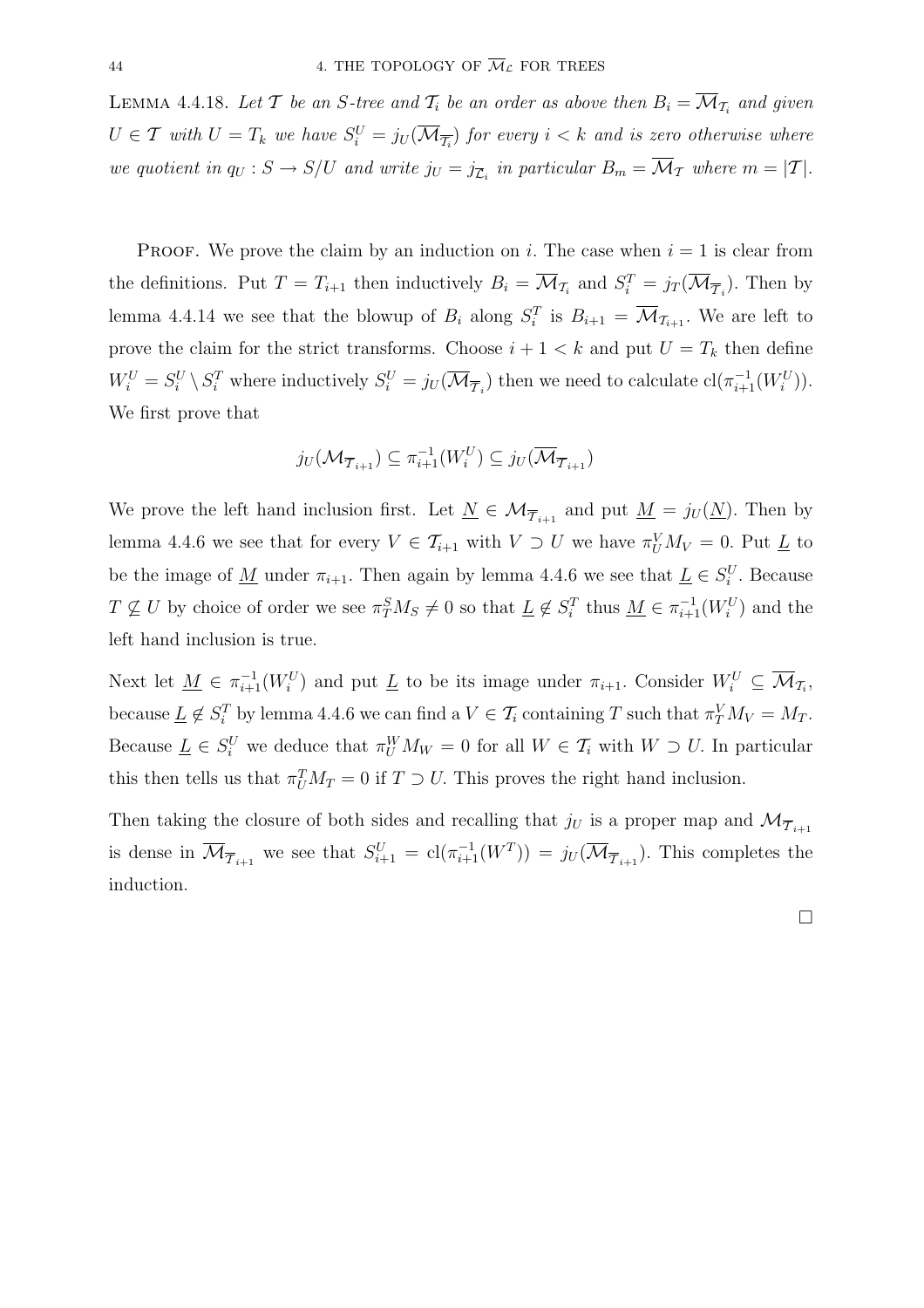#### CHAPTER 5

## The cohomology of  $\overline{\mathcal{M}}_{\mathcal{L}}$  for forests

In this chapter we compute the cohomology of the space  $\overline{\mathcal{M}}_{\mathcal{F}}$  for any forest  $\mathcal{F}$ . We begin by defining a ring  $R<sub>F</sub>$  and showing that it has a natural decomposition into a tensor product of rings  $R_{\mathcal{F}} \cong \quad \bigotimes$  $T \in M(\mathcal{F})$  $R_{\mathcal{F}|_T}$  where each  $\mathcal{F}|_T$  is a T-tree. For the case of an S-tree T the result of proposition 4.1.7 represents  $\overline{\mathcal{M}}_T$  as the total space of a tower of projective bundles. Effectively, this will enable us to compute its cohomology ring and prove it is  $R_{\mathcal{T}}$  for the tree case. We then prove more generally that the cohomology of  $\overline{\mathcal{M}}_{\mathcal{F}}$  is  $R_{\mathcal{F}}$ . This is just the Künneth theorem. This will help us to understand the cohomology ring of  $\mathcal{M}_S$ , which is the main subject of chapter 9. In particular we will show that the cohomology ring of  $\overline{\mathcal{M}}_{\mathcal{F}}$  is finitely generated by its elements of degree two and free as an abelian group, there is a natural choice for these generators, and the rank of  $R^2_{\mathcal{F}}$  is the number of elements in  $\mathcal F$  whose sizes  $|T|$  are at least three. We also compute the rank of this ring. This will enable us to produce two different descriptions of a basis for it. The first description will be the natural one associated to the cohomology of a projective bundle. The second basis will provide some insight into the structure of the cohomology ring of  $\overline{\mathcal{M}}_S$  and will be formulated in the language of trees. Later we will see that the second description extends naturally to rings of greater generality. We will also specify a necessary and sufficient condition for a monomial x in  $R<sub>F</sub>$  to be zero, this result will be useful, and developed further when we later examine the zeros of more general rings and in particular the cohomology ring of  $\overline{\mathcal{M}}_S$ . We recall here that we will be using the conventions in chapter 2 regarding rings.

#### **5.1.** The cohomology ring  $R<sub>F</sub>$

In this section we will compute the ordinary integral cohomology ring of the space  $\overline{\mathcal{M}}_{\mathcal{F}}$ , the proof presented here relies on the previous chapter for the description of  $\overline{\mathcal{M}}_T$  as the total space of an iterated projective bundle. We then proceed inductively (on the depth of the tree  $\mathcal{T}$  to compute its cohomology ring using a general result that relates the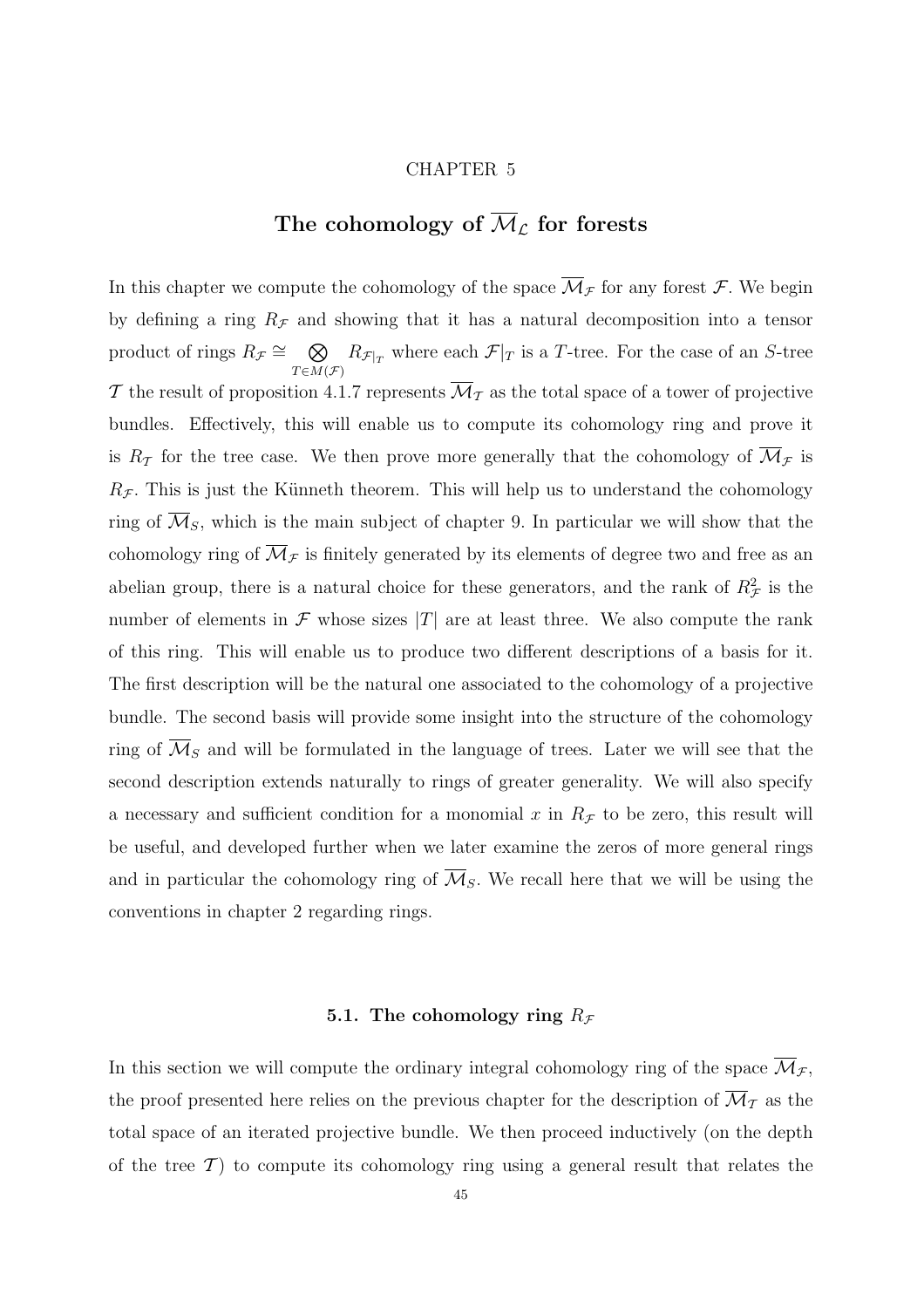cohomology of a projective bundle to that of it base space and the Chern polynomial of the underlying vector bundle, a notion we define next as this is non standard terminology.

DEFINITION 5.1.1. Let  $\pi: V \to X$  be an n dimensional complex vector bundle over X and  $c_m(V) \in H^{2m}(X)$  be the m<sup>th</sup> Chern class of V then we define the Chern polynomial  $f_V(t) \in H^*(X)[t]$  by  $f_V(t) = \sum^n$  $\sum_{i=0}$  $c_i(V)t^{n-i}$ 

We next remind the reader of some standard results about Chern polynomials, these follow immediately from the properties of Chern classes. We then state a result that relates the cohomology of X with the cohomology of  $P(V)$ , the projective bundle of V over X together with the Chern polynomial of V. For the proofs see any standard texts on characteristics classes [**11**] for example.

PROPOSITION 5.1.2. Let V and W be vector bundles over a base space X then the Chern polynomial of the vector bundle  $U = V \oplus W$  is  $f_{V \oplus W} = f_V f_W$ .

PROPOSITION 5.1.3. Let  $V$  be a trivial complex vector bundle over  $X$  of dimension d then  $f_V(t) = t^d$ .

PROPOSITION 5.1.4. Let V be a complex line bundle over X then the Chern polynomial of V is  $f_V(t) = t - e(V)$  where  $e(V)$  is the euler class of V.

THEOREM 5.1.5. let V be an n dimensional vector bundle over X and  $f_V(t) \in H^*(X)[t]$  be the associated Chern polynomial then  $H^*(PV) = H^*(X)[t]/f_V(t)$  where the identification is natural. Moreover  $\{1, t, ..., t^{n-1}\}$  form a basis making  $H^*(PV)$  free of rank n over  $H^*(X)$ 

CONSTRUCTION 5.1.6. Let T be an S-tree with  $d(T) > 1$  and for every  $T \in T$  define  $L_T$  to be the tautological line bundle over  $PV_T$  and  $y_T = e(L_T)$ , the Euler class of  $L_T$ . Let F be the set T with S removed. For every  $T \in M(\mathcal{F})$  let  $\pi_T : \overline{\mathcal{M}}_{\mathcal{F}} \to PV_T$  be the projection map and put  $x_T = \pi_T^*(y_T)$ . We define the polynomial  $f_T \in H^*(\overline{\mathcal{M}}_{\mathcal{F}})[t]$  by

 $\Box$ 

 $\Box$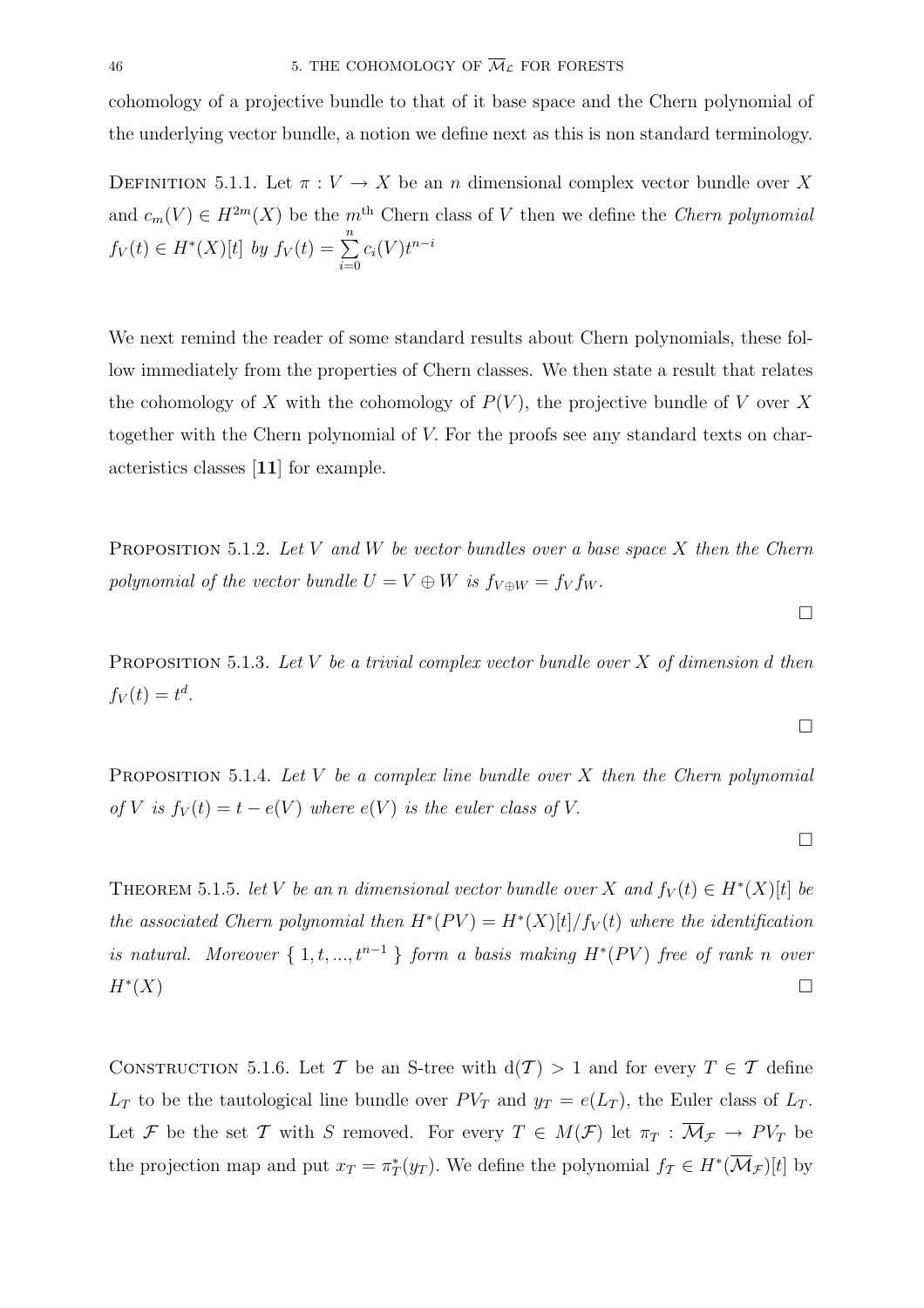$$
f_T(t) = t^{m(T,S)} \prod_{T \in M(T,S)} (t - x_T).
$$

LEMMA 5.1.7. Let T be an S-tree with  $d(T) > 1$  then  $f_T$  is the Chern polynomial of the vector bundle  $W_T$  where  $W_T$  is the vector bundle of Proposition 4.1.7.

PROOF. Lemma 4.1.11 gives us the splitting  $W_T \cong V_T \oplus X_T$  where  $X_T = \bigoplus$  $T \in M(\mathcal{T},S)$  $N_T$ . Then using the previously discussed results on Chern polynomials we have

$$
f_W = f_{V_T} \prod_{T \in M(T,S)} f_{N_T}
$$
  
= 
$$
t^{m(T,S)} \prod_{T \in M(T,S)} (t - e(N_T))
$$
  
= 
$$
t^{m(T,S)} \prod_{T \in M(T,S)} (t - x_T)
$$

DEFINITION 5.1.8. For any forest  $\mathcal F$  of S let  $I_{\mathcal F}$  be the ideal in the polynomial ring  $\mathbb{Z}_{\mathcal{F}} = \mathbb{Z}[y_T | T \in \mathcal{F}]$  generated by elements of the form  $y_T^{m(\mathcal{F},T)}$   $\prod$  $U\in M(\mathcal{F},T)$  $(y_T - y_U)$  where T is an element of  $\mathcal F$ . Note that when  $M(\mathcal F,T)$  is empty i.e. T is a minimal in  $\mathcal F$  we take by convention the relation to be  $y_T^{m(\mathcal{F},T)} = y_T^{|T|-2}$ . We then define  $S_{\mathcal{F}} = \mathbb{Z}_{\mathcal{F}}/I_{\mathcal{F}}$ .

LEMMA 5.1.9. Let 
$$
\mathcal{F}
$$
 be a forest then  $S_{\mathcal{F}} \cong \bigotimes_{T \in M(\mathcal{F})} S_{\mathcal{F}|_T}$ 

PROPOSITION 5.1.10. Let F be a forest then  $S_{\mathcal{F}}$  is the cohomology ring of  $\overline{\mathcal{M}}_{\mathcal{F}}$  and is free as an abelian group with finite rank. The identification sends  $\overline{y}_T$  to  $x_T = \pi_T^*(z_T)$  where  $\pi_T : \overline{\mathcal{M}}_{\mathcal{F}} \to PV_T$  and  $z_T$  is the standard generator of  $H^*(PV_T)$ .

PROOF. We prove this for the case of an S-tree first. We proceed by an induction argument on the depth of the tree T. If  $d(\mathcal{T}) = 1$  then we have that  $\overline{\mathcal{M}}_{\mathcal{T}} = PV_S$  thus the claim is clear in this case. Assume the result is true for a tree of depth  $d(\mathcal{T}) \leq n-1$  then consider any tree of depth  $d(\mathcal{T}) = n$ . We have by proposition 4.1.7 that  $\pi : \overline{\mathcal{M}}_{\mathcal{T}} \to \overline{\mathcal{M}}_{\mathcal{F}}$ is a projective bundle where  $\mathcal F$  is the set  $\mathcal T$  with  $S$  removed and we now apply theorem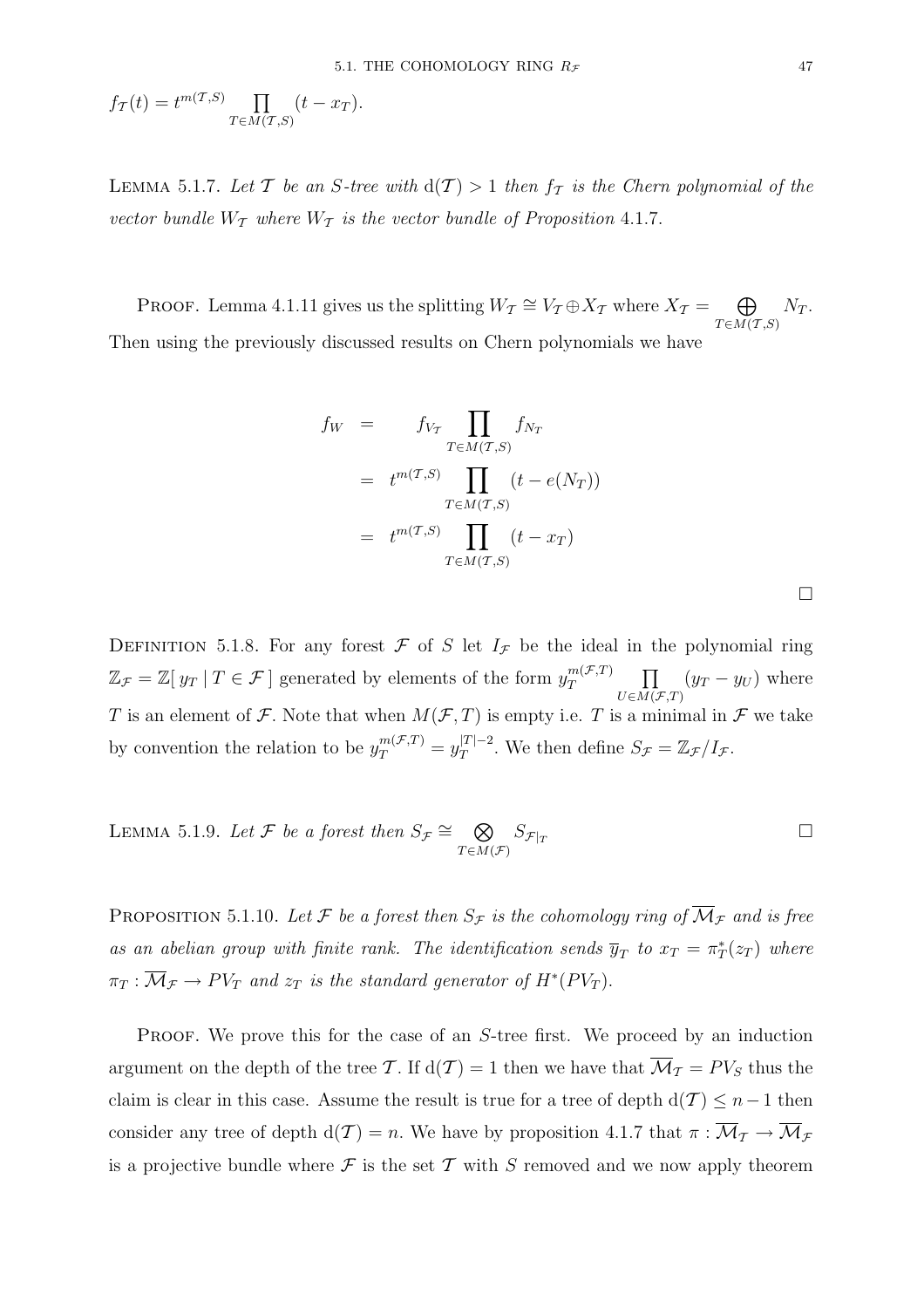5.1.5 to compute its cohomology. Then,

$$
H^*(\overline{\mathcal{M}}_T) \cong \frac{H^*(\prod \overline{\mathcal{M}}_{T|_T})[t]}{f_T(t)}
$$
 by proposition 5.1.5  
\n
$$
\cong \frac{[\bigotimes H^*(\overline{\mathcal{M}}_{T|_T})][t]}{f_T(t)}
$$
 inductively by the Künneth theorem  
\n
$$
\cong \frac{[\bigotimes S_{T|_T}][t]}{f_T(t)}
$$
 by induction  
\n
$$
\cong \frac{S_{\mathcal{F}}[t]}{f_T(t)}
$$
 by lemma 5.1.9  
\n
$$
\cong \frac{\mathbb{Z}_T}{I_T}
$$
  
\n
$$
= S_T
$$

Thus we see  $S_{\mathcal{T}}$  is finitely generated and free as an abelian group and  $S_{\mathcal{T}}$  is the cohomology ring of  $\overline{\mathcal{M}}_{\mathcal{I}}$ . Note that by a slight abuse of notation we have not identified the various  $f_{\mathcal{T}}(t)$  under each isomorphism to avoid extra notation. This should not lead to any confusion. The arbitrary case of  $\overline{\mathcal{M}}_{\mathcal{F}}$  then follows from the description given in lemma 4.1.1 the Künneth theorem and the previous tree case.  $\Box$ 

COROLLARY 5.1.11. Let T be an S-tree with 
$$
d(T) > 1
$$
 then  $S_T \cong \frac{[\bigotimes S_{T|_T}][t]}{f_T(t)}$ 

Having proven  $S_{\mathcal{F}}$  is the cohomology ring of  $\overline{\mathcal{M}}_{\mathcal{F}}$  we now proceed to describe a different ring  $R_{\mathcal{F}}$  that is naturally isomorphic to  $S_{\mathcal{F}}$ , in fact they are equal but this is not immediate from the definitions. This ring will be in a more natural form to enable us to compare it with the cohomology ring of  $\overline{\mathcal{M}}_S$  which we consider in chapter 9.

DEFINITION 5.1.12. For any forest  $\mathcal F$  of S let  $J_{\mathcal F}$  be the ideal in the polynomial ring  $\mathbb{Z}_{\mathcal{F}} = \mathbb{Z}[y_T | T \in \mathcal{F}]$  generated by elements of the form  $y_T^{m(\mathcal{T},T)}$   $\prod$  $U\in M(\mathcal{T},T)$  $(y_T - y_U)$  where  $T \in \mathcal{F}$  and  $\mathcal{T} \subseteq \mathcal{F}$  is a T-tree of depth 2 or less. Note that in the case that T has depth one we have the special relation  $y_T^{m(T,T)} = y_T^{|T|-2}$  corresponding to the fact that  $M(T,T)$ is empty. We define  $R_{\mathcal{F}} = \mathbb{Z}_{\mathcal{F}}/J_{\mathcal{F}}$  and write  $B_{\mathcal{F}}$  for the standard monomial basis of  $\mathbb{Z}_{\mathcal{F}}$ .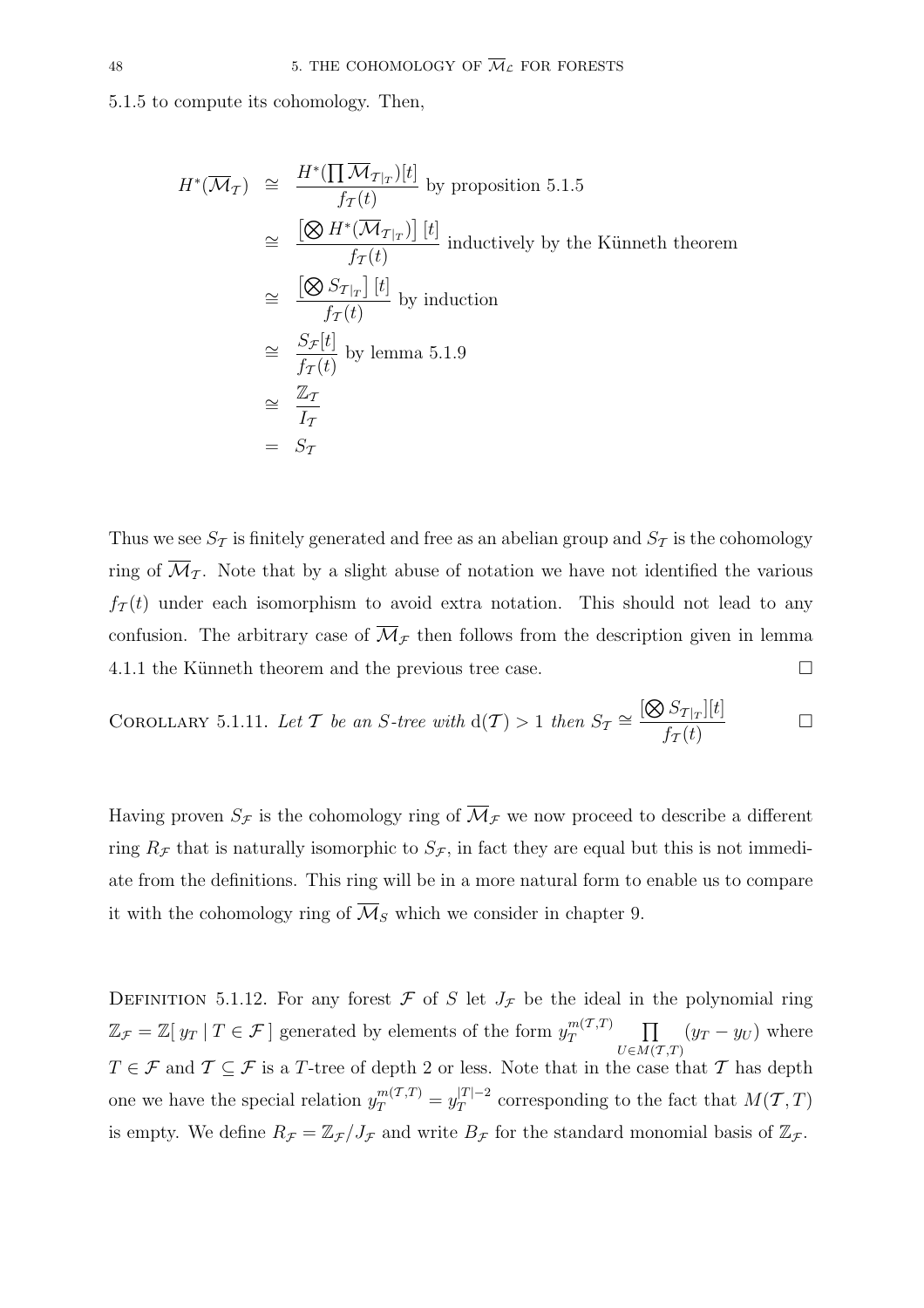REMARK 5.1.13. More explicitly let  $T, U_1, ..., U_r \in \mathcal{F}$  with the  $U_i \subseteq T$  and disjoint then we have the relation  $y_T^m \prod$  $\prod_i (y_T - y_{U_i}) = 0$  where  $m = |T| - 1 - \sum_i (|U_i| - 1)$ . The ideal  $I_{\mathcal{F}}$ relates to the case when  $\{U_1, ..., U_r\} = M(\mathcal{F}, T)$ .

REMARK 5.1.14. It is immediate that we have  $I_{\mathcal{F}} \subseteq J_{\mathcal{F}}$  and that for every  $\mathcal{U} \subseteq \mathcal{F}$  we have the following commutative diagram where  $\pi : \overline{\mathcal{M}}_{\mathcal{F}} \to \overline{\mathcal{M}}_{\mathcal{U}}$  and s is induced from the inclusion.



We will next show that this inclusion of ideals is actually an equality so that  $R_{\mathcal{F}} = S_{\mathcal{F}}$ . Topologically from the above diagram this will be easy to prove, since we may put  $\mathcal U$  to be the T-tree associated to the relation we wish to prove. Then the equivalent relation will hold in  $H^*(\mathcal{M}_U)$ , we obtain the result by applying  $\pi^*$ . However it would be better if we could understand this ring from a purely algebraic viewpoint.

## LEMMA 5.1.15. Let  $\mathcal F$  be a forest then  $R_{\mathcal F} = S_{\mathcal F}$

**PROOF.** We prove this for S-trees first. We use the description of  $S<sub>T</sub>$  as  $[ \bigotimes S_{\mathcal{T}|_T}][t]$  $f_{\mathcal{T}}(t)$ where the product is taken over  $M(T, S)$  to prove inductively on the depth of the tree T that  $S_T$  and  $R_T$  are equal. When  $d(T) = 1$  this case is clear. Assume the result to be true for any S-tree with  $d(\mathcal{T}) \leq n-1$  then we have  $S_{\mathcal{T}} \cong \frac{[\bigotimes R_{\mathcal{T}|_T}][t]}{f(f)}$  $\frac{f_{\tau}(t)}{f_{\tau}(t)}$  and so for any T-tree U of depth 2 or less where  $T \neq S$  we obtain the desired relation. We also have the relation  $y_S^{m(T,S)}$   $\prod$  $T \in M(T,S)$  $(y_S - y_T)$ . Now let V be an S-tree contained in  $M(\mathcal{T}, S) \cup \{S\}$  then we use a downward induction on the size of V to prove that we have the relation  $y_S^{m(\mathcal{V},S)}$   $\prod$  $T {\in} \overline{M(V, S)}$  $(y_S - y_T)$ . Put  $m = |M(\mathcal{T}, S)| + 1$  then when  $|\mathcal{V}| = m$  the claim is immediately true. Suppose the claim is true for some  $V$  of size  $l + 1 < m$  and let W be an S-tree contained in  $M(T, S) \cup \{S\}$  of size l. Then extend W to a set V by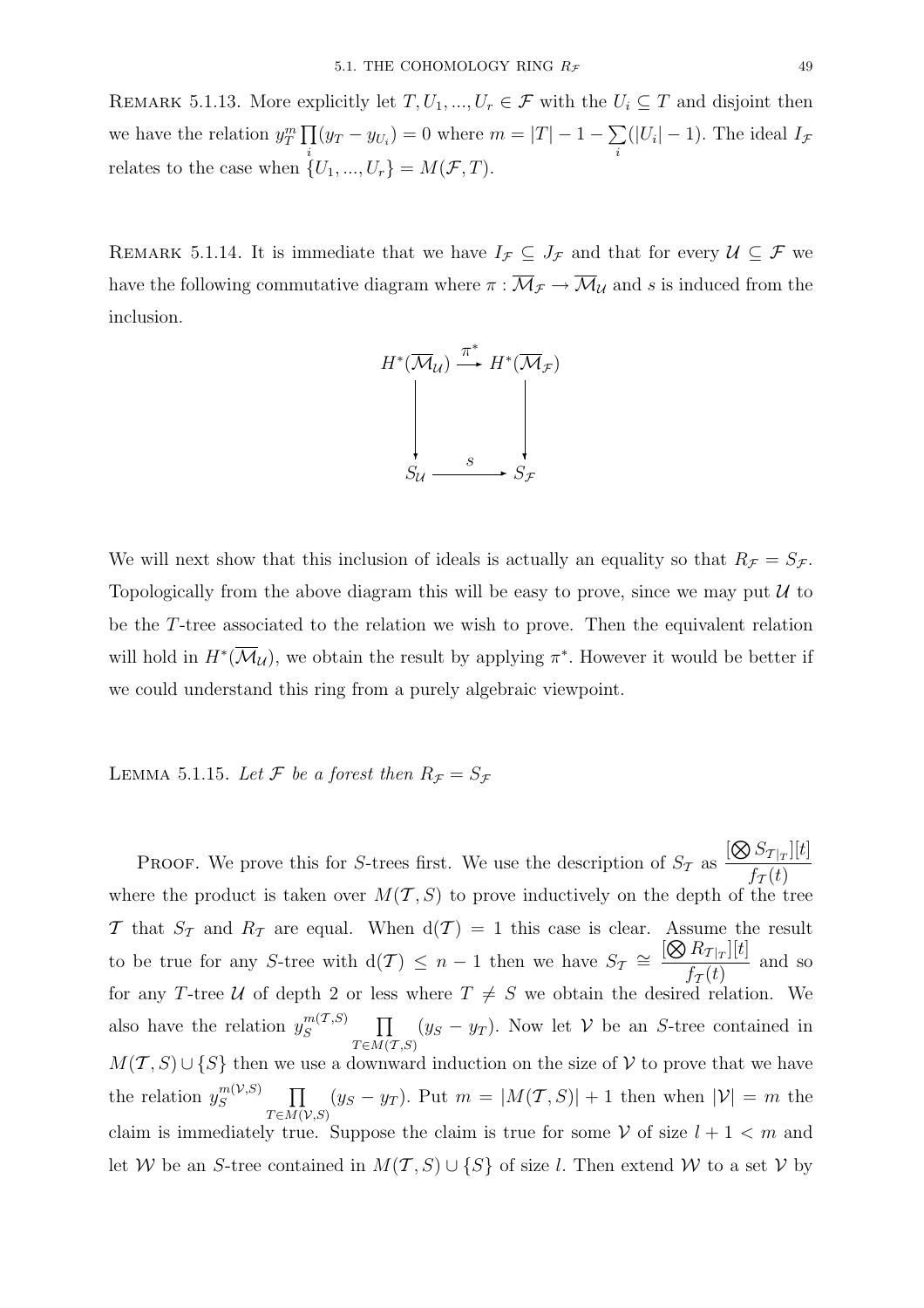adding one disjoint element W of  $M(T, S)$ . Then by induction we have the relation.

$$
x_S^{m(V,S)} \prod_{T \in M(V,S)} (x_S - x_T) = 0
$$
  
\n
$$
x_S^{m(V,S)+1} \prod_{T \in M(W,S)} (x_S - x_T) = x_W x_S^{m(V,S)} \prod_{T \in M(W,S)} (x_S - x_T) \text{ expanding } (x_S - x_W)
$$
  
\n
$$
x_S^{m(V,S)+|W|-1} \prod_{T \in M(W,S)} (x_S - x_T) = x_W^{|W|-1} x_S^{m(V,S)} \prod_{T \in M(W,S)} (x_S - x_T) \text{ iterating}
$$
  
\n
$$
x_S^{m(W,S)} \prod_{T \in M(W,S)} (x_S - x_T) = 0 \text{ as inductively } x_W^{|W|-1} = 0
$$

Thus by induction we obtain the result. Next given any other  $S$ -tree  $U$  of depth 2 we prove that the equivalent relation holds in our ring. For each  $T \in M(T, S)$  put  $M(T) = \{ U \in \mathcal{U} \mid U \subseteq T \}$  and  $\mathcal{U}_T = M(T) \cup \{ T \}$ . First observe that the depth of  $\mathcal{U}_T$  is less than or equal to 2. Next put

$$
\mathcal{W} = \{ T \in M(T, S) | M(T) \text{ is non-empty } \}
$$
  

$$
\mathcal{W}' = \{ T \in \mathcal{W} | |U_T| = 2 \}
$$
  

$$
\mathcal{W}'' = \{ T \in \mathcal{W} | |U_T| \neq 2 \}
$$

then  $W = W' \amalg W''$ . Put  $V = W'' \cup \{S\}$  so that  $W'' = M(V, S)$  and we have

$$
M(\mathcal{U}, S) = \coprod_{T \in \mathcal{W}'} M(\mathcal{U}_T, T) \amalg M(\mathcal{V}, S)
$$

For each  $T \in \mathcal{W}'$  we have by induction the relation  $x_T^{m(\mathcal{U}_T,T)}$   $\prod$  $U\in M(\mathcal{\overline{U}}_T,T)$  $(x_T - x_U) = 0.$ Put  $R_{\mathcal{T},T}$  to be the quotient of the ring  $R_{\mathcal{T}}$  by the ideal  $(x_S - x_T)$  then we obtain  $x_S^{m(\mathcal{U}_T,T)}$   $\prod$  $U\in M(\mathcal{\overline{U}}_T,T)$  $(x_S - x_U) = 0$  in  $R_{\mathcal{T},T}$  thus  $x_S^{m(\mathcal{U}_T,T)}$   $\prod$  $U\in M(\mathcal{\bar{U}}_T,T)$  $(x_S - x_U) = f_T(x_S - x_T).$ Next put  $W_S = W \cup \{S\}$  and multiply the above equations for each  $T \in W'$  together with  $(x_S - x_T)$  for each  $T \in M(\mathcal{V}, S) = \mathcal{W}''$  to obtain

$$
x_S^m \prod_{U \in M(\mathcal{U},S)} (x_S - x_U) = f \prod_{U \in M(\mathcal{W}_S,S)} (x_S - x_U)
$$
  

$$
x_S^{m(\mathcal{U},S)} \prod_{U \in M(\mathcal{U},S)} (x_S - x_U) = f x_S^{m(\mathcal{W}_S,S)} \prod_{U \in M(\mathcal{W}_S,S)} (x_S - x_U) = 0
$$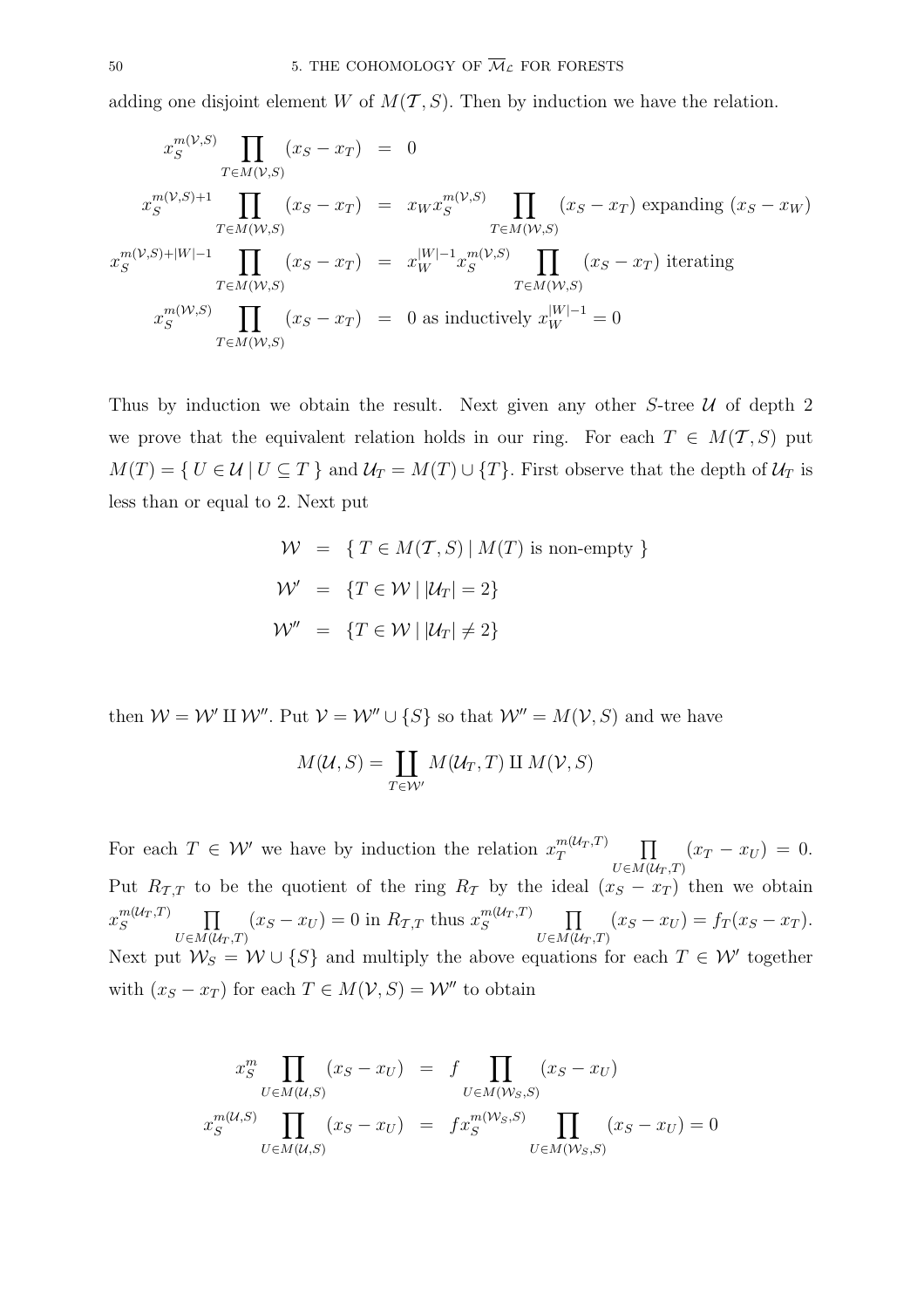where  $m = \sum$  ${}_T\overline{\in}\mathcal{W}'$  $m(\mathcal{U}_T, T)$  and we need to show that  $m + m(\mathcal{W}_S, S) = m(\mathcal{U}, S)$ 

$$
m(W_S, S) + m = m(W_S, S) + \sum_{T \in \mathcal{W}'} m(U_T, T)
$$
  
\n
$$
= |S| - 1 - \sum_{T \in \mathcal{W}} (|T| - 1) + \sum_{T \in \mathcal{W}'} [(|T| - 1) - \sum_{U \in M(U_T, T)} (|U| - 1)]
$$
  
\n
$$
= |S| - 1 - \sum_{W''} (|T| - 1) - \sum_{T \in \mathcal{W}'} \sum_{U \in M(U_T, T)} (|U| - 1)
$$
  
\n
$$
= |S| - 1 - \sum_{T \in M(U, S)} (|T| - 1)
$$
  
\n
$$
= m(U, S)
$$

This completes the induction. Hence we have proven that  $I_{\mathcal{T}} = J_{\mathcal{T}}$  thus  $S_{\mathcal{T}} = R_{\mathcal{T}}$ . Now consider an arbitrary forest  ${\mathcal F}$  then we have each  ${\mathcal F}|_T$  is a  $T\text{-tree}$  and

$$
S_{\mathcal{F}} \cong \bigotimes_{T \in M(\mathcal{F})} S_{\mathcal{F}|_T} = \bigotimes_{T \in M(\mathcal{F})} R_{\mathcal{F}|_T} \cong R_{\mathcal{F}}
$$

The composition of these maps  $s : S_{\mathcal{F}} \to R_{\mathcal{F}}$  is induced from the identity map on  $\mathbb{Z}_{\mathcal{F}}$ . Then since this composition is an isomorphism we see that  $I_{\mathcal{F}} = J_{\mathcal{F}}$  and  $S_{\mathcal{F}} = R_{\mathcal{F}}$ 

REMARK 5.1.16. The next lemma which is now immediate from corollary 5.1.11 is the key to a purely algebraic understanding of the ring  $R_{\mathcal{T}}$  we shall use this description to that end.

LEMMA 5.1.17. Let T be a S-tree with  $d(\mathcal{T}) > 1$  then  $R_{\mathcal{T}} \cong \frac{[\bigotimes R_{\mathcal{T}|T}][t]}{f}$  $\frac{T(t)T(T)}{T(t)}$  where the product is taken over  $M(T, S)$  and  $R_{\mathcal{F}} \cong \bigotimes R_{T|_T}$ . Moreover  $\{1, t, ..., t^{\overrightarrow{d-1}}\}$  form a basis for  $R_{\mathcal{T}}$ over  $R_{\mathcal{F}}$  where  $d = n(\mathcal{T}, S)$ .

COROLLARY 5.1.18. Let F be a forest then the rank of  $R_{\mathcal{F}}$  is  $n(\mathcal{F}) = \prod$  $\bar{T} \in \mathcal{F}$  $n(\mathcal{F},T)$ 

PROOF. We first prove this for the case of an  $S$ -tree  $\mathcal T$ . We proceed by an induction on the depth of the tree T. For  $d(T) = 1$  the claim is clear. Assume the case for trees T with  $d(\mathcal{T}) \leq n-1$  then for  $d(\mathcal{T}) = n$  we see by the previous lemma that  $R_{\mathcal{T}} \cong [\bigotimes R_{\mathcal{T}|_T}]\{1, t, ..., t^{d-1}\}$  as free modules where  $d = \deg(f_{\mathcal{T}}) = n(\mathcal{T}, S)$ . Put  $\mathcal U$  to be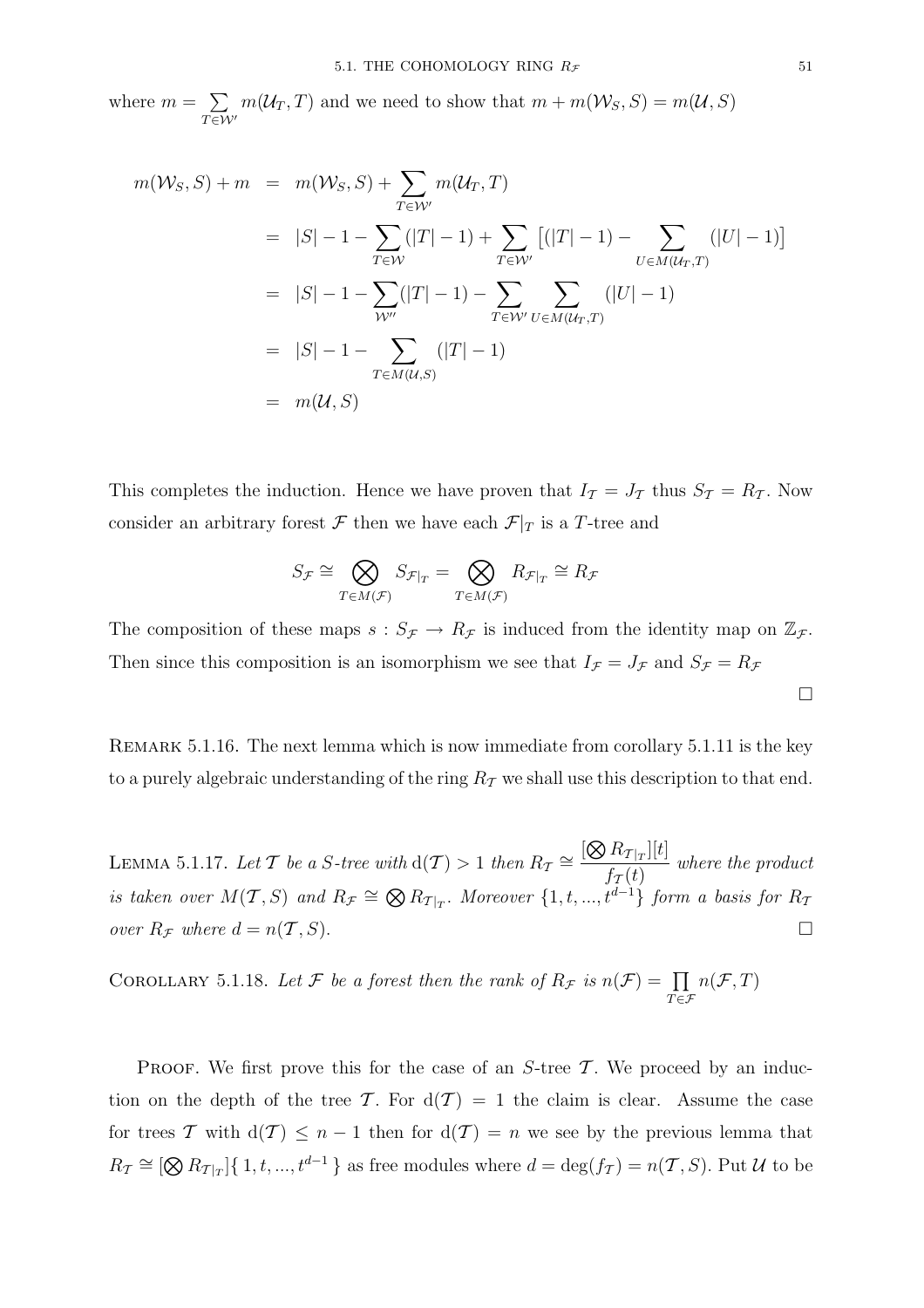the set  $\mathcal T$  with  $S$  removed then,

rank
$$
(R_T)
$$
 =  $n(T, S)$  $\prod_{T \in M(U)} rank(R_{T|T})$   
\n=  $n(T, S)$  $\prod_{T \in M(U)} \prod_{U \in T|T} n(T|T, U)$  by induction  
\n=  $n(T, S)$  $\prod_{T \in U} n(T, T)$   
\n=  $\prod_{T \in T} n(T, T)$ 

The third line is valid because for each  $U \in \mathcal{T}|_T$  we have  $M(\mathcal{T}|_T, U) = M(\mathcal{T}, U)$  so that  $n(\mathcal{T}|_T, U) = n(\mathcal{T}, U)$  and we also have  $\mathcal{U} = \prod$  $T \in M(\mathcal{U})$  $T|_T$ . This completes the induction.

Now let F be any forest. We have  $R_{\mathcal{F}} \cong \otimes$  $T \in M(\mathcal{F})$  $R_{\mathcal{F}|_T}$ . Thus

$$
\operatorname{rank}(R_{\mathcal{F}}) = \prod_{T \in M(\mathcal{F})} n(\mathcal{F}|_T)
$$
  
= 
$$
\prod_{T \in M(\mathcal{F})} \prod_{U \in \mathcal{F}|_T} n(\mathcal{F}|_T, U)
$$
  
= 
$$
\prod_{T \in \mathcal{F}} n(\mathcal{F}, T)
$$

### **5.2.** A basis for  $R_f$

We complete our description of the ring  $R_{\mathcal{F}}$  by specifying basis  $\overline{A}[\mathcal{F}]$  and  $\overline{B}[\mathcal{F}]$  for it. The basis  $\overline{A}[\mathcal{F}]$  will naturally follow from the projective bundle description of  $\overline{\mathcal{M}}_T$  for trees T and we will see that the set  $\overline{B}[\mathcal{F}]$  uses the combinatorics of forests. Later we will see how the set  $\overline{B}[\mathcal{F}]$  can be used more generally to produce a basis for the cohomology ring of  $\overline{\mathcal{M}}_S$ .

DEFINITION 5.2.1. Let  $B_{\mathcal{F}}$  be the monomial basis for  $\mathbb{Z}_{\mathcal{F}}$ . For any monomial  $y = \prod$  $\bar{T}$ ∈U  $y_T^{n_T} \in$  $B_{\mathcal{F}}$  we define functions called the *shape*, shape :  $B_{\mathcal{F}} \to P^2(S)$  and called the *support*, supp :  $B_{\mathcal{F}} \to P(S)$  by shape $(y) = \mathcal{U}$  and supp $(y) = \bigcup$  $\tilde{T}$ ∈U T.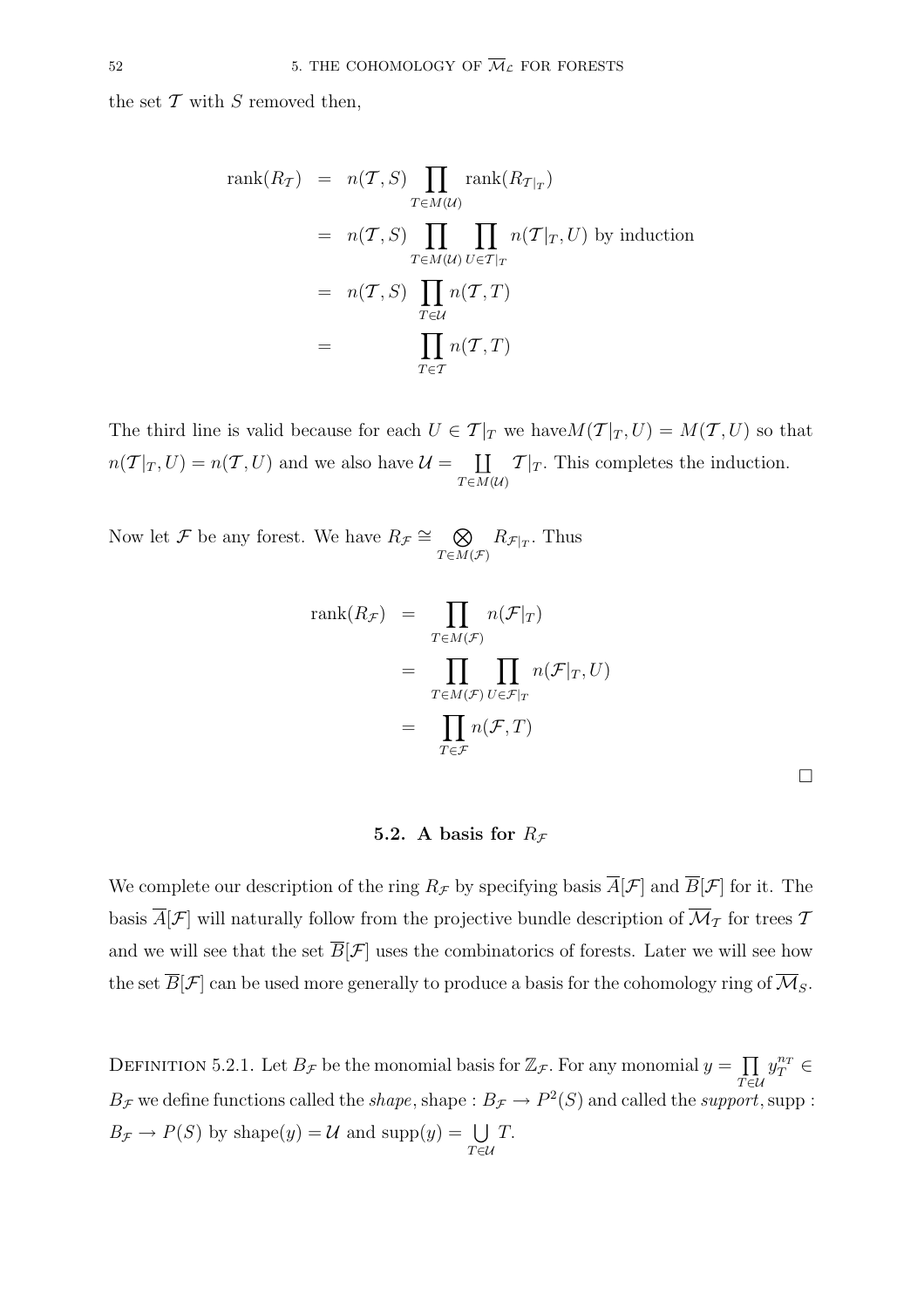DEFINITION 5.2.2. For any monomial y with  $y = \prod$  $\bar{T}$ ∈U  $y_T^{n_T}$  so that shape(y) = U and for any  $\mathcal{V} \subseteq \mathcal{U}$  we write  $y|_{\mathcal{V}} = \prod$  $\bar{V}$  $\in$ V  $y_V^{n_V}$  and call  $y|_V$  the *restriction* of y to V.

DEFINITION 5.2.3. Let  $\mathcal F$  be a forest then for each  $\mathcal U \subseteq \mathcal F$  we define,

$$
A[\mathcal{F}] = \left\{ \prod_{T \in \mathcal{F}} y_T^{n_T} \mid 0 \le n_T < n(\mathcal{F}, T) \text{ for every } T \in \mathcal{F} \right\}
$$
\n
$$
\overline{A}[\mathcal{F}] = q_{\mathcal{F}}(A[\mathcal{F}]) \text{ where } q_{\mathcal{F}} : \mathbb{Z}_{\mathcal{F}} \to R_{\mathcal{F}} \text{ is the quotient map }.
$$

and

$$
B[\mathcal{F}][\mathcal{U}] = \left\{ \prod_{T \in \mathcal{U}} y_T^{m_T} \mid 1 \le m_T < m(\mathcal{U}, T) \text{ for every } T \in \mathcal{U} \right\}
$$
\n
$$
B[\mathcal{F}] = \prod_{\mathcal{U} \subseteq \mathcal{F}} B[\mathcal{F}][\mathcal{U}]
$$
\n
$$
\overline{B}[\mathcal{F}] = q_{\mathcal{F}}(B[\mathcal{F}])
$$

The numbers  $n(\mathcal{F}, T)$  and  $m(\mathcal{F}, T)$  are defined in 3.3.1

LEMMA 5.2.4. Let T be an S-tree with  $d(\mathcal{T}) > 1$ , F a forest and  $\mathcal{U} \subseteq \mathcal{F}$  then in natural notation

$$
A[\mathcal{T}] = \left(\prod_{T \in M(\mathcal{T}, S)} A[\mathcal{T}|_T]\right) \{1, \dots, y_S^{d-1}\} \text{ where } d = n(\mathcal{T}, S)
$$
  
\n
$$
A[\mathcal{F}] = \prod_{T \in M(\mathcal{F})} A[\mathcal{F}|_T]
$$
  
\n
$$
B[\mathcal{F}] = \prod_{T \in M(\mathcal{F})} B[\mathcal{F}|_T]
$$
  
\n
$$
B[\mathcal{U}] \subseteq B[\mathcal{F}]
$$

LEMMA 5.2.5. Let F be a forest F then  $n(F) = |A[F]|$ ,  $m(F) = |B[F]|$  and  $n(F) = m(F)$ .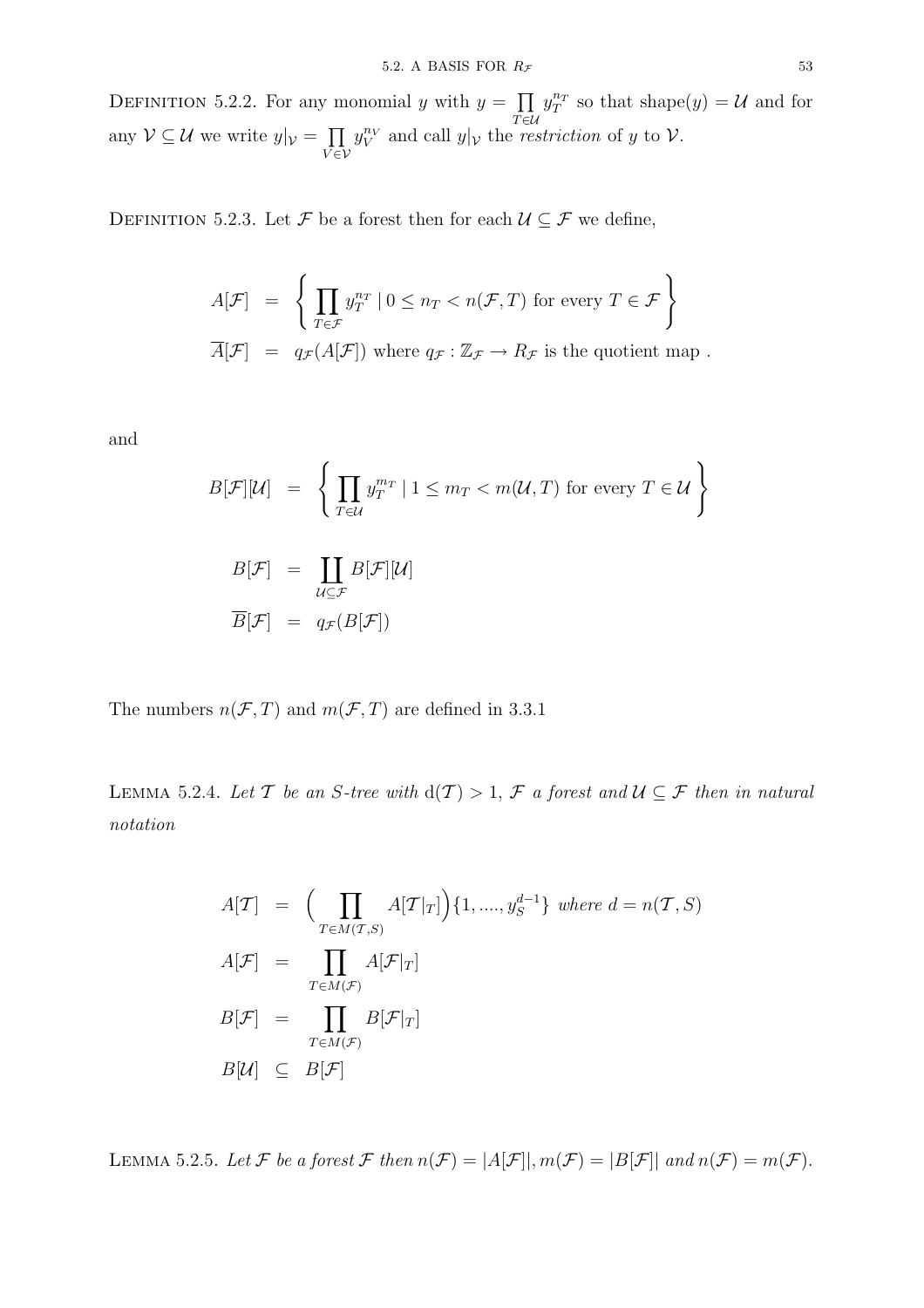**PROOF.** Let F be a forest. From the previous lemma we deduce that  $n(\mathcal{F}) = |A[\mathcal{F}]|$ and it is clear from the definitions that  $m(\mathcal{F}) = |B|\mathcal{F}||$  where these numbers are defined in 3.3.6. For the case when T is an S-tree lemma 3.3.8 tells us that  $m(\mathcal{T}) = n(\mathcal{T})$ . We now use the previous lemma to see that

$$
n(\mathcal{F}) = |A[\mathcal{F}]| = \prod_{T \in M(\mathcal{F})} |A[\mathcal{F}|_T]| = \prod_{T \in M(\mathcal{F})} |B[\mathcal{F}|_T]| = |B[\mathcal{F}]| = m(\mathcal{F})
$$

 $\Box$ 

LEMMA 5.2.6. For any forest  $\mathcal F$  we have that  $\overline{A}[\mathcal F]$  is a basis for  $R_{\mathcal F}$ .

**PROOF.** We begin by proving it for an S-tree  $\mathcal T$ . We proceed by induction on the depth  $d(\mathcal{T})$  of the tree T. If  $d(\mathcal{T}) = 1$  then we are reduced to the case of the cohomology of  $PV_S$  which is well known. Suppose the case is true for  $d(\mathcal{T}) < n$  for some  $n > 1$  then for  $d(\mathcal{T}) = n$  lemma 5.1.17 to tells us that  $R_{\mathcal{T}} \cong [\bigotimes R_{\mathcal{T}|_T}] \{ 1, t, ..., t^{d-1} \}$  as free modules where  $d = n(\mathcal{T}, S)$ . Inductively we see that  $A[\mathcal{T}|_T]$  is a basis for  $R_{\mathcal{T}|_T}$  and one can check by apply the above correspondence that in natural notation  $\overline{A}[\mathcal{T}] = \prod \overline{A}[\mathcal{T}|_T]\{1, x_S, ..., x_S^{d-1}\}$ to deduce our result. To complete the proof let F be a forest then  $R_{\mathcal{F}} \cong \otimes$  $T \in M(\mathcal{F})$  $R_{\mathcal{F}|_T}$  and we use the tree case to deduce our result.

LEMMA 5.2.7. Let  $\mathcal F$  be a forest and  $y = \prod$  $\bar{T}$ ∈U  $y_T^{m_T} \in B[\mathcal{F}]$  then

- $(1) \sum$  $\bar{r}$ ēu  $m_T \leq \sum$  $T {\in} \overline{M}({\mathcal F})$  $(|T| - 2)$  with equality  $\iff U = M(F)$  and  $m_T = |T| - 2$  for each  $T \in M(\mathcal{F})$ .
- (2) For each  $U \in \mathcal{U}$  we have  $\sum$  $T \overline{\in \mathcal{U}}|_U$  $m_T \leq |U| - 2$  with equality  $\iff \mathcal{U}|_U = \{U\}$  and  $m_U = |U| - 2$
- (3) In particular if  $\mathcal F$  is an S-tree  $\sum$  $\bar{r}$ ēu  $m_T \leq |S|-2$  with equality  $\iff \mathcal{U} = \{S\}$  and  $m_S = |S| - 2.$

We first prove the special case when  $\mathcal F$  is an S-tree.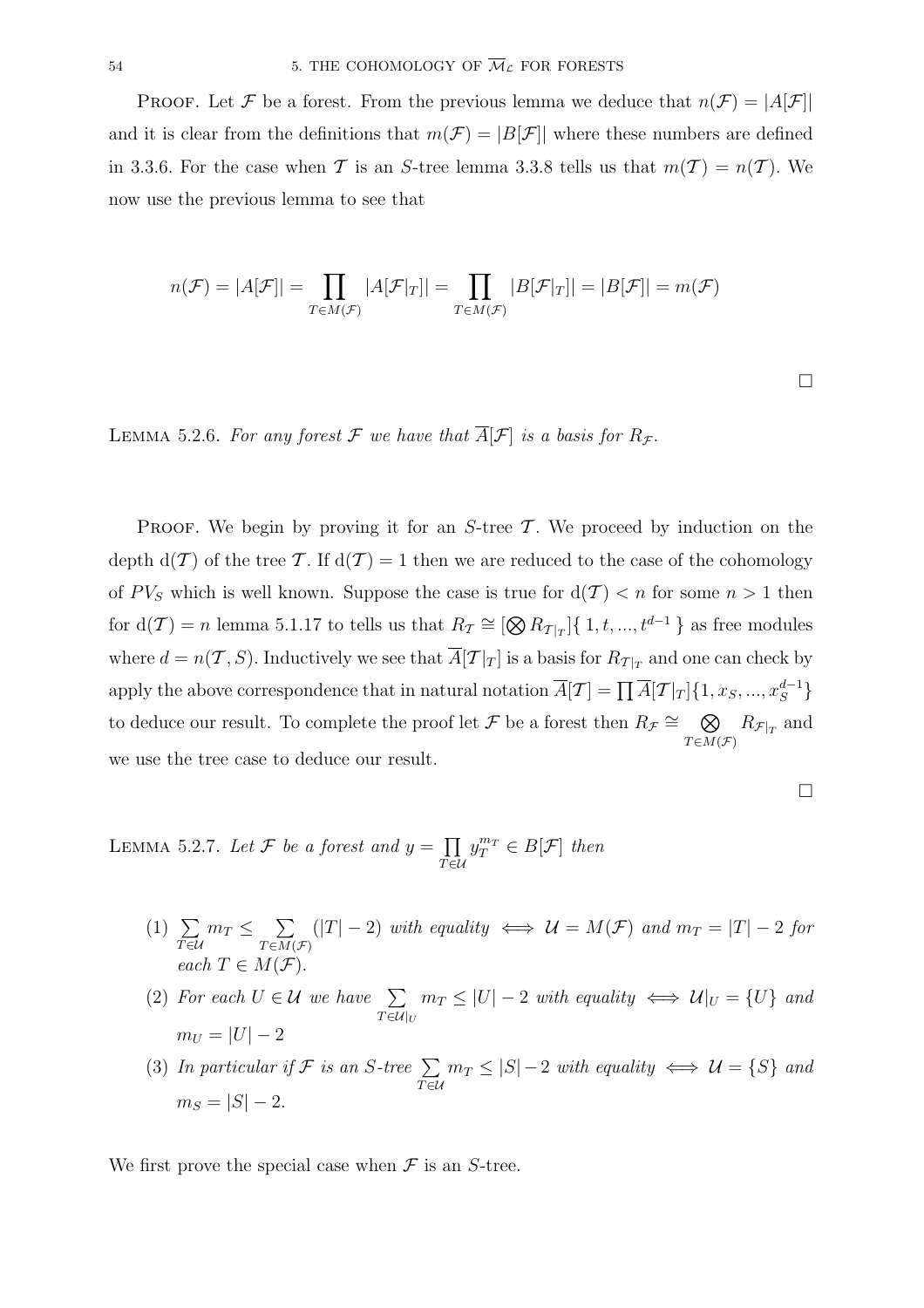PROOF.

$$
\sum_{T \in \mathcal{U}} m_T \leq \sum_{T \in \mathcal{U}} (m(\mathcal{U}, T) - 1)
$$
\n
$$
= \sum_{T \in \mathcal{U}} m(\mathcal{U}, T) - |\mathcal{U}|
$$
\n
$$
= \sum_{T \in \mathcal{M}(\mathcal{U})} |T| - |M(\mathcal{U})| - |\mathcal{U}| \text{ by lemma 3.3.2}
$$
\n
$$
= \prod_{T \in \mathcal{M}(\mathcal{U})} T| - |M(\mathcal{U})| - |\mathcal{U}|
$$
\n
$$
\leq |S| - 2 \text{ as } |M(\mathcal{U})|, |\mathcal{U}| \geq 1
$$

It is now clear that we have equality if and only if  $\mathcal{U} = \{S\}$  and  $m_S = |S| - 2$ . To prove the general case we observe that we have the partition  $\mathcal{F} = \prod$  $T \in M(\mathcal{F})$  $\mathcal{F}|_T$  where each  $\mathcal{F}|_T$ is a T-tree and apply the special case.

## **5.3.** A filtration for  $R_f$

We next define a weight function on  $R<sub>F</sub>$  which we use to give us a filtration. We will use this to show that the set  $\overline{B}[\mathcal{F}]$  spans  $R_{\mathcal{F}}$ . Since we have shown that the size of  $B[\mathcal{F}]$  is the rank of the ring  $R_{\mathcal{F}}$ , which is a finite free module, this then shows us that  $\overline{B}[\mathcal{F}]$  is a basis for  $R_{\mathcal{F}}$ . We do not provide many of the proofs in this section as they are particulary simple and unilluminating.

DEFINITION 5.3.1. Let  $B_{\mathcal{F}}$  be the monomial basis for  $\mathbb{Z}_{\mathcal{F}}$  and  $y \in B_{\mathcal{F}}$  so that  $y = \prod$  $\bar{T} \in \mathcal{F}$  $y_T^{n_T}$ say. We define a function wt :  $B_{\mathcal{F}} \to \mathbb{N}$  called the *weight* by  $wt(y) = \sum$  $\bar{r}$ ∈F  $n_T$ |T|. In particular this gives the monomial  $y_T$  weight |T|. We also put deg :  $R_{\mathcal{F}} \to \mathbb{N}$  to be the cohomological degree function, so that  $deg(y)=2$  $\bar{T \in \mathcal{F}}$  $n_T$ 

LEMMA 5.3.2. wt $(xy) = wt(x) + wt(y)$  and  $deg(x) \le wt(x) \le \frac{n}{2} deg(x)$  where  $n =$  $|\text{supp}(\mathcal{F})|$ .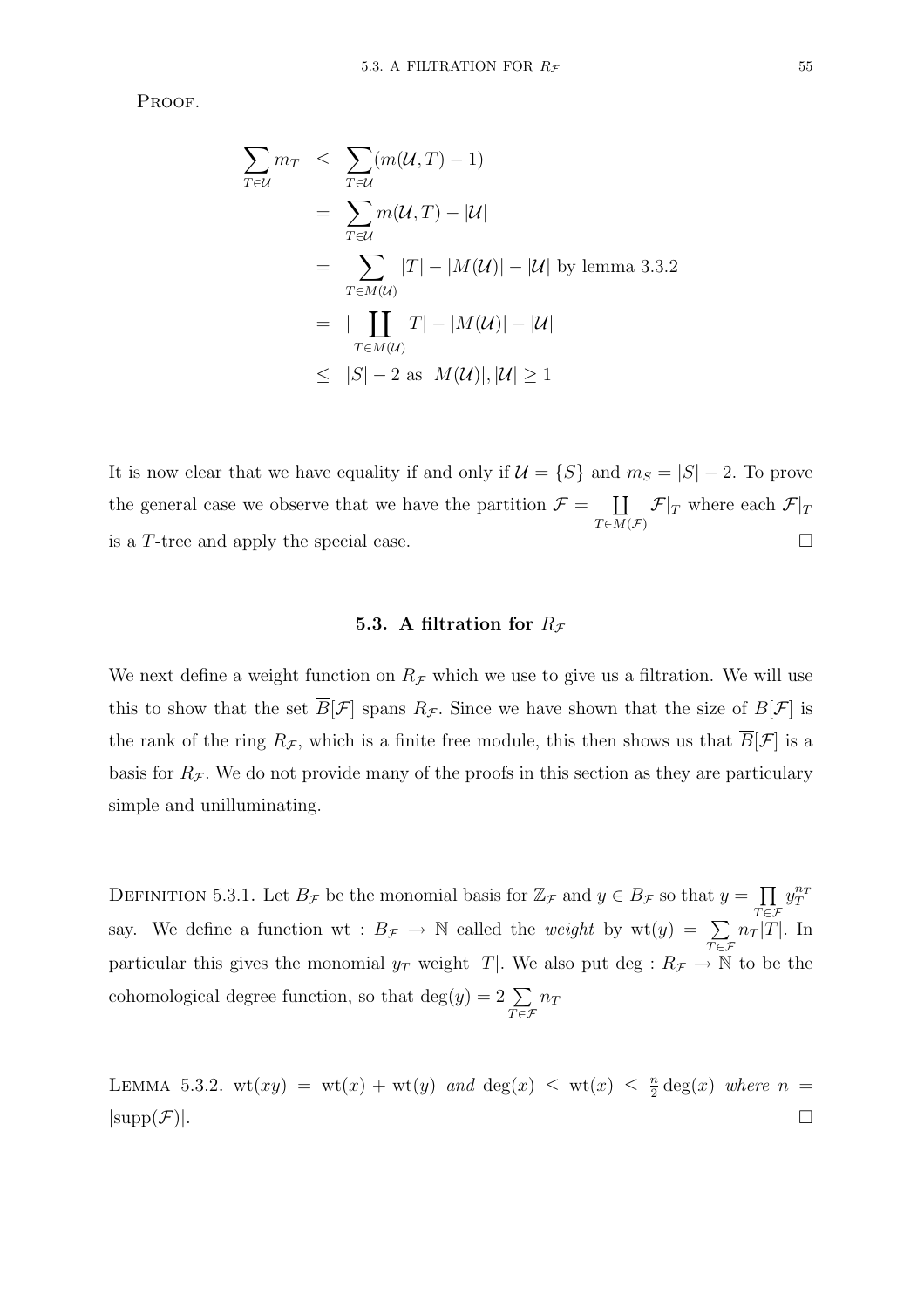DEFINITION 5.3.3. We define filtrations on  $\mathbb{Z}_{\mathcal{F}}$  by

$$
F_k \mathbb{Z}_{\mathcal{F}} = \text{span}\{ y \in B_{\mathcal{F}} | \text{wt}(y) \ge k \}
$$
  

$$
G_k \mathbb{Z}_{\mathcal{F}} = \text{span}\{ y \in B_{\mathcal{F}} | \deg(y) \ge k \}
$$

LEMMA 5.3.4. Put  $H = F$  or G then  $H_k \mathbb{Z}_T$  is a convergent decreasing filtration of  $\mathbb{Z}_F$ , that is,

$$
\mathbb{Z}_{\mathcal{F}} = H_0 \mathbb{Z}_{\mathcal{F}} \supseteq H_1 \mathbb{Z}_{\mathcal{F}} \supseteq H_2 \mathbb{Z}_{\mathcal{F}} \supseteq \dots \text{ and } \bigcap_{k \ge 0} H_k \mathbb{Z}_{\mathcal{F}} = \{0\}
$$

DEFINITION 5.3.5. We define a function wt :  $\mathbb{Z}_{\mathcal{F}} \to \mathbb{N} \cup \{\infty\}$  called the *weight* as follows. For every non-zero  $y \in \mathbb{Z}_{\mathcal{F}}$  we know by the previous lemma that there exists a largest k such that  $y \in F_k \mathbb{Z}_{\mathcal{F}}$  but  $y \notin F_{k+1} \mathbb{Z}_{\mathcal{F}}$ . We define  $wt(y) = k$  and  $wt(0) = \infty$ 

Lemma 5.3.6. The weight function has the following properties

(1) If 
$$
y = \sum_{i \in I} a_i y_i
$$
 with  $y_i \in B_{\mathcal{F}}$  and  $a_i \neq 0$  then wt $(y) = \min\{\text{ wt}(y_i) | i \in I\}$   
(2) wt $(xy) = \text{wt}(x) + \text{wt}(y)$ .

 $\Box$ 

DEFINITION 5.3.7. We define filtrations on  $R_{\mathcal{F}}$  by  $F_k R_{\mathcal{F}} = q_{\mathcal{F}}(F_k \mathbb{Z}_{\mathcal{F}})$  and  $G_k R_{\mathcal{F}} =$  $q_{\mathcal{F}}(G_k \mathbb{Z}_{\mathcal{F}})$  where  $q_{\mathcal{F}} : \mathbb{Z}_{\mathcal{F}} \to R_{\mathcal{F}}$  is the quotient map.

LEMMA 5.3.8. Put  $H = F$  or G then  $H_k R_F$  is a convergent decreasing filtration of  $R_F$ , that is,

$$
R_{\mathcal{F}} = H_0 R_{\mathcal{F}} \supseteq H_1 R_{\mathcal{F}} \supseteq H_2 R_{\mathcal{F}} \supseteq \dots \quad \text{and} \bigcap_{k \ge 0} H_k R_{\mathcal{F}} = \{0\}
$$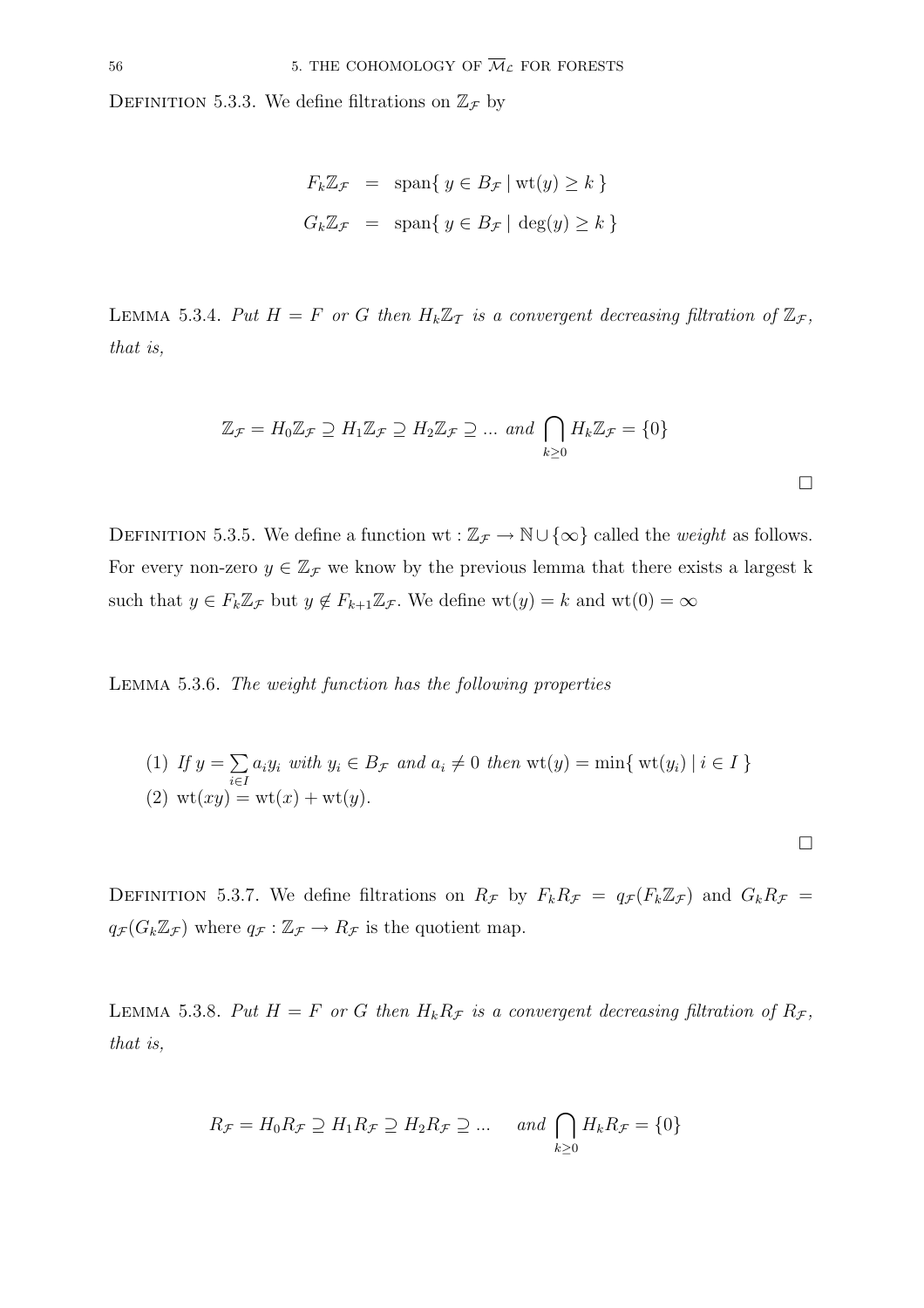**PROOF.** The first part is clear. By lemma 5.3.2 it is clear that  $F_k \mathbb{Z}_{\mathcal{F}} \subseteq G_l \mathbb{Z}_{\mathcal{F}}$  where  $l = [2k/n]$  and [a] is the integer part of a thus  $F_k R_{\mathcal{F}} = q_{\mathcal{F}}(F_k \mathbb{Z}_{\mathcal{F}}) \subseteq q_{\mathcal{F}}(G_l \mathbb{Z}_{\mathcal{F}}) = G_l R_{\mathcal{F}}$ . Therefore  $\bigcap_k F_k R_{\mathcal{F}} \subseteq \bigcap_l G_l R_{\mathcal{F}} = \{0\}$  as  $R_{\mathcal{F}}$  is graded by degree.  $\Box$ 

DEFINITION 5.3.9. We next define a function wt :  $R_F \to \mathbb{N} \cup {\infty}$  called the *weight* as follows. For every non-zero  $x \in R_{\mathcal{F}}$  we know by the previous lemma that there exists a largest  $k \in \mathbb{N}$  such that  $x \in F_k R_{\mathcal{F}}$ , but  $x \notin F_{k+1} R_{\mathcal{F}}$ . We define  $wt(x) = k$  and  $wt(0) = \infty$ .

Lemma 5.3.10. The function wt has the following properties.

- (1) If  $x = \sum$ i∈I  $a_i x_i \text{ with } x_i \in R_{\mathcal{F}} \text{ then } \text{wt}(x) \geq \min \{ \text{ wt}(x_i) \mid i \in I \}$
- (2) There is an  $m \in \mathbb{N}$  such that  $wt(x) \leq m$  for all non-zero x
- (3)  $wt(xy) > wt(x) + wt(y)$
- (4)  $\operatorname{wt}(q_{\mathcal{F}}(x)) > \operatorname{wt}(x)$

 $\Box$ 

DEFINITION 5.3.11. We define  $F_kB[\mathcal{F}] = \{ x \in B[\mathcal{F}] \mid \text{wt}(x) \geq k \}$  and the induced set  $F_k\overline{B}[\mathcal{F}] = q_{\mathcal{F}}(F_kB[\mathcal{F}])$ 

DEFINITION 5.3.12. Let  $y \in \mathbb{Z}_{\mathcal{F}}$  be a monomial. We say y is *admissible* if  $y \in B[\mathcal{F}]$  and *inadmissible* if  $y \notin B[F]$ . We also say  $y \in \mathbb{Z}_F$  is minimally *inadmissible* if it has one of the following forms

(1)  $y_T^{m(T,T)}$   $\prod$  $U\in M(\overline{{\cal T}},T)$  $y_U$  with  $\mathcal T$  a  $T$ -tree of depth 2 and  $m(\mathcal T, T)$  is as defined in 3.3.1 (2)  $y_T^{|T|-1}$  for some  $T \in \mathcal{F}$ .

LEMMA 5.3.13. Let  $z \in \mathbb{Z}_{\mathcal{F}}$  be a non-zero monomial, then z is inadmissible if and only if  $z = xy$  with x minimally inadmissible.

LEMMA 5.3.14. If  $y \in \mathbb{Z}_{\mathcal{F}}$  is minimally inadmissible then  $wt(q_{\mathcal{F}}(y)) > wt(y)$ .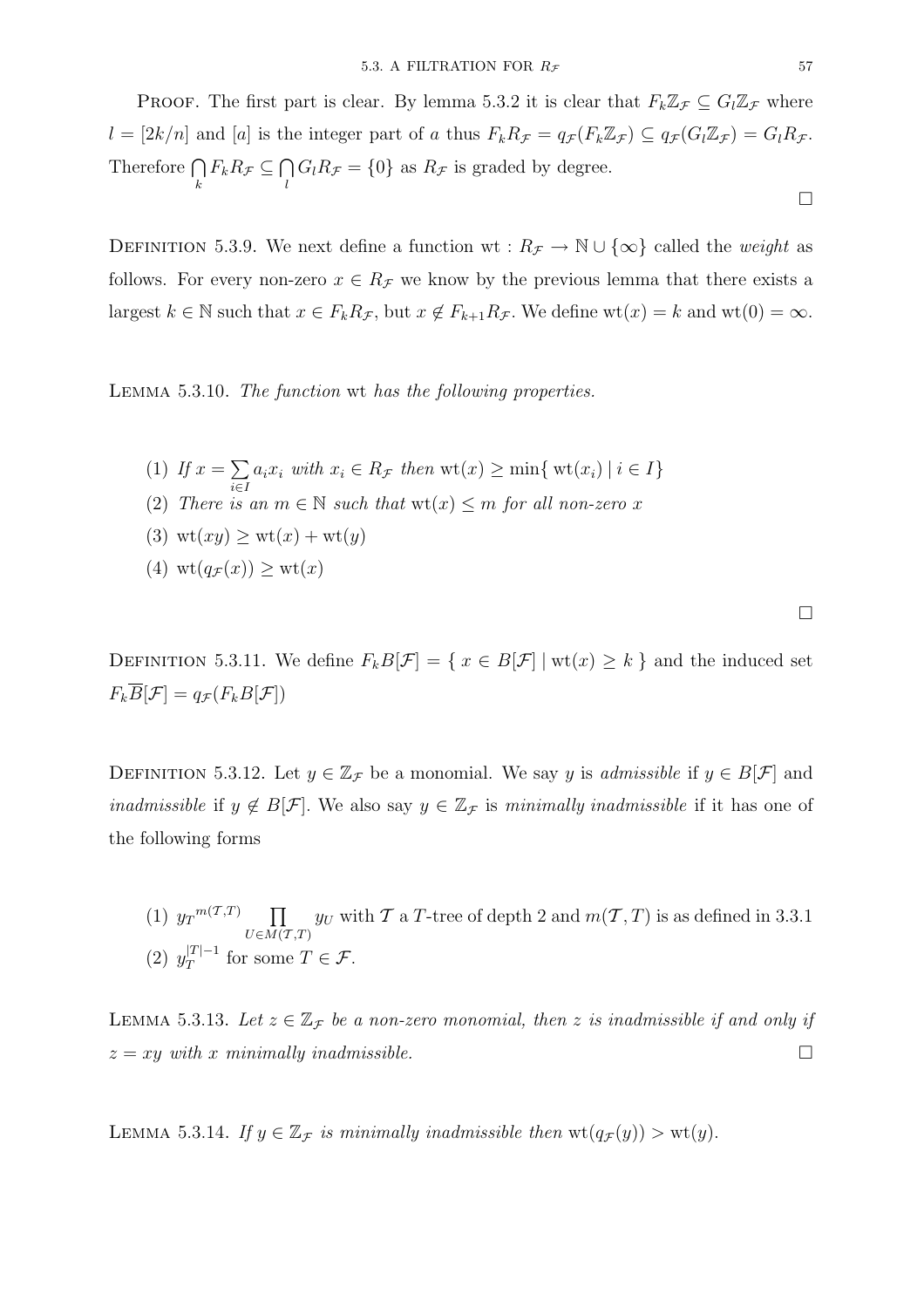**PROOF.** We have by a relation that  $x_T^{m(T,T)}$   $\prod$  $U\in M(\overline{{\cal T}},T)$  $(x_U - x_T) = 0$ . Upon expansion of this expression we have

$$
x = x_T^m \prod_{U \in M(\mathcal{T},T)} x_U = \sum_{i=1}^n \epsilon(i) x_T^{m+i} x_i
$$

where  $\epsilon : I \to \{\pm 1\}$  and  $m = m(\mathcal{T}, T)$ . Put  $\mathcal{T}_i = \text{shape}(x_i)$  then  $\mathcal{T}_i \subset M(\mathcal{T}, T)$ ,  $|\mathcal{T}_i|$  $|T| - 1 - i$  and for every  $U \in \mathcal{T}_i$  we have  $|U| < |T|$ . Consider an element  $x_T^{m+i} x_i$  of this sum then

$$
wt(x_T^{m+i}x_i) \ge m|T| + i|T| + \sum_{U \in \mathcal{T}_i} |U|
$$
  
>  $m|T| + \sum_{U \in M(\mathcal{T},T)} |U|$   
=  $wt(y)$ 

thus we have  $\text{wt}(q_{\mathcal{F}}(y)) \ge \min\{ \text{ wt}(x_T^{m+i}x_i) \mid 1 \le i \le n \} > \text{wt}(y)$ 

COROLLARY 5.3.15. Let  $z \in \mathbb{Z}_{\mathcal{F}}$  be a monomial. Then if z is inadmissible, that is  $z \notin B[F]$  we have  $\text{wt}(q_{\mathcal{F}}(z)) > \text{wt}(z)$ .

PROOF. Let  $z \in \mathbb{Z}_{\mathcal{F}}$  be an inadmissible element then we may write  $z = xy$  with x minimally admissible thus we have

$$
wt(q_{\mathcal{F}}(z)) = wt(q_{\mathcal{F}}(xy))
$$
  
\n
$$
= wt(q_{\mathcal{F}}(x)q_{\mathcal{F}}(y))
$$
  
\n
$$
\ge wt(q_{\mathcal{F}}(x)) + wt(q_{\mathcal{F}}(y))
$$
  
\n
$$
> wt(x) + wt(y) by lemma 5.3.10 part 4 and 5.3.14
$$
  
\n
$$
= wt(xy)
$$
  
\n
$$
= wt(z)
$$

 $\Box$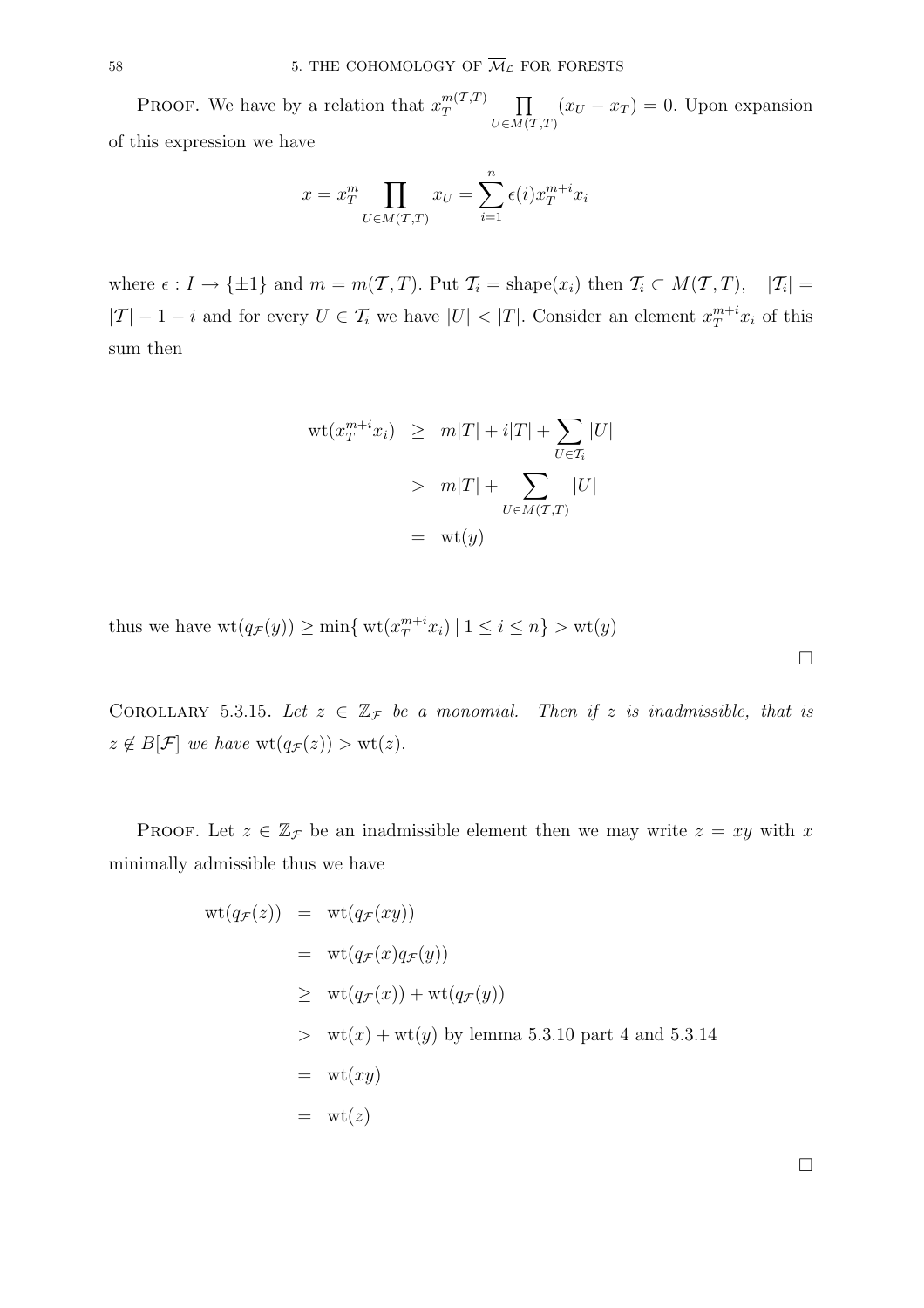LEMMA 5.3.16.  $R_{\mathcal{F}} = \text{span} B[\mathcal{F}]$ 

**PROOF.** The proof will follow from a downward induction on the weight  $w$  of the statement that for every  $k \in \mathbb{N}$   $F_k R_{\mathcal{F}} = \text{span} F_k \overline{B}[\mathcal{F}]$ . For  $k \gg 0$  we know by lemmas 5.3.10 part 2 and 5.2.7 that  $F_k R_{\mathcal{F}} = 0 = \text{span} F_k \overline{B}[\mathcal{F}]$ . Suppose it is true for all  $k > w$ . Let  $x \in F_w R_{\mathcal{F}} = q_{\mathcal{F}}(F_w \mathbb{Z}_{\mathcal{F}})$ , then  $x = q_{\mathcal{F}}(y)$  where  $y = \sum$ i∈I  $a_i y_i \in F_w \mathbb{Z}_{\mathcal{F}}$  and  $y_i \in B_{\mathcal{F}}$ thus  $wt(y_i) \geq w$ . So it is enough to show that for every  $i \in I$ ,  $q_{\mathcal{F}}(y_i) \in span F_w\overline{B}[\mathcal{F}].$ If  $y_i \in B[\mathcal{F}]$  then this holds so we may assume that  $y_i \notin B[\mathcal{F}]$ . In this case we know that  $wt(q_{\mathcal{F}}(y_i)) > wt(y_i) \geq w$  and so by induction  $q_{\mathcal{F}}(y_i) \in F_{k+1}R_{\mathcal{F}} = span F_{k+1} \overline{B}[\mathcal{F}] \subseteq$  $\text{span}F_k\overline{B}[\mathcal{F}].$  Therefore  $R_{\mathcal{F}} = F_0R_{\mathcal{F}} = \text{span}F_0\overline{B}[\mathcal{F}] = \text{span}\overline{B}[\mathcal{F}]$  and we are done.

LEMMA 5.3.17. For each forest F the set  $\overline{B}[\mathcal{F}]$  forms a basis for  $R_{\mathcal{F}}$ . Put  $x_{\mathcal{F}} = \prod$  $T \in \overline{M}(\mathcal{F})$  $x_T^{|T|-2}$ and  $n = \deg(x_{\mathcal{F}})$  then we have  $R_{\mathcal{F}}^{2n} = \mathbb{Z}[x_{\mathcal{F}}]$  and  $R_{\mathcal{F}}^i = 0$  for  $i > 2n$ . In particular if  $\mathcal F$  is an S-tree then  $n = |S| - 2$  and  $R_{\mathcal{F}}^{2(|S|-2)} = \mathbb{Z}[x_{S}^{|S|-2}]$ .

PROOF. The previous lemma shows us that  $R_{\mathcal{F}} = \text{span}\overline{B}[\mathcal{F}]$  and lemma 5.2.5 shows that  $|B[\mathcal{F}]|$  = rank $(R_{\mathcal{F}})$ . Thus  $|B[\mathcal{F}]|$  = rank $(R_{\mathcal{F}}) \leq |\overline{B}[\mathcal{F}]| \leq |B[\mathcal{F}]|$  so that  $|\overline{B}[\mathcal{F}]|$  = rank $(R_{\mathcal{F}})$ . Since  $x_{\mathcal{F}} \in B[\mathcal{F}]$  we see that  $x_{\mathcal{F}}$  is non-zero and by lemma 5.2.7 part 1 the degree of  $x<sub>F</sub>$  is maximal and is the only element of maximal degree. This completes the proof.  $\Box$ 

LEMMA 5.3.18. Let F be a forest and  $U \subseteq \mathcal{F}$ . Let  $i : \mathbb{Z}_u \to \mathbb{Z}_{\mathcal{F}}$  be the inclusion map. We have the inclusion of ideal  $J_{\mathcal{U}} \subseteq J_{\mathcal{F}}$  and an induced map  $\phi : R_{\mathcal{U}} \to R_{\mathcal{F}}$ . Then the map  $\phi$ is injective.

PROOF. The proof is trivial since we have an inclusion of basis  $B[\mathcal{U}] \subseteq B[\mathcal{F}]$ 

COROLLARY 5.3.19. Let  $y \in \mathbb{Z}_{\mathcal{F}}$  with shape(y) = V say and put  $x = q_{\mathcal{F}}(y)$  where  $q_{\mathcal{F}} : \mathbb{Z}_{\mathcal{F}} \to R_{\mathcal{F}}$  is the usual quotient map. Suppose there exists a subset U of V such that  $\deg(y|\mu) \geq 2(|\text{supp}(\mathcal{U})|-1)$  then  $x=0$ .

 $\Box$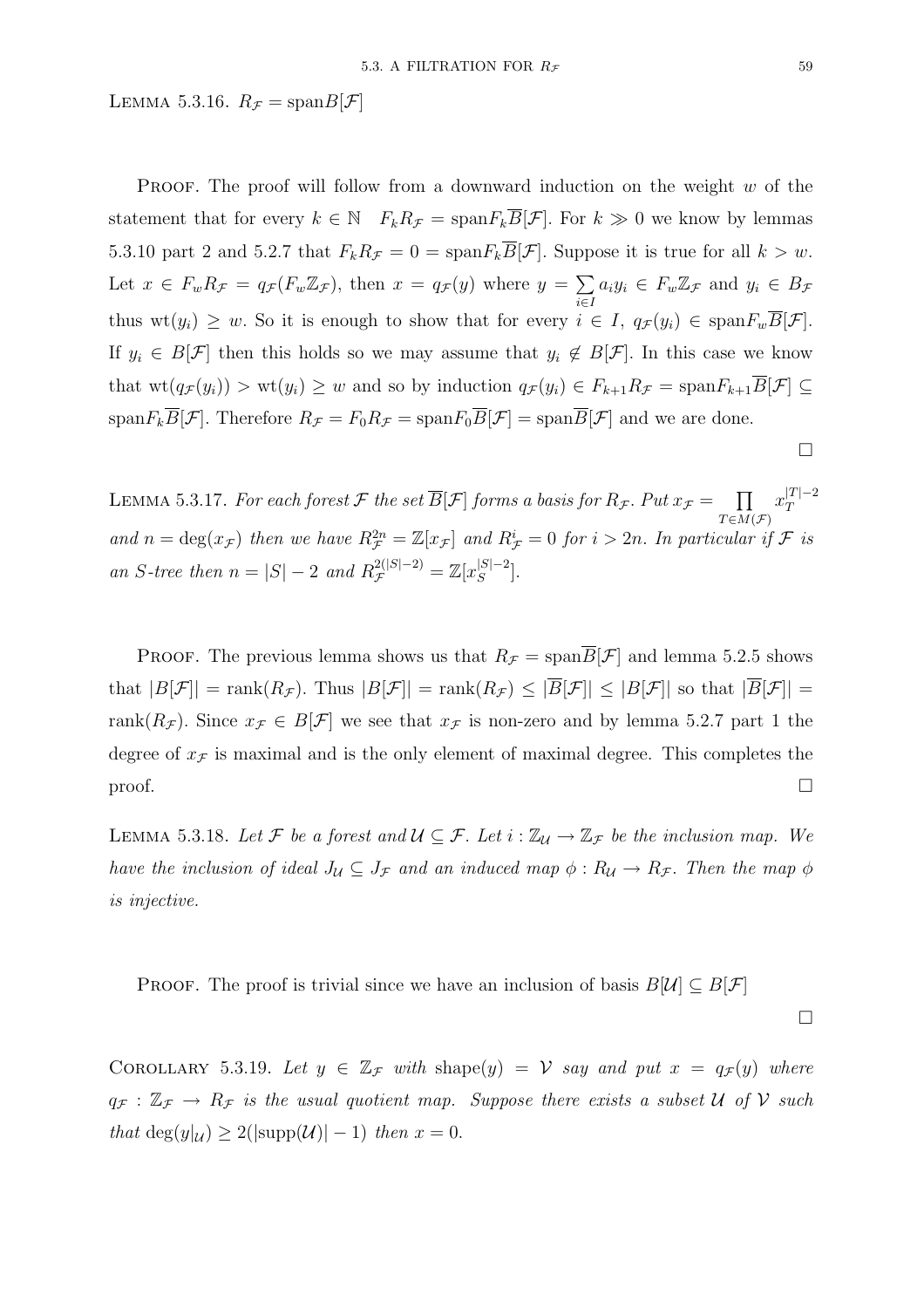PROOF. Put  $T = \text{supp}(\mathcal{U})$  and put W to be the T-tree  $\mathcal{U} \cup \{T\}$ . by considering  $x|_{\mathcal{U}}$  as an element in  $R_W$  we see by the previous result that  $x|_{\mathcal{U}} = 0$  in  $R_W$  . Let  $\phi : R_W \to R_{\mathcal{F}}$ be the ring map induced by the inclusion  $i : \mathbb{Z}_W \to \mathbb{Z}_F$  then since  $x_{\mathcal{U}}$  is zero in  $R_{\mathcal{W}}$  we see that  $x = x|_{\mathcal{U}} \cdot x'$  is zero in  $R_{\mathcal{F}}$ .

## **5.4.** The zero condition for monomials of  $R_f$

In this section we prove precisely which monomials of the ring  $R<sub>F</sub>$  are zero. Later we will see how to use this to deduce which monomials are zero in more general rings. In particular for the cohomology ring of  $\overline{\mathcal{M}}_S$ . The last corollary gives us sufficient conditions for monomials of  $R_{\mathcal{F}}$  to be zero. We next prove that they are also necessary. In this section we will be using the ordinary degree of a monomial.

DEFINITION 5.4.1. Let  $\mathcal F$  be a forest. We define  $N[\mathcal F]$  to be the set of monomials of the form  $y = \prod$  $\bar{T} \in \mathcal{F}$  $y_T^{n_T}$  such that for every  $T \in \mathcal{F}$  we have  $\sum$ *U*∈F *U*⊆*T*  $n_U \leq |T| - 2$ . We then define  $\overline{N}[\mathcal{F}] = q_{\mathcal{F}}(N[\mathcal{F}])$  where  $q_{\mathcal{F}} : \mathbb{Z}_{\mathcal{F}} \to R_{\mathcal{F}}$  is the quotient map.

LEMMA 5.4.2. Let T be an S-tree. Let  $y = \prod$  $\bar{T}$ ∈U  $y_T^{n_T}$  be an element of  $N[T]$  and  $\mathcal V$  be the set U with S removed. Suppose that  $M(V)$  is non-empty then  $m + deg(y) - n_S \leq |S| - 2$ where  $m = |S| - 1 - \sum$  $T {\in} \overline{M}({\cal V})$  $(|T| - 1)$ 

PROOF. We have,

$$
m + \deg(y) - n_S = m + \sum_{T \in \mathcal{V}} n_T
$$
  
=  $m + \sum_{T \in M(\mathcal{V})} \sum_{U \in \mathcal{V}|_T} n_U$   
 $\leq m + \sum_{T \in M(\mathcal{V})} (|T| - 2)$  by definition 5.4.1  
=  $|S| - 1 - |M(\mathcal{V})|$   
 $\leq |S| - 2$  as  $|M(\mathcal{V})| \geq 1$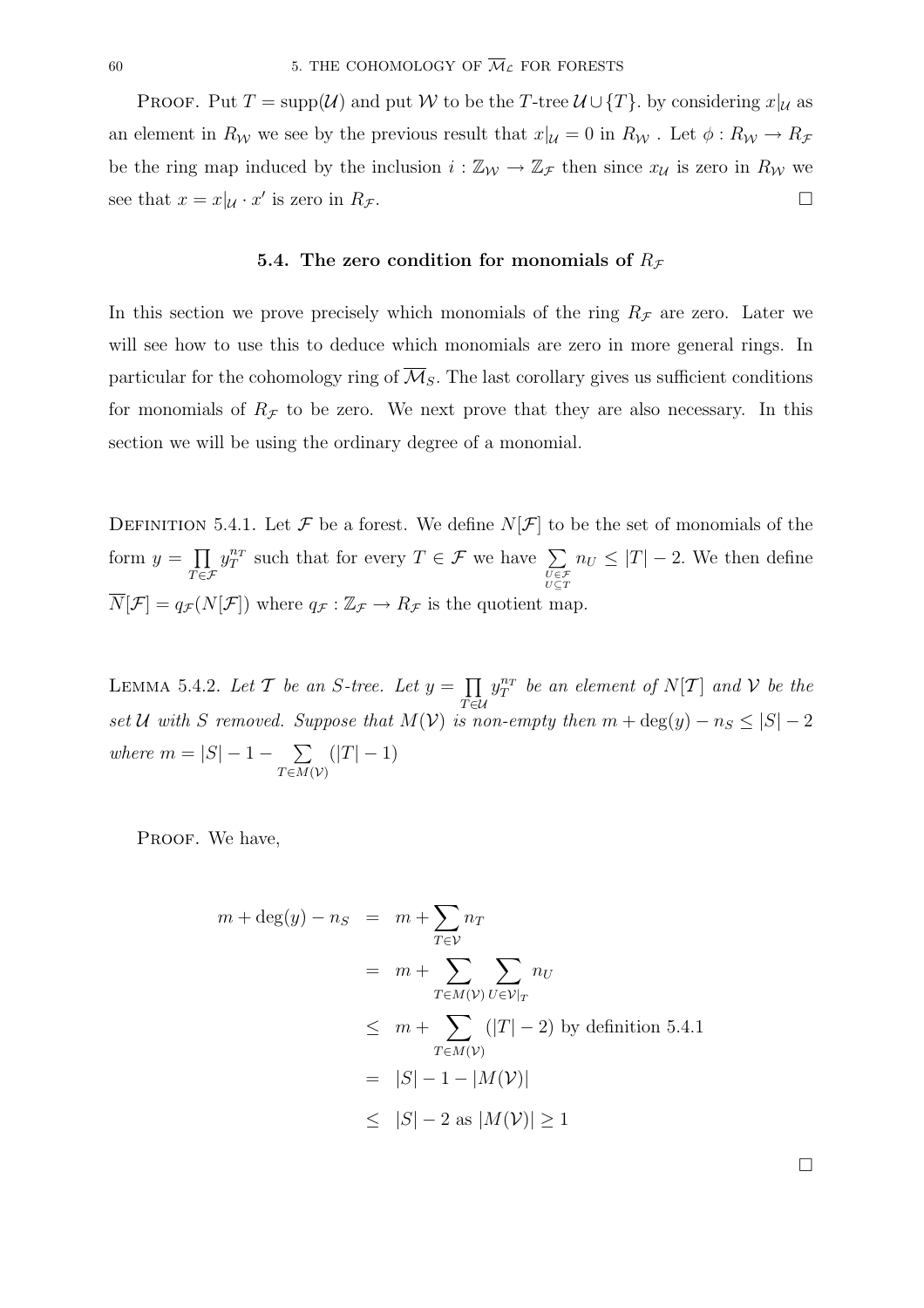LEMMA 5.4.3. Let x be an element of  $R_{\mathcal{F}}$  and  $y \in \mathbb{Z}_{\mathcal{F}}$  with  $x = q_{\mathcal{F}}(y)$  then

- (a)  $q_{\mathcal{F}}(y)=0$  if and only if  $y \notin N[\mathcal{F}].$
- (b) If  $y \in N[\mathcal{F}]$  and shape(y) is a T-tree of maximal degree  $|T| 2$  then  $x = x_T^{|T| 2}$ .

PROOF. We first prove the special case for  $S$ -trees  $\mathcal T$ . We have already proven in lemma 5.3.19 that if  $y \notin N[T]$  then  $x = q_T(y) = 0$  so it remains to prove the other direction. We prove that for any  $x \in \overline{N}[\mathcal{T}]$  we have  $x_{S}^{|S|-2-\text{deg}(x)}x = x_{S}^{|S|-2}$ . From this it immediately follows that  $x \neq 0$ . Let  $y = \prod$ U∈U  $y_U^{n_U}$  be an element of  $N[\mathcal{T}]$ , we may suppose by lemma 5.3.17 that  $\mathcal{U} \neq \{S\}$ . Put  $\mathcal{V}$  to be the set  $\mathcal{U}$  with S removed and  $m = |S| - 1 - \sum$  $V \in M(V)$  $(|V| - 1)$  then we have the relation

$$
x_S^m \prod_{V \in M(V)} (x_S - x_V) = 0
$$
  

$$
x_S^m \prod_{V \in V} (x_S - x_V) = 0
$$
  

$$
x_S^m \prod_{V \in V} x_V^{n_V - 1} \prod_{V \in V} (x_V - x_S) = 0
$$
  

$$
x_S^{|S|-2-\deg(x)+n_S} \prod_{V \in V} (x_V^{n_V} - x_S x_V^{n_V - 1}) = 0
$$
  

$$
x_S^{|S|-2-\deg(x)} x_S^{n_S} \prod_{V \in V} (x_V^{n_V} - x_S x_V^{n_V - 1}) = 0
$$

For the fourth step we use lemma 5.4.2 to see that  $n = |S| - 2 + n_S - m - \deg(x) \ge 0$ and multiply by  $x_S^n$ . Then expanding the last equation we see that,

$$
x_S^{|S|-2-\deg(x)}x=\sum_{i\in I}\epsilon(i)x_S^{|S|-2-\deg(x_i)}x_i
$$

where the  $x_i$  properly divide x. Therefore the  $x_i$  lie in  $\overline{N}[\mathcal{T}]$  and  $\deg(x_i) < \deg(x)$ . We also have that  $\epsilon : I \to {\pm 1}$  and  $\Sigma$ i∈I  $\epsilon(i)=1$ . To prove the claim we now apply an induction argument on the degree of x. For  $deg(x) = 0$  the claim is clear, then assume the claim is true for any monomials x with  $deg(x) < n$  then for  $deg(x) = n$  we have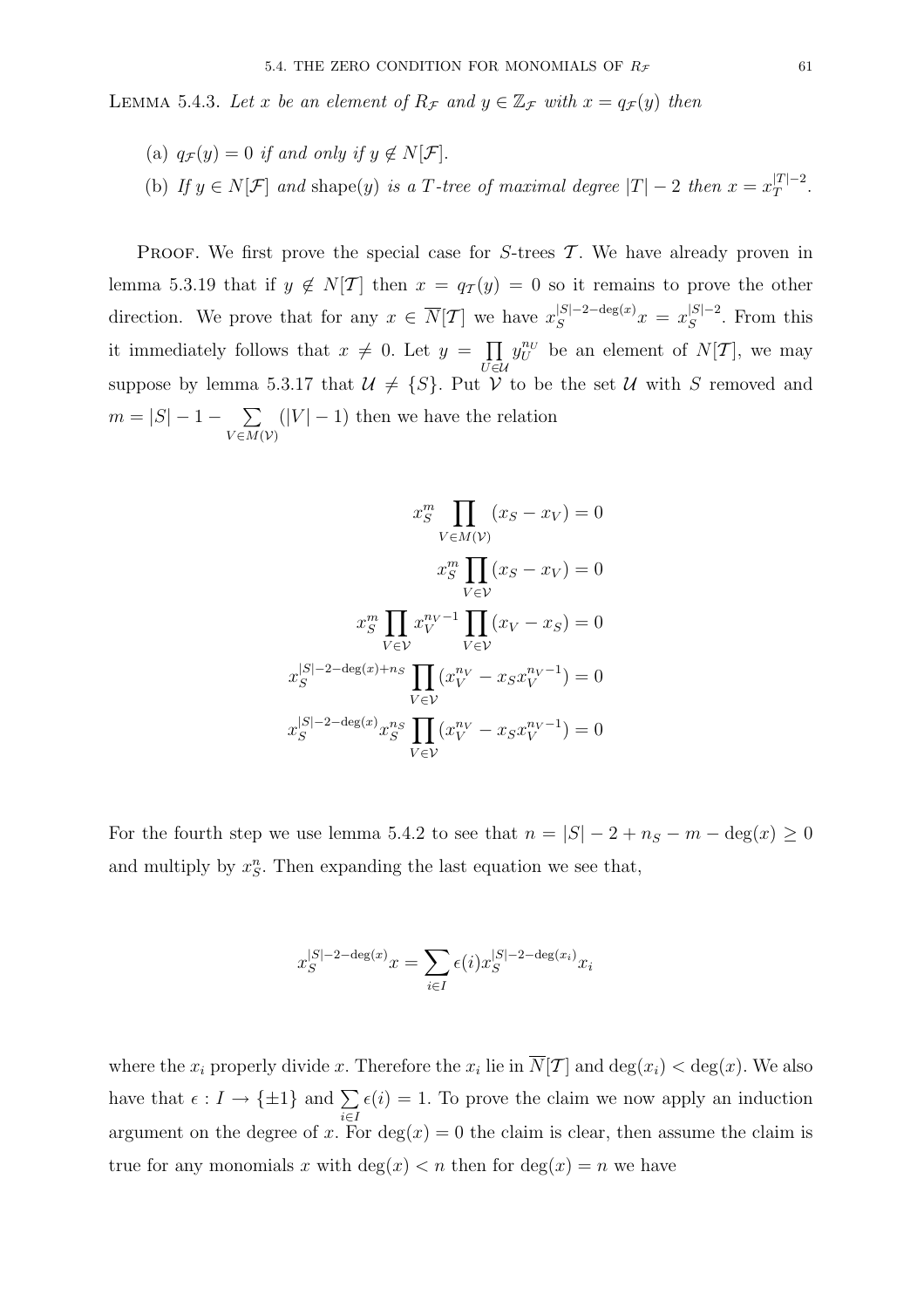$$
x_S^{|S|-2-\deg(x)}x = \sum_{i \in I} \epsilon(i)x_S^{|S|-2-\deg(x_i)}x_i
$$
  

$$
= \sum_{i \in I} \epsilon(i)x_S^{|S|-2}
$$
  

$$
= x_S^{|S|-2} \sum_{i \in I} \epsilon(i)
$$
  

$$
= x_S^{|S|-2}
$$

this completes the induction. Since we know by lemma 5.3.17 that  $x_S^{|S|-2}$  is non-zero we have proven the first part of the claim. The second claim is now immediate. We now prove the claim for an arbitrary forest  $\mathcal F$ . One first checks that in the natural notation  $N(\mathcal{F}) = \prod$  $T \in \overline{M}(\mathcal{F})$  $N(\mathcal{F}|_T)$  and then apply lemma 5.1.9 to deduce our result.  $\Box$ 

#### **5.5. Summary of results**

SUMMARY 5.5.1. Here we summarize the results of this chapter. Let  $\mathcal F$  be a forest, for neatness we suppose that every  $T \in \mathcal{F}$  has  $|T| > 2$ . Clearly if  $|T| = 2$  we have  $x_T = 0$ .

- (0)  $S_{\mathcal{F}} = R_{\mathcal{F}}$  and the specified relations of  $I_{\mathcal{F}}$  are minimal with  $|\mathcal{F}|$  generators.
- (1) The cohomology ring of  $\overline{\mathcal{M}}_{\mathcal{F}}$  is  $R_{\mathcal{F}}$ .
- (2)  $R<sub>F</sub>$  is a finite free module generated by its elements of degree 2.
- (3) The rank of  $R_{\mathcal{F}}^2$  is  $|\mathcal{F}|$ .
- (4)  $R_{\mathcal{F}} \cong \mathbb{Q}$  $T \in M(\mathcal{F})$  $R_{\mathcal{F}|_T}$  and each  $\mathcal{F}|_T$  is a T-tree. (5) The rank of  $R_{\mathcal{F}}$  is  $n(\mathcal{F}) = \prod$  $n(\mathcal{F}, T)$  and  $n(\mathcal{F}) = m(\mathcal{F})$ .
- $\bar{T} \in \mathcal{F}$ (6)  $R_T \cong \frac{[\bigotimes R_{T|_T}][t]}{f(t)}$  $f_T(t)$  where  $f_T$  is defined in construction 5.1.6.
- (7)  $\overline{A}[\mathcal{F}]$  and  $\overline{B}[\mathcal{F}]$  form basis for  $R_{\mathcal{F}}$ .
- (8) For any  $\mathcal{U} \subseteq \mathcal{F}$  the evident map  $\phi : R_{\mathcal{U}} \to R_{\mathcal{F}}$  is injective.
- (9)  $\overline{N}[\mathcal{F}]$  are the non zero elements of  $R_{\mathcal{F}}$ .
- (10) Put  $x_{\mathcal{F}} = \prod$  $T \in \overline{M}(\mathcal{F})$  $x_T^{|T|-2}$  and  $n = \deg(x_{\mathcal{F}})$  then  $R_{\mathcal{F}}^{2n} = \mathbb{Z}[x_{\mathcal{F}}]$  and  $R_{\mathcal{F}}^i = 0$  for  $i > 2n$ .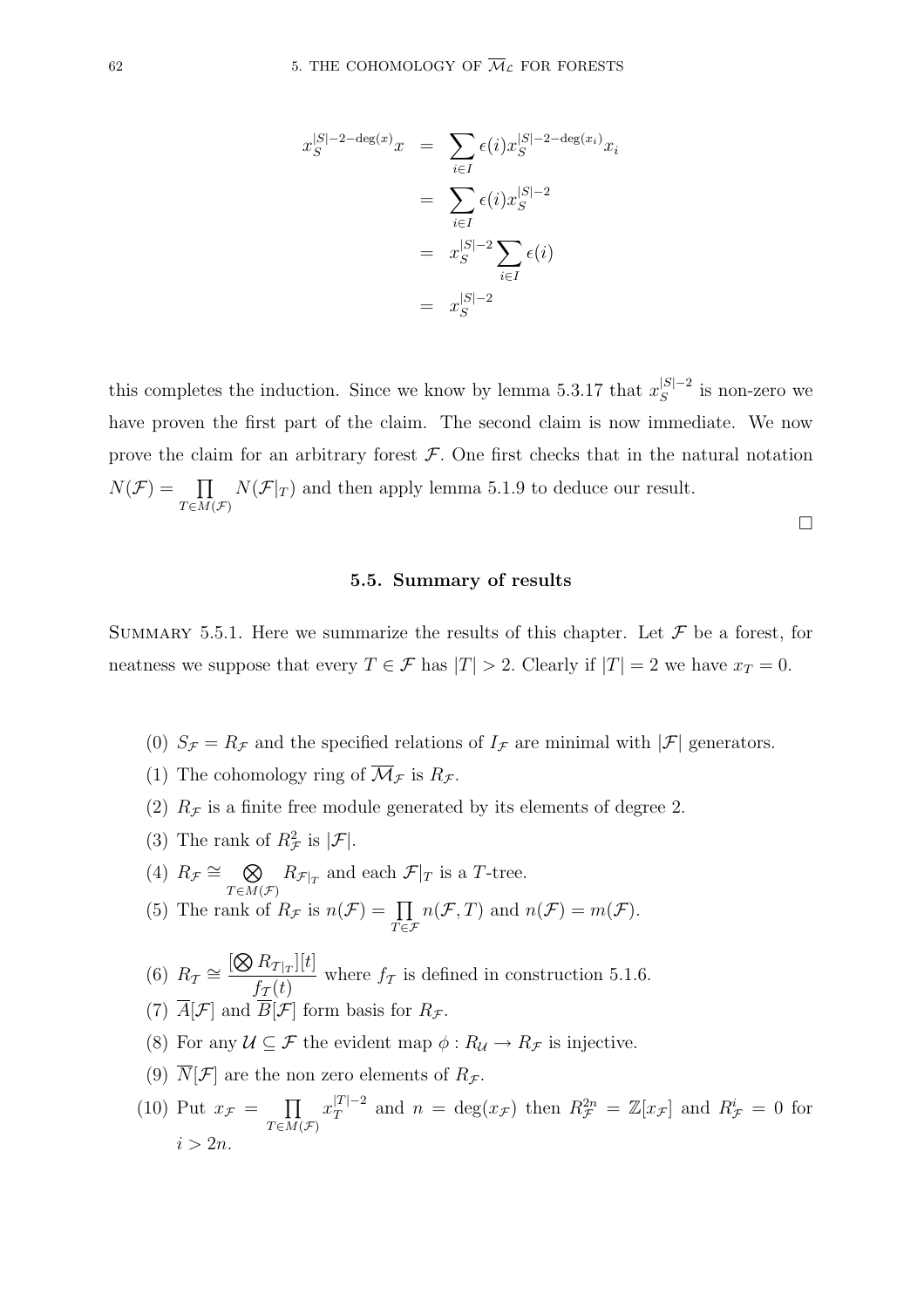#### CHAPTER 6

# The topology of  $\overline{\mathcal{M}}_{\mathcal{L}}$  for non tree sets

We shall next consider the space  $\overline{\mathcal{M}}_{\mathcal{L}}$  for certain collections  $\mathcal L$  of subsets of S other than forests. The restrictions we will impose on these sets will be mild for our purposes but necessary for our approach. For such sets  $\mathcal L$  this will enable us to introduce the notion of the type of an element  $\underline{M} \in \overline{\mathcal{M}}_{\mathcal{L}}$ . This will be an S-tree whose elements are members of L. It is this construction that will enable us to compare the spaces  $\overline{\mathcal{M}}_{\mathcal{L}}$  with  $\overline{\mathcal{M}}_{\mathcal{I}}$ . The latter space has already been studied in some detail in chapter 4 and the map between them is just the evident projection map. By the end of this chapter we will prove that  $\mathcal{M}_{\mathcal{L}}$ is a smooth irreducible projective variety of dimension  $|S| - 2$  and we use the embedding  $i: \overline{\mathcal{M}}_{\mathcal{L}} \to \prod PV_T$  to compute the tangent bundle of  $\overline{\mathcal{M}}_{\mathcal{L}}$ . Given a result from chapter 4 this reduces to computing the dimension of a certain vector space. We also gather in this chapter a number of results concerning the cohomology of  $\overline{\mathcal{M}}_{\mathcal{L}}$ . These will be required in chapter 9 where we give a presentation for the cohomology ring of  $\overline{\mathcal{M}}_S$ . We will prove that for each permitted  $\mathcal L$  its cohomology ring is a finite free module generated by certain characteristic classes in degree two and the rank of  $H^2(\overline{\mathcal{M}}_{\mathcal{L}})$  is the number of elements in  $\mathcal L$  with size  $|T|$  at least three. The same techniques will allow us to analyze the Chow ring. In particular this all works for  $\overline{\mathcal{M}}_S$ . For the final section of this chapter we prove using a blowup argument that  $\overline{\mathcal{M}}_S$  and  $\overline{\mathcal{X}}_S$  are in fact isomorphic, however this only implies the existence of such a morphism between them. The approach relies on a paper by Kapranov [**8**] and also provides some motivation for the construction of an isomorphism.

## **6.1.** The associated tree to elements of  $\overline{\mathcal{M}}_{\mathcal{L}}$

We next define the notion of the type of an element  $\underline{M} \in \overline{\mathcal{M}}_{\mathcal{L}}$  which for a large collection of sets  $\mathcal L$  will be a tree. The point of this definition is that it encodes the minimal amount of information that one requires to reproduce elements of  $\overline{\mathcal{M}}_{\mathcal{L}}$  with the specified tree type and allows us to compare the space  $\overline{\mathcal{M}}_{\mathcal{L}}$  with the various tree spaces  $\overline{\mathcal{M}}_{\mathcal{I}}$  under the projection maps. For the space  $\overline{\mathcal{M}}_S$  we will later see that this notion of the type of an element is equivalent to the ordinary notion of the tree attached to an S-curve. We will explain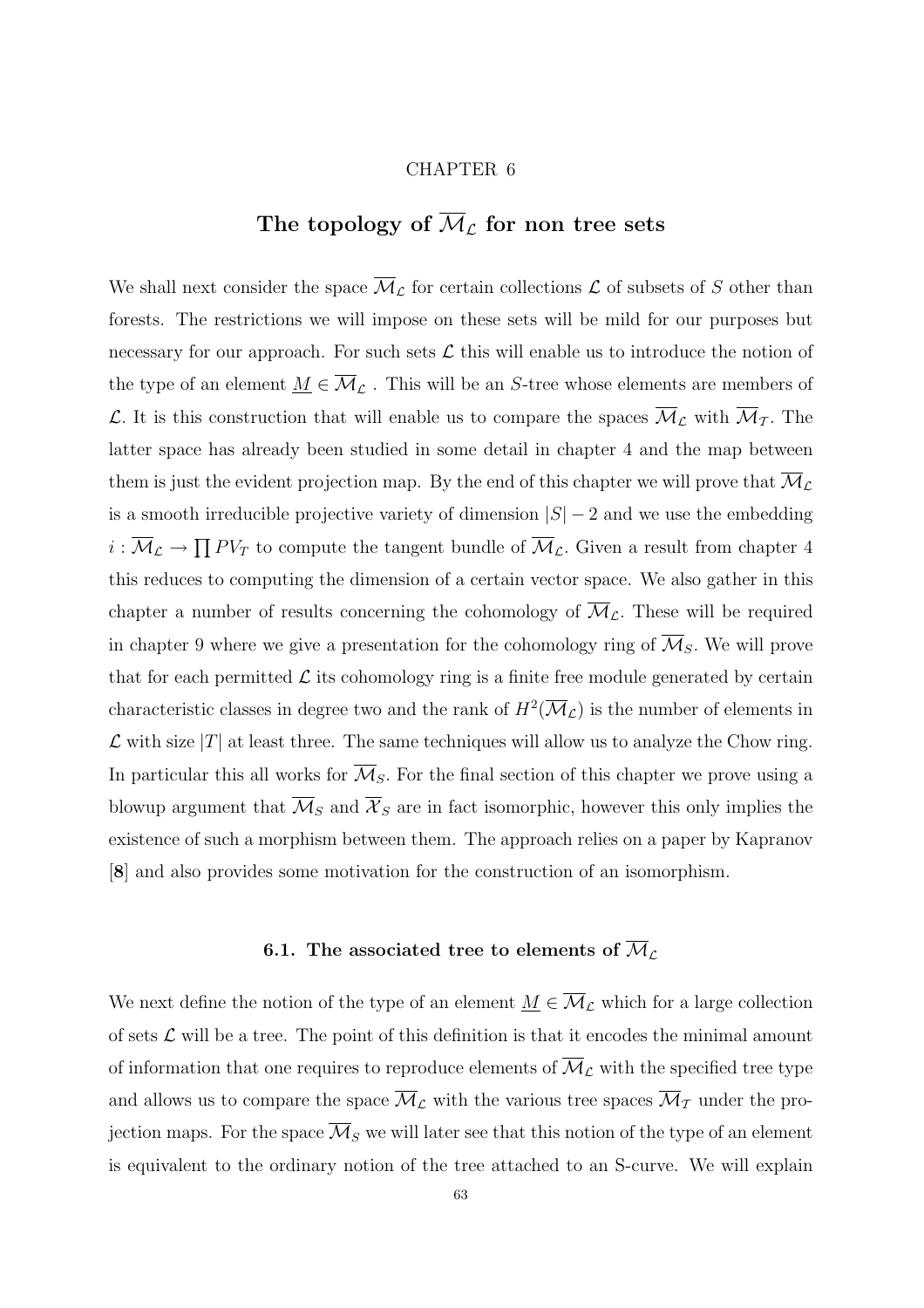this equivalence precisely in the relevant chapter. First we define the notion of a thicket  $\mathcal L$ which is a collection of subsets of S. We will see in a moment that the notion of a thicket is precisely the condition required to ensure that the type of every element in  $\overline{\mathcal{M}}_{\mathcal{L}}$  is a tree.

DEFINITION 6.1.1. We say that a collection of subsets  $\mathcal L$  of S is a thicket if  $S \in \mathcal L$  and for all  $T \in \mathcal{L}$   $|T| > 1$  and for any  $U, V \in \mathcal{L}$  with  $U \cap V$  non-empty we have  $W = U \cup V \in \mathcal{L}$ .

LEMMA 6.1.2. Let  $U, W \subseteq S$  and put  $T = U \cup W$  then the map  $\pi : V_T \to V_U \oplus V_W$  is injective if and only if  $U \cap W$  is non-empty.  $\Box$ 

DEFINITION 6.1.3. Let  $\mathcal L$  be a thicket and  $M \in \overline{\mathcal M}_{\mathcal L}$  then we define the type of M denoted  $type(M)$  as,

type(
$$
M
$$
) = {  $U \in \mathcal{L}$  | for all  $T \supset U$  with  $T \in \mathcal{L} \implies \pi_U^T(M_T) = 0$  }

LEMMA 6.1.4. Let  $\mathcal L$  be a thicket and  $\underline{M} \in \overline{\mathcal M}_{\mathcal L}$  then type $(\underline{M})$  is an S-tree.

PROOF. Suppose for a contradiction that type  $(M)$  is not a forest. Then there are elements  $U, V \in \text{type}(\underline{M})$  such that  $U \not\subseteq V, V \not\subseteq U$  and  $U \cap V$  is non-empty. Put  $W = U \cup V$ , as  $\mathcal{L}$  is a thicket  $W \in \mathcal{L}$  and  $W \supset U, V$  therefore  $\pi_U^W M_W = 0$  and  $\pi_V^W M_W = 0$ . Then by lemma 6.1.2 we see that  $M_W = 0$  a contradiction since  $M_W \in PV_W$ , thus type( $M$ ) is a forest. It is also clear that  $S \in \text{type}(M)$  therefore type $(M)$  is an S-tree.

 $\Box$ 

LEMMA 6.1.5. Let  $\mathcal L$  be a thicket and  $\underline{M} \in \overline{\mathcal M}_{\mathcal L}$  with  $\mathcal T = \text{type}(\underline{M})$ . Suppose

- (1)  $T \in \mathcal{T}$
- (2)  $U \in \mathcal{L}$  and  $U \subseteq T$
- (3) For all  $V \in \mathcal{L}$  with  $U \subset V \subseteq T$  we have  $\pi_U^V M_V = 0$

Then  $U \in \mathcal{T}$ .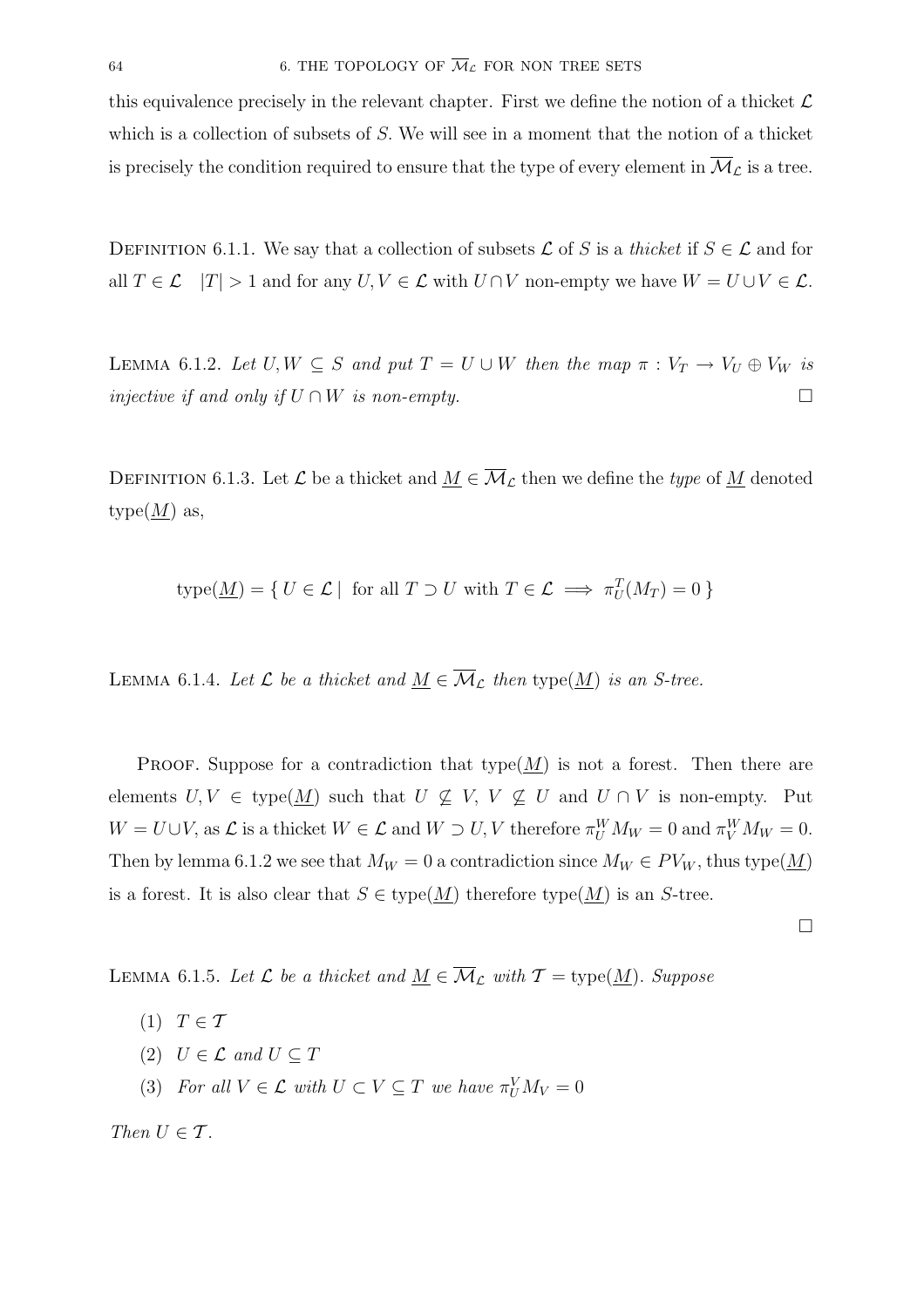**PROOF.** Choose any  $V \in \mathcal{L}$  with  $V \supset U$ , we must show that  $\pi_U^V M_U = 0$ . This is clear if either  $V \subseteq T$  or  $T \subseteq V$  so suppose neither  $V \nsubseteq T$  nor  $T \nsubseteq V$ . Put  $W = V \cup T$  then  $V \cap T \supseteq U$  and so  $W \in \mathcal{L}$  since  $\mathcal{L}$  is a thicket also  $W \supseteq T$ , V thus  $\pi_T^W M_W = 0$  as  $T \in \mathcal{T}$ . Then by lemma 6.1.2 we must have  $\pi_V^W M_W = M_V$  as T and V intersect non trivially and  $M_W \in PV_W$ . Thus  $\pi_U^V M_V = \pi_U^V \pi_V^W M_W = \pi_U^W M_W = \pi_U^T \pi_T^W M_W = \pi_U^T (0_T) = 0_U$  and  $U \in \mathcal{T}$ .

DEFINITION 6.1.6. For any thicket L of S we define  $\mathbb{T}_{\mathcal{L}} = \{ \mathcal{T} \subseteq \mathcal{L} | \mathcal{T} \text{ is an } S - \text{tree } \}$ 

DEFINITION 6.1.7. Let  $\mathcal L$  be a thicket and  $\mathcal T \in \mathbb T_{\mathcal L}$  then we define a function root :  $\mathcal L \to \mathcal T$ by root $(U) = T$  where  $T \in \mathcal{T}$  is the element of minimal size containing U. We say T is the *root* of U in T. This always exists because  $S \in \mathcal{T}$ .

LEMMA 6.1.8. Let  $\mathcal L$  be a thicket,  $M \in \prod$  $\bar{U}$ ∈ $\mathcal{L}$  $PV_U$  and  $\mathcal{T} \in \mathbb{T}_{\mathcal{L}}$ . Further if we define  $\pi$ <sup>T</sup> :  $\prod$  $\bar{U}$ ∈ $\mathcal{L}$  $PV_U \rightarrow \prod$  $\bar{U}$ ∈7  $PV_U$  to be the projection map and suppose that  $\pi_T(\underline{M}) \in \mathcal{M}_{\mathcal{T}}$  then the following are equivalent

- (1)  $\underline{M} \in \overline{\mathcal{M}}_{\mathcal{L}}$  and type $(\underline{M}) \subseteq \mathcal{T}$
- (2) For every  $T \in \mathcal{T}$  and  $U \in \mathcal{L}$  with  $T = \text{root}(U)$  we have  $\pi_U^T M_T = M_U$ .

moreover M is the unique element with respect to the second property.

**PROOF.**  $\implies$  Suppose for a contradiction that there is a  $U \in \mathcal{L}$  with  $T = \text{root}(U)$ such that  $\pi_U^T M_T = 0$ . Then clearly  $U \notin \mathcal{T}$ , define  $\mathcal{L}_U^T = \{ V \in \mathcal{L} \mid U \subset V \subseteq T \}$ . Since  $U \notin \mathcal{T}$  then by the previous lemma there exists an element  $V \in \mathcal{L}_U^T$  with  $\pi_U^V M_V = M_U$ and clearly  $V \neq T$ . Choose such an element V whose size is maximal with respect to this property, then for all  $W \in \mathcal{L}_V^T$  we have  $\pi_V^W M_W = 0$  and again by the previous lemma  $V \in \mathcal{T}$  and  $\operatorname{root}(U) \subseteq V \subset T$ , a contradiction thus  $\pi_U^T M_T = M_U$ .

For the converse let U and V be elements of  $\mathcal L$  with  $U \subseteq V$ . Put  $T = \text{root}(U)$  and  $W = \text{root}(V)$  then  $T \subseteq W$  and by condition 2 we have  $M_V = \pi_V^W M_W$ ,  $M_U = \pi_U^T M_T$  and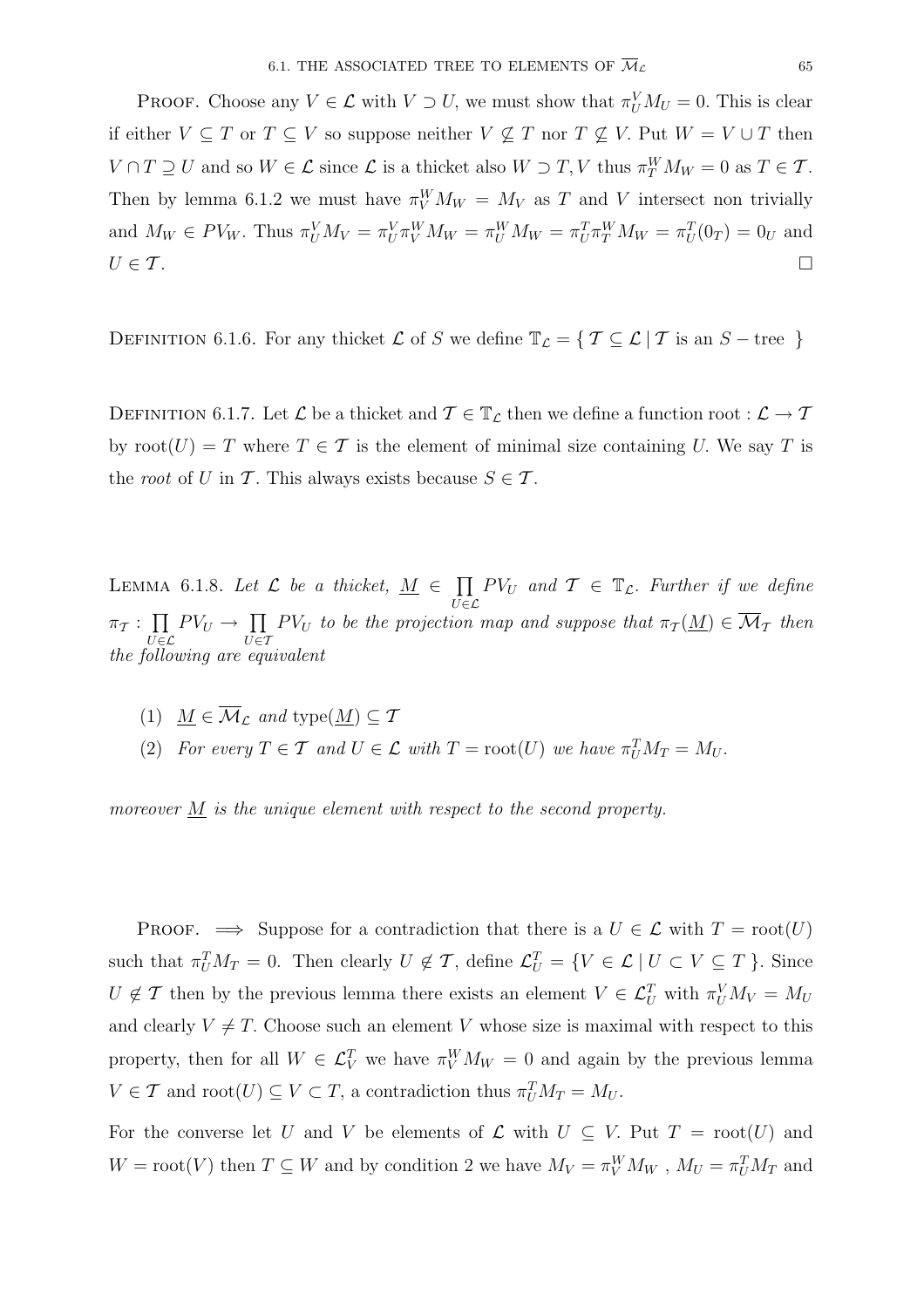$\pi_T^W M_W \le M_T$  by the assumption that  $\pi_T(\underline{M}) \in \overline{\mathcal{M}}_T$ . Therefore

$$
\pi_U^V M_V = \pi_U^V \pi_V^W M_W
$$

$$
= \pi_U^W M_W
$$

$$
= \pi_U^T \pi_T^W M_W
$$

$$
\leq \pi_U^T M_T
$$

$$
= M_U
$$

thus  $\underline{M} \in \overline{\mathcal{M}}_{\mathcal{L}}$ . Now given  $U \in \mathcal{L} \setminus \mathcal{T}$  put  $T = \text{root}(U)$  then  $T \supset U$  and  $\pi_U^T M_T = M_U$ thus  $U \notin \text{type}(\underline{M})$  therefore type $(\underline{M}) \subseteq \mathcal{T}$ . The uniqueness issue is clear, this completes the proof.  $\Box$ 

LEMMA 6.1.9. The map type :  $\overline{\mathcal{M}}_{\mathcal{L}} \to \mathbb{T}_{\mathcal{L}}$  is surjective.

PROOF. To prove this it suffices to prove the special case that type :  $\overline{\mathcal{M}}_S \to \mathbb{T}_S$  is surjective. Then given any  $\mathcal{T} \in \mathbb{T}_{\mathcal{L}}$  we can choose an element  $\underline{M} \in \overline{\mathcal{M}}_S$  with type $(\underline{M})$ T. Let  $\pi_{\mathcal{L}} : \overline{\mathcal{M}}_S \to \overline{\mathcal{M}}_{\mathcal{L}}$  be the projection map and put  $\underline{N} = \pi_{\mathcal{L}}(M)$ . Then I claim that type( $\underline{N}$ ) = T. It is clear from the definitions that type( $\underline{N}$ )  $\supseteq$  T. Suppose for a contradiction that we can find  $U \in \mathcal{L} \setminus \mathcal{T}$  with  $U \in \text{type}(\underline{N})$  that is to say  $\pi_U^V M_V = 0$ for every  $V \in \mathcal{L}$  strictly containing U. Because  $U \notin \text{type}(\underline{M})$  we can find  $W \subseteq S$  with  $W \notin \mathcal{L}$  strictly containing U such that  $\pi_U^W M_W \neq 0$ . Then put  $T = \text{root}(W) \in \mathcal{T} \subseteq \mathcal{L}$ so that by the previous lemma  $\pi_W^T M_T = M_W$ . Thus  $\pi_U^T M_T = \pi_U^W \pi_W^T M_T = \pi_U^W M_W \neq 0$  a contradiction. Thus type( $\underline{N}$ ) = T and the map is surjective. We will prove the special case in lemma 7.2.3  $\Box$ 

## **6.2.** The smoothness and irreducibility of  $\overline{\mathcal{M}}_{\mathcal{L}}$

Let  $\mathcal L$  be a thicket on S. In this section we show that  $\overline{\mathcal M}_{\mathcal L}$  is a smooth irreducible projective variety of dimension  $|S| - 2$ . In particular this will mean that every non-empty Zariski open set is dense in the classical topology. Lemma 6.1.8 tells us that the data encoded by  $\mathcal{T} = \text{type}(\underline{M})$  enables us to uniquely determine a point  $\underline{M} \in \overline{\mathcal{M}}_{\mathcal{L}}$  from its image  $\underline{N} \in \overline{\mathcal{M}}_{\mathcal{T}}$  under the projection map  $\pi_{\mathcal{T}} : \overline{\mathcal{M}}_{\mathcal{L}} \to \overline{\mathcal{M}}_{\mathcal{T}}$  and is the minimal such data. This suggests that the following definitions will aid in the understanding of these spaces.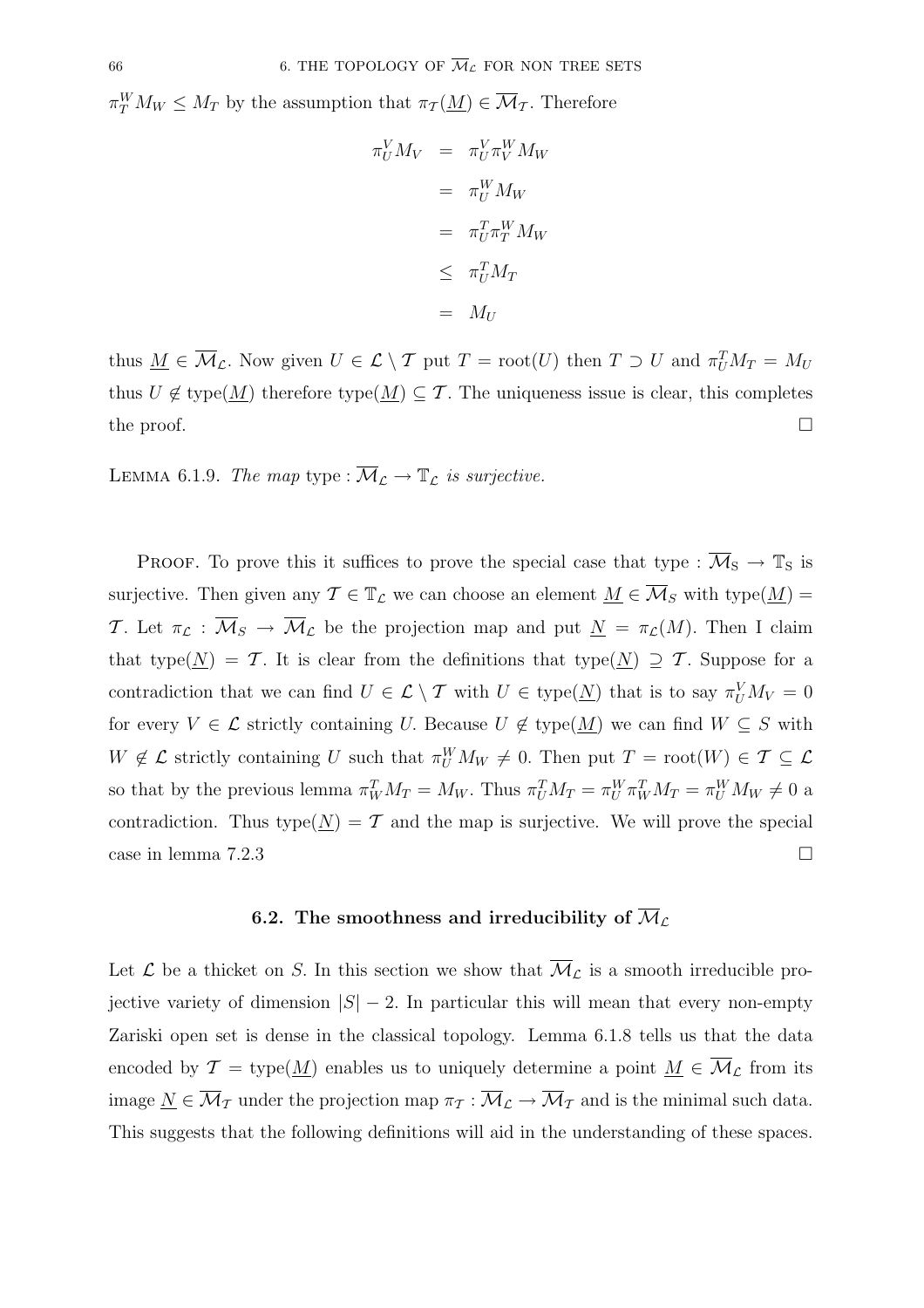DEFINITION 6.2.1. Let  $\mathcal L$  be a thicket and  $\mathcal T \in \mathbb T_{\mathcal L}$  then we define,

$$
\mathcal{N}_{\mathcal{L}}(\mathcal{T}) = \{ \underline{M} \in \overline{\mathcal{M}}_{\mathcal{L}} \mid \text{type}(\underline{M}) \subseteq \mathcal{T} \}
$$
  

$$
\mathcal{N}'_{\mathcal{L}}(\mathcal{T}) = \{ \underline{N} \in \overline{\mathcal{M}}_{\mathcal{T}} \mid \text{for all } U \in \mathcal{L} \text{ we have } \pi_U^{\text{root}(U)} N_{\text{root}(U)} \neq 0 \}
$$

LEMMA 6.2.2. Let  $\mathcal L$  be a thicket,  $\mathcal T \in \mathbb T_{\mathcal L}$  and  $\pi_{\mathcal T} : \overline{\mathcal M}_{\mathcal L} \to \overline{\mathcal M}_{\mathcal T}$  be the usual projection map then

(1)  $\mathcal{N}'_{\mathcal{L}}(\mathcal{T}) = \pi_{\mathcal{T}}(\mathcal{N}_{\mathcal{L}}(\mathcal{T}))$  and  $\mathcal{N}_{\mathcal{L}}(\mathcal{T}) = \pi_{\mathcal{T}}^{-1}(\mathcal{N}'_{\mathcal{L}}(\mathcal{T}))$ (2)  $\mathcal{N}_{\mathcal{L}}(\mathcal{T})$  and  $\mathcal{N}'_{\mathcal{L}}(\mathcal{T})$  are non-empty Zariski open (3)  $\mathcal{N}_c(T) \cap \mathcal{N}_c(\mathcal{U}) = \mathcal{N}_c(T \cap \mathcal{U})$  $(4)$  U  $\widetilde{\tau \in } \mathbb{T}_\mathcal{L}$  $\mathcal{N}_{\mathcal{L}}(\mathcal{T}) = \overline{\mathcal{M}}_{\mathcal{L}}$  and  $\bigcap$  $\tau \in \mathbb{T}_\mathcal{L}$  $\mathcal{N}_\mathcal{L}(\mathcal{T}) = \mathcal{N}_\mathcal{L}(S)$ 

PROOF. This result is essentially lemma 6.1.8. Let  $\underline{N} \in \mathcal{N}'_{\mathcal{L}}(\mathcal{T})$  and define an element  $M \in \Pi$  $\bar{U}$ ∈ $\mathcal{L}$  $PV_U$  by  $M_U = \pi_U^T N_T$  where  $T = \text{root}(U)$  for each  $U \in \mathcal{L}$ . This makes sense since by construction each  $M_U$  is non-zero. Furthermore  $M_T = N_T$  for each  $T \in \mathcal{T}$ . Now applying lemma 6.1.8 we see that  $M \in \overline{\mathcal{M}}_{\mathcal{L}}$  and type $(M) \subseteq \mathcal{T}$  thus  $M \in \mathcal{N}_{\mathcal{L}}(\mathcal{T})$ . Then since  $\pi_T(\underline{M}) = \underline{N}$  we see that  $\underline{N} \in \pi_T(\mathcal{N}_\mathcal{L}(T))$ . To see the reverse inclusion let  $\underline{N} \in \pi_T(\mathcal{N}_\mathcal{L}(T))$ then  $\underline{N} = \pi_{\mathcal{T}}(\underline{M})$  for some  $\underline{M} \in \mathcal{N}_{\mathcal{L}}(\mathcal{T})$ . That is to say type $(\underline{M}) \subseteq \mathcal{T}$ . Thus applying lemma 6.1.8 again, we see immediately that  $\underline{N} \in \mathcal{N}'_{\mathcal{L}}(\mathcal{T})$  and we have an equality. The second part of the first statement is now immediate from the last part of lemma 6.1.8. To see the second claim for each  $U \in \mathcal{L}$  define  $C_U = \{ \underline{N} \in \overline{\mathcal{M}}_T \mid \pi_U^T N_T = 0 \text{ where } T = \text{root}(U) \}$ then  $C_U$  is clearly Zariski closed and

$$
\mathcal{N}'_{\mathcal{L}}(\mathcal{T}) = \{ \underline{N} \in \overline{\mathcal{M}}_{\mathcal{T}} \mid \text{ for all } U \in \mathcal{L} \text{ we have } \pi_U^{\text{root}(U)} N_{\text{root}(U)} \neq 0 \}
$$

$$
= \overline{\mathcal{M}}_{\mathcal{T}} \setminus \coprod_{U \in \mathcal{L}} C_U
$$

thus  $\mathcal{N}'_{\mathcal{L}}(\mathcal{T})$  is Zariski open. Now since  $\pi_{\mathcal{T}} : \overline{\mathcal{M}}_{\mathcal{L}} \to \overline{\mathcal{M}}_{\mathcal{T}}$  is a morphism of varieties and  $\mathcal{N}_{\mathcal{L}}(\mathcal{T}) = \pi_{\mathcal{T}}^{-1}(\mathcal{N}'_{\mathcal{L}}(\mathcal{T}))$  we see that  $\mathcal{N}_{\mathcal{L}}(\mathcal{T})$  is also Zariski open. They are non-empty by lemma 6.1.9. The third and fourth parts of the claim are clear from the definitions.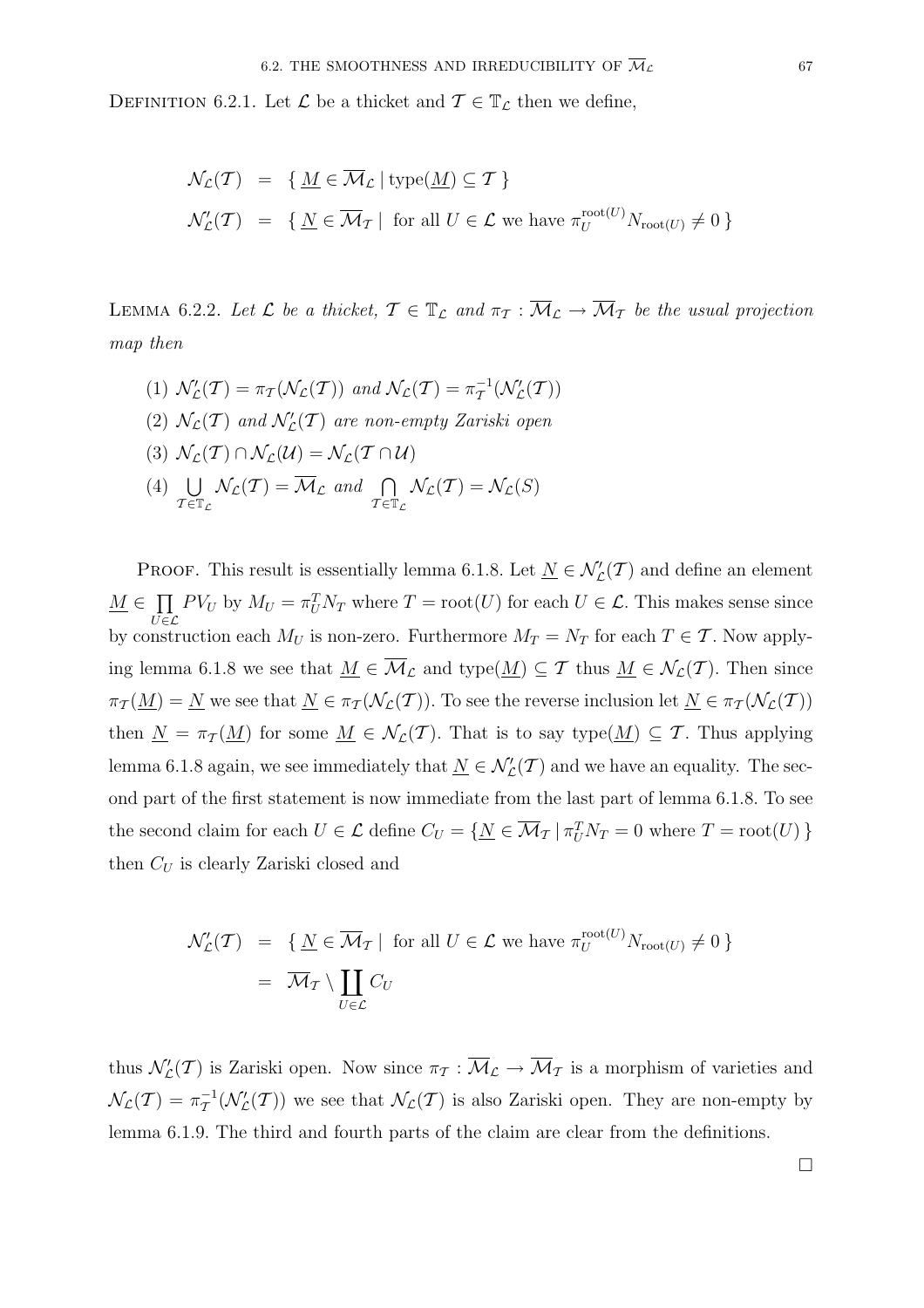LEMMA 6.2.3. Let  $\mathcal L$  be a thicket,  $\mathcal T \in \mathbb T_{\mathcal L}$  and  $\pi_T : \overline{\mathcal M}_{\mathcal L} \to \overline{\mathcal M}_T$  be the usual projection map then the restricted map  $\pi_T : \mathcal{N}_\mathcal{L}(\mathcal{T}) \to \mathcal{N}'_\mathcal{L}(\mathcal{T})$  is a isomorphism of Zariski open varieties.

**PROOF.** We first construct an injective map  $\theta_{\mathcal{T}} : \mathcal{N}'_{\mathcal{L}}(\mathcal{T}) \rightarrowtail \overline{\mathcal{M}}_{\mathcal{L}}$  which is inverse to  $\pi_{\mathcal{T}}$  as sets. We will then proceed further in the argument to prove it is a morphism of varieties. Given  $\underline{N} \in \mathcal{N}'_{\mathcal{L}}(\mathcal{T})$  and any  $U \in \mathcal{L}$  put  $T = \text{root}(U)$  in  $\mathcal{T}$  then we may define  $M_U \in PV_U$  by  $M_U = \rho_U^T(M_T)$  where  $\rho_U^T : PV_T \dashrightarrow PV_U$  is the usual partial map. Now put  $\underline{M} = \prod M_T$ , then by the lemma 6.1.8 we have that  $\underline{M} \in \mathcal{N}_L(\mathcal{T})$  and  $\pi_{\mathcal{T}} \circ \theta_{\mathcal{T}} = \text{inc. I claim that } \theta_{\mathcal{T}}$  is the inverse for the restricted map of  $\pi_{\mathcal{T}}$ . For brevity we put  $\mathbb{U}_{\mathcal{L}} = \mathcal{N}_{\mathcal{L}}(T)$  and  $\mathbb{V}_{\mathcal{L}} = \mathcal{N}'_{\mathcal{L}}(T)$  then it suffices to prove that  $\pi_T^{-1}(\mathbb{V}_{\mathcal{L}}) = \theta_T(\mathbb{V}_{\mathcal{L}})$ , as then  $\mathcal{N}_{\mathcal{L}}(\mathcal{T}) \subseteq \pi_{\mathcal{T}}^{-1}(\mathbb{V}_{\mathcal{L}}) = \theta_{\mathcal{T}}(\mathbb{V}_{\mathcal{L}}) \subseteq \mathcal{N}_{\mathcal{L}}(\mathcal{T})$  thus  $\theta_{\mathcal{T}}(\mathbb{V}_{\mathcal{L}}) = \mathcal{N}_{\mathcal{L}}(\mathcal{T})$ . Let  $\underline{M} \in \pi_{\mathcal{T}}^{-1}(\mathbb{V}_{\mathcal{L}})$ and put  $N = \pi_T(M) \in V_L$  then by lemma 6.1.8 there is only one element  $M \in \overline{\mathcal{M}}_L$  with this property, namely  $M = \theta_{\mathcal{T}}(N)$  thus  $M \in \theta_{\mathcal{T}}(\mathbb{V}_{\mathcal{L}})$ , the other inclusion is automatic. We must check that  $\theta_{\mathcal{T}} : \mathbb{V}_{\mathcal{L}} \to \mathbb{U}_{\mathcal{L}}$  is a morphism of varieties. For any  $T \in \mathcal{T}$  let  $j^T: \mathbb{V}_{\mathcal{L}} \to PV_T$  be the projection map and put  $X^T = j^T(\mathbb{V}_{\mathcal{L}})$ . Then for any  $U \in \mathcal{L}$  with root $(U) = T$  define  $j_U^T : \mathbb{V}_{\mathcal{L}} \to PV_U$  by  $j_U^T = \rho_U^T j^T$  where  $\rho_U^T : PV_T \dashrightarrow PV_U$  is the usual partial map, then  $\theta_{\mathcal{T}} = \prod$  $\bar{U}$ ∈C  $j_U^{\text{root}(U)}$  restricted to  $\mathbb{V}_\mathcal{L}$ . For each  $U \in \mathcal{L}$  with root $(U) = T$ must show that  $X^T$  is contained in the regular part of  $\rho_U^T$  that is  $\rho_U^T$ :  $PV_T \backslash \text{ker}(\pi_U^T) \to PV_U$ where  $\pi_U^T: V_T \to V_U$  is the usual map. Clearly by lemma 6.1.8 we have  $X^T \subseteq PV_T \setminus \ker(\pi_U^T)$ and  $j_U^T = \rho_U^T j^T$  thus  $\theta_T$  is a morphism of varieties as required.

$$
\Box
$$

DEFINITION 6.2.4. Let  $\mathcal L$  be a thicket then we define  $\mathcal M_{\mathcal L} = \pi_S^{-1}(U_S)$  and  $U_{\mathcal L} = \pi_S(\mathcal N_{\mathcal L}(S))$ where  $\pi_S : \overline{\mathcal{M}}_{\mathcal{L}} \to PV_S$  is the usual map.

REMARK 6.2.5. For every thicket  $\mathcal{L}$  we see that  $U_S \subseteq U_{\mathcal{L}}$  and by the last lemma we know that  $\pi_S : \mathcal{N}_\mathcal{L}(S) \to U_\mathcal{L}$  is an isomorphism with  $\mathcal{N}_\mathcal{L}(S) = \pi_S^{-1}(U_\mathcal{L})$  so that  $\mathcal{M}_\mathcal{L} \subseteq \mathcal{N}_\mathcal{L}(S)$ and  $\pi_S : \mathcal{M}_\mathcal{L} \to U_S$  is an isomorphism. In the case when  $\mathcal{L}$  is all subsets  $W \subseteq S$  with  $|W| > 1$  we see that  $\mathcal{M}_S = \mathcal{N}_\mathcal{L}(S)$  which consists of the generic curves and  $U_S = U_\mathcal{L}$ .

EXAMPLE 6.2.6. One can easily verify that we have a homotopy equivalence  $\mathcal{M}_S \simeq$  $\mathbb{C}_0^{|S|}/S^1$  where we take  $S^1$  to be the set of complex number with length 1 and take  $S^1$  to act by multiplication. Again one checks that we then get  $\mathcal{M}_S \times S^1 \simeq \mathbb{C}_0^{|S|}$ .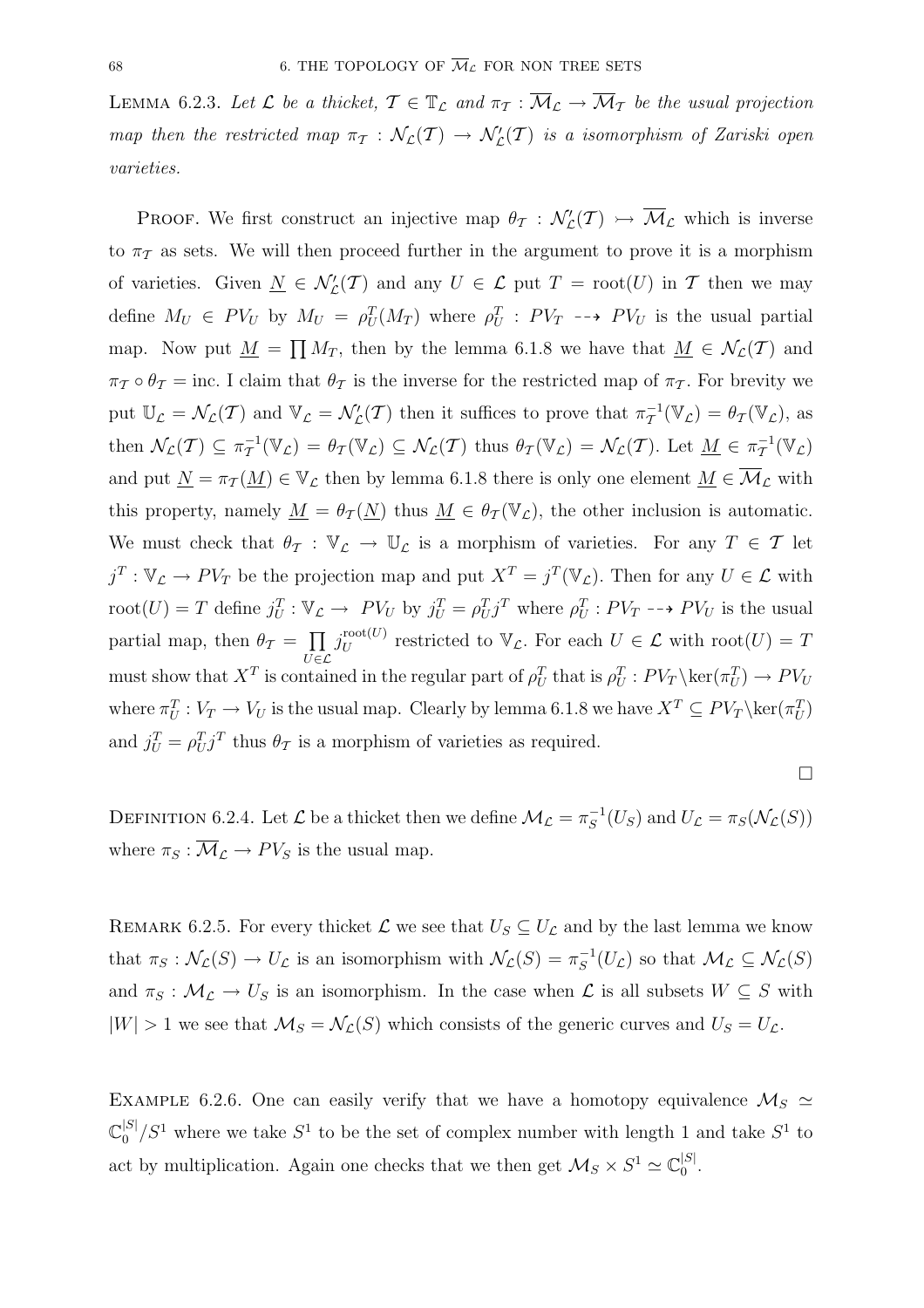LEMMA 6.2.7. Let  $X$  be a topological space and suppose we have an open cover of  $X$  so that  $X = \bigcup$ i∈I  $U_i$ , each  $U_i$  is irreducible and  $\bigcap$ i∈I  $U_i$  is non-empty, then X is irreducible.

**PROOF.** Suppose for a contradiction that  $X$  is not irreducible. Then we may write  $X = A \cup B$  for some proper non trivial closed subsets A and B. Now consider any element of our cover,  $U$  say, then since  $U$  is also irreducible we must have  $U$  contained in  $A$  or  $U$ contained in B. Without loss of generality we may suppose  $U \subseteq A$ . Now consider any other element V of our cover then I claim V is also contained in A. Since  $U \cap V$  is non-empty and open in the irreducible set U we have  $\text{cl}(U \cap V) = \text{cl}(U) \subseteq A$ . But also  $\text{cl}(U \cap V) = \text{cl}(V)$ thus  $V \subseteq cl(V) = cl(U) \subseteq A$  and the claim is true. Then  $X = \bigcup$ i∈I  $U_i \subseteq A$ . As A is proper this provides a contradiction, thus our claim is true.

COROLLARY 6.2.8. Let  $\mathcal L$  be a thicket on S then  $\overline{\mathcal M}_{\mathcal L}$  is a smooth irreducible projective variety of dimension  $|S|-2$  and  $\mathcal{M}_{\mathcal{L}}$  is a Zariski open subset that is dense in the classical topology. In particular this is true for  $\overline{\mathcal{M}}_S$ .

**PROOF.** For any thicket  $\mathcal{L}$  and S-tree T of  $\mathcal{L}$  we have seen in lemma 4.2.1 that  $\overline{\mathcal{M}}_{\mathcal{T}}$ is a smooth irreducible projective variety of dimension  $|S| - 2$  and  $\mathcal{N}'_{\mathcal{L}}(\mathcal{T})$  is a Zariski open subset and thus irreducible. Now by the previous lemma we have the morphism of varieties  $\pi_T : \overline{\mathcal{M}}_L \to \overline{\mathcal{M}}_T$  which restricts to an isomorphism  $\pi_T : \mathcal{N}_L(\mathcal{T}) \to \mathcal{N}'_L(\mathcal{T})$  thus  $\mathcal{N}_{\mathcal{L}}(\mathcal{T})$  is a Zariski open irreducible subset of  $\overline{\mathcal{M}}_{\mathcal{L}}$ . Now, the  $\mathcal{N}_{\mathcal{L}}(\mathcal{T})$  form an open cover of  $\overline{\mathcal{M}}_{\mathcal{L}}$  and  $\bigcap$  $\tau \in \mathbb{T}_\mathcal{L}$  $\mathcal{N}_{\mathcal{L}}(\mathcal{T}) = \mathcal{N}_{\mathcal{L}}(S)$  therefore by the last lemma  $\mathcal{M}_{\mathcal{L}}$  is irreducible. It is smooth of dimension  $|S| - 2$  as this is true for the open cover under the isomorphisms. For the final part of the claim as  $\overline{\mathcal{M}}_{\mathcal{L}}$  is irreducible we see that  $\mathcal{M}_{\mathcal{L}}$  is dense in the Zariski topology but since  $\overline{\mathcal{M}}_{\mathcal{L}}$  is smooth we see that it is dense in the classical topology.

 $\Box$ 

## **6.3.** The tangent bundle to  $\overline{\mathcal{M}}_C$

We next proceed to compute the tangent bundle  $\sigma_{\mathcal{L}}$  of  $\overline{\mathcal{M}}_{\mathcal{L}}$  for when  $\mathcal{L}$  is a thicket. We will use the embedding  $i : \overline{\mathcal{M}}_{\mathcal{L}} \to \prod$  $\bar{T} \in \mathcal{L}$  $PV_T$  to identify it as a sub-bundle of  $T \prod PV_T$  where  $T_M \prod P V_T = \prod \text{hom}(M_T, V_T / M_T)$ . Given our calculation in section 4.3 this reduces to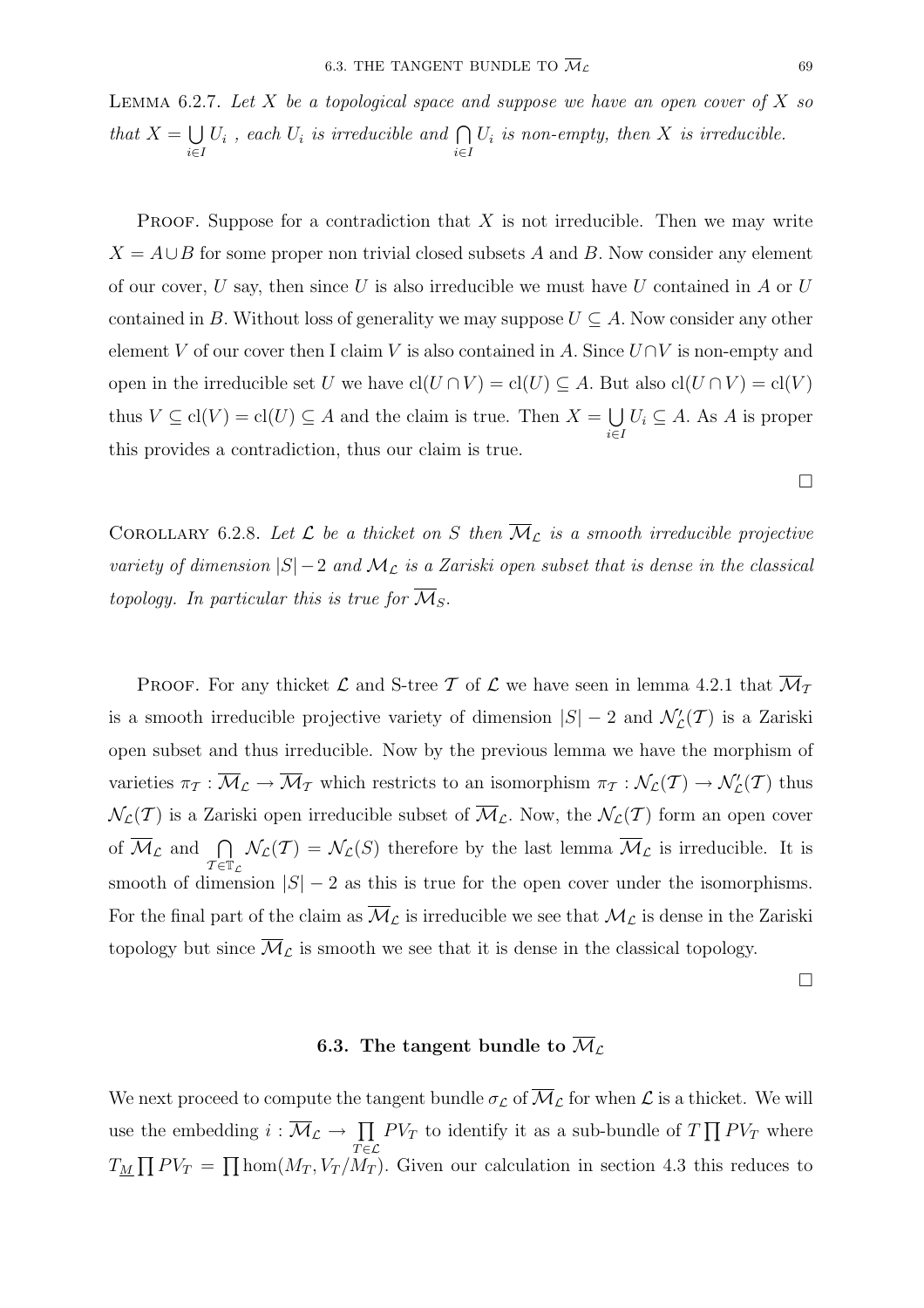showing that the dimension of a certain vector space which is a natural extension to that defined in 4.3.7 is  $|S| - 2$ . This space we define below.

DEFINITION 6.3.1. Let  $M \in \overline{\mathcal{M}}_{\mathcal{L}}$  with tree type T and  $T \in \mathcal{T}$ . Suppose  $M(\mathcal{T}, T)$  is non-empty then let  $\pi_{\mathcal{T},T}: V_T \to \oplus$  $U\epsilon M(T,T)$  $V_U$  be the usual map. Then we define the vector space by  $W_{\underline{M},T} = \pi_{T,T}^{-1}(\oplus M_U)$ . If  $M(T,T)$  is empty we define  $W_{\underline{M},T} = V_T$ .

DEFINITION 6.3.2. Let <u>M</u> be a point in  $\overline{\mathcal{M}}_{\mathcal{L}}$  and  $\pi_U^T : V_T \to V_U$  be the usual map. Then  $\pi_U^T(M_T) \leq M_U$ , so we have induced maps  $\pi_U^T : M_T \to M_U$  and  $\overline{\pi}_U^T : V_T/M_T \to V_U/M_U$ and define  $\sigma_{\mathcal{L},\underline{M}}$  by

$$
\sigma_{\mathcal{L},\underline{M}} = \left\{ \underline{\alpha} \in \prod_{T \in \mathcal{L}} \text{hom}(M_T, V_T/M_T) \middle| \overline{\pi}_U^T \alpha_T = \alpha_U \pi_U^T \text{ for all } U \subseteq T \text{ with } U, T \in \mathcal{L} \right\}
$$

We then define  $\sigma_{\mathcal{L}} = \coprod_{M} \sigma_{\mathcal{L},\underline{M}}$ . Note that the condition in the braces is just the requirement that the following diagram is commutative. For all  $U \subseteq T$  with  $U, T \in \mathcal{L}$ 



CONSTRUCTION 6.3.3. Let  $\mathcal L$  be a thicket on S and  $M \in \overline{\mathcal M}_{\mathcal L}$ . Put  $\mathcal T = \text{type}(M)$ . Let  $U \in \mathcal{L}$  and put  $T = \text{root}(U)$  in T then we define the surjective restriction maps  $\theta_U^T$ : hom $(M_T, V_T/M_T) \to \text{hom}(M_U, V_U/M_U)$  as follows. Since  $T = \text{root}(U)$  we have  $\pi_U^T M_T = M_U$  and thus the restricted map  $\pi_U^T : M_T \to M_U$  is an isomorphism. We also have the induced quotient maps  $\overline{\pi}_U^T : V_T/M_T \to V_U/M_U$ . Then given an element  $\alpha_T \in$ hom $(M_T, V_T/M_T)$  we may define the element  $\theta_U^T(\alpha_T) \in \text{hom}(M_U, V_U/M_U)$  by  $\theta_U^T(\alpha_T) =$  $\overline{\pi}_U^T \alpha_T (\pi_U^T)^{-1}$ . We then define a map  $\theta$  :  $\prod$  $\bar{T} \bar{\in} \bar{\mathcal{I}}$  $hom(M_T, V_T/M_T) \to \prod$  $\bar{U}$ ∈ $\mathcal{L}$  $hom(M_U, V_U/M_U)$ by  $\theta = \prod$  $\bar{U}$ ∈C  $\theta_U^{\text{root}(U)}$ .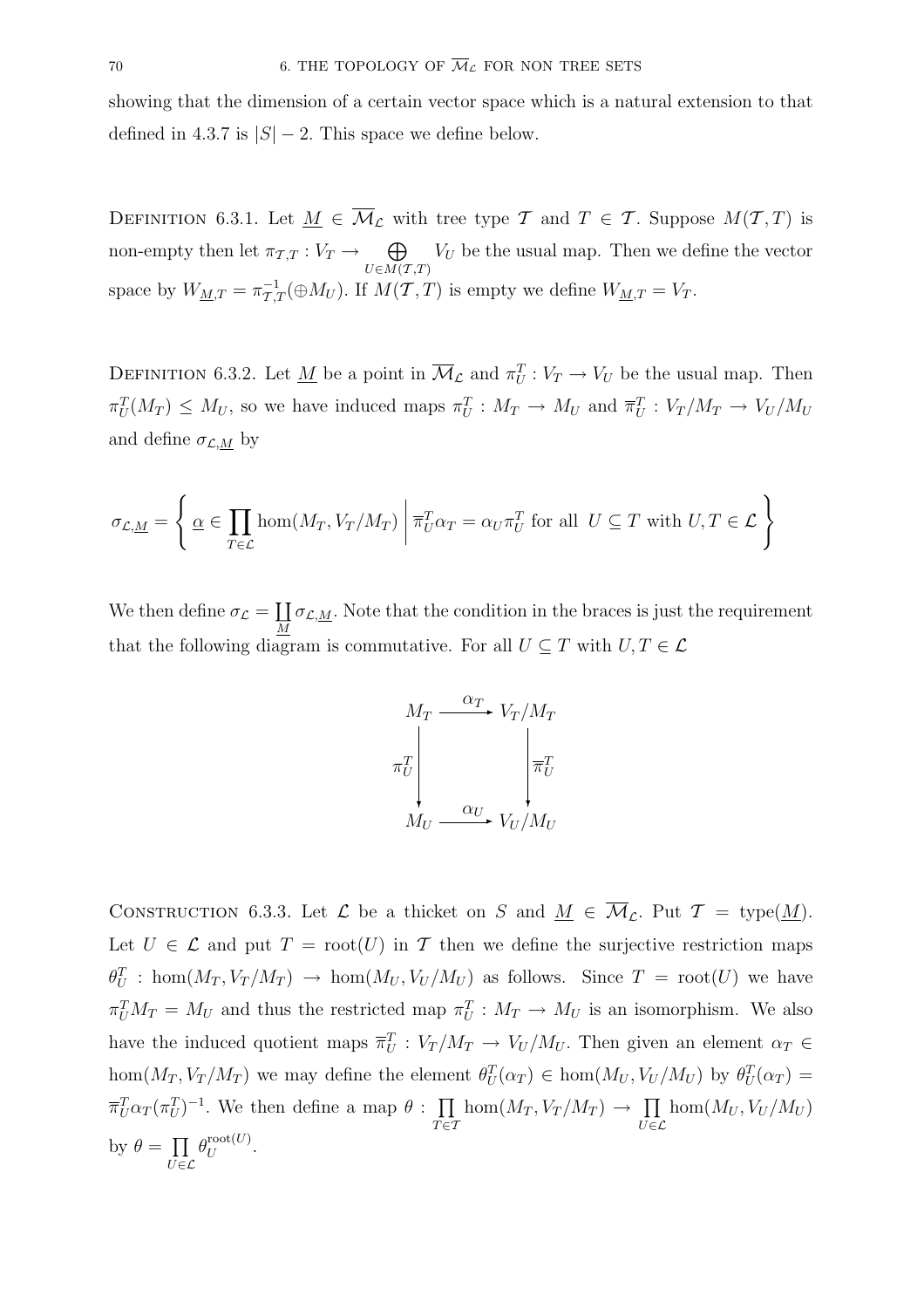LEMMA 6.3.4. Let  $\mathcal L$  be a thicket and  $\underline{M} \in \overline{\mathcal M}_{\mathcal L}$ . Put  $\mathcal T = \text{type}(\underline{M})$  and write  $\underline{N}$  to be the image of  $M$  in  $\overline{\mathcal{M}}_T$  then

- (1) The projection  $\pi : \sigma_{\mathcal{L},\underline{M}} \to \sigma_{\mathcal{T},\underline{N}}$  is an isomorphism of vector spaces.
- (2)  $\sigma_{\mathcal{T},\underline{N}} = \prod$  $hom(M_U, W_{M,T}/M_U)$
- $\bar{T} \in \mathcal{I}$ (3) dim $(\sigma_{\mathcal{T},N}) = |S| - 2$
- (4) The map  $\theta$  restricts to  $\theta : \sigma_{\mathcal{T},N} \to \sigma_{\mathcal{L},M}$  which is inverse to  $\pi$

PROOF. It is clear that  $\sigma_{\mathcal{L},M}$  is a vector subspace of  $\prod$  $\bar{T} \in \mathcal{L}$  $hom(M_T, V_T/M_T)$ . We next examine how the commutative diagrams restricts the functions  $\alpha_U, \alpha_T$  for  $U \subseteq T$  that we are interested in.

Let  $\underline{M} \in \overline{\mathcal{M}}_{\mathcal{L}}$  and  $U, T \in \mathcal{L}$  with  $U \subseteq T \subseteq S$ . Then by construction either  $\pi_U^T(M_T) = M_U$ or  $\pi_U^T(M_T) = 0$ . In the first case we have that  $\pi_U^T : M_T \to M_U$  is an isomorphism and so given  $\alpha_T \in \text{hom}(M_T, V_T / M_T)$  there exists a unique  $\alpha_U \in \text{hom}(M_U, V_U / M_U)$  with the required property, namely  $\alpha_U = \overline{\pi}_U^T \alpha_T (\pi_U^T)^{-1} = \theta_U^T (\alpha_T)$ . In the second case for any  $\alpha_U \in$ hom $(M_U, V_U/M_U)$  we have  $\alpha_U \pi_U^T = 0$  and so by the commutative diagram we must have  $\overline{\pi}_U^T \alpha_T = 0$  that is we require  $\text{im}(\alpha_T) \leq \text{ker}(\overline{\pi}_U^T)$ . It is clear that  $\text{ker}(\overline{\pi}_U^T) = K_U^T / M_T$  where  $K_U^T = (\pi_U^T)^{-1}(M_U)$  and so for any  $\alpha_U \in \text{hom}(M_U, V_U/M_U)$  and  $\alpha_T \in \text{hom}(M_T, V_T/M_T)$ the required diagram commutes if and only if  $\alpha_T \in \text{hom}(M_T, K_U^T/M_T)$  where we are using the obvious notation.

Let  $\underline{M} \in \overline{\mathcal{M}}_{\mathcal{L}}$  with  $\mathcal{T} = \text{type}(\underline{M})$ , then given any  $T \in \mathcal{T}$  and  $U \in \mathcal{L}$  with  $U \subseteq T$  it is clear that  $\pi^T_U(M_T) = 0$  if and only if  $U \subseteq W$  for some  $W \in M(\mathcal{T},T)$ . Put  $n_T = |M(\mathcal{T},T)|$ and suppose  $n_T > 0$ , then given  $\alpha_T \in \text{hom}(M_T, V_T / M_T)$  we must have that  $\alpha_T \in$ hom $(M_T, (\pi_U^T)^{-1}M_U/M_T)$  for all  $U \in M(\mathcal{T},T)$ . That is to say  $\alpha_T \in \text{hom}(M_T, W_{M,T}/M_T)$ where  $W_{M,T} = \bigcap$  $U\in M(\mathcal{T},T)$  $(\pi_U^T)^{-1} M_U \leq V_T$ . If  $n_T = 0$  then we take  $W_{M,T} = V_T$ . Next put  $\sigma'_{\mathcal{T},\underline{N}} = \prod$  $\bar{T} \in \mathcal{I}$ hom $(M_T, W_{\underline{M},T}/M_T)$ , this proves we have a projection map  $\pi : \sigma_{\mathcal{L},\underline{M}} \to \sigma'_{T,\underline{N}}$ . We next construct the inverse. For any  $T \in \mathcal{T}$  let  $\alpha_T \in \text{hom}(M_T, W_{M,T}/M_T)$ . Let  $U \in \mathcal{L}$ with  $T = \text{root}(U)$  then by construction  $\pi_U^T(M_T) = M_U$  and we define  $\alpha_U$  to be the only choice possible from this commutative diagram, that is  $\alpha_U = \overline{\pi}_U^T \alpha_T (\pi_U^T)^{-1} = \theta_U^T (\alpha_T)$ . We first need to check that the  $\alpha$  constructed in this way does indeed lie in  $\sigma_{\mathcal{L},M}$ . Let  $U \subseteq V \subseteq S$  and put  $T = \text{root}(U), W = \text{root}(V)$ , then  $T \subseteq W$  and we have  $\pi_U^T(M_T) = M_U, \ \pi_V^W M_W = M_V.$  First suppose that  $T = W$  then given a linear map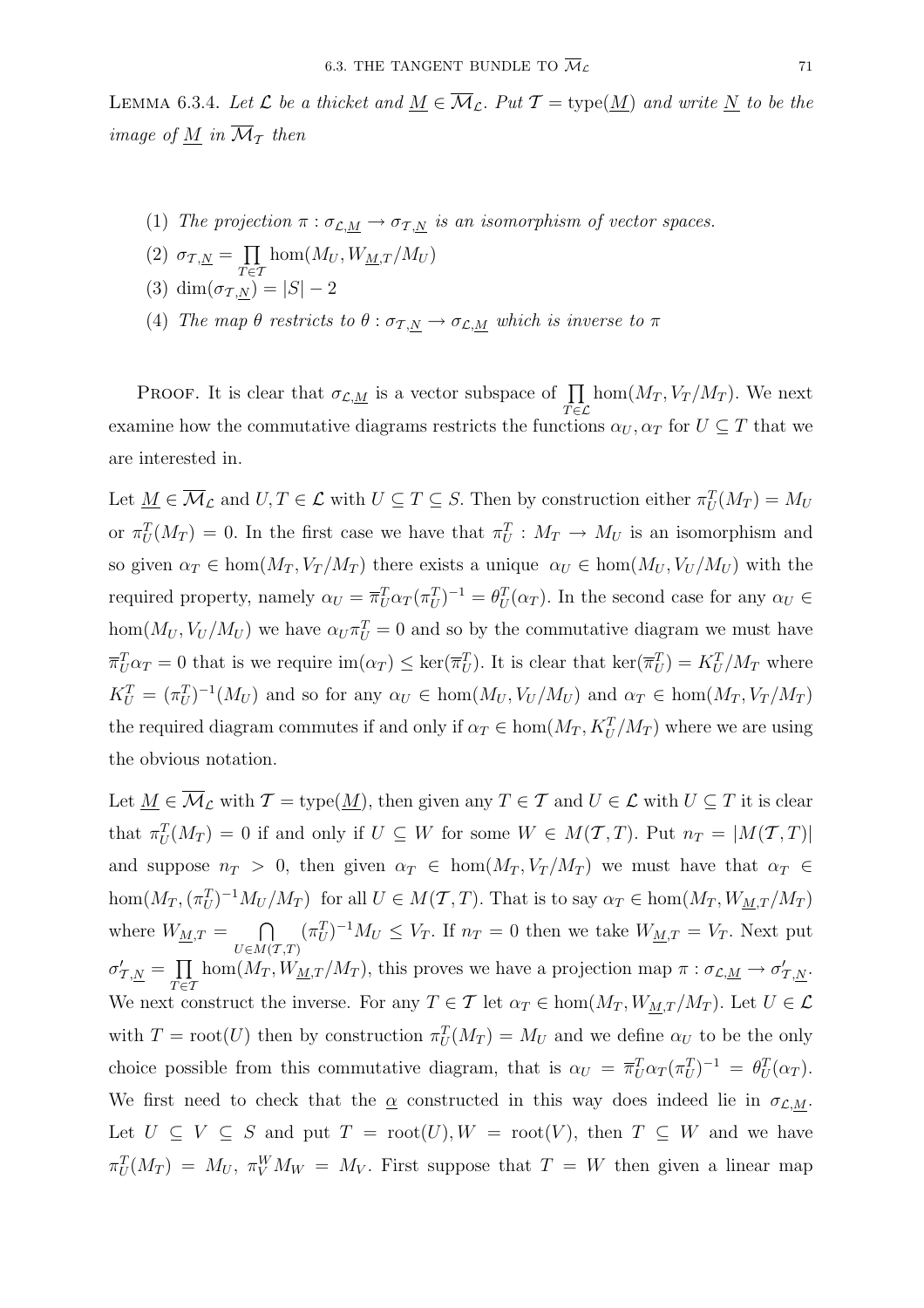$\alpha_T$  we are forced to take  $\alpha_U$  and  $\alpha_V$  to be the unique function satisfying the conditions that  $\alpha_U \pi_U^T = \overline{\pi}_U^T \alpha_T$  and  $\alpha_V \pi_V^T = \overline{\pi}_V^T \alpha_T$ . We are required to prove that,  $\alpha_U \pi_U^V = \overline{\pi}_U^V \alpha_V$ . We have that  $\pi_V^T M_T = M_V$ ,  $\pi_V^V \pi_V^T = \pi_U^T$  and the map  $\pi_V^T$  is invertible so  $\pi_V^V = \pi_U^T (\pi_V^T)^{-1}$ also  $\overline{\pi}_U^T = \overline{\pi}_U^V \overline{\pi}_V^T$ . We then have,

$$
\alpha_U \pi_U^V = \alpha_U \pi_U^T (\pi_V^T)^{-1}
$$

$$
= \overline{\pi}_U^T \alpha_T (\pi_V^T)^{-1}
$$

$$
= \overline{\pi}_U^V \overline{\pi}_V^T \alpha_T (\pi_V^T)^{-1}
$$

$$
= \overline{\pi}_U^V \alpha_V
$$

Now suppose  $T \subset W$  then we can find an  $X \in M(T, W)$  with  $T \subseteq X$ . From this we see that  $\pi_T^W M_W = 0$  and therefore  $\overline{\pi}_T^W \alpha_W = 0$ . Now  $\alpha_V$  is the unique function satisfying  $\alpha_V \pi_V^W = \overline{\pi}_V^W \alpha_W$  and since  $\pi_U^V M_V = 0$  we are required to prove that  $\overline{\pi}_U^V \alpha_V = 0$ 

$$
\overline{\pi}_U^V \alpha_V = \overline{\pi}_U^V \overline{\pi}_V^W \alpha_W (\pi_V^W)^{-1}
$$

$$
= \overline{\pi}_U^W \alpha_W (\pi_V^W)^{-1}
$$

$$
= \overline{\pi}_U^T (\overline{\pi}_T^W \alpha_W) (\pi_V^W)^{-1}
$$

$$
= 0
$$

This proves that  $\underline{\alpha}$  is a point in  $\sigma_{\mathcal{L},\underline{M}}$ , thus we have the injective map  $\theta : \sigma'_{\mathcal{T},\underline{N}} \to \sigma_{\mathcal{L},\underline{M}}$ . This is clearly the inverse map. Next put  $H_T = \text{hom}(M_T, W_{\underline{M},T}/M_T)$  and  $d_T = \text{dim}_{\mathbb{C}}(H_T)$ . We are required to prove that  $\dim_{\mathbb{C}}(\sigma_{\mathcal{L},M}) = \sum$  $\bar{T \in I}$  $d_T = |S| - 2$ . For each  $T \in \mathcal{T}, d_T =$ dim<sub>C</sub>  $W_{\underline{M},T} - 1$ . If  $n_T > 0$  let  $\pi_{\mathcal{T},T} : V_T \to \mathbb{C}$  $U\in M(T,T)$  $V_U$  be the usual map, then we have  $W_{\underline{M},T} = \pi_{T,T}^{-1}(\oplus M_T)$  and by corollary 4.1.5 we have  $\dim_{\mathbb{C}} W_{\underline{M},T} = n(\mathcal{T},T)$  and so  $d_T = n(T, T) - 1$ . If  $n_T = 0$  we see that  $W_{M,T} = V_T$  and so in all cases  $d_T = n(T, T) - 1$ . Therefore,

$$
\dim_{\mathbb{C}}(\sigma_{\mathcal{L},\underline{M}}) = \sum_{T \in \mathcal{T}} (n(\mathcal{T},T) - 1)
$$

$$
= |S| - 2 \text{ by lemma } 3.3.2
$$

Next we have the projection map  $\pi : \sigma_{\mathcal{L},M} \to \sigma_{\mathcal{T},N}$  and the map  $\theta : \sigma'_{\mathcal{T},N} \to \sigma_{\mathcal{L},M}$  thus composing we see that  $\sigma'_{T,N} \subseteq \sigma_{T,N}$ . It is also clear from our calculations that we have the projection  $p: \sigma_{\mathcal{T},\underline{N}} \to \sigma'_{\mathcal{T},\underline{N}}$ . This shows  $\sigma_{\mathcal{T},\underline{N}} \subseteq \sigma'_{\mathcal{T},\underline{N}}$  thus  $\sigma_{\mathcal{T},\underline{N}} = \sigma'_{\mathcal{T},\underline{N}}$  and our claims are proven.  $\Box$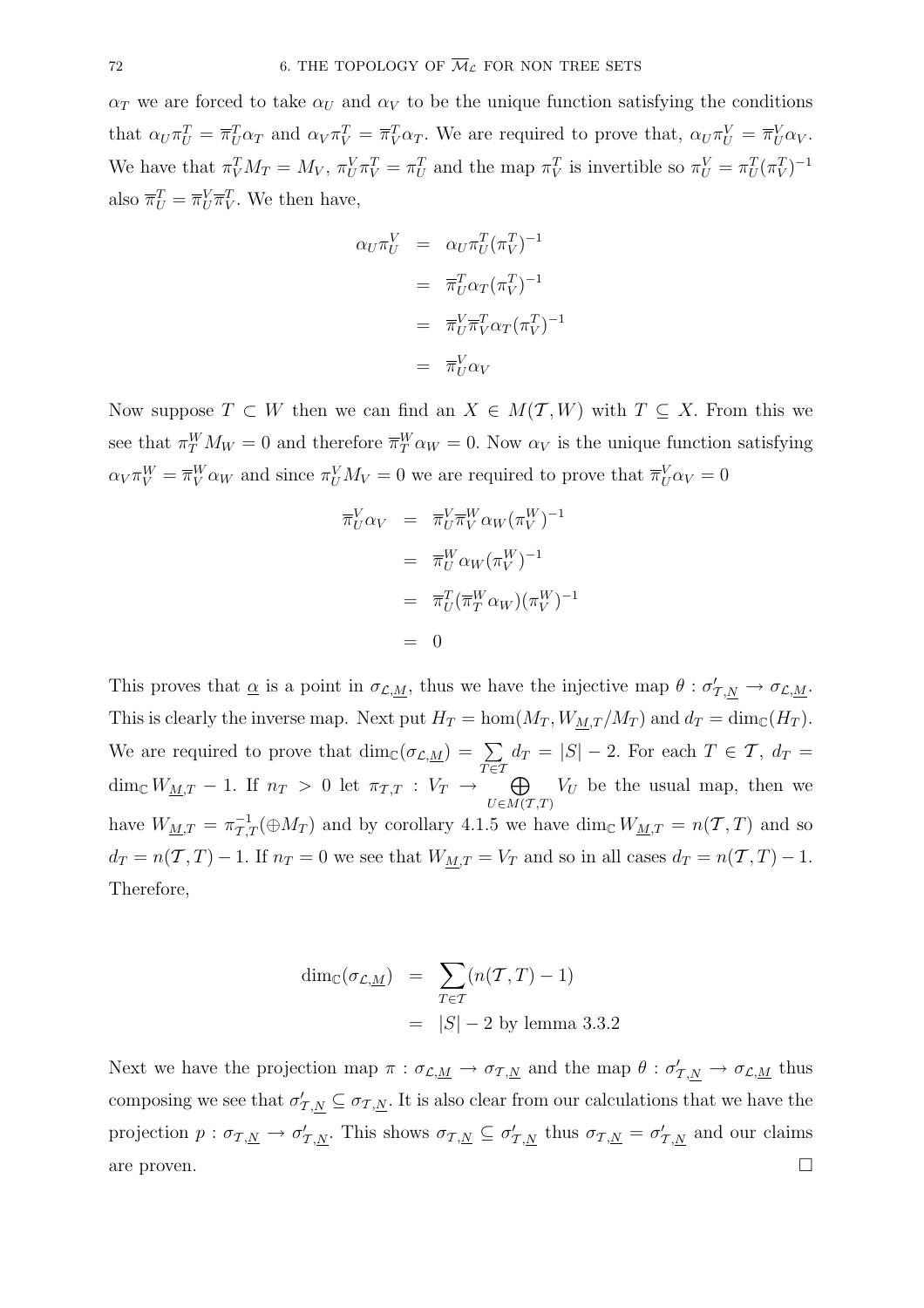LEMMA 6.3.5. Let  $\mathcal L$  be a thicket then the tangent bundle of  $\overline{\mathcal M}_{\mathcal L}$  is  $\sigma_{\mathcal L}$ 

PROOF. For  $|\mathcal{L}| \leq 2$  we see that  $\mathcal L$  is an S-tree and we have already proven this claim in lemma 4.3.12 so we may suppose  $|\mathcal{L}| > 2$ . Let  $\underline{M} \in \overline{\mathcal{M}}_{\mathcal{L}}$  and  $U, T \in \mathcal{L}$  with  $U \subset T$ . Put  $\mathcal{U} = \{ U, T \}$  and consider the following commutative diagram,



Put <u>N</u> to be the image of <u>M</u> in  $\overline{\mathcal{M}}_{\mathcal{U}}$ . Then the tangent space  $T_N \overline{\mathcal{M}}_{\mathcal{U}} = \sigma_{\mathcal{U},N}$  thus we may identify the tangent space  $T_{\underline{M}}\overline{\mathcal{M}}_{\mathcal{L}} \leq \sigma_{\mathcal{L},\underline{M}}$  but  $\dim(T_{\underline{M}}\overline{\mathcal{M}}_{\mathcal{L}}) = |S| - 2 = \dim(\sigma_{\mathcal{L},\underline{M}})$  by the previous lemma thus  $T\overline{\mathcal{M}}_{\mathcal{L}} = \sigma_{\mathcal{L}}$ .

COROLLARY 6.3.6. For any finite set S,  $\overline{\mathcal{M}}_S$  is a smooth irreducible projective variety of dimension  $|S| - 2$  with tangent bundle  $\sigma_S$ .

### **6.4.** Results on the cohomology ring of  $\overline{\mathcal{M}}_{\mathcal{L}}$

In this section we will produce a certain pullback diagram that will give rise to a Mayer Vietoris type sequence. This diagram will be one useful way of deducing many pleasant results about the cohomology rings of  $\overline{\mathcal{M}}_{\mathcal{L}}$  and in particular  $\overline{\mathcal{M}}_{S}$ . In the following section we will use the same approach to analyze the Chow ring. This diagram will also turn out to have other nice properties that we discuss in the last section.

DEFINITION 6.4.1. Let  $\mathcal L$  be a thicket on S. Then for each  $T \in \mathcal L$  we define the elements  $x_T \in H^2(\overline{\mathcal{M}}_{\mathcal{L}})$  by  $x_T = \pi_T^*(y_T)$  where  $\pi_T : \overline{\mathcal{M}}_{\mathcal{L}} \to PV_T$  is the projection map and  $y_T$  is the standard generator of  $H^2(PV_T)$ , that is  $y_T = e(L_T)$  where  $L_T$  is the tautological line bundle over  $PV_T$ .

 $\Box$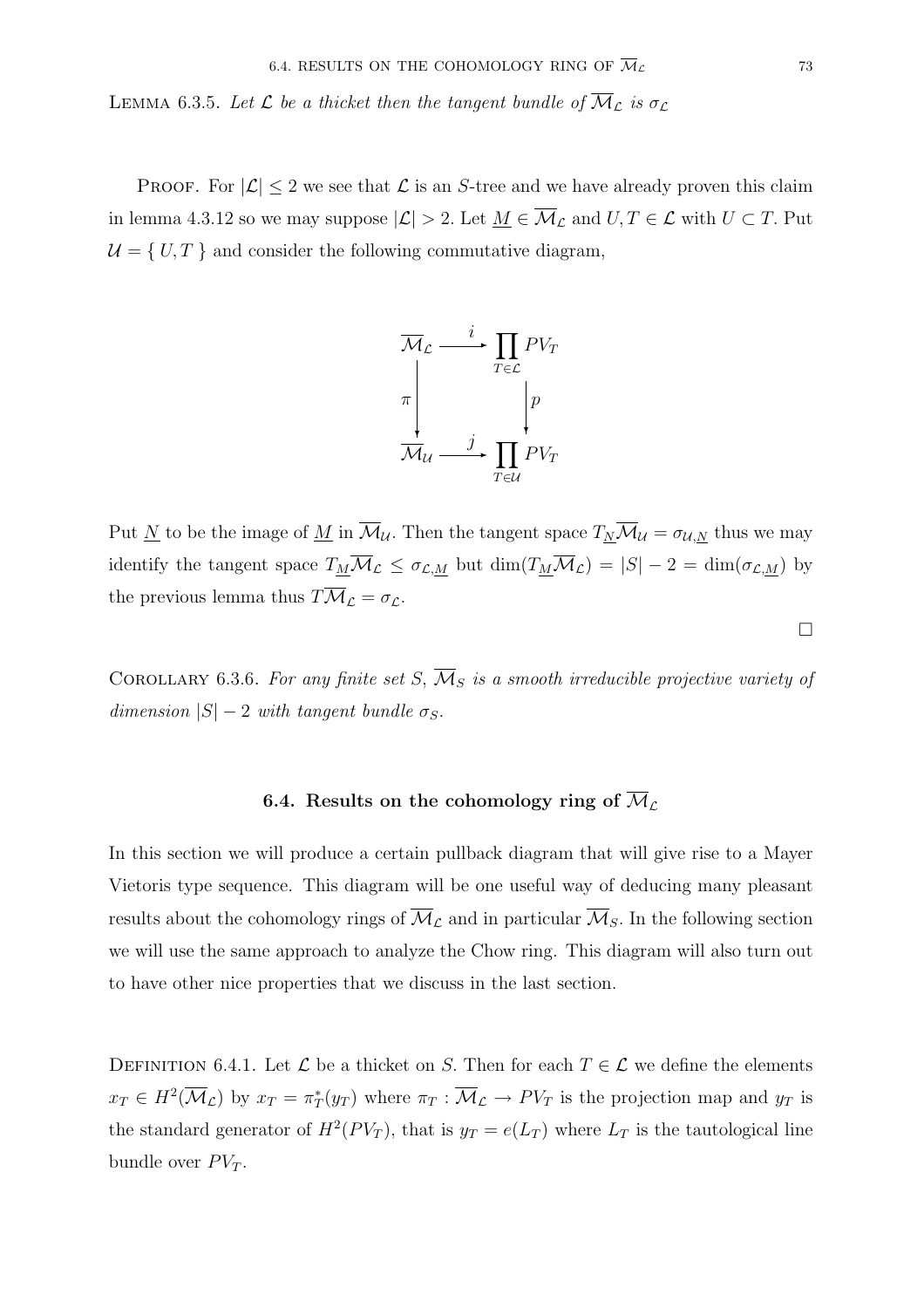DEFINITION 6.4.2. We say a triple  $(\mathcal{L}, S, T)$  is admissible if  $\mathcal{L} \subseteq P(S)$ ,  $\mathcal{L}$  is a thicket,  $T \subseteq S$  and there is no  $U \in \mathcal{L}$  with  $U \subseteq T$ . Further if  $\mathcal{L}_+ = \mathcal{L} \amalg \{T\}$  is a thicket we call the admissible triple an admissible thicket.

CONSTRUCTION 6.4.3. Let  $T \subseteq S$  and ~ be an equivalence relation on T. Write  $\overline{T}$  for the set of equivalence classes of T and let  $q_T : T \to \overline{T}$  be the quotient map then we define a map  $r_T : PV_{\overline{T}} \to PV_T$  as follows. We first define a map  $r_T : F(\overline{T}, \mathbb{C}) \to F(T, \mathbb{C})$ . For any  $f_{\overline{T}} \in F(\overline{T}, \mathbb{C})$  we define  $f_T \in F(T, \mathbb{C})$  by  $f_T = f_{\overline{T}} \circ q_T$ . Then  $r_T$  send constants to constants so we can define the induced injective map  $r_T : V_{\overline{T}} \to V_T$  and in turn an injective map  $r_T : PV_{\overline{T}} \to PV_T$ , this is the first of our desired maps. One readily checks we have a short exact sequence  $V_{\overline{T}} \to V_T \to \bigoplus$  $U\epsilon \overline{T}$  $V_U$  and we define  $V_T = \text{ker}(\pi_{\overline{T}})$ . Thus we have isomorphisms  $s_T : \overline{V}_T \to V_{\overline{T}}$  induced from this sequence and  $s_T : P\overline{V}_T \to PV_{\overline{T}}$ . The latter is the second of our desired maps.

LEMMA 6.4.4. Let  $T ⊆ S$  and ∼ be a equivalence relation on T. Then with the notation as above we have maps  $r_T : PV_T \to PV_T$  and  $s_T : P\overline{V}_T \to PV_T$ . We also write  $r_T: PV_{\overline{T}} \to P \overline{V}_T$  to be the restricted map of  $r_T$  onto its image. Then  $r_T$  and  $s_T$  are inverses for each other. Let U be a subset of  $T$  and give U the induced equivalence relation then we have the following commutative diagrams,



In particular if  $|\overline{U}| = 1$  then we obtain  $\pi_U^T r_T = 0$ 

PROOF. The proofs of these claims are clear.

 $\Box$ 

DEFINITION 6.4.5. Let  $T \subseteq S$ . Then in this section we make extensive use of the equivalence relation on S by T defined by  $u \sim v$  if and only if  $u = v$  or  $u, v \in T$ . We write  $S/T$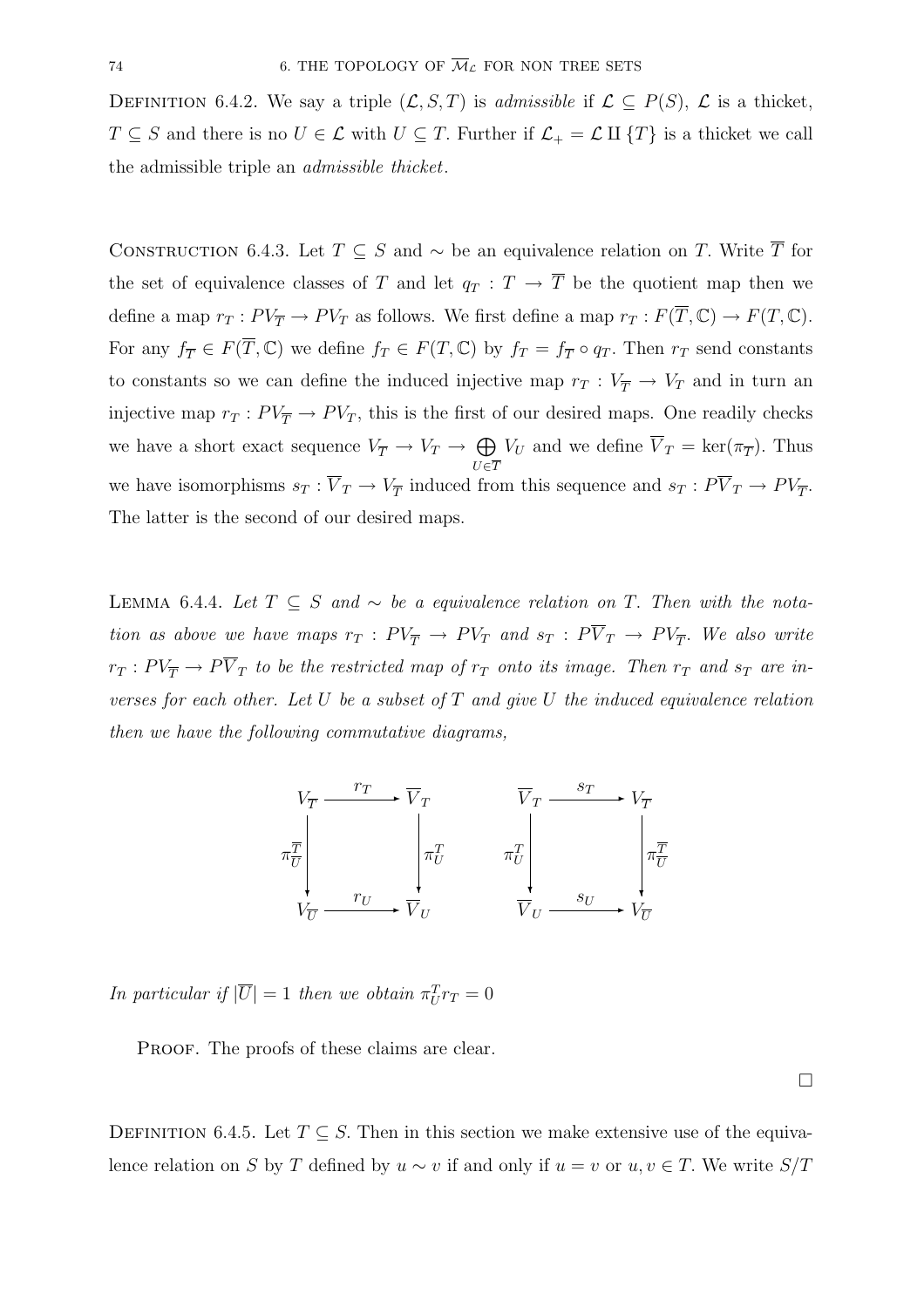for the equivalence classes and  $q_S : S \to S/T$  for the quotient map. Let  $U \subseteq S$  and put  $\overline{U} = q_S(U)$  then we write  $q_U : U \to \overline{U}$  for the induced quotient map on U.

CONSTRUCTION 6.4.6. Let  $(L, S, T)$  be admissible then we define a map  $j_{\mathcal{L}} : \overline{\mathcal{M}}_{\mathcal{L}} \rightarrowtail \overline{\mathcal{M}}_{\mathcal{L}}$ as follows. Given any set  $U \in \mathcal{L}$  we write  $\overline{U} = q_T(U)$  where  $q_T : S \to S/T$  is the quotient map then  $|\overline{U}| > 1$  because  $U \nsubseteq T$ . We define  $M_U = r_U(N_{\overline{U}})$  and  $j_{\mathcal{L}}(\underline{N}) = \prod r_U(N_{\overline{U}})$ . To see that the image of  $j_{\mathcal{L}}$  lies in  $\overline{\mathcal{M}}_{\mathcal{L}}$  we observe that by the last lemma we have the following commutative diagram. Let  $U, W \in \mathcal{L}$  with  $U \subseteq W$  and  $\overline{U}, \overline{W}$  be their images in  $\overline{\mathcal{L}}$  then,



LEMMA 6.4.7. Let  $(\mathcal{L}, S, T)$  be admissible then

 $j_{\mathcal{L}}(\overline{\mathcal{M}}_{\overline{\mathcal{L}}}) = \{ \underline{M} \in \overline{\mathcal{M}}_{\mathcal{L}} \mid \text{ for all } U \in \mathcal{L} \text{ with } U \cap T \text{ non-empty } \implies \pi_{U \cap T}^U M_U = 0 \}$ 

PROOF. Let  $\underline{M} \in \overline{\mathcal{M}}_{\mathcal{L}}$  and  $U \in \mathcal{L}$  with  $U \cap T$  non-empty. Then because  $\pi_{U \cap T}^{U} M_U = 0$ we see that  $M_U \in P(\overline{V}_U)$ . Then given  $U \in \mathcal{L}$  we may define an element  $N_{\overline{U}} \in PV_{\overline{U}}$  by  $N_{\overline{U}} = s_U(M_U)$ . We must check this is well defined. Let  $W \in \mathcal{L}$  be another element with  $q_T(W) = q_T(U)$ . Then by the first part we readily deduce that root $(U) = \text{root}(W)$  in type( $\underline{M}$ ) so that we are well defined. Put  $\underline{N} = \prod N_{\overline{U}}$  then it is clear from the commuting diagram below of 6.4.4 that  $\underline{N} \in \overline{\mathcal{M}}_{\overline{\mathcal{L}}}$  and  $\underline{M} = j_{\mathcal{L}}(\underline{N})$ 



The reverse inclusion is clear as we have the short exact sequence  $V_{U/T} \to V_U \to V_{U \cap T}$ .  $\Box$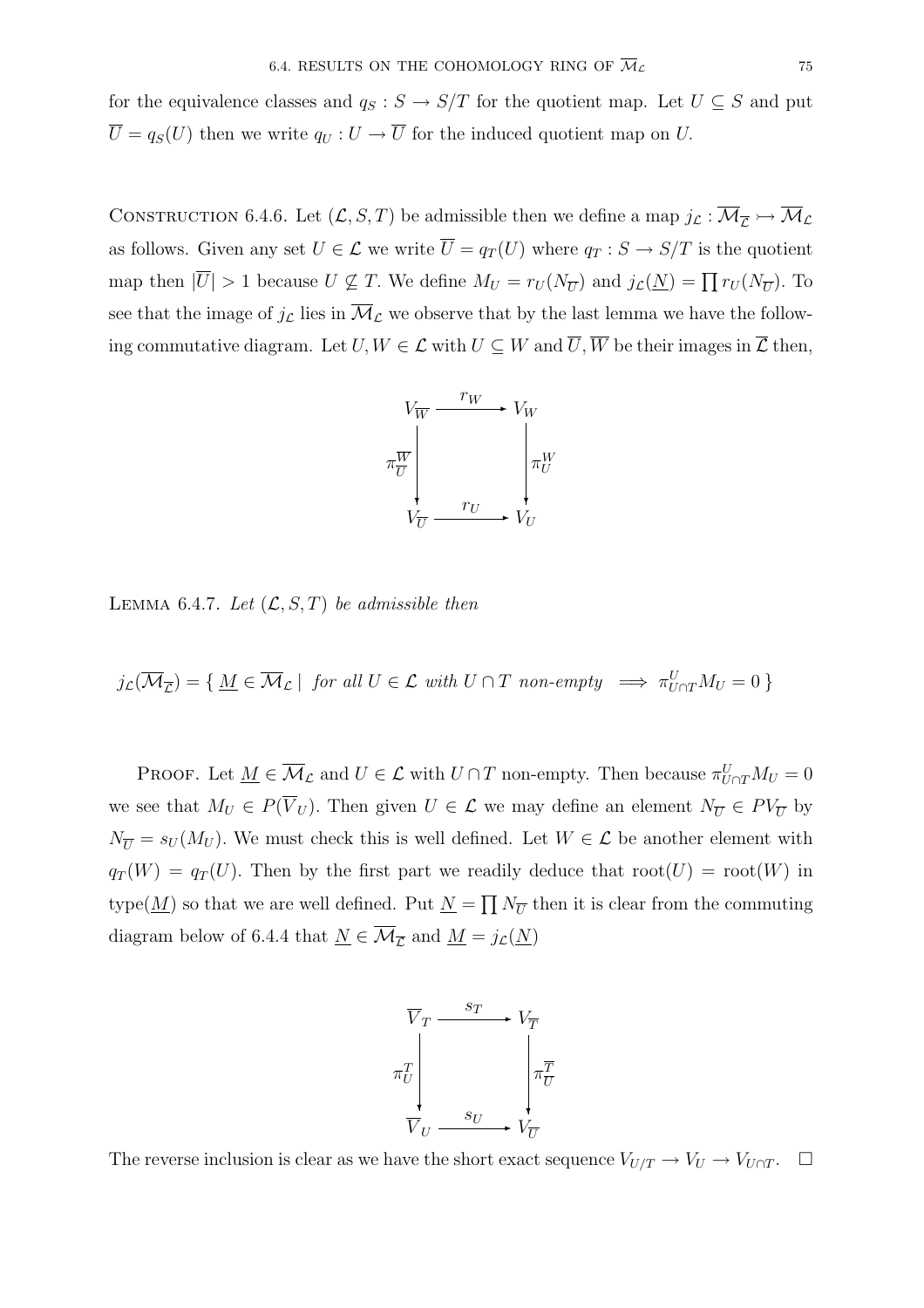CONSTRUCTION 6.4.8. Let  $(\mathcal{L}, S, T)$  be admissible. We then define a map  $i_{\mathcal{L}} : PV_T \times$  $\overline{\mathcal{M}}_{\mathcal{L}} \to \overline{\mathcal{M}}_{\mathcal{L}_+}$  by  $i_{\mathcal{L}}(M_T, \underline{M})=(M_T, j_{\mathcal{L}}(\underline{M}))$ . Because T has minimal size we see by the last lemma that this does indeed lie in  $\overline{\mathcal{M}}_{\mathcal{L}_+}$ 

The following lemma is a refinement of the previous one that works for admissible thickets  $(\mathcal{L}, S, T)$ . This will be important for several results we will require later.

LEMMA 6.4.9. Let  $(\mathcal{L}, S, T)$  be an admissible thicket then

$$
j_{\mathcal{L}}(\overline{\mathcal{M}}_{\overline{\mathcal{L}}}) = \{ \underline{M} \in \overline{\mathcal{M}}_{\mathcal{L}} \mid \text{ for all } U \in \mathcal{L} \text{ with } U \supseteq T \implies \pi_T^U M_U = 0 \}
$$

PROOF. Suppose we have  $\underline{M} \in \overline{\mathcal{M}}_{\mathcal{L}}$  and for all  $U \in \mathcal{L}$  with  $U \supset T$  we have  $\pi_T^U M_U = 0$ . Then for each  $U \in \mathcal{L}$  with  $U \cap T$  non-empty. Put  $V = U \cup T \supset T$  and  $W = U \cap T$  then as  $\mathcal{L}_+$ is a thicket we have  $V \in \mathcal{L}$  and  $\pi_Y^V M_V = 0$ . Then by lemma 6.1.2 we must have  $\pi_U^V M_V =$  $M_U$  as U and T have non-trivial intersection. Then  $\pi_W^U M_U = \pi_W^U \pi_U^V M_V = \pi_W^V M_V = 0$ because  $W \subseteq T$  and  $\pi_T^V M_V = 0$ . Let  $q_T : S \to S/T$  be the usual quotient map. For each  $U \in \mathcal{L}$  put  $\overline{U} = q_T(U)$  then because  $M_U \in P\overline{V}_U$  we may define  $N_{\overline{U}} = s_U(M_U)$  and  $N = \prod N_{\overline{U}}$ , to see this is well defined let  $W \in \mathcal{L}$  with  $q_T(U) = q_T(W)$  then by the first part we deduce that  $\text{root}(U) = \text{root}(W)$  and we are well defined. Next I claim  $\underline{N} \in \mathcal{M}_{\overline{C}}$ , this is immediate from the previous commutative diagram of lemma 6.4.4

Then it is clear  $j_{\mathcal{L}}(N) = M$  therefore  $M \in j_{\mathcal{L}}(\overline{\mathcal{M}}_{\overline{\mathcal{L}}})$ . The reverse inclusion of this result is clear because of the short exact sequence  $V_{U/T} \to V_U \to V_T$ .

 $\Box$ 

PROPOSITION 6.4.10. Let  $(L, S, T)$  be an admissible thicket. Then we have the following pullback diagram,

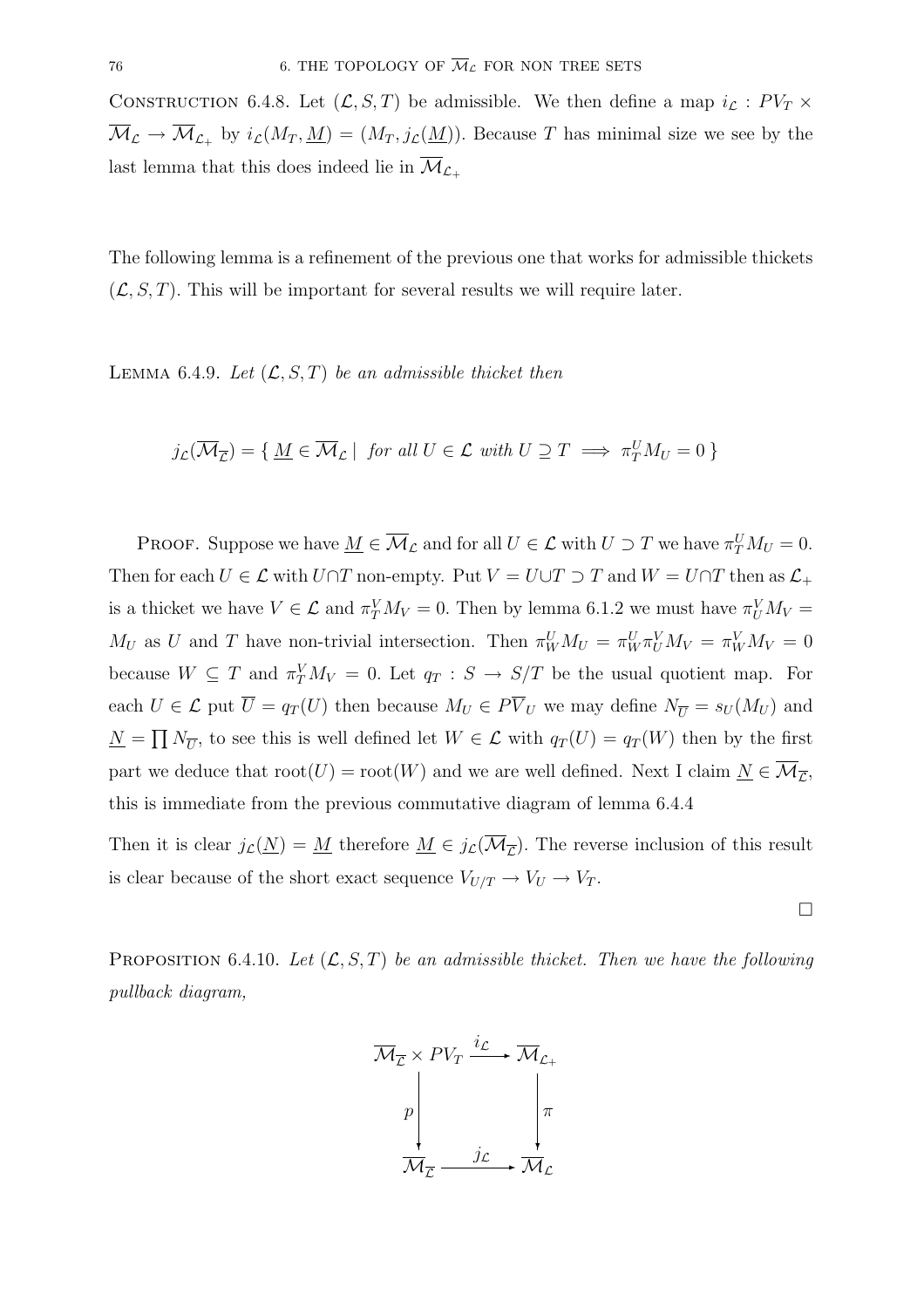$i_{\mathcal{L}}$  and  $j_{\mathcal{L}}$  are injective closed maps and  $\pi: (\overline{\mathcal{M}}_{\mathcal{L}_+}, A_{\mathcal{L}}) \to (\overline{\mathcal{M}}_{\mathcal{L}}, B_{\mathcal{L}})$  is a relative isomorphism where  $A_{\mathcal{L}} = i_{\mathcal{L}}(\overline{\mathcal{M}}_{\overline{\mathcal{L}}} \times PV_T)$  and  $B_{\mathcal{L}} = j_{\mathcal{L}}(\overline{\mathcal{M}}_{\overline{\mathcal{L}}})$  are Zariski closed moreover the map  $\pi$  is surjective and the square is a pushout.

PROOF. The commutativity of this diagram is clear from the definitions of the various maps. We next prove that the map  $j_{\mathcal{L}} : \overline{\mathcal{M}}_{\mathcal{L}} \rightarrow \overline{\mathcal{M}}_{\mathcal{L}}$  is injective. Suppose we are given  $\underline{N}, \underline{M} \in \overline{\mathcal{M}}_{\overline{\mathcal{L}}}$  with  $j_{\mathcal{L}}(\underline{N}) = \underline{L} = j_{\mathcal{L}}(\underline{M})$ , then for any  $U \in \mathcal{L}$  we have  $L_U = r_U(N_{\overline{U}}) =$  $r_U(M_{\overline{U}})$ . Since  $r_U$  is injective we must have  $M_{\overline{U}} = N_{\overline{U}}$  and therefore  $\underline{N} = \underline{M}$ . From this it follows that the map  $i_{\mathcal{L}}$  is also injective.

We next prove that the map of pairs  $\pi : (\overline{\mathcal{M}}_{\mathcal{L}_+}, A_{\mathcal{L}}) \to (\overline{\mathcal{M}}_{\mathcal{L}}, B_{\mathcal{L}})$  is a relative isomorphism. For this the following result will be useful. We have that,

$$
|\pi^{-1}(M)| = 1 \iff
$$
 there exists  $U \in \mathcal{L}$  with  $U \supset T$  such that  $\pi_T^U M_U \neq 0$ 

To see the first direction suppose there is no such U then by lemma 6.4.9 we see  $M \in$ image(j<sub>c</sub>), and by the commutativity of the diagram  $\pi^{-1}(\underline{M})$  contains a copy of  $PV_T$ therefore  $|\pi^{-1}(M)| = \infty$ . To see the converse choose a set  $U \supset T$  of minimal size with  $\pi_T^U M_U \neq 0$ . Write  $M_T = \pi_T^U M_U$ . Let  $V \in \mathcal{L}$  be any element with  $V \supset T$  then we need to show that  $\pi_Y^V M_V \leq M_T$ . Put  $W = U \cup V$  then  $U \cap V \supseteq T$  therefore  $W \in \mathcal{L}$  as  $\mathcal{L}$  is a thicket. Clearly we can't have both  $\pi_U^W M_W = 0$  and  $\pi_V^W M_W = 0$ . First suppose that  $\pi_U^W M_W \neq 0$ , then  $\pi_U^W M_W = M_U$ . Because  $\pi_T^U M_U = M_T$  we have that  $\pi_T^W M_W = M_T$ . Therefore  $\pi_V^W M_W = M_V$  as  $V \supset T$  and  $\pi_T^V M_V = \pi_T^V \pi_V^W M_W = \pi_T^W M_W = M_T$ . Next suppose  $\pi_U^W M_W = 0$  then  $\pi_T^W M_W = 0$  as  $T \subset U$  and  $\pi_V^W M_W = M_V$  and therefore  $\pi_T^V M_V = \pi_T^V \pi_V^W M_W = \pi_T^W M_W = 0$ . Then in all cases we have  $\pi_T^V M_V \leq M_T$ .

By the previous lemma we have for any  $\underline{M} \in \overline{\mathcal{M}}_{\mathcal{L}}$  then  $\underline{M} \in j_{\mathcal{L}}(\overline{\mathcal{M}}_{\overline{\mathcal{L}}})$  if and only if for every  $U \in \mathcal{L}$  with  $U \supset T$  we have  $\pi_T^U M_U = 0$ . Thus this proves our map  $\pi : (\overline{\mathcal{M}}_{\mathcal{L}_+}, A_{\mathcal{L}}) \to$  $(\mathcal{M}_{\mathcal{L}}, B_{\mathcal{L}})$  is a bijection. We now construct the inverse over our relative spaces for the function  $\pi$ . Write  $A_{\mathcal{L}}^c$  for the complement of  $A_{\mathcal{L}}$  in  $\overline{\mathcal{M}}_{\mathcal{L}}$  and  $B_{\mathcal{L}}^c$  for the complement of  $B_{\mathcal{L}}$  in  $\overline{\mathcal{M}}_{\mathcal{L}_+}$ . Then as  $\overline{\mathcal{M}}_{\mathcal{L}}$  is a complete variety for every  $\mathcal{L}$  we see that  $A_{\mathcal{L}}$  and  $B_{\mathcal{L}}$  are Zariski closed. Next put  $\mathcal{U}_T = \{ U \in \mathcal{L} \mid U \supset T \}$  and define a function  $\mu_T : B_{\mathcal{L}}^c \to PV_T$ by  $\mu_T(\underline{L}) = \bigcup$ U∈U*<sup>T</sup>*  $\pi_T^U(M_U)$ . We then define  $\theta : B_{\mathcal{L}}^c \to A_{\mathcal{L}}^c$  by  $\theta(\underline{N})=(\underline{N}, \mu_T(\underline{N})).$ This is clearly the inverse map, we must show that  $\mu_T$  is a morphism of varieties. For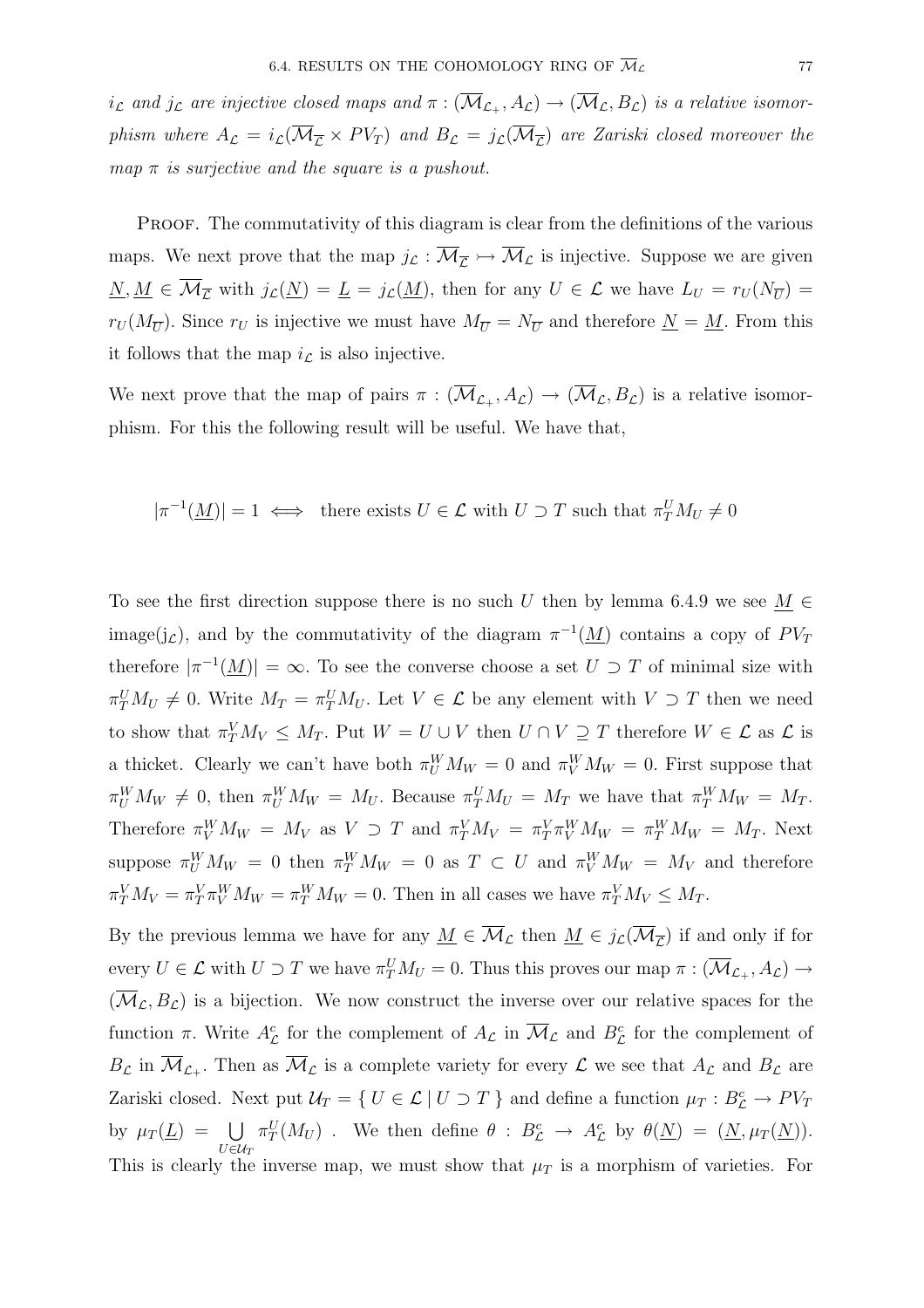each tree  $\mathcal{T} \in \mathbb{T}_{\mathcal{L}}$  put  $\mathcal{O}_{\mathcal{L}}(\mathcal{T}) = \mathcal{N}_{\mathcal{L}}(\mathcal{T}) \cap B_{\mathcal{L}}^c$ . Then each  $\mathcal{O}_{\mathcal{L}}(\mathcal{T})$  is Zariski open and  $B_{\mathcal{L}}^c = \bigcup$  $\tau \in \mathbb{T}_\mathcal{L}$  $\mathcal{O}_{\mathcal{L}}(\mathcal{T})$ . For each  $\mathcal{T} \in \mathbb{T}_{\mathcal{L}}$  put  $U = \text{root}(T)$  in  $\mathcal{T}$ . Then I claim the partial map  $\rho_T^U$ :  $PV_U$  -->  $PV_T$  is defined at  $M_U$ . Note that this is not a consequence of lemma 6.1.8 as  $T \notin \mathcal{L}$  and we are extending the definition of the root function for this case (in the evident natural way) to the element T. For suppose otherwise that  $\pi_T^U M_U = 0$ . Let  $V \in \mathcal{L}$ with  $V \supset T$  then  $\text{root}(V) \supseteq \text{root}(T) = U$ . Put  $W = \text{root}(V)$  so that  $\pi_V^W M_W = M_V$  thus  $\pi_T^V M_V = \pi_T^V \pi_W^W M_W = \pi_T^W \pi_W^W M_W \leq \pi_T^V M_U = 0$  contrary to the assumption that  $\underline{M} \in B_{\mathcal{L}}^c$ . Thus the restricted map of  $\mu_T$  to  $\mathcal{O}_{\mathcal{L}}(\mathcal{T})$  is given by  $\mu_T(\underline{M}) = \rho_T^U(M_U)$ where  $\rho_T^U$ :  $PV_U \setminus P(\ker \pi_T^U) \to PV_T$  and is therefore a regular morphism of varieties.

Finally we prove that the diagram is a pushout. Let  $W_{\mathcal{L}}$  be the pushout of this diagram and  $p: W_{\mathcal{L}} \to \overline{\mathcal{M}}_{\mathcal{L}}$  be the evident map. Then since  $W_{\mathcal{L}}$  is compact and  $\overline{\mathcal{M}}_{\mathcal{L}}$  is Hausdorph it will be enough to prove that p is a bijection. This is then clear since  $j_{\mathcal{L}}$  is injective  $\pi$ is surjective and  $\pi : (\overline{\mathcal{M}}_{\mathcal{L}_+}, A_{\mathcal{L}}) \to (\overline{\mathcal{M}}_{\mathcal{L}}, B_{\mathcal{L}})$  is a relative bijection.

 $\Box$ 

PROPOSITION 6.4.11. Let  $(\mathcal{L}, S, T)$  be an admissible thicket, then we have the long exact sequence,

$$
H^*(\overline{\mathcal{M}}_{\mathcal{L}}) \stackrel{f^*_{\mathcal{L}}}{\longrightarrow} H^*(\overline{\mathcal{M}}_{\overline{\mathcal{L}}}) \oplus H^*(\overline{\mathcal{M}}_{\mathcal{L}_+}) \stackrel{g^*_{\mathcal{L}}}{\longrightarrow} H^*(\overline{\mathcal{M}}_{\overline{\mathcal{L}}} \times PV_T) \stackrel{\delta_{\mathcal{L}}}{\longrightarrow} H^{*+1}(\overline{\mathcal{M}}_{\mathcal{L}}).
$$

where  $f_{\mathcal{L}}^* = (j_{\mathcal{L}}^*, \pi^*)$  and  $g_{\mathcal{L}}^* = i_{\mathcal{L}}^* - p^*$ 

PROOF. To prove this claim it will be enough to show that the diagram of Proposition 6.4.10 is a homotopy pushout. Since  $i_{\mathcal{L}}$  is an embedding of smooth compact manifolds we see it is a cofibration and by lemma 6.4.10 the diagram is a pushout thus the diagram is a homotopy push out and we obtain the specified Mayer-Vietoris type sequence.

 $\Box$ 

Remark 6.4.12. We will see later that the odd cohomology is zero and all the modules are free. Therefore the exact sequence decouples and we will obtain a series of split exact sequences in even degrees.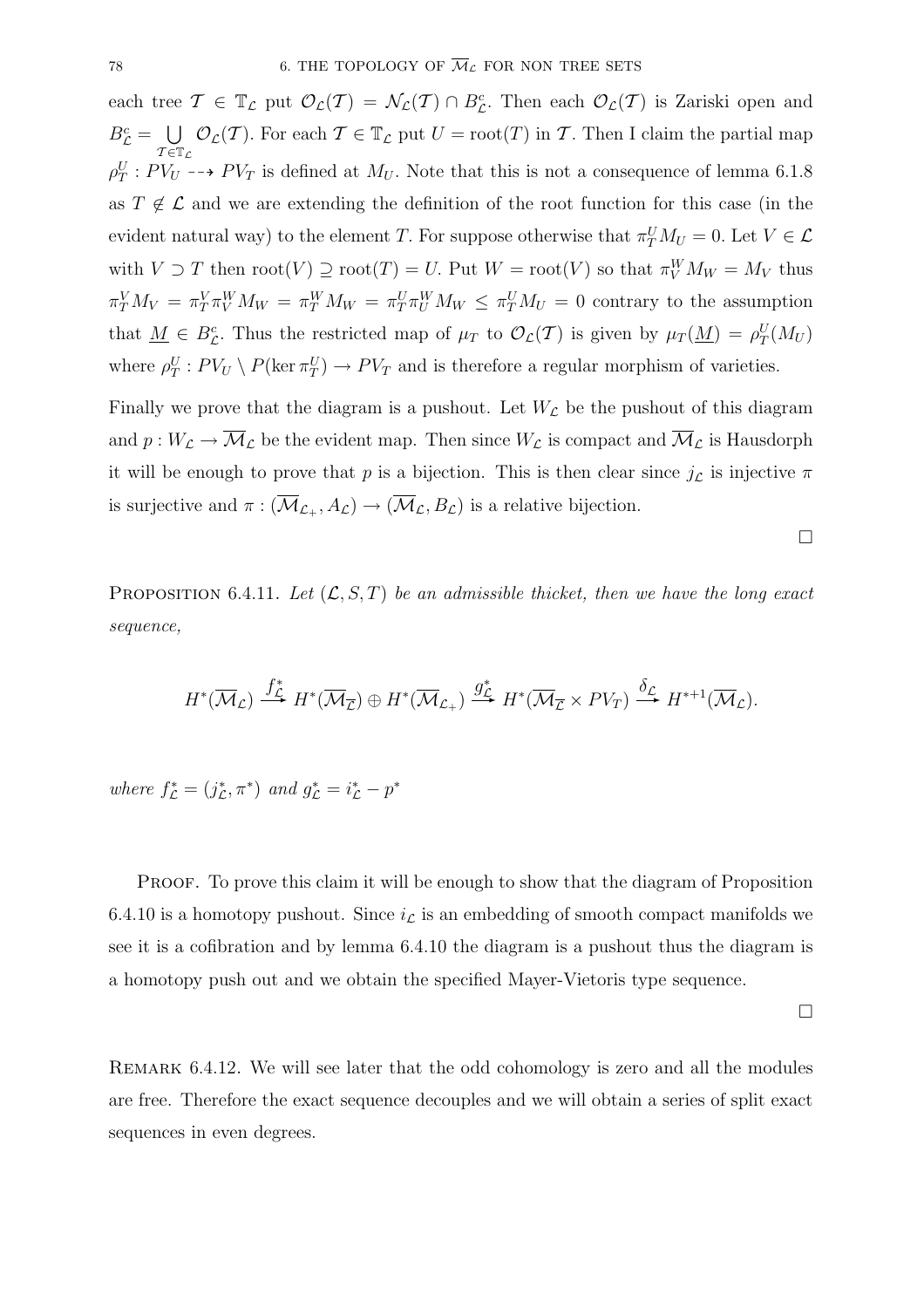LEMMA 6.4.13. Let  $i_{\mathcal{L}} : \overline{\mathcal{M}}_{\overline{\mathcal{L}}} \times PV_T \to \overline{\mathcal{M}}_{\mathcal{L}_+}$  and  $j_{\mathcal{L}} : \overline{\mathcal{M}}_{\overline{\mathcal{L}}} \to \overline{\mathcal{M}}_{\mathcal{L}}$  be the maps of proposition 6.4.10, then for any  $U \in \mathcal{L}$  we have  $i_{\mathcal{L}}^*(x_U) = x_U \otimes 1$ ,  $j_{\mathcal{L}}^*(x_U) = x_U$  and  $i_{\mathcal{L}}^{*}(x_T) = 1 \otimes x_T$ . Note the slight abuse of notation, this should cause no problems.

**PROOF.** We prove this for  $j_{\mathcal{L}}$  the other case being similar. It is clear from the definition of  $j_{\mathcal{L}}$  that we have the following commutative diagram.



Now it is easy to check that  $y_{\overline{U}} = r_U^*(y_U)$  thus by definition we see that  $x_{\overline{U}} = j_{\mathcal{L}}^*(x_U)$ .

 $\Box$ 

Remark 6.4.14. Before we prove a list of results concerning the cohomology ring of  $\overline{\mathcal{M}}_{\mathcal{L}}$  we need one definition and a lemma so that we may compute the Poincaré series. We also recall a result from chapter 3 that we need. Let  $\mathcal L$  be a thicket and  $T \subseteq S$ with  $q_T : S \to S/T$  the usual collapsing map. Recall in chapter 3 we defined a map  $b: \text{Forests}(\mathcal{L}, T) \to \text{Forests}(\overline{\mathcal{L}})$  which we proved in lemma 3.3.5 was a bijection with the property of preserving the numbers  $m(\mathcal{F}, T)$ . We will use this to give a (rather crude) combinatorial description of the Poincaré series of our cohomology ring. This description will be in the right form to later allow us to compare the rings and work out a basis for each cohomology ring. This is considered in the final chapter. We will write  $PS(H^*X)$ for the Poincaré series of the cohomology ring of X and in the case of  $X = \overline{\mathcal{M}}_{\mathcal{L}}$  we may abbreviate this to  $PS_{\mathcal{L}}$ .

DEFINITION 6.4.15. For any thicket  $\mathcal L$  of S and for any forest  $\mathcal F \in \mathbb F_{\mathcal L}$  let  $U \in \mathcal F$  and write  $p_{\mathcal{F},U} =$  $m(\mathcal{F})$  $\sum$  $(L)-1$  $\sum_{i=1}$  $t^i$  and  $p_{\mathcal{F}} = \prod$  $\bar{U}$ ∈F  $p_{\mathcal{F},U}$ . We then define  $P_{\mathcal{L}} = \sum$  $\bar{r}$ ∈F $_c$  $p_{\mathcal{F}}$ 

REMARK 6.4.16. It is possible that  $p_{\mathcal{F},U}$  and so  $p_{\mathcal{F}}$  can be zero. This can happen if and only if there is an element  $U \in \mathcal{F}$  of size 2 and corresponds to the fact that  $x_U = 0$  or  $M(\mathcal{F}, U) = \{W\}$  and  $|W| = |U| - 1$  this will corresponds to the relation  $x_U(x_U - x_W)$ that we have in this case.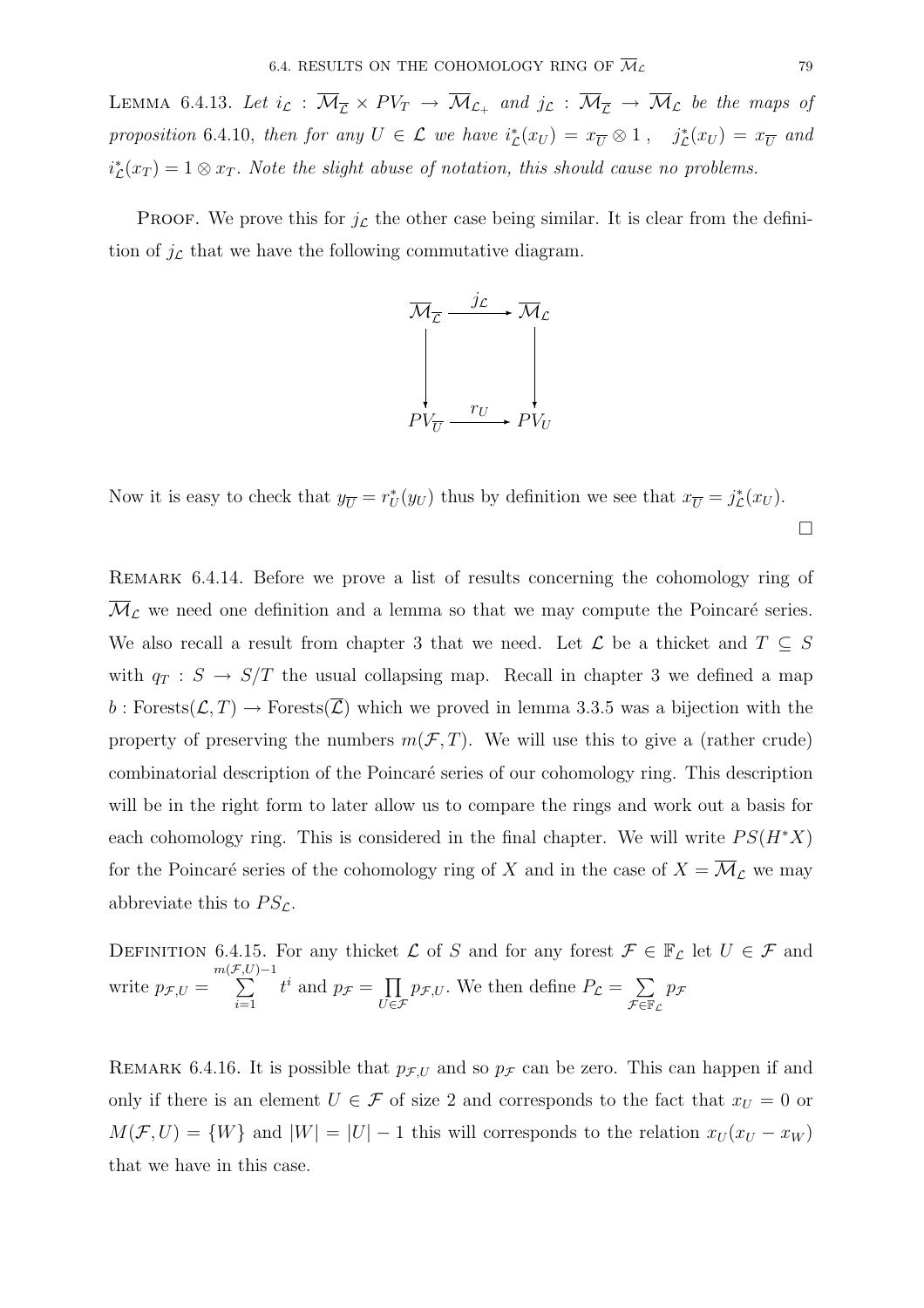LEMMA 6.4.17. Let  $(\mathcal{L}, S, T)$  be an admissible thicket and b: Forests $(\mathcal{L}_+, T) \to \text{Forests}(\overline{\mathcal{L}})$ be the bijection of lemma 3.3.5 where  $\overline{\mathcal{L}} = q_T(\mathcal{L})$  then for any forest  $\mathcal{F} \in \text{Forests}(\mathcal{L}_+, T)$ we have  $p_{\mathcal{F}} = p_{b(\mathcal{F})}p_T$  where  $p_T =$  $|T|$ r|–2<br>∑  $\sum_{i=1}$  $t^i$ .

PROOF. Using the construction in lemma 3.3.5 we see that  $b(\mathcal{F}) = q_T(\mathcal{U})$  where  $\mathcal{U} =$  $\mathcal{F}\setminus\{T\}$ . Again by lemma 3.3.5 we see that for every  $U\in\mathcal{U}$  that  $m(\mathcal{F},U)=m(b(\mathcal{F}),\overline{U})$ thus  $p_{\mathcal{F},U} = p_{b(\mathcal{F}),\overline{U}}$ . Since the evident induced map  $q_T : \mathcal{U} \to b(\mathcal{F})$  is a bijection we see that

$$
p_{b(F)} = \prod_{\overline{U} \in b(\mathcal{F})} p_{b(\mathcal{F}), \overline{U}} \\
= \prod_{U \in \mathcal{U}} p_{b(\mathcal{F}), \overline{U}} \\
= \prod_{U \in \mathcal{U}} p_{\mathcal{F}, U}
$$

and so  $p_{\mathcal{F}} = p_{b(\mathcal{F})} p_T$ .

PROPOSITION 6.4.18. For any finite set S and thicket  $\mathcal L$  of S we have the following.

$$
H^{2m+1}\overline{\mathcal{M}}_{\mathcal{L}} = 0
$$
  
\n
$$
H^{m}\overline{\mathcal{M}}_{\mathcal{L}} \quad \text{is a finite free module}
$$
  
\n
$$
H^{2}\overline{\mathcal{M}}_{\mathcal{L}} = \mathbb{Z}\{x_{T} | T \in \mathcal{L}, |T| > 2\}
$$
  
\n
$$
rank(H^{2}\overline{\mathcal{M}}_{\mathcal{L}}) = |\{T \in \mathcal{L} | |T| > 2\}|
$$
  
\n
$$
H^{*}\overline{\mathcal{M}}_{\mathcal{L}} \quad \text{is generated as a ring by } H^{2}\overline{\mathcal{M}}_{\mathcal{L}}
$$
  
\n
$$
PS(H^{*}\overline{\mathcal{M}}_{\mathcal{L}}) = P_{\mathcal{L}}
$$
  
\n
$$
H^{2(|S|-2)}\overline{\mathcal{M}}_{\mathcal{L}} = \mathbb{Z}[x_{S}^{|S|-2}]
$$
  
\n
$$
H^{m}\overline{\mathcal{M}}_{\mathcal{L}} = 0 \text{ for } m > 2(|S|-2)
$$

PROOF. We use an induction argument to prove our claims. For  $|S| = 3$  the claims are trivial to check for any thicket  $\mathcal L$  of S. Suppose the claims are true for  $|S| = n-1$  for

 $\Box$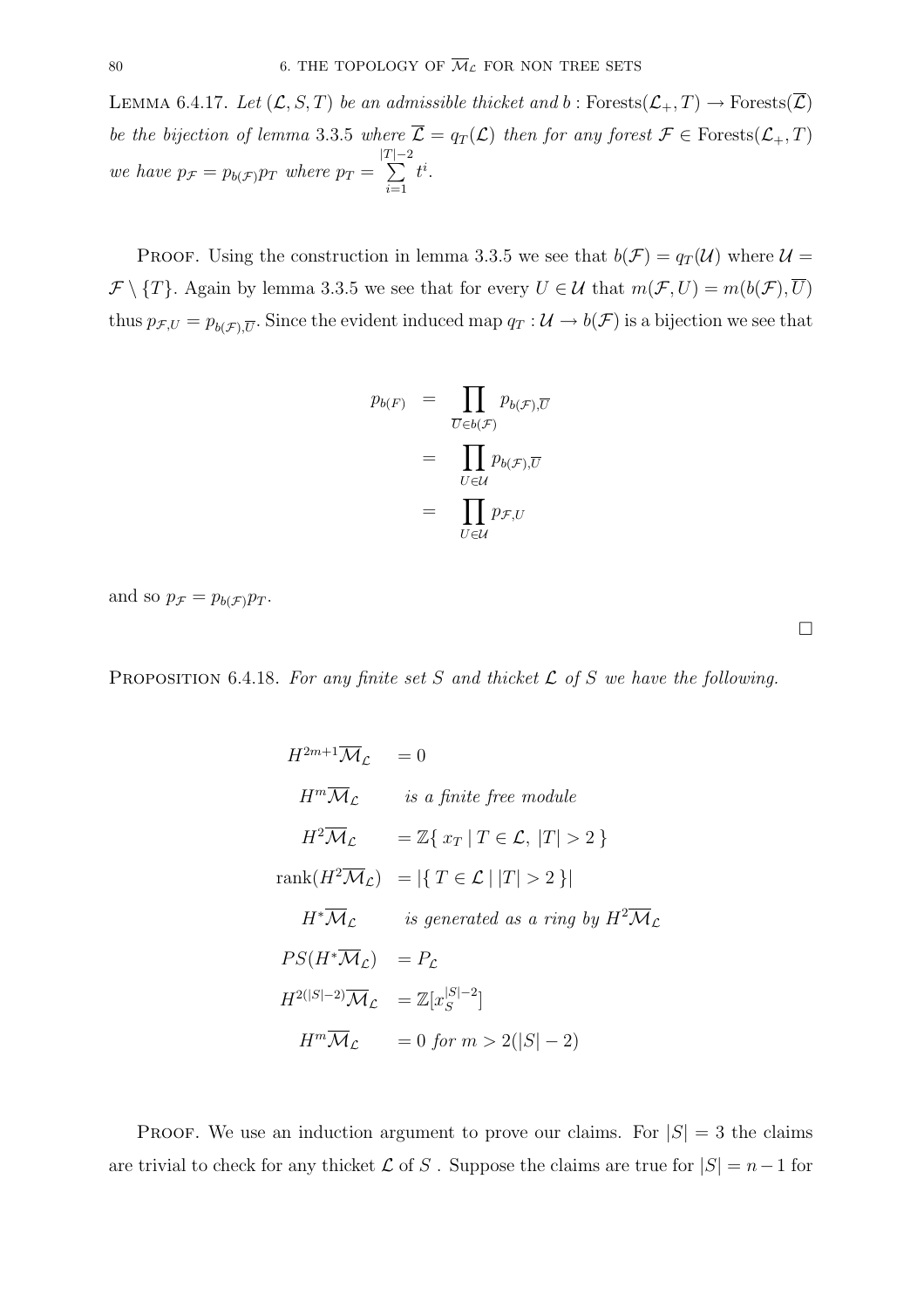any thicket  $\mathcal L$  of S. Then for sets S of size  $|S| = n$  let  $\mathcal L$  be any thicket. We use induction on the size  $|\mathcal{L}|$ . For  $|\mathcal{L}| = 1$  the results are again clear. Suppose the result is true for some thicket L of S of size  $|\mathcal{L}| = m - 1$ . Then for any thicket  $\mathcal{L}_+$  of S with  $|\mathcal{L}_+| = m, m > 1$ put  $\mathcal L$  to be the set  $\mathcal L_+$  with T removed where T is an element in  $\mathcal L_+$  of minimal size. Then it is clear that  $\mathcal L$  is a thicket and  $|\mathcal L| = m - 1$ . We first suppose  $|T| = 2$  in this case it is clear that  $\overline{\mathcal{M}}_{\mathcal{L}_+} \simeq \overline{\mathcal{M}}_{\mathcal{L}}$  and  $x_T = 0$  thus by induction all of our claims hold. Next we suppose  $|T| > 2$  then in this case  $\overline{L}$  is a thicket of  $S/T$  and  $|S/T| < |S|$ .

We first prove that  $H^*\overline{\mathcal{M}}_{\mathcal{L}}$  is generated in degree 2 by  $\{x_T | T \in \mathcal{L}\}\)$ . Let  $w \in H^*\overline{\mathcal{M}}_{\mathcal{L}_+}$  then inductively  $i^*_{\mathcal{L}}(w)$  is a polynomial in  $H^2(\mathcal{M}_{\overline{\mathcal{L}}})\oplus H^2PV_T$  which is generated by  $\{x_{\overline{U}}, x_T | \overline{U} \in$  $\overline{\mathcal{L}}$ . Choose a section  $s_T : \overline{\mathcal{L}} \to \mathcal{L}$  ie  $q_T s_T = id$  and put w' to be the obvious same polynomial in  $\{x_{s(\overline{U})},...,x_T\} \subseteq H^*\overline{\mathcal{M}}_{\mathcal{L}_+}$  so that  $i_{\mathcal{L}}^*(w) = i_{\mathcal{L}}^*(w')$ . Now consider the long exact sequence from proposition 6.4.11 .Then  $(0, w - w') \in \text{ker}(g_{\mathcal{L}}^*) = \text{im}(f_{\mathcal{L}}^*)$  and so there is some  $u \in H^*\overline{\mathcal{M}}_{\mathcal{L}}$  with  $w - w' = \pi^*(u)$  but  $H^*\overline{\mathcal{M}}_{\mathcal{L}}$  is generated by degree 2 and thus  $w = w' + \pi^*(u)$  where u is a polynomial in degree 2 elements. From this it immediately follows that there is no odd cohomology.

We next prove that  $H^*\overline{\mathcal{M}}_{\mathcal{L}}$  is a finite free module. Since the odd cohomology is zero the exact sequence of proposition 6.4.11 decouples and inductively both  $H^{2q}(\overline{\mathcal{M}}_{\mathcal{L}})$  and  $H^{2q}(\overline{\mathcal{M}}_{\overline{\mathcal{L}}}\times PV_T)$  are finite free modules thus the short exact sequence splits and we obtain that  $H^*(\overline{\mathcal{M}}_{\mathcal{L}_+})$  is a finite free module. By considering the  $H^2$  term of our sequence we also obtain that

rank
$$
(H^2 \overline{M}_{\mathcal{L}_+})
$$
 = 1 + rank $(H^2 \overline{M}_{\mathcal{L}})$   
 = 1 +  $|\{ U \in \mathcal{L} \mid |U| > 2 \}|$   
 =  $|\{ U \in \mathcal{L}_+ \mid |U| > 2 \}|$  because  $|T| > 2$ 

Next we prove that the inclusion  $k : \mathbb{Z}[x_T | T \in \mathcal{L}, |T| > 2] \to H^2 \overline{\mathcal{M}}_{\mathcal{L}}$  is an isomorphism. The map  $k$  is surjective by the first part and by the previous part we deduced that the ranks are equal so k is an isomorphism.

For the Poincaré series we have by the split exact sequence that  $PS(\overline{\mathcal{M}}_{\mathcal{L}_+}) + PS(\overline{\mathcal{M}}_{\overline{\mathcal{L}}}) =$  $PS(\mathcal{M}_{\mathcal{L}}) + PS(\mathcal{M}_{\overline{\mathcal{L}}})PS(PV_T)$  and  $PS(PV_T) =$  $|T|$ r|–2<br>∑  $\sum_{i=0}$  $t^i$  thus rearranging we find that  $PS_{\mathcal{L}+} = PS_{\mathcal{L}} + PS_{\overline{\mathcal{L}}}P_T$  thus inductively we find that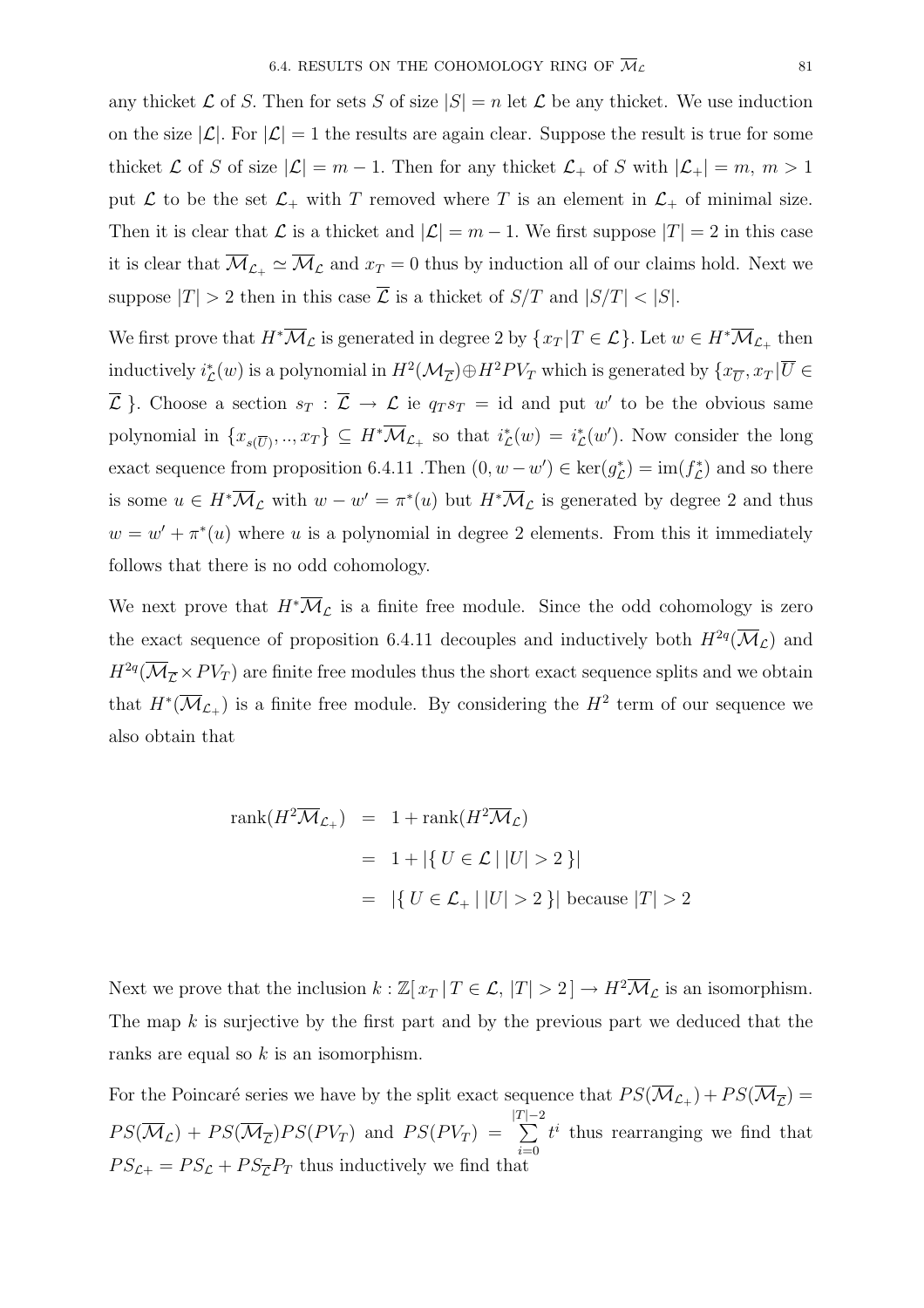$$
PS_{\mathcal{L}_+} = PS_{\mathcal{L}} + PS_{\overline{\mathcal{L}}}P_T
$$
  
=  $P_{\mathcal{L}} + \sum_{\mathcal{U} \subseteq \overline{\mathcal{L}}}$   $P_{\mathcal{U}}P_T$   
=  $\sum_{\mathcal{T} \subseteq \mathcal{L}} P_{\mathcal{T}} + \sum_{T \in \mathcal{T} \subseteq \mathcal{L}_+} P_{\mathcal{T}}$  by lemma 6.4.17  
=  $\sum_{T \notin \mathcal{T} \subseteq \mathcal{L}_+} P_{\mathcal{T}} + \sum_{T \in \mathcal{T} \subseteq \mathcal{L}_+} P_{\mathcal{T}}$   
=  $\sum_{\mathcal{T} \subseteq \mathcal{L}_+} P_{\mathcal{T}}$   
=  $P_{\mathcal{L}_+}$ 

Here we prove the final two parts of the claim. The spaces  $\overline{\mathcal{M}}_{\mathcal{L}}$  and  $PV_S$  are compact and have the same dimension. Consider the map  $\pi_S : \overline{\mathcal{M}}_{\mathcal{L}} \to PV_S$  which is an isomorphism  $\pi_S: \mathcal{M}_\mathcal{L} \to U_\mathcal{L}, \quad \mathcal{M}_\mathcal{L} = \pi_S^{-1}(U_\mathcal{L}).$  Put  $d = \dim(\overline{\mathcal{M}}_\mathcal{L}) = 2(|S| - 2)$  then Poincaré duality tells us that  $H^d(\overline{\mathcal{M}}_{\mathcal{L}}) = \mathbb{Z} u$  and  $H^d(PV_S) = \mathbb{Z} v$ . Therefore  $\pi_S^*(v) = ku$  where  $k = \deg(\pi_S)$ . Since  $\pi : \pi^{-1}U_{\mathcal{L}} \to U_{\mathcal{L}}$  is an isomorphism we see that  $\deg(\pi) = \pm 1$ . Because  $\pi$  is analytic we see  $\deg(\pi)=1$ . Thus  $\pi_S^d: H^d(PV_S) \to H^d(\overline{\mathcal{M}}_{\mathcal{L}})$  is an isomorphism. We know  $u = y_S^{n-2}$ and  $mu \neq 0$  for every non-zero  $m \in \mathbb{Z}$  so we deduce  $m x_S^{n-2} = \pi_S^*(mu) \neq 0$ . The last part is clear.

REMARK 6.4.19. In particular let  $i : \overline{\mathcal{M}}_{\mathcal{L}} \to \prod PV_T$  be the inclusion map then we have shown that the map  $i^* : H^*(\prod PV_T) \to H^*(\overline{\mathcal{M}}_{\mathcal{L}})$  is surjective and in degree 2 an isomorphism. Then  $H^*(\overline{\mathcal{M}}_{\mathcal{L}})$  is a quotient of  $\mathbb{Z}[x_T | T \in \mathcal{L}$  and  $|T| > 2]$  and the kernel contains the ideal generated by the  $x_T^{|T|-2}$ .

#### **6.5. Comparisons with the Chow ring**

In this section we consider the natural map cl :  $A^*(\overline{\mathcal{M}}_{\mathcal{L}}) \rightarrow H^{2*}(\overline{\mathcal{M}}_{\mathcal{L}})$  [3, Chapter 19] and prove it is an isomorphism for thickets  $\mathcal{L}$ . In particular we will show that  $\overline{\mathcal{M}}_S$  is a homology isomorphism. This will be easy given our current results. We then given an explicit description for this map in chapter 9 for the case of  $\overline{\mathcal{M}}_S$ .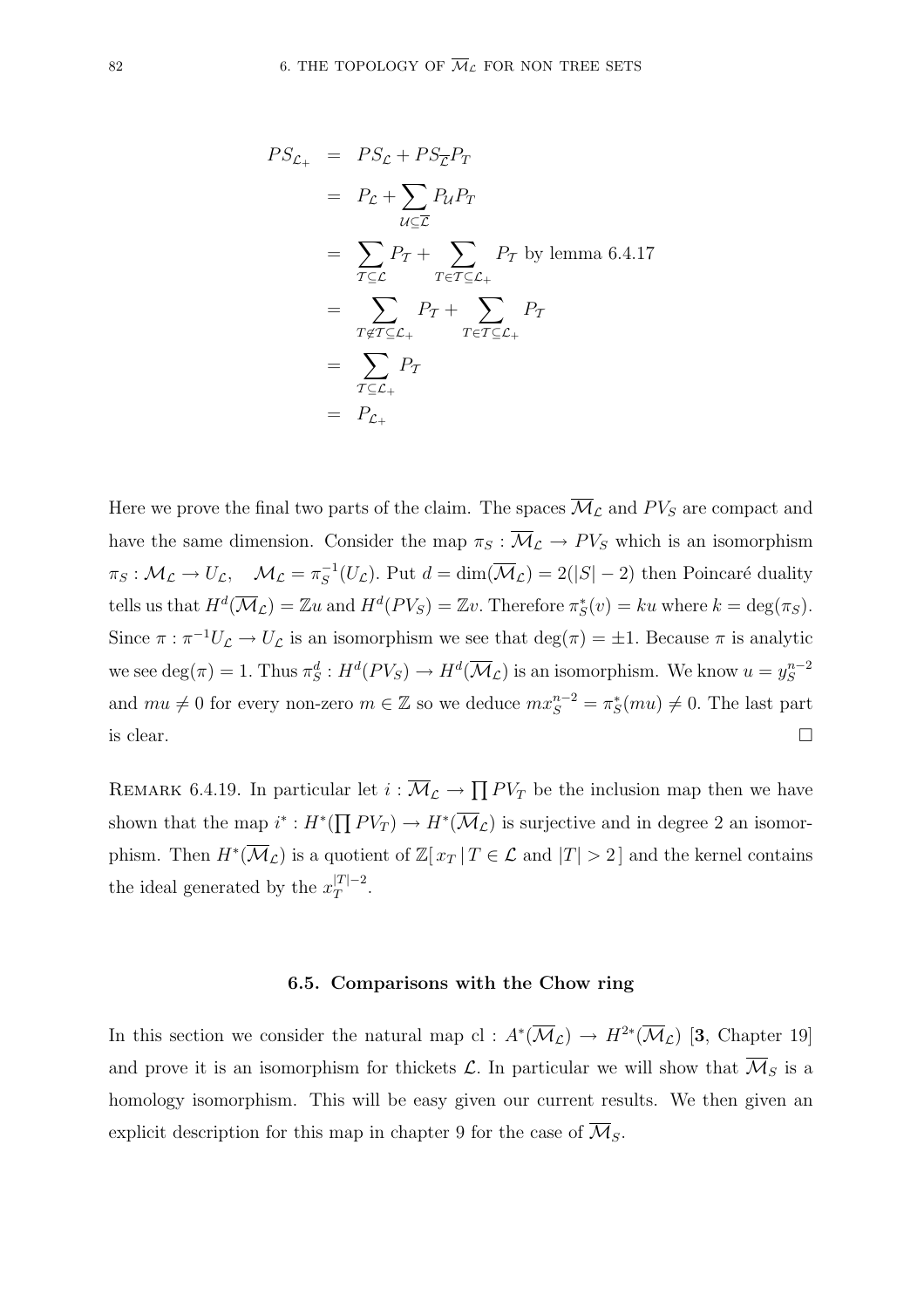LEMMA 6.5.1. Let  $\mathcal L$  be a thicket then the natural map cl :  $A_*(\overline{\mathcal M}_\mathcal L)\to H_{2*}(\overline{\mathcal M}_\mathcal L)$  is an isomorphism. In particular every analogous result to proposition 6.4.18 holds for  $A_*(\mathcal{M}_S)$ .

Proof. Consider the following commutative diagram where the bottom row is short exact and the top row is right exact by [**3**, Example 1.8.1]

$$
A_*(\overline{\mathcal{M}}_{\overline{\mathcal{L}}}\times PV_T) \longrightarrow A_*(\overline{\mathcal{M}}_{\overline{\mathcal{L}}}) \oplus A_*(\overline{\mathcal{M}}_{\mathcal{L}_+}) \longrightarrow A_*(\overline{\mathcal{M}}_{\mathcal{L}})
$$
  
cl  

$$
H_{2*}(\overline{\mathcal{M}}_{\overline{\mathcal{L}}}\times PV_T) \longrightarrow H_{2*}(\overline{\mathcal{M}}_{\overline{\mathcal{L}}}) \oplus H_{2*}(\overline{\mathcal{M}}_{\mathcal{L}_+}) \longrightarrow H_{2*}(\overline{\mathcal{M}}_{\mathcal{L}})
$$

Then it is well known that cl :  $A_*(PV) \to H_{2*}(PV)$  is an isomorphism because for example  $PV$  has a cellular decomposition. Thus we may use an induction argument as in proposition 6.4.18 to suppose that the outside maps are isomorphisms and then use a simple diagram chase to deduce that the middle map is an isomorphism and thus cl :  $A_*(\overline{\mathcal{M}}_{\mathcal{L}}) \to H_{2*}(\overline{\mathcal{M}}_{\mathcal{L}})$  is an isomorphism. We leave the details to the interested reader as previous calculations are similar.

LEMMA 6.5.2. Let  $\mathcal L$  be a thicket then the natural map cl :  $A^*(\overline{\mathcal M}_\mathcal L)\to H^{2*}(\overline{\mathcal M}_\mathcal L)$  is an isomorphism.

PROOF. Consider the following commutative diagram



then the left hand vertical map is an isomorphism and the bottom horizontal map is surjective thus the map cl :  $A^*(\overline{\mathcal{M}}_{\mathcal{L}}) \to H^{2*}(\overline{\mathcal{M}}_{\mathcal{L}})$  is surjective. We deduce using the last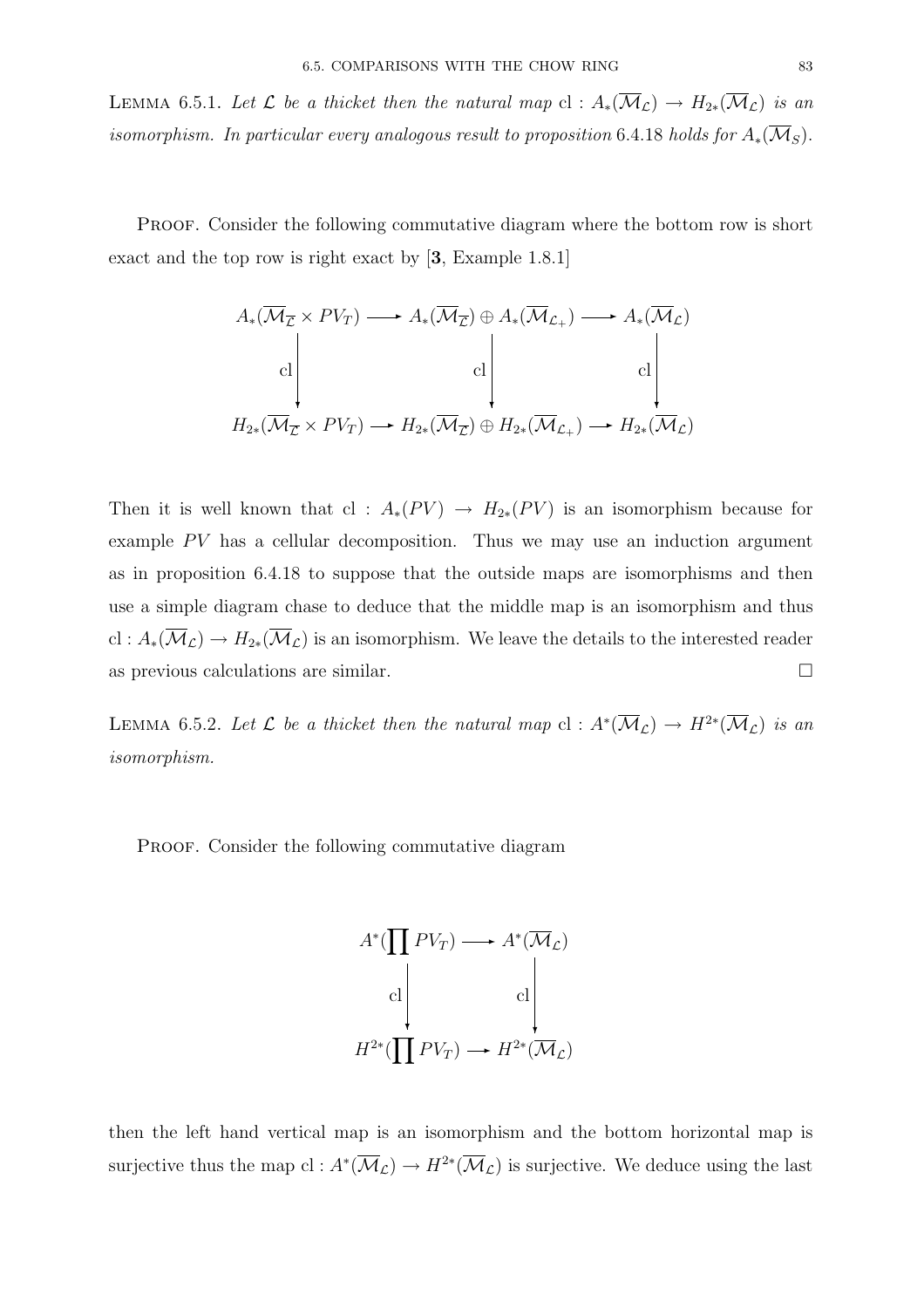lemma that both are finite free modules and have the same rank. Thus the map is an isomorphism.

## **6.6.** The blowup description for  $\overline{\mathcal{M}}_{\mathcal{L}}$

In the final section of this chapter we extend the result of chapter 4 section 3 by proving that the commutative diagram of section 4 is actually a blowup diagram and that the space  $\overline{\mathcal{M}}_S$  may be seen as an iterated blowup of projective space. This should be compared with Kapranov's approach [**8**]. It will also become clear that the order in which the blowup is obtained is not of great importance although some care is required. Although this section answers the question of whether the two spaces  $\overline{\mathcal{X}}_S$  and  $\overline{\mathcal{M}}_S$  are the same in the affirmative it does not provide us with an actual isomorphism between the two so as such is not a satisfactory answer to this question. We will provide a more careful analysis in later chapters to produce an explicit isomorphism.

We first introduce an order on the set  $P^+(S)$ , this is the subset of  $P(S)$  whose elements T have  $|T| > 1$ . This is the order introduced by Kapranov in [8]. We will use this to prove that  $\overline{\mathcal{X}}_S$  the moduli space of stable  $n+1$  pointed curves of genus zero and  $\overline{\mathcal{M}}_S$  are isomorphic by blowing up the same initial space along the same subspaces in the same order. Here whenever S is a finite set with  $|S| = n$  we take  $S = \{1, 2, ..., n\}$ .

DEFINITION 6.6.1. Let S be a finite set with  $|S| = n$  and put  $S_m = \{1, 2, ..., n - m\}$  for  $0 \leq m < n$  then we define

$$
P_{m,i}^{S} = \{ T \subseteq S_m \, | \, |T| = |S_m| - i, \ n - m \in T \}.
$$

DEFINITION 6.6.2. Let S be a finite set of size n with the evident order then we define the binary ordering  $\leq$  on  $P^+(S)$  by  $U \leq V \iff \sum$  $u\overline{\in}U$  $2^u \leq \sum$  $\overline{v\varepsilon V}$ 2<sup>v</sup>. For any  $T \subseteq S$  we have the map  $q_T : S \to S/T$  and give  $S/T$  the induced order under the injection  $q_T : S \setminus T \to S/T$ where we use  $j = \max T$  for the equivalence class T.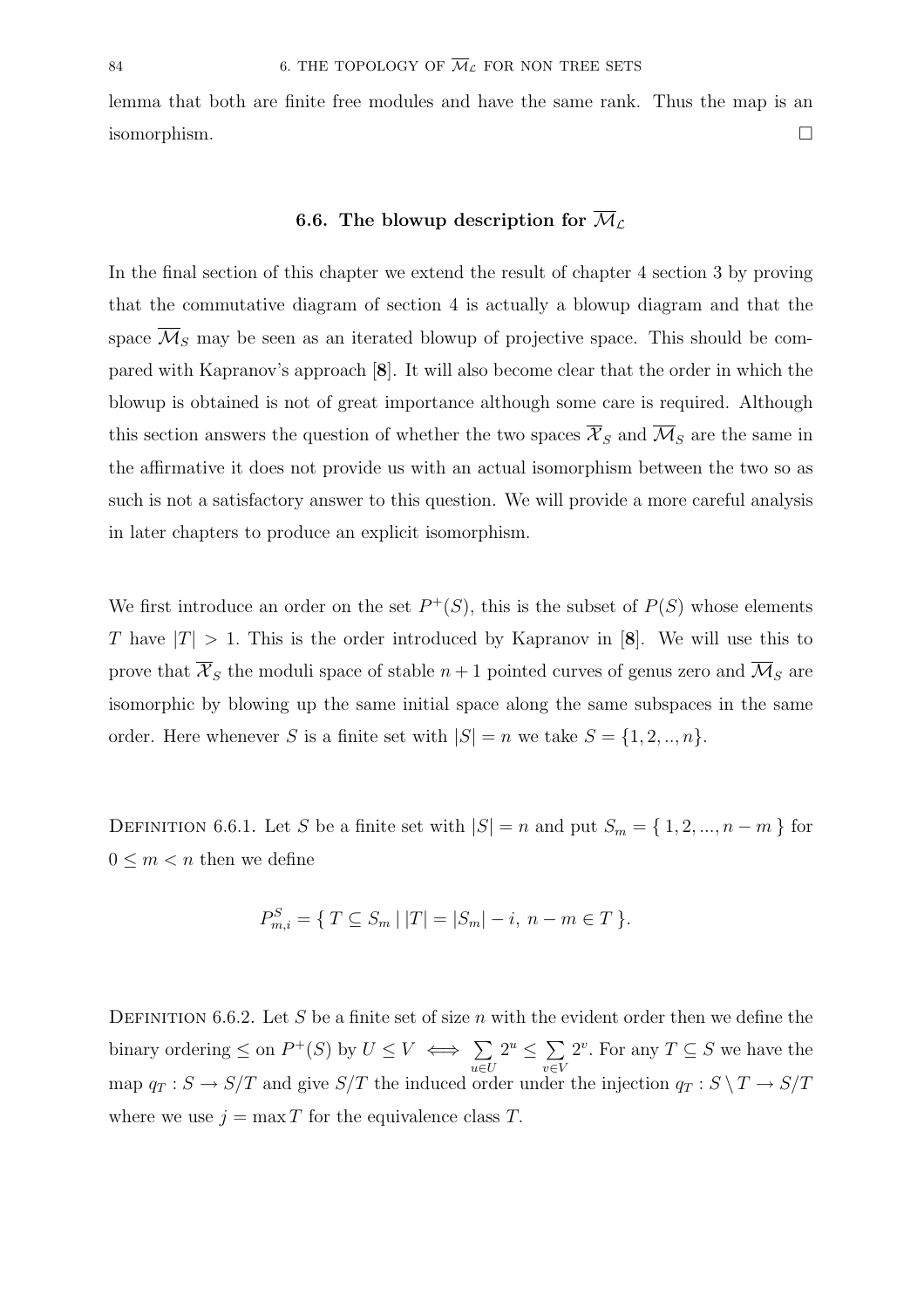DEFINITION 6.6.3. We define a total ordering  $\preceq$  on  $P^+(S)$  by

$$
U \preceq V \iff \max V \leq \max U \text{ or}
$$

$$
\max V = \max U \text{ and } |V| \leq |U| \text{ or}
$$

$$
\max V = \max U \text{ and } |V| = |U| \text{ and } U \leq V
$$

We write  $T_1, T_2, \ldots, T_m$  for this order where  $m = 2<sup>n</sup> - 1 - n$ .

REMARK 6.6.4. Let  $U, V \in P^+(S)$  then  $U \in P_{l,i}$  and  $V \in P_{m,j}$  then the above ordering is equivalent to the following,

$$
U \preceq V \iff m < l \quad \text{or}
$$
\n
$$
m = l \quad \text{and } j < i \text{ or}
$$
\n
$$
m = l \quad \text{and } j = i \text{ and } U \le V
$$

LEMMA 6.6.5. If  $U \subseteq T$  then  $T \preccurlyeq U$ .

REMARK 6.6.6. The last result tells us that if for each  $U \subseteq S$  we put  $\mathcal{L}_U = \{T \subseteq S | T \preccurlyeq U\}$ then  $\mathcal{L}_U$  is a thicket.

REMARK 6.6.7. Here we state the following fact, the proof is unilluminating so we do not offer one. Define the following recurrence relation

$$
V_{n-1}^{n} = n - 1
$$
  
\n
$$
V_{k-1}^{n} = V_k^{n} + \sum_{i=1}^{k-2} (k - 1 - i) {k \choose i} V_{i+1}^{n+i-k}
$$

then  $V_1^n = \dim(H^*(\overline{\mathcal{M}}_S))$  where  $n = |S|$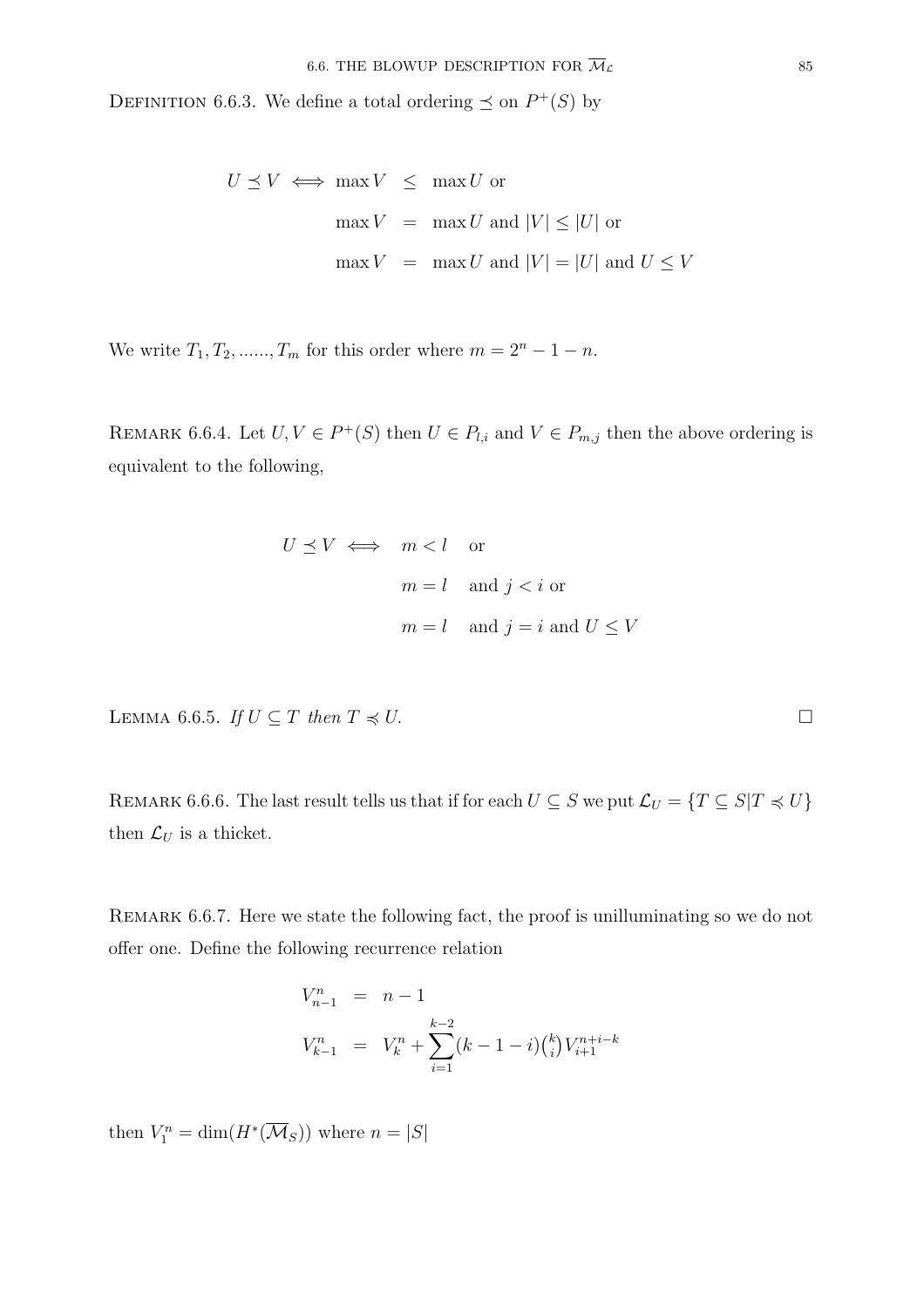LEMMA 6.6.8. Let  $(\mathcal{L}, S, T)$  be an admissible thicket and put  $\mathcal{T}_{\mathcal{L}}(T) = \{T \in \mathbb{T}_{\mathcal{L}} | T \amalg$  ${T}$  is a tree } then for any tree  $T \in T(T)$  we have the following commutative diagram



$$
\pi_1^{-1} j_{\mathcal{T}}(\overline{\mathcal{M}}_{\overline{\mathcal{T}}}) \cap \mathcal{N}_{\mathcal{L}}(\mathcal{T}) = j_{\mathcal{L}}(\overline{\mathcal{M}}_{\overline{\mathcal{L}}}) \cap \mathcal{N}_{\mathcal{L}}(\mathcal{T})
$$
\n
$$
\bigcup_{\mathcal{T} \in \mathcal{T}_{\mathcal{L}}(\mathcal{T})} \mathcal{N}_{\mathcal{L}}(\mathcal{T}) \supseteq j_{\mathcal{L}}(\overline{\mathcal{M}}_{\overline{\mathcal{L}}})
$$

PROOF. Let  $\underline{M} \in \pi_1^{-1} j_{\mathcal{T}}(\overline{M}_{\overline{\mathcal{T}}}) \cap \mathcal{N}_{\mathcal{L}}(\mathcal{T})$  then  $\underline{M} \in \mathcal{N}_{\mathcal{L}}(\mathcal{T})$  and  $\underline{N} = \pi_1(x) \in j_{\mathcal{T}}(\overline{M}_{\overline{\mathcal{T}}}) \cap$  $\mathcal{N}'_{\mathcal{L}}(\mathcal{T})$  since  $\mathcal{N}_{\mathcal{L}}(\mathcal{T})$  is a saturated set. Because  $j_{\mathcal{T}}$  is injective there is a unique  $\underline{L} \in \overline{\mathcal{M}}_{\overline{\mathcal{T}}}$ with  $j_{\mathcal{T}}(\underline{L}) = \underline{N}$ . We prove that  $\underline{L} \in \mathcal{N}'_{\overline{L}}(\overline{T})$ . We first observe that the map  $q_T : \mathcal{T} \to \overline{T}$ is surjective. Now let  $U \in \mathcal{L}$  and put  $T = \text{root}(U)$  in  $\overline{T}$ . Then  $\overline{T} = \text{root}(\overline{U})$  in  $\overline{T}$ . As  $\underline{N} \in \mathcal{N}'_{\mathcal{L}}(\mathcal{T})$  then by definition  $\pi_U^T N_T \neq 0$ . By the definition of  $j_\mathcal{T}$  we see that  $N_T = r_T(L_{\overline{T}})$ and  $N_U = r_U(L_{\overline{U}})$ . Thus we may apply lemma 6.4.4 to deduce that  $\pi \frac{\overline{T}}{U} N_{\overline{T}} \neq 0$  and so  $\underline{L} \in \mathcal{N}'_{\overline{\mathcal{L}}}(\overline{\mathcal{T}})$ . Now  $\pi_1^{-1}(\underline{N}) = \underline{M}$  and there is a unique  $\underline{K} \in \mathcal{N}_{\overline{\mathcal{L}}}(\overline{\mathcal{T}})$  with  $\pi_2(\underline{K}) = \underline{L}$  and therefore  $\underline{M} = j_{\mathcal{L}}(\underline{K})$ . Thus  $\pi_1^{-1} j_{\mathcal{T}}(\overline{\mathcal{M}}_{\overline{\mathcal{T}}}) \cap \mathcal{N}_{\mathcal{L}}(\mathcal{T}) \subseteq j_{\mathcal{L}}(\overline{\mathcal{M}}_{\overline{\mathcal{L}}}) \cap \mathcal{N}_{\mathcal{L}}(\mathcal{T})$  and the reverse inclusion is automatically true.

Next given  $\underline{M} \in j_{\mathcal{L}}(\overline{\mathcal{M}}_{\overline{\mathcal{L}}})$  put  $\mathcal{T} = \text{type}(\underline{M})$ . Let  $U \in \mathcal{L}$  with  $U \cap T$  non-empty and  $U \not\supseteq T$ . By the minimality of T we have  $U \not\subseteq T$ . It follows that  $W = U \cup T \supset T$  and  $W \in \mathcal{L}$  as  $\mathcal{L}_+$  is a thicket. Then since by lemma 6.4.9 we have  $\pi_T^W(M_W) = 0$  we must have  $\pi_U^W(M_W) = M_U$  thus  $U \notin \mathcal{T}$ . Therefore  $\mathcal{T} \amalg \{T\}$  is an S-tree.

 $\Box$ 

COROLLARY 6.6.9. Let  $(L, S, T)$  be an admissible thicket then the following diagram is a pullback and  $\pi : \overline{\mathcal{M}}_{\mathcal{L}_+} \to \overline{\mathcal{M}}_{\mathcal{L}}$  is the blowup of  $\overline{\mathcal{M}}_{\mathcal{L}}$  along  $\overline{\mathcal{M}}_{\overline{\mathcal{L}}}$ .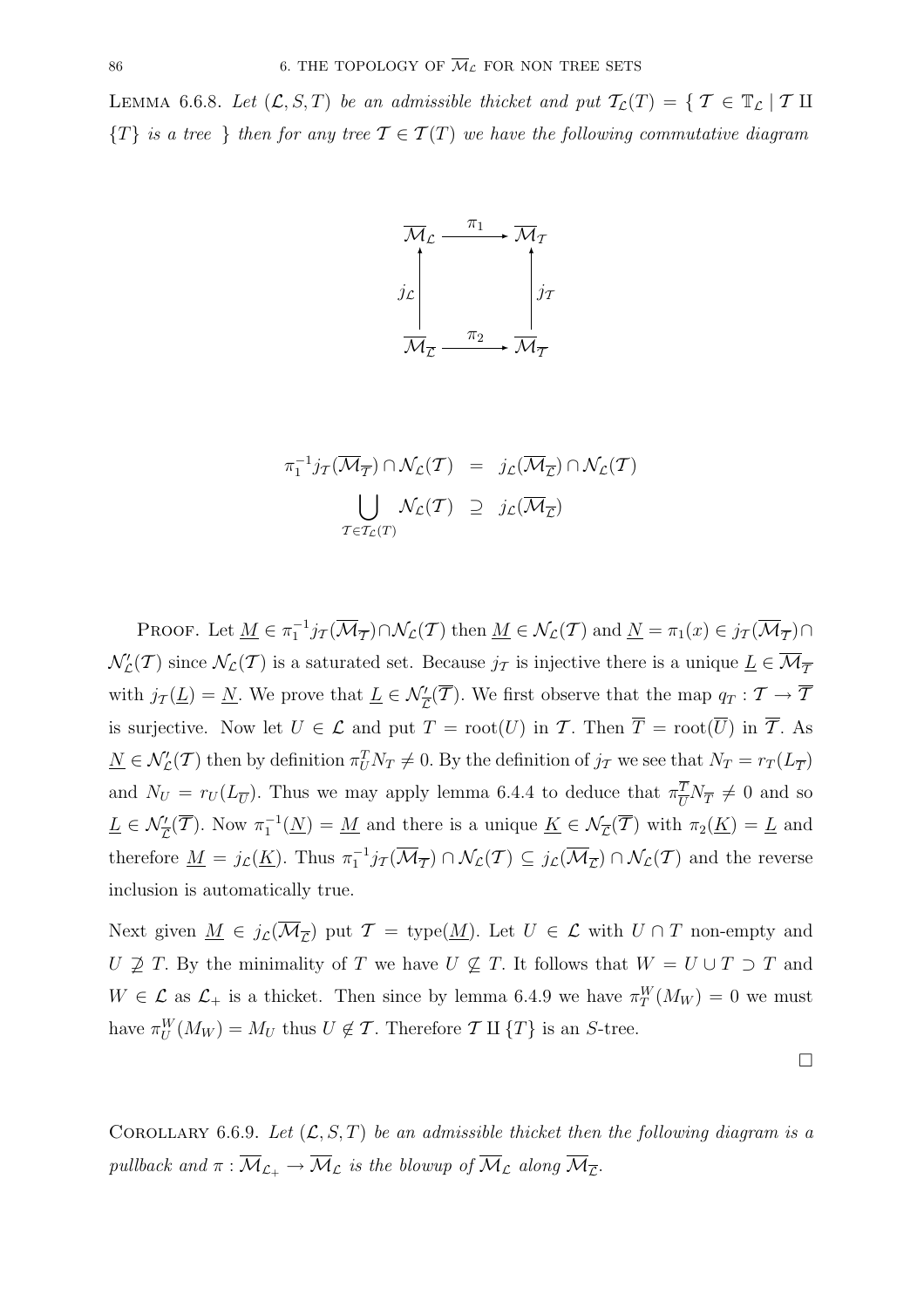

PROOF. Let  $b : Bl_Y X \to X$  to be the blowup of X along Y where  $X = \overline{\mathcal{M}}_{\mathcal{L}}$  and  $Y = \overline{\mathcal{M}}_{\overline{\mathcal{L}}}$ . Let  $\pi : \overline{\mathcal{M}}_{\mathcal{L}_+} \to \overline{\mathcal{M}}_{\mathcal{L}}$  be the standard projection. Then to prove  $\pi$  is the blowup of X along Y it will be enough to cover  $\overline{\mathcal{M}}_{\mathcal{L}}$  by Zariski open sets  $\{U_i\}_{i\in I}$  so that  $\pi^{-1}(U_i)$  and  $b^{-1}(U_i)$  are isomorphic by a morphism (necessarily unique) that commutes with projection onto  $U_i$ . Let T be an element of  $\mathcal{T}_{\mathcal{L}}(T)$  and consider the following commutative diagram



By lemma 6.2.3  $\pi_2$  maps  $\mathcal{N}_{\mathcal{L}}(\mathcal{T})$  isomorphically onto  $\mathcal{N}'_{\mathcal{L}}(\mathcal{T})$ . By the previous lemma  $\pi_2$  maps  $j_L(\overline{\mathcal{M}}_{\overline{\mathcal{L}}}) \cap \mathcal{N}_L(\mathcal{T})$  isomorphically onto  $j_T(\overline{\mathcal{M}}_{\overline{\mathcal{T}}}) \cap \mathcal{N}'_L(\mathcal{T})$  as saturated sets and by lemma 4.4.14  $\pi_4$ :  $\overline{\mathcal{M}}_{\mathcal{T}_+} \to \overline{\mathcal{M}}_{\mathcal{T}}$  is the blowup of  $\overline{\mathcal{M}}_{\mathcal{T}}$  along  $\overline{\mathcal{M}}_{\overline{\mathcal{T}}}$ . Thus we have  $b^{-1}(\mathcal{N}_{\mathcal{L}}(T))$  is isomorphic to  $\pi_4^{-1}(\mathcal{N}'_{\mathcal{L}}(T))$  commuting through the restricted map of  $\pi_2$ onto their respective bases. Now put  $U_T = \pi^{-1}(\mathcal{N}_L(T))$  and  $V_T = \pi_4^{-1}(\mathcal{N}'(\mathcal{L}))$  then it is enough to show that the map  $\pi_3: U_\mathcal{T} \to V_\mathcal{T}$  is an isomorphism. This is clear since T is an element of minimal size. Thus we obtain  $\pi^{-1}(\mathcal{N}_{\mathcal{L}}(\mathcal{T}))$  is isomorphic to  $b^{-1}(\mathcal{N}_{\mathcal{L}}(\mathcal{T}))$  with projections commuting through  $\mathcal{N}_{\mathcal{L}}(T) \subseteq \overline{\mathcal{M}}_{\mathcal{L}}$ . By the previous lemma we have that

$$
\bigcup_{\mathcal{T} \in \mathcal{T}_{\mathcal{L}}(T)} \mathcal{N}_{\mathcal{L}}(\mathcal{T}) \supseteq j_{\mathcal{L}}(\overline{\mathcal{M}}_{\overline{\mathcal{L}}})
$$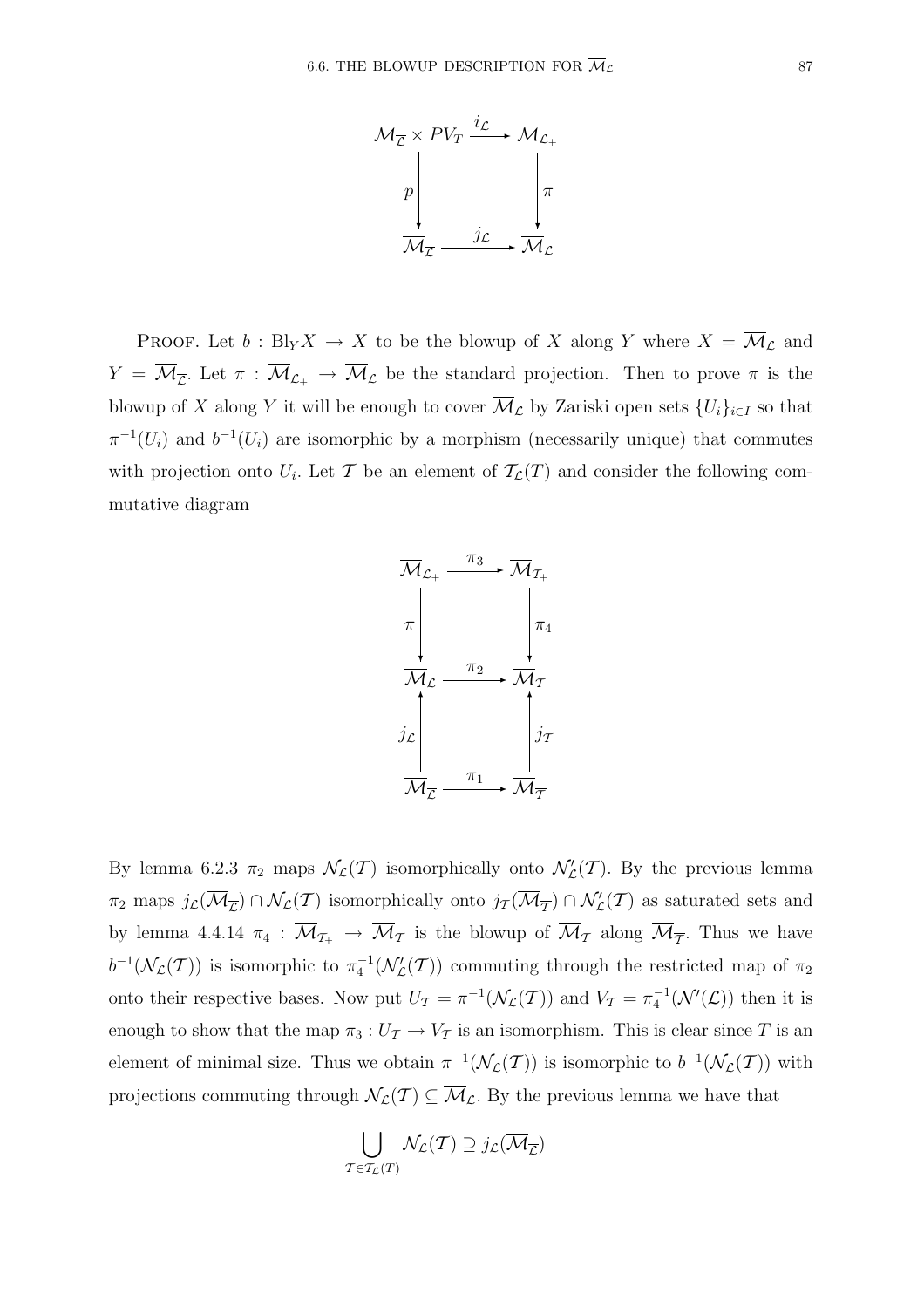and on each of these open sets  $\mathcal{N}_{\mathcal{L}}(\mathcal{T})$  we have shown that  $\pi^{-1}(\mathcal{N}_{\mathcal{L}}(\mathcal{T}))$  is isomorphic to  $b^{-1}(\mathcal{N}_{\mathcal{L}}(T))$  with projections commuting through  $\mathcal{N}_{\mathcal{L}}(T)$ . Now by lemma 6.4.10 we see that  $\pi : \overline{\mathcal{M}}_{\mathcal{L}_+} \to \overline{\mathcal{M}}_{\mathcal{L}}$  is an isomorphism away from  $j_{\mathcal{L}}(\overline{\mathcal{M}}_{\overline{\mathcal{L}}})$  thus we see that  $\pi$  is the blowup of  $\overline{\mathcal{M}}_{\mathcal{L}}$  along  $\overline{\mathcal{M}}_{\mathcal{L}_+}$ .

COROLLARY 6.6.10. Let  $(L, S, T)$  be an admissible thicket and  $j_L : \overline{M}_{\overline{L}} \to \overline{M}_L$  be the embedding. Then the normal bundle is  $hom(W_{\mathcal{L}}, V_T)$  and the projectivization of the normal bundle is the trivial bundle  $\overline{\mathcal{M}}_{\overline{\mathcal{L}}} \times PV_T$ . We define  $W_{\mathcal{L}}$  below.

PROOF. Consider the following commutative diagram where  $\mathcal{T} \in \mathcal{T}_{\mathcal{L}}(T)$ 



Lemma 6.6.8 essentially tells us that over  $\mathcal{N}_{\overline{L}}(\overline{T})$  the normal bundle  $N(j_{\mathcal{L}})$  is  $N(j_{\mathcal{T}})$  and this is hom $(N_{U/T}, V_T)$  where  $U = \text{root}(T)$  in T. Doing this for each tree in  $\overline{\mathcal{L}}$  we obtain local description for the normal bundle. One can check that the  $N_{U/T}$  are compatible over pairwise intersection in our cover and glue to obtain the vector bundle  $W_{\mathcal{L}}$ , thus we may take  $N(j_{\mathcal{L}}) = \text{hom}(W_{\mathcal{L}}, V_T)$ . This can also be written as  $W_{\mathcal{L}}^* \otimes V_T$  where the star denotes the dual bundle. This gives the projectivization as  $\overline{\mathcal{M}}_{\overline{\mathcal{L}}} \times PV_T$  the expected answer.

 $\Box$ 

 $\Box$ 

CONSTRUCTION 6.6.11. Given a thicket  $\mathcal L$  we define an order on it as follows. We define  $T_1 = S$  and  $\mathcal{L}_1 = \{S\}$ . Suppose  $T_1, ..., T_r$  and  $\mathcal{L}_1, ..., \mathcal{L}_r$  are defined. Then we define  $T_{r+1} \in \mathcal{L} \setminus \mathcal{L}_r$  to be an element of maximal size and  $\mathcal{L}_{r+1} = \mathcal{L}_r$  II  $\{T_{r+1}\}\$ . Then it is clear that the  $(\mathcal{L}_i, S, T_{i+1})$  form a sequence of admissible thickets and  $\mathcal{L}_i = \{T_i | j \leq i\}.$ We then define a sequence of spaces  $B_i$ ,  $S_i^U$  by  $B_1 = \overline{\mathcal{M}}_{\mathcal{L}_1} = PV_S$ ,  $S_1^U = P(\ker(\pi_U^S))$ and given  $B_i$  and  $S_i^U$  are defined. We define  $B_{i+1} = Bl_{S_i^T}B_i$  where  $T = T_{i+1}$  and write  $\pi_{i+1} : \overline{M}_{\mathcal{L}_{i+1}} \to \overline{M}_{\mathcal{L}_{i}}$  for the projection map. Then for any  $U \in \mathcal{L}$  we define  $S_{i+1}^U = \text{strict}$ transform of  $S_i^U$  in  $B_i$ .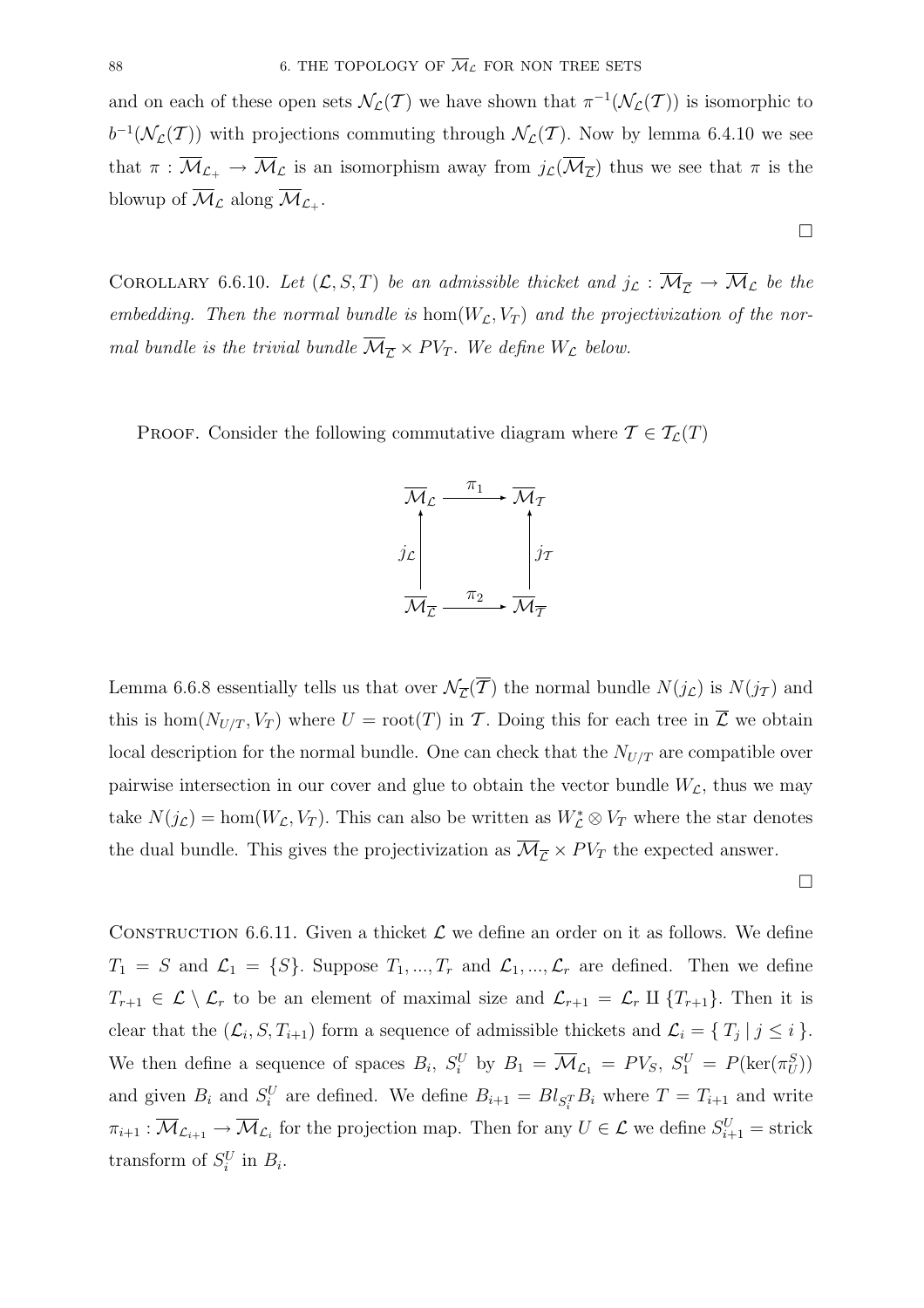LEMMA 6.6.12. Let  $\mathcal L$  be a thicket and  $\mathcal L_i$  an associated sequence of thickets then we have the following sequence of commutative diagrams



Then  $B_i = \overline{\mathcal{M}}_{\mathcal{L}_i}$  and given  $U \in \mathcal{L}$  with  $U = T_k$  we have  $S_i^U = j_U(\overline{\mathcal{M}}_{\overline{\mathcal{L}}_i})$  for every  $i < k$ and is zero otherwise where we quotient in  $q_U : S \to S/U$  and we write  $j_U = j_{\overline{\mathcal{L}}_i}$ .

**PROOF.** We prove the claim by an induction on i. The case when  $i = 1$  is clear from the definitions. Put  $T = T_{i+1}$  then inductively  $B_i = \overline{\mathcal{M}}_{\mathcal{L}_i}$  and  $S_i^T = j_T(\overline{\mathcal{M}}_{\overline{\mathcal{L}}_i})$ . Then by lemma 6.6.9 we see that the blowup of  $B_i$  along  $S_i^T$  is  $B_{i+1} = \overline{\mathcal{M}}_{\mathcal{L}_{i+1}}$ . We are left to prove the claim for the strict transforms. Choose  $i + 1 < k$  and put  $U = T_k$  then define  $W_i^U = S_i^U \setminus S_i^T$  where inductively  $S_i^U = j_U(\overline{\mathcal{M}}_{\overline{\mathcal{L}}_i})$  then we need to calculate  $\text{cl}(\pi_{i+1}^{-1}(W_i^U)).$ We first prove that

$$
j_U(\mathcal{M}_{\overline{\mathcal{L}}_{i+1}}) \subseteq \pi_{i+1}^{-1}(W_i^U) \subseteq j_U(\overline{\mathcal{M}}_{\overline{\mathcal{L}}_{i+1}})
$$

We prove the left hand inclusion first. Let  $\underline{N} \in \mathcal{M}_{\overline{\mathcal{L}}_{i+1}}$  and put  $\underline{M} = j_U(\underline{N})$ . Then by lemma 6.4.7 we see that for every  $V \in \mathcal{L}_{i+1}$  with  $V \cap U$  non-empty we have  $\pi_{V \cap U}^{V} M_V = 0$ . Put  $\underline{L}$  to be the image of  $\underline{M}$  under  $\pi_{i+1}$ . Then again by lemma 6.4.7 we see that  $\underline{L} \in S_i^U$ . Because  $T \nsubseteq U$  by choice of order we see  $\pi_T^S M_S \neq 0$  so that  $\underline{L} \notin S_i^T$  thus  $\underline{M} \in \pi_{i+1}^{-1}(W_i^U)$ and the left hand inclusion is true.

Next let  $\underline{M} \in \pi_{i+1}^{-1}(W_i^U)$  and put  $\underline{L}$  to be its image under  $\pi_{i+1}$ . Consider  $W_i^U \subseteq \overline{\mathcal{M}}_{\mathcal{L}_i}$ . Now  $\mathcal{L}_i$  and  $\mathcal{L}_{i+1}$  are both thickets and  $\underline{L} \notin S_i^T$ . Thus by lemma 6.4.9 we can find a  $V \in \mathcal{L}_i$ containing T such that  $\pi_Y^V M_V = M_T$ . Because  $\underline{L} \in S_i^U$  we deduce that  $\pi_{W \cap U}^W M_W = 0$  for all  $W \in \mathcal{L}_i$  such that  $W \cap U$  is non-empty. In particular this then tells us that  $\pi_{T \cap U}^T M_T = 0$ if  $T ∩ U$  is non-empty. This proves the right hand inclusion.

Then taking the closure of both sides and recalling that  $j_U$  is a proper map and  $\mathcal{M}_{\overline{\mathcal{L}}_{i+1}}$ is dense in  $\overline{\mathcal{M}}_{\overline{\mathcal{L}}_{i+1}}$  we see that  $S_{i+1}^U = \text{cl}(\pi_{i+1}^{-1}(W^T)) = j_U(\overline{\mathcal{M}}_{\overline{\mathcal{L}}_{i+1}})$ . This completes the induction.  $\Box$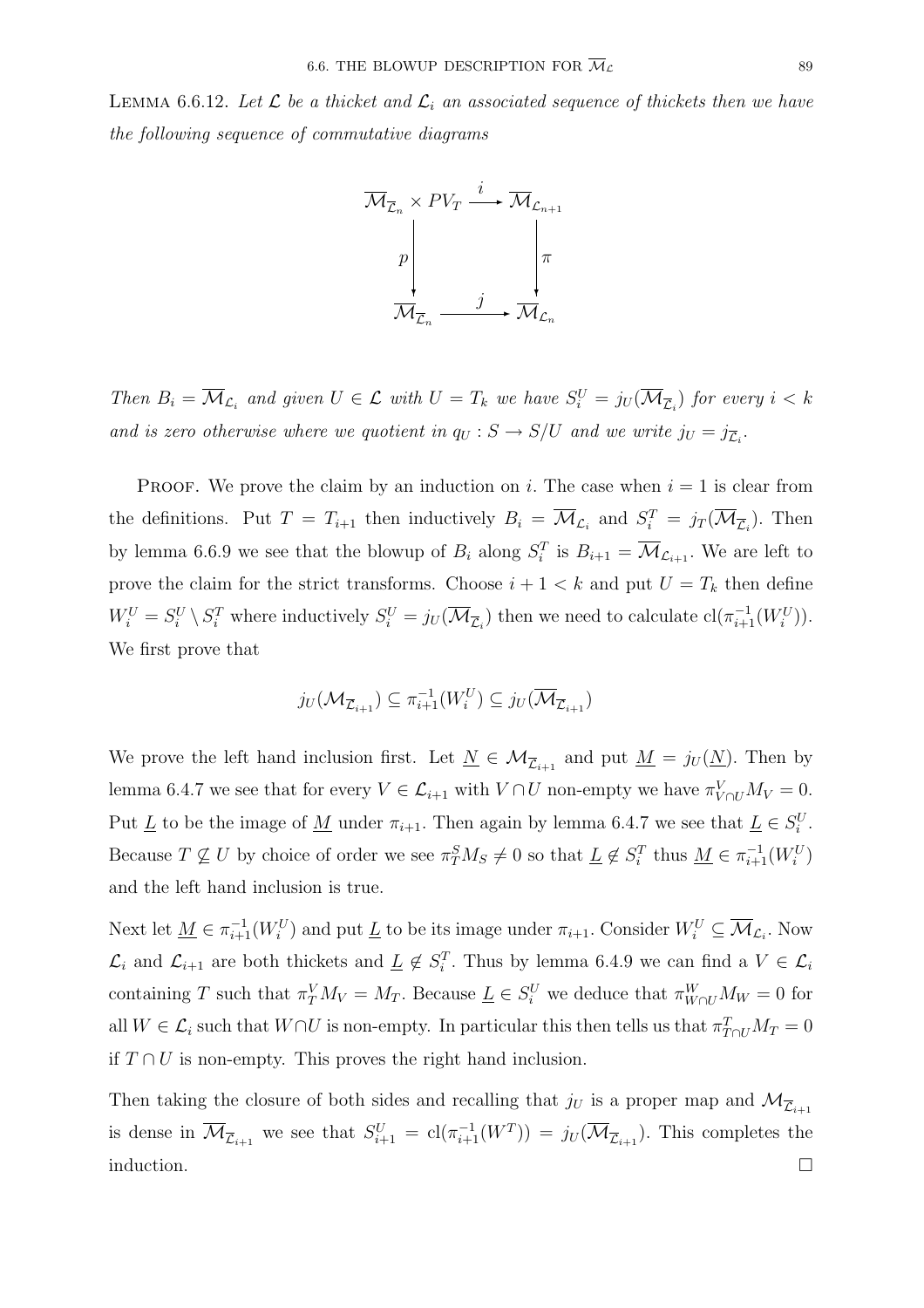COROLLARY 6.6.13. The spaces  $\overline{\mathcal{X}}_S$  and  $\overline{\mathcal{M}}_S$  are isomorphic as projective varieties.

PROOF. Here we take  $\mathcal{L} = P^+(S)$  and use the order from definition 6.6.3. We then apply the previous result.  $\Box$ 

As a result of the previous corollary and given the uniqueness of blowups we have the following commutative diagram where  $\theta_S : \overline{X}_S \to \overline{\mathcal{M}}_S$  (necessarily unique) is an isomorphism,  $\sigma_S : \overline{X}_S \to PV_S$  is Kapranov's regular map defined in [7] and  $\pi_S : \overline{\mathcal{M}}_S \to PV_S$  is the standard projection map.



clearly the restricted map  $\sigma_S : \mathcal{X}_S \to U_S$  is an isomorphism. Suppose for each  $T \subseteq S$  we could show that the following diagram is commutative where  $\pi_T^S : \overline{X}_S \to \overline{X}_T$  is a natural map discussed in [**9**]



then it is easy to see that the map  $\theta_S$  is given by  $\prod \sigma_T \pi_T^S$ . This is not an unreasonable expectation given that to prove this diagram commutes we would only have to restrict ourself to the isomorphisms  $\sigma_V : \mathcal{X}_V \to U_V$  and intuitively it is clear what form this map must have. However we do not explicitly analyze this map over the spaces  $\mathcal{X}_V$ . In a later chapter we will describe an equivalent map ( ie differing by an isomorphism )  $\sigma_S : \overline{X}_S \to PV_S$  that is a natural extension for the usual identification of  $X_S$  with  $U_S$ . This will have the desired properties and will give us an explicit isomorphism as described above.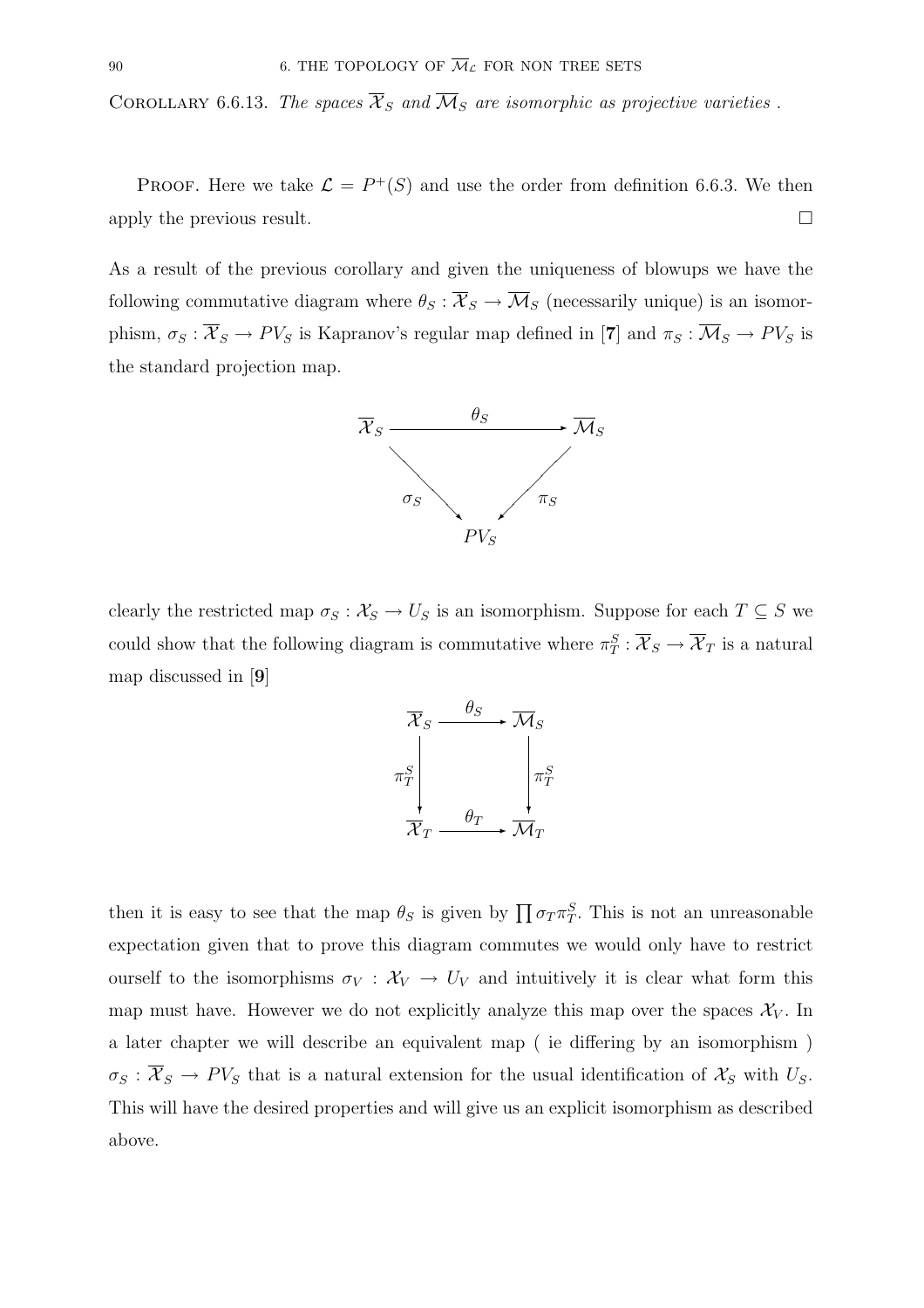#### CHAPTER 7

# The topology of  $\overline{\mathcal{M}}_S$

In this section we turn our attention back to the main object of interest, the space  $\overline{\mathcal{M}}_S$ . We will introduce various notions of trees and compare them by constructing natural bijections between them. We will then consider the different representations equivalent by these correspondences. We also prove a number of analogous results from the theory of  $\overline{\mathcal{X}}_S$  associated to subspaces  $\mathcal{M}_S(\mathcal{T})$  of  $\overline{\mathcal{M}}_S$  that consists of elements of tree type  $\mathcal{T}$ . These spaces are of particular importance for the study of  $\overline{\mathcal{M}}_S$  and we have already used similar constructions in chapter 6. The results we prove will highlight the tree structures of our space. We will need these later when we compare in more detail the spaces  $\overline{\mathcal{M}}_S$  with  $\overline{\mathcal{X}}_S$ . A detailed proof of some of the results in this chapter would be unilluminating so we do not supply them. Instead we give (carefully chosen) examples that should highlight the main ideas. These results are self contained and will not be mentioned elsewhere.

## 7.1. The combinatorial structure of  $\overline{\mathcal{M}}_S$

In this section we examine in more detail the combinatorial structure of  $\overline{\mathcal{M}}_S$ . In particular we will define a space  $\mathbb{P}_S$  that is constructed in the same spirit as  $\overline{\mathcal M}_S$  modulo some natural combinatorial structure. This should be thought of as a universal way of assigning to elements of  $\overline{\mathcal{M}}_S$  the structure of a tree. We then consider the combinatorial notion of a tree and our original definition in 3.1.1 and explain the way that we consider them equivalent, that is produce natural bijections between them.

DEFINITION 7.1.1. For every  $T \subseteq S$  with  $|T| > 1$  we define,

 $Q_T = \{$  partitions of T into at least 2 blocks }

and  $\theta_T: PV_T \to Q_T$  by  $i \sim_{\theta_T(M_T)} j$  in  $T \iff m(i) = m(j)$  for all  $m \in q_T^{-1}(M_T)$  where  $q_T : F(T, \mathbb{C}) \to V_T$  is the quotient map.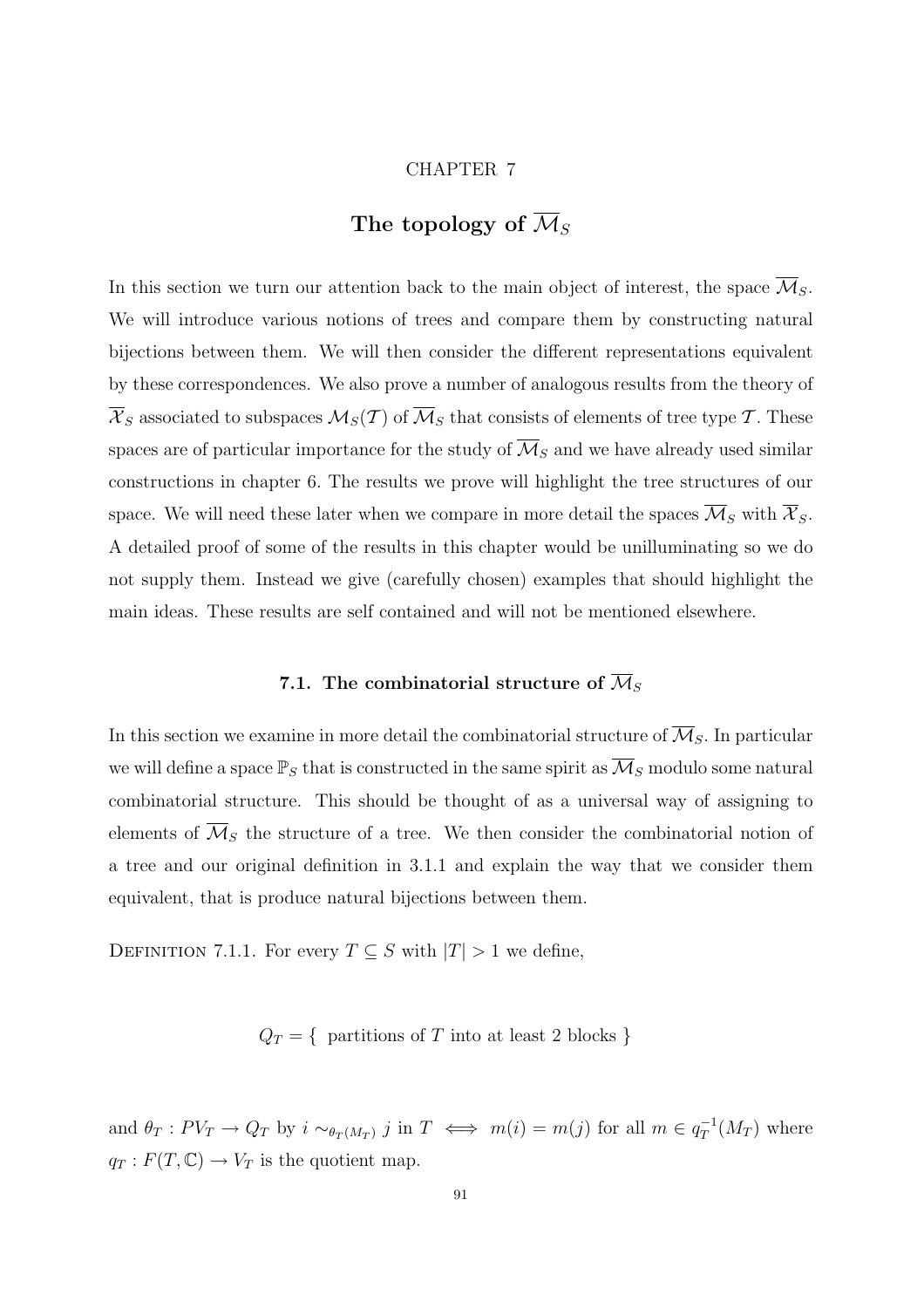REMARK 7.1.2. Equivalently we may define the previous map as follows. Given an element  $M_T \in PV_T$  and  $U \subseteq T$  we define the image  $\theta_T(M_T)$  by  $U \in \theta_T(M_T) \iff \pi_U^T(M_T) = 0$ and for any other set  $V \supset U$  we have  $\pi_V^T M_T \neq 0$ , that is U is maximal with respect to this property.

LEMMA 7.1.3. For every  $U \subseteq T \subseteq S$  the restriction of partitions gives partial maps  $\rho_U^T$  :  $Q_T \dashrightarrow Q_U$  defined by  $\rho_U^T(V) = V \cap U$  compatible with  $\theta_T$  that is, the following diagram commutes whenever it is defined. This happens if and only if  $\rho_U^T(M_T)$  is defined or equivalently if  $\rho_U^T(\omega)$  is defined where  $\omega = \theta_T(M_T)$ . The latter just means U is not contained in a single block of the partition  $\omega$  of T.



PROOF. This is clear given the last remark.

 $\Box$ 

DEFINITION 7.1.4.

$$
\mathbb{P}_S \ = \ \left\{ \underline{\omega} \in \prod_{T \subseteq S \atop |T| > 1} Q_T \ : \ \rho^T_U(\omega_T) = \omega_U \ \text{for all} \ U \subseteq T \subseteq S \ \text{whenever} \ \rho^T_U(\omega_T) \ \text{is defined} \ \right\}
$$

 $\mathbb{T}_S = \{ \text{S-trees } \mathcal{T} \}$ 

$$
\mathbb{U}_S \ = \ \left\{ \begin{array}{c} \text{ isomorphisms classes of rooted trees, all vertices of valence at least 3,} \\ \text{leaves labelled bijectively with S} \end{array} \right\}
$$

In the last definition we assume that  $0 \notin S$  and call the root 0.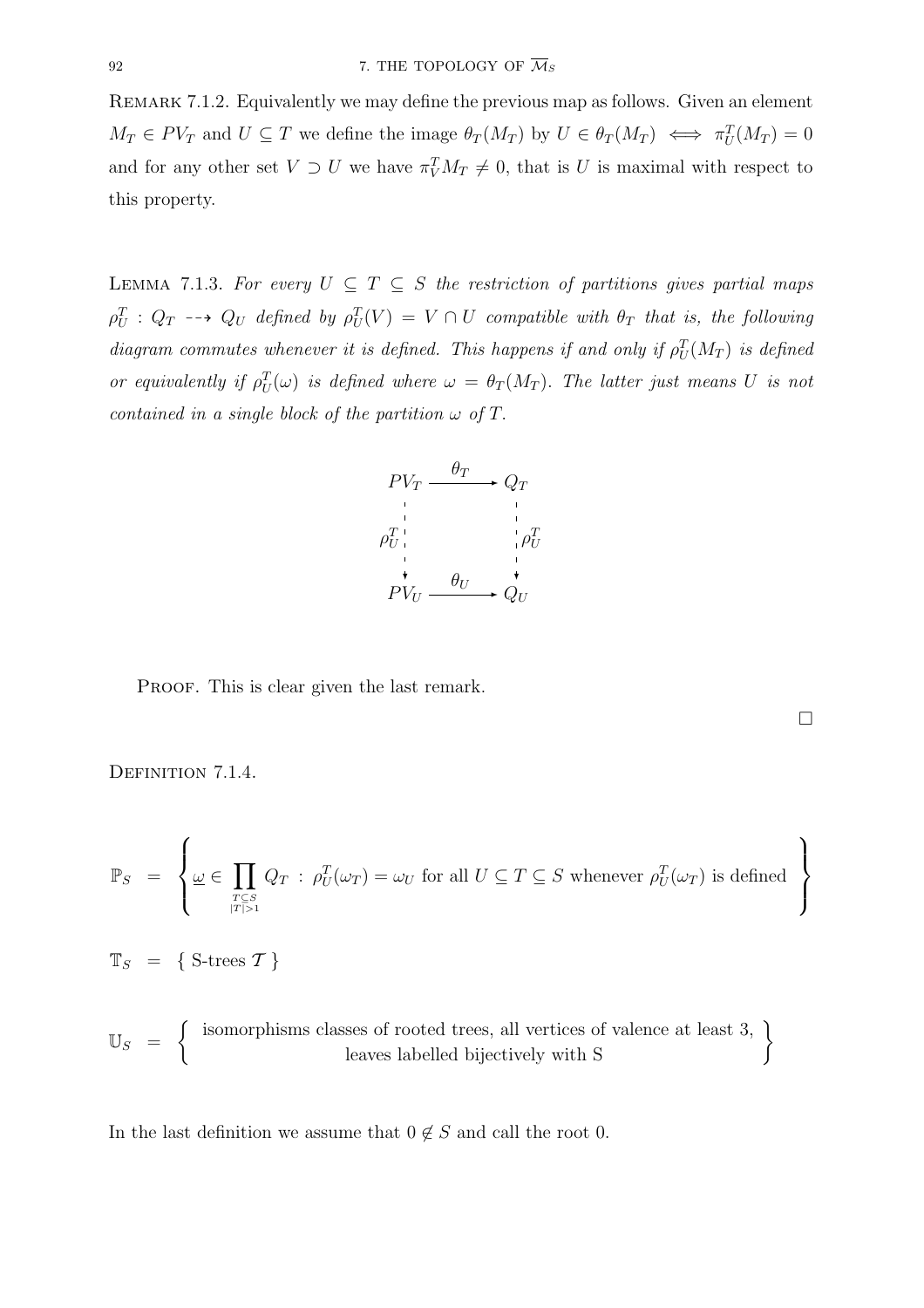CONSTRUCTION 7.1.5. Here we construct a map  $\overline{\theta}_S : \overline{\mathcal{M}}_S \to \mathbb{P}_S$  that we will later see is surjective. Given  $\underline{M} \in \overline{\mathcal{M}}_S$  we define  $\omega_T \in Q_T$  by  $\omega_T = \theta_T(M_T)$ . Then by the partially commuting diagram of lemma 7.1.3 and remark 2.0.11 it is easily seen that  $\omega = \prod \omega_T \in \mathbb{P}_S$ .

DEFINITION 7.1.6. Let  $t \in \mathbb{U}_S$  then for each internal vertex v of t we put  $T_v$  to be the set of leaves of t lying below  $v$  away from the root 0.

CONSTRUCTION 7.1.7. Here we produce natural maps  $T_1 : \mathbb{U}_S \to \mathbb{P}_S$ ,  $T_2 : \mathbb{P}_S \to \mathbb{T}_S$  and  $T_3: \mathbb{T}_S \to \mathbb{U}_S$ . We will then explain why these are bijections.

We first construct the map  $T_1 : \mathbb{U}_S \to \mathbb{P}_S$ . Given  $t \in \mathbb{U}_S$  and  $U \subseteq S$  with  $|U| > 1$ let  $t_U$  be the subtree of t that spans U, that is the (rooted) subtree whose leaves are on U,  $r_U$  the root of  $t_U$  and  $\omega(t)_U$  the partition of T by components of  $t_T \setminus \{r_T\}$ . Equivalently let t be a tree of  $\mathbb{U}_S$  and write  $V_I(t)$  for the set of internal vertices of t. Then for each internal vertex v in  $V_I(t)$  let  $T_v$  be as above. Then  $T_v$  is a subset of S and it is clear that  $\mathcal{T} = \{T_v | v$  is an internal vertex of t } is an S-tree. Now given  $U \subseteq S$  with  $|U| > 1$ put  $T = \text{root}(U)$  in T then we define  $\omega(t)_U$  to be the induced partition on U from the partition of T defined by  $u \sim v$  if and only if  $u = v$  or  $u, v \in W$  for some  $W \in M(T, T)$ . Put  $\omega = \omega(t)$ . Then to see  $\omega$  lies in  $\mathbb{P}_S$  we observe that given  $U \subseteq V \subseteq S$  then  $\rho_U^V(\omega_V)$  is defined if an only if  $\text{root}(U) = \text{root}(V)$  in T and when this is the case we see  $\rho_U^V(\omega_V) = \omega_U$ .

Example 7.1.8.



Eg if t is the first tree and  $Y = \{5, 9, 10, 13, 15\}$  then  $\text{root}(Y) = U$ , U is partitioned as  $\{\{5\}, \{9\}, \{10, 11, 12, 13, 14, 15, 16\}\}\$  then  $\omega(t)_Y = \{\{9\}, \{5\}, \{10, 13, 15\}\}\$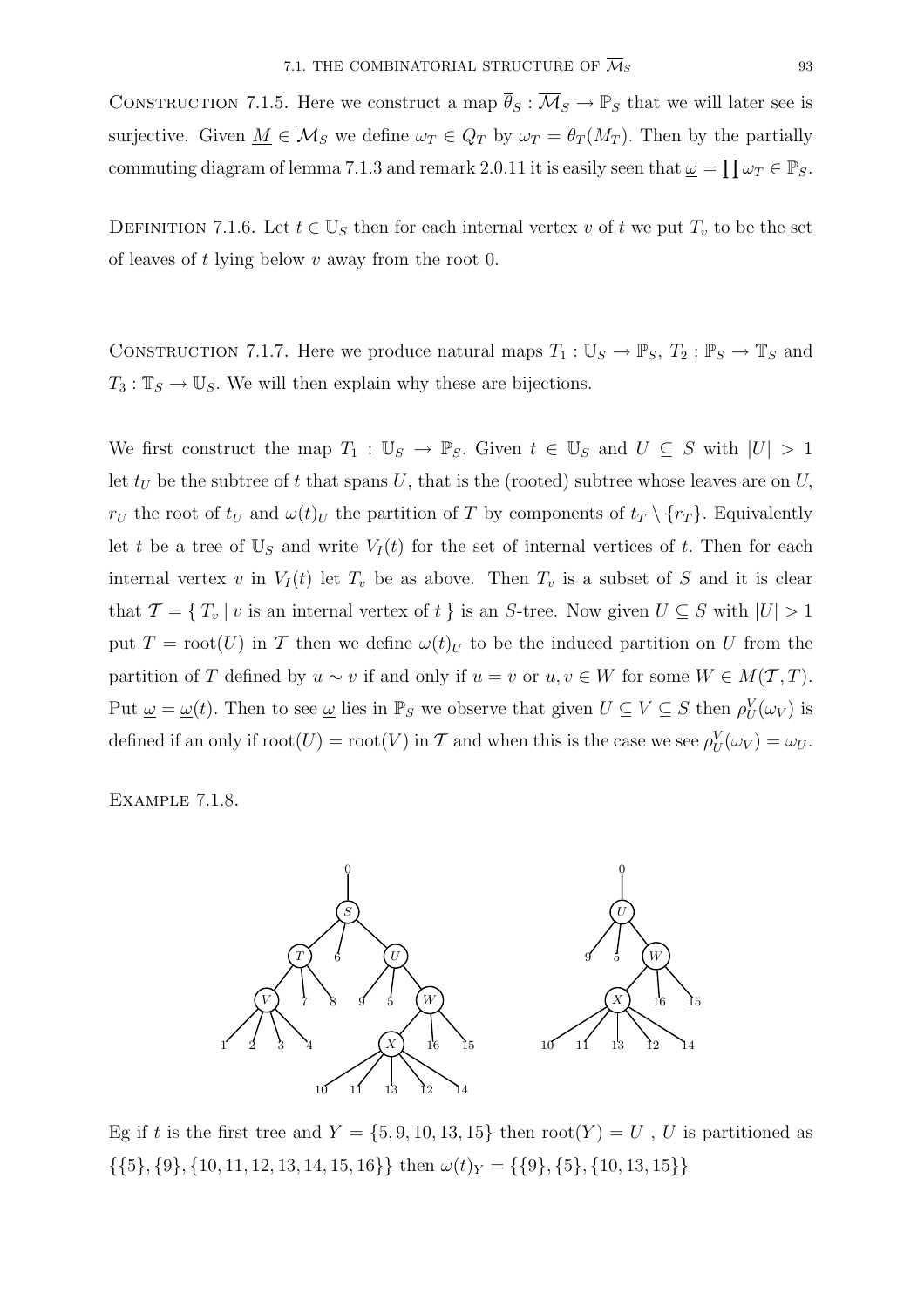We next construct a map  $T_2 : \mathbb{P}_S \to \mathbb{T}_S$ . Given  $\underline{\omega} \in \mathbb{P}_S$  define,

$$
T_2(\underline{\omega}) = \{ U \subseteq S \mid |U| > 1 \text{ and for every } U \subset T \subseteq S \implies \rho_U^T(\omega_T) \text{ is undefined } \}
$$

I claim this gives us an element in  $\mathbb{T}_S$ . Suppose for a contradiction that  $\mathcal{T} = T_2(\underline{\omega})$  is not a forest. Then we may choose elements  $U, V \in \mathcal{T}$  with  $U \nsubseteq V, V \nsubseteq U$  and  $U \cap V$ non-empty. Put  $T = U \cup V$  then  $\omega_T \in Q_T$  is a partition of T into at least 2 blocks. Since  $\rho_U^T(\omega_T)$  and  $\rho_V^T(\omega_T)$  are undefined the induced partitions of  $\omega_T$  restricted to U and V are just  $\{U\}$  and  $\{V\}$  but then we can choose elements  $X, Y \in \omega_T$  with  $U \subseteq X$  and  $V \subseteq Y$ thus  $X \cap Y$  contains  $U \cap V$  and so is non-empty, as  $\omega_T$  is a partition we have  $X = Y$  and therefore  $\omega_T = \{T\}$ . This contradicts the fact that  $\omega_T$  has at least 2 blocks. Thus T is a forest and it is clear that  $S \in \mathcal{T}$  so that  $\mathcal{T} \in \mathbb{T}_S$ .

We now construct a map  $T_3 : \mathbb{T}_S \to \mathbb{U}_S$ . Given an S-tree  $\mathcal{T} \in \mathbb{T}_S$  we define an element  $t \in \mathbb{U}_S$  as follows. We define the set of internal vertices of t by  $V_I(t) = \mathcal{T}$  and the set of external vertices by  $V_E(t) = S \amalg \{0\}$ . For every  $U, V \in V_I(t)$  we then connect U to V by an edge if and only if  $U \in M(T, V)$  or  $V \in M(T, U)$ . For every  $T \in T$  we write  $U_T = T \setminus \coprod$  $U\in M(\mathcal{T},T)$ U then observe  $\coprod$  $\tau \equiv 1$  $U_T = S$ . We connect every external vertex  $s \in U_T$  to the internal vertex T. The vertex 0 is the root of the tree and is connected to the internal vertex S. We then take the isomorphism class of this tree.

Here we produce the inverse for the bijection  $T_3 : \mathbb{T}_S \to \mathbb{U}_S$  as we will need it explicitly later. We first construct a map  $U_3 : \mathbb{U}_S \to \mathbb{T}_S$ . Let t be a tree of  $\mathbb{U}_S$  and write  $V_I(t)$  for the set of internal vertices of t. Then for each internal vertex v in  $V_I(t)$  let  $T_v$  be the set of leaves of t lying below v away from the root 0. Then  $T_v$  is a subset of S and it is clear that  $\mathcal{T} = \{T_v | v$  is an internal vertex of t is an S-tree. It is easy to see that this map is an inverse for  $T_3$ , moreover  $U_3 = T_2 \circ T_1$ .

LEMMA 7.1.9. The maps  $T_1, T_2$  and  $T_3$  are natural bijections  $\mathbb{P}_S \simeq \mathbb{U}_S \simeq \mathbb{T}_S$  such that we have the following commutative diagram.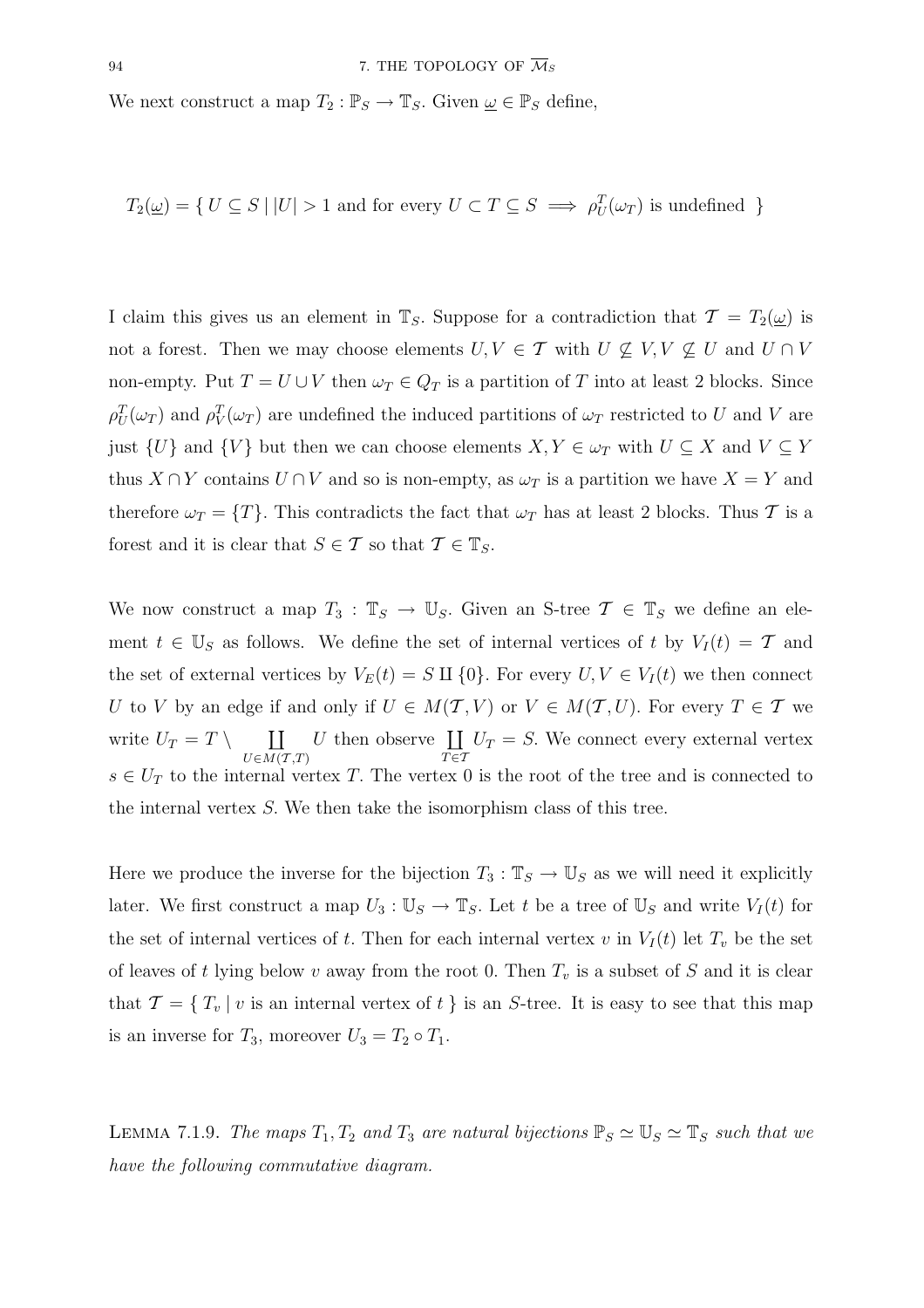

 $\Box$ 

### 7.2. The associated tree to elements of  $\overline{\mathcal{M}}_S$

In this section we define the tree type attached to each element  $M$  in  $\overline{\mathcal{M}}_S$  and consider in more detail the combinatorial notion of trees in  $\mathbb{U}_S$ . We will then introduce a partial ordering on the sets  $\mathbb{T}_S$  and  $\mathbb{U}_S$ . The ordering on  $\mathbb{U}_S$  will be the standard one which is used in the study of  $\overline{X}_S$ . We will show that the bijection  $U_3 : \mathbb{U}_S \to \mathbb{T}_S$  will respect several natural properties including the partial orderings and in particular we will construct in a later chapter an isomorphism of  $\overline{\mathcal{X}}_S$  with  $\overline{\mathcal{M}}_S$  such that the induced maps onto trees are preserved by our bijection.

DEFINITION 7.2.1. Recall from chapter 6 that we constructed the map type :  $\overline{\mathcal{M}}_S \to \mathbb{T}_S$ . We use this map to define the *combinatorial tree type* of an element <u>M</u> of  $\overline{\mathcal{M}}_S$ .

REMARK 7.2.2. It is useful be kept in mind that any of the previous constructions of trees are equivalent to the above definition in the obvious sense.

LEMMA 7.2.3. The map type :  $\overline{\mathcal{M}}_S \to \mathbb{T}_S$  is surjective.

PROOF. The proof of this may be seen from proposition 7.3.6 part 2.

 $\Box$ 

DEFINITION 7.2.4. For every  $T \subseteq S$  we define a map  $\pi_T^S : \mathbb{T}_S \to \mathbb{T}_T$  by,

$$
\pi_T^S(\mathcal{T}) = \{ V \cap T \mid V \in \mathcal{T} \text{ and } |V \cap T| > 1 \}
$$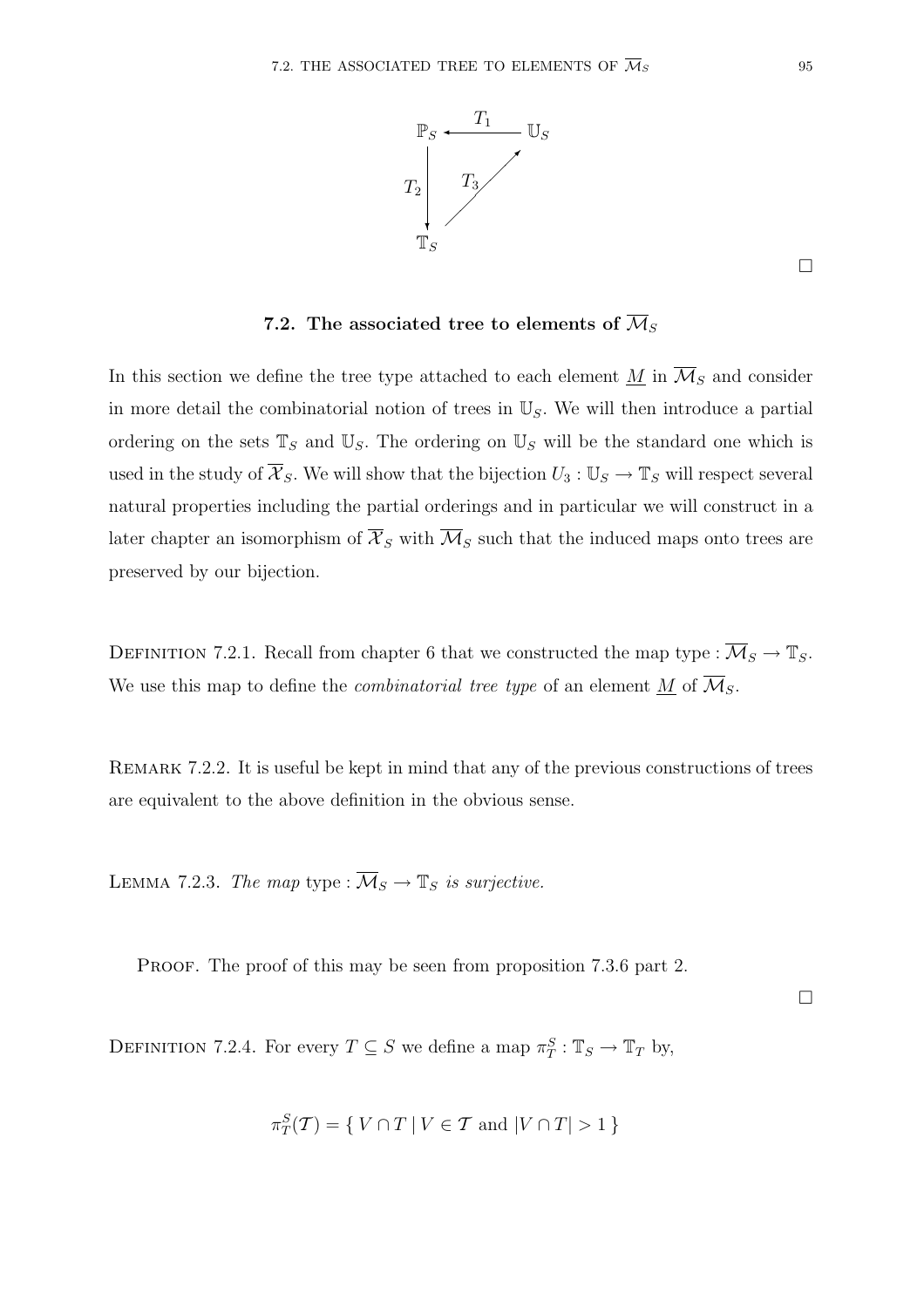We also define a map  $\pi_T^S : \mathbb{U}_S \to \mathbb{U}_T$  as follows. Given a rooted tree  $t \in \mathbb{U}_S$  we define the tree  $t|_T = \pi_T^S(t) \in \mathbb{U}_T$  to be the restriction of the leaves S of t to the set T subject to the constraint that if some vertex has valency 2 after restricting we remove that vertex and make that edge rigid. We call this process stably forgetting the set  $S \setminus T$ . See below for an example.

Example 7.2.5.



The second tree is the restriction of the first to the set  $\{1, 2, 3, 7, 8\}$  and the third tree is the contraction of vertex  $x$  to  $w$ 

LEMMA 7.2.6. Let  $U \subseteq T \subseteq S$  then for each of the maps  $\pi_T^S$  above we have the composition rule  $\pi_U^S = \pi_U^T \pi_T^S$  and we have the following commutative diagram



 $\Box$ 

DEFINITION 7.2.7. Here we define orderings on  $\mathbb{T}_S$  and  $\mathbb{U}_S$ . For  $\mathbb{T}_S$  we define  $\mathcal{T} \leq \mathcal{U} \iff$  $\mathcal{T} \subseteq \mathcal{U}$ . For  $\mathbb{U}_S$  we define  $t \leq u \iff t$  is obtained from u by contracting some internal edges. See 7.2.5 for an example.

LEMMA 7.2.8. Let  $t, u \in \mathbb{U}_S$  and put  $\mathcal{T} = U_3(t), \mathcal{U} = U_3(u)$  then  $t \leq u \iff \mathcal{T} \leq \mathcal{U}$  that is the orders are equivalent under this bijection. See 7.2.9 for an example.  $\Box$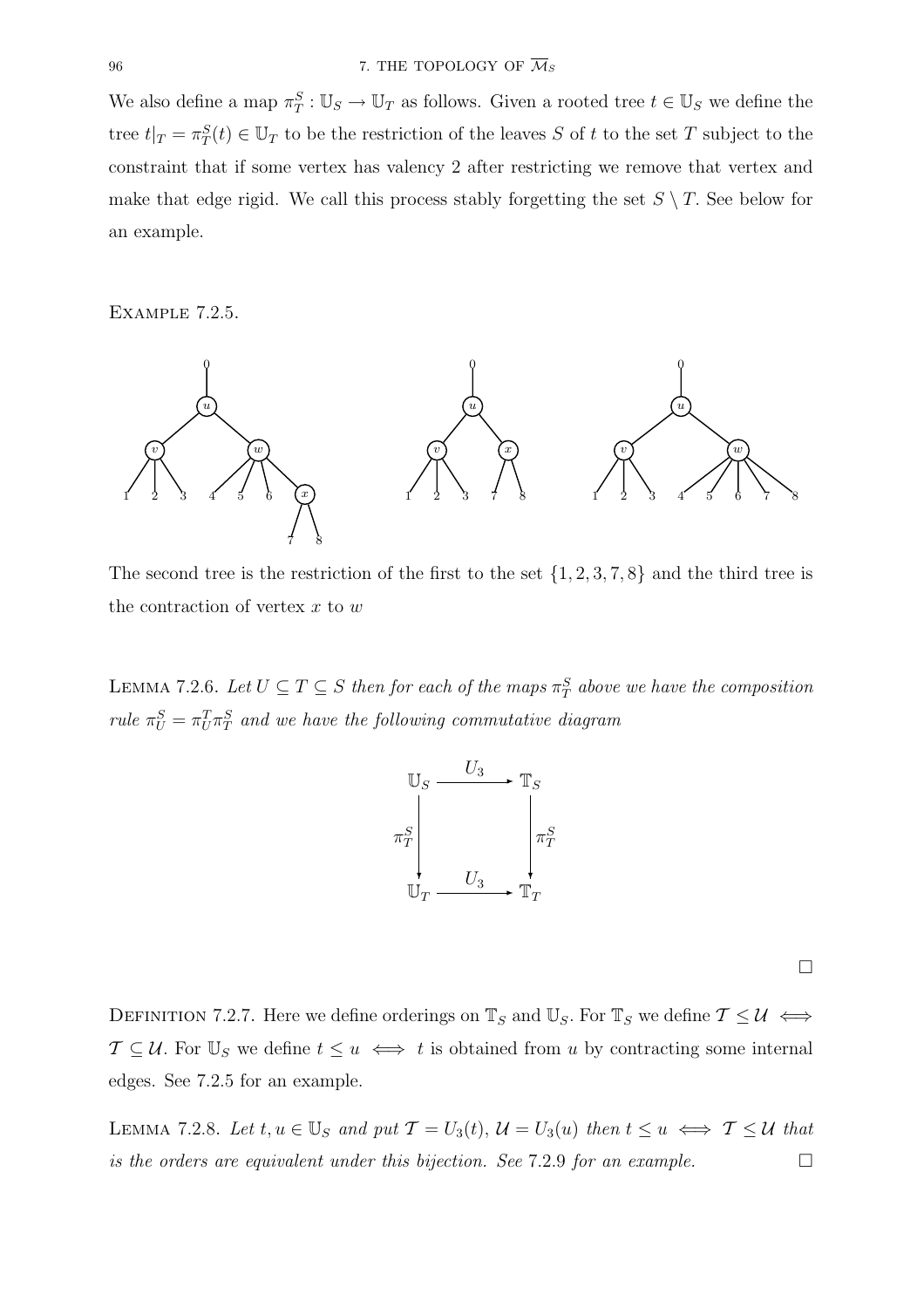Example 7.2.9.



The first tree in set form is  $\mathcal{U} = \{S, T, U, V, W\}$  the second tree is  $\mathcal{T} = \{S, T, U\}$  and  $\mathcal{T} \subseteq \mathcal{U}$  so that  $\mathcal{T} \leq \mathcal{U}$ .

REMARK 7.2.10. From now on we will use whichever definition of trees that is the most convenient and the choice should be clear from the context.

DEFINITION 7.2.11. For every S-tree  $\mathcal{T} \in \mathbb{T}_S$  we define,

$$
\mathcal{M}_S(\mathcal{T}) = \text{ type}^{-1}(\mathcal{T})
$$

$$
\overline{\mathcal{M}}_S(\mathcal{T}) = \coprod_{\mathcal{U} \supseteq \mathcal{T}} \mathcal{M}_S(\mathcal{U})
$$

$$
\mathcal{M}_S = \text{ type}^{-1}(\{S\})
$$

REMARK 7.2.12. The space  $\mathcal{M}_S(\mathcal{T})$  is non-empty because the map type :  $\overline{\mathcal{M}}_S \to \mathbb{T}_S$  is surjective. Recall from chapter 6 that we defined the Zariski open subvariety  $U_S$  of  $PV_S$ and proved that the map  $\pi : \overline{\mathcal{M}}_S \to \overline{PV}_S$  restricted to  $\mathcal{M}_S$  gives us an isomorphism  $\pi : \mathcal{M}_S \to U_S$  that classifies generic curves.

#### **7.3. Tree isomorphisms**

In this section we produce analogous results to those already known about  $\overline{\mathcal{X}}_S$  regarding the structure of the spaces  $\mathcal{M}_S(\mathcal{T})$  and  $\overline{\mathcal{M}}_S(\mathcal{T})$ . We will require these results in the next chapter when we analyze the space  $\overline{\mathcal{X}}_S$  in more detail.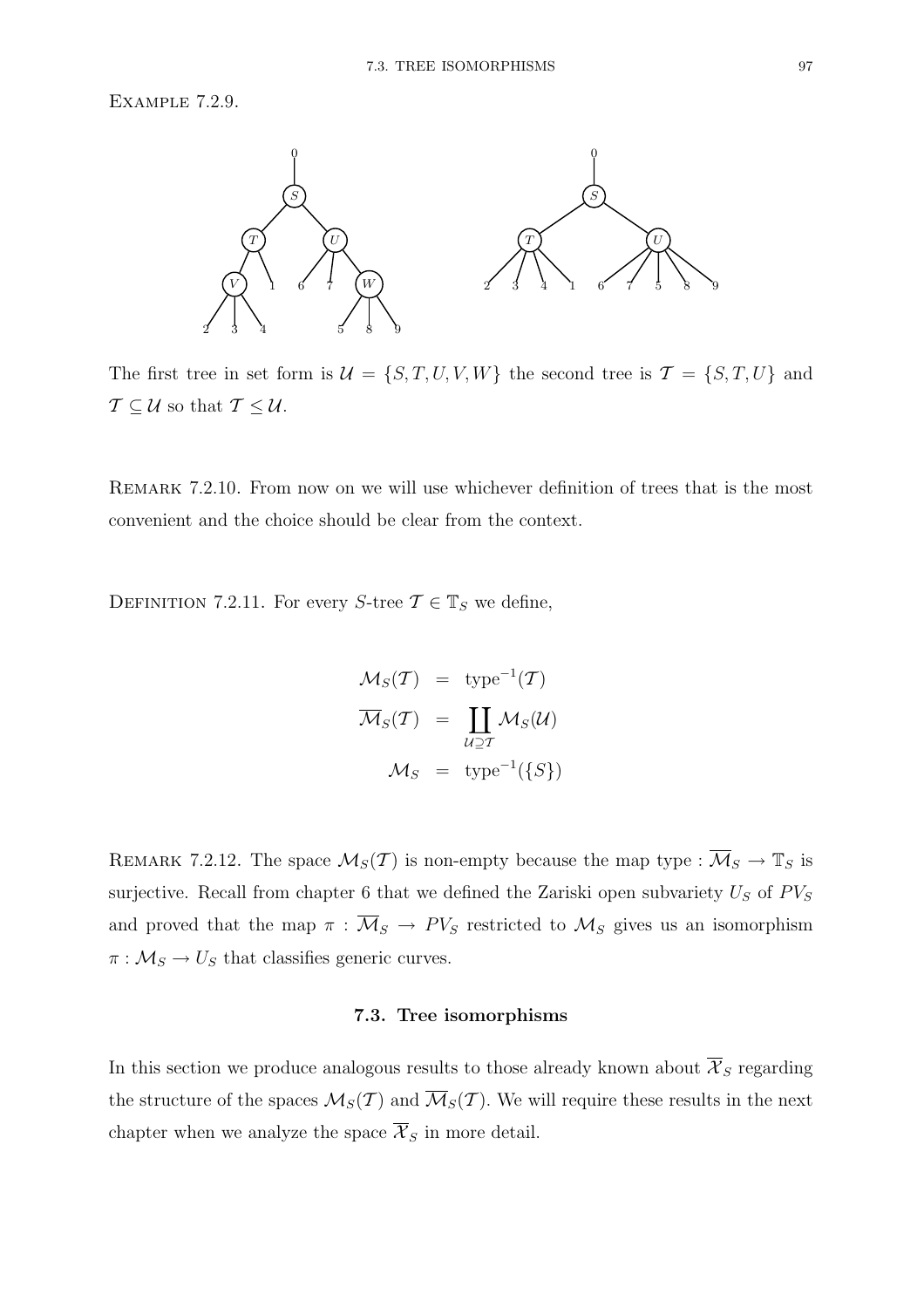DEFINITION 7.3.1. For any S-tree T and given an element  $T \in \mathcal{T}$  we define  $C_T$  to be the set of equivalence classes of T under the relation  $u \sim v \iff u = v$  or  $u, v \in W \in M(T, T)$ . We call  $C_T$  the *children* of the vertex T on the tree T. This should be compared with its combinatorial counterpart. Observe the map  $q_T : T \setminus \Box$  $W \in \overline{M(T,T)}$  $W \to C_T \setminus M(\mathcal{T},T)$  is a bijection where  $q_T : T \to C_T$  is the quotient map.

Example 7.3.2.



For the first tree  $C_V = \{\{5\}, \{6\}, W\}$  and for second tree  $C_v = \{5, 6, w\}$ 

REMARK 7.3.3. For each tree  $t \in \mathbb{U}_S$  and corresponding S-tree T let v be an internal vertex with  $T = T_v$  then there is a natural bijection  $b : C_v \to C_T$  sending  $i \in S \cap C_v$  to  $\{i\}$  and u to  $T_u$ .

CONSTRUCTION 7.3.4. Let T be an S-tree and  $q_T : T \to C_T$  be the usual quotient map. We construct a map  $r : \prod$  $\prod_{T \in \mathcal{T}} \mathbb{T}_{C_T} \to \mathbb{T}_S$  by  $r(\prod \mathcal{T}_T) = \coprod q_T^{-1}(\mathcal{T}_T)$ . In more detail a point of  $\prod \mathbb{T}_{C_T}$  consists of a system of trees  $\mathcal{T}_T \subseteq P(C_T)$ , one for each  $T \in \mathcal{T}$ . We let  $q_T: T \to C_T$  be the usual quotient map and define  $q_T^{-1}(\mathcal{T}_T) = \{ q_T^{-1}(U) \, | \, U \in \mathcal{T}_T \}$ , so each  $q_T^{-1}(\mathcal{T}_T) \subseteq P(T)$  is a T-tree. We then put  $r(\prod \mathcal{T}_T) = \coprod q_T^{-1}(\mathcal{T}_T)$ .

LEMMA 7.3.5. The map  $r: \prod$  $\prod_{T \in \mathcal{T}} \mathbb{T}_{C_T} \to \mathbb{T}_S$  is injective, and the image is the set of S−trees  $U$  containing  $T$ .

PROOF. It is clear that the map is injective and  $r(\prod T_T)$  is an S-tree. For every  $T \in \mathcal{T}$  since  $C_T \in \mathcal{T}_T$  we see that  $T \in q_T^{-1}(\mathcal{T}_T)$  and so  $\mathcal{T} \subseteq r(\prod \mathcal{T}_T)$ . Given any S-tree  $\mathcal{U}$ containing T let  $T \in \mathcal{T}$ , put  $\mathcal{U}_T = \{ U \in \mathcal{U} \mid \text{root}(U) = T \text{ in } \mathcal{T} \}$  then we have an induced tree  $\mathcal{T}_T = q_T(\mathcal{U}_T)$  and  $r(\prod \mathcal{T}_T) = \mathcal{U}$ .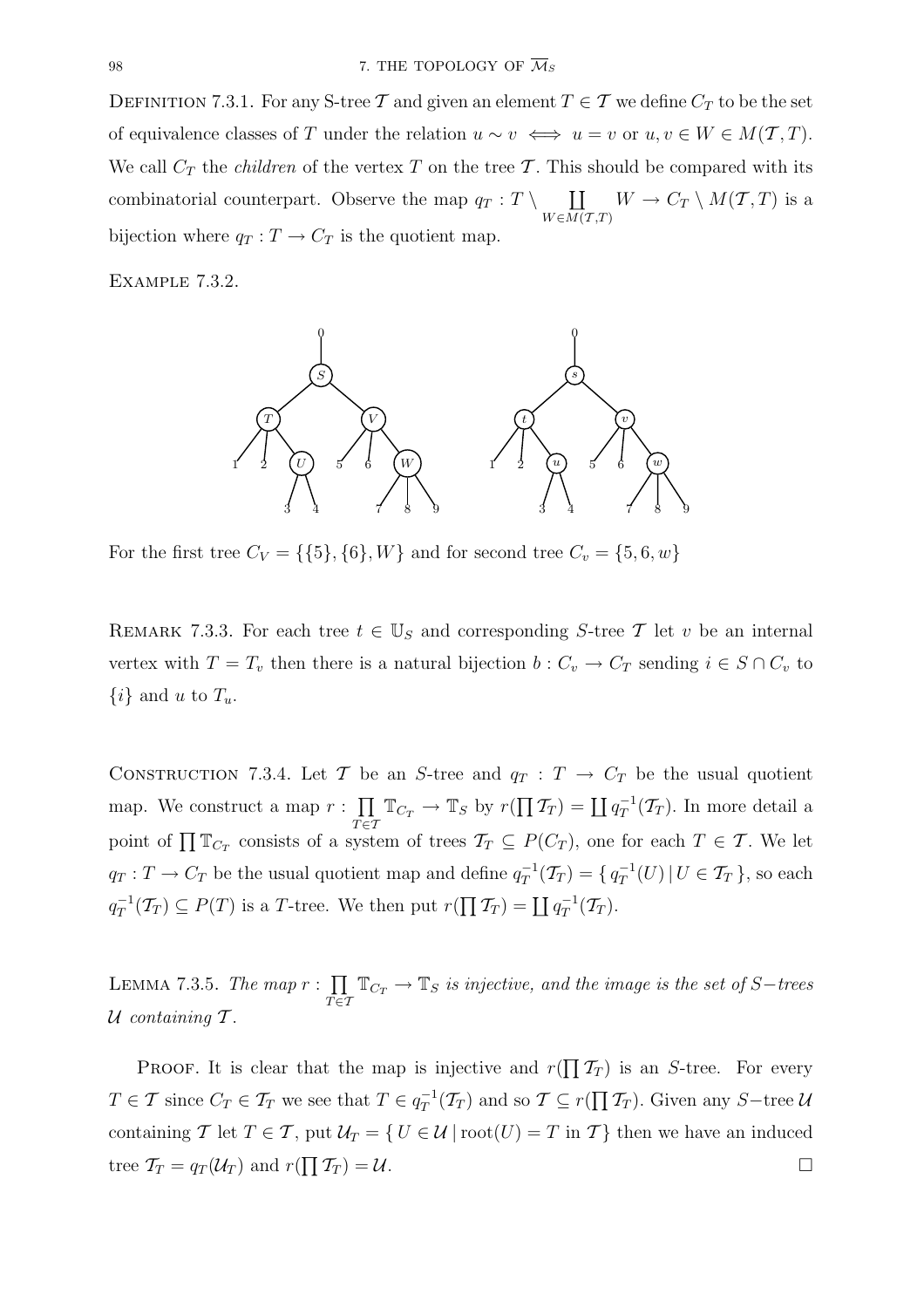PROPOSITION 7.3.6. Let  $T$  be an S-tree then we have that,

$$
\overline{\mathcal{M}}_S = \prod_{\mathcal{T} \in \mathbb{T}_S} \mathcal{M}_S(\mathcal{T})
$$

$$
\mathcal{M}_S(\mathcal{T}) \cong \prod_{T \in \mathcal{T}} \mathcal{M}_{C_T}
$$

$$
\overline{\mathcal{M}}_S(\mathcal{T}) \cong \prod_{T \in \mathcal{T}} \overline{\mathcal{M}}_{C_T}
$$

$$
cl(\mathcal{M}_S(\mathcal{T})) = \overline{\mathcal{M}}_S(\mathcal{T})
$$

The second isomorphism is an extension of the first and  $\text{type}(\phi(\prod \underline{M}_{C_T})) = r(\prod \text{type}(\underline{M}_{C_T}))$ where  $\phi$  is the inverse morphism to the second map.

The proofs will be given at the end of this section. We observe here that in principle the closures could be different in the Zariski topology and the classical topology. However as our varieties are smooth and irreducible this result is valid in both topologies.

DEFINITION 7.3.7. For any finite set S we define  $P^+(S) = \{ U \subseteq S \mid |U| > 1 \}$  to be the reduced power set of S.

LEMMA 7.3.8. The space  $\overline{\mathcal{M}}_S(\mathcal{T}) = \coprod$ U⊇T  $\mathcal{M}_S(\mathcal{U})$  is a Zariski closed subvariety of  $\mathcal{M}_S$ 

PROOF. The proof of this is easy since

$$
\overline{\mathcal{M}}_S(\mathcal{T}) = \coprod_{\mathcal{U}\supseteq\mathcal{T}} \mathcal{M}_S(\mathcal{U})
$$

$$
= \overline{\mathcal{M}}_S \setminus \bigcup_{\mathcal{V}\not\supseteq\mathcal{T}} \mathcal{N}_S(\mathcal{V})
$$

and each  $\mathcal{N}_S(\mathcal{V})$  is Zariski open by lemma 6.2.2 part 2.

 $\Box$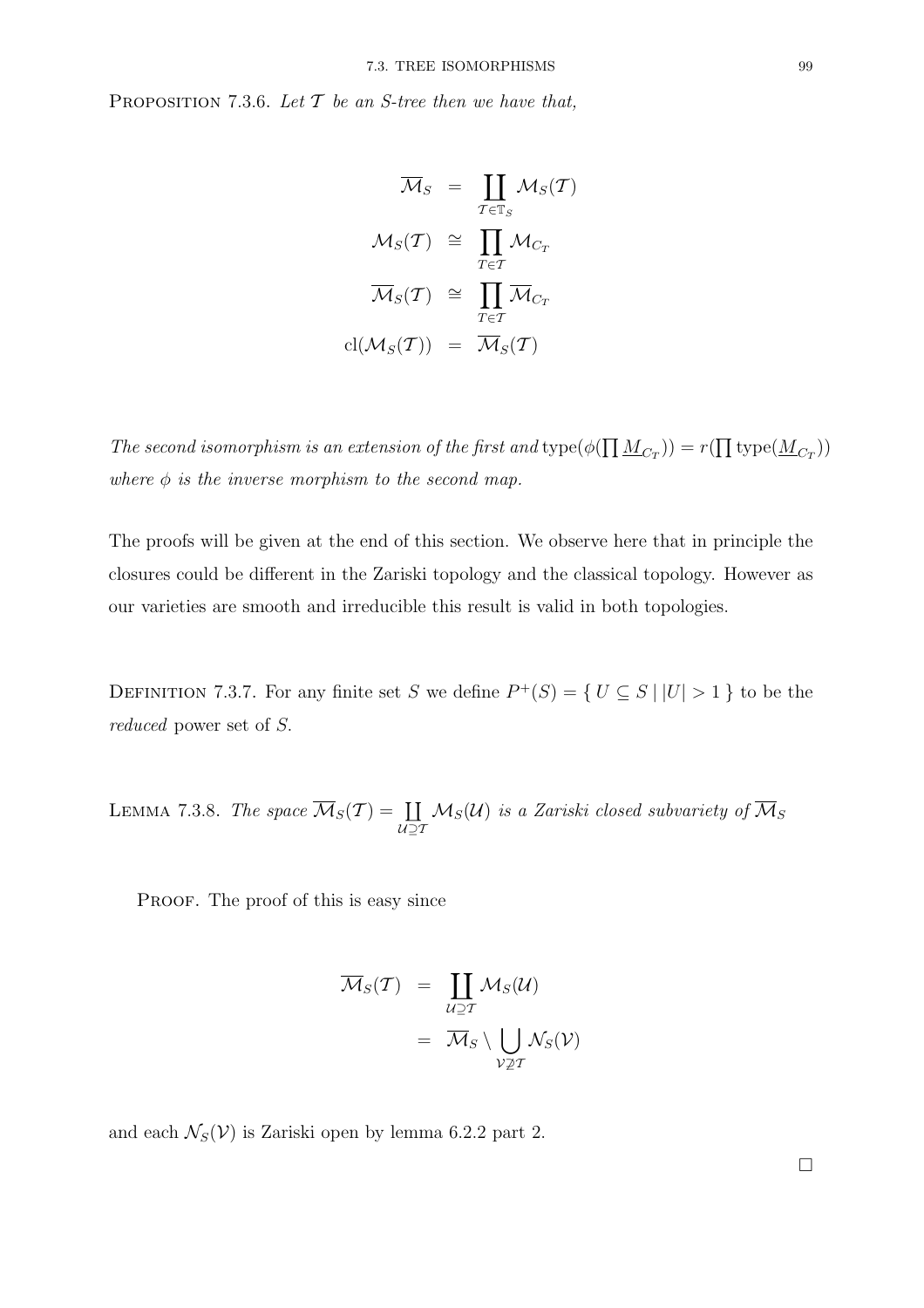CONSTRUCTION 7.3.9. Let T an S-tree and  $U \subseteq S$  any subset with  $|U| > 1$ . For each  $T \in \mathcal{T}$  we have the quotient map  $q_T : T \to C_T$ . Suppose  $U \subseteq T$  then we define  $C_T^U = q_T(U)$ , we then have  $C_T^U \subseteq C_T$ . If  $T = \text{root}(U)$  in  $\mathcal{T}$ , that is the smallest element of T containing U then by construction  $|C_T^U| > 1$ . This construction then gives us a map  $s: P^+(S) \to \coprod$  $\tau \equiv 1$  $P^+(C_T)$  defined by  $s(U) = q_{\text{root}(U)}(U) \in P^+(C_{\text{root}(U)})$ . It is easily seen that this map is surjective and has the following properties.

(1) 
$$
s(U) = s(V) \iff \text{root}(U) = T = \text{root}(V)
$$
 and  $q_T(U) = q_T(V)$ .

(2) Let 
$$
T \in \mathcal{T}
$$
 then for all  $U \subseteq T$  we have  $root(U) = T \iff |q_T(U)| > 1$ .

$$
(3) s(U) \in P^+(C_T) \iff \text{root}(U) = T.
$$

For each  $T \in \mathcal{T}$  and  $U \subseteq T$  with  $|U| > 1$  and associated set  $C_T^U$  we define the induced quotient map  $q_T^U: U \to C_T^U$  by  $q_T^U = q_T|_U$  where  $q_T$  is the quotient map  $q_T: T \to C_T$ 

LEMMA 7.3.10. For any  $U \subseteq W$  with  $T = \text{root}(W)$  then we have the following commutative diagrams where the vertical maps are the usual projections. The image of  $r_W$  is  $\overline{V}_W$ and the maps  $r_W : V_{C_T^W} \to V_W$  onto its image and  $s_W : V_W \to V_{C_T^W}$  are inverses.



In particular if  $\text{root}(U) \neq T$  then  $|C_W^U| = 1$  and we have  $\pi_U^W r_W = 0$ 

PROOF. This is a particular case of lemma  $6.4.4$ 

 $\Box$ 

CONSTRUCTION 7.3.11. For any S-tree T we define an injective map  $\phi : \prod$  $\prod_{T\in\mathcal{T}}\mathcal{M}_{C_T}\rightarrowtail\mathcal{M}_S$ whose image is contained in  $\overline{\mathcal{M}}_S(\mathcal{T})$  and  $\text{type}(\phi(\prod \underline{M}_T)) = r(\prod \text{type}(\underline{M}_T)).$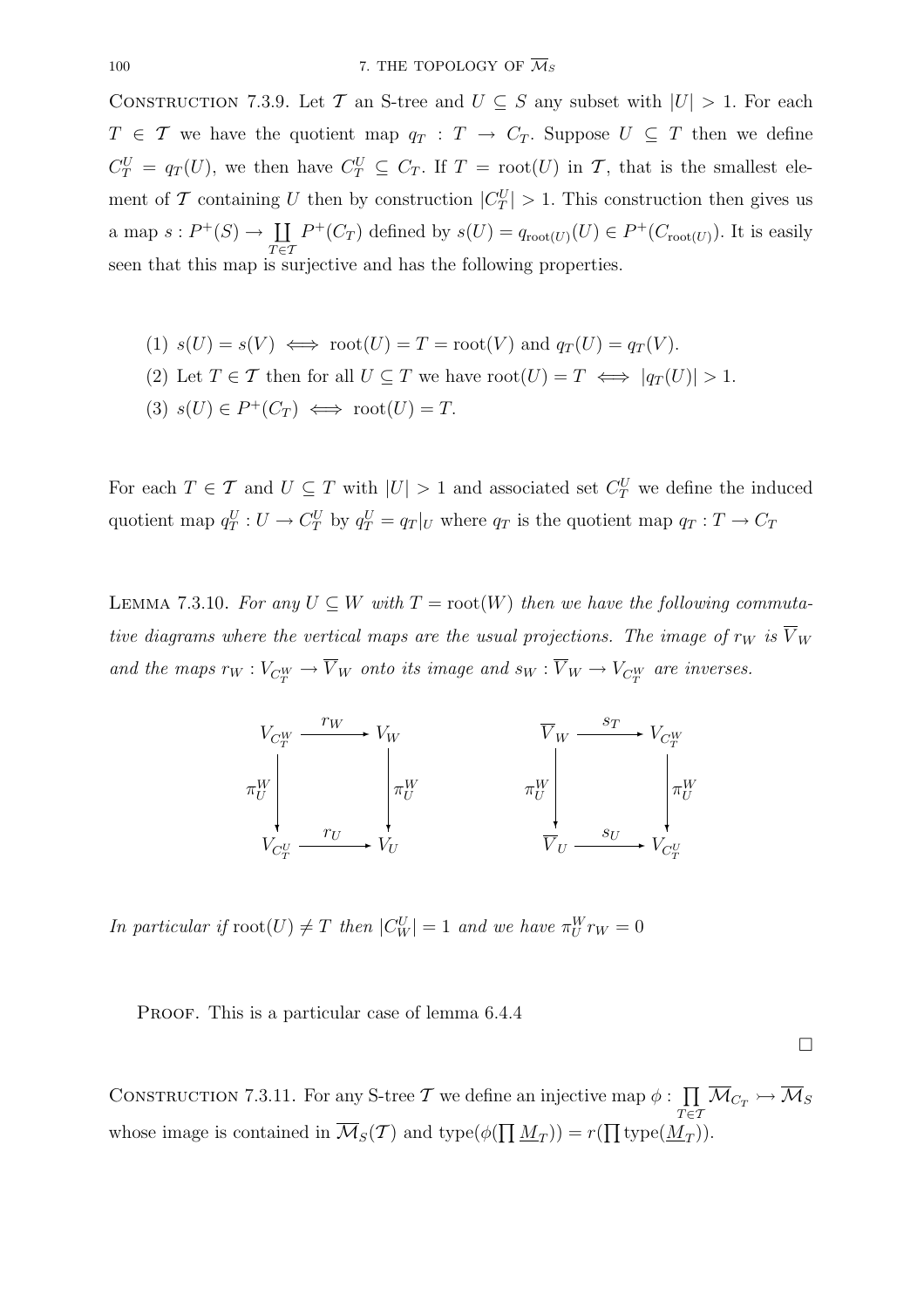Let  $U \subseteq S$ ,  $|U| > 1$  and  $T = \text{root}(U)$  we define  $M_U = r_U(M_{C_T^U})$ . We then define  $\overline{M} = \overline{\prod}$  $\prod_{U} M_{U}$ . I claim this gives us an element of  $\mathcal{M}_{S}$ . For any  $T \in \mathcal{T}$  define

$$
\mathcal{L}_{S,T} = \{ U \subseteq S \mid |U| > 1 \text{ and } \text{root}(U) = T \text{ in } T \}
$$

then

$$
P^+(S) = \coprod_{T \in \mathcal{T}} \mathcal{L}_{S,T}
$$

Now for every  $U \subseteq V \subseteq S$  with  $|U| > 1$  we have  $U \in \mathcal{L}_{S,T}$  and  $V \in \mathcal{L}_{S,W}$  where  $T = root(U)$ ,  $W = root(V)$  and  $T \subseteq W$ . Suppose first that  $T = W$  then lemma 7.3.10 tells us that  $M_V \leq (\pi_U^V)^{-1} M_U$ . If  $T \subset W$  then again using lemma 7.3.10 we see that  $\pi_U^V(M_V) = 0$  because in this case  $|C_W^U| = 1$ . Thus we have  $M \in \overline{\mathcal{M}}_S$ . The construction of this map can be viewed more clearly by the following commutative diagram, the top maps are projections.



We next prove that  $type(\phi(\prod \underline{M}_{C_T})) = r(\prod type(\underline{M}_{C_T}))$ . For each  $T \in \mathcal{T}$  put  $\mathcal{U}_T =$  $type(\underline{M}_{C_T})$  and use the map  $r : \prod$  $\prod_{T \in \mathcal{T}} \mathbb{T}_{C_T} \to \mathbb{T}_S$  to define an *S*-tree *U*. Put  $\underline{M} = \phi(\prod \underline{M}_{C_T}),$ fix  $T \in \mathcal{T}$  and choose  $U \in q_T^{-1}(\mathcal{U}_T) \subseteq \mathcal{U}$ . Then  $\text{root}(U) = T$  in  $\mathcal{T}$  and to prove  $U \in$ type( $\underline{M}$ ) we need to show that  $\pi_U^V M_V = 0$  for all  $U \subset V \subseteq S$ . Since  $U \subset V$  we have that  $V \in \mathcal{L}_{S,W}$  where  $W = \text{root}(V)$  in T and  $T \subseteq W$ . First suppose  $T \subset W$  then as in the first paragraph  $\pi_U^V M_V = 0$ . Next suppose that  $T = W$ , since  $U \subset V$  we see that  $C_T^U \subseteq C_T^V$ . Because  $U \in q_T^{-1}(\mathcal{U}_T)$  we see  $C_T^U \in \mathcal{U}_T$  and that U is the maximal set with  $q_T(U) = C_T^U$ . Thus we see that  $C_T^U \subset C_T^V$ . Now put  $X = C_T^U$  and  $Y = C_T^V$  then as  $X \in \mathcal{U}_T$  we see  $\pi_X^Y M_Y = 0$ . Thus by the first diagram of lemma 7.3.10 we have  $\pi_U^V M_V = 0$ . We have proven the condition for each  $V \supset U$  thus  $U \in \text{type}(\underline{M})$  and  $\mathcal{U} \subseteq \text{type}(\underline{M})$ .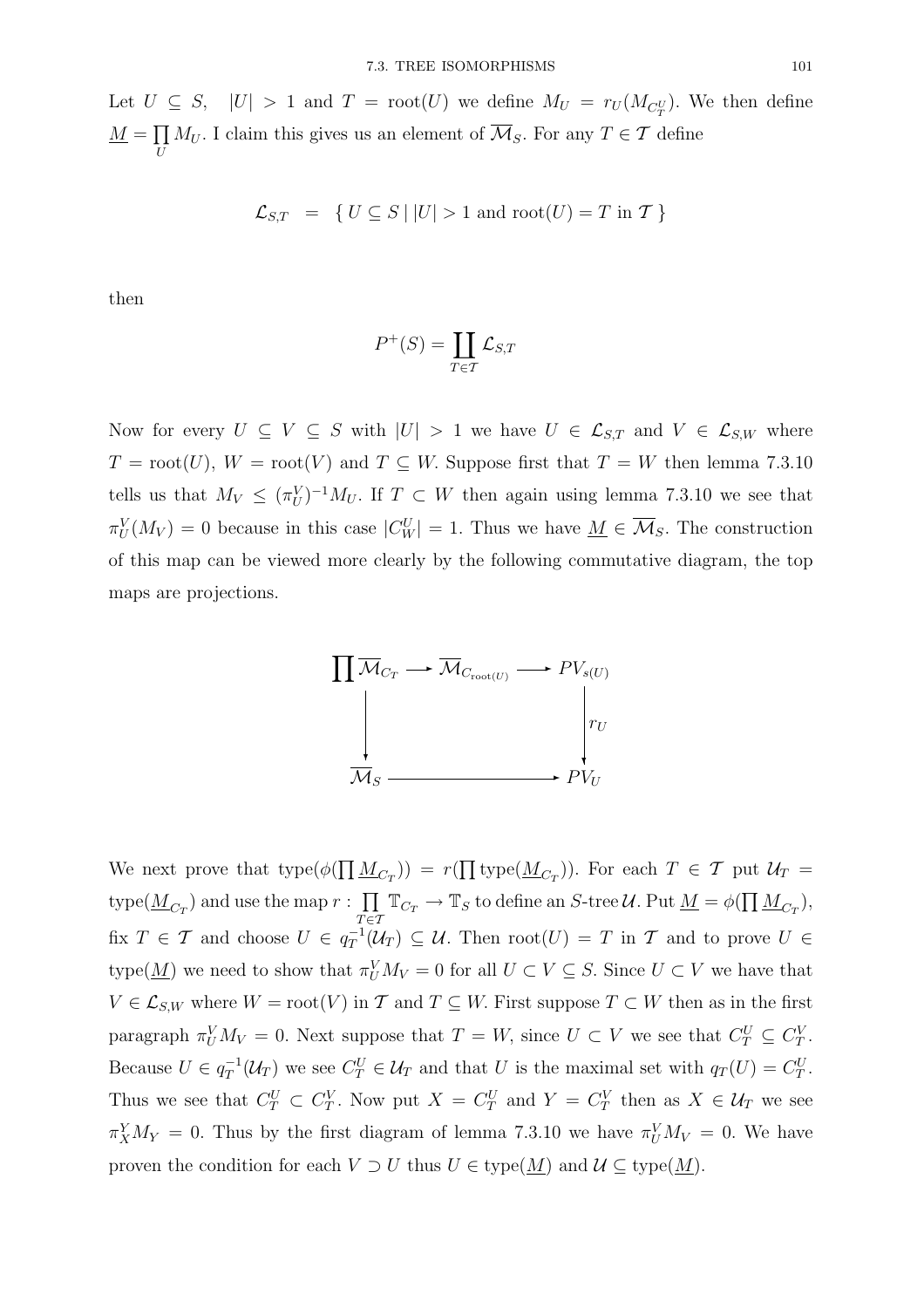Next choose a set  $U \subseteq S$  so that U is not in any  $q_W^{-1}(\mathcal{U}_W)$  and put  $T = \text{root}(U)$  in T so that  $U \in \mathcal{L}_{S,T}$ . If  $C_T^U \notin \mathcal{U}_T$  then we can find  $U \subset V \subseteq T$  with  $C_T^U \subset C_T^V$ , such that if we put  $X = C_T^U$  and  $Y = C_T^V$  then  $\pi_X^Y M_Y = M_X$ . Thus by lemma 7.3.10 we see that  $\pi_U^V M_V = M_U$  and so  $U \notin \text{type}(\underline{M})$ . If  $C_T^U \in \mathcal{U}_T$  put  $V = q_T^{-1}(C_T^U)$  then as V is the maximal set with  $q_T(V) = C_T^U$  and  $q_T(V) = q_T(U)$  we see that  $V \supseteq U$ . As  $U \notin q_T^{-1}(\mathcal{T}_T)$ we see that  $V \supset U$  thus applying lemma 7.3.10 using the fact that  $C_T^U = C_T^V$  we find that  $\pi_U^V M_V = M_U$  and  $U \notin \text{type}(\underline{M})$  therefore  $r(\prod \mathcal{U}_T) = \text{type}(\underline{M})$  as claimed. The injectivity of this map is clear. It is now immediate from lemma 7.3.5 that type( $M$ )  $\supseteq \mathcal{T}$ . Thus the image of the map is contained in  $\overline{\mathcal{M}}_S(\mathcal{T})$  as required.

CONSTRUCTION 7.3.12. For any S-tree T we construct a map  $\theta : \overline{\mathcal{M}}_S(\mathcal{T}) \rightarrow \prod$  $\prod_{T \in \mathcal{T}}\mathcal{M}_{C_T}.$ 

Consider a point  $\underline{M} \in \overline{\mathcal{M}}_S(\mathcal{T})$ . For each  $T \in \mathcal{T}$ , we must define an element  $\underline{M}_{C_T} \in \overline{\mathcal{M}}_{C_T}$ . With the previous notation we have  $P^+(S) = \coprod$  $\tau \equiv 1$  $\mathcal{L}_{S,T}$ . Fix  $T \in \mathcal{T}$ , I first claim that for every  $W \in \mathcal{L}_{S,T}$  and  $\underline{M} \in \overline{\mathcal{M}}_S(\mathcal{T})$  we have  $\pi^W_{W \cap V}(M_W) = 0$  for each  $V \in M(\mathcal{T},T)$  with  $|W \cap V| > 1$  and therefore  $M_W \in P\overline{V}_W$ . To see this put  $\mathcal{U} = \text{type}(\underline{M})$  and  $X = \text{root}(W)$ in U. Then as  $U \supseteq T$  we have  $V \subset X \subseteq T$ ,  $\pi_W^X M_X = M_W$  and  $\pi_V^X M_X = 0$ . One then deduces the result. Then by construction we may use the second diagram of lemma 7.3.10 to define the following map. Let  $\underline{M} \in \overline{\mathcal{M}}_S(\mathcal{T})$  and fix  $T \in \mathcal{T}$  then for each  $U \in \mathcal{L}_{S,T}$  we have  $M_U \in PV_U$  and define  $M_{C_T^U} = s_T(M_U)$ . We need to check this is well defined. Put  $W = \text{root}(U)$  in U and choose another  $V \in \mathcal{L}_{S,T}$  with  $q_T(V) = C_T^U$ . Then as  $C_T^U = C_T^V$ one readily deduces that  $root(V) = W$ . From this we see our construction is well defined. Then for every such T this define a element  $\underline{M}_{C_T} = \prod M_{C_T^U}$ . We are required to prove that  $\underline{M}_{C_T} \in \overline{\mathcal{M}}_{C_T}$ . This is now clear from the second diagram in lemma 7.3.10. Repeating this for every  $T \in \mathcal{T}$  then gives as an element  $\prod \underline{M}_{C_T} \in \prod \overline{M}_{C_T}$ . This completes the construction. It is a simple fact to verify that this is injective. One also readily verifies that over  $\mathcal{M}_S(\mathcal{T})$  the map reduces on each component to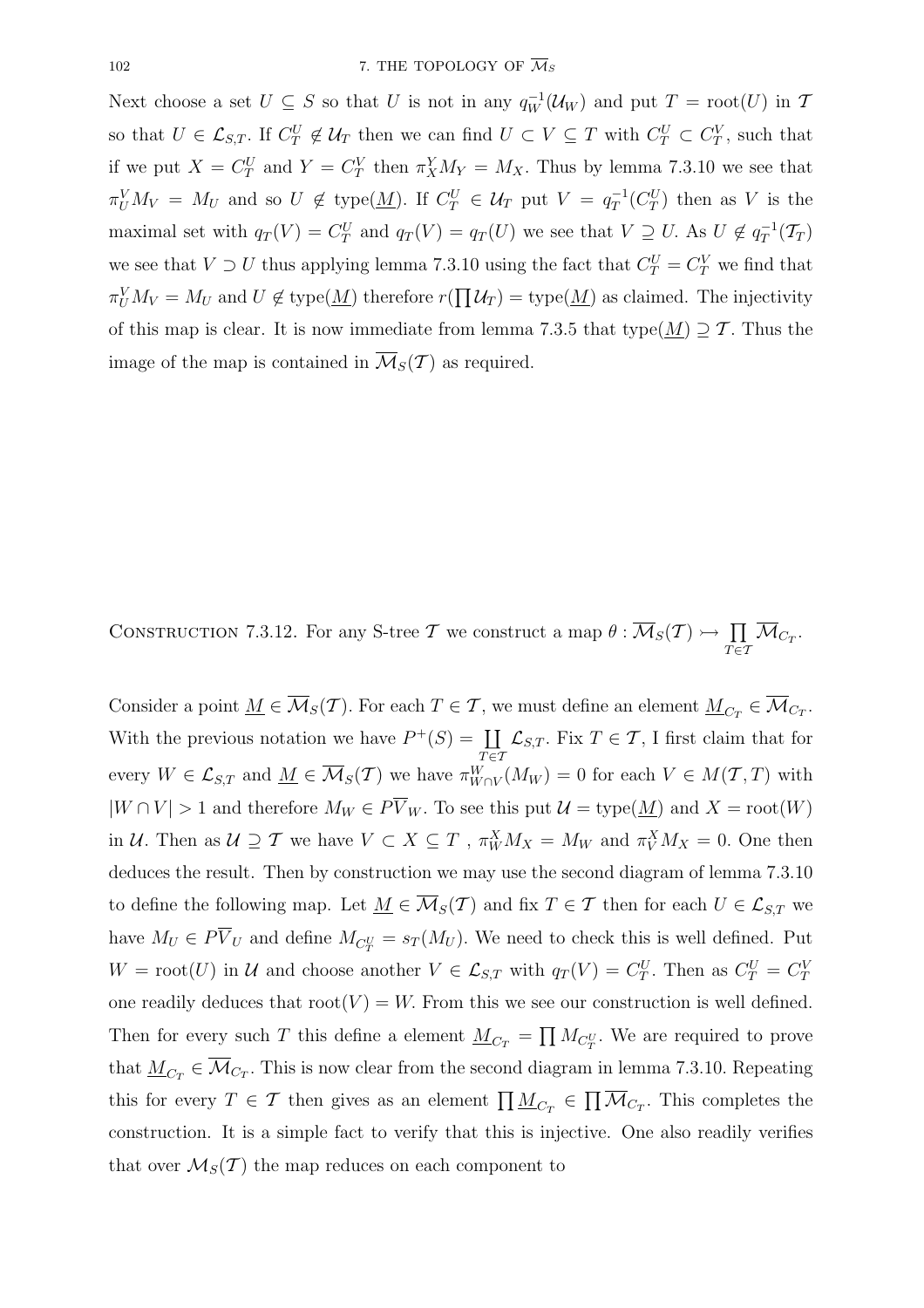

We are now in a position to prove proposition 7.3.6.

**PROOF.** It is clear that  $\overline{\mathcal{M}}_S = \coprod$  $\tau \overline{\epsilon}\mathbb{T}_S$  $\mathcal{M}_S(\mathcal{T})$ . We next prove that  $\overline{\mathcal{M}}_S(\mathcal{T}) \cong \prod$  $\prod_{T \in \mathcal{T}}\mathcal{M}_{C_T}.$ By the previous constructions we have the map  $\phi$ :  $\prod$  $\prod_{T \in \mathcal{T}} \mathcal{M}_{C_T} \rightarrow \mathcal{M}_S$  and the map  $\theta : \overline{\mathcal{M}}_S(\mathcal{T}) \rightarrow \prod$  $\prod_{T \in \mathcal{T}} \mathcal{M}_{C_T}$  with the image of  $\phi$  contained in  $\mathcal{M}_S(\mathcal{T})$ . Now by lemma 7.3.10 it is clear that these maps are inverses to each other. Thus the third claim is true. To prove that  $\mathcal{M}_S(\mathcal{T}) \cong \prod$  $\prod_{T \in \mathcal{T}} \mathcal{M}_{C_T}$  we observe that the restricted map  $\phi : \prod_{T \in \mathcal{C}}$  $T \bar{\in} \bar{C}_T$  $\mathcal{M}_{C_T}\to \mathcal{M}_S$ has its image in  $\mathcal{M}_S(\mathcal{T})$  and  $\theta : \mathcal{M}_S(\mathcal{T}) \to \Pi$  $T \bar{\in} \bar{C}_T$  $\mathcal{M}_{C_T}.$  Finally we prove the last part of the claim that  $\text{cl}(\mathcal{M}_S(\mathcal{T})) = \overline{\mathcal{M}}_S(\mathcal{T})$ . By the previous part the map  $\phi : \prod$  $\prod_{T \in \mathcal{T}}\mathcal{M}_{C_T} \to \mathcal{M}_S(\mathcal{T})$ restricts to a map  $\phi : \Pi$  $\tau$ ē $\tilde{c}_{\tau}$  $\mathcal{M}_{C_T} \to \mathcal{M}_S(T)$ . By lemma 6.2.8  $\mathcal{M}_{C_T}$  is an open dense subset of  $\overline{\mathcal{M}}_{C_T}$  thus  $\prod$  $T \bar{\in} \bar{C}_T$  $\mathcal{M}_{C_T}$  is an open dense subset of  $\prod$  $\prod_{T \in \mathcal{T}} \mathcal{M}_{C_T}$  and by lemma 7.3.8 the space  $\overline{\mathcal{M}}_S(\mathcal{T})$  is Zariski closed and by definition contains  $\mathcal{M}_S(\mathcal{T})$  thus,

$$
\overline{\mathcal{M}}_S(\mathcal{T}) \supseteq \text{cl}(\mathcal{M}_S(\mathcal{T})) = \text{cl}(\phi(\prod_{T \in C_T} \mathcal{M}_{C_T})
$$
\n
$$
\supseteq \phi(\text{cl}(\prod_{T \in C_T} \mathcal{M}_{C_T}))
$$
\n
$$
= \phi(\prod_{T \in \mathcal{T}} \overline{\mathcal{M}}_{C_T})
$$
\n
$$
= \overline{\mathcal{M}}_S(\mathcal{T})
$$

The last argument works equally well in the Zariski or classical topology. This completes our results.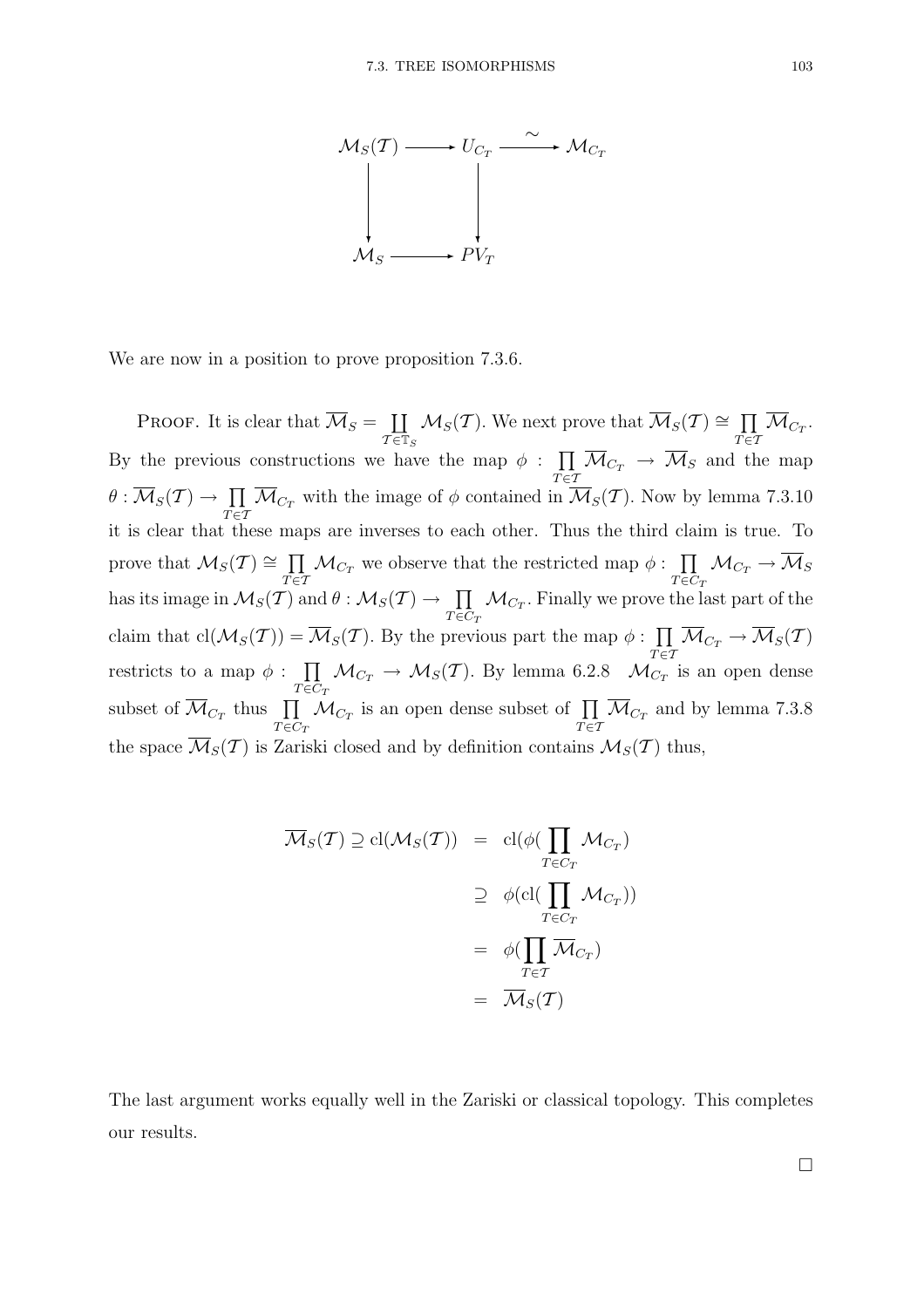## 7.4. The natural maps from  $\overline{\mathcal{M}}_S$  to  $\overline{\mathcal{M}}_T$

Here we define natural projection maps  $\pi_T^S : \overline{\mathcal{M}}_S \to \overline{\mathcal{M}}_T$ . These will be analogous to the maps  $\pi_T^S : \overline{X}_S \to \overline{X}_T$  that we consider later and are important in the study of  $\overline{X}_S$ .

DEFINITION 7.4.1. let  $T \subseteq S$  then we define the natural projection map  $\pi_T^S : \overline{\mathcal{M}}_S \to \overline{\mathcal{M}}_T$ as follows. For every  $U \subseteq T$  we define  $\pi_T^S(\underline{M})_U = M_U$ 

LEMMA 7.4.2. For every  $U \subseteq T \subseteq S$  we have that the following diagram commutes



**PROOF.** The proof of this is clear from the definitions.  $\square$ 

LEMMA 7.4.3. The map  $\pi_T^S : \mathbb{T}_S \to \mathbb{T}_T$  of definition 7.2.4 commutes in the following diagram.



**PROOF.** Let  $\underline{M} \in \overline{\mathcal{M}}_S$  put  $\underline{N} = \pi_T^S(\underline{M})$  and  $\mathcal{U} = \pi_T^S(\mathcal{T})$  where  $\mathcal{T} = \text{type}(\underline{M})$ . Let  $W \in \mathcal{U}$  and  $V \in \mathcal{T}$  so that  $W = V \cap T$ . Then we must show that  $\pi_W^X M_X = 0$  for every  $W \subset X \subseteq T$ . For this it suffices to prove that in T we have  $Y = \text{root}(X) \supset V$ . Then  $\pi_X^Y M_Y = M_X$  and  $\pi_Y^Y M_Y = 0$  because  $V \in \mathcal{T}$  thus we deduce that  $\pi_W^X M_X = 0$  so that  $W \in \text{type}(\underline{N})$ . Because  $W \subset X$  there is some  $x \in X \setminus W$ . As  $X \subseteq T$  we see that  $x \notin S \setminus T$ . Thus  $x \notin W \amalg U = V$  for some  $U \subseteq S \setminus T$ , ie  $x \in X \setminus V$  so that  $X \nsubseteq V$ . Put  $Y = \text{root}(X)$ in T then as W is non-empty and  $W = V \cap T \subset X \subseteq Y$  we see that  $Y \cap V$  is non-empty. Because  $\mathcal T$  is a tree either  $Y \subseteq V$  or  $V \subseteq Y$ . In the former case we would have  $X \subseteq Y \subseteq V$ so that  $X \subseteq V$  a contradiction, thus we deduce  $V \subset Y = \text{root}(X)$ .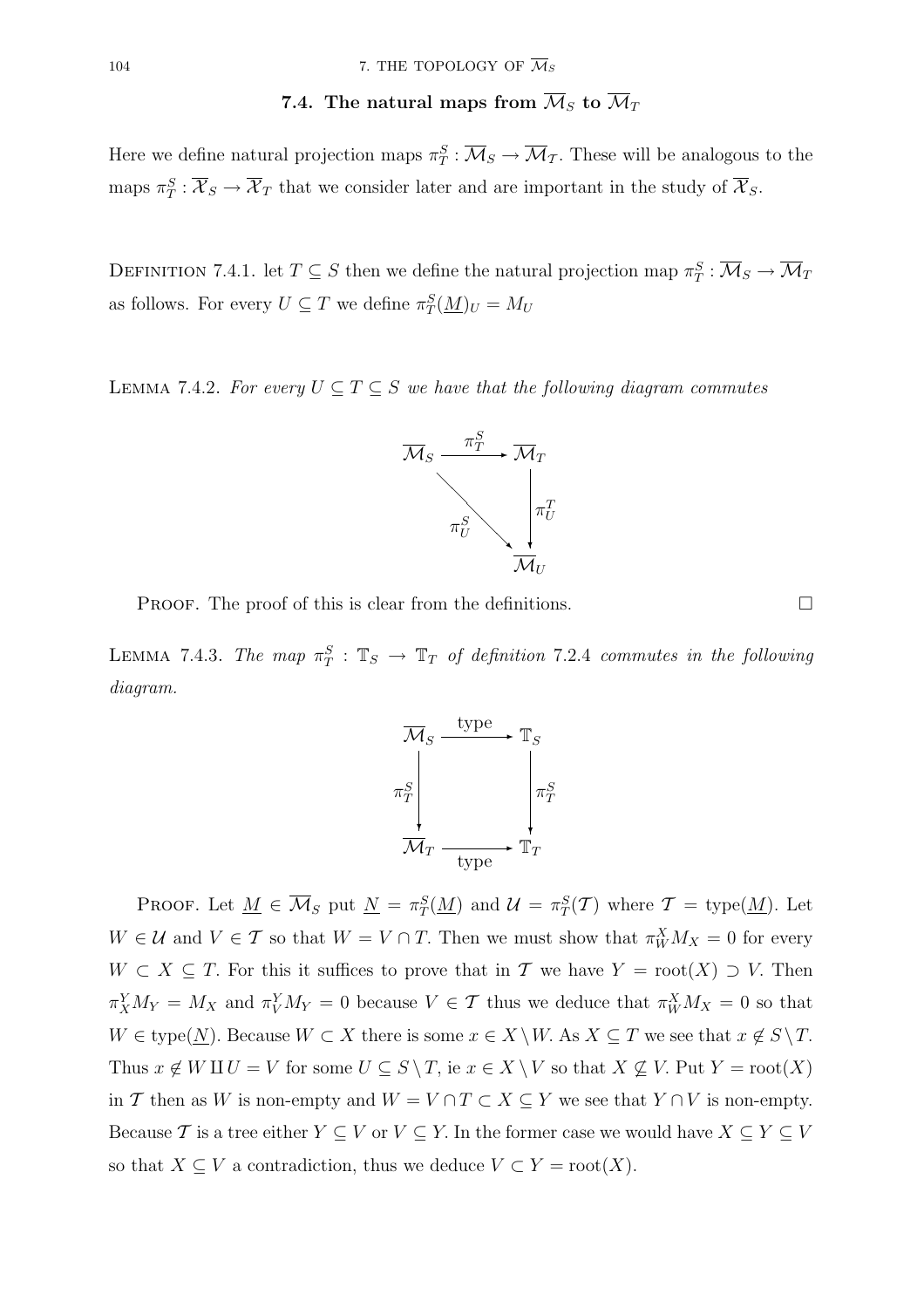Let  $W \subseteq T$  with  $|W| > 1$  and  $W \notin U$ . Put  $Y = \text{root}(W)$  in T then  $\pi_W^Y M_Y = M_W$ therefore if we put  $Z = Y \cap T$  we see that  $Z \supseteq W$  so that  $Z \in \mathcal{U}$ . Then as  $W \notin \mathcal{U}$  we see that  $Z \supset W$  therefore we have  $M_Z = \pi_Z^Y M_Y$  and we deduce that  $\pi_W^Z M_Z = M_W$  therefore  $W \notin \text{type}(\underline{N})$  thus we have shown that  $\text{type}(\underline{N}) = \mathcal{U}$  and the diagram commutes.

DEFINITION 7.4.4. Let T be an S-tree then for each  $T \in \mathcal{T}$  and  $i \in S$  we define the following  $S+$  trees where  $S+=S\amalg \{+\}.$ 

$$
A(\mathcal{T}, T) = \{ U + | U \in \mathcal{T} \text{ and } U \supseteq T \} \amalg \{ V | V \in \mathcal{T} \text{ and } V \not\supseteq T \}
$$
  

$$
B(\mathcal{T}, T) = A(\mathcal{T}, T) \amalg \{ T \}
$$
  

$$
C(\mathcal{T}, i) = \{ U + | U \in \mathcal{T} \text{ and } i \in U \} \amalg \{ V | V \in \mathcal{T} \text{ and } i \notin V \} \amalg \{ \{ i, + \} \}
$$

We then define the set of trees

$$
E(\mathcal{T}) \;\; = \;\; \coprod_{T \in \mathcal{T}} \{A(\mathcal{T},T)\} \amalg \coprod_{T \in \mathcal{T}} \{B(\mathcal{T},T)\} \amalg \coprod_{i \in S} \{C(\mathcal{T},i)\}
$$

Example 7.4.5.



Top left is T, top right  $A(T, T)$ , bottom left  $B(T, T)$  and bottom right  $C(T, i)$ 

 $\Box$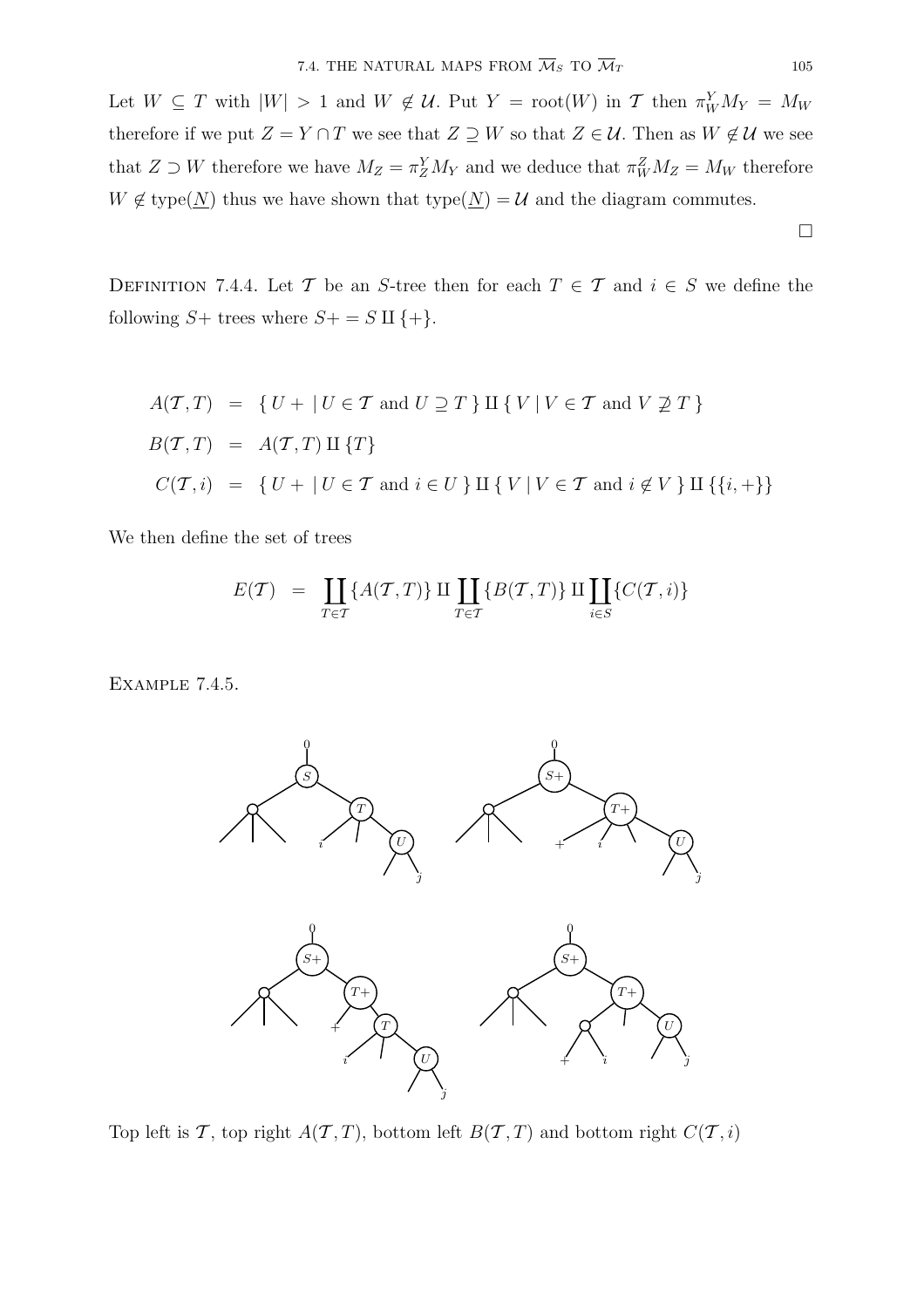LEMMA 7.4.6. For any finite set S and any  $\mathcal{T} \in \mathbb{T}_S$  let  $\pi_S^{S+} : \mathbb{T}_{S+} \to \mathbb{T}_S$  be the usual map then  $(\pi_S^{S+})^{-1}(\mathcal{T}) = E(\mathcal{T})$  and  $|(\pi_S^{S+})^{-1}(\mathcal{T})| = |E(\mathcal{T})| = 2|\mathcal{T}| + |S|$ 

PROOF. Suppose we can prove that  $(\pi_S^{S+})^{-1}(\mathcal{T}) = E(\mathcal{T})$  then the second part of the claim is clear. To prove the first claim is not difficult but unilluminating. Instead we refer the reader to the diagram above for a picture of the process.

 $\Box$ 

 $\Box$ 

DEFINITION 7.4.7. We introduce a grading on the set of trees  $\mathbb{T}_S$  by

$$
E_i^n = \{ \mathcal{T} \in \mathbb{T}_S \mid |\mathcal{T}| = i \}
$$

and define  $h_n = \sum$  $\sum_{i>0}$  $|E_i^n|t^i$ , where  $n = |S|$ . Then  $h_n(1) = |\mathbb{T}_S|$  and by the last lemma we have the following result.

LEMMA 7.4.8.  $h_{n+1}(t) = t^2 h'_n(t) + t h'_n(t) + n t h_n(t)$  and  $h_2 = t$ 

LEMMA 7.4.9. For every  $T \subseteq S$  and for any tree  $T \in \mathbb{T}_T$ 

$$
(\pi_T^S)^{-1}(\mathcal{M}_T(T)) = \coprod_{\mathcal{U} \in (\pi_T^S)^{-1}(T)} \mathcal{M}_S(\mathcal{U})
$$

$$
(\pi_T^S)^{-1}(\overline{\mathcal{M}}_T(T)) = \bigcup_{\mathcal{U} \in (\pi_T^S)^{-1}(T)} \overline{\mathcal{M}}_S(\mathcal{U})
$$

PROOF. The first equality is immediate from lemma 7.4.3 and the second from the first using the description of  $\overline{\mathcal{M}}_T(\mathcal{T})$ .

# 7.5. The projection from  $\overline{\mathcal{M}}_{S+}$  to  $\overline{\mathcal{M}}_S$

In this section we will investigate the local structure of the projection map  $\pi : \overline{\mathcal{M}}_{S+} \to$  $\overline{\mathcal{M}}_S$  over  $\mathcal{M}_S$  and construct universal structure sections  $\sigma : S_+ \times \overline{\mathcal{M}}_S \to \overline{\mathcal{M}}_{S+}$  where  $S_+ = S \amalg \{0\}$ . We will see later that the geometric fibre of this map  $\pi^{-1}(\underline{M})$  together with the image of it structure sections at  $M$  is a stable S-curve and this will be an example of a family of S-curves over  $\overline{\mathcal{M}}_S$ . These notions are defined precisely in sections 3 and 6 of the next chapter. In particular it is the universal curve for our moduli space.  $\overline{\mathcal{X}}_S$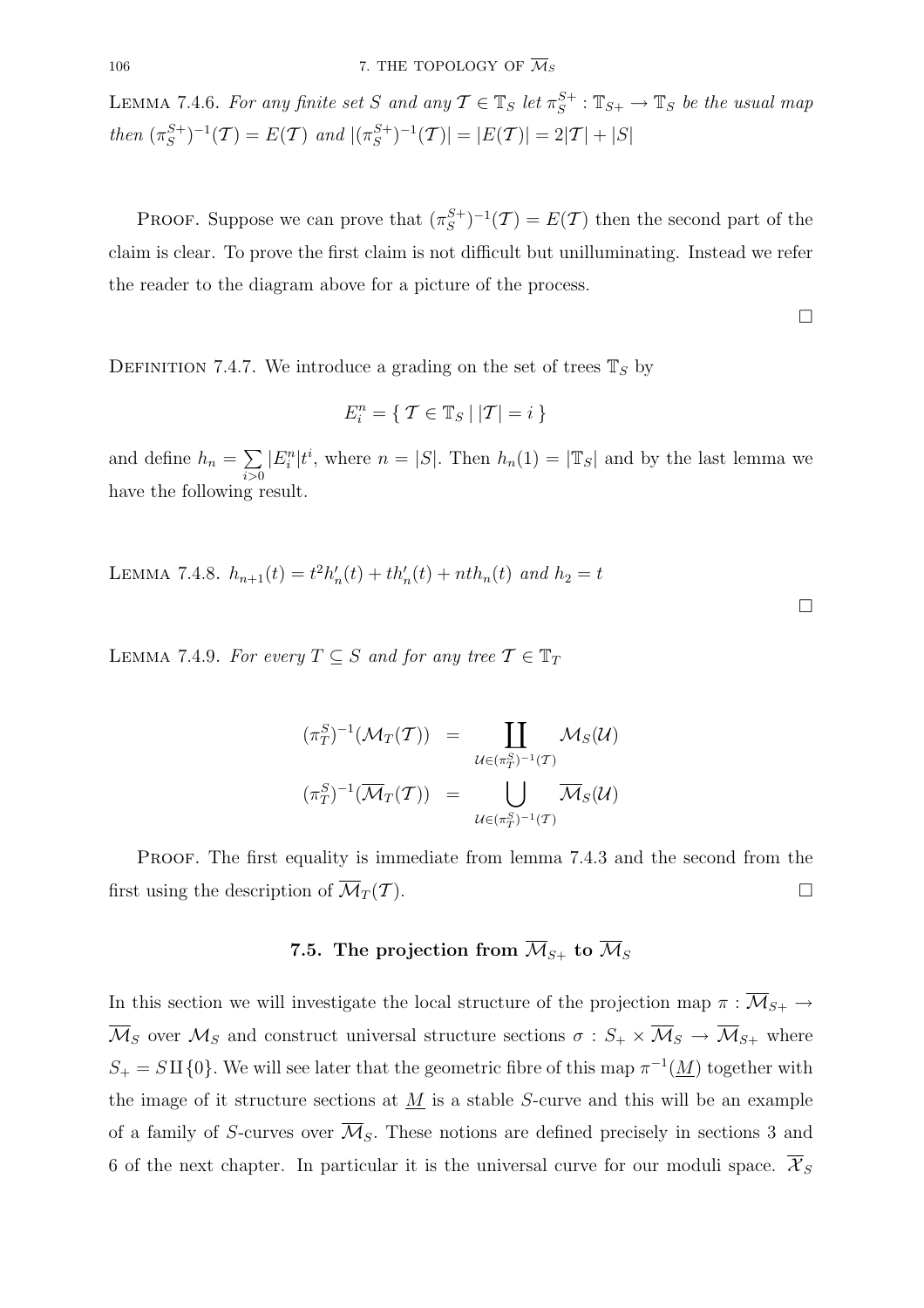will be the space of isomorphism classes of S-curves and we will have the induced map  $\overline{\pi}$ :  $\overline{\mathcal{M}}_S \to \overline{\mathcal{X}}_S$ . This will turn out to give us an isomorphism of varieties. We prove this further in the document.

LEMMA 7.5.1. Let  $\pi : \overline{M}_{S+} \to \overline{M}_S$  be the usual projection map then the restricted map  $\pi : \pi^{-1}(\mathcal{M}_S) \to \mathcal{M}_S$  is a  $\mathbb{C}P^1$  bundle.  $\pi^{-1}(\mathcal{M}_S) = P(N_S \oplus \mathbb{C})$  where abusively we write  $N_S$  for the restriction of the usual bundle  $N_S$  over  $\overline{\mathcal{M}}_S$  to the open set  $\mathcal{M}_S$ .

PROOF. Consider the following commutative diagram



then we know  $\pi$  :  $\overline{\mathcal{M}}_{\{S_+,S\}} \to PV_S$  is the projectivization of a 2-dimensional algebraic vector bundle so it is a  $\mathbb{C}P^1$  bundle and by lemma 6.2.3 the restricted map  $p : \mathcal{M}_S \to U_S$ is an isomorphism with  $\mathcal{M}_S = p^{-1}(U_S)$ . Next put  $X_S = \pi^{-1}(\mathcal{M}_S)$  and  $W_S = \pi^{-1}(U_S)$ then  $p^{-1}(W_S) = X_S$  and to prove the claim it will be sufficient to show that the restricted map  $p: X_S \to W_S$  is an isomorphism. That is we need to construct an inverse for the restricted map  $p: X_S \to W_S$ . Let  $N_S \times N_{S+} \in W_S$  and  $T \subseteq S$  with  $|T| > 2$ . Then it is clear we may define  $M_S = \rho_T^S N_S$  as  $N_S \in U_S$  and  $M_{T+} = \rho_{T+}^{S+} M_{S+}$ . For any set  $U \subseteq S+$  with  $|U| = 2$  there is only one point in  $PV_U$  so that  $M_U$  is uniquely defined. We then define  $\overline{M} = \overline{\prod}$  $\prod_{U} M_{U}$ . We see that this defines an injective map  $r : W_{S} \to X_{S}$  and by construction its image  $r(N)$  is the unique point in  $\overline{\mathcal{M}}_S$  determined by N which is inverse to p. This completes the proof.

 $\Box$ 

CONSTRUCTION 7.5.2. Let  $\pi : \overline{\mathcal{M}}_{S+} \to \overline{\mathcal{M}}_S$  be the usual projection map then we define sections  $\sigma : S_+ \times \overline{\mathcal{M}}_S \to \overline{\mathcal{M}}_{S+}$ . For each  $i \in S_+$  we define a section  $\sigma_i : \overline{\mathcal{M}}_S \to \overline{\mathcal{M}}_{S+}$ as follows. For  $i \in S$  consider the tree  $\mathcal{T}_i = \{S+, \{i, +\}\}\.$  Proposition 7.3.6 tells us that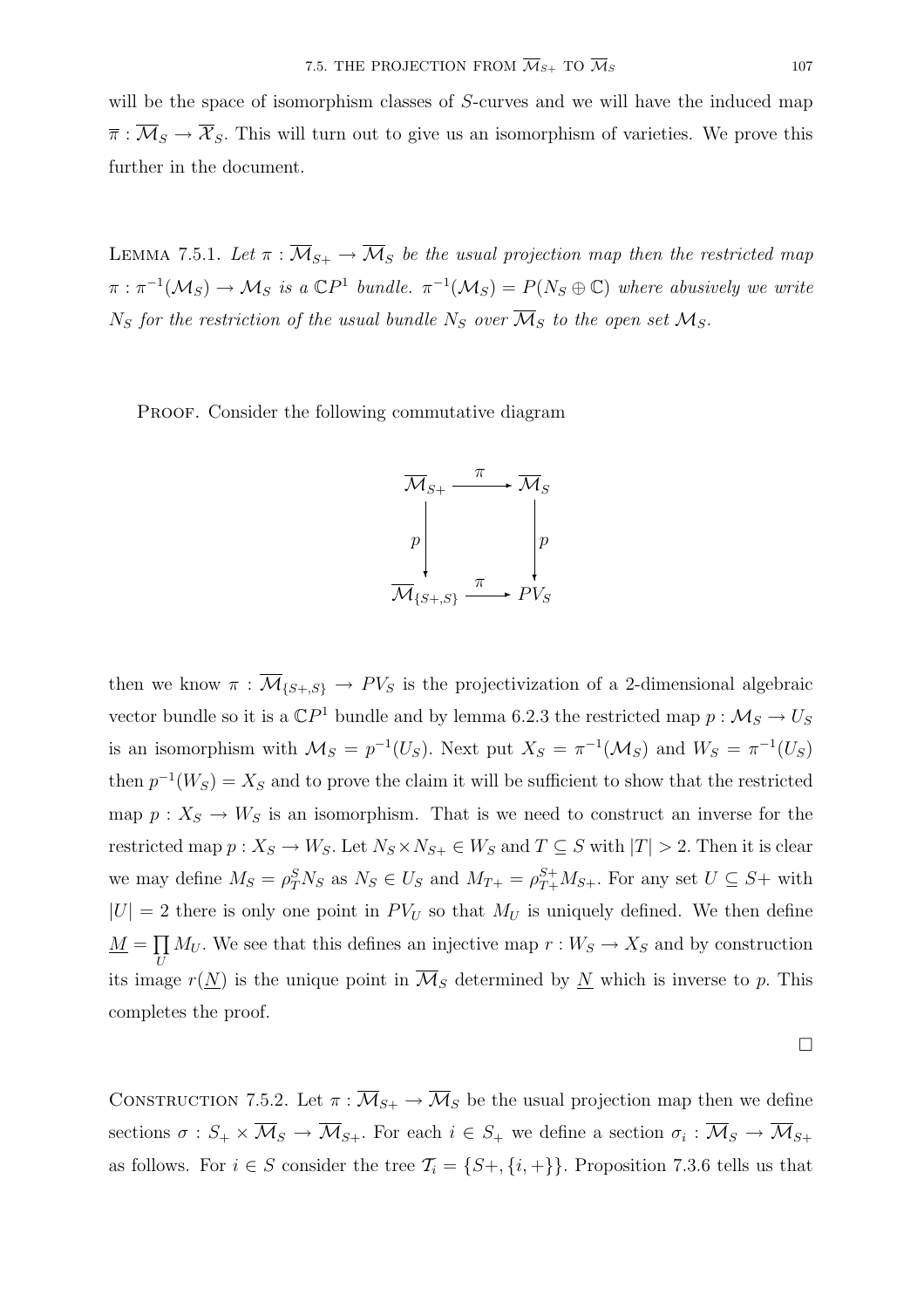$\overline{\mathcal{M}}_{S+}(\mathcal{T}_i) \cong \overline{\mathcal{M}}_{C_{S+}} \times \overline{\mathcal{M}}_{\{i,+\}} \cong \overline{\mathcal{M}}_S \times \text{pt} \cong \overline{\mathcal{M}}_S$  where the second isomorphism is induced from the bijection  $b : S \to C_{S+}$  given by  $b(j) = \overline{j}$ . This gives us an isomorphism  $\alpha_i : \overline{\mathcal{M}}_{S+}(\mathcal{T}_i) \to \overline{\mathcal{M}}_S$ . One readily checks that the map implicit in this is just the inclusion  $j_i : \overline{\mathcal{M}}_{S+}(\mathcal{T}_i) \to \overline{\mathcal{M}}_{S+}$  composed with the projection  $\pi : \overline{\mathcal{M}}_{S+} \to \overline{\mathcal{M}}_S$ . Thus we may define a section by  $\sigma_i = j_i \circ \alpha_i^{-1}$ . For  $i = 0$  we define the tree  $\mathcal{T}_0 = \{S_+, S\}$ . Then again by proposition 7.3.6 we obtain  $\overline{\mathcal{M}}_{S+}(\mathcal{T}_0) \cong \overline{\mathcal{M}}_S \times \overline{\mathcal{M}}_{C_{S+}} \cong \overline{\mathcal{M}}_S \times$  pt  $\cong \overline{\mathcal{M}}_S$ . This gives us the isomorphism  $\alpha_0 : \overline{\mathcal{M}}_{S+}(\mathcal{T}_0) \to \overline{\mathcal{M}}_S$ . Again one checks  $\alpha_0 = \pi j_0$  thus we define a section  $\sigma_0 = j_0 \circ \alpha_0^{-1}$ . This completes our constructions and gives us a map  $\sigma : S_+ \times \overline{\mathcal{M}}_S \to \overline{\mathcal{M}}_{S+}$ .

REMARK 7.5.3. We will later see that the pair  $\pi : \overline{\mathcal{M}}_{S+} \to \overline{\mathcal{M}}_S$  and  $\sigma : S_+ \times \overline{\mathcal{M}}_S \to \overline{\mathcal{M}}_{S+}$ form the universal curve for our moduli space.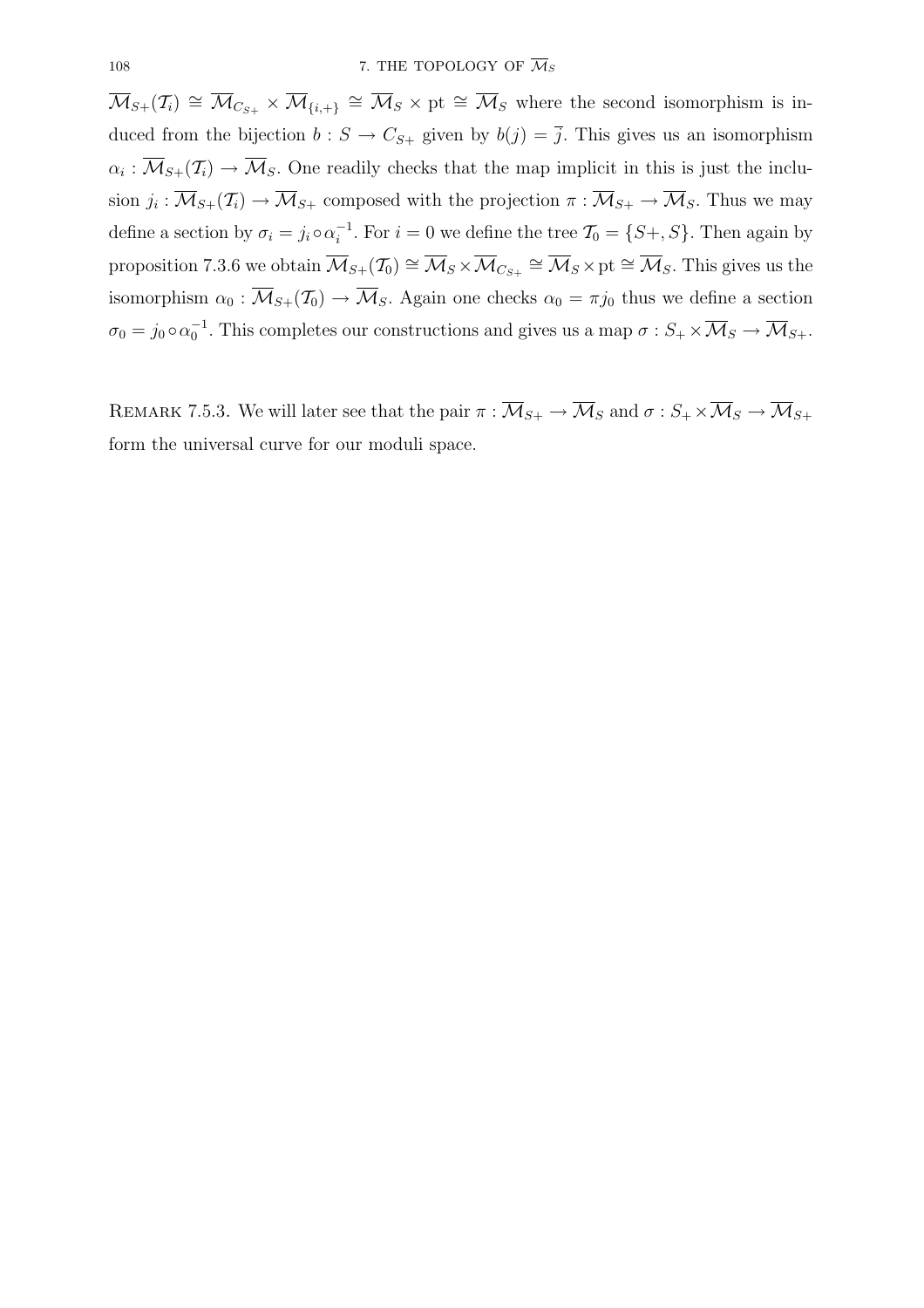#### CHAPTER 8

# Definitions and properties of the space  $\overline{\mathcal{X}}_S$

In this chapter we introduce the moduli space  $\overline{\mathcal{X}}_S$  and using certain established results we consider the structure of this space. The most important of these will be Mumford's main theorem and the natural morphisms  $\pi : \overline{X}_{S+} \to \overline{X}_S$  constructed by Deligne and Mumford. We begin by defining a generic point of  $\overline{\mathcal{X}}_S$  and put  $\mathcal{X}_S$  to be the Zariski open space consisting of all the generic points. We will then show that there is a natural isomorphism  $\phi_S : \mathcal{X}_S \to U_S$ . Next we proceed to introduce the non generic elements of our space. We then explain the construction of the tree associated to a stable S-curve and use this to stratify the space  $\overline{\mathcal{X}}_S$ . This is the approach we used on  $\overline{\mathcal{M}}_S$  in chapter 7. After introducing the notion of a family of  $S$ -curves over a scheme  $X$  we state Mumford's main theorem 8.6.3. We will then use this to construct a regular morphism of varieties  $\theta_S : \overline{X}_S \to PV_S$ that is a birational equivalence. In particular the restricted map  $\theta_S : \mathcal{X}_S \to U_S$  will be an isomorphism of varieties that agrees with  $\phi_S$ . In the last section of this chapter we construct an isomorphism  $\overline{\theta}_S : \overline{\mathcal{X}}_S \to \overline{\mathcal{M}}_S$  induced from the maps  $\theta_T : \overline{\mathcal{X}}_T \to PV_T$ . This will preserve certain natural properties such as the tree types as specified by the bijections under which we consider the various notions of trees equivalent. Parts of this chapter are closely related to unpublished notes by Professor N.P. Strickland. In this chapter we will write  $\widetilde{V}_S$  for the vector space  $F(S, \mathbb{C})$  for brevity,  $S+=S\amalg \{\text{pt}\}$  and  $S_+=S\amalg \{0\}.$ 

#### **8.1. Introduction to moduli spaces**

A moduli spaces typically consists of two pieces of data, a class of objects and a notion of an algebraic family of these objects over a scheme. Let  $\mathcal C$  be a class of objects and for any base scheme B let  $S(B)$  be the set of all families over B. Let  $\sim$  be an equivalence relation on  $S(B)$  and consider the functor F from the category of schemes to the category of sets given by  $F(B) = S(B)/\sim$ . F is called the moduli functor of our moduli problem. Suppose  $F$  is representable by a scheme  $\mathcal M$  then we say the scheme is a fine moduli space for the moduli problem F.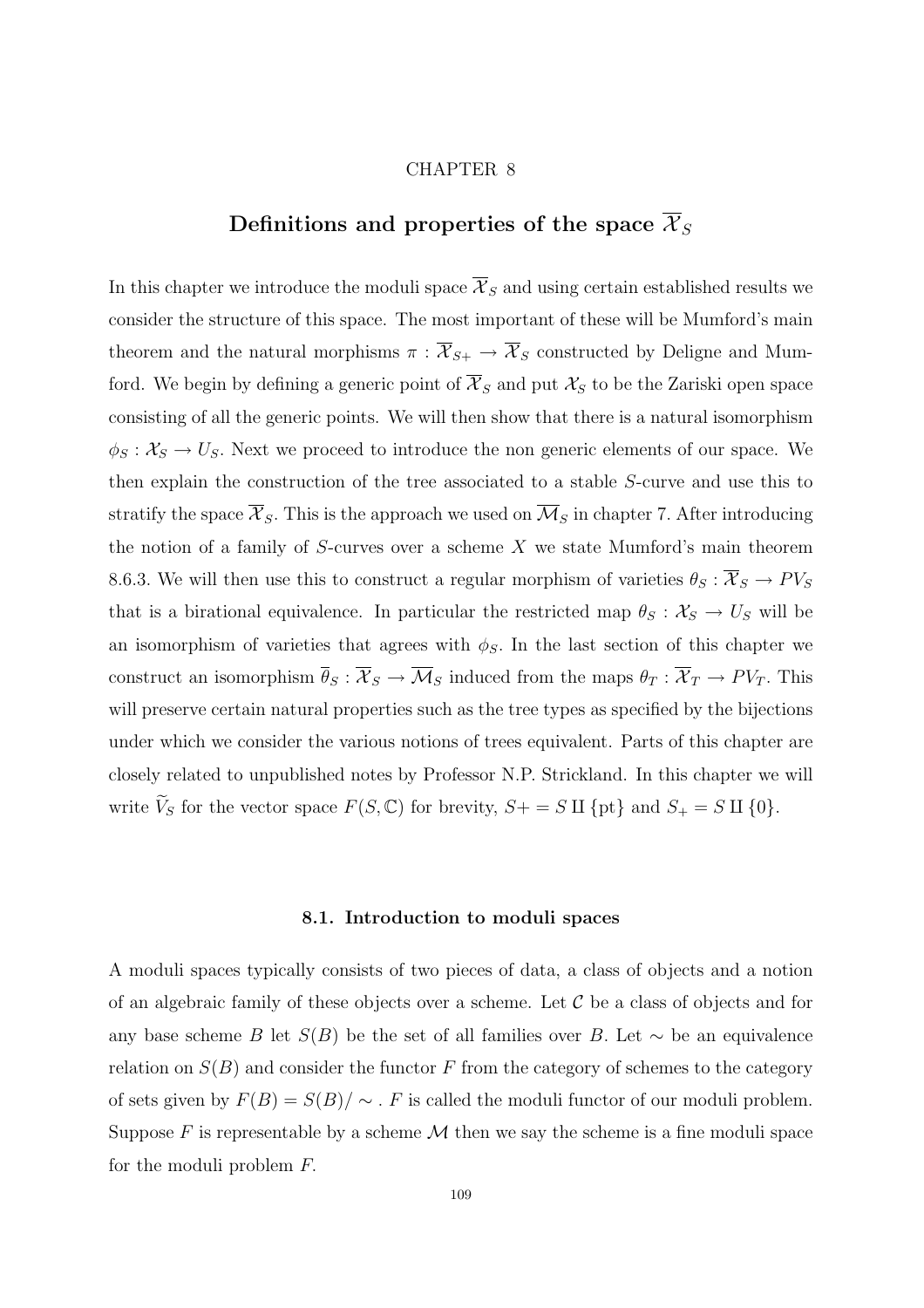### **8.2. Generic** S**-curves**

DEFINITION 8.2.1. A generic S-curve is a pair  $(C, x)$  where C is an algebraic curve isomorphic to  $\mathbb{C}P^1$  and  $x : S_+ \to C$  is an injective map. We consider two generic Scurves  $(C, x)$  and  $(D, y)$  isomorphic if there is a algebraic isomorphism  $s : C \to D$  such that  $s \circ x = y$ , that is the distinguished marked points of C are sent to those of D under the isomorphism s with their order preserved. This is clearly an equivalence relation and we write  $[C, x]$  for the isomorphism type of a generic S-curve  $(C, x)$  under our equivalence. We define  $\mathcal{X}_S$  to be the set of isomorphism classes of generic S-curves.

Example 8.2.2. This is a generic curve with 5 marked points.



We next need to show how to give  $\mathcal{X}_S$  the structure of a variety. We will do this by identifying it with a Zariski open subset of  $PV_S$ . This identification will be important for our understanding of  $\overline{\mathcal{X}}_S$  which we consider later. Recall in 2.0.12 that we defined the Zariski open subset  $U<sub>S</sub>$  of  $PV<sub>S</sub>$  consisting of the 'injective functions'.

PROPOSITION 8.2.3. There is a natural bijection  $\phi_S : \mathcal{X}_S \to U_S$ .

PROOF. Let  $[C, x] \in \mathcal{X}_S$  be a generic S-curve and  $(D, u)$  be a representative for this equivalence class. Then we can choose an isomorphism  $f: D \to \mathbb{C}P^1$  where we consider  $\mathbb{C}P^1 = \mathbb{C}\cup\{\infty\}$  such that  $f(u(0)) = \infty$ . Since  $u : S_+ \to D$  is injective and by construction  $f(u(i)) \in \mathbb{C}$ . Then we may define a function  $z : S \to \mathbb{C}$  by  $z(i) = f(u(i))$ . We observe that this function is injective and so we have an induced element  $\overline{z} \in U_S$ . We must check that this construction is well defined. Let  $(E, v)$  be another representative of  $[C, x]$ and  $g: E \to \mathbb{C}P^1$  be another isomorphism with  $g(v(0)) = \infty$ . Define an injective map  $w : S \to \mathbb{C}$  in the same way, that is for each  $i \in S \quad w(i) = g(v(i))$ . We can choose an isomorphism  $\alpha : E \to D$  with  $u = \alpha \circ v$  and put  $h = f \alpha g^{-1}$ , this is a map  $h : \mathbb{C}P^1 \to \mathbb{C}P^1$ with  $h(\infty) = \infty$  thus  $h = az + b$  for some  $(a, b) \in \mathbb{C}^\times \times \mathbb{C}$ . Then for each  $i \in S$  we have  $z(i) = fu(i) = f\alpha v(i) = hgv(i) = hw(i) = aw(i) + b$  thus  $\overline{z} = \overline{w}$  in  $U_S$  and our map is well defined. There is an inverse for this map and so  $\phi_S$  is a bijection as claimed.  $\square$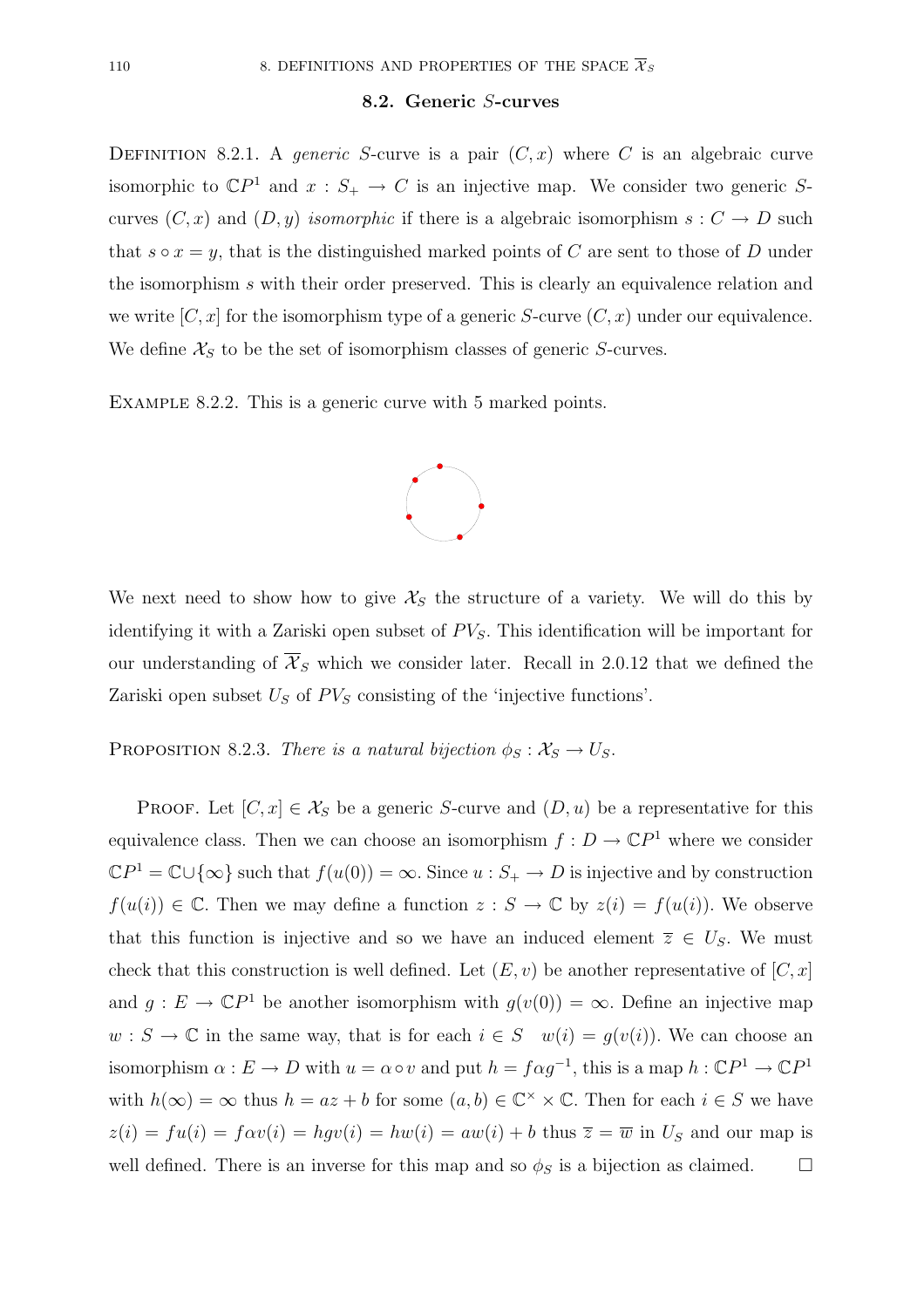Given the bijective map  $\phi_S : \mathcal{X}_S \to U_S$  there is evidently a unique way in which to regard  $\mathcal{X}_S$  as a variety for which  $\phi_S$  is an isomorphism.

### **8.3. Stable** S**-curves**

Here we define the compactification  $\overline{\mathcal{X}}_S$  of  $\mathcal{X}_S$ . To do this we need a more general marked curve, this we define next.

DEFINITION 8.3.1. A *stable S-curve* is a pair  $(C, x)$ , where C is a (possibly singular) algebraic curve over  $\mathbb C$  and  $x : S_+ \to C$  is an injective map, such that certain conditions are satisfied. To formulate these, we say that a point in  $C$  is marked if it is in the image of x, and special if it is either singular or marked. The conditions are as follows.

- (a) C is reduced and connected, and any singular points are ordinary double points. Equivalently, the completion of the local ring at any point is isomorphic either to  $\mathbb{C}[x]$  (for a smooth point) or  $\mathbb{C}[x,y]/xy$  (for a singular point).
- (b) All the marked points are nonsingular.
- (c) Each irreducible component of C is isomorphic to  $\mathbb{C}P<sup>1</sup>$ , and contains at least three special points.
- (d)  $H^1(C; \mathcal{O}_C) = 0.$

We consider two S-curves  $(C, x)$  and  $(D, y)$  to be *isomorphic* if there is an algebraic isomorphism  $s: C \to D$  such that  $s \circ x = y$ , that is s send marked points to marked points and preserves the order and define  $\overline{\mathcal{X}}_S$  to be the set of isomorphisms classes of stable S-curves, observe  $\mathcal{X}_S \subset \overline{\mathcal{X}}_S$ .

EXAMPLE 8.3.2. This is a non-generic curve with 12 marked points

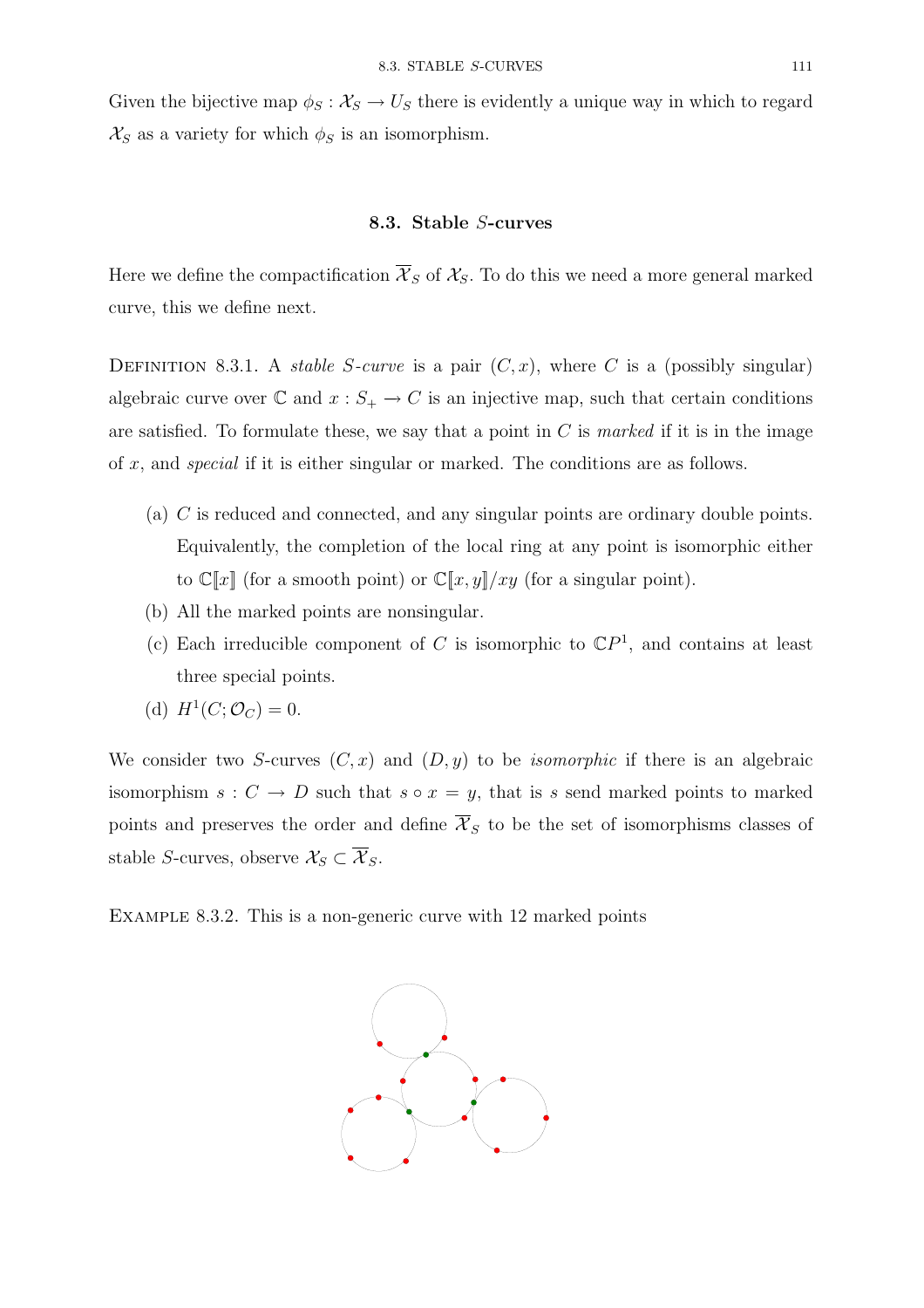# **8.4.** The tree associated to elements of  $\overline{X}_S$

There is a natural way to partition the set  $\overline{\mathcal{X}}_S$  that reflects the combinatorics of an Scurve  $(C, x)$ . This is the notion of the tree type associated to a curve and is an important construction for the study of  $\overline{\mathcal{X}}_S$ . We next discus how to construct the associated tree, this will require several intermediate results.

LEMMA 8.4.1. Let  $(C, x)$  be a stable S-curve. Then every global regular function on C is constant, so  $H^0(C; \mathcal{O}_C) = \mathbb{C}$ .

**PROOF.** This is well-known for  $\mathbb{C}P^1$ , and every irreducible component of C is a copy of  $\mathbb{C}P^1$ , so every regular function on C is constant on irreducible components and thus takes only finitely many values. As C is connected, the claim follows.

 $\Box$ 

LEMMA 8.4.2. Let s be the number of singular points in C. Then  $H^1(C; \mathcal{O}_C)=0$  if and only if there are precisely  $s + 1$  irreducible components.

PROOF. Let  $C_1, \ldots, C_t$  be the irreducible components of C, so the claim is that  $t =$  $s+1$  if and only if  $H^1(C, \mathcal{O}_C) = 0$ . Put  $\widetilde{C} = \coprod_{i=1}^t C_i \simeq \coprod_{i=1}^t \mathbb{C}P^1$ , and let  $q: \widetilde{C} \to C$ be the obvious map from the disjoint union to the actual union. Now let  $D \subset C$  be the finite set of singular points, and let  $i: D \to C$  be the inclusion. Each point  $d \in D$  has two preimages in  $\tilde{C}$ ; we choose one and call it  $\sigma_0(d)$ , and then we call the other one  $\sigma_1(d)$ . Given an open set  $U \subseteq C$  and a regular function f on  $q^{-1}U$ , we define  $\delta(f) : D \cap U \to \mathbb{C}$  by  $\delta(f)(d) = f(\sigma_0(d)) - f(\sigma_1(d))$ . This construction gives a map  $\delta : q_*\mathcal{O}_{\widetilde{C}} \to i_*\mathbb{C}$  of sheaves on C, which is easily seen to be an epimorphism with kernel  $\mathcal{O}_C$ . As  $H^1(\tilde{C}; \mathcal{O}_{\tilde{C}}) = 0$  we have the following four term exact sequence,

$$
H^0(C; \mathcal{O}_C) \rightarrowtail H^0(C; q_* \mathcal{O}_{\widetilde{C}}) \rightarrow H^0(C; i_* \mathbb{C}) \rightarrowtail H^1(C; \mathcal{O}_C),
$$

or equivalently

$$
H^0(C; \mathcal{O}_C) \rightarrowtail H^0(\widetilde{C}; \mathcal{O}_{\widetilde{C}}) \rightarrow H^0(D; \mathbb{C}) \rightarrowtail H^1(C; \mathcal{O}_C),
$$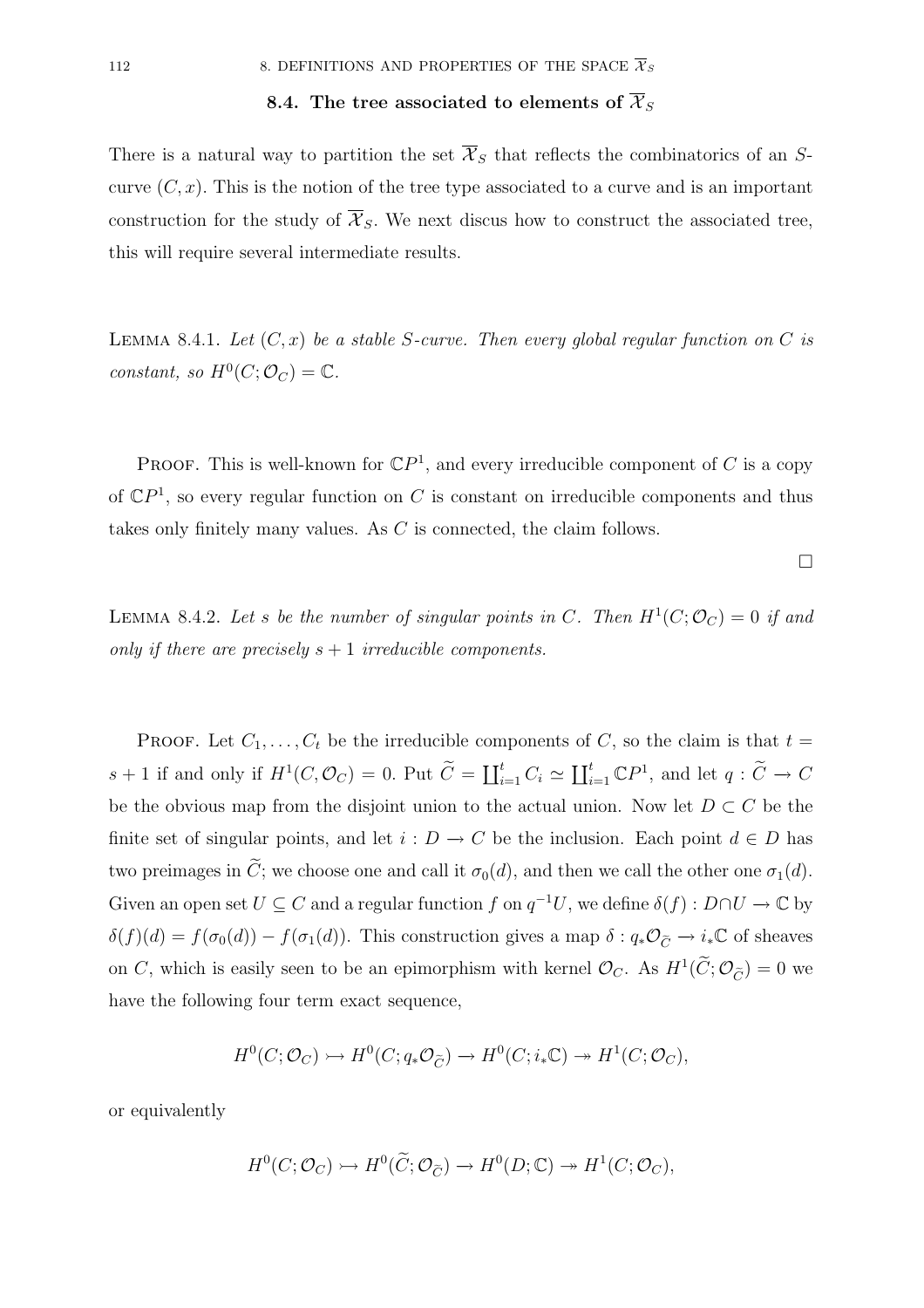that is

$$
\mathbb{C} \rightarrowtail \bigoplus_{i=1}^{t} \mathbb{C} \rightarrow \bigoplus_{d \in D} \mathbb{C} \rightarrowtail H^{1}(C; \mathcal{O}_{C})
$$

then counting dimensions we see dim  $H^1(C; \mathcal{O}_C) = 1 - t + s$ . Thus dim  $H^1(C, \mathcal{O}_C) =$  $0 \iff t = s + 1$  as required.

We next define a graph  $G = G[C, x]$ , more precisely an isomorphism class of a simplicial complex whose geometric realization is the associated graph to an isomorphism class of an S-curve  $(C, x)$ . We then proceed to prove that this graph is in fact a tree. Of-course our construction is equivalent to the ordinary graph associated to an S-curve that is well known to be a tree. Here we clarify this fact.

CONSTRUCTION 8.4.3. We define a graph  $G = G(C, x)$  as follows. We let  $V_0$  be the set of marked points (so x gives a bijection  $S_+ \simeq V_0$ ) and we let  $V_1$  be the set of irreducible components of C. The vertex set of our graph is  $V = V_0 \amalg V_1$ . The vertices in  $V_0$  are called *external*, and those in  $V_1$  are called *internal*. For each marked point we have a corresponding external vertex, and also an internal vertex corresponding to the component of C containing the marked point. The graph has an edge joining these two vertices; these are called external edges. Next, every singular point is a double point and so lies in the intersection of two irreducible components. We give the graph an edge joining the two corresponding internal vertices. (In principle, this could lead to multiple edges between the same two vertices.)

Note that we have one edge for each special point. If  $C_0$  is an irreducible component, then the edges incident on the corresponding internal vertex biject with the special points in  $C_0$ , so the valence is at least three.

The combinatorial graph associated to the curve  $[C, x] \in \overline{\mathcal{X}}_S$  is then defined to be the isomorphism class of the graph  $G$ . It is clear that this construction is well defined modulo isomorphism classes.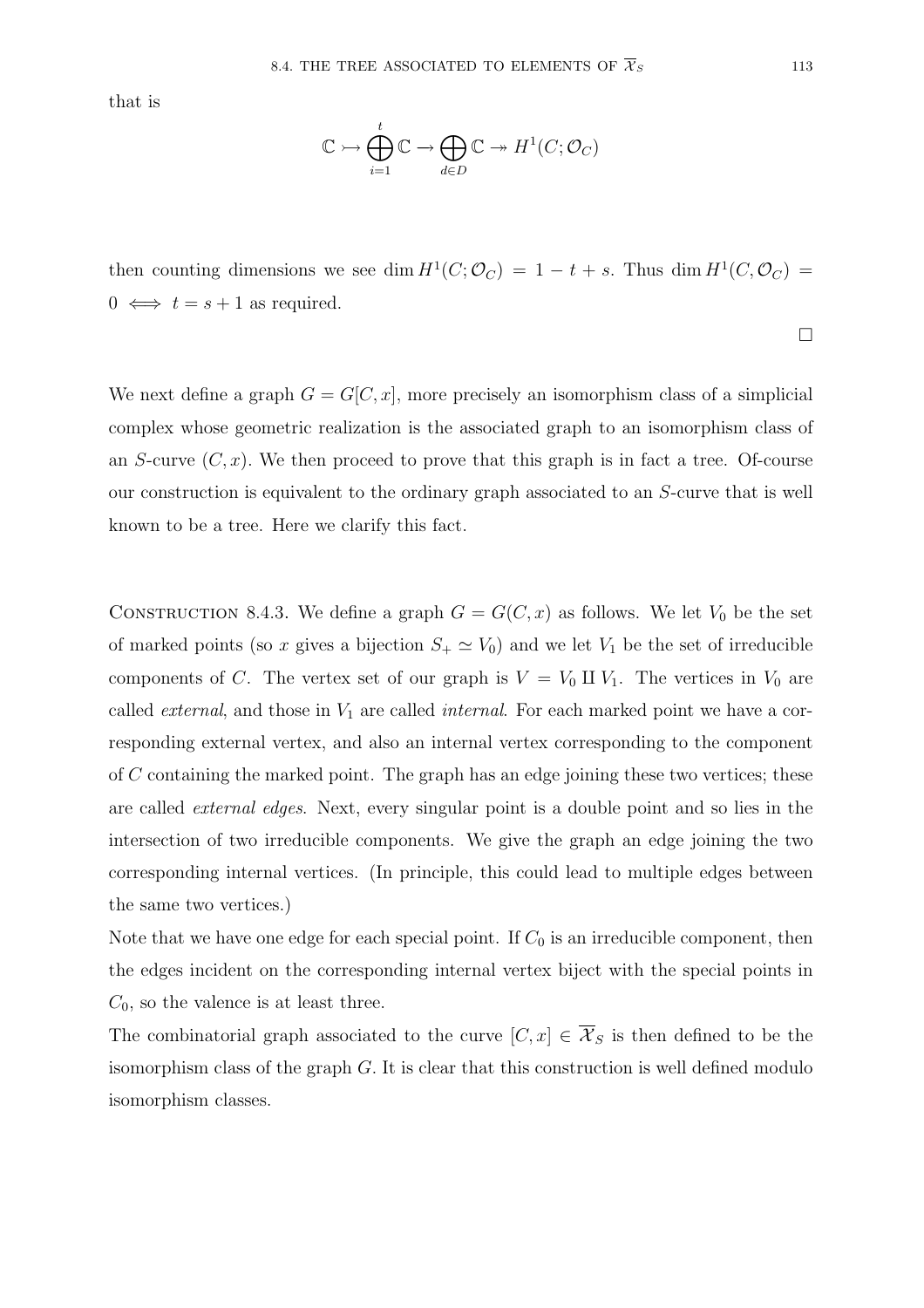Example 8.4.4. This example shows how we construct the graph.



PROPOSITION 8.4.5. The graph  $G(C, x)$  is a tree (and thus has no multiple edges).

**PROOF.** Let  $|G|$  be the geometric realization of G, obtained by taking a copy of the unit interval for each edge and making the obvious gluings. We first claim that  $|G|$ is connected. If not, choose a disconnection  $|G| = X_0 \amalg X_1$  and let  $E_i$  be the set of components of C such that the corresponding internal edges lie in  $X_i$ . Now let  $C_i$  be the union of the components in  $E_i$ , and observe that  $C_i \neq \emptyset$  and  $C = C_0 \amalg C_1$ , contradicting the connectedness of C.

Now put  $n = |S|$  and let s be the number of singular points, so there are  $s + 1$  irreducible components. There are then  $n + 1$  external vertices,  $n + 1$  external edges,  $s + 1$  internal vertices, and s internal edges. The Euler characteristic of  $|G|$  is thus  $\chi(|G|)=(n+1+1)$  $s + 1$ ) –  $(n + 1 + s) = 1$ , which implies that  $|G|$  is contractible and thus that G is a tree.  $\Box$ 

# **8.5.** The regular map  $\theta_S : \overline{X}_S \to PV_S$

We have already shown that there is an isomorphism  $\phi_S : \mathcal{X}_S \to U_S$ . In order to continue our analysis of  $\overline{\mathcal{X}}_S$  we wish to extend  $\phi_S$  to a map  $\theta_S : \overline{\mathcal{X}}_S \to PV_S$  of all of  $\overline{\mathcal{X}}_S$ . Clearly should such a map exists it must be unique as  $PV_S$  is separated and  $\mathcal{X}_S$  has the same dimension as  $\overline{\mathcal{X}}_S$ . Here we define  $\theta_S$  as a map of sets. Later we will give a more careful construction that works for parameterized families of curves and thus gives a map of schemes. This map should be compared with Kapranov's construction in [**7**].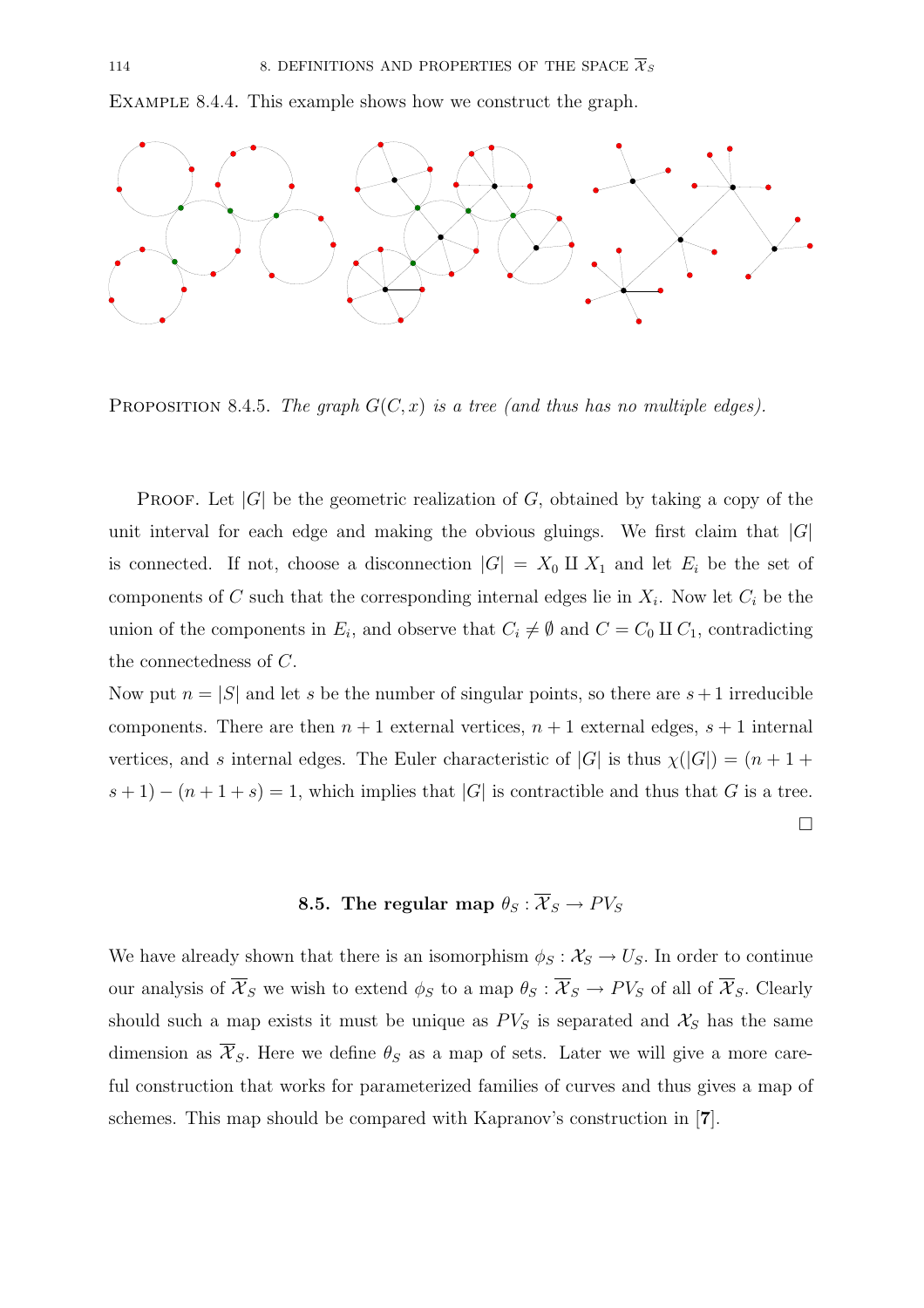DEFINITION 8.5.1. Let  $(C, x)$  be an S-curve. We define  $M = M(C, x)$  to be the set of rational functions on C with at worst a simple pole at  $x(0)$ , and no poles elsewhere.

REMARK 8.5.2. This is clearly a vector space containing the set  $\mathbb C$  of constant functions. We will need two lemmas about  $M$ , the proofs are given later in this section.

LEMMA 8.5.3. For each S-curve  $(C, x)$  we have  $\dim_{\mathbb{C}}(M(C, x)) = 2$ .

LEMMA 8.5.4. Let  $(C, x)$  be a stable S-curve. Suppose that  $f \in M(C, x)$  and f vanishes at all marked points other than  $x(0)$ . Then  $f = 0$ .

CONSTRUCTION 8.5.5. Let  $[C, x]$  be a stable S-curve and  $(D, u)$  be a representative. Then we define a linear map  $\sigma : M(D, u) \to F(S, \mathbb{C})$  as follows. For any  $f \in M(D, u)$  and  $i \in S$ define  $\sigma(f)(i) = f(u(i))$ , this makes sense as u is injective and f has a pole only at  $x(0)$ . By lemma 8.5.4 this map is injective and sends constants to constants, and thus induces an injective linear map  $\overline{\sigma}$ :  $\overline{M}(C, x) \to V_S$  with image  $L \in PV_S$  say. We need to check that this construction is well defined. Let  $(E, v)$  be any other representative and given  $g \in M(E, v)$  define  $\sigma(g)(i) = g(v(i))$ . Let  $h : D \to E$  be an isomorphism with  $h \circ u = v$ then clearly the map  $h^*: M(E, v) \to M(D, u)$  defined by  $h^*(g) = gh$  is an isomorphism of vector spaces. Then put  $f = h^*(g)$  then  $\sigma(f)(i) = ghu(i) = gv(i) = \sigma(g)(i)$ . This shows that the images of the vector spaces  $M(D, u)$  and  $M(E, v)$  under  $\sigma$  are the same thus our map is well defined. We now define a map  $\theta_S : \overline{X}_S \to PV_S$  by  $\theta_S([C, x]) = L$ .

**PROPOSITION 8.5.6.** If  $[C, x]$  is a generic S-curve, then the above construction is the same as in proposition 8.2.3.

PROOF. Let  $(C, x)$  be a representative for  $[C, x]$  and choose an isomorphism  $f : C \to$  $\mathbb{C}P^1$  with  $f(x(0)) = \infty$  as in Proposition 8.2.3. As f is an isomorphism, we see that it is regular away from  $x(0)$  and has a simple pole at  $x(0)$  thus  $\{1, f\}$  is a basis for  $M = M(C, x)$ . It follows that if we put  $g = f \circ x$  and  $\overline{g}$  to be the image in PV<sub>S</sub> then  $\{\overline{g}\}$ is a basis for  $L = \overline{\sigma}(M)$ , and the claim follows directly.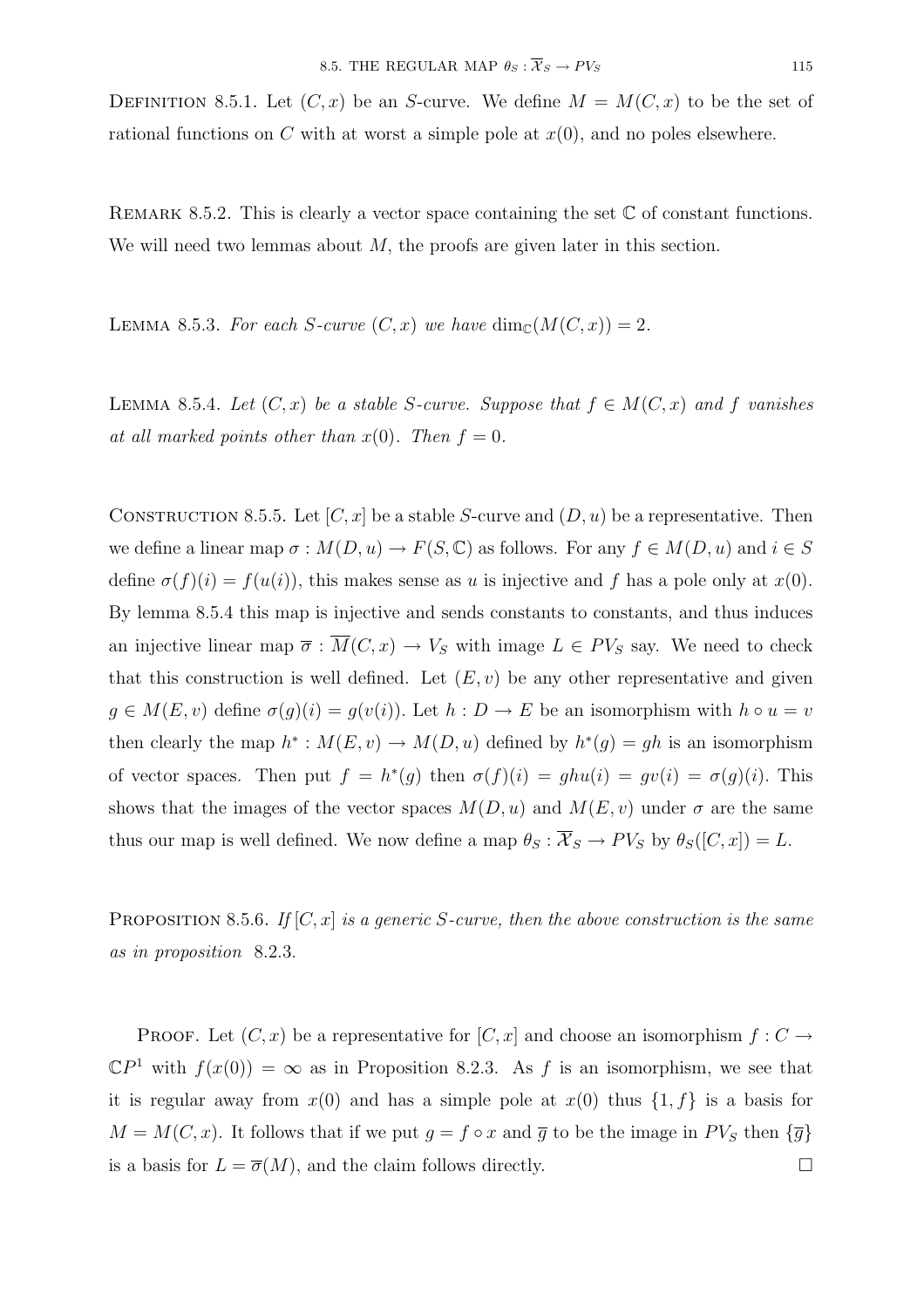We now prove the two deferred lemmas. We will make some detours along the way, to pick up results that will be useful later.

LEMMA 8.5.7. Let f be a rational function on  $\mathbb{C}P^1 = \mathbb{C} \cup \{\infty\}$  with at worst a simple pole at  $\infty$  and no poles elsewhere. Suppose also that f vanishes at two distinct points in  $\mathbb{C}.$  Then  $f = 0.$ 

PROOF. As  $f(z)$  is rational with no poles in  $\mathbb{C}$ , it must be polynomial. As it has at worst a simple pole at infinity, it must have degree at most one. The claim follows easily.  $\Box$ 

PROOF OF LEMMA 8.5.4. Let G be the tree defined in Construction 8.4.3, and let  $v_0$  be the external vertex corresponding to  $x(0)$ . Let  $C_0$  be the irreducible component in C containing  $x(0)$ , and let  $e_0$  be the corresponding external edge. Let  $v_1$  be the internal vertex corresponding to  $C_0$ , so  $e_0$  joins  $v_0$  to  $v_1$ . Every edge  $e \neq e_0$  corresponds to a special point in  $C \setminus \{x(0)\}\)$ , and we write  $f(e)$  for the value of f at that point. Every external vertex  $v \neq v_0$  corresponds to a marked point different from  $x(0)$ , so  $f(v) = 0$ . Every internal vertex  $v \neq v_1$  corresponds to a component on which f is regular and thus constant, with value  $f(v)$  say. If an edge e and a vertex v are incident, it is clear that  $f(e) = f(v)$ . Using the fact that G is a tree, and working inwards from the external vertices, we see that  $f(e) = 0$  for all  $e \neq e_0$  and  $f(v) = 0$  for all  $v \notin \{v_0, v_1\}$ . In particular, we see that f vanishes at all special points other than  $x(0)$ . By assumption, there are at least two such points in the component  $C_0$ , and it follows from Lemma 8.5.7 that  $f = 0$ on  $C_0$  as well.

Now let D be the set of marked points other than  $x(0)$  (so x gives a bijection  $S \to D$ ) and let  $j: D \to C$  be the inclusion. Let  $\mathcal{J}_0$  be the ideal sheaf of functions vanishing at  $x(0)$ , let  $\mathcal J$  be the ideal sheaf of functions vanishing on D, and put  $\mathcal K = \mathcal J \otimes \mathcal J_0^{-1}$ . Thus  $\mathcal{J}_0^{-1}$  is the sheaf of functions with at worst a simple pole at  $x(0)$ , and regular elsewhere, so  $M = H^0(C; \mathcal{J}_0^{-1})$ . Moreover, K is the subsheaf of such functions that vanish on D. Lemma 8.5.3 says that  $\dim(M) = \dim(H^0(C; \mathcal{J}_0^{-1})) = 2$ , so it is part of the following result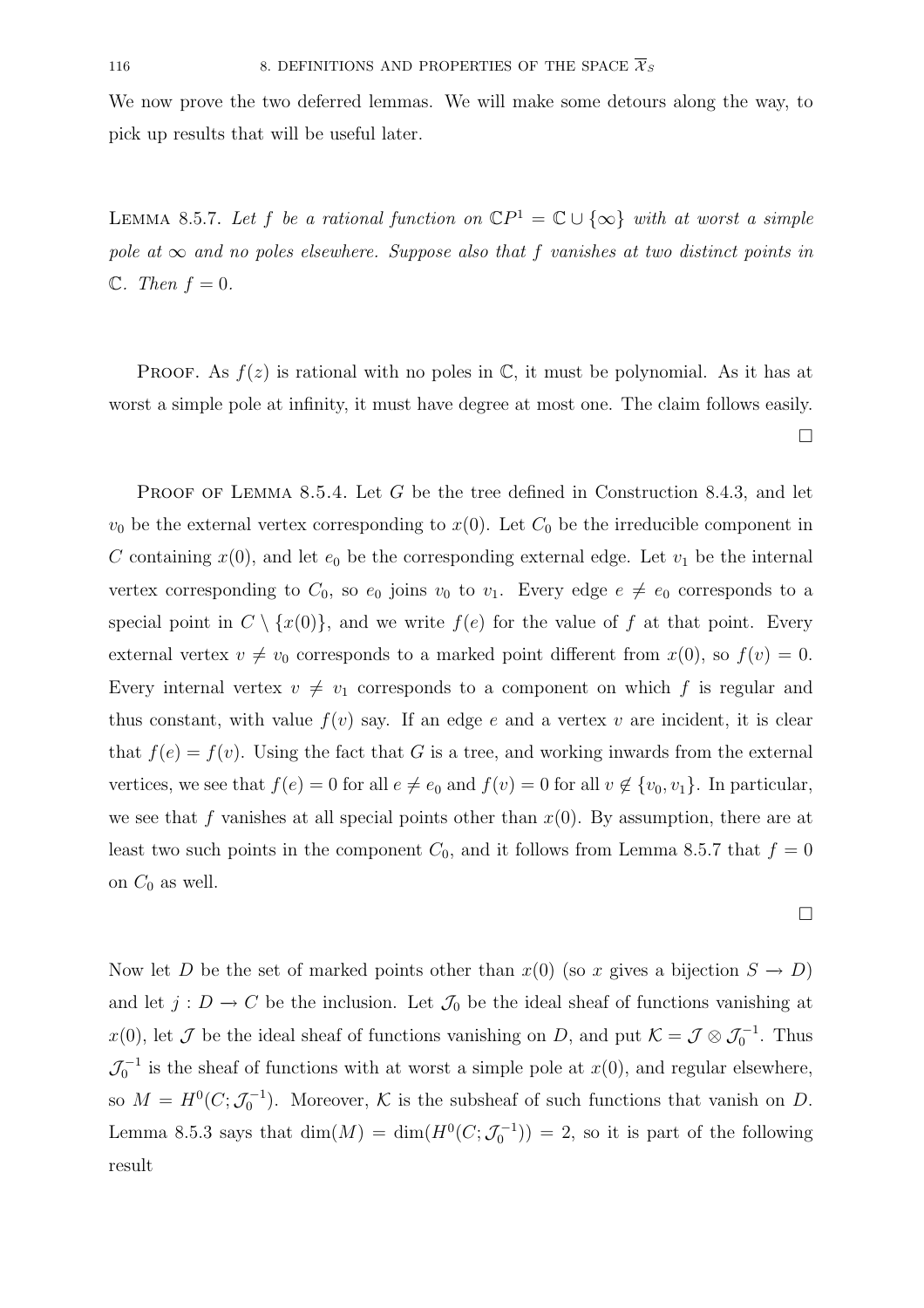PROPOSITION 8.5.8. If we write  $h^{i}(\mathcal{F}) = \dim_{\mathbb{C}}(H^{i}(C; \mathcal{F}))$ , then

$$
h^{0}(\mathcal{O}_{C}) = 1 \qquad h^{1}(\mathcal{O}_{C}) = 0
$$
  
\n
$$
h^{0}(j_{*}\mathcal{O}_{D}) = n \qquad h^{1}(j_{*}\mathcal{O}_{D}) = 0
$$
  
\n
$$
h^{0}(\mathcal{J}_{0}^{-1}) = 2 \qquad h^{1}(\mathcal{J}_{0}^{-1}) = 0
$$
  
\n
$$
h^{0}(K) = 0 \qquad h^{1}(K) = n - 2.
$$

PROOF. Lemma 8.4.1 says that  $h^0(\mathcal{O}_C) = 1$ , and we are given that  $h^1(\mathcal{O}_C) = 0$ . As  $j_*\mathcal{O}_D$  is a skyscraper sheaf, it is standard that  $H^0(C; j_*\mathcal{O}_D) = \bigoplus_{d \in D} \mathbb{C} = \widetilde{V}_S$  and  $H^1(C; j_*\mathcal{O}_D) = 0$ , so  $h^*(j_*\mathcal{O}_D)$  is as described. Next, put  $\mathcal{N} = \mathcal{J}_0^{-1}/\mathcal{O}_C$ . This is another skyscraper sheaf, with a one-dimensional stalk at  $x(0)$ , so  $h^0(\mathcal{N}) = 1$  and  $h^1(\mathcal{N}) = 0$ . The short exact sequence  $\mathcal{O}_C \to \mathcal{J}_0^{-1} \to \mathcal{N}$  gives a six-term sequence

$$
\mathbb{C} \to M \to H^0(C; \mathcal{N}) \to 0 \to H^1(C; \mathcal{J}_0^{-1}) \to 0,
$$

showing that  $h^1(\mathcal{J}_0^{-1}) = 0$  and  $\dim(M) = h^0(\mathcal{J}_0^{-1}) = h^0(\mathcal{O}_C) + h^0(\mathcal{N}) = 2$ . Finally, Lemma 8.5.4 tells us that  $h^0(\mathcal{K}) = 0$ . There is a short exact sequence  $\mathcal{K} \to \mathcal{J}_0^{-1} \to j_* \mathcal{O}_D$ , giving a six-term sequence

$$
0 \to M \to \widetilde{V}_S \to H^1(C; \mathcal{K}) \to 0 \to 0.
$$

It follows that  $h^1(\mathcal{K}) = \dim(\widetilde{V}_S) - \dim(M) = n - 2$ .

 $\Box$ 

#### **8.6. Families of stable** S**-curves**

To make  $\overline{\mathcal{X}}_S$  into a variety, the key point is to decide what we mean by an algebraically varying family of stable  $S$ -curves, parameterized by a scheme  $X$ . We should certainly have a stable curve  $(C_a, x_a)$  for each point  $a \in X$ . Given these, we can form a set

$$
C = \{(a, c) \mid a \in X \text{ and } c \in C_a\}.
$$

We then have a map  $\pi: C \to X$  given by  $\pi(a, c) = a$ , and a map  $x: S_+ \times X \to C$  given by  $x(i, a) = (a, x_a(i))$ , so that  $\pi(x(i, a)) = a$ . It is certainly natural to require that C should be a scheme, and that the functions  $\pi$  and x should be maps of schemes. One also needs some other technical conditions to make the theory work smoothly. The full definition is as follows.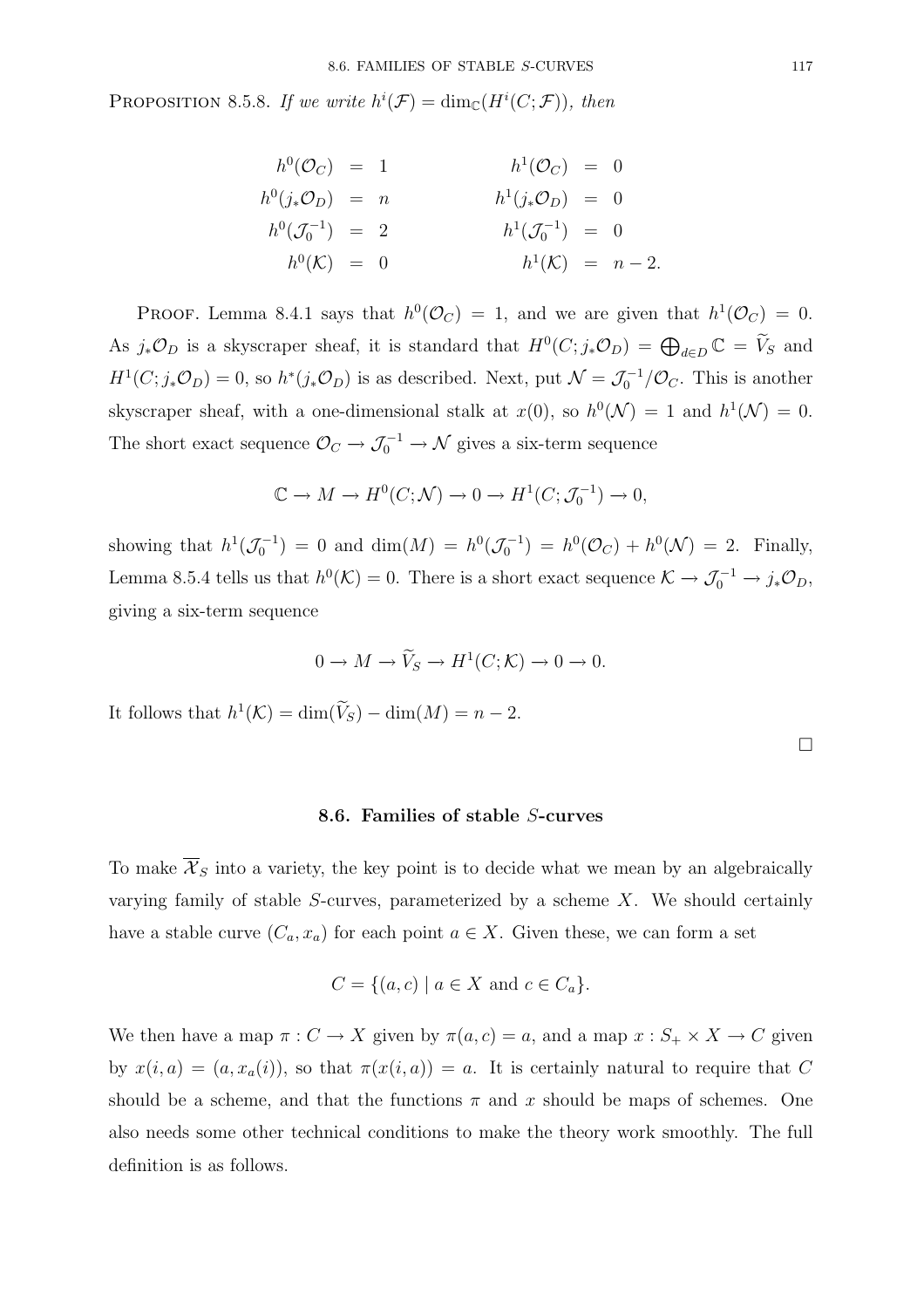DEFINITION 8.6.1. Let X be a locally Noetherian scheme over  $\mathbb C$ . A stable S-curve over X is a scheme C equipped with maps  $S_+ \times X \xrightarrow{x} C \xrightarrow{\pi} X$  of schemes such that

- (a)  $\pi$  is flat and proper
- (b)  $x$  is a closed inclusion
- (c)  $\pi \circ x$  is just the projection  $S_+ \times X \to X$  (so for each  $a \in X$  we have a fibre  $C_a = \pi^{-1}\{a\}$  and a map  $x_a : S_+ \to C_a)$
- (d) each pair  $(C_a, x_a)$  is a stable *S*-curve.

For any stable S-curve C over X, we can define a function  $\gamma_C : X \to \overline{X}_S$  by

 $\gamma_C(a) =$  the isomorphism class of  $(C_a, x_a) \in \overline{\mathcal{X}}_S$ .

A morphism of stable S-families  $(C, X, \pi, x)$  and  $(D, Y, \pi, y)$  is defined to be morphisms  $g: C \to D$  and  $h: X \to Y$  such that the following diagrams commute.



A morphism is an isomorphism if q and  $h$  are. A morphism of families over the same base is a morphism of families with  $X = Y$  and  $h : X \to Y$  is the identity map.

The Noetherian hypothesis is not essential, but is included for technical convenience.

EXAMPLE 8.6.2. Take  $S = \{1, 2, 3\}$  and  $X = \mathbb{C} \setminus \{1\} = \text{spec}(\mathbb{C}[a] [(a-1)^{-1}])$ . Put  $C = \{(a, [x : y : z]) \in X \times \mathbb{C}P^2 \mid xy = az^2\}$ 

and  $\pi(a, [x : y : z]) = a$ . In other words, the fibre  $C_a$  over a point  $a \in X$  is the projective closure of the hyperbola  $xy = a$ . As C is a closed subscheme of  $X \times \mathbb{C}P^2$ , the projection  $\pi$ is certainly proper. We can rewrite the defining equation in terms of the variable  $u = x - y$ as  $y^2 + uy - az^2 = 0$ , showing that the homogeneous coordinate ring of C is a free module over  $\mathcal{O}_X[u, z]$  with basis  $\{1, y\}$ ; it follows easily that  $\pi$  is also flat.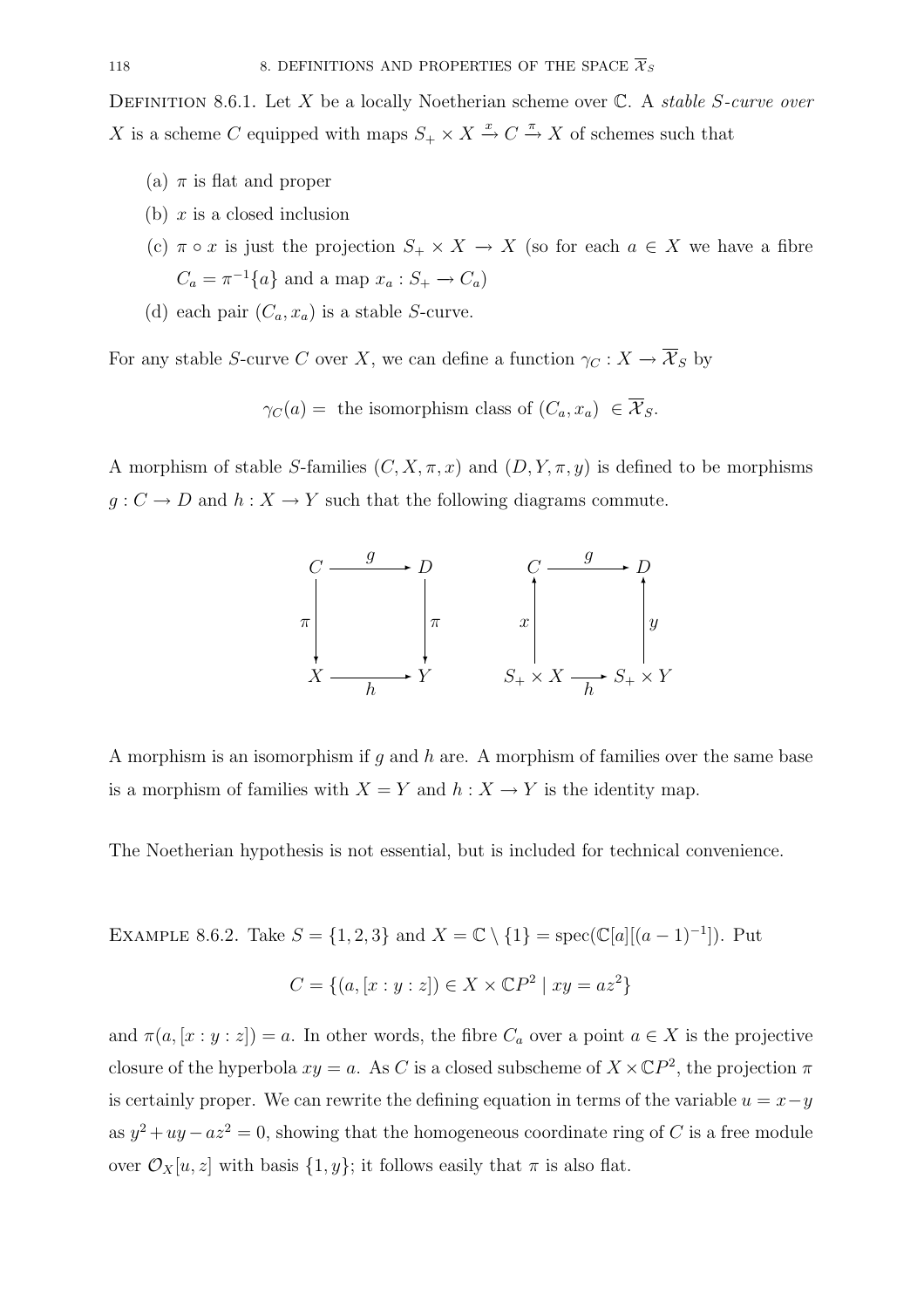We then define  $p: S_+ \times X \to S$  by

$$
p(0, a) = (a, [1 : 0 : 0])
$$
  

$$
p(1, a) = (a, [0 : 1 : 0])
$$
  

$$
p(2, a) = (a, [a : 1 : 1])
$$
  

$$
p(3, a) = (a, [1 : a : 1]).
$$

We removed the point  $a = 1$  from X to ensure that  $p(2, a)$  is never equal to  $p(3, a)$ . Given this, one can check that p is injective and that it gives an isomorphism of  $S_+ \times X$  with the closed subscheme given by the equation  $(x + y - (1 + a)z)z = 0$ . Thus, p is a closed inclusion. It is clear that  $\pi \circ p : S_+ \times X \to X$  is just the projection. For  $a \neq 0$  we can define an isomorphism  $\mathbb{C}P^1 \to C_a$  by  $[s : t] \mapsto [s^2 : at^2 : st]$ , so  $C_a$  is a generic S-curve. In the case  $a = 0$  the curve  $C_0$  is  $\{[x : y : z] \in \mathbb{C}P^2 \mid xy = 0\}$ . The irreducible components are  $C'_0 = \{ [x : 0 : z] \mid [x : z] \in \mathbb{C}P^1 \}$  and  $C''_0 = \{ [0 : y : z] \mid [y : z] \in \mathbb{C}P^1 \}$ , both of which are isomorphic to  $\mathbb{C}P^1$ . The components intersect only at the point  $c = [0:0:1]$ . The part of  $C_0$  where  $z = 1$  is an affine open neighborhood of c, with equation  $xy = 0$  in  $\mathbb{C}^2$ . The completed local ring is thus  $\mathbb{C}[x,y]/xy$ , so we have an ordinary double point. This shows that  $C_0$  is a stable S-curve, so C is a stable S-curve over X.

Results of Deligne and Mumford can be summarized as follows:

THEOREM 8.6.3. One can make the set  $\overline{X}_S$  into a variety, and construct a universal stable S-curve  $\mathcal{C}_S$  over  $\overline{\mathcal{X}}_S$ , such that

- (a) The classifying map  $\gamma_{\mathcal{C}_S} : \overline{\mathcal{X}}_S \to \overline{\mathcal{X}}_S$  is just the identity.
- (b) For any locally Noetherian scheme X over  $\mathbb C$ , and any stable S-curve C over X, there is a unique map  $\tilde{\gamma}_C : X \to \overline{\mathcal{X}}_S$  of schemes such that  $\tilde{\gamma}_C^* C_S$  is isomorphic to C. Moreover:
	- (i) The induced map of complex points is just  $\gamma_C$  as defined previously.
	- (ii) The isomorphism  $\tilde{\gamma}_C^* C_S \simeq C$  is unique.

As far as possible, we will use the universal property stated above, rather than any of the various constructions of  $\overline{\mathcal{X}}_S$ . The first exercise is to prove the following result: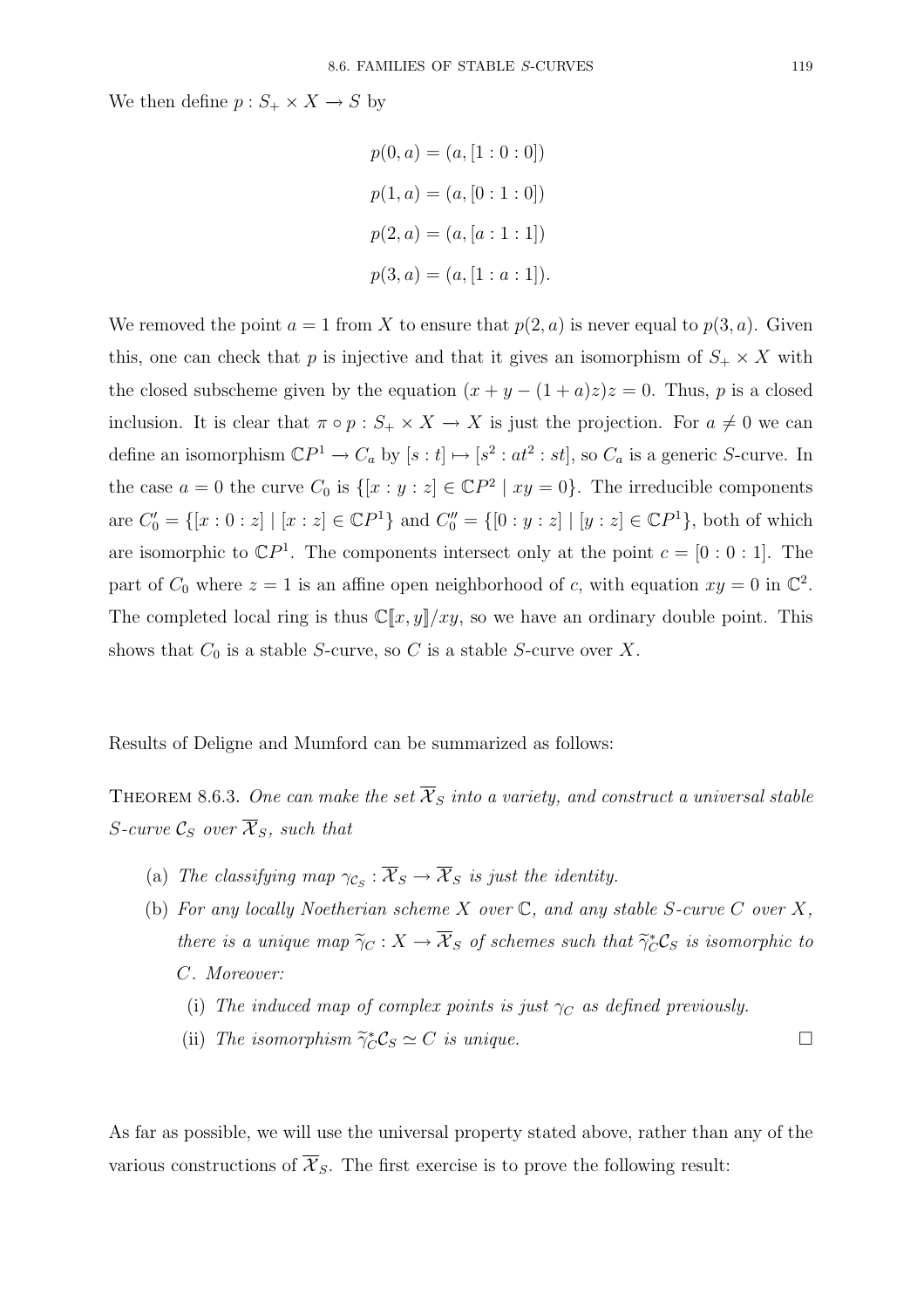PROPOSITION 8.6.4. The inclusion  $\mathcal{X}_S \to \overline{\mathcal{X}}_S$  is actually a morphism of varieties.

PROOF. We have by lemma 4.1.7 that  $\pi : \overline{\mathcal{M}}_{\{S_+,S\}} \to PV_S$  is the projectivization of a Zariski locally trivial vector bundle of rank 2. We need to construct an S-curve over  $U_S$ . Put  $C_S = \pi^{-1}(U_S)$  and write  $\pi : C_S \to U_S$  for the restricted projection map. This is clearly flat and proper. We next define sections  $x : S_+ \times U_s \to C_s$  as follows. Let  $i \in S$  and  $q_i : S^+ \to S$  be the quotient map defined by  $q_i(j) = j$  if  $j \neq +$  and  $q_i(+) = i$ . Then the map  $q_i$  induces a map  $r_i : PV_S \to PV_{S+}$  in the usual way. We also define  $r_0: PV_S \to PV_{S+}$  by  $r_0(N) = L$  where  $L = \text{ker}(\pi : V_{S+} \to V_S)$ . This defines us an injective map  $x : S_+ \times U_S \to C_S$  such that  $\pi \circ x = id$ . It is clear that the fiber of  $\pi: C_S \to U_S$  is a copy of  $\mathbb{C}P^1$  thus  $\pi: C_S \to U_S$  together with  $x: S_+ \times U_S \to C_S$  is a stable family of S-curves over  $U_S$ . There is thus a morphism  $\tilde{\gamma}: U_S \to \overline{\mathcal{X}}_S$  of schemes with  $\tilde{\gamma}$ <sup>∗</sup> $\mathcal{C}_S \simeq C_S$ , whose effect on complex points is just the map  $\gamma_{C_S}$ . Each fibre of  $C_S$  is clearly a generic S-curve, so  $\gamma_{C_S}$  is a map from  $U_S$  to  $\mathcal{X}_S$ . We claim that  $\phi_S \gamma_{C_S} = id$  as a map from  $U<sub>S</sub>$  to itself. In other words, we claim that for a point  $N \in U<sub>S</sub>$ , the corresponding fibre  $(C_N, x_N)$  of  $C_S$  satisfies  $\phi_S([C_N, x_N]) = N$ . We can define a map  $h: C_N \to \mathbb{C} \cup \{\infty\}$  by  $h(N, L) = \frac{f(+)-f(1)}{f(2)-f(1)}$  where  $f \in L$  and we have  $h(x(0, N)) = \infty$ . Next define  $g : S \to \mathbb{C}$  by  $g(i) = hx(i, N)$  we need to prove the image of g in  $PV_S$  is N this is clear by construction, so  $\phi_S([C_N, x_N]) = N$  as claimed. Since  $\phi_S$  is a bijection we have  $\gamma_{C_S} = \phi_S^{-1}$  and therefore the inclusion  $i : \mathcal{X}_S \to \overline{\mathcal{X}}_S$  can be written as  $\tilde{\gamma} \circ \phi_S$  so is a morphism of schemes. This should be compared with 7.5.1.

 $\Box$ 

## 8.7. A catalogue of results on  $\overline{\mathcal{X}}_S$

In this section we discuss a number of results regarding the space  $\overline{\mathcal{X}}_S$  that will be required in our analysis. We recall the results here and refer the reader to standard references for more details on these matters. We will discuss a map  $\pi : \overline{X}_{S+} \to \overline{X}_S$  that together with certain structure sections  $x : S_+ \times \overline{X}_S \to \overline{X}_{S_+}$  form the universal curve for our moduli space. We will also discuss the structure of the tree partition  $\overline{X}_S = \coprod_t X_S(t)$  and the structure of the spaces  $\overline{\mathcal{X}}_S(t) = cl\mathcal{X}_S(t)$  that are important in the study of  $\overline{\mathcal{X}}_S$ .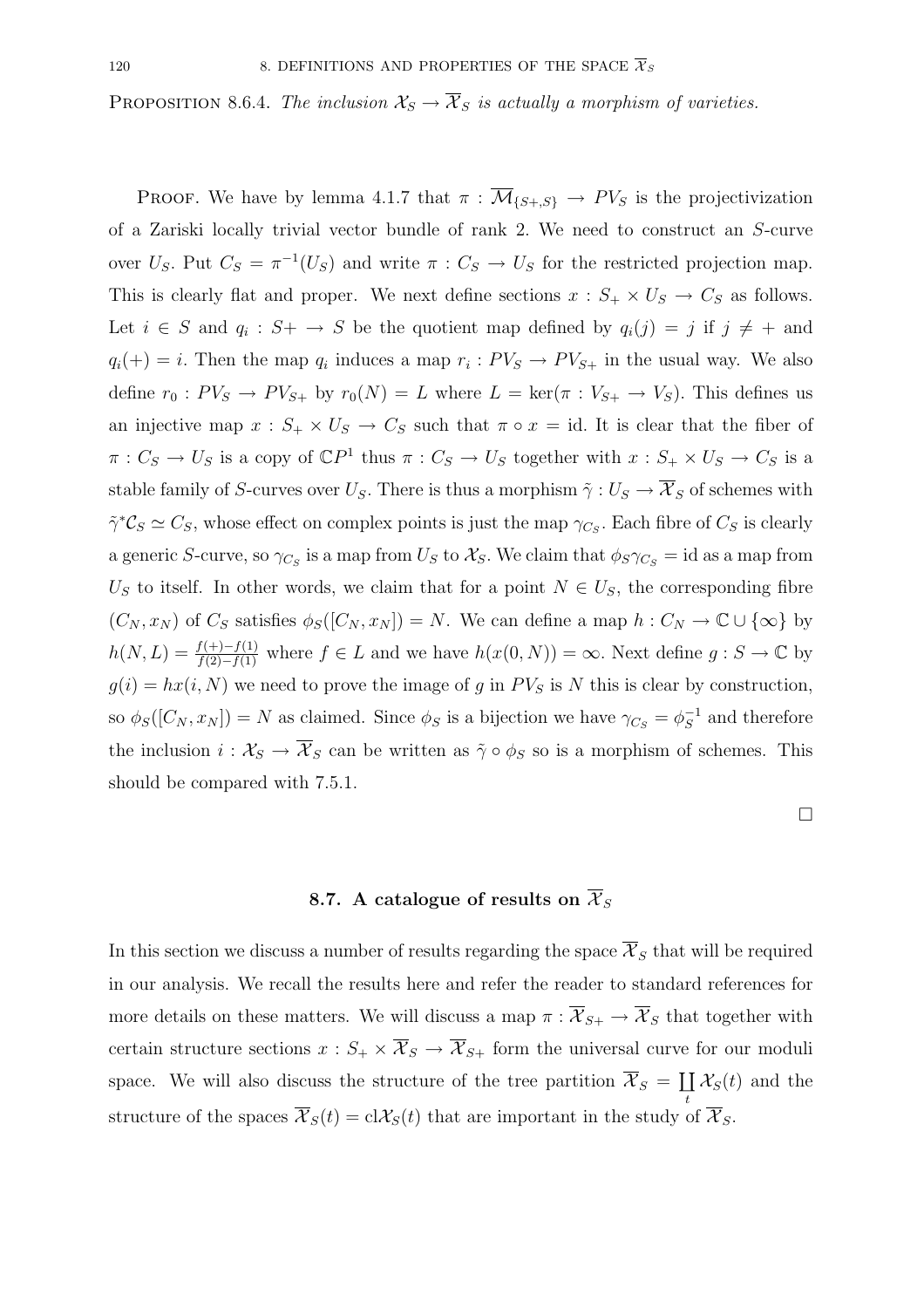CONSTRUCTION 8.7.1. Here we describe a process which acts on the isomorphism classes of stable S-curve known as *stably forgetting*. Given any element  $[C, x] \in \overline{\mathcal{X}}_{S+}$  we form the new curve of genus zero  $[D, y] \in \overline{\mathcal{X}}_S$  as follows. We first forget the marked point  $x(+)$ . This new curve may be unstable. This can happen if and only if the component  $C+$  of C containing the marked point  $x(+)$  contains only one other marked point  $x(i)$  say for some  $j \in S$ . We then form the new S-curve D by shrinking this component to a point and replacing the marked point  $x(j)$  to be this new point, the corresponding singular point of C. This process then forms the stable S-curve  $[D, y] \in \overline{\mathcal{X}}_S$  and the process is known as stably forgetting the marked point +.

Example 8.7.2. This illustrates the last construction



THEOREM 8.7.3. There is a canonical morphism  $\pi : \overline{X}_{S+} \to \overline{X}_S$  which acts on the isomorphism classes of stable  $S$ +-curves by stably forgetting the point +. This morphism is compatible with restriction to trees.



 $\Box$ 

CONSTRUCTION 8.7.4. Let  $[D, x] \in \overline{\mathcal{X}}_S$  be a stable S-curve with combinatorial tree type t. Then we may disconnect  $D$  into its irreducible components one for each internal vertex v of t. Each of these is a copy of  $\mathbb{C}P^1$ . To each such component  $D_v$  of D we can consider it as a stable curve with its markings induced from  $[D, x]$  together with the points where  $D_v$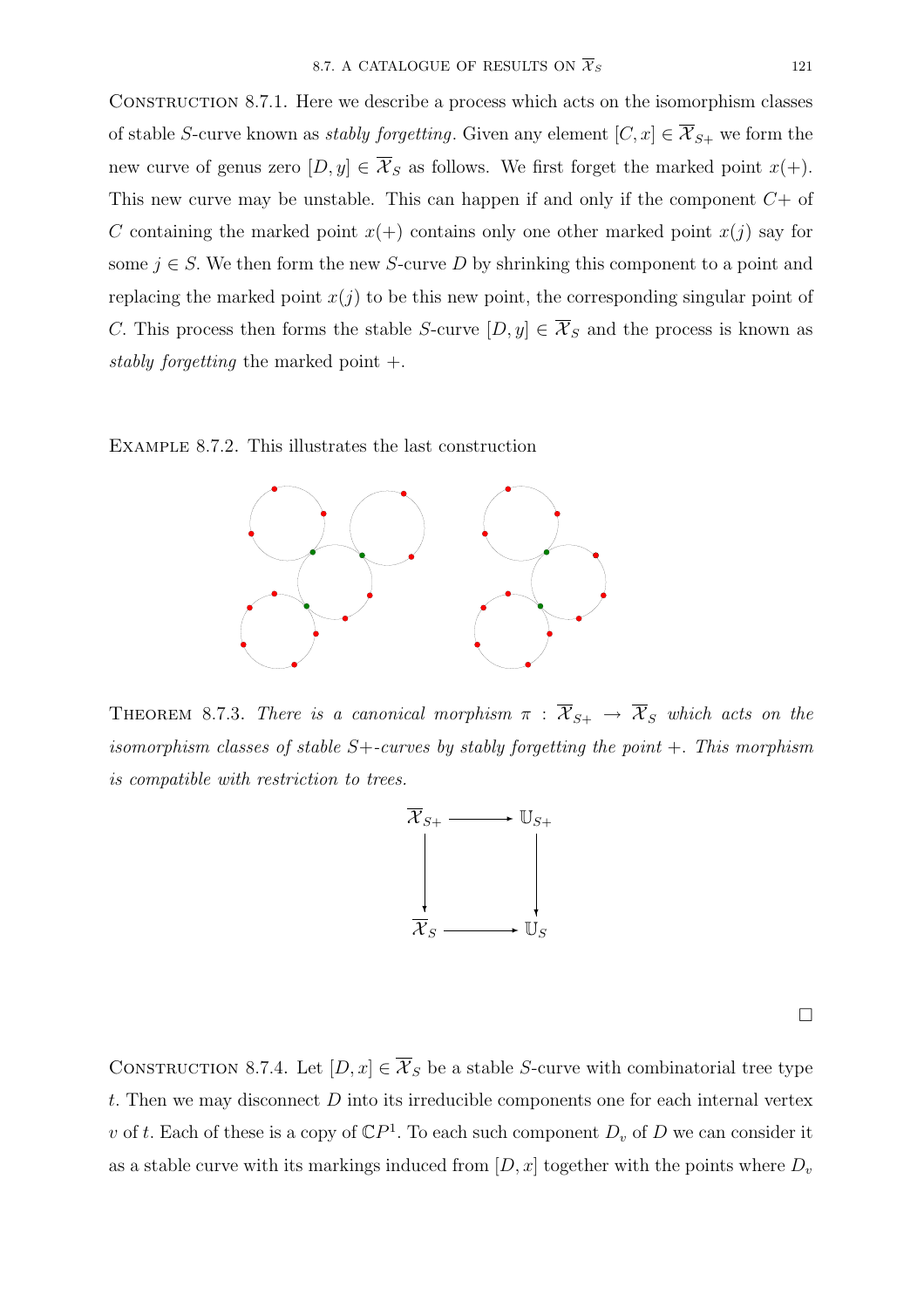intersected the curve D. For each internal vertex v, together these marked points are  $C_v$ the children of the vertex v we write  $[D_v, x_v]$  for each such curve. It is clear that each of these is a generic curve in the moduli space  $\mathcal{X}_{C_v}$  and that the original curve  $[D, x]$  can be reconstructed from the  $[D_v, x_v]$  by gluing them along the intersection points, see 8.7.5 for an example. This construction then gives us a bijective map  $\theta_t : \mathcal{X}_S(t) \to \prod$  $\prod_{v} \mathcal{X}_{C_v}$ . Given a little more work it also turns out there is a bijection extending the previous map which we also (abusively) call  $\theta_t$  given by  $\theta_t : \overline{\mathcal{X}}_S(t) \to \prod \overline{\mathcal{X}}_{C_v}$ , this construction is analogous in v a reasonable sense to the first construction, where  $\overline{\mathcal{X}}_S(t) = \coprod$  $u \leq t$  $\mathcal{X}_{S}(u)$ . We will not need the second map in our analysis.

Example 8.7.5. An illustration of the previous construction



THEOREM 8.7.6. Let  $t$  be a tree then we have the following results

- (1)  $\overline{\mathcal{X}}_S(t) = \text{cl}\mathcal{X}_S(t)$
- (2) The map  $\theta_t : \mathcal{X}_S(t) \to \prod \mathcal{X}_{C_v}$  is an isomorphism. v
- (3) The map  $\theta_t : \overline{\mathcal{X}}_S(t) \to \prod$  $\prod\limits_v \mathcal{X}_{C_v}$  is an isomorphism extending the previous map.

CONSTRUCTION 8.7.7. Here we construct sections  $x : S_+ \times \overline{X}_S \to \overline{X}_{S_+}$  that will endow the map  $\pi : \overline{X}_{S+} \to \overline{X}_S$  with the structure of a stable family. Let  $[C, y] \in \overline{\mathcal{X}}_S$  be a stable curve and t be its combinatorial tree type. For each  $j \in S_+$  let  $t_j$  be the tree t with an extra edge attached to the middle of the edge whose external vertex is  $j$  and label the vertex of this new edge +. Clearly  $t_j$  is a tree on  $S_+$  and we define  $x(j, [C, y])$ to be the unique curve  $[D, z]$  with  $\pi([D, z]) = [C, y]$ . Equivalently D is the curve C with an extra sphere connected to the marked point  $y(j)$  and the markings z of D are induced from those of y with the exception that the marked point for the labels  $j$  and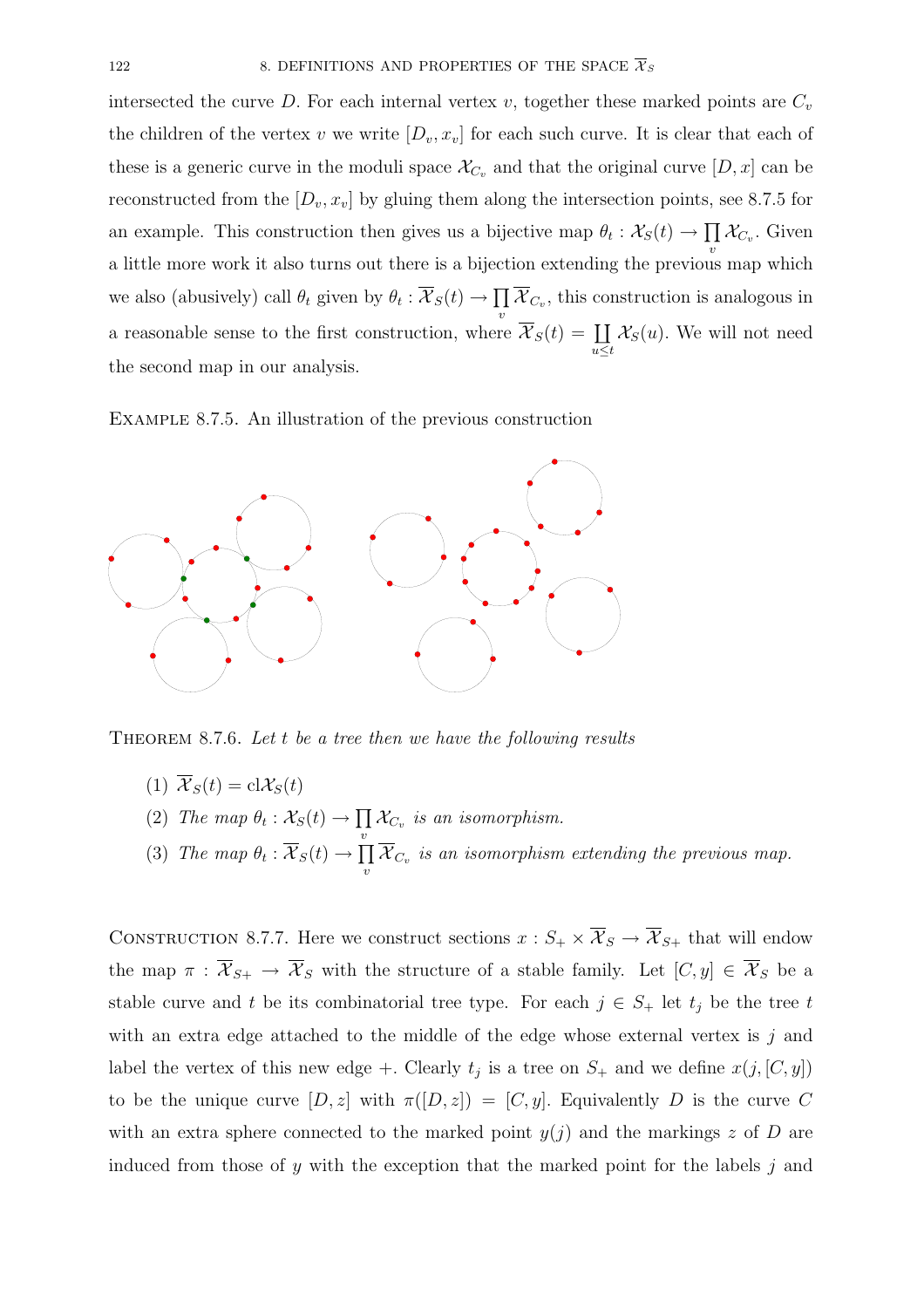+ are attached to the new sphere. We note that there is only one isomorphism type of a sphere with 3 marked points thus this construction uniquely define the isomorphism type of  $[D, z]$ . To be explicit let t be the smallest tree, that is the tree associated to a generic curve and for each  $i \in S$  let  $t_i$  be the tree associated to t as above and  $u, v$  the internal vertices with v such that  $C_v = \{i, +\}$ . Then as before consider the space  $\overline{X}_S(t_i)$ . Then  $\overline{\mathcal{X}}_S(t_i) \cong \overline{\mathcal{X}}_{C_u} \times \overline{\mathcal{X}}_{C_v} \cong \overline{\mathcal{X}}_{C_u} \times \text{pt} \cong \overline{\mathcal{X}}_{C_u} \cong \overline{\mathcal{X}}_S$ . The last isomorphism is induced from the bijection  $b : S \to C_u$  given by  $b(j) = j$  is  $j \neq i$  and  $b(i) = v$ . This gives us the isomorphism  $\alpha_i : \overline{\mathcal{X}}_S(t_i) \to \overline{\mathcal{X}}_S$ . One can check that the map implicit in this is the inclusion  $j_i : \overline{\mathcal{X}}_S(t_i) \to \overline{\mathcal{X}}_{S+}$  composed with the projection  $\pi : \overline{\mathcal{X}}_{S+} \to \overline{\mathcal{X}}_S$ . So we have a section  $\sigma_i = j_i \circ \alpha_i^{-1}$ . This is the same as the previous definition since they agree on  $\mathcal{X}_{S}$ . One can also do a similar construction with the tree  $t_0$ .

THEOREM 8.7.8. The map  $\pi : \overline{X}_{S+} \to \overline{X}_S$  together with its sections  $x : S_+ \times \overline{X}_S \to \overline{X}_{S+}$ makes this pair a stable family of S-curves moreover this is canonically the universal curve for  $\overline{\mathcal{X}}_S$ .

#### **8.8. Functors of coherent sheaves**

We will need to show that the function  $\theta_S : \overline{X}_S \to PV_S$  is actually a morphism of varieties. It is well known that morphism to projective spaces are characterized by invertible sheaves over the domain scheme, or in other words line bundles, that are generated by global sections. Our definition and analysis of  $\theta_s$  involved cohomology of sheaves. Thus, to define  $\theta_S$  for families of stable curves, we need cohomology of families of sheaves, or in other words, push-forward functors and their derivatives. In this section, we recall the basic facts about these functors.

Let  $(C, x)$  be a stable S-curve over a locally Noetherian scheme X. Recall that a sheaf  $\mathcal F$  of  $\mathcal O_C$ -modules is *coherent* if locally on C one can find a right-exact sequence  $\mathcal{O}_{\mathcal{C}}^n \to \mathcal{O}_{\mathcal{C}}^m \to \mathcal{F}$  for some m and n. Given such a sheaf  $\mathcal{F}$ , we can restrict to get a coherent sheaf  $\mathcal{F}_a$  over  $C_a$  for each  $a \in X$ , and then compute the cohomology groups  $H^{i}(C_a; \mathcal{F}_a)$ . We write  $h^{i}(\mathcal{F}_a)$  for the dimensions of these groups over  $\mathbb{C}$  (which are always finite). These numbers can jump discontinuously as a moves, but the Euler characteristic

$$
\chi(\mathcal{F}_a) := h^0(\mathcal{F}_a) - h^1(\mathcal{F}_a)
$$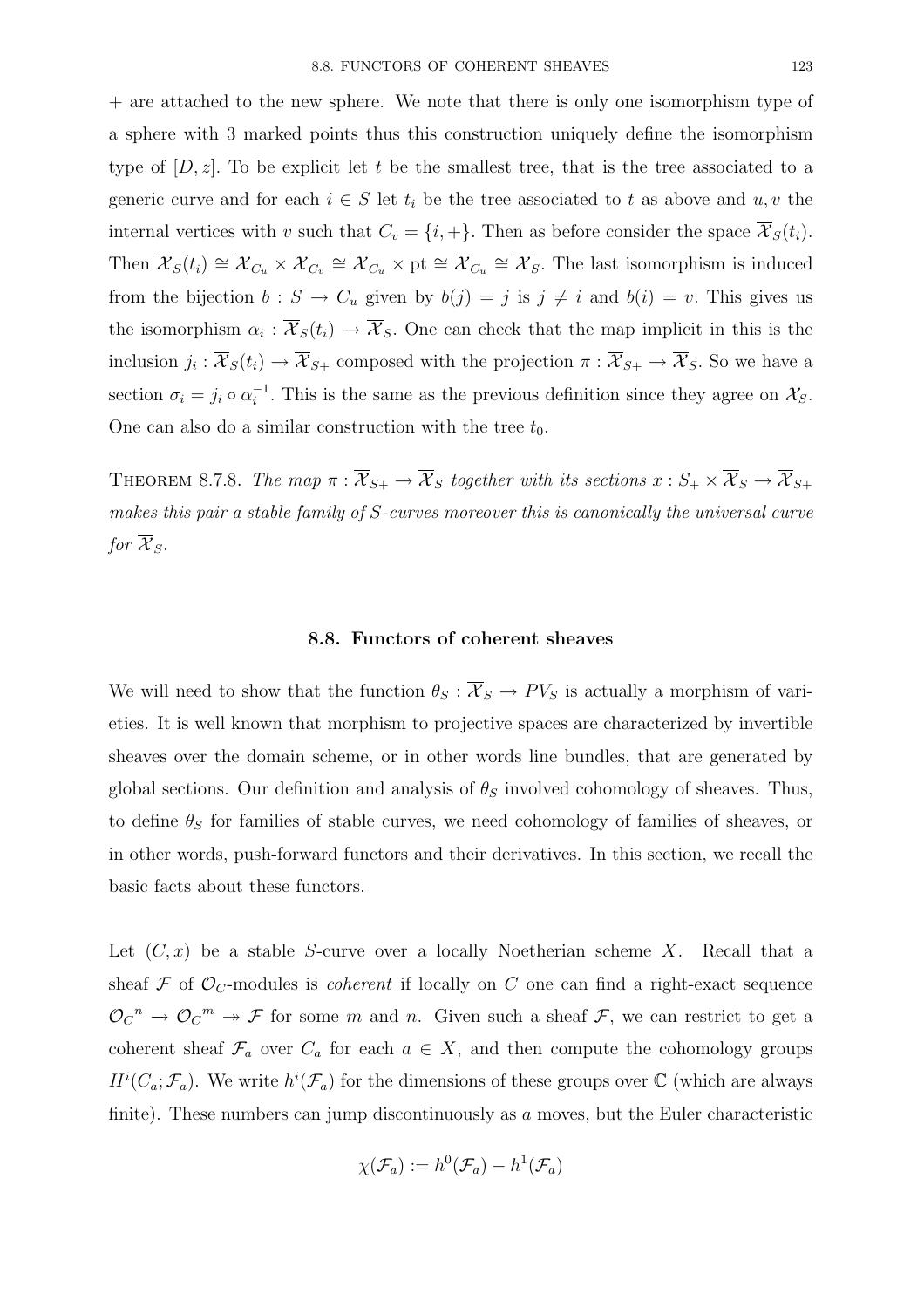is constant on each connected component of X. If it happens that  $h^{i}(\mathcal{F}_{a})$  is constant, then we would like to assemble the vector spaces  $H^{i}(C_a; \mathcal{F}_a)$  into a vector bundle over X. Equivalently, we would like to construct a locally free sheaf  $\mathcal G$  of  $\mathcal O_X$ -modules with  $\mathcal{G}_a = H^i(C_a; \mathcal{F}_a)$  for all a. We next explain the obvious candidate for  $\mathcal{G}$ .

We define a sheaf  $\pi_*\mathcal{F}$  of  $\mathcal{O}_X$ -modules by

$$
(\pi_*\mathcal{F})(U) = \mathcal{F}(\pi^{-1}U)
$$

for any open subset  $U \subseteq X$ . This functor is left exact but not right exact in general. However, as our map  $\pi$  is proper and flat of relative dimension one, there is only one higher derived functor, denoted by  $R^1\pi_*$  (see [6, Corollary III.11.2]). Thus, a short exact sequence

$$
\mathcal{F}_0 \to \mathcal{F}_1 \to \mathcal{F}_2
$$

of sheaves on C gives a six-term exact sequence

$$
\pi_* \mathcal{F}_0 \to \pi_* \mathcal{F}_1 \to \pi_* \mathcal{F}_2 \to R^1 \pi_* \mathcal{F}_0 \to R^1 \pi_* \mathcal{F}_1 \to R^1 \pi_* \mathcal{F}_2
$$

(and  $R^0\pi_*\mathcal{F} = \pi_*\mathcal{F}$ ). As  $\mathcal F$  was assumed to be coherent, the sheaves  $R^i\pi_*\mathcal{F}$  are also coherent, by [5, Théorème III.3.2.1]. Thus, for each point  $a \in X$  we have a finitedimensional complex vector space  $(R^{i}\pi_{*}\mathcal{F})_{a}$ , whose dimension may vary as a moves in X. There is a natural map  $\mu^{i}(a) : (R^{i}\pi_{*}\mathcal{F})_{a} \to H^{i}(C_{a}; \mathcal{F}_{a})$ , which may or may not be an isomorphism.

PROPOSITION 8.8.1. Let F be a coherent sheaf of  $\mathcal{O}_C$ -modules that is flat over X.

- (a) Suppose that  $H^1(C_a; \mathcal{F}_a)=0$  for all a. Then  $R^1\pi_*\mathcal{F}=0$ , and  $\pi_*\mathcal{F}$  is a locally free sheaf, and the map  $\mu^0(a) : (\pi_*\mathcal{F})_a \to H^0(C_a;\mathcal{F}_a)$  is an isomorphism for all  $\overline{a}$ .
- (b) Suppose instead that  $H^0(C_a; \mathcal{F}_a)=0$  for all a. Then  $\pi_*\mathcal{F}=0$ , and  $R^1\pi_*\mathcal{F}$  is a locally free sheaf, and the map  $\mu^1(a):(R^1\pi_*\mathcal{F})_a\to H^1(C_a;\mathcal{F}_a)$  is an isomorphism for all a.

We quote the following fact from [**12**, Corollary II.5.3]:

THEOREM 8.8.2. If  $H^{i+1}(C_a; \mathcal{F}_a) = 0$  for all a, then the maps  $\mu^i(a)$  are isomorphisms.  $\Box$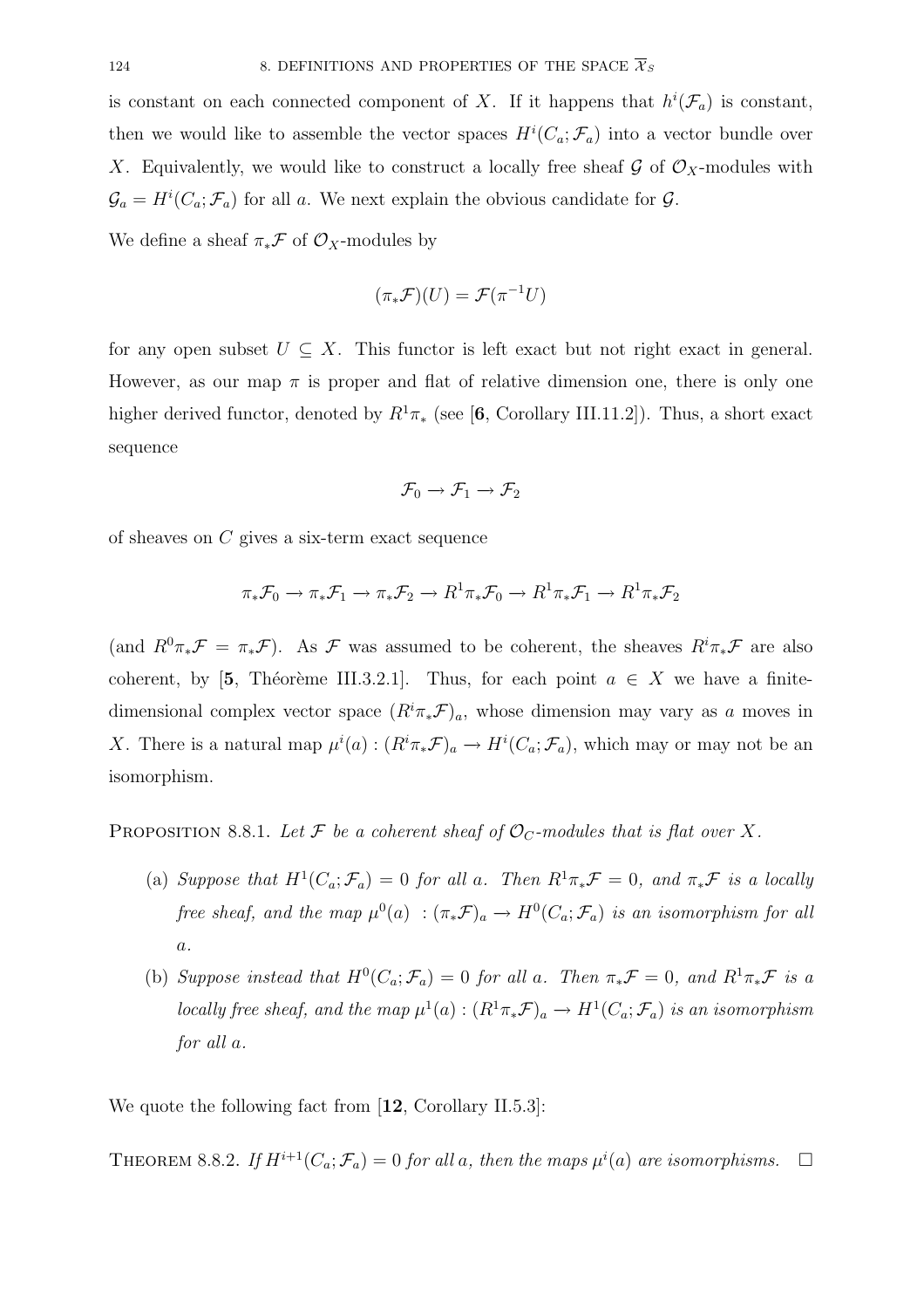PROOF OF PROPOSITION 8.8.1. For part (a), we certainly have  $H^2(C_a; \mathcal{F}_a) = 0$  for all a, so  $\mu^1(a):(R^1\pi_*\mathcal{F})_a\to H^1(C_a;\mathcal{F}_a)=0$  is an isomorphism, so  $R^1\pi_*\mathcal{F}=0$ . Next, as  $H^1(C_a; \mathcal{F}_a) = 0$  we see that  $\mu^0(a)$  is an isomorphism. Recall that the Euler characteristic

$$
\chi(\mathcal{F}_a) = \dim_{\mathbb{C}} H^0(C_a; \mathcal{F}_a) - \dim_{\mathbb{C}} H^1(C_a; \mathcal{F}_a)
$$

is a locally constant function of a (this is also proved in [**12**, Section II.5]). In our case this means that  $\dim_{\mathbb{C}}((\pi_*\mathcal{F})_a)$  is locally constant. As  $\pi_*\mathcal{F}$  is coherent and X is locally Noetherian, this is enough to ensure that  $\pi_*\mathcal{F}$  is a locally free sheaf.

Part (b) is similar. We argue as before that  $\mu^1(a)$  is an isomorphism, and thus (using the Euler characteristic) that  $R^1\pi_*\mathcal{F}$  is locally free. Next, suppose we have an open set  $U \subseteq X$  and a section s of F over  $\pi^{-1}U$ . If s maps to zero in  $H^0(C_a; \mathcal{F}_a)$  for all  $a \in U$ , then it is easy to see that  $s = 0$ . This means that the maps  $(\pi_* \mathcal{F})_a \to H^0(C_a; \mathcal{F}_a)$  are injective, but in our case  $H^0(C_a; \mathcal{F}_a) = 0$ , so  $\pi_* \mathcal{F} = 0$ .

PROPOSITION 8.8.3. There is a morphism  $\psi_S : X \to PV_S$  such that  $\psi_S(a) = \theta_S([C_a, x_a])$ for all a.

PROOF. First, to give a morphism  $X \to PV_S$  of schemes is the same as to give a subsheaf  $\mathcal{L} \leq V_S \otimes_{\mathbb{C}} \mathcal{O}_X$  such that the quotient  $(V_S \otimes_{\mathbb{C}} \mathcal{O}_X)/\mathcal{L}$  is locally free of rank  $n-2$  (where  $n = |S|$ ). This statement can be recovered from [6, Theorem II.7.1], for example. As  $V_S = \widetilde{V}_S/\Delta_S$ , it is equivalent to give a subsheaf  $\mathcal{M} \leq \widetilde{V}_S \otimes_{\mathbb{C}} \mathcal{O}_X$  such that  $\Delta_S \otimes_{\mathbb{C}} \mathcal{O}_X \leq \mathcal{M}$  and  $(\widetilde{V}_S \otimes_{\mathbb{C}} \mathcal{O}_X)/\mathcal{M}$  is locally free of rank  $n-2$ . We obviously want the fibre  $\mathcal{M}_a$  to be the two-dimensional space  $M = M_a$  in the definition of  $\theta_S([C_a, x_a])$ ; our problem is to fit these together into a sheaf. For this, we simply need to extend our original definition and analysis of the map  $\theta_S$  so that it works for families of curves.

We let  $D_0$  and D be the images of  $\{0\} \times X$  and  $S \times X$  under the closed inclusion  $x : S_+ \times X \to C$ . Let  $\mathcal{J}_0$  and  $\mathcal{J}$  be the ideal sheaves corresponding to  $D_0$  and D. As D II  $D_0$  is contained in the smooth part of C, we see that  $\mathcal{J}_0$  and  $\mathcal{J}$  are invertible, so we can define  $\mathcal{K} = \mathcal{J} \otimes \mathcal{J}_0^{-1}$ , and this is again invertible. As  $D_0$  and D are disjoint we have  $j^*\mathcal{J}_0^{-1} = j^*\mathcal{O}_C = \mathcal{O}_D$  (where  $j: D \to C$  is the inclusion). This gives a short exact sequence

$$
\mathcal{K} \to \mathcal{J}_0^{-1} \to j_* \mathcal{O}_D.
$$

It is easy to see that the three sheaves here are flat over  $X$ , and that their restrictions to the curves  $C_a$  are the sheaves used (under the same names) in our analysis of the map  $\phi_S$ .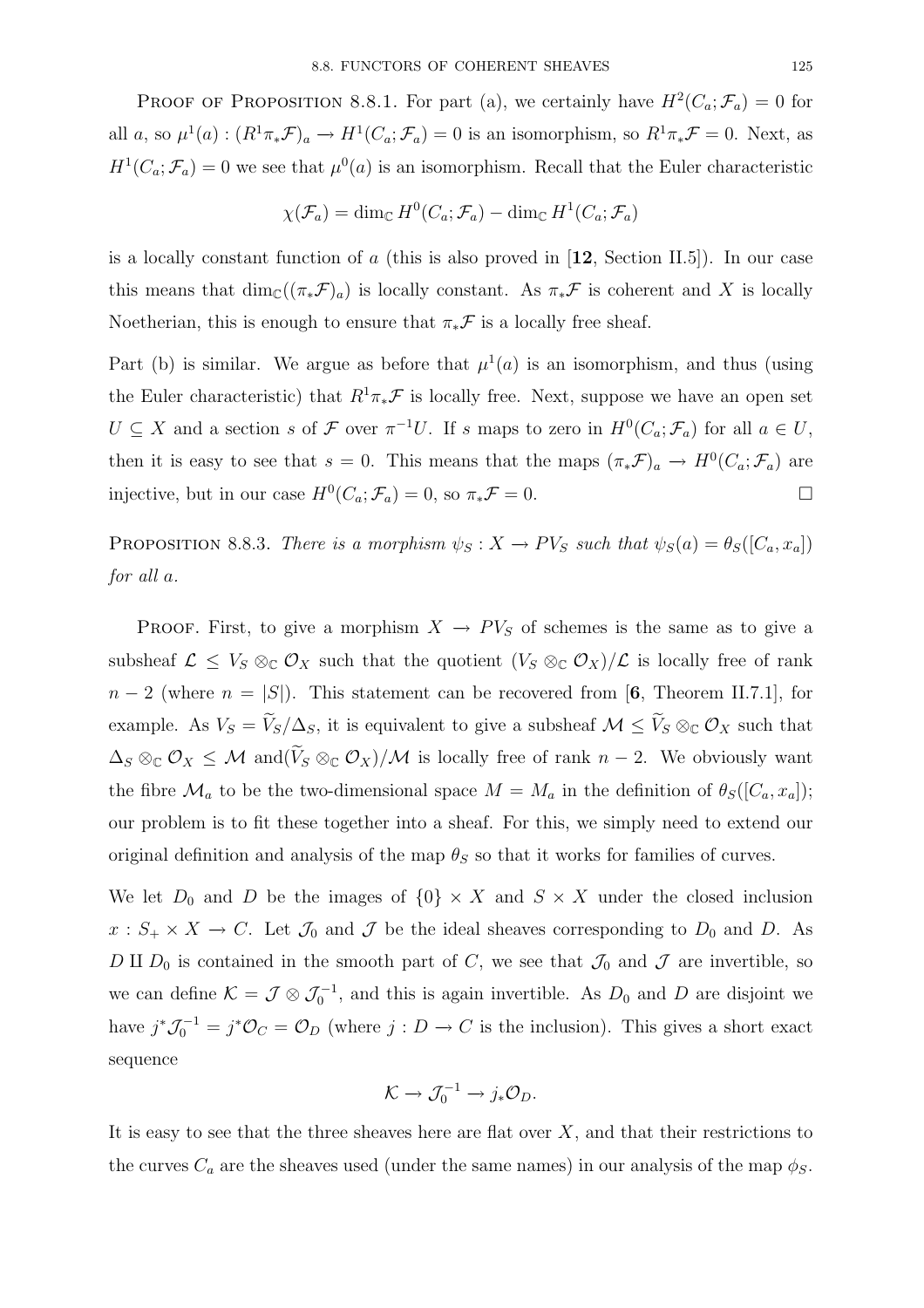Using Propositions 8.5.8 and 8.8.1, we see that  $R^1\pi_*\mathcal{O}_C = (R^1\pi_*)(j_*\mathcal{O}_D) = R^1\pi_*\mathcal{J}_0^{-1} =$  $\pi_*\mathcal{K}=0$  and that  $\pi_*\mathcal{O}_C$ ,  $\pi_*j_*\mathcal{O}_D$ ,  $\pi_*\mathcal{J}_0^{-1}$  and  $R^1\pi_*\mathcal{K}$  are locally free sheaves of ranks 1, n, 2 and  $n-2$ . In fact, there is an evident map  $\mathcal{O}_X \to \pi_* \mathcal{O}_C$  ("inclusion of constants") which is easily seen to be an isomorphism. Moreover, using the isomorphism  $x : S \times X \to D$ we see that  $\pi_*j_*\mathcal{O}_D = \prod_{s \in S} \mathcal{O}_X = \widetilde{V}_S \otimes_{\mathbb{C}} \mathcal{O}_X$ . We write  $\mathcal{M} = \pi_*\mathcal{J}_0^{-1}$ . This is a locally free sheaf of rank two over X, and the fibre  $\mathcal{M}_a$  is just  $H^0(C_a; (\mathcal{J}_0^{-1})_a) = M_a$ . The short exact sequence displayed above gives a six-term sequence of sheaves over  $X$ , but half of the terms are zero and we are left with a short exact sequence

$$
\mathcal{M} \to \widetilde{V}_S \otimes_{\mathbb{C}} \mathcal{O}_X \to R^1 \pi_* \mathcal{K},
$$

showing that  $(\widetilde{V}_S \otimes_{\mathbb{C}} \mathcal{O}_X)/\mathcal{M}$  is locally free of rank  $n-2$ . The inclusion  $\mathcal{O}_C \to \mathcal{J}_0^{-1}$  gives an inclusion  $\mathcal{O}_X = \pi_* \mathcal{O}_C \to \pi_* \mathcal{J}_0^{-1} = \mathcal{M}$ , showing that  $\mathcal{M}$  contains  $\Delta_S \otimes_{\mathbb{C}} \mathcal{O}_X$ . This gives the claimed map  $\psi : X \to PV_S$ .

THEOREM 8.8.4. The map  $\theta_S : \overline{X}_S \to PV_S$  is a morphism of schemes.

PROOF. It is the map  $\psi_S$  for the universal curve  $\mathcal{C}_S$  over  $\mathcal{X}_S$ .

#### **8.9. Contractions**

CONSTRUCTION 8.9.1. Now suppose we have a subset  $T \subseteq S$  (with  $|T| > 1$ ). If  $(C, x)$ is a generic S-curve, it is clear that  $(C, x|_{T_+})$  is a generic T-curve. We can thus define a map  $\pi_T^S : \mathcal{X}_S \to \mathcal{X}_T$  by  $\pi_T^S[C, x] = [C, x|_{T_+}].$ 

Example 8.9.2. This illustrates the last construction with 2 points forgotten.



Next, the restriction map  $\pi_T^S : V_S \to V_T$ , evidently induces an epimorphism  $\pi_T^S : U_S \to U_T$ . We have the partial map  $\rho_T^S : PV_S \to PV_T$  which is defined unless  $M_S \leq \text{ker}(\pi_T^S)$  thus we have an induced map  $\rho_T^S: PV_S \setminus P \text{ ker}(\pi_T^S) \to PV_T$ . It is easy to see that  $U_S$  is contained in the domain of this map, and that the following diagram commutes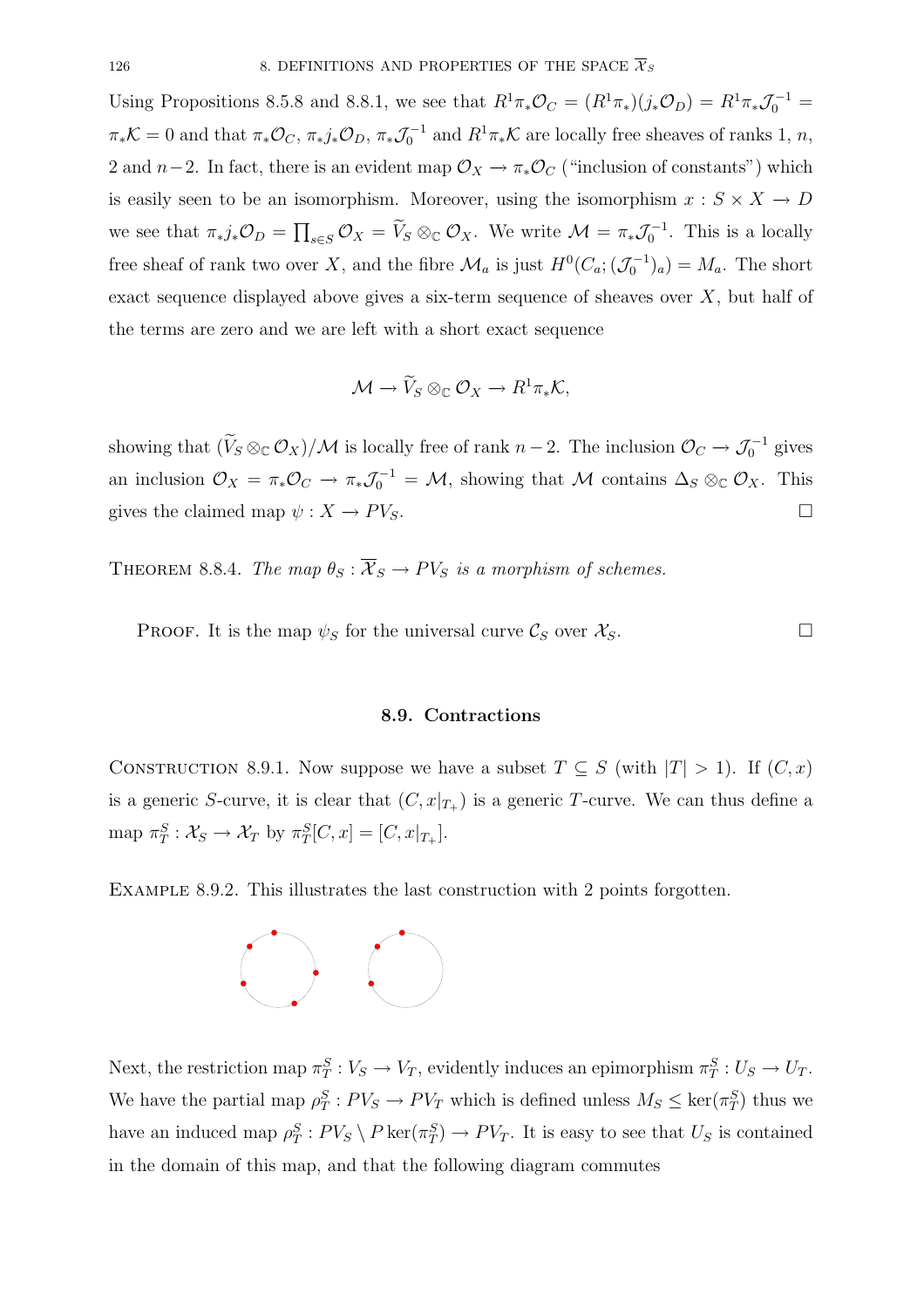

THEOREM 8.9.3. For any S and T as above, there is a unique morphism  $\pi_T^S : \overline{X}_S \to \overline{X}_T$ of schemes extending the map  $\pi_T^S : \mathcal{X}_S \to \mathcal{X}_T$  described above. Moreover, when  $U \subseteq T \subseteq S$ we have  $\pi_U^S = \pi_U^T \circ \pi_T^S$ .

**PROOF.** We know from [1] that  $\overline{\mathcal{X}}_S$  is irreducible and has the same dimension as  $\mathcal{X}_S$ , and that  $\overline{\mathcal{X}}_T$  is separated. It follows that any two maps  $\overline{\mathcal{X}}_S \to \overline{\mathcal{X}}_T$  that agree on  $\mathcal{X}_S$  are in fact equal. This shows that  $\pi_T^S$  is unique if it exists. It follows from [10, Proposition 2.1 that  $\pi_T^S$  exists when  $|S \setminus T| = 1$ . For the general case, just choose a chain  $T = T_0 \subset T_1 \subset \ldots \subset T_r = S$  with  $|T_i \setminus T_{i-1}| = 1$  and compose the corresponding  $\pi$ 's to get a map  $\overline{X}_S \to \overline{X}_T$ , showing that  $\pi_T^S$  exists. The composition rule  $\pi_U^S = \pi_U^T \circ \pi_T^S$  follows immediately from uniqueness.

# **8.10.** The isomorphism from  $\overline{\mathcal{X}}_S$  to  $\overline{\mathcal{M}}_S$

In this section we define a map  $\overline{\theta}_S : \overline{\mathcal{X}}_S \to \overline{\mathcal{M}}_S$  and will prove that this is actually an isomorphism of varieties. This result relies on the construction of the regular map  $\theta_S : \overline{X}_S \to PV_S$  from section 8.5. This map should be compared with Kapranov's map  $p_S : \overline{X}_S \to PV_S$  in [7]. Later we will show that the inverse to this is induced from the map  $\pi : \overline{\mathcal{M}}_{S+} \to \overline{\mathcal{M}}_S$  and its structure section  $\sigma : S_+ \times \overline{\mathcal{M}}_S \to \overline{\mathcal{M}}_{S+}$  in the usual way. From this it will then follow that  $\pi : \overline{\mathcal{M}}_{S+} \to \overline{\mathcal{M}}_S$  is the universal curve of  $\overline{\mathcal{M}}_S$ . The construction of our map  $\overline{\theta}_S$  will be geometrically simple to understand. In order to construct the morphism  $\overline{\theta}_S$  we will need to use the results regarding the maps  $\pi_T^S : \overline{\mathcal{X}}_S \to \overline{\mathcal{X}}_T$  for any T contained in S that we considered earlier.

CONSTRUCTION 8.10.1. Here we construct a map  $\overline{\theta}_S : \overline{X}_S \to \overline{\mathcal{M}}_S$ . For any finite set S let  $\theta_S$ :  $\overline{X}_S \to PV_S$  be the map of construction 8.5.5 and for any subset  $T \subseteq S$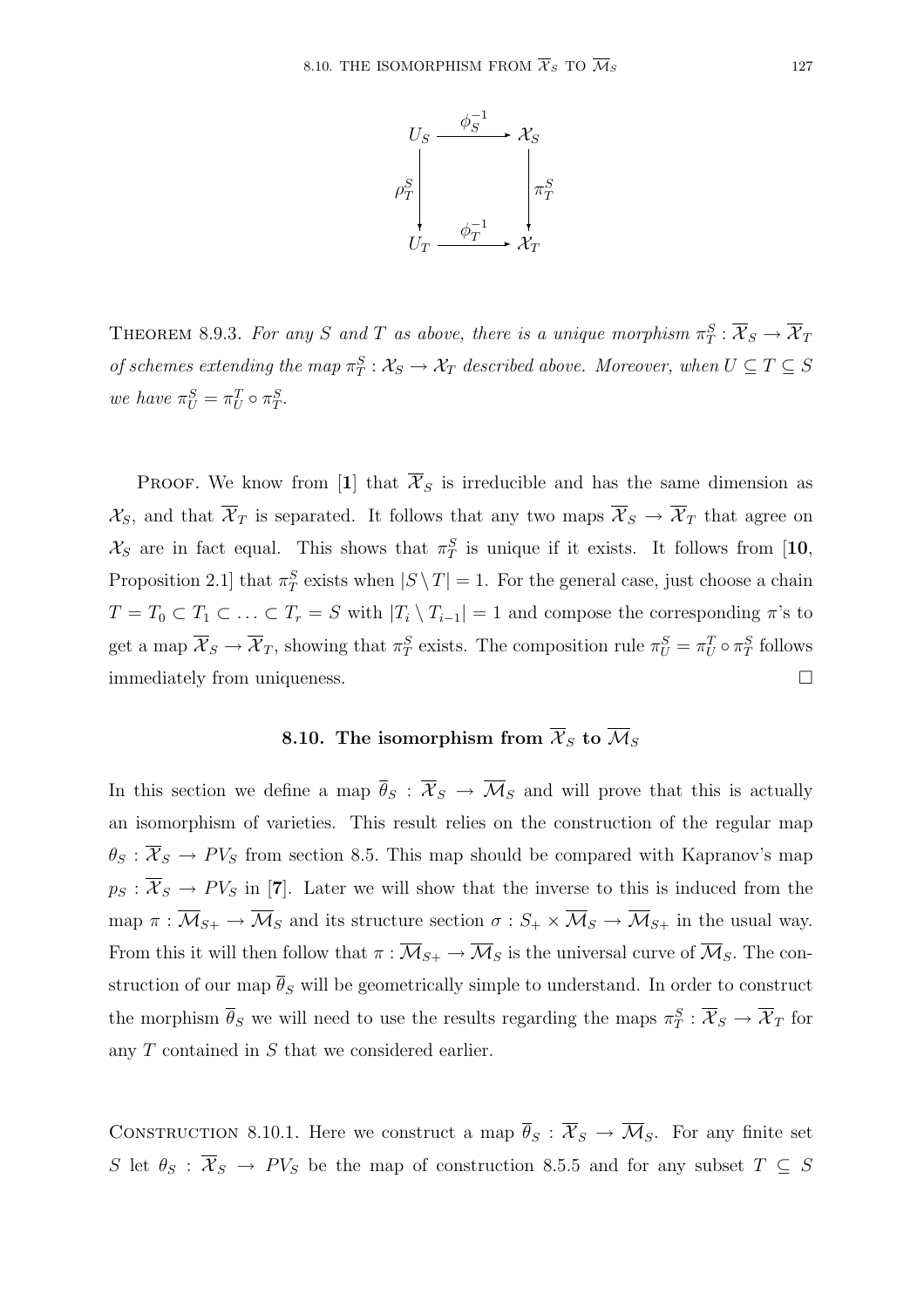define a map  $\theta_T^S$ :  $\overline{\mathcal{X}}_S \to PV_T$  by  $\theta_T^S = \theta_T \pi_T^S$  where  $\pi_T^S$ :  $\overline{\mathcal{X}}_S \to \overline{\mathcal{X}}_T$  is the usual morphism. Then define  $\overline{\theta}_S : \overline{\mathcal{X}}_S \to \prod P V_T$  by  $\overline{\theta}_S = \prod$  $\tilde{T} \subseteq S$  $\theta_T^S$ . We first need to check that image( $\overline{\theta}_S$ )  $\subseteq \overline{\mathcal{M}}_S$ . From the commutative diagram of the last section it is easy to see that  $\overline{\theta}_{S}(\mathcal{X}_{S}) = \mathcal{M}_{S}$ , thus taking closures in the classical topology we see that  $\overline{\theta}_S(\overline{\mathcal{X}}_S) = \overline{\theta}_S(\text{cl}\mathcal{X}_S) = \text{cl}(\mathcal{X}_S) = \text{cl}(\mathcal{M}_S) = \overline{\mathcal{M}}_S$ , so that  $\overline{\theta}_S : \overline{\mathcal{X}}_S \to \overline{\mathcal{M}}_S$  and the map is surjective.

LEMMA 8.10.2. Let  $[D, x] \in \overline{\mathcal{X}}_S$  and put T to be the corresponding S-tree. Let  $T \in \mathcal{T}$ and put  $M_T = \theta_T^S([D, x])$  then  $\pi_U^T M_T = 0$  if and only if  $U \subseteq W \in M(\mathcal{T}, T)$ .

PROOF. We prove this for  $T = S$  the general case then easily follows because restricting the curve  $[D, x]$  in  $\overline{\mathcal{X}}_T$  is particulary simple for each  $T \in \mathcal{T}$ . Let  $[D, x] \in \overline{\mathcal{X}}_S$  be an isomorphism class of a stable S-curve with tree type t say and  $f \in M(D, x)$ . Let  $D_0$  be the irreducible component of D containing  $x(0)$  and write  $[D_0, y]$  for the corresponding generic curve whose marked point are the special points of  $D$  that intersect  $D_0$ . Write  $v_0$  for the internal vertex of t corresponding to  $D_0$ ,  $I = C_{v_0}$  and  $y: I_+ \to D_0$  for the corresponding markings. For each internal vertex v of t that lies in I let  $D<sub>v</sub>$  be the curve corresponding to the disconnection of D at the singular points  $y(v)$ , that is the component not containing  $x(0)$ . For each such v consider f restricted to  $D_v$ . Then f is regular on  $D_v$  because  $x(0) \notin D_v$  and each irreducible component of  $D_v$  is a copy of  $\mathbb{C}P^1$ . Thus f is constant on each of these components. But  $D<sub>v</sub>$  is connected because D is so that f is constant on  $D_v$ . Clearly this construction is reversible. By lemmas 8.5.6 and 8.2.3 we see that the restricted map  $\theta_I : \mathcal{X}_I \to U_I$  is an isomorphism where  $U_I$  consists of the 'injective functions'. Thus consider the map  $\theta_S : \overline{X}_S \to PV_S$  put T to be the S-tree corresponding to t and  $M_S = \theta_S([D, x])$  then we have shown that  $\pi_T^S(M_S) = 0$  if and only if  $T \subseteq W \in M(T, S)$  as the elements of  $M(T, S)$  are of the form  $T_v$  for each intersection point v where  $T_v = \{$  elements of S below v away from 0  $\}$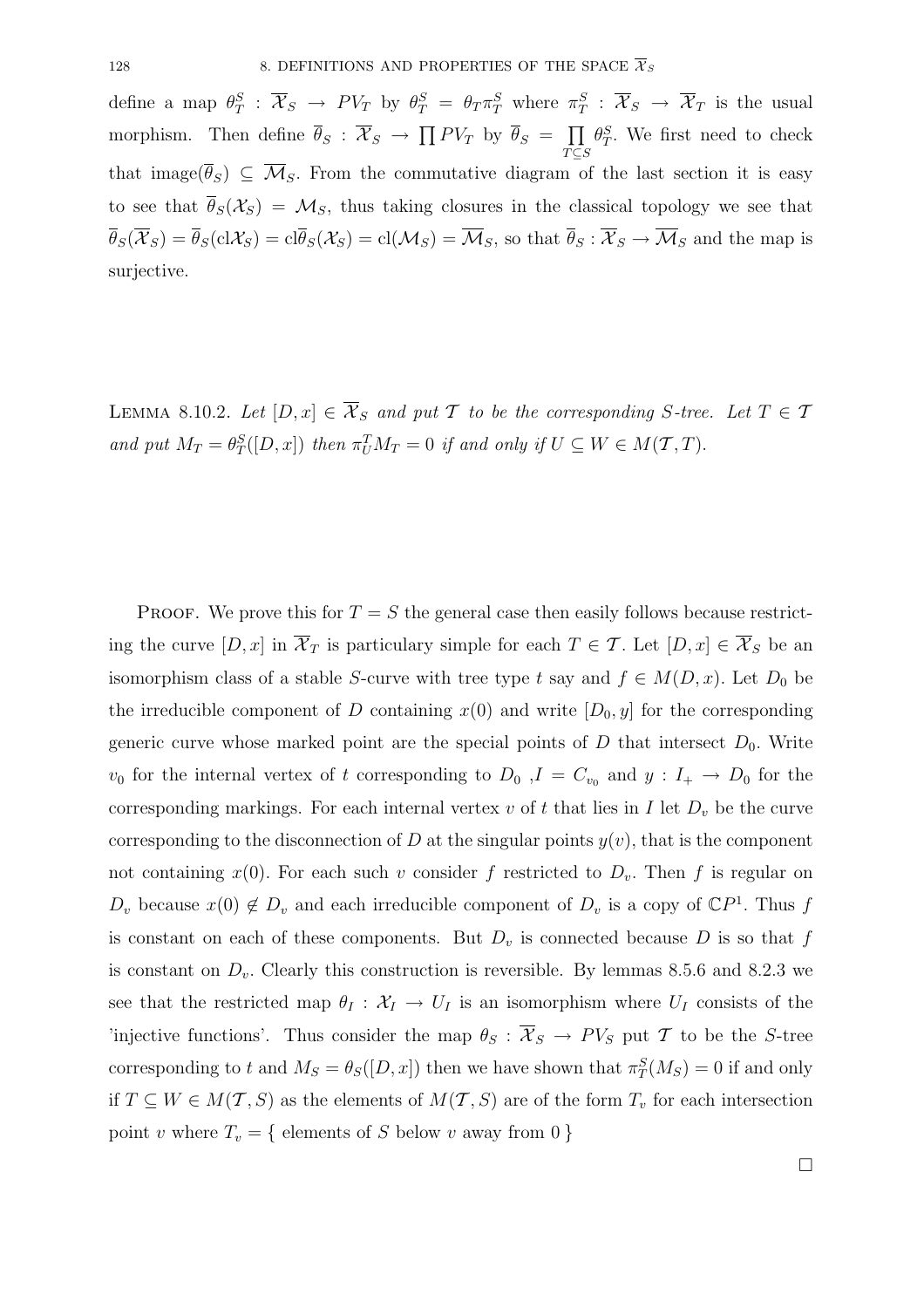COROLLARY 8.10.3. Let  $\overline{\theta}_S : \overline{\mathcal{X}}_S \to \overline{\mathcal{M}}_S$  be the map of the last construction then the following diagram commutes.



PROOF. Let  $[C, x] \in \overline{\mathcal{X}}_S$ , t the corresponding combinatorial tree,  $\underline{M} = \overline{\theta}_S([C, x])$  and T the corresponding tree in  $\mathbb{T}_S$ . Let  $T \in \mathcal{T}$  and  $U \subseteq T$  then by the last lemma we have shown that  $\pi_U^T M_T = 0$  if and only if  $U \subseteq W \in M(\mathcal{T},T)$ . This is enough to show that  $\mathcal{T} = \text{type}(\underline{M})$ 

 $\Box$ 

 $\Box$ 





LEMMA 8.10.5. Let  $\overline{\theta}_S : \mathcal{X}_S(t) \to \mathcal{M}_S(\mathcal{T})$  be the restricted map. Then  $\overline{\theta}_S$  is a bijection such that the following commutes.



PROOF. To prove the claim it will be sufficient to show that the elements  $M_T$  agree for each  $T \in \mathcal{T}$  because then there is only a unique element  $M$  in  $\overline{\mathcal{M}}_S$  with these values. Let  $[D_S, x_S]$  be an element of  $\mathcal{X}_S(t)$  represented by the curve  $(D_S, x_S)$ . For each  $T \in \mathcal{T}$  write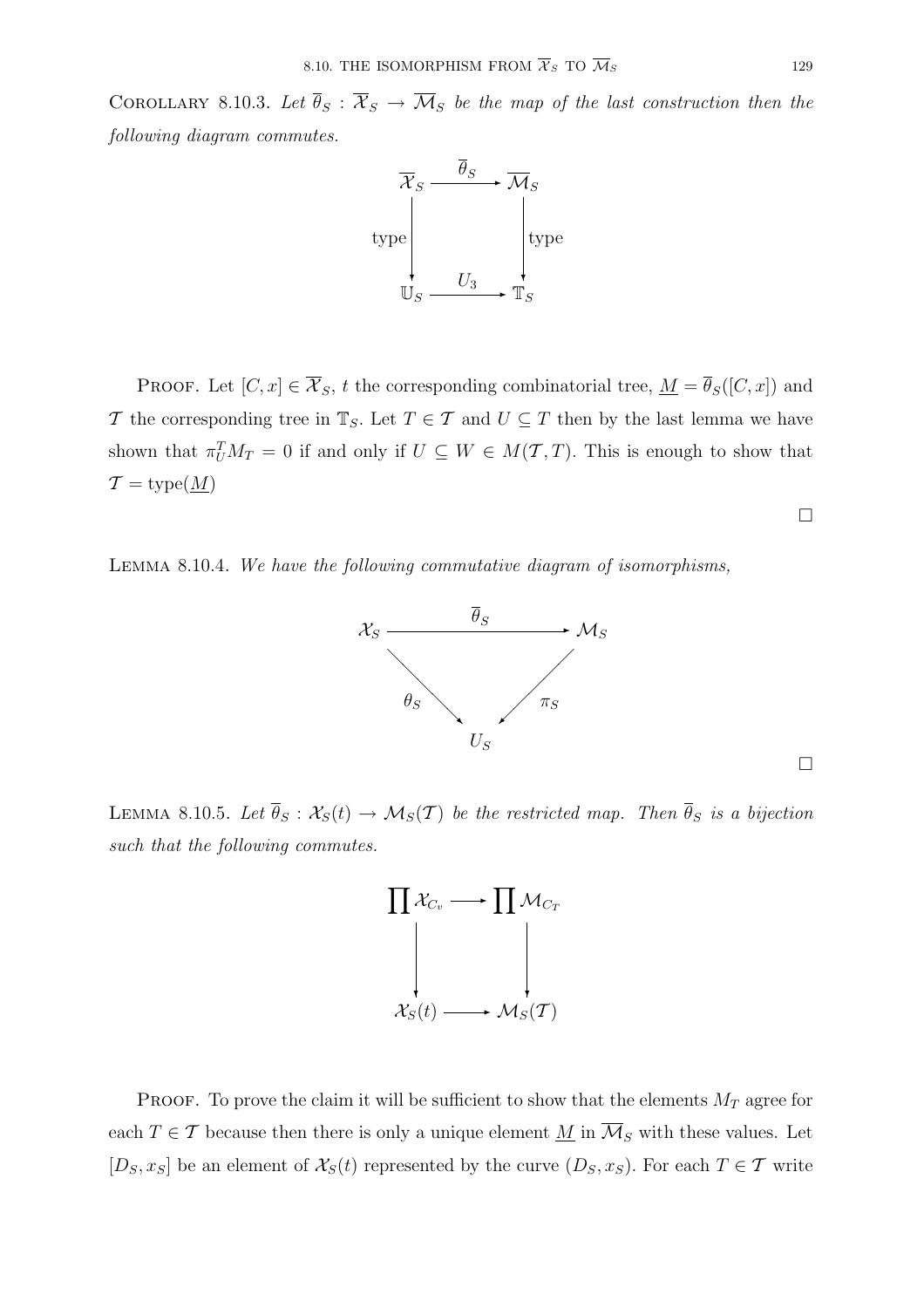$[D_T, x_T]$  for the image of  $[D_S, x_S]$  under the map  $\pi_T^S : \overline{\mathcal{X}}_S \to \overline{\mathcal{X}}_T$  and let v be the unique internal vertex of t with  $T_v = T$ . Let  $O_v$  the irreducible component of  $D_T$  containing the marked point corresponding to 0. We consider  $O_v$  as a marked curve in the evident way and write  $[O_v, y_v]$  for the isomorphism class of this component in  $\mathcal{X}_{C_v}$ . It is clear that the induced marked curve of  $O_v$  in  $D_T$  is the same as that of  $D_S$ . The marked points of  $O_v$  correspond to the set  $(C_v)_+$  and a non constant function  $f \in M(D_T, x_T)$  restricts to a non constant function  $g \in M(O_v, y_v)$ . Then by construction  $y_v(u) = x_T(u)$  for each  $u \in (T \cap C_v)_+$  and each other  $y(u) \in O_v$  corresponds to the evident intersection points so that  $f(y_v(u)) = g(x_T(j))$  for all  $j \in T_u$  with  $u \in C_v$ . Write  $M_{C_v} = \theta_{C_v}([O_v, y_v])$  and using the isomorphism of  $PV_{C_v}$  with  $PV_{C_T}$  induced from evident bijection  $b: C_v \to C_T$ put  $M_{C_T}$  to be the image of  $M_{C_v}$ . Finally put  $M_T = \theta_T([D_T, x_T])$  then under the map  $i_T : PV_{C_T} \to PV_T$  we have  $M_T = i_T(M_{C_T})$  thus the diagram commutes. To finish the proof we must also show that the map is bijective but this is clear since the other 3 are bijective.  $\Box$ 

COROLLARY 8.10.6. The map  $\overline{\theta}_S : \overline{\mathcal{X}}_S \to \overline{\mathcal{M}}_S$  is a bijective morphism of varieties.

PROOF. We have  $\overline{X}_S = \coprod \mathcal{X}_S(t)$  and  $\overline{\mathcal{M}}_S = \coprod \mathcal{M}_S(T)$  and under the bijection  $U_3$ :  $\mathbb{U}_S \to \mathbb{T}_S$  we have the restricted map  $\overline{\theta}_S : \mathcal{X}(t) \to \mathcal{M}_S(T)$  which is a bijection by the last result. This proves the claim.

 $\Box$ 

I next claim that the map  $\overline{\theta}_S : \overline{\mathcal{X}}_S \to \overline{\mathcal{M}}_S$  is actually an isomorphism of varieties this will be immediate from the following proposition. This is a standard result amongst algebraic geometers however I could find no reference so we prove it here for completeness.

LEMMA 8.10.7. Let  $f: X \to Y$  be a bijective morphism of complete smooth varieties then f is an isomorphism.

PROOF. Consider a point  $x \in X$  and put  $y = f(x)$ . Choose an open affine subscheme  $V = \text{spec}(B)$  such that  $y \in V$ , and an affine open subscheme  $U = \text{spec}(A)$  such that  $x \in U$  and  $f(U)$  is contained in V. We then have a ring map  $f^* : B \to A$ . Let m be the maximal ideal of A that is the ideal of functions that vanish at  $x$ , and let  $n$  be the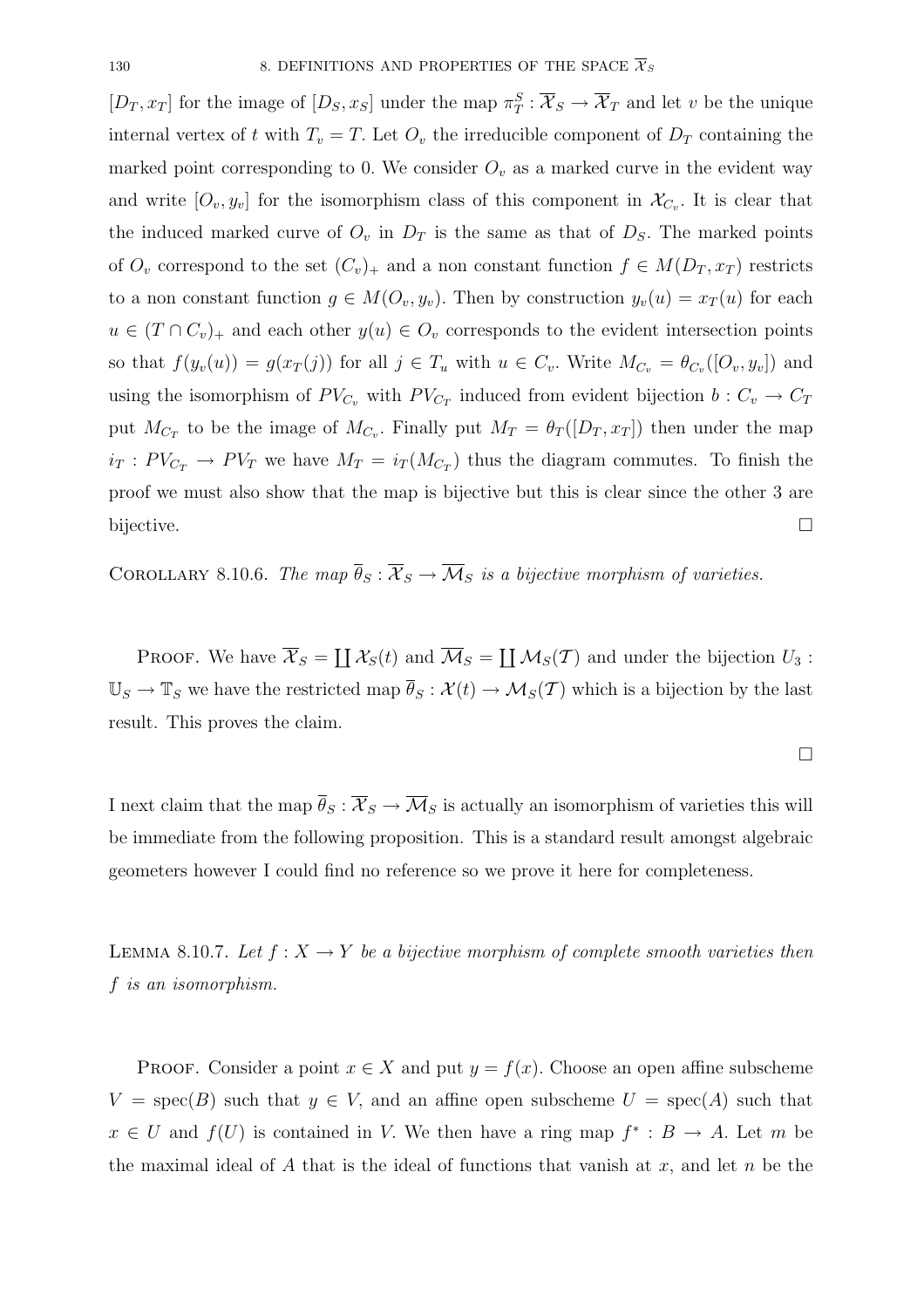maximal ideal of B that is the ideal of functions that vanish at  $f(x)$ . To prove our claim it will be sufficient to check that the induced cotangent map  $f^* : n/n^2 \to m/m^2$  is an isomorphism. For this it will be enough to show that the completion  $\hat{A}$  of A at m maps isomorphically to the completion  $\hat{B}$  of B at n. Next consider  $U \cap f^{-1}{y}$  = spec(A/nA) as schemes. As x is the only point of this scheme we have  $spec(A/nA) = spec(A/m)$ as sets. By the nullstellensatz, we have  $m^t \leq nA \leq m$  for some t. This means that the completion of  $A$  at  $m$  is the same as the completion of  $A$  at  $nA$ . Thus, it will be enough to show that  $\hat{B}$  maps isomorphically to the completion of A at nA. Next, as explained in the proof of Hartshorne's Corollary III.11.4, we have  $f_*(\mathcal{O}_X) = \mathcal{O}_Y$ . We now apply Theorem III.11.1 (The theorem on formal functions) with  $\mathcal{F} = \mathcal{O}_X$  and  $i = 0$ . The left hand side is just  $\mathcal{O}_Y$  completed at y, or equivalently B completed at n. The right hand side is invlim<sub>k</sub> $H^0(X_k, \mathcal{O}_{X_k})$ . Here  $X_k = \text{spec}(A/(m_yA)^k)$ . Thus, the right hand side is the completion of A at  $nA$ . The theorem therefore tells us that the two completions are the same, as required.

 $\Box$ 

PROPOSITION 8.10.8. Let  $\pi : \overline{M}_{S+} \to \overline{M}_S$  be the projection and  $\sigma : S_+ \times \overline{M}_S \to \overline{M}_{S+}$  be the structure sections of construction 7.5.2 then we have an induced map  $\overline{\pi}$  :  $\overline{\mathcal{M}}_S \to \overline{\mathcal{X}}_S$ and this is the inverse for  $\overline{\theta}_S : \overline{X}_S \to \overline{\mathcal{M}}_S$ , moreover the pair  $(\pi, \sigma)$  is canonically the universal curve.

PROOF. Since all varieties are separated and by theorem 8.9.3 the restricted map onto the usual open dense sets commutes we have the following commutative diagram



such that the induced diagram on section commutes. This proves our claim.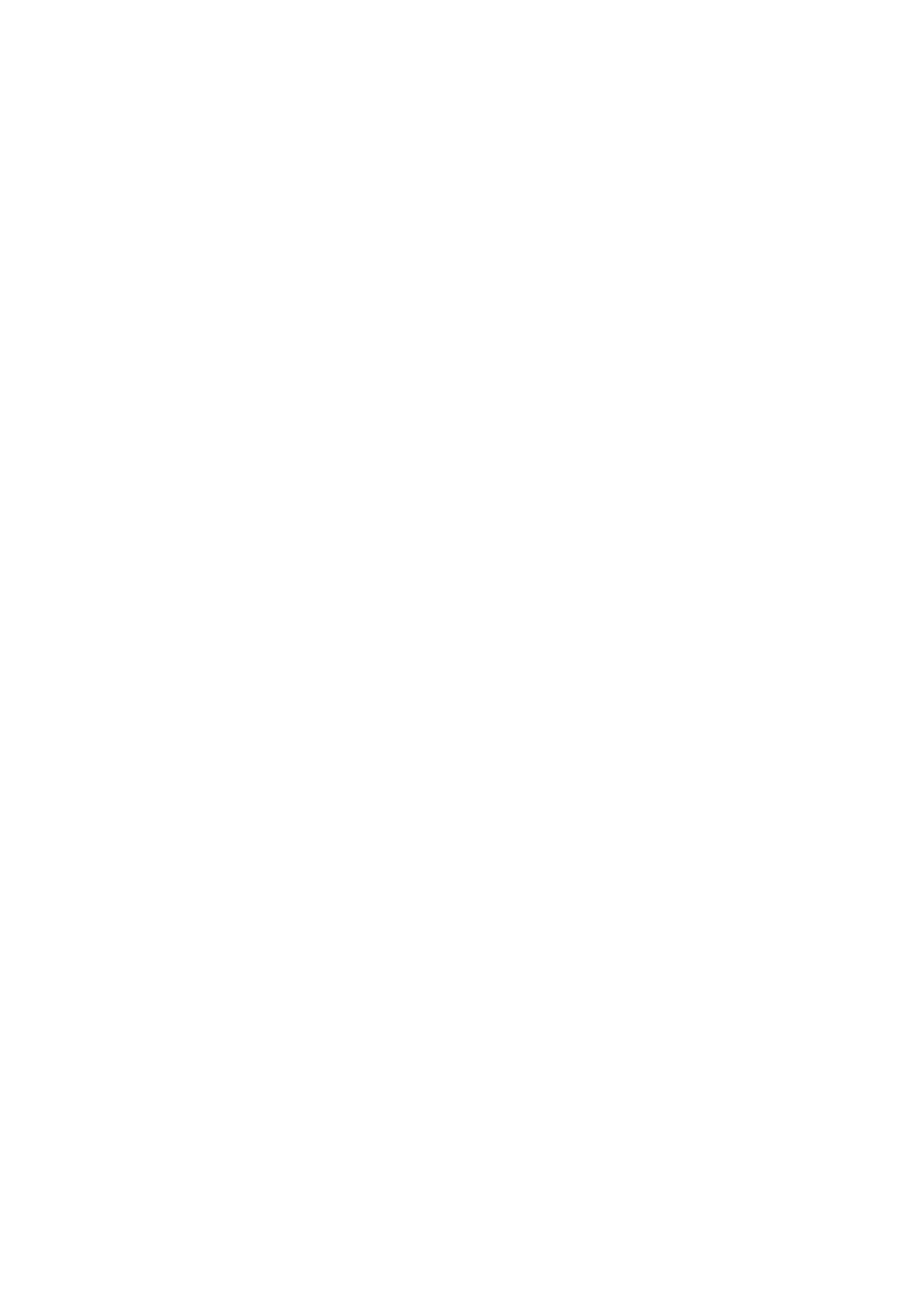#### CHAPTER 9

# **The cohomology ring of** M*<sup>S</sup>*

In this chapter we are going to construct a ring  $R<sub>S</sub>$  that will turn out to be the cohomology ring of  $\overline{\mathcal{M}}_S$ . The ring  $R_S$  will be defined as the quotient of a polynomial ring by certain homogenous relations. These relations will reflect some of the combinatorics of forests that we have already studied and some new combinatorics, that of connected sets, this we explain more precisely further in this chapter. The polynomial ring will contain one generator in degree 2 for each  $T \subseteq S$  whose size is at least 3 thus giving  $R_S^2$  rank  $2^{n} - n - 1 - {n \choose 2}$ , where  $n = |S|$ . We compute an additive basis  $\overline{B}[S]$  for our ring that uses the combinatorics of forests and restrictions imposed on the exponents that we developed earlier, this basis should be compared with its counterpart in chapter 5. The techniques we use in this section will be mainly developed from those of chapter 5. We also state necessary and sufficient conditions for an element x of  $R<sub>S</sub>$  to be zero and describe  $R<sub>S</sub>$  in an equivalent form. In the last part of this chapter we will exhibit an isomorphism from  $R_S$  to the Chow ring  $A^*(\overline{\mathcal{M}}_S)$ . We recall here that we will be using the conventions in chapter 2 regarding rings.

# **9.1.** Natural classes for  $H^*\overline{\mathcal{M}}_S$

We first introduce certain characteristic classes that will turn out to generate  $H^*(\overline{\mathcal{M}}_S)$ . This will be proven later in this chapter. We also fix some notation for the various vector bundles that we will need later.

DEFINITION 9.1.1. We have natural projections  $\pi_T : \overline{\mathcal{M}}_S \to PV_T$  given by  $\pi_T(\underline{M}) = M_T$ . Let  $\pi_T^*: H^*(PV_T) \to H^*(\overline{\mathcal{M}}_S)$  be the usual induced ring homomorphism. We put  $L_T$  = the tautological line bundle over  $PV_T$  and  $y_T = e(L_T) \in H^2(PV_T)$ , where e is the Euler class. We then put  $N_T = \pi_T^*(L_T)$ , the pullback of  $L_T$  over  $\overline{\mathcal{M}}_S$  and define  $x_T = e(N_T) = \pi_T^*(y_T) \in H^2(\overline{\mathcal{M}}_S)$ . It is well known that  $H^*(PV_T) = \mathbb{Z}[y_T]/y_T^{|T|-1}$ .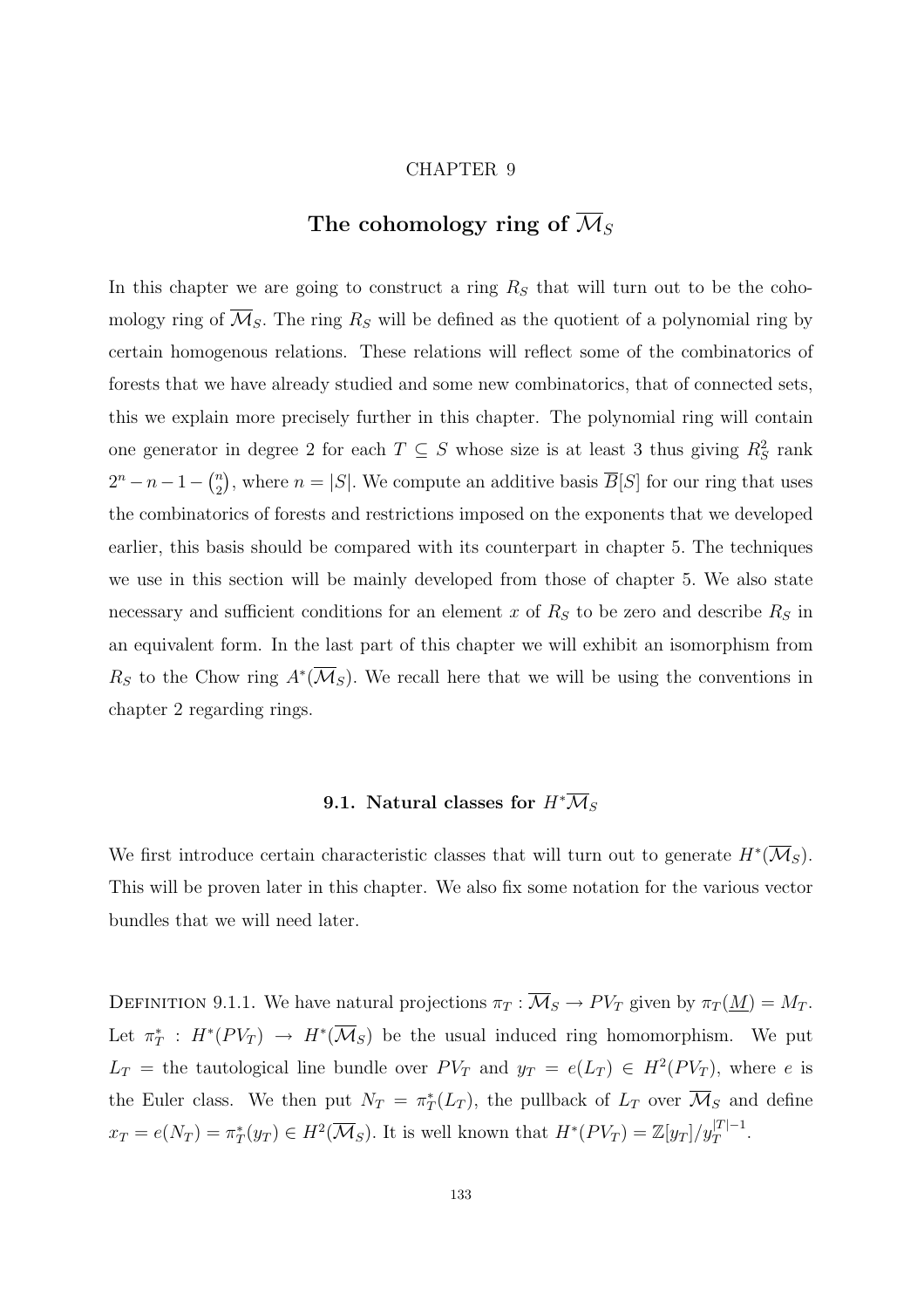### 9.2. Relations for  $R<sub>S</sub>$

In this section we define a ring  $R<sub>S</sub>$  as the quotient of a polynomial ring by an ideal generated by homogenous elements. We then show these relations hold in the cohomology ring of  $\overline{\mathcal{M}}_S$ . This will then gives us a ring map  $\overline{\phi}_S : R_S \to H^*(\overline{\mathcal{M}}_S)$ . It will turn out that this will be an isomorphism. To explain one of the relations we will need to introduce one definition, that of a connected collection of sets. This name will become apparent after giving the definition.

DEFINITION 9.2.1. Let  $\mathcal L$  be a collection of subsets of S and put  $T = \text{supp}(\mathcal L)$  we say  $\mathcal L$ is connected if there does not exists a splitting  $T = V \coprod W$  of T such that for all  $U \in \mathcal{L}$ either  $U \subseteq V$  or  $U \subseteq W$ .

DEFINITION 9.2.2. Let  $\mathbb{Z}_S$  be the graded polynomial algebra over  $\mathbb Z$  with one generator  $y_T \in \mathbb{Z}_S^2$  for each  $T \subseteq S$  with  $|T| > 2$ , that is we define  $\mathbb{Z}_S = \mathbb{Z}[y_T | T \subseteq S]$  and  $|T| > 2$ .

Let  $I<sub>S</sub>$  be the ideal generated by the following relations

(1) Let  $T \subseteq S$  then  $y_T^{|T|-1} = 0$ (2) Let  $T \subseteq S$  and  $\mathcal T$  a T-tree of depth 2 then  $y_T^{m(\mathcal T,\mathcal T)}$   $\prod$  $U\epsilon M(T,T)$  $(y_T - y_U) = 0$ (3) Let  $\mathcal L$  be a connected set then  $\prod$  $\bar{U}$ ∈ $\mathcal{L}$  $(y_T - y_U) = 0$  where  $T = \text{supp}(\mathcal{L})$ 

then we define the ring  $R_S$  by  $R_S = \mathbb{Z}_S/I_S$ 

PROPOSITION 9.2.3. Let  $\phi_S : \mathbb{Z}_S \to H^*(\overline{\mathcal{M}}_S)$  be the map given by  $\phi(y_T) = x_T$ , then  $\phi(I_S)=0$  and so there is an induced ring map  $\overline{\phi}_S : R_S \to H^*(\overline{\mathcal{M}}_S).$ 

REMARK 9.2.4. If  $T \subseteq S$  then we have an inclusion of ideals  $I_T \subseteq I_S$  and the inclusion map  $i: \mathbb{Z}_T \to \mathbb{Z}_S$  induces a map  $r_T^S : R_T \to R_S$  such that the following diagram commutes. We will see later that this map is injective.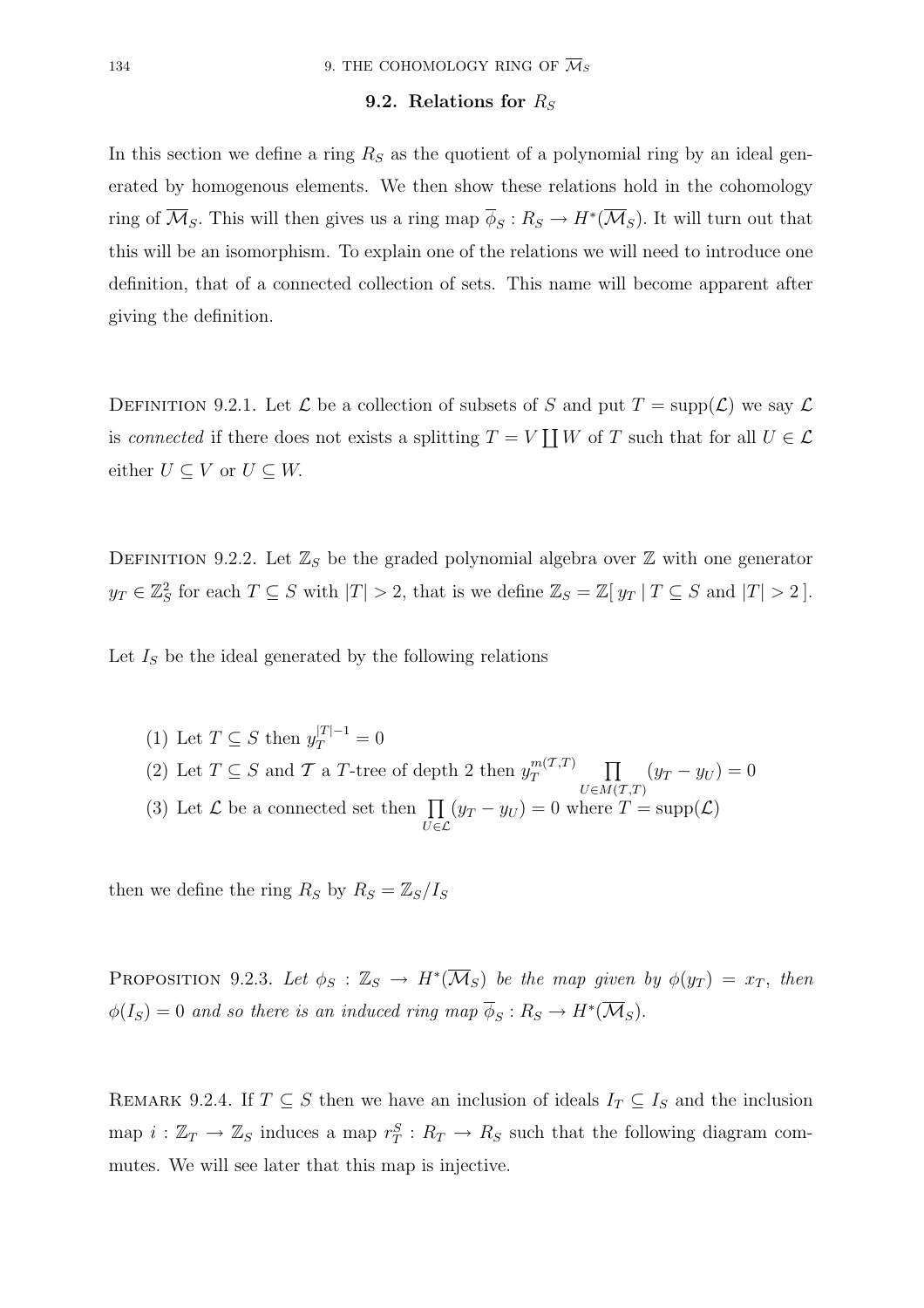

Here we prove relations 1, 2 and 3 are satisfied by our ring. We note here that relation 1 can be considered as a special case of relation 2 by relaxing the condition on the depth of the tree T to  $d(T) \leq 2$ . Then relation 1 corresponds to the tree  $T = \{T\}$  as  $M(T, T)$  is empty and  $m(\mathcal{T}, T) = |T| - 1$ . For the proof of relations 1 and 2 we use results obtained in chapter 5.

## LEMMA 9.2.5. Relations 1 and 2 hold in the ring  $H^*(\overline{\mathcal{M}}_S)$ .

PROOF. Let T be a T-tree of depth 2 or less and  $\pi : \overline{\mathcal{M}}_S \to \overline{\mathcal{M}}_T$  be the projection map. Then we claim  $x_T^{m(T,T)}$   $\prod$  $U\in M(\overline{{\cal T}},{\cal T})$  $(x_T - x_U) = 0$  in  $H^*(\overline{\mathcal{M}}_S)$ . Then by lemma 5.1.10 we have the equivalent relation in the ring  $H^*(\overline{\mathcal{M}}_T)$  thus applying the map  $\pi^*: H^*(\overline{\mathcal{M}}_T) \to$  $H^*(\overline{\mathcal{M}}_S)$  we obtain the required relation.

Before we can prove relation 3 we need a lemma regarding connected sets. To prove this relation we then show that there is an injective map of vector bundles  $N_T \rightarrow \bigoplus$  $U \bar{\in} \mathcal{L}$  $N_U$  .

LEMMA 9.2.6. Let  $\mathcal L$  be a collection of subsets of S and put  $T = \text{supp}(\mathcal L)$ , then the map  $\pi_{\mathcal{L}} : V_T \to \bigoplus$  $U \bar{\in} \mathcal{L}$  $V_U$  is injective if and only if  $\mathcal L$  is connected.

PROOF. Suppose  $\mathcal L$  is connected and let  $\overline{x} \in \text{ker}(\pi_{\mathcal L})$  then  $x|_U$  is constant for each  $U \in \mathcal{L}$ . Choose  $U \in \mathcal{L}$  and put  $c = x(u)$  for any  $u \in U$ . Put  $T_0 = \{ t \in T \mid x(t) = c \}$  and  $T_1 = \{ t \in T \mid x(t) \neq c \}$  then  $T = T_0 \amalg T_1$  and for every  $W \in \mathcal{L}$  either  $W \subseteq T_0$  or  $W \subseteq T_1$ therefore by connectivity either  $T_0 = \emptyset$  or  $T_1 = \emptyset$ . But  $U \subseteq T_0$  therefore  $T_1 = \emptyset$ ,  $T_0 = T_1$ and  $x = c$  thus  $\overline{x} = 0$  and  $\pi_{\mathcal{L}}$  is injective. Next suppose  $\mathcal{L}$  is not connected and let  $T = T_0 \amalg T_1$  be such a splitting. Consider the map  $\pi : V_T \to V_{T_0} \oplus V_{T_1}$  then one readily see that ker( $\pi$ )  $\subseteq$  ker( $\pi$ <sub>L</sub>) and by lemma 4.1.5 we see dim(ker( $\pi$ <sub>L</sub>)) > 0.

$$
\qquad \qquad \Box
$$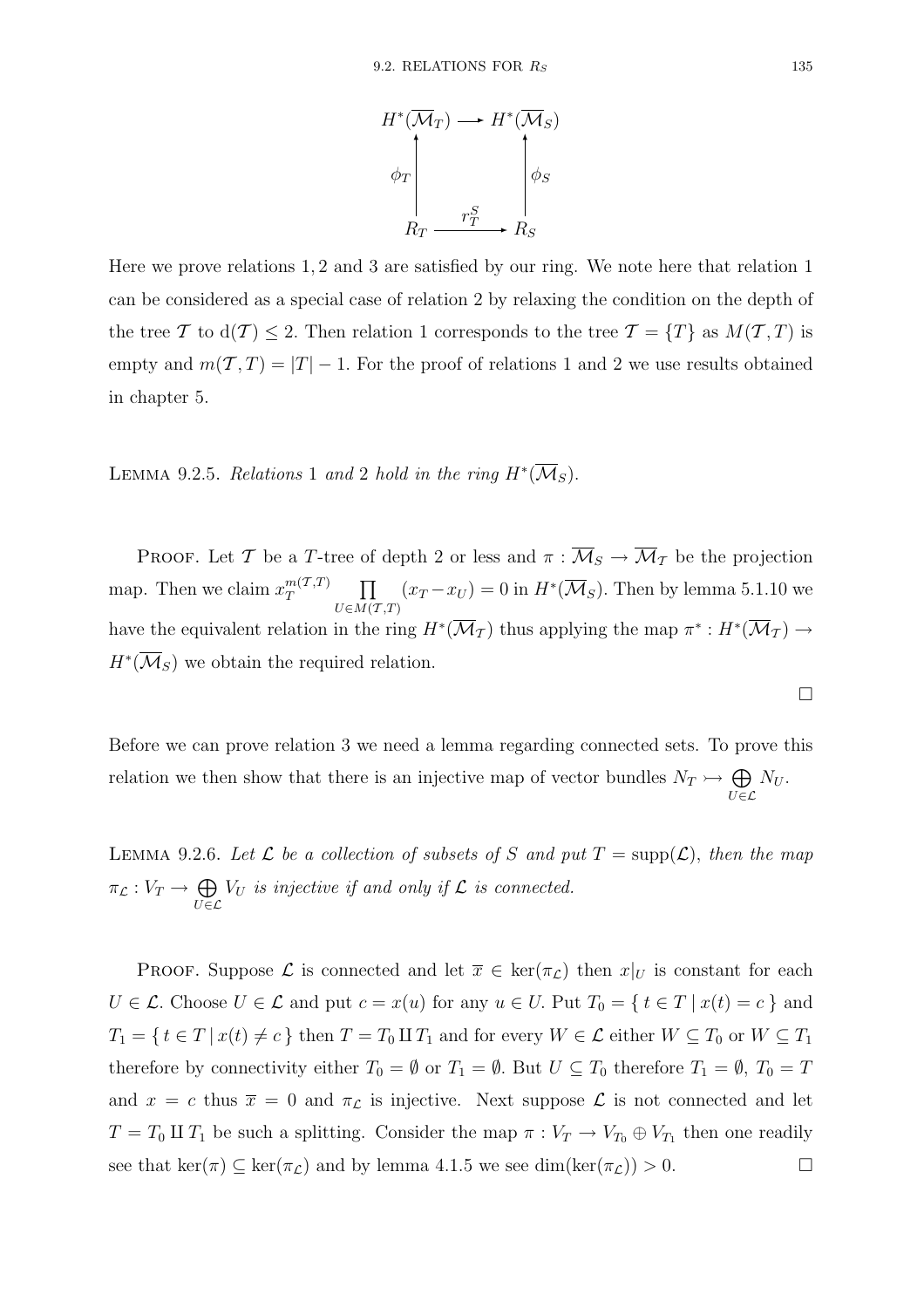LEMMA 9.2.7. Let  $\mathcal L$  be a connected set and  $T = \text{supp}(\mathcal L)$  then  $\prod$  $\bar{U}$ ∈ $\mathcal{L}$  $(x_T - x_U) = 0$  in the cohomology ring of  $\overline{\mathcal{M}}_S$ .

PROOF. Let <u>M</u> be an element of  $\overline{\mathcal{M}}_S$  then by definition  $M_T \leq \bigcap$  $\dot{U} \in \mathcal{L}$  $(\pi_U^T)^{-1} M_U =$  $\pi_{\mathcal{L}}^{-1}(\bigoplus$  $\bar{U}$ ∈ $\mathcal{L}$  $M_U$ ) and we have the following diagram.

$$
M_T \xrightarrow{i} \pi_{\mathcal{L}}^{-1}(\oplus M_U) \xrightarrow{\pi_{\mathcal{L}}} \oplus M_U
$$
\n
$$
\downarrow \qquad \qquad i \qquad \qquad \downarrow
$$
\n
$$
M_T \xrightarrow{i} V_T \xrightarrow{\pi_{\mathcal{L}}} \oplus V_U
$$

where  $\pi_{\mathcal{L}}$  is injective. Thus

$$
\pi_{\mathcal{L}}^{-1}(\oplus M_U) \rightarrow \bigoplus_{U \in \mathcal{L}} M_U
$$
\n
$$
M_T \rightarrow \bigoplus_{U \in \mathcal{L}} M_U
$$
\n
$$
N_T \rightarrow \bigoplus_{U \in \mathcal{L}} N_U \text{ as vector bundles}
$$
\n
$$
\mathbb{C}[1] \rightarrow \bigoplus_{U \in \mathcal{L}} (N_T^* \otimes N_U) \text{ where } \mathbb{C}[1] \text{ is trivial}
$$
\n
$$
0 = e(\bigoplus_{U \in \mathcal{L}} (N_T^* \otimes N_U)) \text{ on taking the Euler class}
$$
\n
$$
= \prod_{U \in \mathcal{L}} (e(N_T) - e(N_U))
$$
\n
$$
= \prod_{U \in \mathcal{L}} (x_T - x_U)
$$

### 9.3. Construction of a basis for  $R<sub>S</sub>$

 $\Box$ 

Our next problem is to understand in more detail the structure of the ring  $R_S$ . Using certain combinatorial conditions, we will describe a set  $\overline{B}[S]$  of monomials in the generators  $x_T$ , which will turn out to be a basis for  $R_S$  over  $\mathbb{Z}$ .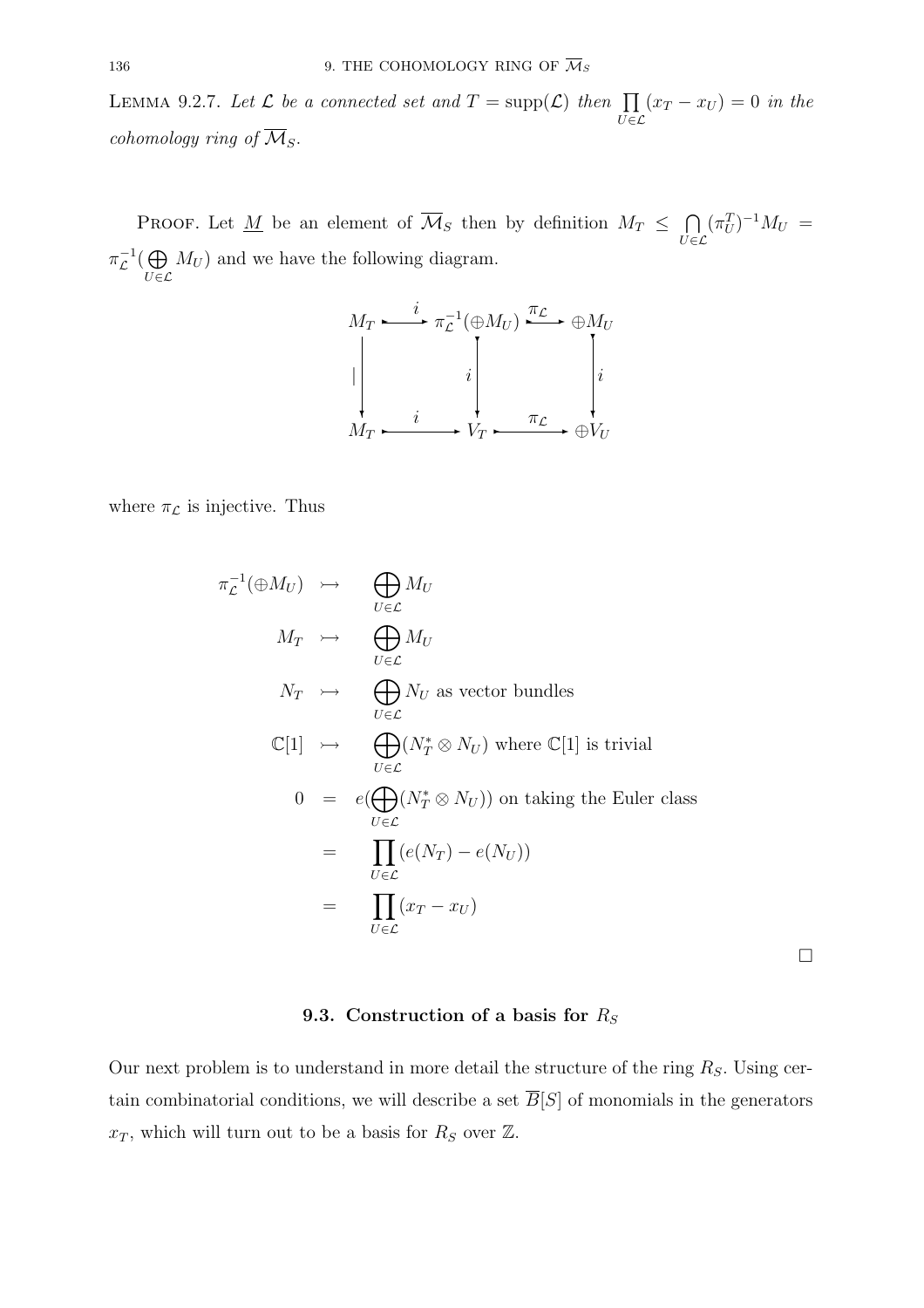DEFINITION 9.3.1. We put  $B_S = \{$  monomial basis for  $\mathbb{Z}_S$  and say that a monomial  $x = \prod$  $\bar{T} \in \mathcal{F}$  $y_T^{n_T}$  is *forest* – like if  $\mathcal F$  is a forest.

DEFINITION 9.3.2. For any monomial  $y = \prod$  $\bar{T} \in \mathcal{L}$  $y_T^{n_T} \in B_S$  we define functions called the shape, shape :  $B_S \to P^2(S)$  and support, supp :  $B_S \to P(S)$  by shape(y) =  $\mathcal L$  and  $supp(y) = \bigcup$  $T \bar{\in} \mathcal{L}$ T.

Remark 9.3.3. Clearly a monomial is forest-like if and only if its shape is a forest.

DEFINITION 9.3.4. For any monomial y with  $y = \prod$  $\bar{T}$ ∈ $\mathcal{L}$  $y_T^{n_T}$  so that shape(y) =  $\mathcal L$  and for any  $\mathcal{U} \subseteq \mathcal{L}$  we write  $y|_{\mathcal{U}} = \prod$ U∈U  $y_U^{n_U}$  called the *restriction* of y to U.

REMARK 9.3.5. The numbers  $m(\mathcal{F}, T)$  defined in chapter 3 will turn out to give us conditions on the exponents of generators of forest-like monomials x which will give us a basis for  $R<sub>S</sub>$ . These numbers come naturally from condition 2 in definition 9.2.2. We next give a precise description of a basis  $\overline{B}[S]$  of  $R_S$ .

DEFINITION 9.3.6. For each forest  $\mathcal F$  of S we define

$$
B[S][\mathcal{F}] = \left\{ \prod_{T \in \mathcal{F}} y_T^{n_T} \mid 1 \le n_T < m(\mathcal{F}, T) \text{ for all } T \in \mathcal{F} \right\}
$$
\n
$$
B[S] = \prod_{\text{forests } \mathcal{F}} B[S][\mathcal{F}]
$$
\n
$$
\overline{B}[S] = q_S(B[S]) \text{ where } q_S : \mathbb{Z}_S \to R_S \text{ is the quotient map.}
$$

REMARK 9.3.7. For any  $T \subseteq S$  it is clear that  $B[T] \subseteq B[S]$ 

LEMMA 9.3.8. If  $y = \prod$  $\bar{T} \in \mathcal{F}$  $y_T^{n_T} \in B[S]$  then (1) For each  $U \in \mathcal{F}$  we have  $\sum$  $T \overline{\in} \mathcal{F}|_U$  $n_T \leq |U| - 2$  with equality if and only if  $\mathcal{F}|_U = \{U\}$ and  $n_U = |U| - 2$ .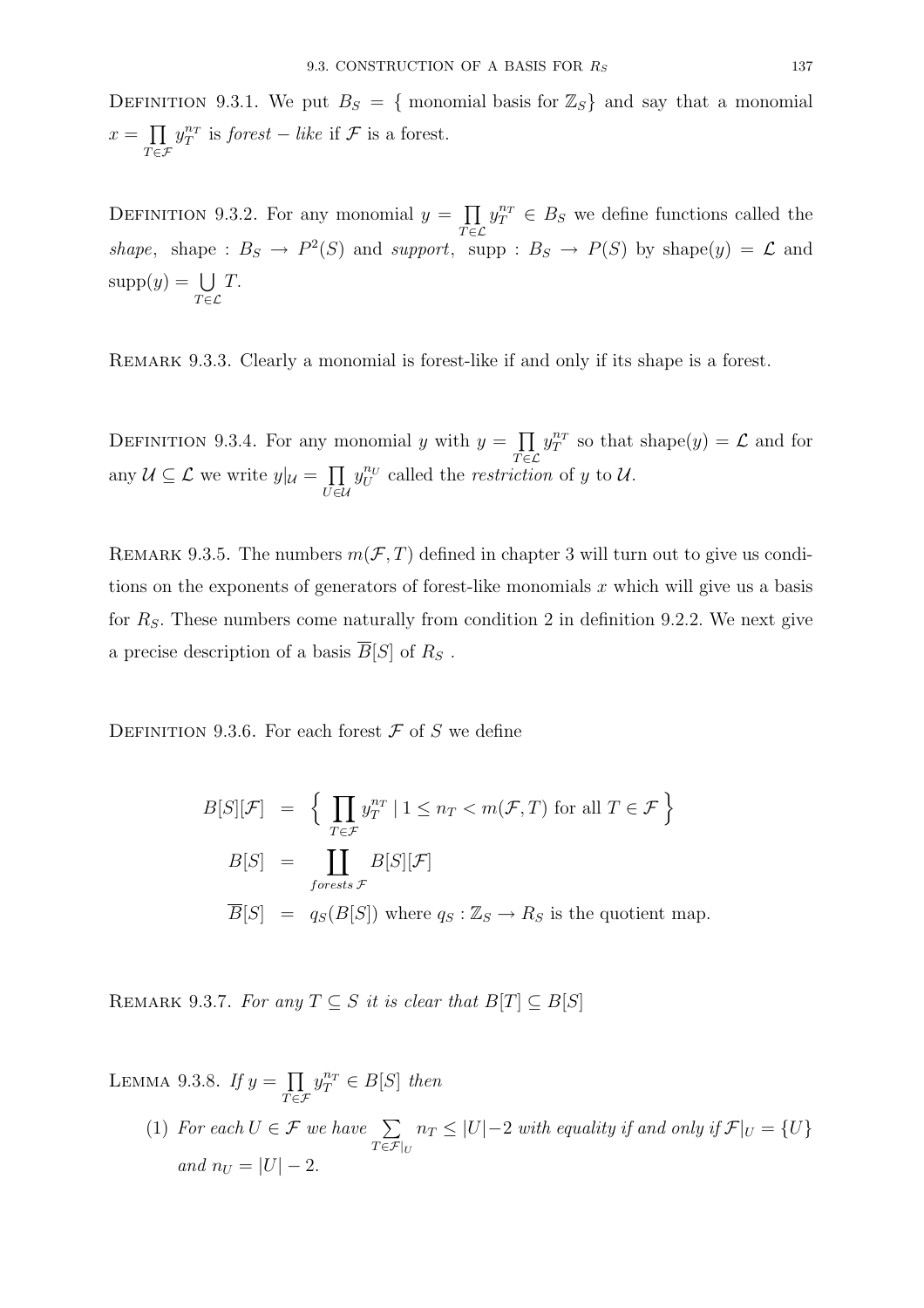(2) In particular 
$$
\sum_{T \in \mathcal{F}} n_T \le |S| - 2
$$
 with equality if and only if  $\mathcal{F} = \{S\}$  and  $n_S = |S| - 2$ .

PROOF. We prove the second case. The first then follows by considering  $\mathcal{F}|_U$  and applying the second case and observing  $M(\mathcal{F}|_U) = \{U\}$  for each  $U \in \mathcal{F}$ .

$$
\sum_{T \in \mathcal{F}} n_T \leq \sum_{T \in \mathcal{F}} (m(\mathcal{F}, T) - 1)
$$
\n
$$
= \sum_{T \in \mathcal{F}} m(\mathcal{F}, T) - |\mathcal{F}|
$$
\n
$$
= \sum_{T \in M(\mathcal{F})} |T| - |M(\mathcal{F})| - |\mathcal{F}| \text{ by lemma 3.3.2}
$$
\n
$$
= |\prod_{T \in M(\mathcal{F})} T| - |M(\mathcal{F})| - |\mathcal{F}|
$$
\n
$$
\leq |S| - 2 \text{ as } |M(\mathcal{F})|, |\mathcal{F}| \geq 1
$$

It is now clear that we have equality if and only if  $\mathcal{F} = \{S\}$  and  $n_S = |S| - 2$ 

### 9.4. A filtration for  $R<sub>S</sub>$

We will next introduce the concept of the weight of a monomial which will induce a filtration on  $R_S$  that will enable us to show that the set  $\overline{B}[S]$  does indeed span  $R_S$ . Most of these constructions will be analogous to those in section 3 of chapter 5 so we do not repeat proofs of those statements here.

DEFINITION 9.4.1. Let  $y \in B_S$ , so  $y = \prod$  $\bar{T} \in \mathcal{L}$  $y_T^{n_T}$  say. We define a function wt :  $B_S \to \mathbb{N}$ called the *weight* by  $wt(y) = \sum$  $\bar{T} \in \mathcal{L}$  $n_T$ |T|. In particular this gives a monomial  $y_T$  weight |T| We also put deg :  $R_S \to \mathbb{N}$  to be the cohomological degree function, so  $\deg(y_T) = 2$ .

LEMMA 9.4.2.  $wt(xy) = wt(x) + wt(y)$  and  $deg(x) \le wt(x) \le \frac{n}{2} deg(x)$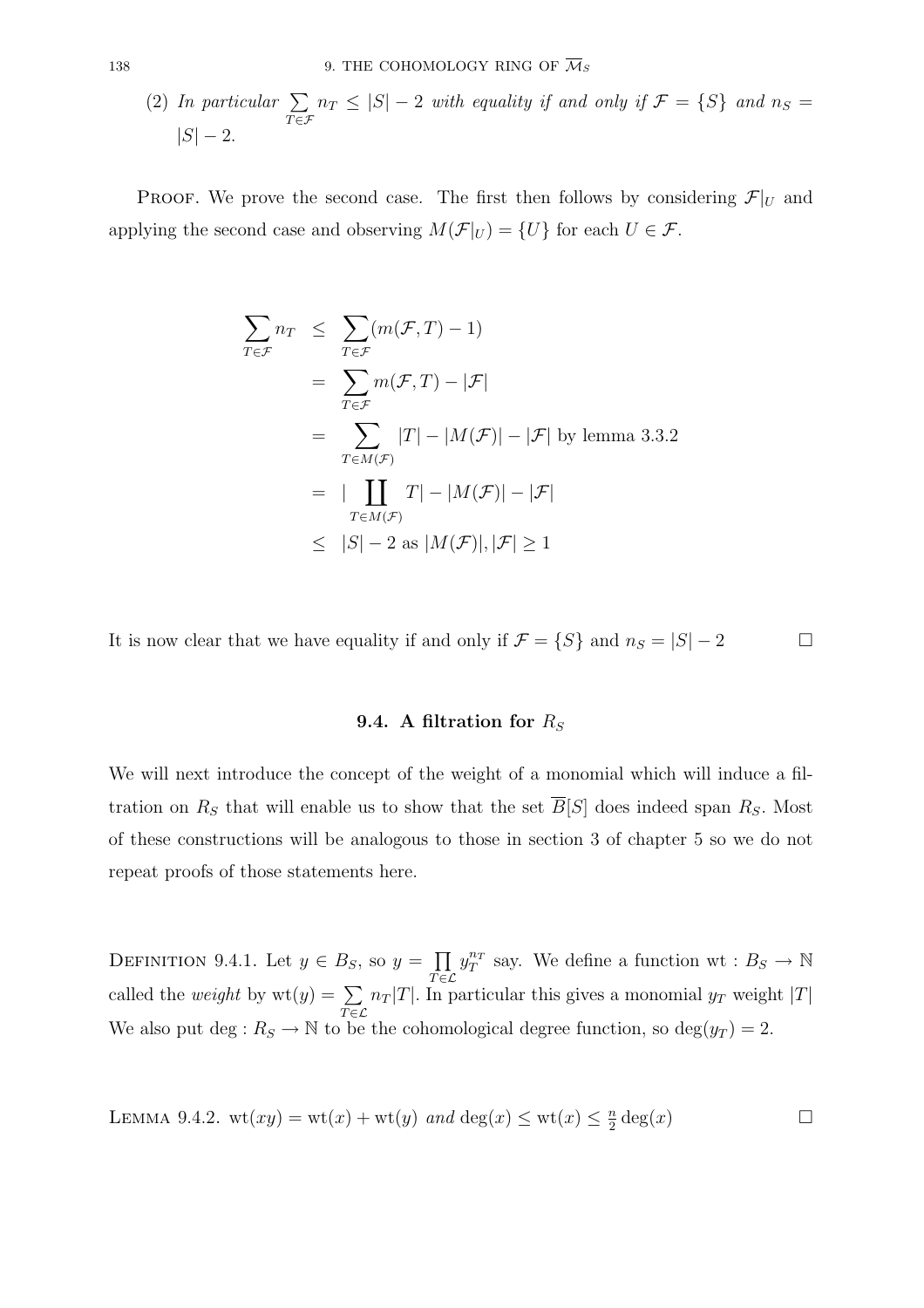DEFINITION 9.4.3. We define filtration's on  $\mathbb{Z}_S$  by

$$
F_k \mathbb{Z}_S = \text{span}\{ y \in B_S \mid \text{wt}(y) \ge k \}
$$
  

$$
G_k \mathbb{Z}_S = \text{span}\{ y \in B_S \mid \text{deg}(y) \ge k \}
$$

LEMMA 9.4.4. Put  $H = F$  or G then  $H_k \mathbb{Z}_S$  is a convergent decreasing filtration of  $\mathbb{Z}_S$ , that is,

$$
\mathbb{Z}_S = H_0 \mathbb{Z}_S \supseteq H_1 \mathbb{Z}_S \supseteq H_2 \mathbb{Z}_S \supseteq \dots \text{ and } \bigcap_{k \ge 0} H_k \mathbb{Z}_S = \{0\}
$$

DEFINITION 9.4.5. We define a function wt :  $\mathbb{Z}_S \to \mathbb{N} \cup \{\infty\}$  called the *weight* that extends the last function as follows. For every non-zero  $y \in \mathbb{Z}_S$  we know by the previous lemma that there exists a largest k such that  $y \in F_k \mathbb{Z}_S$  but  $y \notin F_{k+1} \mathbb{Z}_S$ . We put  $wt(y) = k$ and define wt $(0) = \infty$ .

Lemma 9.4.6. The weight function has the following properties

(1) If 
$$
y = \sum_{i \in I} a_i y_i
$$
 with  $y_i \in B_S$  then,  $\text{wt}(y) = \min\{\text{wt}(y_i) \mid i \in I\}$   
(2)  $\text{wt}(xy) = \text{wt}(x) + \text{wt}(y)$ 

DEFINITION 9.4.7. We define filtration's on  $R_S$  by  $F_kR_S = q_S(F_k\mathbb{Z}_S)$  and  $G_kR_S =$  $q_S(G_k \mathbb{Z}_S)$  where  $q_S : \mathbb{Z}_S \to R_S$  is the quotient map.

LEMMA 9.4.8. Put  $H = F$  or G then  $H_k R_S$  is a convergent decreasing filtration of  $R_S$ , that is,

$$
R_S = H_0 R_S \supseteq H_1 R_S \supseteq H_2 R_S \supseteq \dots \quad \text{and} \bigcap_{k \ge 0} H_k R_S = \{0\}
$$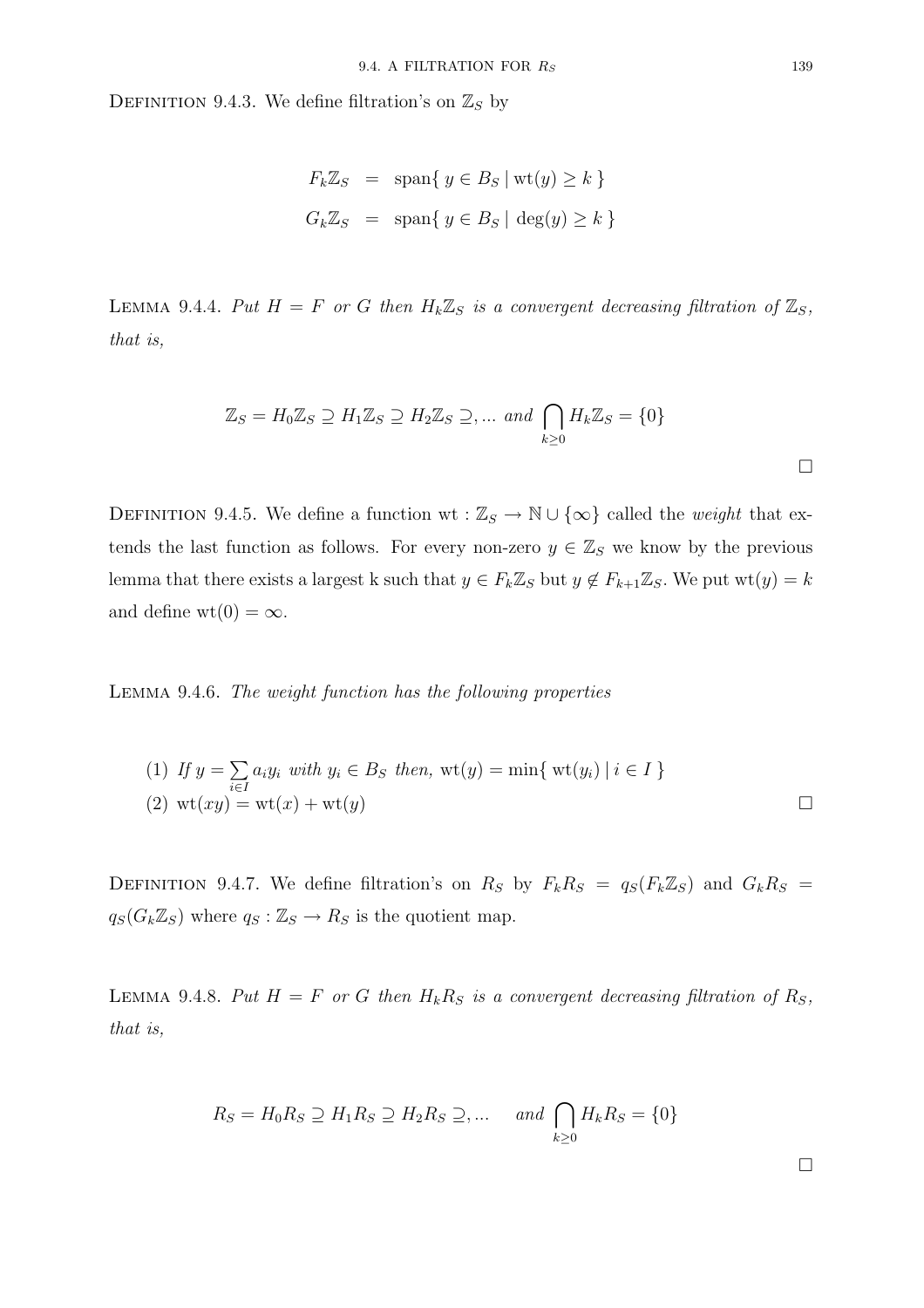PROOF. The first part of the claim is clear. By lemma 9.4.2 it is clear that  $F_k \mathbb{Z}_S \subseteq$  $G_l\mathbb{Z}_S$  where  $l = [2k/n]$  and [a] is the integer part of a thus  $F_kR_S = q_S(F_k\mathbb{Z}_S) \subseteq$  $q_S(G_l \mathbb{Z}_S) = G_l R_S$ . Therefore  $\bigcap_k F_k R_S \subseteq \bigcap_l G_l R_S = \{0\}$  as  $R_S$  is graded by degree.  $\Box$ 

DEFINITION 9.4.9. We next define a function wt :  $R_S \to \mathbb{N} \cup \{\infty\}$  called the *weight* as follows. For every non-zero  $x \in R_S$  we know by the previous lemma that there exists a largest  $k \in \mathbb{N}$  such that  $x \in F_k R_S$ , but  $x \notin F_{k+1} R_S$ . We put  $wt(x) = k$  and define  $wt(0) = \infty$ .

Lemma 9.4.10. The function wt has the following properties.

(1) If 
$$
x = \sum a_i x_i
$$
 with  $x_i \in R_S$  then  $wt(x) \ge min\{wt(x_i) \mid i \in I\}$ 

- (2) There is an  $m \in \mathbb{N}$  such that  $wt(x) \leq m$  for all non zero  $x \in R_S$ .
- (3)  $\text{wt}(xy) \geq \text{wt}(x) + \text{wt}(y)$
- (4)  $\operatorname{wt}(q_S(x)) \geq \operatorname{wt}(x)$

 $\sum_{i\in I}$ 

DEFINITION 9.4.11. We define  $F_kB[S] = \{ x \in B[S] \mid \text{wt}(x) \geq k \}$  and the induced set  $F_k\overline{B}[S] = q_S(F_kB[S]).$ 

DEFINITION 9.4.12. Let  $y \in \mathbb{Z}_S$  be a monomial. We say y is admissible if  $y \in B[S]$  and inadmissible if  $y \notin B[S]$ . We also say  $y \in \mathbb{Z}_S$  is minimally inadmissible if it has the form

(1)  $y_T y_U$  with  $T \cap U$  non-empty,  $T \nsubseteq U$  and  $U \nsubseteq T$ (2)  $y_T^{m(T,T)}$   $\prod$  $U\in M(\overline{{\cal T}},T)$  $y_U$  with  $\mathcal T$  a T-tree of depth 2. (3)  $y_T^{|T|-1}$  for some  $T \subseteq S$ .

LEMMA 9.4.13. Let  $z \in \mathbb{Z}_S$  be a non-zero monomial, then z is inadmissible if and only if  $z = xy$  with x minimally inadmissible.

**PROOF.** The result is immediate from the definitions.  $\Box$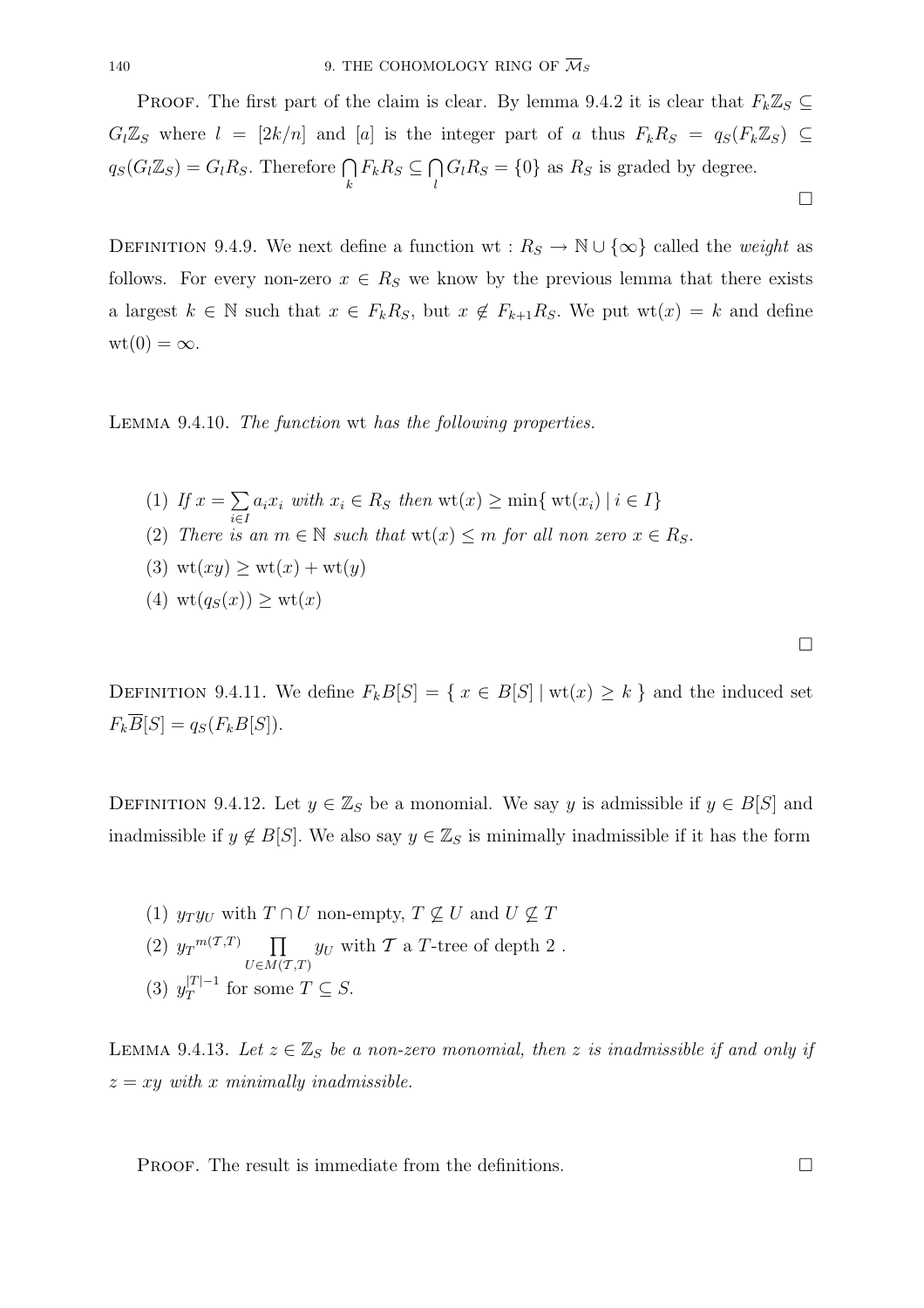LEMMA 9.4.14. If  $y \in \mathbb{Z}_S$  is minimally inadmissible then  $wt(q_S(y)) > wt(y)$ .

PROOF. In case one we have sets T and U with  $T \cap U$  non-empty  $T \nsubseteq U$  and  $U \nsubseteq T$ . Put  $W = U \cup V$ , then by relation 3 we have  $(x_W - x_T)(x_W - x_U) = 0$  and so  $x_T x_U =$  $x_W x_T + x_W x_U - x_W^2$  therefore using lemma 9.4.10 we see that

$$
wt(q_S(y_T y_U)) = wt(x_T x_U)
$$
  
\n
$$
= wt(q_S(y_W y_T + y_W y_U - y_W^2))
$$
  
\n
$$
= wt(q_S(y_W y_T) + q_S(y_W y_U) - q_S(y_W^2))
$$
  
\n
$$
\geq min \{ wt(q_S(y_W y_T)), wt(q_S(y_W y_U)), wt(q_S(y_W^2)) \}
$$
  
\n
$$
\geq min \{ wt(y_W y_T), wt(y_W y_U), wt(y_W^2) \}
$$
  
\n
$$
= min \{ |T \cup U| + |T|, |T \cup U| + |U|, 2|T \cup U| \}
$$
  
\n
$$
> |T| + |U|
$$
  
\n
$$
= wt(y_T y_U)
$$

The second and third case are essentially lemma 5.3.14 of chapter 5 .

COROLLARY 9.4.15. Let  $y \in \mathbb{Z}_S$  be a monomial. Then if y is inadmissible that is  $y \notin B[S]$ we have  $\text{wt}(q_S(y)) > \text{wt}(y)$ .

PROOF. The proof is essentially that of lemma 5.3.15 so we do not prove it again.

 $\Box$ 

 $\Box$ 

LEMMA 9.4.16.  $R_S = \text{span}\overline{B}[S]$ 

**PROOF.** The proof will follow from a downward induction on the weight  $w$  of the statement that for every  $k \in \mathbb{N}$   $F_k R_S = \text{span} F_k \overline{B}[S]$ . For  $k \gg 0$  we know by lemmas 9.4.10 part 2 and 9.3.8 that  $F_k R_S = 0 = \text{span} F_k \overline{B}[S]$ . Suppose it is true for  $k > w$ . Let  $x \in F_w R_S = q_S(F_w \mathbb{Z}_S)$ , then  $x = q_S(y)$  where  $y = \sum$ i∈I  $a_i y_i \in F_w \mathbb{Z}_S$  thus  $wt(y_i) \geq w$ . So it is enough to show that for every  $i \in I$  we have  $q_S(y_i) \in \text{span} F_w \overline{B}[S]$ . If  $y_i \in B[S]$  then we are ok so we may assume that  $y_i \notin B[S]$ . In this case we know that  $\text{wt}(q_S(y_i)) > \text{wt}(y_i) \geq w$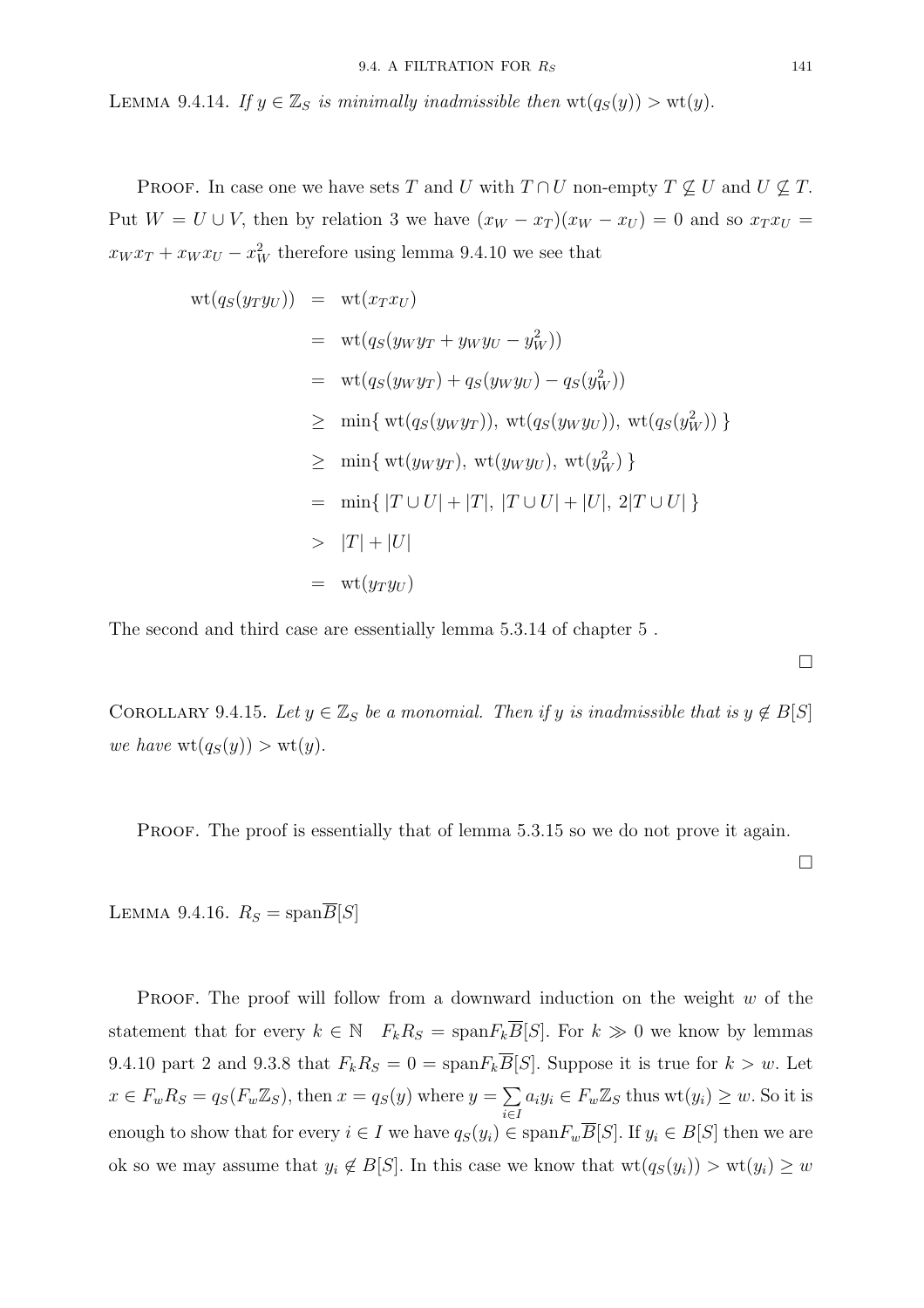and so by induction  $q_S(y_i) \in F_{k+1}R_S = \text{span} F_{k+1} \overline{B}[S] \subseteq \text{span} F_k \overline{B}[S]$ . Therefore  $R_S =$  $F_0R_S = \text{span}F_0\overline{B}[S] = \text{span}\overline{B}[S]$  and we are done.

COROLLARY 9.4.17. For every  $i > |S| - 2$  we have  $R_S^{2i} = 0$  and  $R_S^{2(|S|-2)} = \mathbb{Z}[x_S^{|S|-2}]$ 

**PROOF.** For every  $i > |S| - 2$  we know by lemma 9.3.8 that  $B^{2i}[S] = \emptyset$ . Therefore  $R_S^{2i}$  = span $B^{2i}[S] = 0$ . We have shown by lemma 6.4.18 part 7 that  $H^{2(|S|-2)}(\overline{\mathcal{M}}_S)$  =  $\mathbb{Z}[x_{S}^{|S|-2}]$  thus the claim follows by lemma 9.3.8 using the map  $\overline{\phi}_{S}: R_{S} \to H^{*}(\overline{\mathcal{M}}_{S}).$ 

COROLLARY 9.4.18. Let  $y \in \mathbb{Z}_S$  with shape(y) = V say and put  $x = q_S(y)$  where  $q_S : \mathbb{Z}_S \to R_S$  is the usual quotient map. Suppose there exists a subset U of V such that  $\deg(x|\mu) \geq 2(|\text{supp}(\mathcal{U})| - 1)$  then  $x = 0$ .

PROOF. Put  $T = \text{supp}(\mathcal{U})$  by considering  $x|_{\mathcal{U}}$  as an element in  $R_T$  we see by the previous result that  $x|_{\mathcal{U}} = 0$  in  $R_T$ . Let  $r_T^S : R_T \to R_S$  be the ring map induced by the inclusion  $i : \mathbb{Z}_T \to \mathbb{Z}_S$  then we see that  $x_{\mathcal{U}}$  is zero in  $R_S$ . Therefore  $x = x|_{\mathcal{U}} \cdot x'$  is zero in  $R_S$ .

LEMMA 9.4.19.  $\overline{B}[S]$  is a basis for  $R_S$  and  $\overline{\phi}_S : R_S \to H^*(\overline{\mathcal{M}}_S)$  is an isomorphism.

**PROOF.** We have shown in lemma 6.4.18 part 5 that  $H^*(\overline{\mathcal{M}}_S)$  is generated by  $H^2(\overline{\mathcal{M}}_S)$ . Part 3 tells us that  $\overline{\phi}_S : R_S^2 \to H^2(\overline{\mathcal{M}}_S)$  is a surjection. Thus the map  $\overline{\phi}_S$  is surjective. We have also shown in lemma 6.4.18 that  $H^*(\overline{\mathcal{M}}_S)$  is a finite free module of rank d where  $d = P<sub>S</sub>(1)$  and  $P<sub>S</sub>$  is the Poincaré series of  $\overline{\mathcal{M}}<sub>S</sub>$  constructed in definition 6.4.15. It is then clear by the construction of  $B[S]$  that  $|B[S]| = d$ . By lemma 9.4.16 we have that  $\overline{B}[S]$ spans  $R_S$  and we have the map  $\overline{\phi}_S : R_S \to H^*(\overline{\mathcal{M}}_S)$  is surjective. Thus  $\overline{\phi}_S(\overline{B}[S])$  spans  $H^*(\overline{\mathcal{M}}_S)$ . Then  $d \leq |\overline{\phi}(\overline{B}[S])| \leq |\overline{B}[S]| \leq |B[S]| = d$ . Thus  $|\overline{\phi}(\overline{B}[S])| = \text{rank}(H^*(\overline{\mathcal{M}}_S))$ and  $\overline{\phi}(\overline{B}[S])$  is a basis. Therefore  $\overline{B}[S]$  is a basis for  $R_S$  and the map  $\overline{\phi}_S : R_S \to H^*(\overline{\mathcal{M}}_S)$ is an isomorphism.

 $\Box$ 

 $\Box$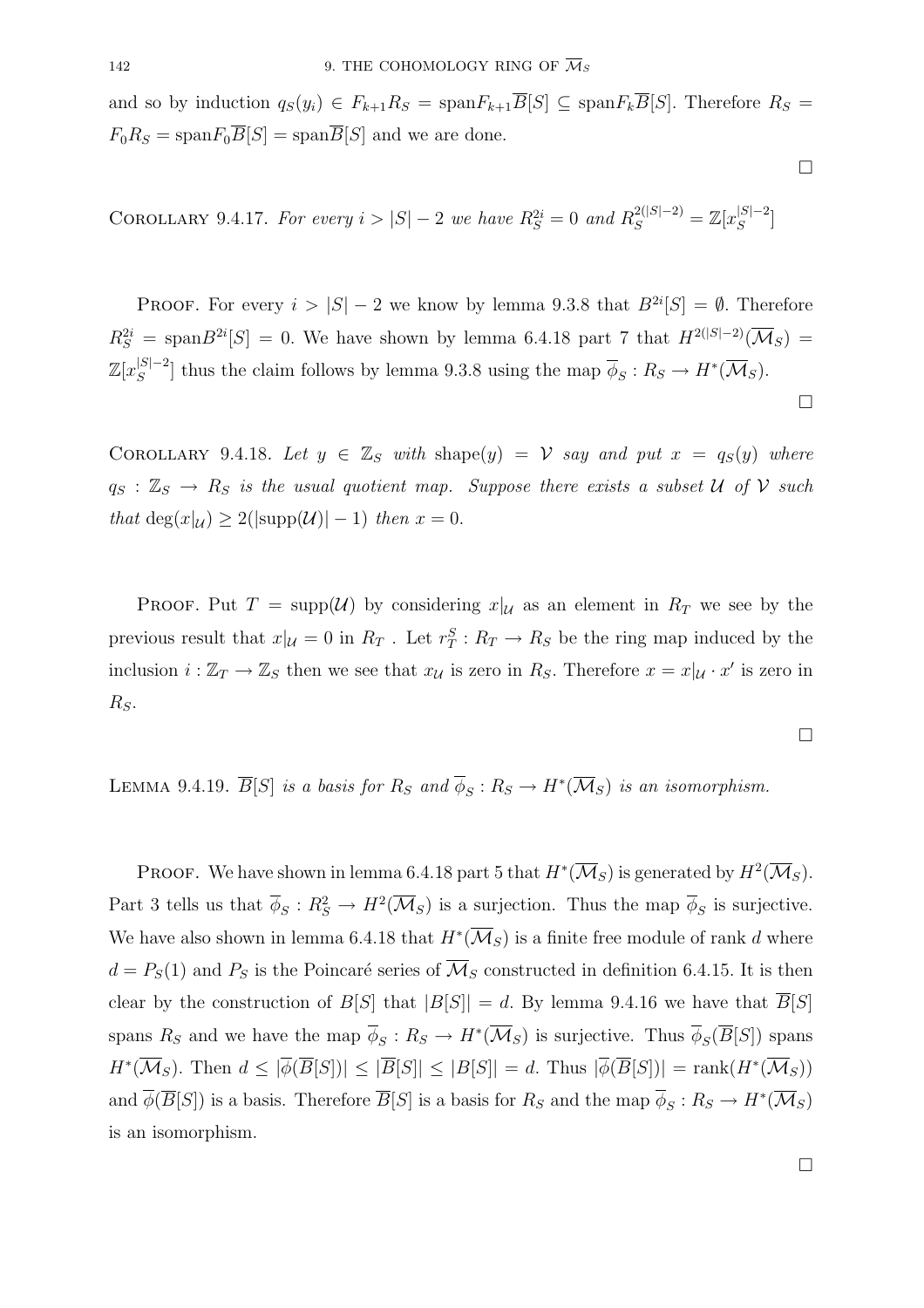LEMMA 9.4.20. The map  $r_T^S: R_T \to R_S$  is injective.

PROOF. Topologically this is clear since we have maps  $\overline{\mathcal{M}}_T \to \overline{\mathcal{M}}_S \to \overline{\mathcal{M}}_T$  such that the composition is the identity. To see this algebraically we have an inclusion of sets  $B[T] \subseteq B[S]$  in the evident way.

### 9.5. The zero conditions for monomials of  $R<sub>S</sub>$

The aim of this section is to compute precisely the set of non-zero monomials of  $R<sub>S</sub>$ . This set is given in the next definition. Corollary 9.4.18 gives us a condition for a monomial to be zero. We will show that this is condition is also necessary. In this section we will be using the ordinary degree of a monomial.

DEFINITION 9.5.1. We define  $N[S]$  to be the set of monomials of the form  $y = \prod$  $\bar{T} \in \mathcal{L}$  $y_T^{n_T}$ where  $\mathcal L$  is any collection of subsets of S such that for every  $U \in \mathcal L$  we have  $n_U \geq 1$  and for every  $T \subseteq S$  we have  $\sum$ *U*∈L *U*⊆*T*  $n_U \leq |T| - 2$ . We also write  $N_F[S]$  for the subset of  $N[S]$ consisting of the monomials whose shapes are forests. We then define  $\overline{N}[S] = q_S(N[S])$ and  $\overline{N}_F[S] = q_S(N_F[S])$  where  $q_S : \mathbb{Z}_S \to R_S$  is the quotient map.

LEMMA 9.5.2.  $\overline{N}_F[S]$  is precisely the set of non zero monomials whose shapes are forests moreover for any  $x \in \overline{N}_F[S]$  we have  $x_S^{|S|-2-\deg(x)}x = x_S^{|S|-2}$ 

**PROOF.** let y be a monomial in  $N_F[S]$  with shape  $\mathcal F$  say. Put  $x = q_S(y)$ , then we can consider x as a monomial in  $R_{\mathcal{F}}$  in the obvious way. Let  $i : \mathbb{Z}_{\mathcal{F}} \to \mathbb{Z}_{S}$  be the inclusion map. Then  $I_{\mathcal{F}} \subseteq I_S$  so that we have an induced ring map  $r : R_{\mathcal{F}} \to R_S$ . One then readily verifies that  $\overline{B}[\mathcal{F}] \subseteq \overline{B}[S]$  so that the map is injective. Then as  $x \in N[\mathcal{F}]$  it is non-zero in  $R<sub>F</sub>$  by lemma 5.4.3. Then applying r we see that x is non-zero in  $R<sub>S</sub>$ . In particular  $x_{S}^{|S|-2-\deg(x)}x=x_{S}^{|S|-2}$  in  $R_{\mathcal{F}}$  thus applying r again we obtain our result.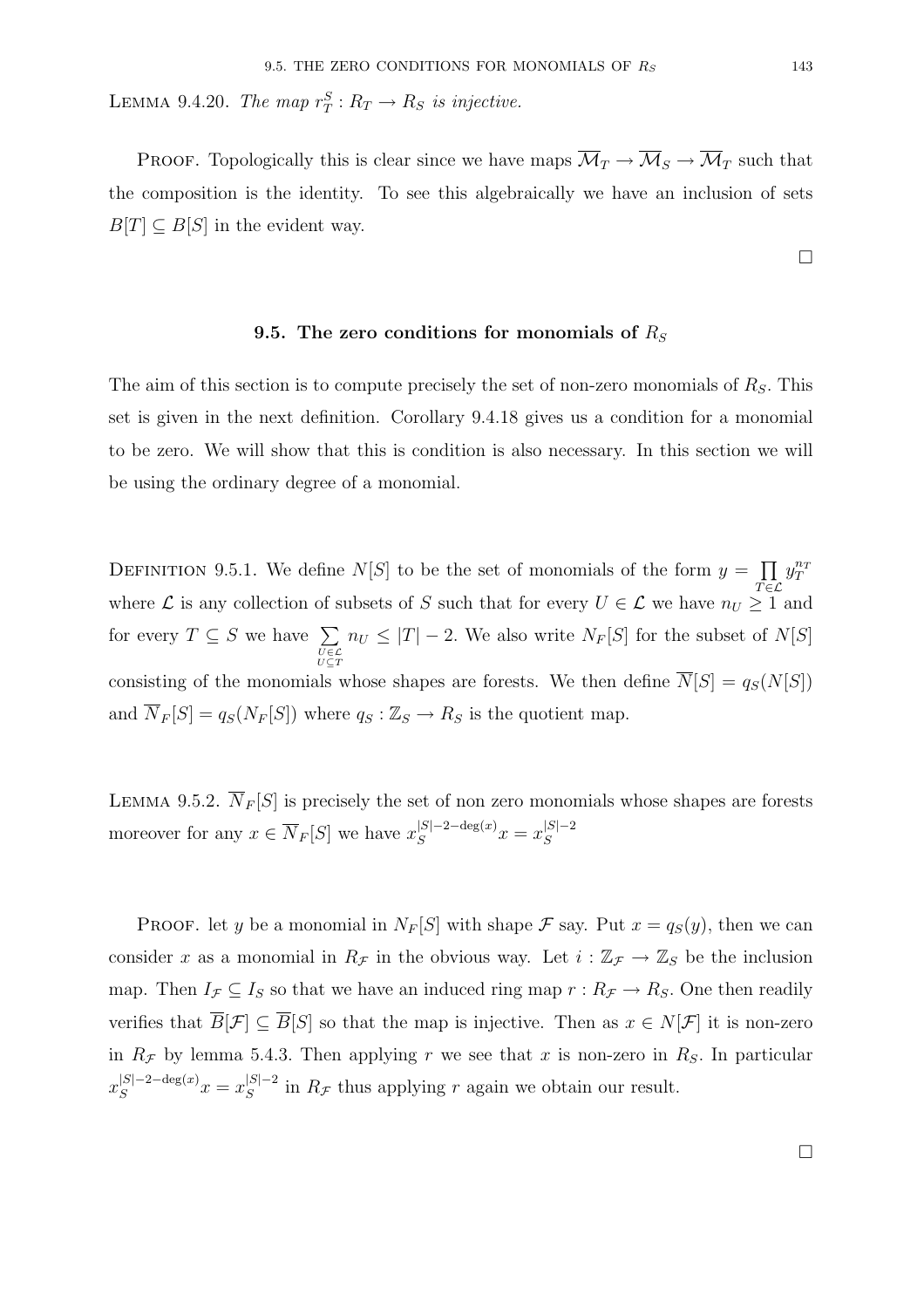DEFINITION 9.5.3. Let  $\mathcal L$  be a collection of subsets of S. A *chain* in  $\mathcal L$  is a subset  $\mathcal{C} = \{T_1, ..., T_n\}$  of  $\mathcal L$  such that  $T_i \not\subseteq T_{i+1}, T_{i+1} \not\subseteq T_i$  and  $T_i \cap T_{i+1}$  is non-empty. A sub – chain  $\mathcal{L}'$  of a chain  $\mathcal{L}$  is a subset of  $\mathcal{L}$  that is itself a chain. Note that any chain is a connected set.

DEFINITION 9.5.4. Let  $\mathcal L$  be a collection of subsets of S, we define an equivalence relation  $\sim$  on  $\mathcal L$  as follows. Given U and V in  $\mathcal L$  we say  $U \sim V$  if and only if  $U = V$  or there is a chain  $(T_1, ..., T_n)$  of  $\mathcal L$  with  $U = T_1$  and  $V = T_n$ . Note we allow repetition in our chain. We write  $\overline{U}$  for the equivalence class of  $U \in \mathcal{L}$  and it is clear that  $\overline{U}$  is itself a chain. It is the maximal chain containing U.

DEFINITION 9.5.5. Let  $\mathcal L$  be a collection of subsets of S. We define the set

 $\mathcal{L}^* = \{ \text{ supp}(\mathcal{U}) \mid \mathcal{U} \subseteq \mathcal{L} \text{ and } \mathcal{U} \text{ is a chain } \}$ 

and call this the *completion* of  $\mathcal L$ . Note that any singleton is a chain, so  $\mathcal L \subseteq \mathcal L^*$ 

LEMMA 9.5.6. Let  $\mathcal L$  be a collection of subsets of S and  $\mathcal C, \mathcal D$  be chains of  $\mathcal L$  that are subsets of different equivalence classes. Put  $T = supp(C)$  and  $W = supp(D)$  then  $\{T, W\}$ is a forest.

**PROOF.** Suppose for a contradiction that  $\{T, W\}$  is not a forest. Then we can find  $C \in \mathcal{C}$  and  $D \in \mathcal{D}$  with  $C \cap D$  non-empty. Now the pair  $\{C, D\}$  must be a tree for otherwise  $\mathcal C$  and  $\mathcal D$  would belong to the same equivalence class. We may suppose then without loss of generality that  $C \subseteq D$ . Now not every E in C can be contained in D else  $\{T, W\}$  would be a tree, thus there is some  $E \in \mathcal{C}$  not contained in D. Because  $C, E \in \mathcal{C}$ there must be a chain  $\{C_1, ..., C_r\}$  with  $C_1 = C$  and  $C_r = E$ . We have  $C_1 \subseteq D$  and  $C_r \not\subseteq D$ so for some k we must have  $C_k \subseteq D$  and  $C_{k+1} \not\subseteq D$ . One then checks that  $\{C_{k+1}, D\}$  is a chain and therefore  $C_{k+1} \sim D$ , contrary to the assumption on  $\mathcal C$  and  $\mathcal D$ . This completes our proof.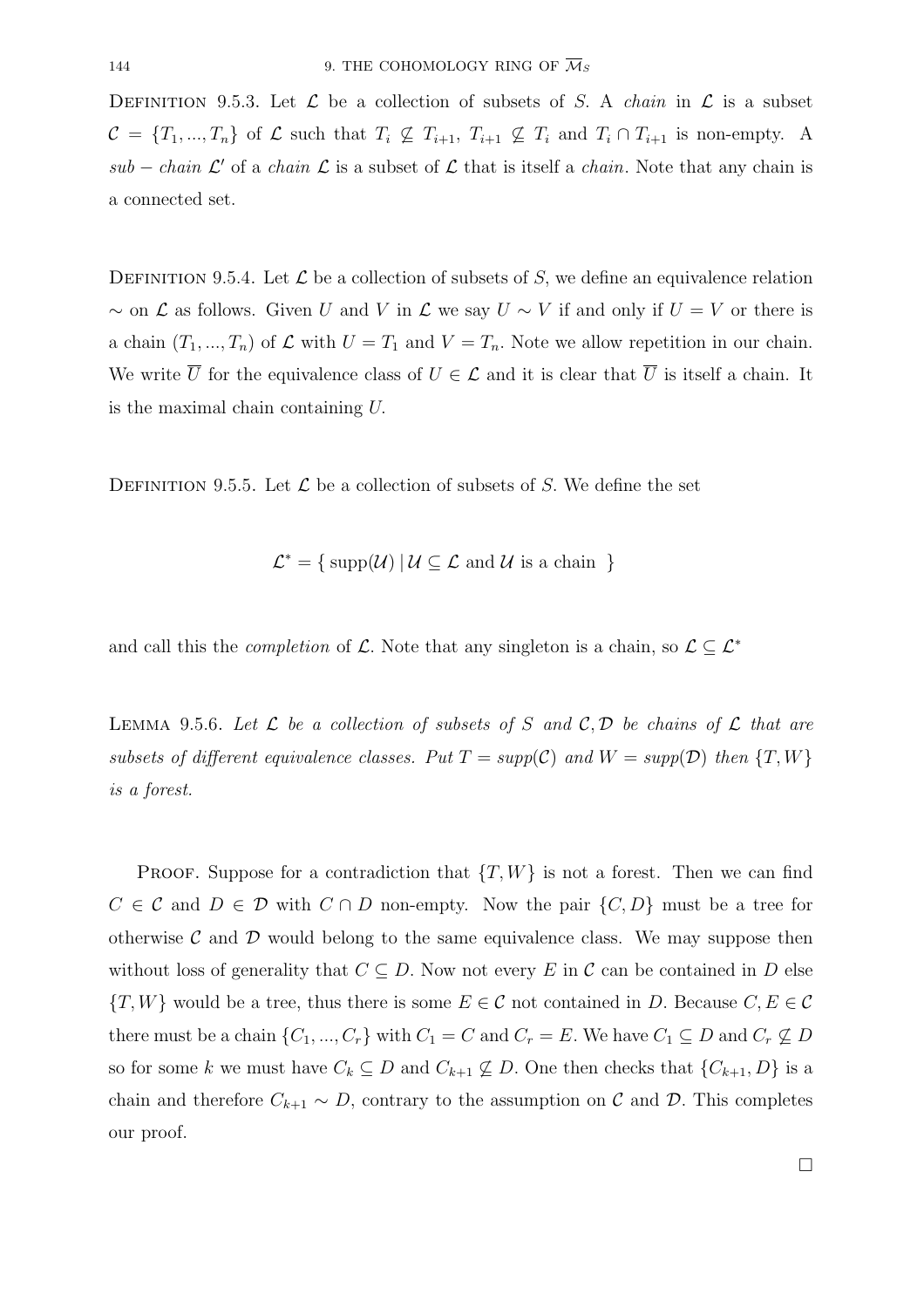COROLLARY 9.5.7. Let  $\mathcal L$  be a collection of subsets of S and U, V be elements of  $\mathcal L$  that are not related under  $\sim$  . Let U be a forest on  $(\overline{U})^*$  and V be a forest on  $(\overline{V})^*$  then  $\mathcal{F} = \mathcal{U} \cup \mathcal{V}$ is a forest.

PROOF. The proof is immediate given the last lemma.

 $\Box$ 

COROLLARY 9.5.8. For any collections  $U, V$  of subsets of S we have  $U \subseteq U^*$ ,  $U^{**} = U^*$ ,  $\mathcal{U}^* \cup \mathcal{V}^* \subseteq (\mathcal{U} \cup \mathcal{V})^*$  and if  $\mathcal{U} \subseteq \mathcal{V}$  then  $\mathcal{U}^* \subseteq \mathcal{V}^*$ .

PROOF. Only the second part requires some comment. We already know that  $\mathcal{L}^*$  $\mathcal{L}^{**}$  so it suffices to prove the reverse inclusion. Let  $W \in \mathcal{L}^{**}$  then  $W = \text{supp}\{V_1, ..., V_m\}$ for some chain  $\{V_1, ..., V_m\}$  of  $\mathcal{L}^*$ . We then have each  $V_i = \text{supp}(\mathcal{C}_i)$  for some chain  $\mathcal{C}_i$  of L. Now consider the pair  $\mathcal{C}_j, \mathcal{C}_{j+1}$  for some j and put  $\mathcal{D}_j = \mathcal{C}_j \cup \mathcal{C}_{j+1}$ . Then apply the relation  $\sim$  to  $\mathcal{D}_j$ . Either there union form a chain or each is a separate equivalence class. But the latter case cannot happen since then by lemma 9.5.6 we would have  $\{V_j, V_{j+1}\}\$ forming a tree. Thus  $\mathcal{D} = \bigcup_i \mathcal{C}_i$  is a chain on  $\mathcal{L}$  and  $W = \text{supp}(\mathcal{D})$ .

DEFINITION 9.5.9. Given two collections of elements  $\mathcal{U}, \mathcal{V}$  of S we say  $\mathcal{U} \leq \mathcal{V}$  if  $\mathcal{U} \subseteq \mathcal{V}^*$ 

Lemma 9.5.10. The above relation is reflexive and transitive.

PROOF. Clearly  $\mathcal{U} \leq \mathcal{U}$  as  $\mathcal{U} \subseteq \mathcal{U}^*$ . If  $\mathcal{U} \leq \mathcal{V}$  and  $\mathcal{V} \leq \mathcal{W}$  then  $\mathcal{U} \subseteq \mathcal{V}^*$  and  $\mathcal{V} \subseteq \mathcal{W}^*$ thus  $\mathcal{V}^* \subseteq \mathcal{W}^{**} = \mathcal{W}^*$  and  $\mathcal{U} \subseteq \mathcal{W}^*$  therefore  $\mathcal{U} \leq \mathcal{W}$ .

 $\Box$ 

 $\Box$ 

DEFINITION 9.5.11. Let  $x, y \in N[S]$  with  $x = \prod$ U∈U  $y_U^{n_U}$  and  $y = \prod$  $\bar{V} \in \bar{\mathcal{V}}$  $y_V^{m_V}$  then we say  $x \leq y$  if  $\mathcal{U} \leq \mathcal{V}$  and for each  $T \subseteq S$  we have  $\sum$ *U*∈U *U*⊆*T*  $n_U \leq \sum$ *V* ∈V *V* ⊆*T*  $m_U$ 

LEMMA 9.5.12. The above relation is a reflexive and transitive ordering on monomials  $x$ of N[S] and if  $x \leq y$  and  $x' \leq y'$  and  $yy' \in N[S]$  then  $xx' \leq yy'$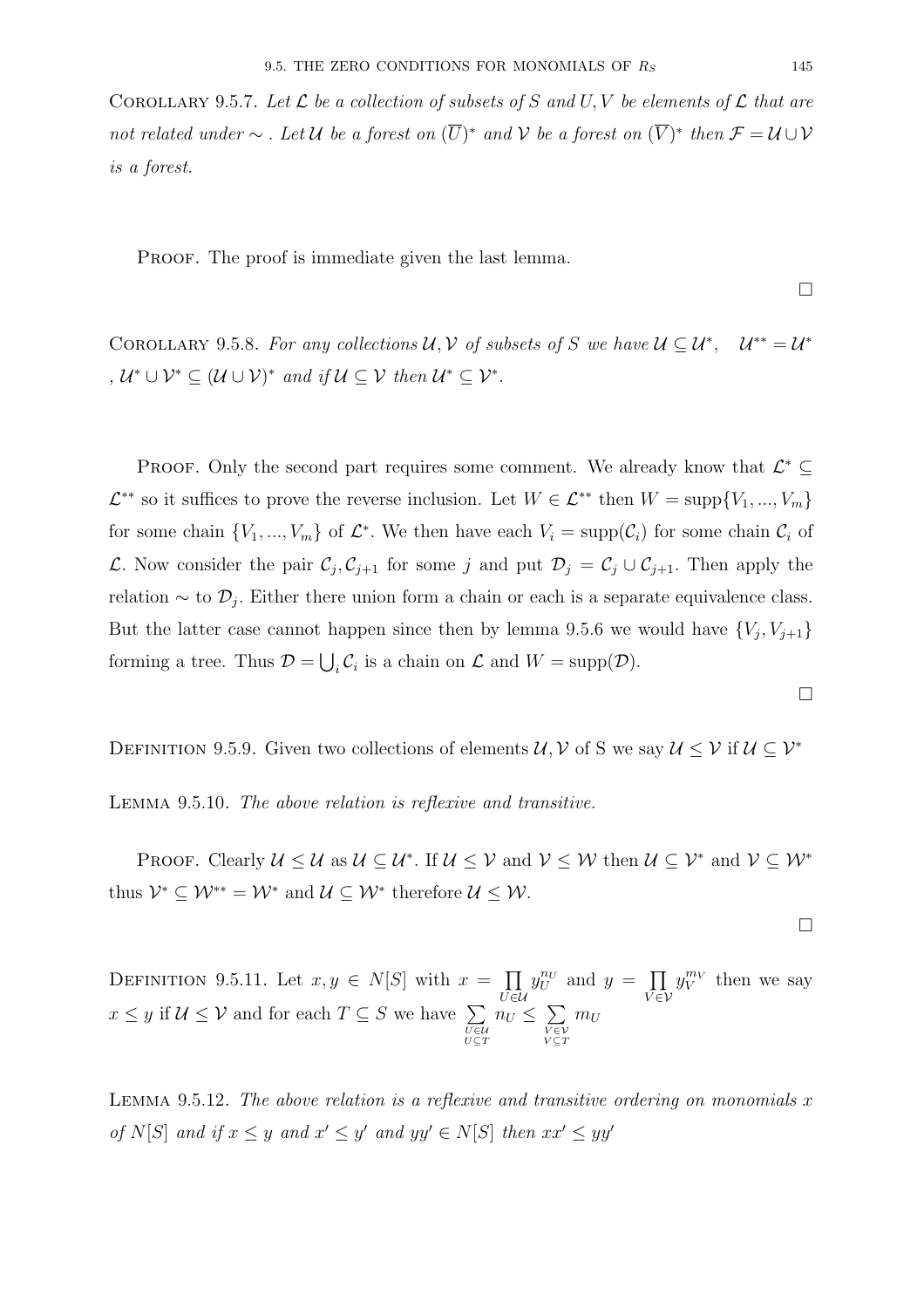Proof. The proofs of these statements are clear though long and tedious so we do not supply any proofs.

 $\Box$ 

DEFINITION 9.5.13. Let  $y = \prod$  $\bar{U}$ ∈ $\mathcal{L}$  $y_T^{n_T}$  be a monomial in  $N[S]$  we say y is a proper monomial if we can write  $x = q_S(y)$  as  $x = \sum$ i∈I  $\epsilon(i)x_i$  with  $x_i = q_S(y_i)$  for some monomials  $y_i$  in  $N_F[S]$  such that  $\epsilon(i) = \pm 1, \quad \sum$ i∈I  $\epsilon(i) = 1$  and each  $y_i \leq y$ 

LEMMA 9.5.14. If y is a proper monomial then  $x = q_S(y)$  is non-zero.

PROOF. Since y is proper we may write  $x = \sum$ i∈I  $\epsilon(i)x_i$  with the  $x_i = q_S(y_i)$  and  $y_i$ monomials in  $N_F[S]$  such that  $\epsilon(i) = \pm 1$ ,  $\sum$ i∈I  $\epsilon(i) = 1$  and each  $x_i \leq x$  then

$$
x_S^{|S|-2-\deg(x)}x = x_S^{|S|-2-\deg(x)}\sum_{i\in I} \epsilon(i)x_i
$$
  

$$
= \sum_{i\in I} \epsilon(i)x_S^{|S|-2-\deg(x)}x_i
$$
  

$$
= \sum_{i\in I} \epsilon(i)x_S^{|S|-2} \text{ by lemma 9.5.2}
$$
  

$$
= x_S^{|S|-2}\sum_{i\in I} \epsilon(i)
$$
  

$$
= x_S^{|S|-2}
$$

 $\Box$ 

LEMMA 9.5.15. Let  $\mathcal L$  be a collection of subsets of S,  $y = \prod$  $\bar{U}$ ∈ $\mathcal{L}$  $y_U^{n_U}$  in  $N[S]$  be a proper monomial and  $T \supseteq \text{supp}(\mathcal{L})$ . Suppose that  $n_T + \text{deg}(y) \leq |T| - 2$  then  $y_T^{n_T}y$  is a proper monomial .

PROOF. As y is proper we may write  $q_S(y) = \sum$ i∈I  $\epsilon(i)q_S(y_i)$  with  $\sum$ i∈I  $\epsilon(i) = 1$  and  $y_i \leq y$ then

$$
q_S(y_T^{n_T}y) = \sum_{i \in I} \epsilon(i) q_S(y_T^{n_T}y_i)
$$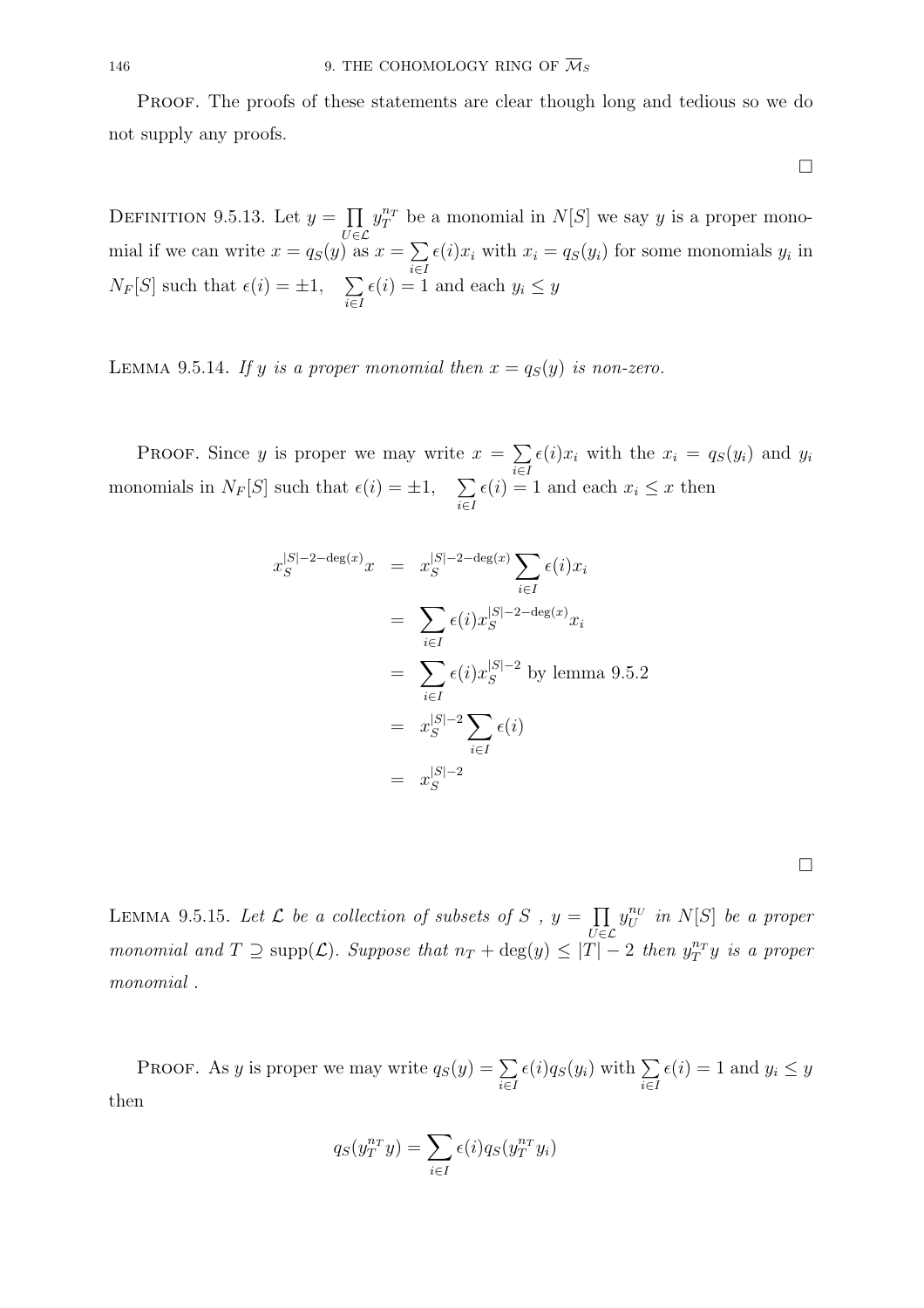Because  $T \supseteq \text{supp}(\mathcal{L})$  and  $n_T + \text{deg}(y) \leq |T| - 2$  it is clear that  $y_T^{n_T} y \in N[S]$  and each  $y_T^{n_T} y_i \in N_F[S]$ . We also see that  $y_T^{n_T} y_i \leq y_T^{n_T} y$ , thus  $y_T^{n_T} y$  is proper.

 $\Box$ 

LEMMA 9.5.16. Let  $\mathcal L$  be a collection of subsets of S and  $y \in N[S]$  a monomial on  $\mathcal L$ . Suppose  $q_S(y) = \sum$ i∈I  $\epsilon(i)q_S(y_i)$  with  $\epsilon(i) = \pm 1$  and  $\sum$ i∈I  $\epsilon(i)=1$ . Then if each  $y_i$  is proper and  $y_i \leq y$  then y is proper.

PROOF. As each  $y_i$  is proper then we may write  $q_S(y_i) = \sum$ j∈I*<sup>i</sup>*  $\epsilon(i, j)q_S(y_{i,j})$  with  $\sum$ j∈I*<sup>i</sup>*  $\epsilon(i, j) = 1$  and  $y_{i,j} \leq y_i$  then

$$
q_S(y) = \sum_{i \in I} \sum_{j \in I_i} \epsilon(i) \epsilon(i, j) q_S(y_{i,j})
$$

then since each  $y_{i,j} \leq y_i$  and  $y_i \leq y$  we have  $y_{i,j} \leq y$  and

$$
\sum_{i \in I} \sum_{j \in I_i} \epsilon(i) \epsilon(i, j) = \sum_{i \in I} \epsilon(i) \sum_{j \in I_i} \epsilon(i, j)
$$

$$
= \sum_{i \in I} 1 \epsilon(i)
$$

$$
= 1
$$

thus  $y$  is proper

 $\Box$ 

LEMMA 9.5.17. Suppose x and y in N[S] are proper so that  $q_S(x) = \sum$ i∈I  $\epsilon(i)q_S(x_i)$  and  $q_S(y) = \sum$ j∈J  $\epsilon(j)q_S(y_j)$  and for each  $i \in I, j \in J$  shape $(x_iy_j)$  is a tree then if  $xy \in N[S]$ we have that xy is proper.

PROOF.

$$
q_S(xy) = \sum_{i \in I} \sum_{j \in J} \epsilon(i) \epsilon(j) q_S(x_i y_j)
$$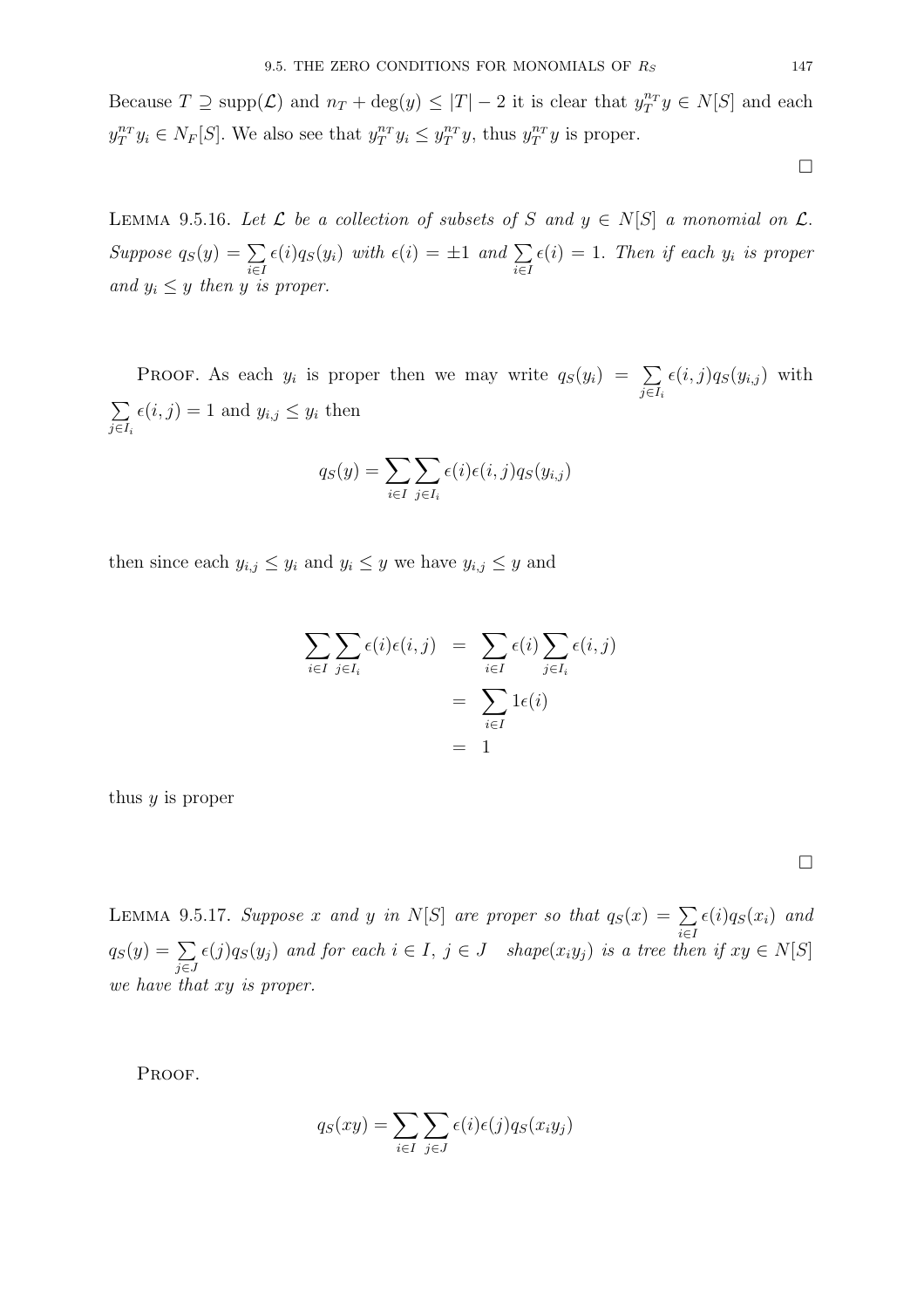as  $x_i \leq x$  and  $y_i \leq y$  then by lemma 9.5.12 we have  $x_i y_j \leq xy$  and shape $(x_i y_j)$  being a tree is given thus it remains to prove the epsilon condition

$$
\sum_{i \in I} \sum_{j \in J} \epsilon(i)\epsilon(j) = \sum_{i \in I} \epsilon(i) \sum_{j \in J} \epsilon(j)
$$

$$
= 1 \times 1
$$

$$
= 1
$$

 $\Box$ 

LEMMA 9.5.18. Let  $\mathcal L$  be a collection of subsets of S and  $y = \prod$  $\bar{U}$ ∈C  $y_U^{n_U}$  be a monomial in N[S]. Put  $\mathcal{C}(\mathcal{L})$  to be the set of equivalence classes of  $\mathcal{L}$  and for each  $\mathcal{C} \in \mathcal{C}(\mathcal{L})$  let  $y(\mathcal{C})$  be the restriction of the monomial y to C then if for every  $\mathcal{C} \in \mathcal{C}(\mathcal{L})$  the elements  $y(\mathcal{C})$  are proper monomials associated to C then y is a proper monomial associated to  $\mathcal{L}$ .

PROOF. We first note that as  $\mathcal{L} = \coprod$  $\mathcal{C} {\in} \mathcal{C} (\mathcal{L})$ C we have  $y = \prod$  $\mathcal{C} {\in} \mathcal{C} (\mathcal{L})$  $y(\mathcal{C})$ . We are given that each  $y(\mathcal{C})$  is a proper monomial of  $\mathcal{C}$ , we may then use corollary 9.5.7 and apply the obvious extension of lemma 9.5.17 to deduce our result.

 $\Box$ 

LEMMA 9.5.19. Let  $\mathcal L$  be a collection of subsets of S and  $\mathcal C = \{T_1, ..., T_n\}$  be a chain on  $\mathcal{L}.$  Consider the monomial  $y = \prod$  $\bar r$ ∈C  $y_T^{n_T}$  then if  $y \in N[S]$  it is proper so that  $x = q_S(y) =$  $\sum_{n=1}^{\infty}$  $\sum_{i=1}$  $\epsilon(i)x_i$  and the top of each tree is  $T = supp(C)$ .

PROOF. First put  $T = \text{supp}(\mathcal{C}) = \bigcup$ U∈C U and  $n = \deg(y)$ . We know that

$$
\prod_{U \in \mathcal{C}} (x_U - x_T) = 0
$$
\n
$$
\prod_{U \in \mathcal{C}} x_U^{n_U - 1} \prod_{U \in \mathcal{C}} (x_U - x_T) = 0
$$
\n
$$
\prod_{U \in \mathcal{C}} (x_U^{n_U} - x_T x_V^{n_U - 1}) = 0
$$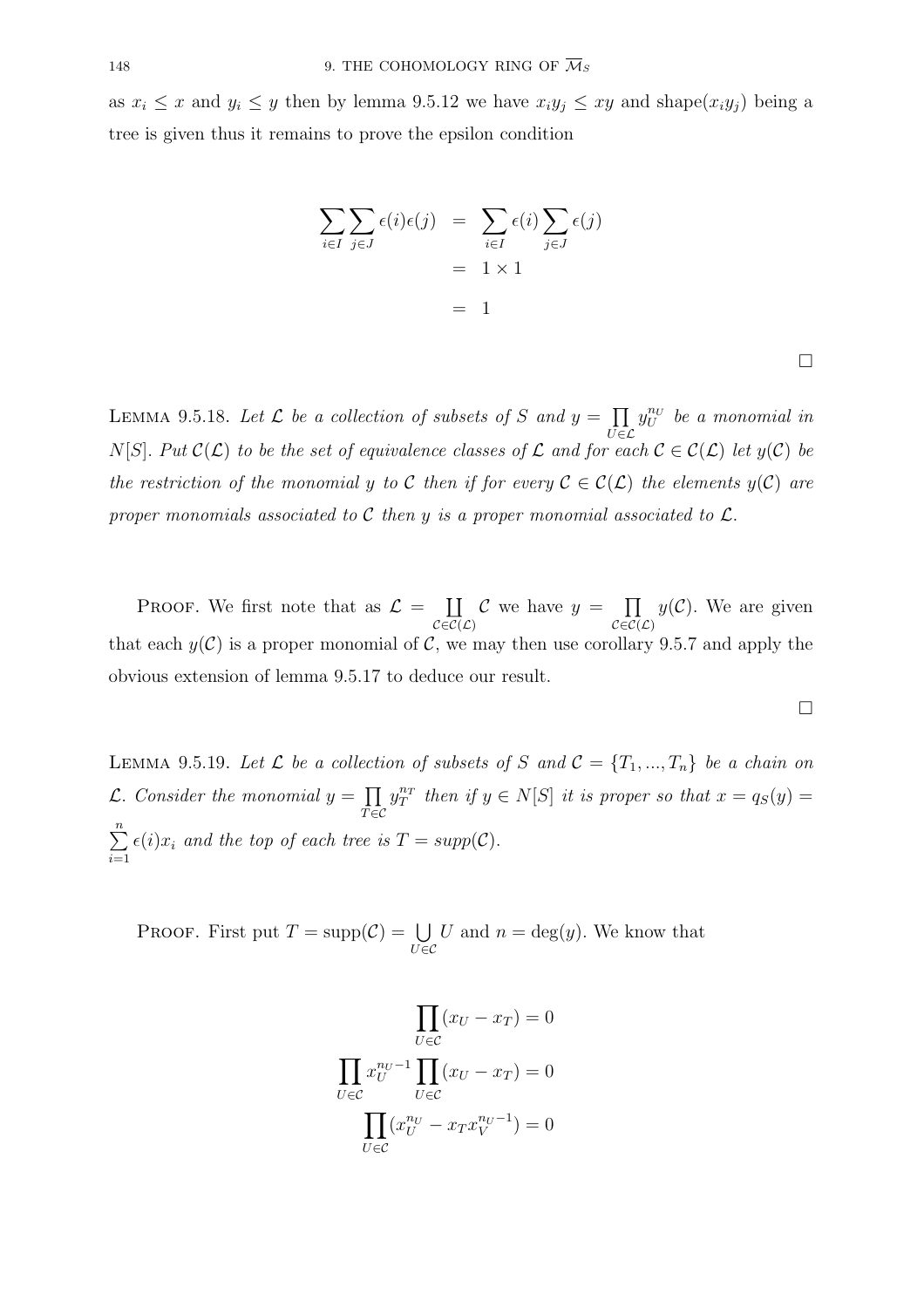So on expanding this we get

$$
x = q_S(y) = \sum_{i \in I} \epsilon(i) x_T^{n-\deg(y_i)} q_S(y_i)
$$
 clearly  $\epsilon(i) = \pm 1$  and  $\sum_{i \in I} \epsilon(i) = 1$ 

Put  $C_i = \text{shape}(y_i)$  then we observe that  $C_i \subseteq C$  is a possibly disjoint union of chains,  $y_i$  is a proper divisor of y thus  $\deg(y_i) < \deg(y)$  and  $y_i \leq y$ . Thus by induction we may suppose the claim is true for each equivalence class of  $C_i$  and by lemma 9.5.18 we can deduce that  $y_i$  is a proper monomial associated to  $\mathcal{C}_i$ . It now remains to check that  $y_T^{n-\deg(y_i)}y_i$  is a proper monomial and  $y_T^{n-\deg(y_i)}y_i \leq y$ , because  $T = \text{supp}(\mathcal{C})$  applying lemma 9.5.15 we see this is clear and then apply lemma  $9.5.16$  to obtain the result.

COROLLARY 9.5.20. Every monomial  $y \in N[S]$  is a proper monomial.

PROOF. The proof is immediate from lemma  $9.5.18$  then  $9.5.19$ .

LEMMA 9.5.21. Let  $\mathcal L$  be a collection of subsets of S and consider the monomial  $x =$  $\overline{\Pi}$  $\bar{T} \in \mathcal{L}$  $x_T^{n_T}$  then  $x = 0$  if and only if  $x \notin \overline{N}[S]$  further if x is non zero and  $\deg(x) = |T| - 2$ that is has maximal degree then  $x = x_T^{|T|-2}$  where  $T = \text{supp}(\mathcal{U})$ .

PROOF. If  $y \notin N[S]$  we have already seen that  $x = q_S(y) = 0$ . Given any  $y \in N[S]$ we have show that y is proper and thus  $x = q_S(y)$  is non-zero. As  $\overline{N}[S] = q_S(N[S])$  we see our claim is true.

 $\Box$ 

## **9.6. Minimal relations**

In this short section we consider the relations for connected sets and explain how these can be deduced from a minimal set. We will prove this explicitly, however this can already be seen from the work we have done.

DEFINITION 9.6.1. Let  $\mathbb{Z}_S$  be the graded polynomial algebra over  $\mathbb Z$  with one generator  $y_T \in \mathbb{Z}_S^2$  for each  $T \subseteq S$  with  $|T| > 2$ , that is we define  $\mathbb{Z}_S = \mathbb{Z}[y_T | T \subseteq S$  and  $|T| > 2$ .

 $\Box$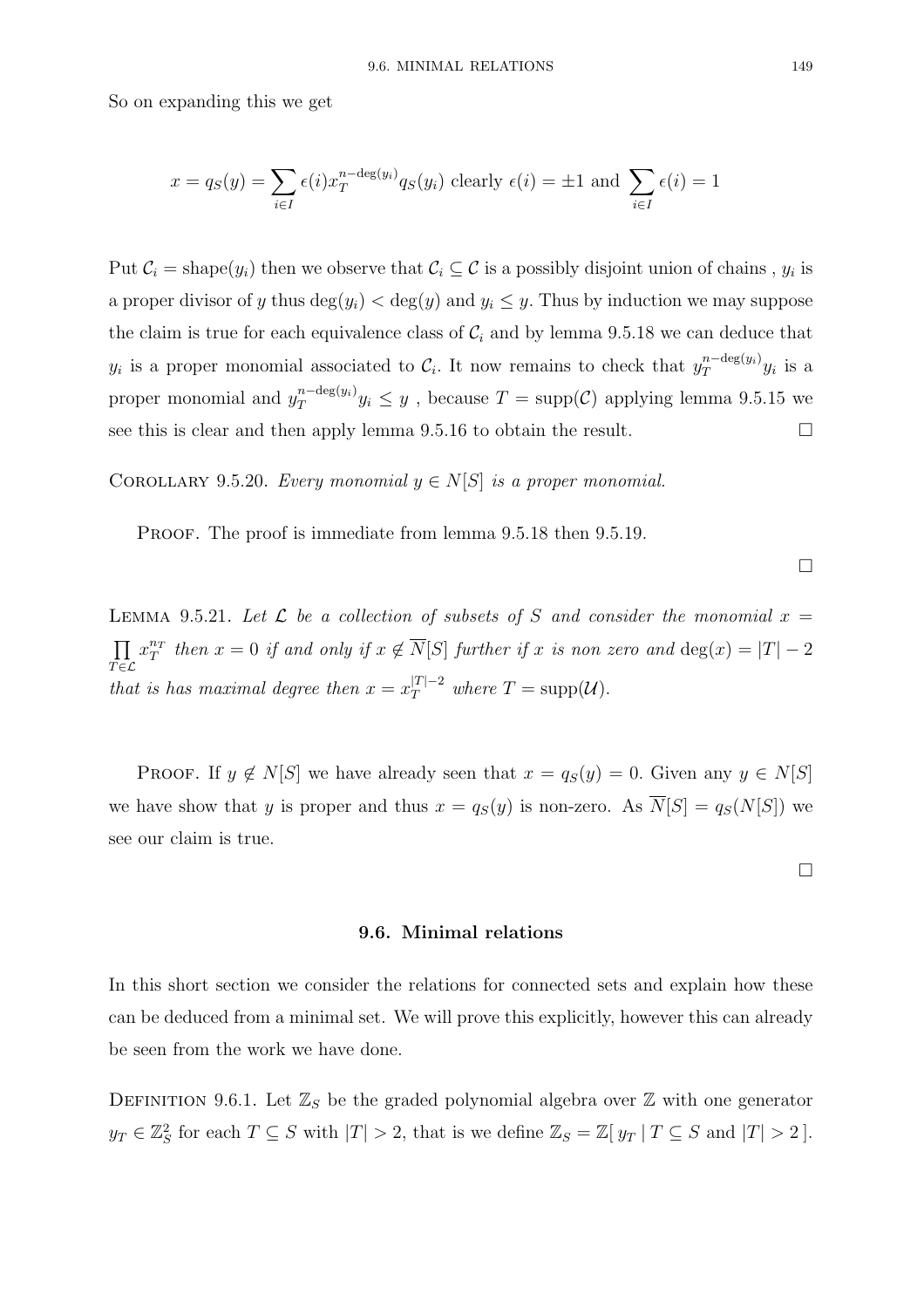Let  $J<sub>S</sub>$  be the ideal generated by the following relations

- (1) Let  $T \subseteq S$  then  $y_T^{|T|-1} = 0$ (2) Let  $T \subseteq S$  and  $\mathcal T$  a T-tree of depth 2 then  $y_T^{m(\mathcal T, T)}$   $\prod$  $U\epsilon M(T,T)$  $(y_T - y_U) = 0$
- (3) For all  $U, V \subseteq S$  with  $U \cap V$  non-empty we have  $(y_{U \cup V} y_U)(y_{U \cup V} y_V) = 0$

then we define the ring  $Q_S$  by  $Q_S = \mathbb{Z}_S/J_S$ 

REMARK 9.6.2. Clearly we have the inclusion of ideals  $J_S \subseteq I_S$ . By considering our analysis of the filtration in section 9.4 in particular the admissability of monomials we easily see that  $Q_S$  is also the cohomology ring of  $\overline{\mathcal{M}}_S$ . Thus  $R_S = Q_S$  as claimed. It would be better to see this algebraically. This we do next as it is straightforward.

LEMMA 9.6.3. Let  $\mathcal L$  be a connected set then  $\prod$  $\bar{U}$ ∈ $\mathcal{L}$  $(x_T - x_U) = 0$  in  $Q_S$  where  $T = \text{supp}(\mathcal{L}).$ 

**PROOF.** The proof is by induction on  $\mathcal{L}$ . Clearly we may suppose that  $\mathcal{L}$  is not a forest. When  $|\mathcal{L}| = 2$  the claim is immediate. Suppose the case is true for  $|\mathcal{L}| = n$ . Let  $\mathcal{L}$ be connected with  $|\mathcal{L}| = n + 1$ . Then we can find  $U, V \in \mathcal{L}$  with  $\{U, V\}$  not a forest. Put  $W = U \cup V$  so that  $(x_W - x_U)(x_W - x_V) = 0$ . This implies  $(x_T - x_U)(x_T - x_V) = f(x_T - x_W)$ . Put  $\mathcal{L}'$  to be  $\mathcal{L}$  with  $U, V$  removed and W added. Then  $\prod$  $\bar{U}$ ∈ $\mathcal{L}$  $(x_T - x_U) = f \prod$  $V\bar{\in}\mathcal{L}'$  $(x_T - x_V)$ ,  $|\mathcal{L}'|=n$  and clearly  $\mathcal{L}'$  is connected, supp $(\mathcal{L}')=T$  thus inductively we obtain our relation from the last equation.  $\Box$ 

COROLLARY 9.6.4. Let S be a finite set then we have an equality  $R_S = Q_S$ 

## **9.7.** An isomorphism from  $A^*(\overline{M}_S)$  to  $H^*(\overline{M}_S)$ .

In this section we consider the natural map cl :  $A^*(\overline{\mathcal{M}}_S) \to H^*(\overline{\mathcal{M}}_S)$  that we proved in chapter 6 was an isomorphism. We will state a presentation for  $A^*(\overline{\mathcal{M}}_S)$  given by Keel in [**9**] and compute explicitly this map and also its inverse.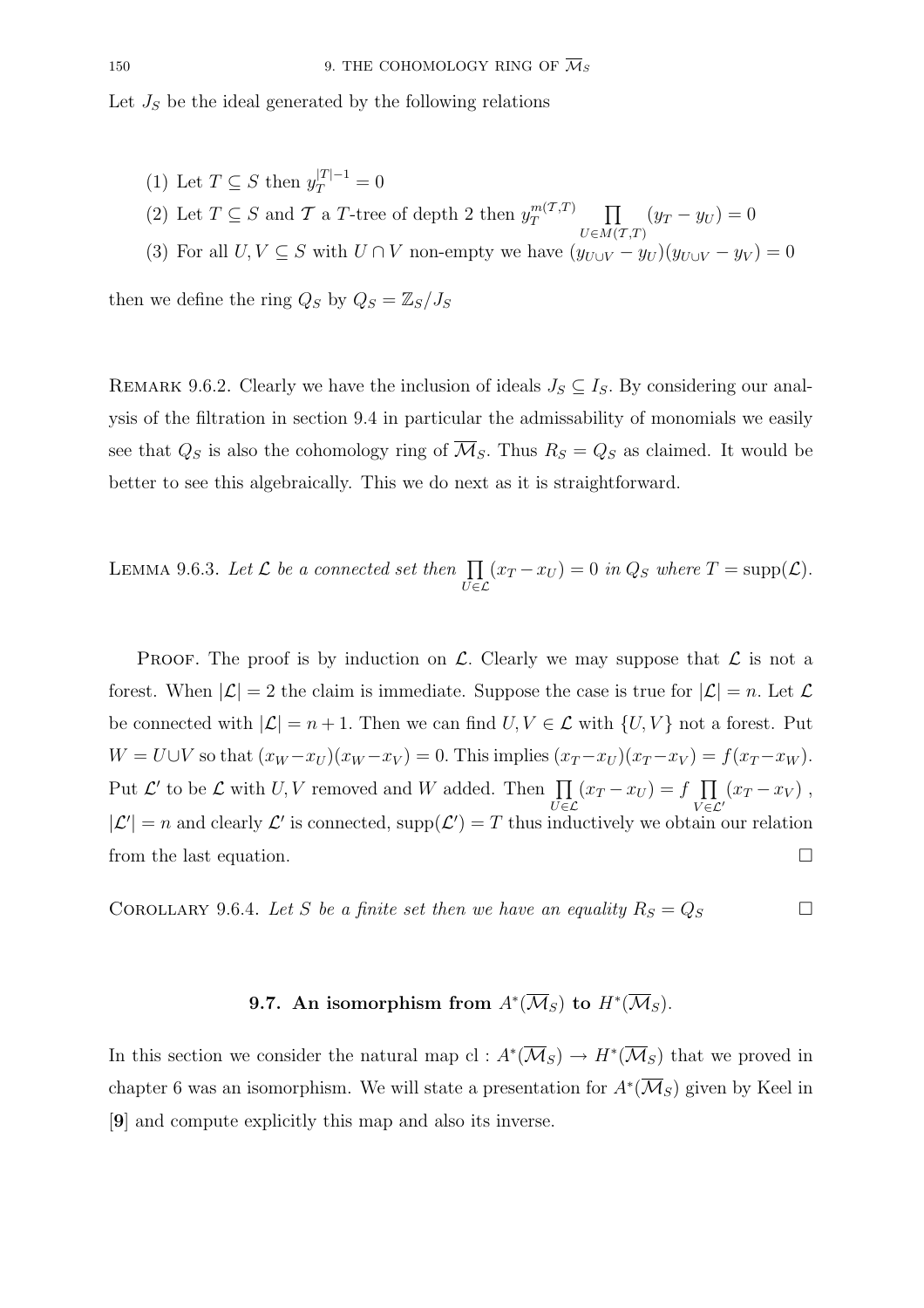DEFINITION 9.7.1. Let S be a finite set with  $|S| = n$  and  $T \subseteq S$  then for any  $i, j \in T$ with  $i \neq j$  we define the following spaces.

$$
F^{i,j}(T, \mathbb{C}) = \{ f : T \to \mathbb{C} \mid f(i) = f(j) \}
$$
  

$$
V_T^{i,j} = F^{i,j}(T, \mathbb{C})/C_T
$$
  

$$
PV_T^{i,j} \subseteq PV_T
$$

We have the maps  $\pi_T^S : \overline{\mathcal{M}}_S \to PV_T$  and define  $X_T^{i,j} = (\pi_T^S)^{-1}(PV_T^{i,j}) \subseteq \overline{\mathcal{M}}_S$ . For any  $T \subset S$  we also define the divisors  $D^T \subseteq \overline{\mathcal{M}}_S$  by  $D^T = \overline{\mathcal{M}}_{\{S,T\}}$ .

REMARK 9.7.2. Note that these are all codimension 1 subspaces of their respective sets and Keel proves that the  $D^U$  generate the Chow ring.

LEMMA 9.7.3.  $X_T^{i,j} = \sum \{ D^U | U \supseteq \{i,j\} \text{ and } U \not\supseteq T \}.$ 

PROOF. Choose a set  $U \subseteq S$  with  $i, j \in U$  and  $U \not\supseteq T$ . Let  $\underline{M} \in D^U$  and put  $\mathcal{T} = \text{type}(\underline{M})$ , so type $(\underline{M}) \supseteq \{S, U\}$ . Put  $V = \text{root}(T)$  then  $U \subset V$  since type $(\underline{M})$  is a tree,  $U \cap V$  is non-empty and  $U \not\supseteq T$ . Then  $\{i, j\} \subseteq T \cap U \subseteq U$  and  $\pi_{T \cap U}^T M_T =$  $\pi_{T\cap U}^T\pi_T^V M_V = \pi_{T\cap U}^V M_V = 0$  thus  $M_T \in X_T^{i,j}$ . Now suppose  $\underline{M} \in X_T^{i,j}$ , put  $\mathcal{T} = \text{type}(\underline{M})$ and  $V = \text{root}(T)$  then there exists a  $U \in M(\mathcal{T}, V)$  with  $i, j \in U$  and we must have  $U \not\supseteq T$ for otherwise  $U \supseteq T$  and  $\text{root}(T) \subseteq U$  a contradiction. Next put  $\mathcal{U} = \{S, U\}$  then  $\mathcal{T} \supseteq \mathcal{U}$ and  $\underline{M} \in D^U$ . This proves the claim.

$$
\qquad \qquad \Box
$$

DEFINITION 9.7.4. Let  $L_T$  be the tautological line bundle over  $PV_T$ . Put  $N_T = (\pi_T^S)^*(L_T)$ and  $N^*_T$  the dual bundle over  $\overline{\mathcal{M}}_S$  where  $\pi^S_T$  :  $\overline{\mathcal{M}}_S \to PV_T$  is the usual map. Then given a linear map  $\alpha \in \text{hom}(V_T, \mathbb{C})$  we write  $s_\alpha$  for the induced section on  $N_T^*$  given by  $s_{\alpha}(\underline{M}) = \alpha|_{M_T} \in \text{hom}(M_T, \mathbb{C})$ . The zero set of this section is clearly given by the space  $\{ M \in \overline{\mathcal{M}}_S \mid M_T \leq \ker(\alpha) \}$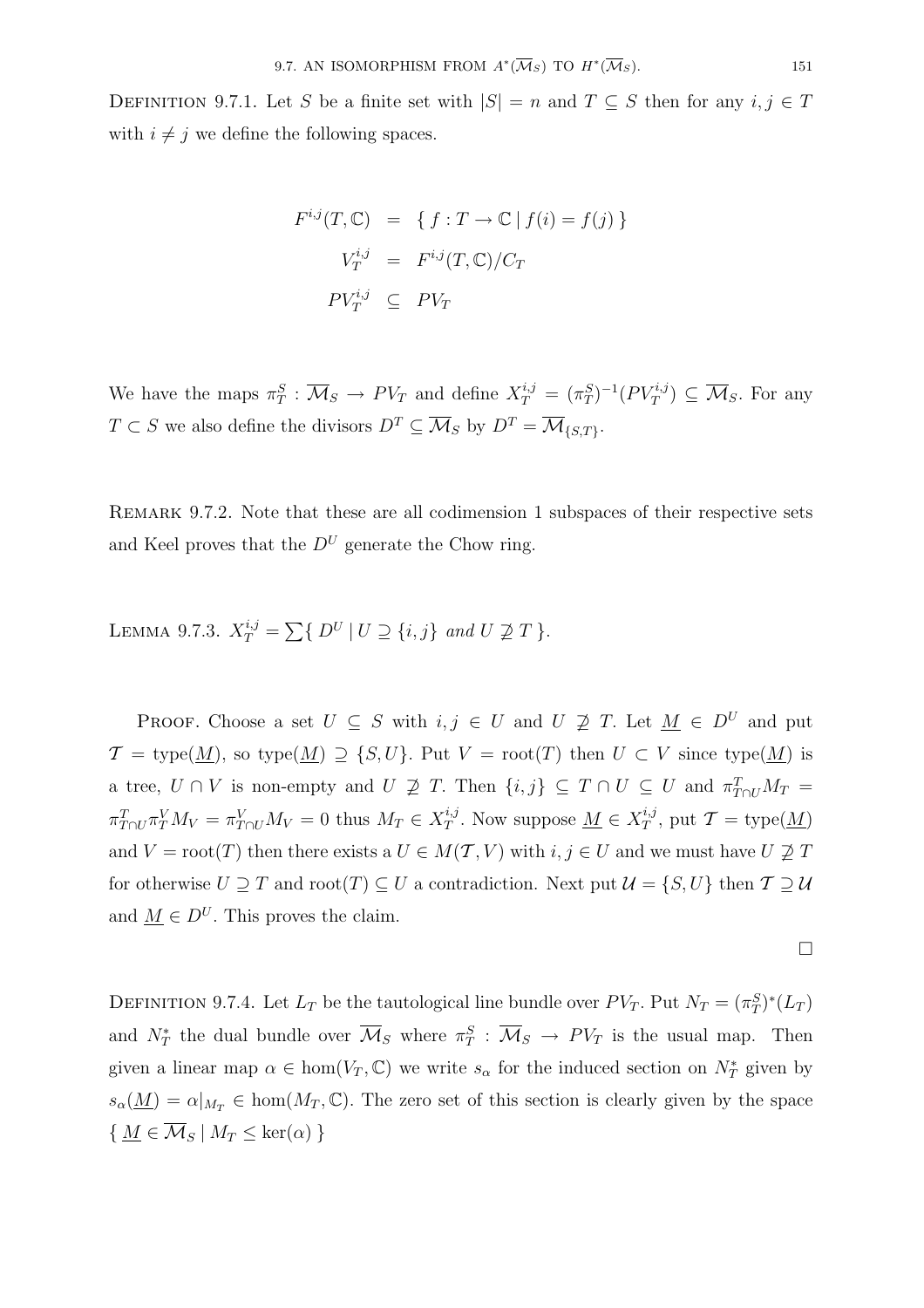LEMMA 9.7.5. For every  $T \subseteq S$  and any  $i, j \in T$  with  $i \neq j$ , there is an algebraic section  $s_T^{i,j}$  of the usual line bundle  $N_T^*$  over  $\overline{\mathcal{M}}_S$  whose zero set is  $X_T^{i,j}$ .

**PROOF.** Let  $N_T$  be the usual bundle over  $\overline{\mathcal{M}}_S$  and  $N_T^*$  be the dual bundle. Define  $s_{\alpha}: \overline{\mathcal{M}}_S \rightarrow EN_T^*$  as follows. Define  $\alpha: F(T,\mathbb{C}) \rightarrow \mathbb{C}$  by  $\alpha(f) = f(i) - f(j)$  and the induced map  $\overline{\alpha}: V_T \to \mathbb{C}$  by  $\overline{\alpha}(f + C_T) = \alpha(f)$  then clearly,

$$
s_{\alpha}(\underline{M}) = 0 \iff M_T \le V_T^{i,j} = \ker(\overline{\alpha})
$$
  

$$
\iff M_T \in PV_T^{i,j}
$$
  

$$
\iff \underline{M} \in (\pi_T^S)^{-1}(PV_T^{i,j}) = X_T^{i,j}
$$

COROLLARY 9.7.6. The cohomology class  $[X_T^{i,j}] \in H^2(\overline{\mathcal{M}}_S)$  is independent of  $i, j \in T$ with  $i \neq j$  and is  $x_T = -e(N_T^*)$  the euler class of  $N_T^*$ 

COROLLARY 9.7.7. We have the following equations

$$
x_S - x_T = \sum_{T \subseteq U \subset S} D^U
$$
  
\n
$$
x_S = \sum_{\{i,j\} \subseteq U \subset S} D^U
$$
  
\n
$$
D^U = \sum_{U \subseteq V \subseteq S} (-1)^{|V/U|} x_V
$$

PROOF. Put  $E^U = \sum$  $U\ssubseteq V\ssubseteq S$  $(-1)^{|V/U|}x_V$ . First note that  $D^S$  is not a divisor but we can make the arbitrary definition  $D^{S} := E^{S} = -x_{S}$  without affecting the following sum. Then by lemma 9.7.3 have shown that  $x_T = \sum$  ${i,j}$ ⊆ $U$ ⊆ $S$  $D^U - \sum$  $T \overline{\subseteq U} \subseteq S$  $D^U$ , we first show that  $x_T = \sum$  ${i,j}$ ⊆ $U$ ⊆ $S$  $E^U - \sum$  $T \subseteq \overline{U} \subseteq S$  $E^U$ . Let  $W \subseteq S$ , then we consider the number of occurrences of  $x_W$  in the sum  $\sum$  $T \overline{\subseteq U} \subseteq S$  $E^U$ . That is, we require the number of sets U such that  $T \subseteq U \subseteq W$ . If  $T \nsubseteq W$  then there are no such occurrences otherwise there are  $2^{|W \setminus T|}$  sets of this type. This is even if  $W \neq T$  and takes the value 1 otherwise. Because the  $x_W$  alternate in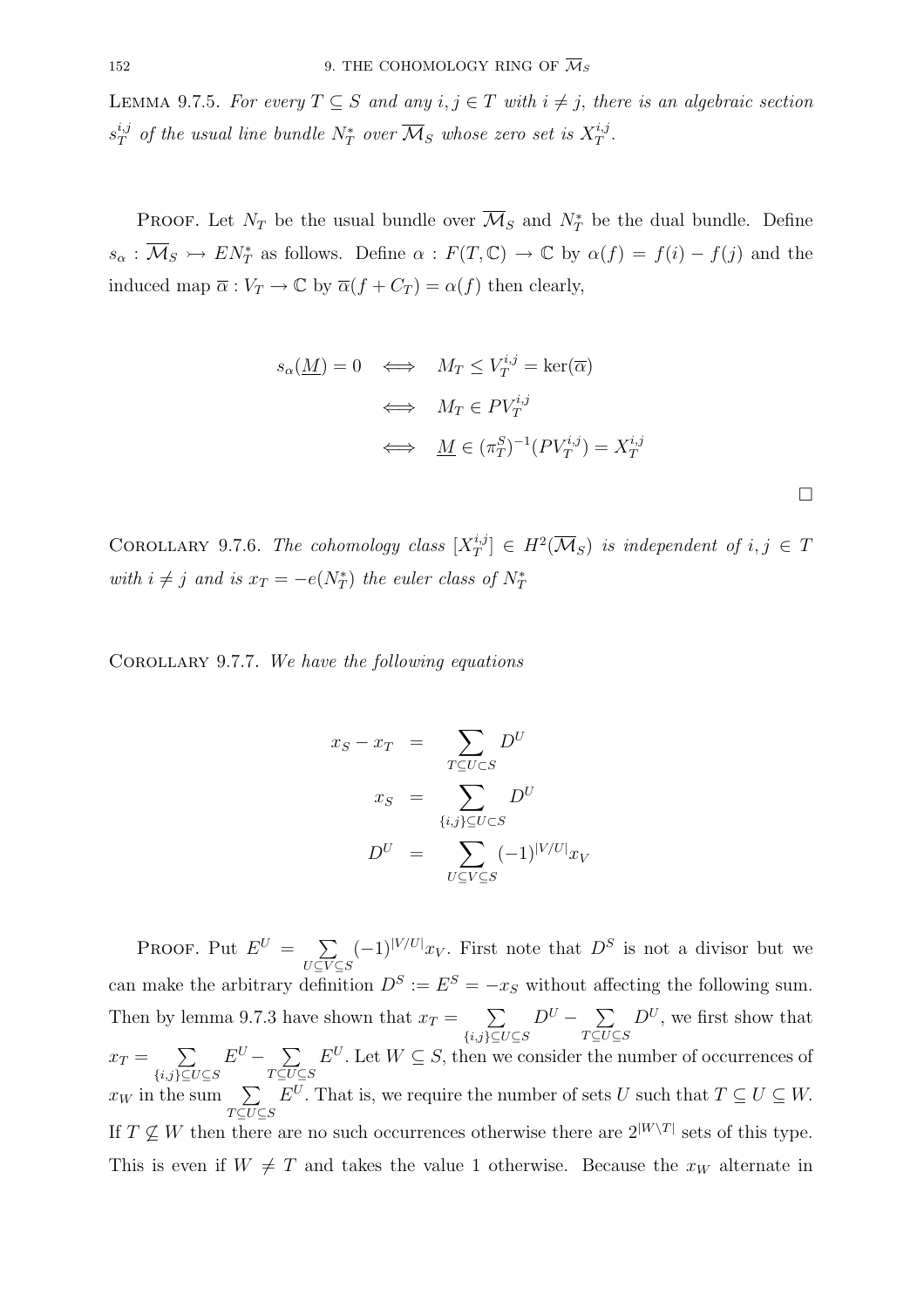sign we see that there is no total contribution of  $x_W$  in the sum if  $W \neq T$  and a total contribution of  $-x_T$  in the case  $W = T$ . We next prove that the sum  $\sum$  $\overline{\{i,j\}\subseteq U\subseteq S}$  $E^U$  is zero. Let  $W \subseteq S$ , then as before we consider the number of occurrences of  $x_W$  in the second sum. That is, we require the number of sets U such that  $\{i, j\} \subseteq U \subseteq W$ . There are no such occurrences if  $\{i, j\} \nsubseteq W$  and  $2^{|W|-2}$  such sets otherwise. Because  $x_W = 0$  if  $W = \{i, j\}$  we may suppose  $|W| > 2$ . But then the number of occurrences of  $x_W$  is even and thus the total contribution of  $x_W$  is zero by there alternating sum. Thus we have proven that the only contribution is by  $x_T$  and the sum is as claimed.

Next put  $Q^T = D^T - E^T$  and subtract the equations

$$
x_T = \sum_{\{i,j\} \subseteq U \subseteq S} E^U - \sum_{T \subseteq U \subseteq S} E^U
$$

$$
x_T = \sum_{\{i,j\} \subseteq U \subseteq S} D^U - \sum_{T \subseteq U \subseteq S} D^U
$$

then we obtain  $\sum$  $T \overline{\subseteq U} \subseteq S$  $Q^U = \sum$  ${i,j}$ ⊆ $U$ ⊆ $S$  $Q^U$  for all T and all  $\{i, j\} \subseteq T$ . Putting  $T = S$  we obtain  $\sum$  $\overline{\{i,j\}\subseteq U\subseteq S}$  $Q^U = 0$  because  $Q^S = 0$  thus substituting this back we obtain  $\sum$  $T \overline{\subseteq U} \subseteq S$  $Q^U =$ 0 for all T. We now use a downward induction on |T| to deduce that  $Q^T = 0$  for all T. For  $|T| = n = |S|$  the claim is clear. Assume the claim is true for  $m > k$  for some  $k < n$ then for a set T with  $|T| = k$  we see immediately from  $\sum$  $T \overline{\subseteq U} \subseteq S$  $Q^U = 0$  that  $Q^T = 0$  thus  $D^T = E^T$  and  $\sum$  ${i,j}$ ⊆ $U$ ⊆ $S$  $D^U = 0$  as claimed.  $\Box$ 

DEFINITION 9.7.8. Let  $\mathbb{Z}_S$  be the polynomial ring  $\mathbb{Z}[D^U | U \subset S]$  and  $I_S$  the ideal generated by

$$
\sum_{\{i,j\} \subseteq U \subseteq S} D^U = \sum_{\{k,l\} \subseteq U \subseteq S} D^U \text{ for every } i, j, k, l
$$
  

$$
D^T D^U = 0 \text{ unless } T \subseteq U, U \subseteq T, T \subseteq U^c, U \subseteq T^c
$$

then we define  $T_s = \mathbb{Z}_s / I_s$  and we have the following theorem due to Keel [9]

THEOREM 9.7.9. For each finite set S the Chow ring of  $\overline{\mathcal{M}}_S$  is  $T_S$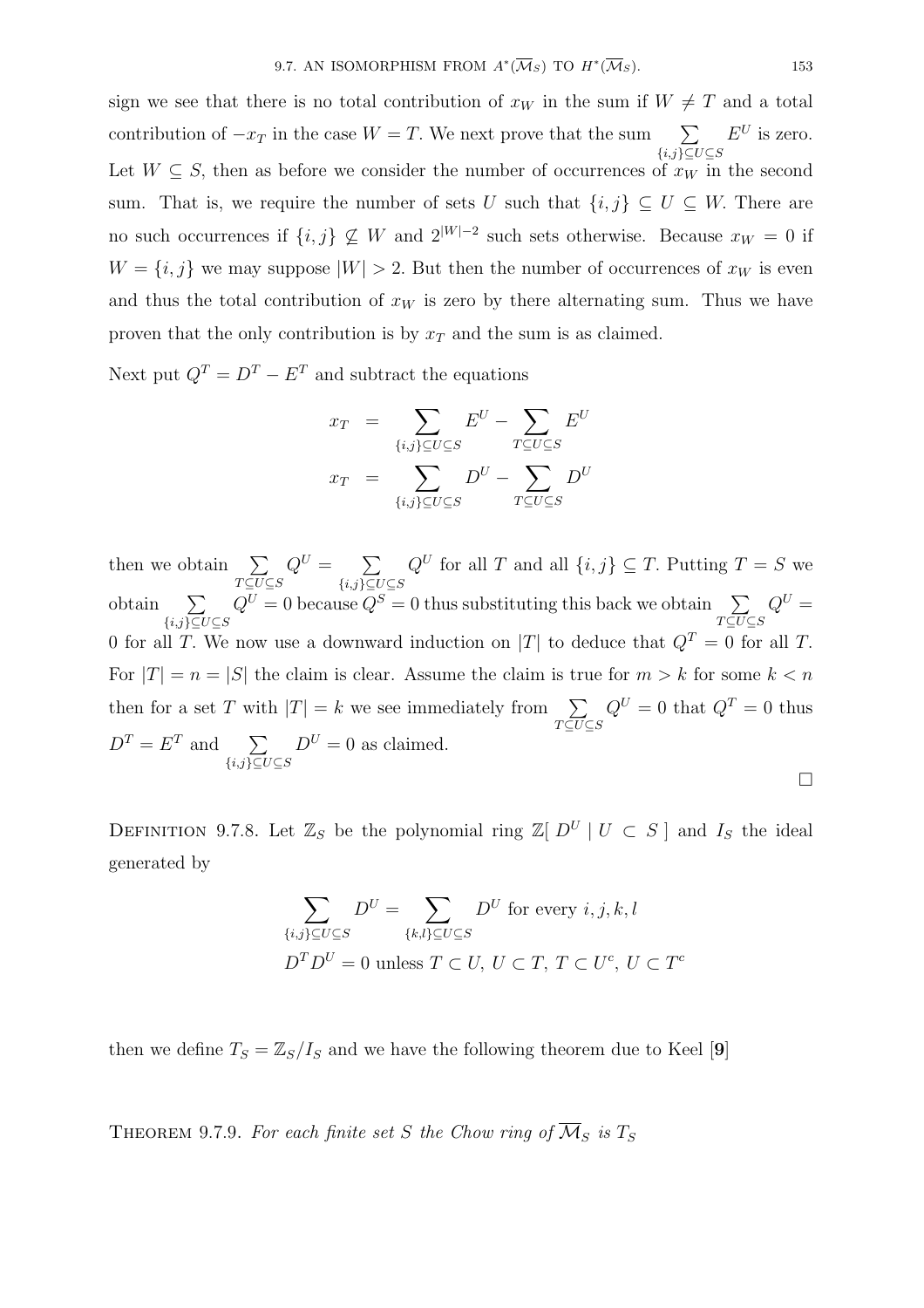## 9.8. The ring  $R<sub>L</sub>$

Having computed the cohomology ring of  $\overline{\mathcal{M}}_S$  we observe in this section that in practice everything we have done for  $\overline{\mathcal{M}}_S$  could equally well have been applied to the space  $\overline{\mathcal{M}}_L$ for a thicket  $\mathcal{L}$ . We could define in the evident way the ring  $R_{\mathcal{L}}$  and prove that  $R_{\mathcal{L}}$  is the cohomology ring of  $\overline{\mathcal{M}}_{\mathcal{L}}$ , should one be interested in such an object. We also observe that given our approach in section 4 of chapter 6 we could without much further effort deduce the following commutative diagram in even degrees



and presumably one could deduce the following short exact sequence in even degrees

$$
R_{\mathcal{L}} \to R_{\mathcal{L}_+} \oplus R_{\overline{\mathcal{L}}} \to R_{\overline{\mathcal{L}}} \otimes R_{\{T\}}
$$

This would offer an alternative approach to the analysis of  $R<sub>S</sub>$  and in particular would enable us to deduce most of our results without comparing them to the cohomology ring.